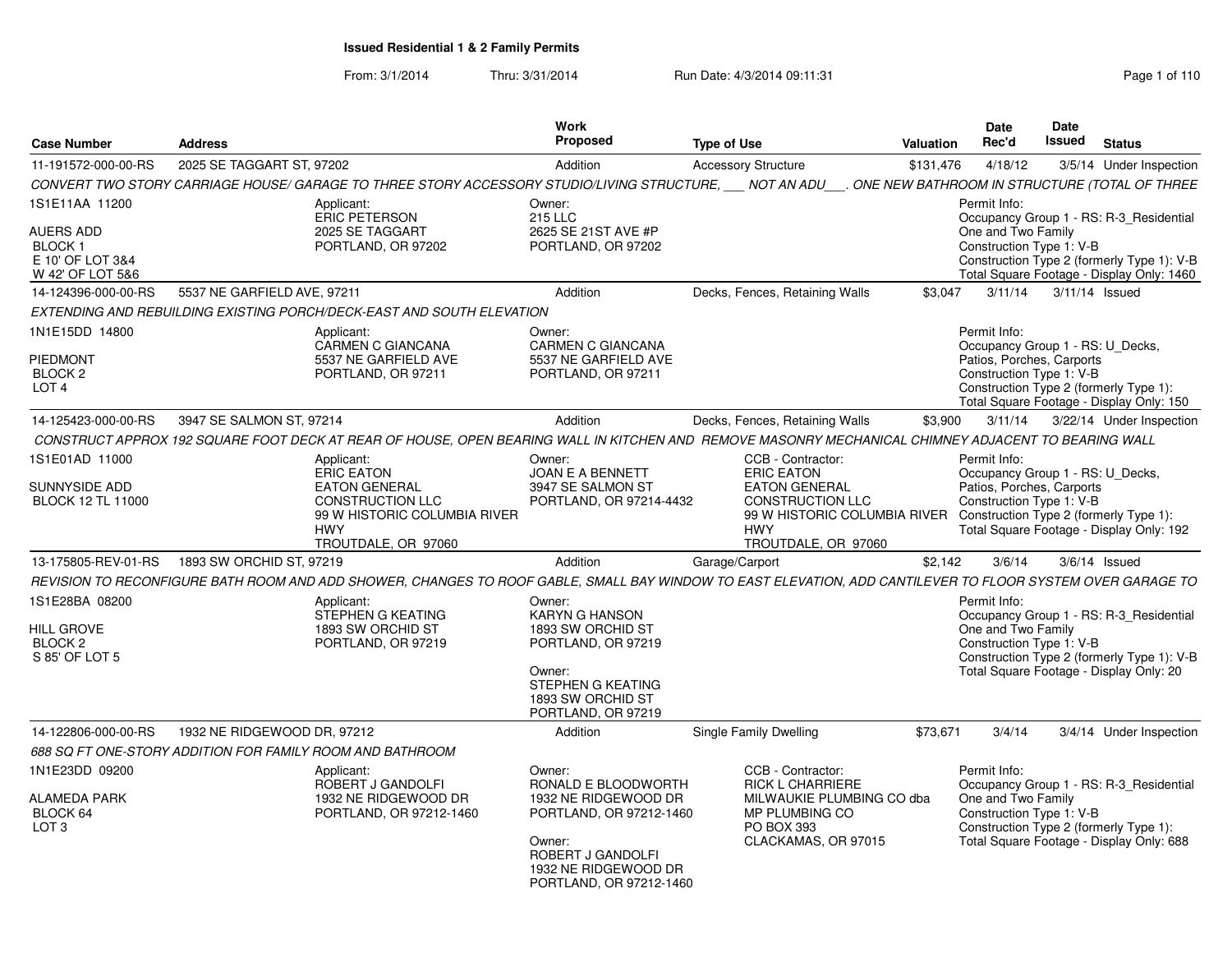From: 3/1/2014Thru: 3/31/2014 Run Date: 4/3/2014 09:11:31 Research 2010 Rage 2 of 110

| <b>Case Number</b>                                                                                    | <b>Address</b>                                      |                                                                                                                                                                  | Work<br><b>Proposed</b>                                                               | <b>Type of Use</b> |                                                                                                                                              | Valuation | Date<br>Rec'd                                                  | Date<br>Issued   | <b>Status</b>                                                                         |
|-------------------------------------------------------------------------------------------------------|-----------------------------------------------------|------------------------------------------------------------------------------------------------------------------------------------------------------------------|---------------------------------------------------------------------------------------|--------------------|----------------------------------------------------------------------------------------------------------------------------------------------|-----------|----------------------------------------------------------------|------------------|---------------------------------------------------------------------------------------|
| 14-127952-000-00-RS                                                                                   | 2846 SE ASH ST, 97214                               |                                                                                                                                                                  | Addition                                                                              |                    | Single Family Dwelling                                                                                                                       | \$53,754  | 3/18/14                                                        | 3/22/14 Issued   |                                                                                       |
|                                                                                                       |                                                     | ONE STORY REAR/ SIDE ADDITION WITH UNFINISHED BASEMENT. NEW STAIRS FROM BASEMENT TO NEW MUDROOM ON FIRST FLOOR. NEW MASTER BEDROOM ON FIRST FLOOR                |                                                                                       |                    |                                                                                                                                              |           |                                                                |                  |                                                                                       |
| 1N1E36CC 02600                                                                                        |                                                     | Applicant:<br><b>JAMES KISTNER</b>                                                                                                                               | Owner:<br><b>MARINA L HYACINTH</b>                                                    |                    | CCB - Contractor:<br>POWER PLUMBING CO                                                                                                       |           | Permit Info:                                                   |                  | Occupancy Group 1 - RS: R-3_Residential                                               |
| <b>MANNINGS ADD</b><br>BLOCK 3<br>LOT <sub>1</sub>                                                    |                                                     | <b>ARCIFORM LLC</b><br>2303 N RANDOLPH AVE<br>PORTLAND, OR 97227                                                                                                 | 2846 SE ASH ST<br>PORTLAND, OR 97214-1826                                             |                    | PO BOX 19418<br>TIGARD, OR 97280<br>Web Page<br>Address:www.powerplumbingco.com                                                              |           | One and Two Family<br>Construction Type 1: V-B                 |                  | Construction Type 2 (formerly Type 1):<br>Total Square Footage - Display Only: 502    |
|                                                                                                       |                                                     |                                                                                                                                                                  |                                                                                       |                    | CCB - Contractor:<br>MASTER TECH ELECTRIC INC<br><b>PO BX 99</b><br>EAGLE CREEK OR 97022                                                     |           |                                                                |                  |                                                                                       |
|                                                                                                       |                                                     |                                                                                                                                                                  |                                                                                       |                    | CCB - Contractor:<br><b>ADAM</b><br><b>ARCIFORM LLC</b><br>2303 N RANDOLPH AVE<br>PORTLAND, OR 97227                                         |           |                                                                |                  |                                                                                       |
| 13-223018-REV-01-RS                                                                                   | 7037 SW 33RD PL, 97219                              |                                                                                                                                                                  | Addition                                                                              |                    | Single Family Dwelling                                                                                                                       | \$        | 3/13/14                                                        | $3/13/14$ Issued |                                                                                       |
|                                                                                                       | REVISION-TO SHOW CLARIFICATION OF SHEAR WALL DETAIL |                                                                                                                                                                  |                                                                                       |                    |                                                                                                                                              |           |                                                                |                  |                                                                                       |
| 1S1E20AB 04800<br><b>WESTERN VIEW</b><br>S 1/2 OF LOT 10 EXC PT IN ST<br>N 15' OF LOT 11 EXC PT IN ST |                                                     | Applicant:<br><b>GREGG CREIGHTON</b><br><b>GREGG B CREIGHTON</b><br>ARCHITECT P C<br>252 A AVENUE, SUITE 100                                                     | Owner:<br><b>B W HATT</b><br>7037 SW 33RD PL<br>PORTLAND, OR 97219                    |                    | CCB - Contractor:<br>ALPHA PLUMBING CO<br>21713 S BEAVERCREEK RD<br>OREGON CITY OR 97045                                                     |           | Permit Info:<br>One and Two Family<br>Construction Type 1: V-B |                  | Occupancy Group 1 - RS: R-3_Residential<br>Construction Type 2 (formerly Type 1): V-B |
|                                                                                                       |                                                     | LAKE OSWEGO, OR 97034                                                                                                                                            | Owner:<br><b>SUSAN M HATT</b><br>7037 SW 33RD PL<br>PORTLAND, OR 97219                |                    | CCB - Contractor:<br>COUNTRY WIDE ELECTRIC AND<br><b>CONSTRUCTION</b><br>PO BOX 1071<br>MOLLALA, OR 97038                                    |           |                                                                |                  | Total Square Footage - Display Only: 1169                                             |
|                                                                                                       |                                                     |                                                                                                                                                                  |                                                                                       |                    | CCB - Contractor:<br>EATON CONSTRUCTION CORP<br>2880 CARRIAGE WAY<br>WEST LINN, OR 97068                                                     |           |                                                                |                  |                                                                                       |
| 14-122815-000-00-RS                                                                                   | 14535 NE ROSE PKY, 97230                            |                                                                                                                                                                  | Addition                                                                              |                    | Single Family Dwelling                                                                                                                       | \$11,136  | 3/4/14                                                         |                  | 3/4/14 Under Inspection                                                               |
|                                                                                                       |                                                     | ADDITION OF 104 SF TO EXPAND DINING AREA; CONVERT ONE BAY OF THREE CAR GARAGE TO DEN, BEDROOM AND BATHROOM (3 TOTAL IN HOUSE); REMOVE 1/2 BATH -REMODEL TO PANTR |                                                                                       |                    |                                                                                                                                              |           |                                                                |                  |                                                                                       |
| 1N2E25BC 04600                                                                                        |                                                     | Applicant:<br>DOUG MOORE                                                                                                                                         | Owner:<br>WILLIAM J LINDEKUGEL                                                        |                    | CCB - Contractor:<br>DOUG MOORE HOMES INC                                                                                                    |           | Permit Info:                                                   |                  | Occupancy Group 1 - RS: R-3_Residential                                               |
| <b>HOLLYVIEW</b><br>BLOCK <sub>8</sub><br>LOT <sub>3</sub>                                            |                                                     | 493 NW BRYN MAWR PL<br>GRESHAM, OR 97030-2858                                                                                                                    | 14535 NE ROSE PKWY<br>PORTLAND, OR 97230-3748                                         |                    | 493 NW BRYN MAWR PL<br>GRESHAM, OR 970305264                                                                                                 |           | One and Two Family<br>Construction Type 1: V-B                 |                  | Construction Type 2 (formerly Type 1):                                                |
|                                                                                                       |                                                     |                                                                                                                                                                  | Owner:<br><b>BOBBIE L LINDEKUGEL</b><br>14535 NE ROSE PKWY<br>PORTLAND, OR 97230-3748 |                    | CCB - Contractor:<br>DEVELOPMENT NORTHWEST<br>INC/dba Wolcott Plumbing<br>1075 W HISTORIC COLUMBIA<br><b>RIVER HWY</b><br>TROUTDALE OR 97060 |           |                                                                |                  | Total Square Footage - Display Only: 104                                              |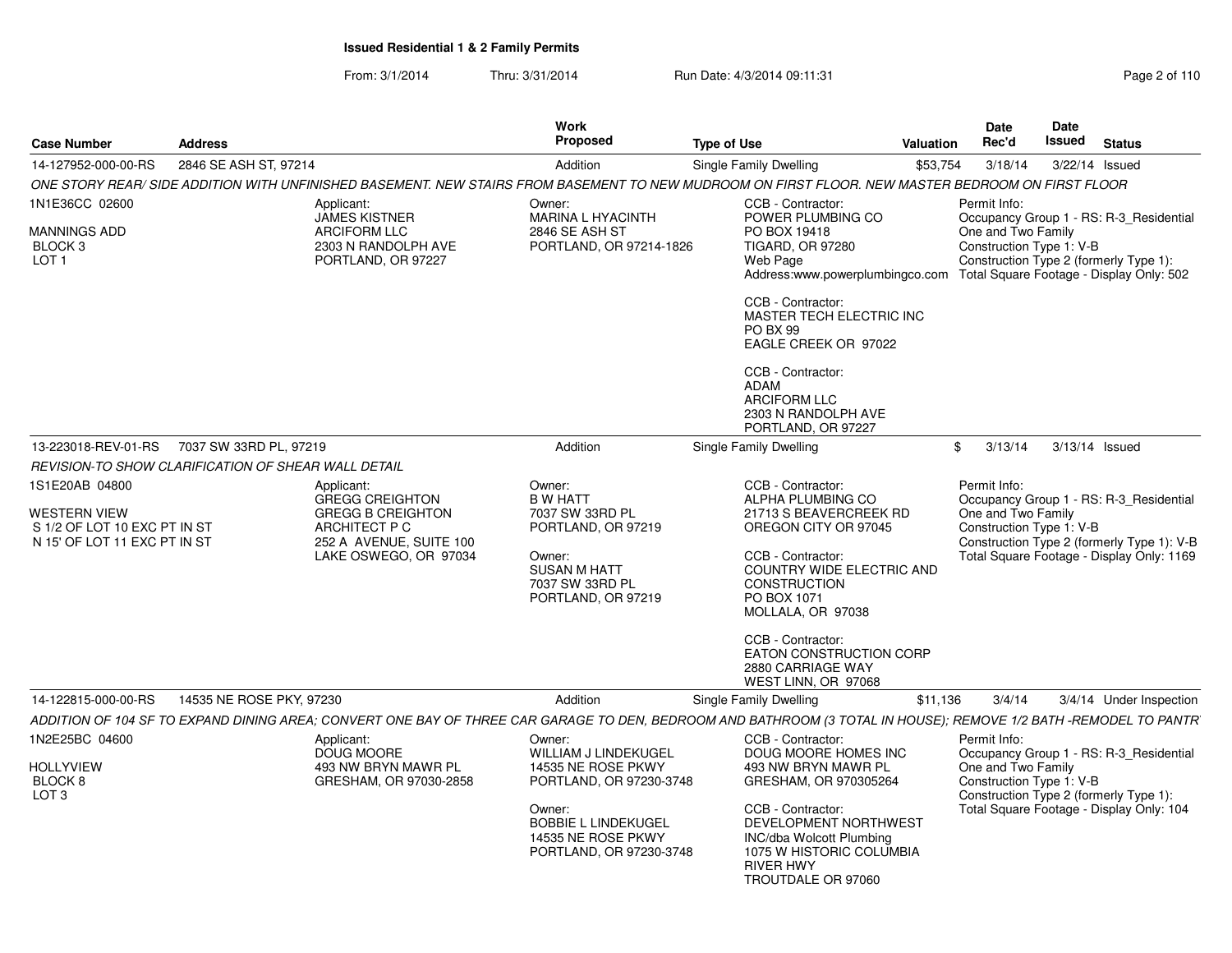From: 3/1/2014Thru: 3/31/2014 Run Date: 4/3/2014 09:11:31 Research 2010 Rage 3 of 110

| <b>Case Number</b>                                                                   | <b>Address</b>                              |                                                                                                                                                                 | Work<br>Proposed                                                                                                                                                           | Type of Use                                                                                                                      | <b>Valuation</b>          | Date<br>Rec'd                      | Date<br>Issued                                        | <b>Status</b>                                                                                                                      |
|--------------------------------------------------------------------------------------|---------------------------------------------|-----------------------------------------------------------------------------------------------------------------------------------------------------------------|----------------------------------------------------------------------------------------------------------------------------------------------------------------------------|----------------------------------------------------------------------------------------------------------------------------------|---------------------------|------------------------------------|-------------------------------------------------------|------------------------------------------------------------------------------------------------------------------------------------|
| 14-127934-000-00-RS                                                                  | 3801 SW BEAVERTON AVE, 97201                |                                                                                                                                                                 | Addition                                                                                                                                                                   | Single Family Dwelling                                                                                                           | \$300,000                 | 3/18/14                            |                                                       | 3/18/14 Under Inspection                                                                                                           |
|                                                                                      |                                             | ADDITION TO ENCLOSE PORCH ON THE EAST SIDE OF THE HOUSE TO CREATE MUD ROOM, REMODEL AT ALL LEVELS INCLUDING RELOCATING KITCHEN, STAIRS, BATHROOMS ON MAIN AND I |                                                                                                                                                                            |                                                                                                                                  |                           |                                    |                                                       |                                                                                                                                    |
| 1S1E08DA 10700<br>COUNCIL CREST PK<br>BLOCK 13<br>LOT <sub>1</sub><br>N 35' OF LOT 2 |                                             | Applicant:<br><b>JOHN WEIL</b><br>JOHN WEIL ARCHITECT<br>1315 SE 9TH<br>PORTLAND, OR 97214                                                                      | Owner:<br><b>DONALD N FURMAN</b><br>3801 SW BEAVERTON AVE<br>PORTLAND, OR 97239<br>Owner:<br><b>MARTA J FURMAN</b><br>3801 SW BEAVERTON AVE                                | CCB - Contractor:<br><b>DON TANKERSLEY</b><br><b>DON TANKERSLEY</b><br>CONSTRUCTION<br>1503 SE HARRISION ST<br>PORTLAND OR 97218 |                           | Permit Info:<br>One and Two Family | Construction Type 1: V-B                              | Occupancy Group 1 - RS: R-3 Residential<br>Construction Type 2 (formerly Type 1):                                                  |
|                                                                                      |                                             |                                                                                                                                                                 | PORTLAND, OR 97239                                                                                                                                                         |                                                                                                                                  |                           |                                    |                                                       |                                                                                                                                    |
| 14-131822-000-00-RS                                                                  | 4321 SW CULLEN BLVD, 97221                  |                                                                                                                                                                 | Addition                                                                                                                                                                   | Single Family Dwelling                                                                                                           | \$8.226                   | 3/28/14                            |                                                       | 3/28/14 Issued                                                                                                                     |
|                                                                                      |                                             | ADDITION TO THE SECOND STORY DECK AT THE NORTH SIDE OF THE HOUSE: REPAIR TRUSS ON THE HOUSE FROM TREE DAMAGE                                                    |                                                                                                                                                                            |                                                                                                                                  |                           |                                    |                                                       |                                                                                                                                    |
| 1S1E17BC 08500<br><b>GLEN CULLEN</b><br>BLOCK 6<br>LOT 6 TL 8500                     |                                             | Applicant:<br>RALPH TURNBAUGH<br>TM RIPPEY CONSULTING<br><b>ENGINEERS</b><br>7650 SW BEVELAND ST SUITE 100<br>TIGARD OR 97223                                   | Owner:<br>GANPATRAO H PATWARDHAN<br>4321 SW CULLEN BLVD<br>PORTLAND, OR 97221-3536<br>Owner:<br><b>MANASI PATWARDHAN</b><br>4321 SW CULLEN BLVD<br>PORTLAND, OR 97221-3536 | CCB - Contractor:<br>CO INC<br>17255 PILKINGTON RD<br>LAKE OSWEGO, OR 97035                                                      | OREGON HOME IMPROVEMENT   | Permit Info:                       | Patios, Porches, Carports<br>Construction Type 1: V-B | Occupancy Group 1 - RS: U Decks,<br>Construction Type 2 (formerly Type 1):<br>Total Square Footage - Display Only: 405             |
|                                                                                      | 11-174940-REV-02-RS 8040 SE 35TH AVE, 97202 |                                                                                                                                                                 | Addition                                                                                                                                                                   | Single Family Dwelling                                                                                                           |                           | \$3/21/14                          |                                                       | 3/21/14 Issued                                                                                                                     |
|                                                                                      |                                             | REVISION TO CLOSE UP THE ENTRY DOOR FROM MUSIC ROOM TO EXISTING STAIRS LEADING TO THE BASEMENT AND ALSO REPLACE GARAGE DOOR WITH FRENCH DOOR                    |                                                                                                                                                                            |                                                                                                                                  |                           |                                    |                                                       |                                                                                                                                    |
| 1S1E24DB 10300<br><b>EASTMORELAND</b><br>BLOCK 54<br>S 25' OF LOT 11<br>LOT 12       |                                             | Applicant:<br>STEVE NYS<br><b>NYS ASSOCIATES</b><br>10250 SW 87TH<br>TIGARD OR 97223                                                                            | Owner:<br><b>WILLIAM S BAHRENBURG</b><br>8040 SE 35TH AVE<br>PORTLAND, OR 97202-8414<br>Owner:<br>ANISSA R BAHRENBURG<br>8040 SE 35TH AVE<br>PORTLAND, OR 97202-8414       |                                                                                                                                  |                           | Permit Info:<br>One and Two Family | Construction Type 1: V-B                              | Occupancy Group 1 - RS: R-3_Residential<br>Construction Type 2 (formerly Type 1): V-B<br>Total Square Footage - Display Only: 1520 |
| 14-111876-REV-01-RS                                                                  | 3906 SW WAPATO AVE, 97201                   |                                                                                                                                                                 | Addition                                                                                                                                                                   | Single Family Dwelling                                                                                                           |                           | 3/25/14<br>\$                      |                                                       | 3/25/14 Issued                                                                                                                     |
|                                                                                      |                                             | REVISION TO REMOVE HEADER FOR MASTER BED DOOR; ADDITION FOR HEADER FOR OFFICE DOOR; CHANGE HEADER FROM 4X10 TO 4X8                                              |                                                                                                                                                                            |                                                                                                                                  |                           |                                    |                                                       |                                                                                                                                    |
| 1S1E08DA 10100<br>COUNCIL CREST PK<br>BLOCK 13<br>N 29' OF LOT 8<br>LOT 9&10         |                                             | Applicant:<br>STIPKALA CONSTRUCTION LLC<br>1048 NW ELOISE LANE<br>PORTLAND, OR 97229                                                                            | Owner:<br><b>TOBIN N GUILD</b><br>3906 SW WAPATO AVE<br>PORTLAND, OR 97239<br>Owner:<br><b>JILL C GUILD</b><br>3906 SW WAPATO AVE<br>PORTLAND, OR 97239                    | CCB - Contractor:<br>1048 NW ELOISE LANE<br>PORTLAND, OR 97229                                                                   | STIPKALA CONSTRUCTION LLC | Permit Info:<br>One and Two Family | Construction Type 1: V-B                              | Occupancy Group 1 - RS: R-3 Residential<br>Construction Type 2 (formerly Type 1): V-B<br>Total Square Footage - Display Only: 866  |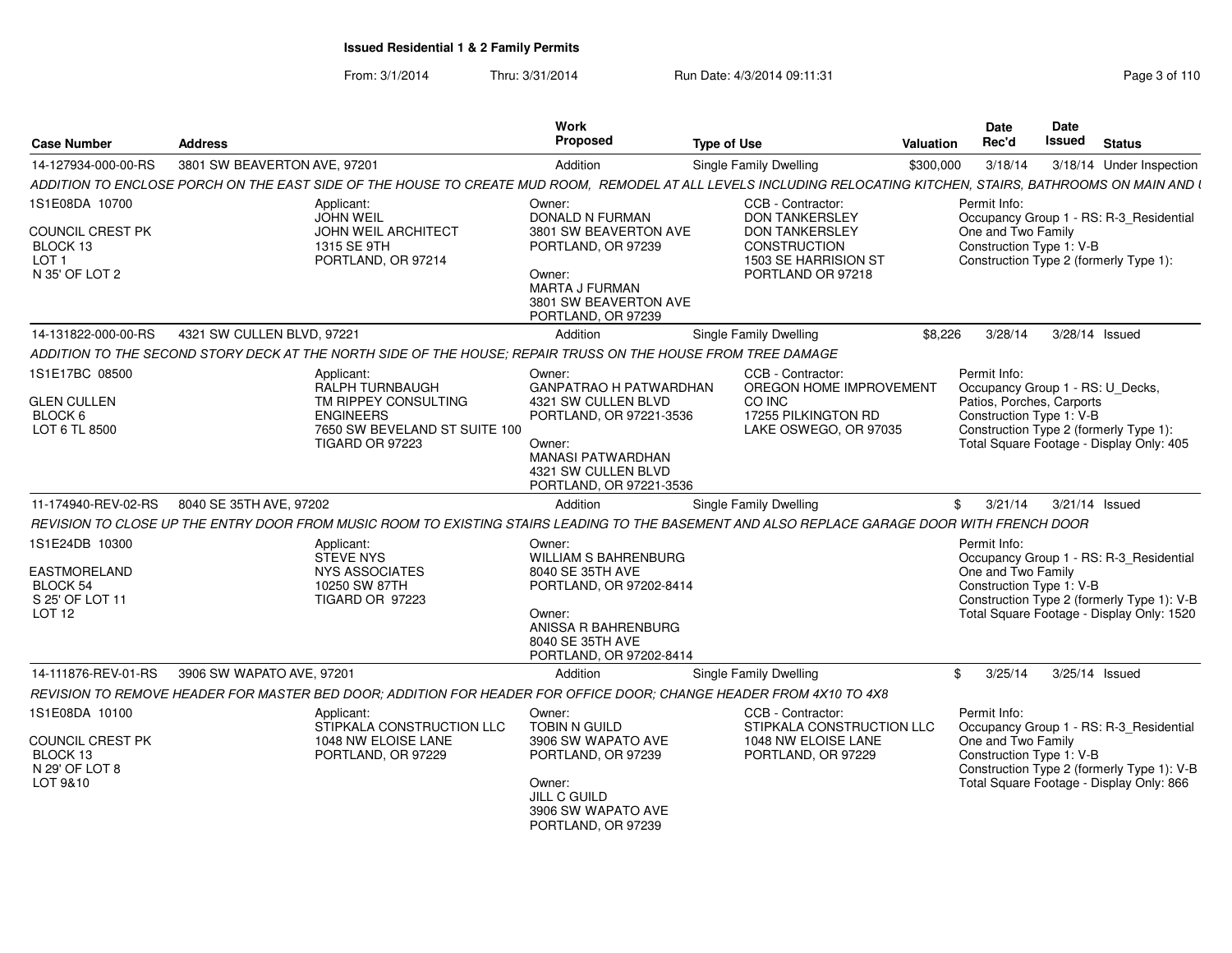From: 3/1/2014Thru: 3/31/2014 Run Date: 4/3/2014 09:11:31 Research 2010 Rage 4 of 110

| <b>Case Number</b>                                               | <b>Address</b>                                                                                                                                                                                                                          | Work<br>Proposed                                                                                                                                                 | <b>Type of Use</b>                                                                                                                     | Date<br>Rec'd<br>Valuation | Date<br><b>Issued</b><br><b>Status</b>                                                                                                                                                                                 |
|------------------------------------------------------------------|-----------------------------------------------------------------------------------------------------------------------------------------------------------------------------------------------------------------------------------------|------------------------------------------------------------------------------------------------------------------------------------------------------------------|----------------------------------------------------------------------------------------------------------------------------------------|----------------------------|------------------------------------------------------------------------------------------------------------------------------------------------------------------------------------------------------------------------|
| 14-111876-DFS-01-RS<br><b>DFS FOR TRUSSES</b>                    | 3906 SW WAPATO AVE, 97201                                                                                                                                                                                                               | Addition                                                                                                                                                         | <b>Single Family Dwelling</b>                                                                                                          | \$500                      | 3/25/14<br>3/25/14 Issued                                                                                                                                                                                              |
| 1S1E08DA 10100<br>COUNCIL CREST PK<br>BLOCK 13<br>N 29' OF LOT 8 | Applicant:<br>STIPKALA CONSTRUCTION LLC<br>1048 NW ELOISE LANE<br>PORTLAND, OR 97229                                                                                                                                                    | Owner:<br>TOBIN N GUILD<br>3906 SW WAPATO AVE<br>PORTLAND, OR 97239                                                                                              | CCB - Contractor:<br>STIPKALA CONSTRUCTION LLC<br>1048 NW ELOISE LANE<br>PORTLAND, OR 97229                                            | Permit Info:               | Occupancy Group 1 - RS: R-3_Residential<br>One and Two Family<br>Construction Type 1: V-B<br>Construction Type 2 (formerly Type 1): V-B                                                                                |
| LOT 9&10                                                         |                                                                                                                                                                                                                                         | Owner:<br>JILL C GUILD<br>3906 SW WAPATO AVE<br>PORTLAND, OR 97239                                                                                               |                                                                                                                                        |                            | Total Square Footage - Display Only: 866                                                                                                                                                                               |
| 14-131102-000-00-RS                                              | 1524 SE 41ST AVE - Unit B, 97214<br>RAISE HOUSE (Limited Structural Engineering Review.) TO CONVERT BASEMENT TO LIVING SPACE AND UTILIZE HALF OF BASEMENT AS ADU; NEW KITCHEN, BATHROOM, TWO BEDROOM AND LAI                            | Addition                                                                                                                                                         | Single Family Dwelling                                                                                                                 |                            | \$150,000 3/26/14 3/26/14 Issued                                                                                                                                                                                       |
| 1S2E06CB 19400                                                   | Applicant:<br>MARY HOGUE<br><b>MKM ARCHITECTURE</b><br>3304 SE 52ND AVE<br>PORTLAND OR 97206                                                                                                                                            | Owner:<br><b>JAMES A KILLPACK</b><br>1524 SE 41ST AVE<br>PORTLAND, OR 97214-5230<br>Owner:<br><b>LIBBY M LUKE</b><br>1524 SE 41ST AVE<br>PORTLAND, OR 97214-5230 | CCB - Contractor:<br><b>JARED MACK</b><br>JARED MACK CONSTRUCTION<br>6030 SE 89TH<br>PORTLAND OR 97266                                 | Permit Info:               | Occupancy Group 1 - RS: R-3_Remodel<br>Construction Type 1: V-B<br>Construction Type 2 (formerly Type 1): V-B<br>Total Square Footage - Display Only: 359<br>Number of New Dwelling Units: 1                           |
| 14-131931-000-00-RS                                              | 3535 SE RAYMOND ST - Unit B, 97202                                                                                                                                                                                                      | Addition                                                                                                                                                         | Single Family Dwelling                                                                                                                 | \$120,000                  | 3/28/14   3/28/14   Issued                                                                                                                                                                                             |
| 1S1E13AB 13800                                                   | CONVERT BASEMENT TO ACCESSORY DWELLING UNIT TO INCLUDE; TWO BEDROOMS, 1 BATHROOM, LIVING ROOM, AND KITCHEN; EXCAVATE PLANTER AREA ON THE NE SIDE OF THE HOUSE<br>Applicant:<br>KATHRYN W BASH<br>3205 NE 18TH AVE<br>PORTLAND, OR 97212 | Owner:<br><b>JOHN HART</b><br>3535 SE RAYMOND ST<br>PORTLAND, OR 97202-4155<br>Owner:<br><b>BARBARA OSBORNE</b><br>3535 SE RAYMOND ST<br>PORTLAND, OR 97202-4155 |                                                                                                                                        | Permit Info:               | Occupancy Group 1 - RS: R-3_Residential<br>One and Two Family<br>Construction Type 1: V-B<br>Construction Type 2 (formerly Type 1): V-B<br>Total Square Footage - Display Only: 890<br>Number of New Dwelling Units: 1 |
| 14-131339-000-00-RS                                              | 4104 SE COOPER ST, 97202<br>ADDITION TO REAR OF HOUSE FOR NEW MASTER BATHROOM, AND CLOSET                                                                                                                                               | Addition                                                                                                                                                         | Single Family Dwelling                                                                                                                 |                            | \$18,739  3/26/14  3/26/14  Issued                                                                                                                                                                                     |
| 1S1E24AA 01600<br><b>DOVER</b><br>BLOCK 4<br>LOT 12-15           | Applicant:<br>Dan Williams<br>14334 NW EAGLERIDGE LANE<br>PORTLAND OR 97229                                                                                                                                                             | Owner:<br>JOAN P RADKE<br>4104 SE COOPER ST<br>PORTLAND, OR 97202<br>Owner:<br><b>LAWRENCE E RADKE</b><br>4104 SE COOPER ST<br>PORTLAND, OR 97202                | CCB - Contractor:<br><b>Tim Walker</b><br>FIRST CHOICE CUSTOM HOMES<br><b>INC</b><br>13115 SW ST JAMES LANE<br><b>TIGARD, OR 97224</b> | Permit Info:               | Occupancy Group 1 - RS: R-3_Residential<br>One and Two Family<br>Construction Type 1: V-B<br>Construction Type 2 (formerly Type 1):<br>Total Square Footage - Display Only: 175                                        |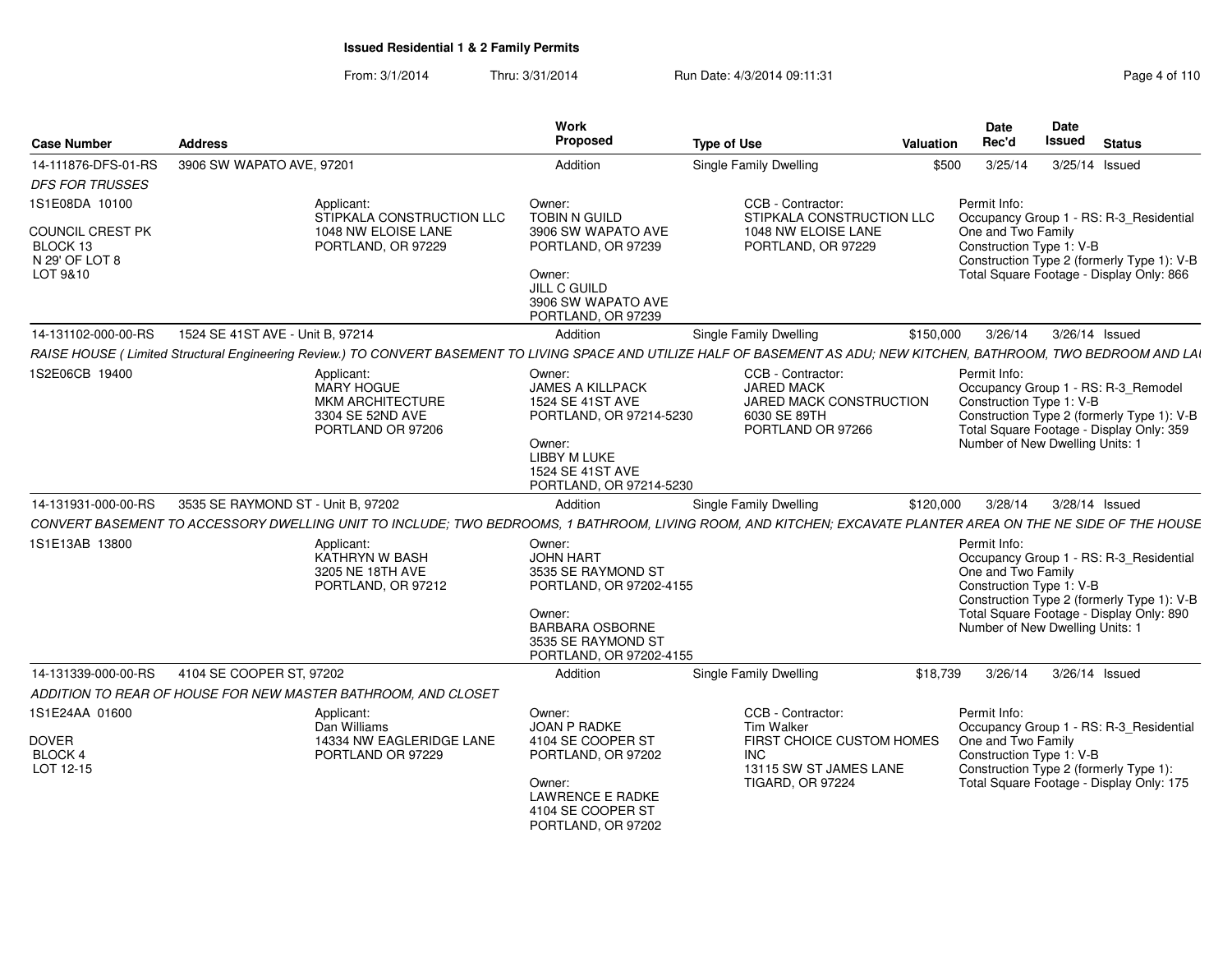From: 3/1/2014Thru: 3/31/2014 Run Date: 4/3/2014 09:11:31 Page 5 of 110

| <b>Case Number</b>                                            | <b>Address</b>             |                                                                                                                  | Work<br>Proposed                                                                                             | <b>Type of Use</b>                                                                                                                                     | Valuation | Date<br>Rec'd                                                  | Date<br><b>Issued</b> | <b>Status</b>                                                                                                                |
|---------------------------------------------------------------|----------------------------|------------------------------------------------------------------------------------------------------------------|--------------------------------------------------------------------------------------------------------------|--------------------------------------------------------------------------------------------------------------------------------------------------------|-----------|----------------------------------------------------------------|-----------------------|------------------------------------------------------------------------------------------------------------------------------|
| 13-192155-REV-01-RS                                           | 2914 NE SISKIYOU ST, 97212 |                                                                                                                  | Addition                                                                                                     | Single Family Dwelling                                                                                                                                 | \$500     | 3/19/14                                                        |                       | 3/19/14 Issued                                                                                                               |
| VALUE ADDED REVISION TO INSTALL BEAM                          |                            |                                                                                                                  |                                                                                                              |                                                                                                                                                        |           |                                                                |                       |                                                                                                                              |
| 1N1E25BA 23200                                                |                            | Applicant:<br>MICHAEL HARDING                                                                                    | Owner:<br>RANDALL B BATEMAN                                                                                  | CCB - Contractor:<br>MICHAEL HARDING                                                                                                                   |           | Permit Info:                                                   |                       | Occupancy Group 1 - RS: R-3_Residential                                                                                      |
| WAYNEWOOD<br>BLOCK 5<br>LOT <sub>33</sub>                     |                            | 8219 SE 17TH AVE SUITE 1<br>PORTLAND, OR 97202                                                                   | 2914 NE SISKIYOU ST<br>PORTLAND, OR 97212-2561<br>Owner:<br><b>PATRICIA E BATEMAN</b><br>2914 NE SISKIYOU ST | 8219 SE 17TH AVE SUITE 1<br>PORTLAND, OR 97202                                                                                                         |           | One and Two Family<br>Construction Type 1: V-B                 |                       | Construction Type 2 (formerly Type 1):<br>Total Square Footage - Display Only: 84                                            |
| 14-132458-000-00-RS                                           | 4525 SE CLINTON ST, 97206  |                                                                                                                  | PORTLAND, OR 97212-2561                                                                                      |                                                                                                                                                        | \$8,352   | 3/28/14                                                        |                       | 3/28/14 Issued                                                                                                               |
|                                                               |                            |                                                                                                                  | Addition                                                                                                     | <b>Single Family Dwelling</b>                                                                                                                          |           |                                                                |                       |                                                                                                                              |
|                                                               |                            | ADDITION TO FRONT OF HOUSE TO EXPAND DINING ROOM; NEW COVERED FRONT PORCH                                        |                                                                                                              |                                                                                                                                                        |           |                                                                |                       |                                                                                                                              |
| 1S2E07BB 02100<br>MCMAHONS ADD<br>BLOCK 7<br>LOT <sub>9</sub> |                            | Applicant:<br>DAVID F WADLEY<br>52596 NORTH RD<br>SCAPPOOSE, OR 97056                                            | Owner:<br><b>STASHIA CABRAL</b><br>4525 SE CLINTON ST<br>PORTLAND, OR 97206                                  | CCB - Contractor:<br>DAVID F WADLEY<br>52596 NORTH RD<br>SCAPPOOSE, OR 97056                                                                           |           | Permit Info:<br>One and Two Family<br>Construction Type 1: V-B |                       | Occupancy Group 1 - RS: R-3_Residential<br>Construction Type 2 (formerly Type 1):<br>Total Square Footage - Display Only: 78 |
| 14-128241-000-00-RS                                           | 1612 SE 55TH AVE, 97215    |                                                                                                                  | Addition                                                                                                     | Single Family Dwelling                                                                                                                                 | \$50,000  | 3/25/14                                                        |                       | 3/25/14 Issued                                                                                                               |
|                                                               |                            |                                                                                                                  |                                                                                                              | DEMO EXISTING ATTACHED GARAGE AND CONSTRUCT NEW TWO STORY ATTACHED ADDITION, GARAGE AND STORAGE ON THE MAIN FLOOR AND NEW BEDROOM ON THE SECOND FLOOR. |           |                                                                |                       |                                                                                                                              |
| 1S2E06DB 08200                                                |                            | Applicant:<br>Timothy Meier, AIA                                                                                 | Owner:<br><b>TIMOTHY G MEIER</b>                                                                             | CCB - Contractor:<br>BIRDSMOUTH CONSTRUCTION LLI Occupancy Group 1 - RS: R-3_Residential                                                               |           | Permit Info:                                                   |                       |                                                                                                                              |
| NIXON TERR & PLAT 2 & 3<br>LOT <sub>29</sub>                  |                            | 1612 SE 55th Avenue<br>Portland, OR 97215                                                                        | 1612 SE 55TH AVE<br>PORTLAND, OR 97215<br>Owner:                                                             | 1633 SE 55TH AVE<br>PORTLAND, OR 97215                                                                                                                 |           | One and Two Family<br>Construction Type 1: V-B                 |                       | Construction Type 2 (formerly Type 1): V-B<br>Total Square Footage - Display Only: 588                                       |
|                                                               |                            |                                                                                                                  | <b>GAYLE L MEIER</b><br>1612 SE 55TH AVE<br>PORTLAND, OR 97215                                               |                                                                                                                                                        |           |                                                                |                       |                                                                                                                              |
| 14-129656-000-00-RS                                           | 6611 NE WYGANT ST, 97218   |                                                                                                                  | Addition                                                                                                     | <b>Single Family Dwelling</b>                                                                                                                          | \$107     | 3/21/14                                                        |                       | 3/31/14 Issued                                                                                                               |
|                                                               |                            | NEW FRONT PORCH, REMODEL KITCHEN, MASTER BATH AND LAUNDRY ROOM. NEW DOOR AND WINDOW LOCATIONS ON FRONT ELEVATION |                                                                                                              |                                                                                                                                                        |           |                                                                |                       |                                                                                                                              |
| 1N2E20BC 03100                                                |                            | Applicant:<br><b>JAMES KREIPE</b>                                                                                | Owner:<br><b>DANIEL R BRIXIUS</b>                                                                            | CCB - Contractor:<br>NORTHWEST CENTRAL                                                                                                                 |           | Permit Info:                                                   |                       | Occupancy Group 1 - RS: R-3_Residential                                                                                      |
| ECKELMAN AC<br>BLOCK 4<br>LOT <sub>10</sub>                   |                            | SQUARE DEAL REMODELING CO<br><b>INC</b><br>8603 SE STARK AVE                                                     | 6611 NE WYGANT ST<br>PORTLAND, OR 97218                                                                      | PLUMBING CO INC<br>2870 SE 75TH AVE, #206<br>HILLSBORO, OR 971236715                                                                                   |           | One and Two Family<br>Construction Type 1: V-B                 |                       | Construction Type 2 (formerly Type 1):                                                                                       |
|                                                               |                            | PORTLAND, OR 97216                                                                                               | Owner:<br>LEE S BRIXIUS<br>6611 NE WYGANT ST<br>PORTLAND, OR 97218                                           | CCB - Contractor:<br><b>JAMES KREIPE</b><br>SQUARE DEAL REMODELING CO<br><b>INC</b><br>8603 SE STARK AVE<br>PORTLAND, OR 97216                         |           |                                                                |                       | Total Square Footage - Display Only: 1                                                                                       |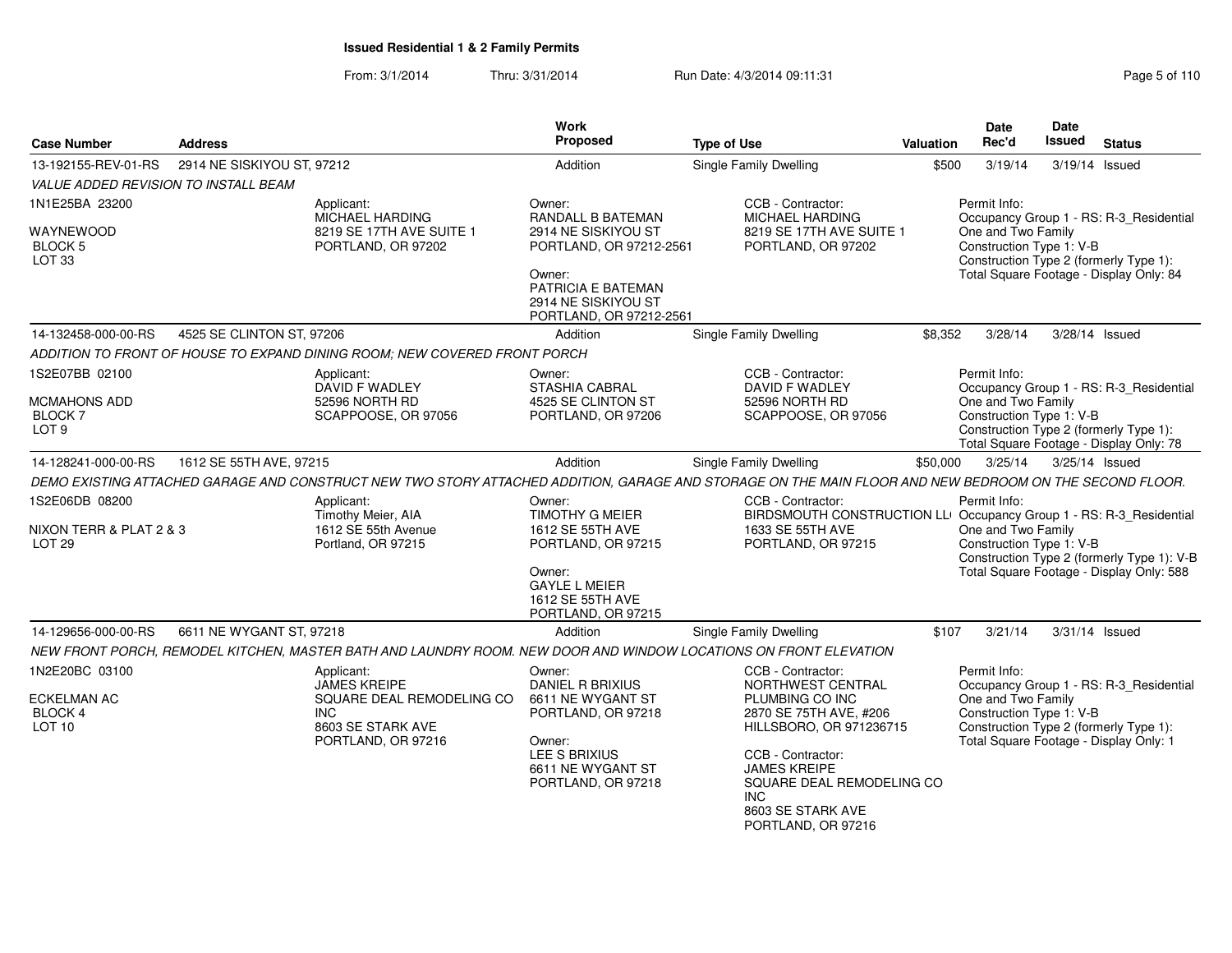From: 3/1/2014Thru: 3/31/2014 Run Date: 4/3/2014 09:11:31 Research 2010 Rage 6 of 110

| 445 SE 67TH AVE, 97215<br><b>Single Family Dwelling</b><br>14-128614-000-00-RS<br>Addition<br>\$1,713<br>3/19/14<br>3/25/14 Issued<br>CONSTRUCT 16 SQ. FT. BUMP OUT AND DORMER TO CONSTRUCT NEW STAIRWELL FROM SECOND FLOOR TO PROPOSED CONVERTED ATTIC, CONVERT BASEMENT TO HABITABLE SPACE, AI<br>Permit Info:<br>1N2E32CC 02900<br>Owner:<br>CCB - Contractor:<br>Applicant:<br>STEVEN R KEM<br><b>MICHAEL MERRILL</b><br><b>STEVEN R KEM</b><br>Occupancy Group 1 - RS: R-3_Residential<br>One and Two Family<br>KEM'S WOODWORKS INC<br>445 SE 67TH AVE<br>KEM'S WOODWORKS INC<br><b>BROADVIEW</b><br>Construction Type 1: V-B<br>BLOCK 3<br>PO BOX 396<br>PORTLAND, OR 97215<br><b>PO BOX 396</b><br>LOT <sub>5</sub><br>CORNELIUS, OR 97113<br>CORNELIUS, OR 97113<br>Construction Type 2 (formerly Type 1):<br>Total Square Footage - Display Only: 16<br>Owner:<br><b>ANGELA FRANK</b><br>445 SE 67TH AVE<br>PORTLAND, OR 97215<br>6328 SW BRUGGER ST, 97219<br>Single Family Dwelling<br>\$50,542<br>14-129547-000-00-RS<br>Addition<br>3/21/14<br>3/27/14 Under Inspection<br>472 SQUARE FOOT MASTER BEDROOM AND BATH ADDITION<br>1S1E30BC 05300<br>Permit Info:<br>CCB - Contractor:<br>Applicant:<br>Owner:<br><b>CHRISTOPHER JENSEN</b><br><b>HAMISH MURRAY</b><br><b>HAMISH MURRAY</b><br>Occupancy Group 1 - RS: R-3_Residential<br><b>TUALATIN AC</b><br>One and Two Family<br><b>HAMISH MURRAY</b><br>6328 SW BRUGGER ST<br><b>HAMISH MURRAY</b><br>Construction Type 1: V-B<br>BLOCK <sub>2</sub><br>CONSTRUCTION INC<br>CONSTRUCTION INC<br>PORTLAND, OR 97219-4933<br><b>LOT 11</b><br>4627 SW CONDOR AVE<br>4627 SW CONDOR AVE<br>Construction Type 2 (formerly Type 1):<br>Total Square Footage - Display Only: 472<br>PORTLAND OR 97239<br>PORTLAND OR 97239<br>Owner:<br><b>LISA JENSEN</b><br>6328 SW BRUGGER ST<br>PORTLAND, OR 97219-4933<br>2732 SE 35TH PL, 97202<br>Single Family Dwelling<br>\$8,000<br>3/26/14<br>3/26/14 Issued<br>14-130465-000-00-RS<br>Addition<br>MINOR DORMER ADDITION ON THE EAST SIDE OF THE HOUSE TO CREATE NEW BATHROOM AND CONVERT ATTIC TO LIVING SPACE<br>1S1E12AB 17900<br>Permit Info:<br>Applicant:<br>Owner:<br><b>Primary Contractor:</b><br><b>TERRY HELLEM</b><br>TO BID<br><b>WENG CHONG CHAN</b><br>Occupancy Group 1 - RS: R-3 Residential<br>PROJECTIVE BUILDING DESIGNS<br>One and Two Family<br><b>RAVENSWOOD</b><br>2732 SE 35TH PL<br>PO BOX 6542<br>Construction Type 1: V-B<br><b>BLOCK7</b><br>PORTLAND, OR 97202-1513<br><b>LOT 11</b><br>BEAVERTON OR 97007<br>Construction Type 2 (formerly Type 1):<br>Total Square Footage - Display Only: 69<br>Owner:<br>JACQULINE KOK ON LEUNG<br>2732 SE 35TH PL<br>PORTLAND, OR 97202-1513<br>13423 NE GREEN TEE CT - Unit B<br><b>Single Family Dwelling</b><br>3/27/14<br>14-131919-000-00-RS<br>Addition<br>\$81,381<br>3/27/14 Issued<br>2ADDITION TO ADD STORAGE AT REAR OF GARAGE AND ADD 2ND STORY ACCESSORY DWELLING UNIT ABOVE GARAGE.<br>1N2E35DB 02602<br>Permit Info:<br>Applicant:<br>Owner:<br><b>EDIN CEHIC</b><br>EDIN CEHIC<br>Occupancy Group 1 - RS: R-3_Residential<br>One and Two Family<br>13423 NE GREEN TEE CT<br>13423 NE GREEN TEE CT<br>Construction Type 1: V-B<br>PORTLAND, OR 97230-3365<br>PORTLAND, OR 97230-3365<br>Construction Type 2 (formerly Type 1):<br>Total Square Footage - Display Only: 760<br>Owner:<br>Number of New Dwelling Units: 1<br><b>NERMINA CEHIC</b><br>13423 NE GREEN TEE CT<br>PORTLAND, OR 97230-3365 | <b>Case Number</b> | <b>Address</b> | <b>Work</b><br>Proposed | <b>Type of Use</b> | <b>Valuation</b> | <b>Date</b><br>Rec'd | Date<br>Issued | <b>Status</b> |
|-------------------------------------------------------------------------------------------------------------------------------------------------------------------------------------------------------------------------------------------------------------------------------------------------------------------------------------------------------------------------------------------------------------------------------------------------------------------------------------------------------------------------------------------------------------------------------------------------------------------------------------------------------------------------------------------------------------------------------------------------------------------------------------------------------------------------------------------------------------------------------------------------------------------------------------------------------------------------------------------------------------------------------------------------------------------------------------------------------------------------------------------------------------------------------------------------------------------------------------------------------------------------------------------------------------------------------------------------------------------------------------------------------------------------------------------------------------------------------------------------------------------------------------------------------------------------------------------------------------------------------------------------------------------------------------------------------------------------------------------------------------------------------------------------------------------------------------------------------------------------------------------------------------------------------------------------------------------------------------------------------------------------------------------------------------------------------------------------------------------------------------------------------------------------------------------------------------------------------------------------------------------------------------------------------------------------------------------------------------------------------------------------------------------------------------------------------------------------------------------------------------------------------------------------------------------------------------------------------------------------------------------------------------------------------------------------------------------------------------------------------------------------------------------------------------------------------------------------------------------------------------------------------------------------------------------------------------------------------------------------------------------------------------------------------------------------------------------------------------------------------------------------------------------------------------------------------------------------------------------------------------------------------------------------------------------------------------------------------------------------------------------------------------------------------------------------------------------------------------------|--------------------|----------------|-------------------------|--------------------|------------------|----------------------|----------------|---------------|
|                                                                                                                                                                                                                                                                                                                                                                                                                                                                                                                                                                                                                                                                                                                                                                                                                                                                                                                                                                                                                                                                                                                                                                                                                                                                                                                                                                                                                                                                                                                                                                                                                                                                                                                                                                                                                                                                                                                                                                                                                                                                                                                                                                                                                                                                                                                                                                                                                                                                                                                                                                                                                                                                                                                                                                                                                                                                                                                                                                                                                                                                                                                                                                                                                                                                                                                                                                                                                                                                                           |                    |                |                         |                    |                  |                      |                |               |
|                                                                                                                                                                                                                                                                                                                                                                                                                                                                                                                                                                                                                                                                                                                                                                                                                                                                                                                                                                                                                                                                                                                                                                                                                                                                                                                                                                                                                                                                                                                                                                                                                                                                                                                                                                                                                                                                                                                                                                                                                                                                                                                                                                                                                                                                                                                                                                                                                                                                                                                                                                                                                                                                                                                                                                                                                                                                                                                                                                                                                                                                                                                                                                                                                                                                                                                                                                                                                                                                                           |                    |                |                         |                    |                  |                      |                |               |
|                                                                                                                                                                                                                                                                                                                                                                                                                                                                                                                                                                                                                                                                                                                                                                                                                                                                                                                                                                                                                                                                                                                                                                                                                                                                                                                                                                                                                                                                                                                                                                                                                                                                                                                                                                                                                                                                                                                                                                                                                                                                                                                                                                                                                                                                                                                                                                                                                                                                                                                                                                                                                                                                                                                                                                                                                                                                                                                                                                                                                                                                                                                                                                                                                                                                                                                                                                                                                                                                                           |                    |                |                         |                    |                  |                      |                |               |
|                                                                                                                                                                                                                                                                                                                                                                                                                                                                                                                                                                                                                                                                                                                                                                                                                                                                                                                                                                                                                                                                                                                                                                                                                                                                                                                                                                                                                                                                                                                                                                                                                                                                                                                                                                                                                                                                                                                                                                                                                                                                                                                                                                                                                                                                                                                                                                                                                                                                                                                                                                                                                                                                                                                                                                                                                                                                                                                                                                                                                                                                                                                                                                                                                                                                                                                                                                                                                                                                                           |                    |                |                         |                    |                  |                      |                |               |
|                                                                                                                                                                                                                                                                                                                                                                                                                                                                                                                                                                                                                                                                                                                                                                                                                                                                                                                                                                                                                                                                                                                                                                                                                                                                                                                                                                                                                                                                                                                                                                                                                                                                                                                                                                                                                                                                                                                                                                                                                                                                                                                                                                                                                                                                                                                                                                                                                                                                                                                                                                                                                                                                                                                                                                                                                                                                                                                                                                                                                                                                                                                                                                                                                                                                                                                                                                                                                                                                                           |                    |                |                         |                    |                  |                      |                |               |
|                                                                                                                                                                                                                                                                                                                                                                                                                                                                                                                                                                                                                                                                                                                                                                                                                                                                                                                                                                                                                                                                                                                                                                                                                                                                                                                                                                                                                                                                                                                                                                                                                                                                                                                                                                                                                                                                                                                                                                                                                                                                                                                                                                                                                                                                                                                                                                                                                                                                                                                                                                                                                                                                                                                                                                                                                                                                                                                                                                                                                                                                                                                                                                                                                                                                                                                                                                                                                                                                                           |                    |                |                         |                    |                  |                      |                |               |
|                                                                                                                                                                                                                                                                                                                                                                                                                                                                                                                                                                                                                                                                                                                                                                                                                                                                                                                                                                                                                                                                                                                                                                                                                                                                                                                                                                                                                                                                                                                                                                                                                                                                                                                                                                                                                                                                                                                                                                                                                                                                                                                                                                                                                                                                                                                                                                                                                                                                                                                                                                                                                                                                                                                                                                                                                                                                                                                                                                                                                                                                                                                                                                                                                                                                                                                                                                                                                                                                                           |                    |                |                         |                    |                  |                      |                |               |
|                                                                                                                                                                                                                                                                                                                                                                                                                                                                                                                                                                                                                                                                                                                                                                                                                                                                                                                                                                                                                                                                                                                                                                                                                                                                                                                                                                                                                                                                                                                                                                                                                                                                                                                                                                                                                                                                                                                                                                                                                                                                                                                                                                                                                                                                                                                                                                                                                                                                                                                                                                                                                                                                                                                                                                                                                                                                                                                                                                                                                                                                                                                                                                                                                                                                                                                                                                                                                                                                                           |                    |                |                         |                    |                  |                      |                |               |
|                                                                                                                                                                                                                                                                                                                                                                                                                                                                                                                                                                                                                                                                                                                                                                                                                                                                                                                                                                                                                                                                                                                                                                                                                                                                                                                                                                                                                                                                                                                                                                                                                                                                                                                                                                                                                                                                                                                                                                                                                                                                                                                                                                                                                                                                                                                                                                                                                                                                                                                                                                                                                                                                                                                                                                                                                                                                                                                                                                                                                                                                                                                                                                                                                                                                                                                                                                                                                                                                                           |                    |                |                         |                    |                  |                      |                |               |
|                                                                                                                                                                                                                                                                                                                                                                                                                                                                                                                                                                                                                                                                                                                                                                                                                                                                                                                                                                                                                                                                                                                                                                                                                                                                                                                                                                                                                                                                                                                                                                                                                                                                                                                                                                                                                                                                                                                                                                                                                                                                                                                                                                                                                                                                                                                                                                                                                                                                                                                                                                                                                                                                                                                                                                                                                                                                                                                                                                                                                                                                                                                                                                                                                                                                                                                                                                                                                                                                                           |                    |                |                         |                    |                  |                      |                |               |
|                                                                                                                                                                                                                                                                                                                                                                                                                                                                                                                                                                                                                                                                                                                                                                                                                                                                                                                                                                                                                                                                                                                                                                                                                                                                                                                                                                                                                                                                                                                                                                                                                                                                                                                                                                                                                                                                                                                                                                                                                                                                                                                                                                                                                                                                                                                                                                                                                                                                                                                                                                                                                                                                                                                                                                                                                                                                                                                                                                                                                                                                                                                                                                                                                                                                                                                                                                                                                                                                                           |                    |                |                         |                    |                  |                      |                |               |
|                                                                                                                                                                                                                                                                                                                                                                                                                                                                                                                                                                                                                                                                                                                                                                                                                                                                                                                                                                                                                                                                                                                                                                                                                                                                                                                                                                                                                                                                                                                                                                                                                                                                                                                                                                                                                                                                                                                                                                                                                                                                                                                                                                                                                                                                                                                                                                                                                                                                                                                                                                                                                                                                                                                                                                                                                                                                                                                                                                                                                                                                                                                                                                                                                                                                                                                                                                                                                                                                                           |                    |                |                         |                    |                  |                      |                |               |
|                                                                                                                                                                                                                                                                                                                                                                                                                                                                                                                                                                                                                                                                                                                                                                                                                                                                                                                                                                                                                                                                                                                                                                                                                                                                                                                                                                                                                                                                                                                                                                                                                                                                                                                                                                                                                                                                                                                                                                                                                                                                                                                                                                                                                                                                                                                                                                                                                                                                                                                                                                                                                                                                                                                                                                                                                                                                                                                                                                                                                                                                                                                                                                                                                                                                                                                                                                                                                                                                                           |                    |                |                         |                    |                  |                      |                |               |
|                                                                                                                                                                                                                                                                                                                                                                                                                                                                                                                                                                                                                                                                                                                                                                                                                                                                                                                                                                                                                                                                                                                                                                                                                                                                                                                                                                                                                                                                                                                                                                                                                                                                                                                                                                                                                                                                                                                                                                                                                                                                                                                                                                                                                                                                                                                                                                                                                                                                                                                                                                                                                                                                                                                                                                                                                                                                                                                                                                                                                                                                                                                                                                                                                                                                                                                                                                                                                                                                                           |                    |                |                         |                    |                  |                      |                |               |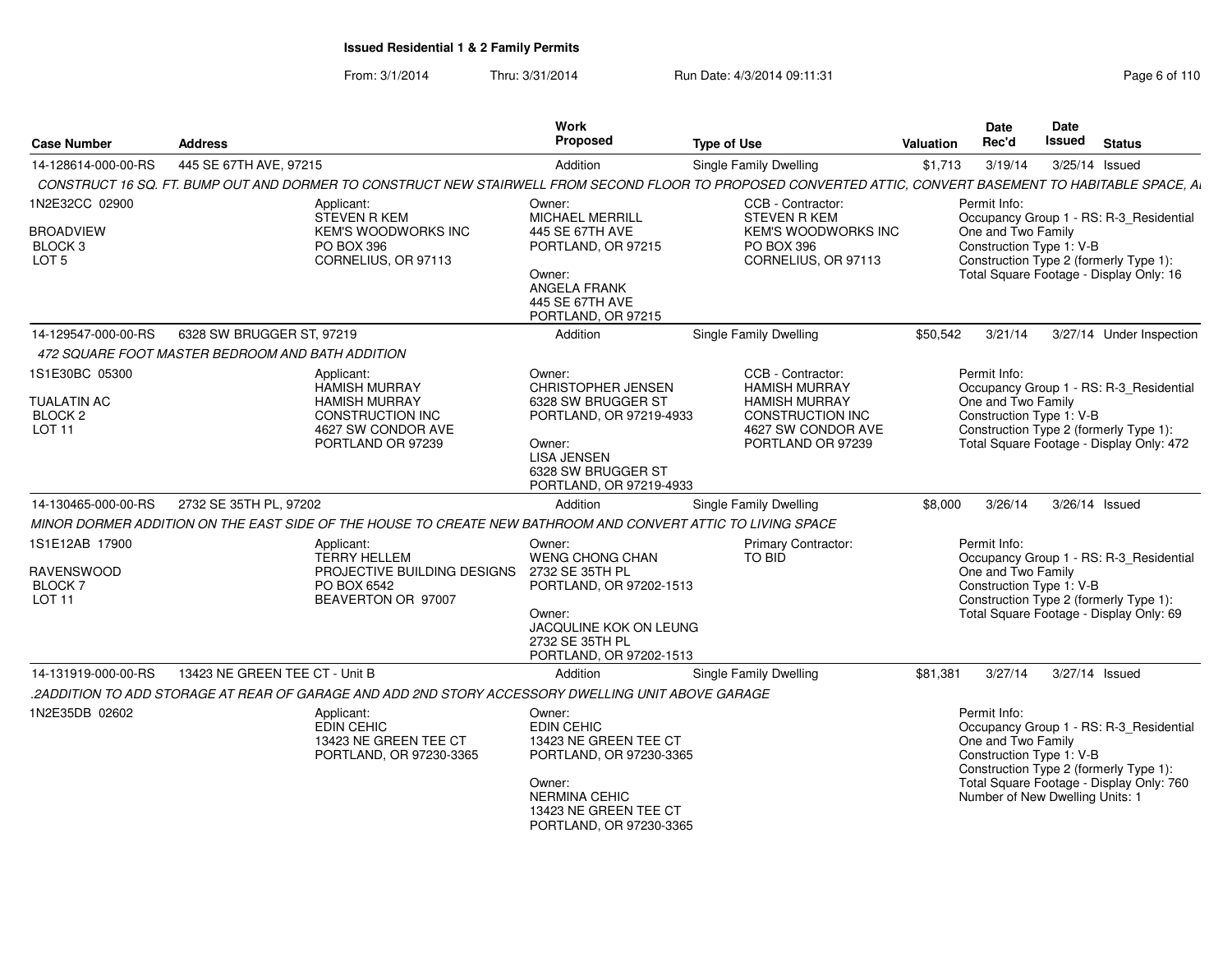From: 3/1/2014Thru: 3/31/2014 Run Date: 4/3/2014 09:11:31 Research 2010 Rage 7 of 110

| <b>Case Number</b>                     | <b>Address</b>                                                                                                                                                |                                                 | Work<br>Proposed                                                                                                              | <b>Type of Use</b>                                                 | Valuation | Date<br>Rec'd                      | Date<br>Issued<br><b>Status</b>                                                                                                             |
|----------------------------------------|---------------------------------------------------------------------------------------------------------------------------------------------------------------|-------------------------------------------------|-------------------------------------------------------------------------------------------------------------------------------|--------------------------------------------------------------------|-----------|------------------------------------|---------------------------------------------------------------------------------------------------------------------------------------------|
| 13-193782-REV-01-RS                    | 1910 SW CUSTER ST, 97219                                                                                                                                      |                                                 | Addition                                                                                                                      | Single Family Dwelling                                             |           | 3/19/14                            | 3/19/14 Issued                                                                                                                              |
|                                        | REVISION - REDUCE SCOPE OF WORK TO ELIMINATE THE RECONFIGURATION OF EXISTING BATHROOMS                                                                        |                                                 |                                                                                                                               |                                                                    |           |                                    |                                                                                                                                             |
| 1S1E21BC 04500                         | Applicant:<br>ALAN HESS                                                                                                                                       |                                                 | Owner:<br><b>MICHAEL A CARRIER</b>                                                                                            | CCB - Contractor:<br><b>ALAN HESS</b>                              |           | Permit Info:                       | Occupancy Group 1 - RS: R-3_Residential                                                                                                     |
| <b>RAZ HILL</b><br>E 65' OF LOT 19     | <b>ENVISION</b>                                                                                                                                               | 15825 NW TELSHIRE DR<br>BEAVERTON, OREGON 97006 | 1910 SW CUSTER ST<br>PORTLAND, OR 97219-2644<br>Owner:<br>CHERYL A CARRIER                                                    | <b>ENVISION</b><br>15825 NW TELSHIRE DR<br>BEAVERTON, OREGON 97006 |           | One and Two Family                 | Construction Type 1: V-B<br>Construction Type 2 (formerly Type 1):<br>Total Square Footage - Display Only: 264                              |
|                                        |                                                                                                                                                               |                                                 | 1910 SW CUSTER ST<br>PORTLAND, OR 97219-2644                                                                                  |                                                                    |           |                                    |                                                                                                                                             |
| 14-128695-000-00-RS                    | 4207 SW 52ND AVE, 97221                                                                                                                                       |                                                 | Addition                                                                                                                      | <b>Single Family Dwelling</b>                                      | \$250,000 | 3/19/14                            | 3/19/14 Issued                                                                                                                              |
|                                        | SECOND FLOOR ADDTION OF MASTER SUITE ABOVE GARAGE, BUMP OUT WEST WALL OF GARAGE AND NEW STAIRS FOR NEW LIVING SPACE ABOVE, NEW FRONT ENTRY, REMODEL KITCHEN   |                                                 |                                                                                                                               |                                                                    |           |                                    |                                                                                                                                             |
| 1S1E07DC 03700<br>SMOKE RISE           | Applicant:<br>MATTHEW DABY<br>4406 NE 12TH AVE                                                                                                                |                                                 | Owner:<br>SOPHIE SNOW<br>4207 SW 52ND AVE                                                                                     | CCB - Contractor:<br>CELLAR RIDGE CUSTOM HOMES<br>328 NE DAVIS #4  |           | Permit Info:<br>One and Two Family | Occupancy Group 1 - RS: R-3_Residential                                                                                                     |
| BLOCK 4<br>LOT 1&2 TL 3700             | PORTLAND OR 97211                                                                                                                                             |                                                 | PORTLAND, OR 97221-2007<br>Owner:<br><b>JEREMY SNOW</b><br>4207 SW 52ND AVE<br>PORTLAND, OR 97221-2007                        | MCMINVILLE, OR 97128                                               |           |                                    | Construction Type 1: V-B<br>Construction Type 2 (formerly Type 1):<br>Total Square Footage - Display Only: 865                              |
| 14-128717-000-00-RS                    | 4234 NE PRESCOTT ST, 97218                                                                                                                                    |                                                 | Addition                                                                                                                      | <b>Single Family Dwelling</b>                                      | \$5.849   | 3/19/14                            | 3/19/14 Under Inspection                                                                                                                    |
|                                        | NEW 288 SF PATIO COVER AT REAR OF HOUSE                                                                                                                       |                                                 |                                                                                                                               |                                                                    |           |                                    |                                                                                                                                             |
| 1N2E19CB 02100                         | Applicant:                                                                                                                                                    |                                                 | Owner:                                                                                                                        |                                                                    |           | Permit Info:                       |                                                                                                                                             |
|                                        | RYAN DONOHOE                                                                                                                                                  |                                                 | RYAN DONOHOE                                                                                                                  |                                                                    |           |                                    | Occupancy Group 1 - RS: U_Decks,                                                                                                            |
| SECTION 19 1N 2E<br>TL 2100 0.18 ACRES |                                                                                                                                                               | 4234 NE PRESCOTT ST<br>PORTLAND, OR 97218-1632  | 4234 NE PRESCOTT ST<br>PORTLAND, OR 97218-1632<br>Owner:<br>THERESE DONOHOE<br>4234 NE PRESCOTT ST<br>PORTLAND, OR 97218-1632 |                                                                    |           |                                    | Patios, Porches, Carports<br>Construction Type 1: V-B<br>Construction Type 2 (formerly Type 1):<br>Total Square Footage - Display Only: 288 |
| 13-196509-000-00-RS                    | 1335 SE 72ND AVE, 97215                                                                                                                                       |                                                 | Addition                                                                                                                      | <b>Single Family Dwelling</b>                                      | \$102,899 | 12/10/13                           | 3/25/14 Under Inspection                                                                                                                    |
|                                        | WHOLE HOUSE REMODEL AS NOTED:+++BASEMENT: REMOVE and RELOCATE CENTER BEARING BEAM. REFRAME STAIRS TO MAIN.+++MAIN FLOOR: REFRAME STAIRS TO BASEMENT and TO \$ |                                                 |                                                                                                                               |                                                                    |           |                                    |                                                                                                                                             |
| 1S2E05BD 01300                         | Applicant:                                                                                                                                                    |                                                 | Owner:                                                                                                                        |                                                                    |           | Permit Info:                       |                                                                                                                                             |
| <b>TABORSIDE</b>                       | CHARLES R DUSTIN<br>1405 SE 72ND AVE                                                                                                                          |                                                 | <b>CHARLES R DUSTIN</b><br>1405 SE 72ND AVE                                                                                   |                                                                    |           | One and Two Family                 | Occupancy Group 1 - RS: R-3_Residential                                                                                                     |
| BLOCK <sub>1</sub><br>LOT <sub>4</sub> | PORTLAND, OR 97215                                                                                                                                            |                                                 | PORTLAND, OR 97215                                                                                                            |                                                                    |           |                                    | Construction Type 1: V-B<br>Construction Type 2 (formerly Type 1): V-B                                                                      |
|                                        |                                                                                                                                                               |                                                 | Owner:<br>KATHERINE M REED<br>1405 SE 72ND AVE<br>PORTLAND, OR 97215                                                          |                                                                    |           |                                    | Total Square Footage - Display Only: 1895                                                                                                   |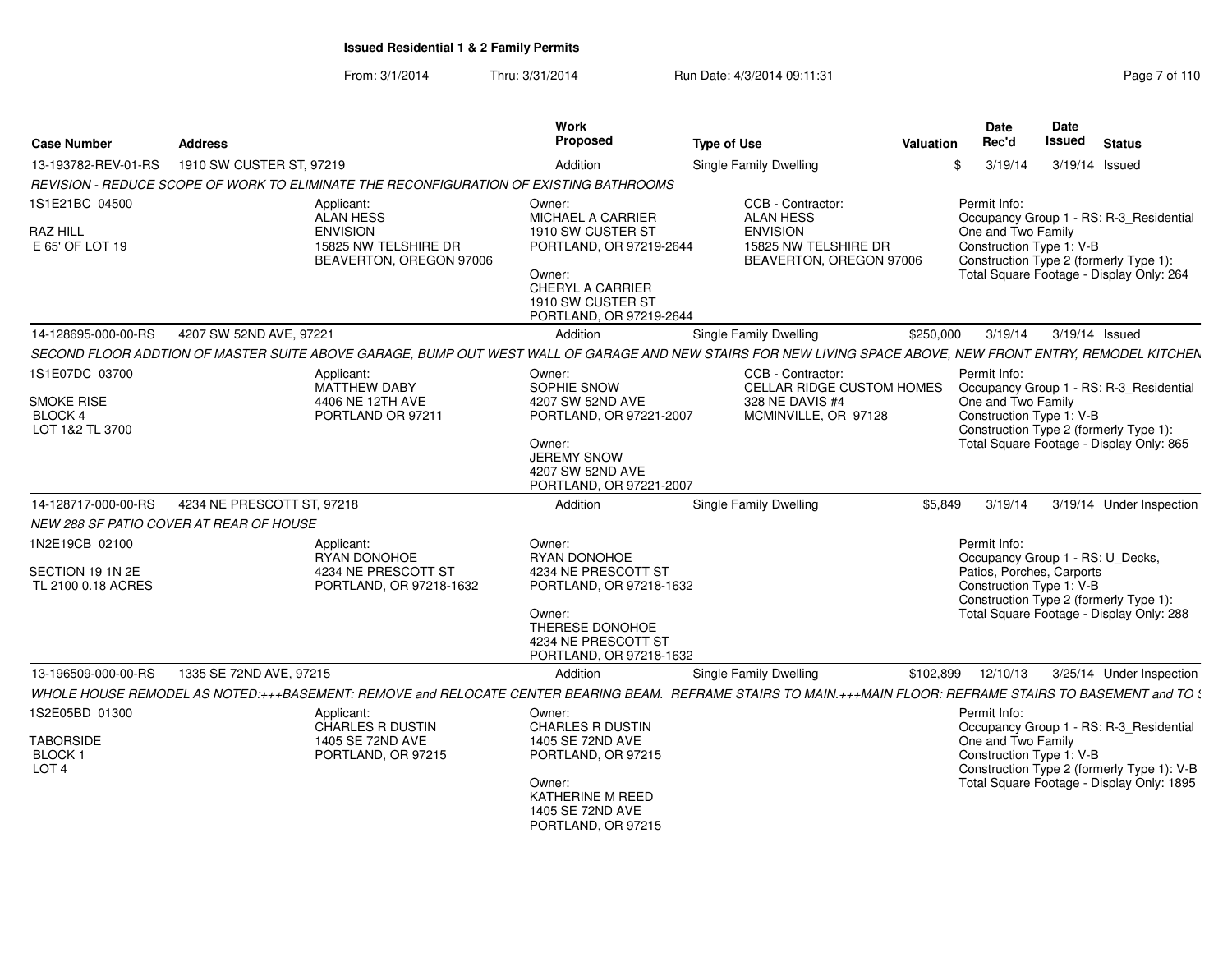From: 3/1/2014Thru: 3/31/2014 Run Date: 4/3/2014 09:11:31 Research 2010 Rage 8 of 110

|                                                                                                                    |                             |                                                                                                                                                                | <b>Work</b>                                                                                                                            |                                                                                                                 | Date                              | Date                                                               |                                                                                         |
|--------------------------------------------------------------------------------------------------------------------|-----------------------------|----------------------------------------------------------------------------------------------------------------------------------------------------------------|----------------------------------------------------------------------------------------------------------------------------------------|-----------------------------------------------------------------------------------------------------------------|-----------------------------------|--------------------------------------------------------------------|-----------------------------------------------------------------------------------------|
| Case Number                                                                                                        | <b>Address</b>              |                                                                                                                                                                | Proposed                                                                                                                               | <b>Type of Use</b>                                                                                              | Rec'd<br><b>Valuation</b>         | Issued                                                             | Status                                                                                  |
| 13-198895-000-00-RS                                                                                                | 100 SE 79TH AVE, 97215      |                                                                                                                                                                | Addition                                                                                                                               | Single Family Dwelling                                                                                          | \$167,255<br>11/7/13              |                                                                    | 3/14/14 Under Inspection                                                                |
|                                                                                                                    |                             | UPPER LEVEL - ADDITION TO ADD BEDROOM AND BATHROOM TO 2ND FLOOR. ADD BATHROOM TO EXISTING CLOSET AREA: MAIN LEVEL - RECONFIGURE EXISTING BATHROOM AND PROVIDE  |                                                                                                                                        |                                                                                                                 |                                   |                                                                    |                                                                                         |
| N2E32DD 03800<br>MT TABOR VILLA ANX                                                                                |                             | Applicant:<br><b>MIKE NEDELISKY</b><br>770 NW TOWLE AVE                                                                                                        | Owner:<br><b>LMP ACQUISITION LLC</b><br>183 US ROUTE 1, 2ND FL                                                                         | CCB - Contractor:<br><b>MJN BUILDER CO</b><br>1220 SE 4TH ST                                                    | Permit Info:                      |                                                                    | Occupancy Group 1 - RS: R-3_Residential                                                 |
| BLOCK <sub>8</sub><br>LOT <sub>6</sub>                                                                             |                             | GRESHAM, OR 97030-5344                                                                                                                                         | FALMOUTH, ME 04105                                                                                                                     | GRESHAM, OR 97080                                                                                               | One and Two Family                | Construction Type 1: V-B                                           | Construction Type 2 (formerly Type 1): V-B<br>Total Square Footage - Display Only: 2290 |
| 13-235253-000-00-RS                                                                                                | 6225 SE 32ND AVE, 97202     |                                                                                                                                                                | Addition                                                                                                                               | <b>Single Family Dwelling</b>                                                                                   | \$107<br>12/6/13                  |                                                                    | 3/7/14 Under Inspection                                                                 |
|                                                                                                                    |                             | NEW TWO STORY ADDITION TO REAR OF EXISTING DWELLING.  CONVERT BASEMENT TO HABITABLE SPACE INCLUDING NEW BATHROOM AND BEDROOM WITH EGRESS WINDOWS.  WHOLE H     |                                                                                                                                        |                                                                                                                 |                                   |                                                                    |                                                                                         |
| IS1E13CD 07500<br><b>EASTMORELAND</b><br>BLOCK 37<br>N 45' OF LOT 12<br>N 2' OF S 12' & S 10' OF LOT 13 EXC W 18.6 |                             | Applicant:<br><b>TUCKER MERRIHEW</b><br><b>TTM FINANCE</b><br>4438 SW CORBETT<br>PORTLAND OR 97239                                                             | Owner:<br>TTM DEVELOPMENT COMPANY<br>4438 SW CORBETT AVE<br>PORTLAND, OR 97239-4207                                                    | CCB - Contractor:<br>JPID CONSTRUCTION & DESIGN<br>LLC<br>1744 FERN PL<br>LAKE OSWEGO, OR 97034                 | Permit Info<br>One and Two Family | Construction Type 1: V-B<br>Construction Type 2 (formerly Type 1): | Occupancy Group 1 - RS: R-3 Residential<br>Total Square Footage - Display Only: 1       |
| 13-240168-000-00-RS                                                                                                | 11541 SW MILITARY RD, 97219 |                                                                                                                                                                | Addition                                                                                                                               | Single Family Dwelling                                                                                          | \$484,751 12/20/13                |                                                                    | 3/4/14 Issued                                                                           |
| 3 STORY ADDITION TO EXISTING SINGLE FAMILY RESIDENCE                                                               |                             |                                                                                                                                                                |                                                                                                                                        |                                                                                                                 |                                   |                                                                    |                                                                                         |
| S1E34AC 02300                                                                                                      |                             | Applicant:<br><b>JOSHUA M HOFFMAN</b>                                                                                                                          | Owner:<br><b>JOSHUA M HOFFMAN</b>                                                                                                      | CCB - Contractor:<br><b>GRAND &amp; BENEDICTS</b>                                                               | Permit Info:                      |                                                                    | Occupancy Group 1 - RS: R-3_Residential                                                 |
| PALATINE HILL 3<br>BLOCK 86<br>INC PT VAC ST LOT 1-4<br>INC PT VAC ST LOT 13-16                                    |                             | 11541 SW MILITARY RD<br>PORTLAND, OR 97219-8325                                                                                                                | 11541 SW MILITARY RD<br>PORTLAND, OR 97219-8325<br>Owner:<br><b>KERRI A HOFFMAN</b><br>11541 SW MILITARY RD<br>PORTLAND, OR 97219-8325 | <b>CONSTRUCTION INC</b><br>6140 SW MACADAM AVE<br>PORTLAND, OR 97239                                            | One and Two Family                | Construction Type 1: V-B<br>Construction Type 2 (formerly Type 1): | Total Square Footage - Display Only: 4527                                               |
| 13-238053-000-00-RS                                                                                                | 2520 SW HAMILTON ST, 97201  |                                                                                                                                                                | Addition                                                                                                                               | <b>Single Family Dwelling</b>                                                                                   | \$2,142 12/13/13                  |                                                                    | 3/29/14 Under Inspection                                                                |
|                                                                                                                    |                             | 20 SF ADDITION TO MASTER BEDROOM AT REAR OF HOUSE, REMOVE CLOSETS AND ADD MASTER BATHROOM. REMOVE WALL & EXPAND OPENING AT KITCHEN. THREE TOILETS AFTER REMC   |                                                                                                                                        |                                                                                                                 |                                   |                                                                    |                                                                                         |
| S1E17AA 00200                                                                                                      |                             | Applicant:<br><b>Gregor Mitchell</b>                                                                                                                           | Owner:<br><b>LACY LOWRY</b>                                                                                                            | CCB - Contractor:<br><b>GREGOR MITCHELL</b>                                                                     | Permit Info:                      |                                                                    | Occupancy Group 1 - RS: R-3_Residential                                                 |
| SECTION 17 1S 1E<br>TL 200 0.33 ACRES                                                                              |                             | THE WORKS CONSTRUCTION<br>1215 SW MYRTLE DRIVE<br>PORTLAND OR 97201                                                                                            | 2520 SW HAMILTON ST<br>PORTLAND, OR 97239-1302<br>Owner:<br><b>JESSE ENGUM</b><br>2520 SW HAMILTON ST<br>PORTLAND, OR 97239-1302       | <b>MITCHELL INC</b><br>PO BOX 1121<br>PORTLAND OR 97207<br><b>Primary Contractor:</b><br>THE WORKS CONSTRUCTION | One and Two Family                | Construction Type 1: V-B<br>Construction Type 2 (formerly Type 1): | Total Square Footage - Display Only: 20                                                 |
| 13-243241-000-00-RS                                                                                                | 2313 SE SHERMAN ST, 97214   |                                                                                                                                                                | Addition                                                                                                                               | <b>Single Family Dwelling</b>                                                                                   | \$156,337<br>12/31/13             |                                                                    | 3/7/14 Under Inspection                                                                 |
|                                                                                                                    |                             | ADD SECOND STORY. BLDG EXPANSION TO FRONT ELEVATION. ADD 1.5 BATHS TOTAL OF 3 BATHROOMS. ADDITION TO INCLUDE RELOCATION OF THREE BEDROOMS AND LAUNDRY TO NEW A |                                                                                                                                        |                                                                                                                 |                                   |                                                                    |                                                                                         |
| 1S1E02DD 05100<br><b>MAYHEU PK</b>                                                                                 |                             | Applicant:<br><b>TERRY HELLEM</b><br>PROJECTIVE BUILDING DESIGNS 8725 SE SPENCER DR                                                                            | Owner:<br><b>CKW CONSTRUCTION LLC</b>                                                                                                  | CCB - Contractor:<br>A1 AMERICAN CONTRACTORS INC Occupancy Group 1 - RS: R-3_Residential<br>9715 SE RAMONA ST   | Permit Info<br>One and Two Family |                                                                    |                                                                                         |
| <b>BLOCK 5</b><br>LOT 13                                                                                           |                             | PO BOX 6542<br>BEAVERTON OR 97007                                                                                                                              | HAPPY VALLEY, OR 97086-7417                                                                                                            | PORTLAND, OR 97266<br>CCB - Contractor:<br>CKW CONSTRUCTION LLC<br>8725 SE SPENCER DR                           |                                   | Construction Type 1: V-B<br>Construction Type 2 (formerly Type 1): | Total Square Footage - Display Only: 1460                                               |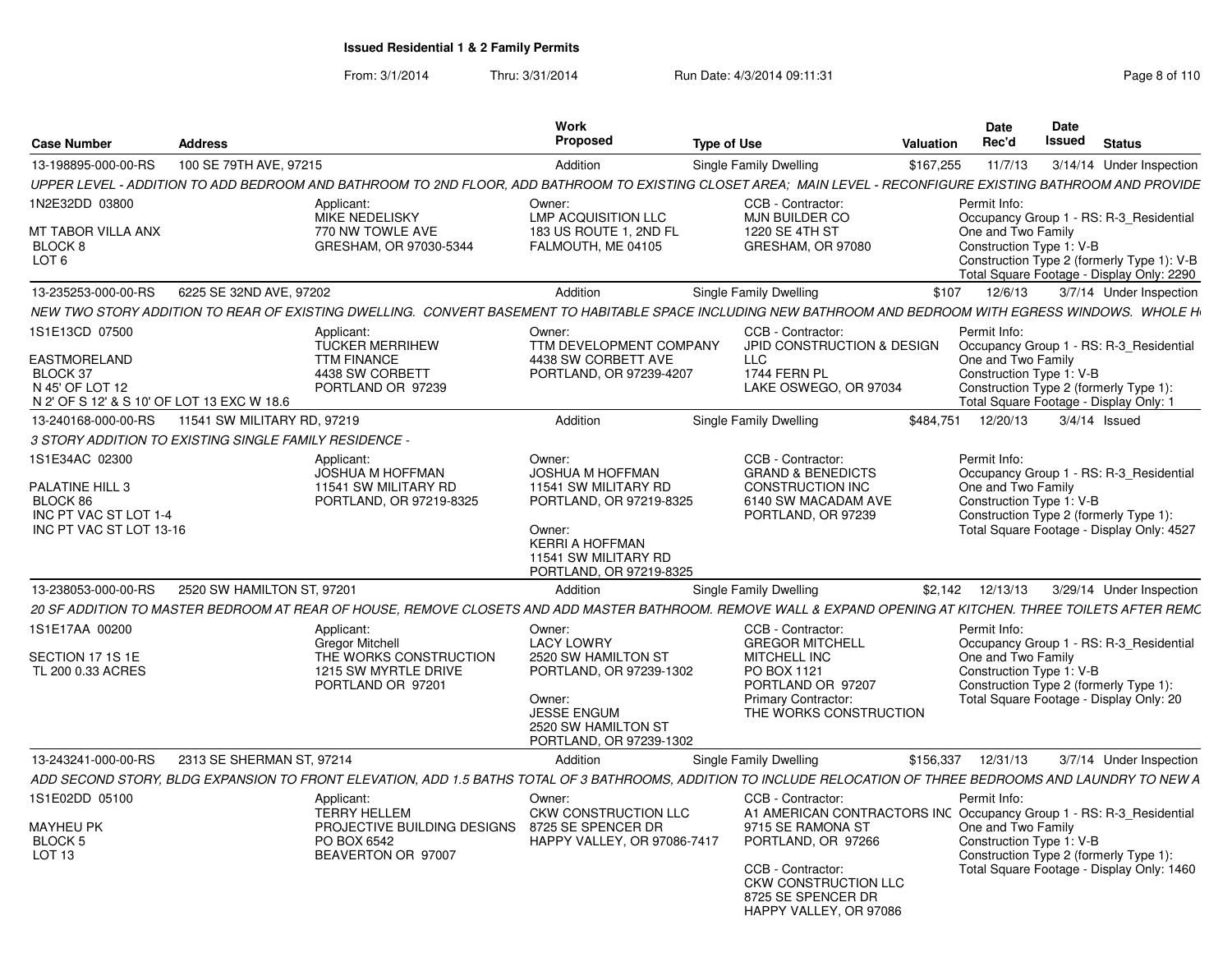From: 3/1/2014Thru: 3/31/2014 Run Date: 4/3/2014 09:11:31 Research 2010 Rage 9 of 110

| <b>Case Number</b>                                                                | <b>Address</b>                                                                                                                                                 | Work<br><b>Proposed</b>                                                                                                                                           | <b>Type of Use</b>                                                                                                                                                                                                                     | Valuation | <b>Date</b><br>Rec'd                 | Date<br>Issued                                                                            | <b>Status</b>                                                                                                                  |
|-----------------------------------------------------------------------------------|----------------------------------------------------------------------------------------------------------------------------------------------------------------|-------------------------------------------------------------------------------------------------------------------------------------------------------------------|----------------------------------------------------------------------------------------------------------------------------------------------------------------------------------------------------------------------------------------|-----------|--------------------------------------|-------------------------------------------------------------------------------------------|--------------------------------------------------------------------------------------------------------------------------------|
| 14-109680-000-00-RS                                                               | 3705 SE OGDEN ST, 97202                                                                                                                                        | Addition                                                                                                                                                          | Single Family Dwelling                                                                                                                                                                                                                 | \$156,979 | 1/24/14                              |                                                                                           | 3/22/14 Issued                                                                                                                 |
|                                                                                   | ADD SECOND STORY TO HOUSE FOR NEW MASTER SUITE AND TWO BEDROOMS. REMOVE EASTERN PORTION OF HOUSE. EXPAND FOOTPRINT FOR RELOCATED GARAGE. REMODEL EXISTIN       |                                                                                                                                                                   |                                                                                                                                                                                                                                        |           |                                      |                                                                                           |                                                                                                                                |
| 1S1E24AD 13900<br>BERKELEY<br>BLOCK 8<br>LOT 17-20                                | Applicant:<br>CHRIS FLURRY<br>EDELWEISS CONSTRUCTION LLC<br>PO BOX 463<br>GRESHAM, OR 97030                                                                    | Owner:<br>ROBERT J FLURY<br>14163 SE TIARA DR<br>MILWAUKIE, OR 97267-2128<br>Owner:<br>MARY A FLURY<br>14163 SE TIARA DR<br>MILWAUKIE, OR 97267-2128              | CCB - Contractor:<br><b>CHRIS FLURRY</b><br>EDELWEISS CONSTRUCTION LLC<br>PO BOX 463<br>GRESHAM, OR 97030                                                                                                                              |           | Permit Info:<br>One and Two Family   | Construction Type 1: V-B                                                                  | Occupancy Group 1 - RS: R-3_Residential<br>Construction Type 2 (formerly Type 1):<br>Total Square Footage - Display Only: 1466 |
| 14-104811-000-00-RS                                                               | 1034 NE PRESCOTT ST, 97211                                                                                                                                     | Addition                                                                                                                                                          | Single Family Dwelling                                                                                                                                                                                                                 | \$43,000  | 1/14/14                              |                                                                                           | 3/21/14 Under Inspection                                                                                                       |
|                                                                                   | NEW GARAGE ATTACHED TO HOUSE BY ENCLOSED WALKWAY                                                                                                               |                                                                                                                                                                   |                                                                                                                                                                                                                                        |           |                                      |                                                                                           |                                                                                                                                |
| 1N1E23CA 04700<br>NORTH IRVINGTON<br>BLOCK <sub>26</sub><br>E 45' OF LOT 11&12    | Applicant:<br><b>TAYLOR REED MORROW LLC</b><br>29321 HAMM RD<br><b>EUGENE, OR 97405</b>                                                                        | Owner:<br>ALEXANDRE G BAUDOUIN<br>1034 NE PRESCOTT ST<br>PORTLAND, OR 97211-4548<br>Owner:<br>MICHELLE A CALLAN<br>1034 NE PRESCOTT ST<br>PORTLAND, OR 97211-4548 | CCB - Contractor:<br><b>TAYLOR REED MORROW LLC</b><br>29321 HAMM RD<br><b>EUGENE, OR 97405</b>                                                                                                                                         |           | Permit Info:<br>Garage\Utility Misc. | Construction Type 1: V-B                                                                  | Occupancy Group 1 - RS: U_Private<br>Construction Type 2 (formerly Type 1):<br>Total Square Footage - Display Only: 440        |
| 14-105522-000-00-RS                                                               | 5560 SW HEWETT BLVD, 97221                                                                                                                                     | Addition                                                                                                                                                          | Single Family Dwelling                                                                                                                                                                                                                 | \$10,967  | 1/15/14                              |                                                                                           | 3/8/14 Under Inspection                                                                                                        |
|                                                                                   | NEW COVERED PATIO ATTACHED TO HOUSE VIA NEW COVERED BREEZEWAY. REBUILD APPROX.35 FT OF RETAINING WALL ON WEST SIDE OF HOUSE. MODIFY ROOF/ CEILING FRAMING OVER |                                                                                                                                                                   |                                                                                                                                                                                                                                        |           |                                      |                                                                                           |                                                                                                                                |
| 1S1E06CD 02600<br>SECTION 06 1S 1E<br>TL 2600 1.89 ACRES                          | Applicant:<br><b>WALT LORENCE</b><br><b>LORENCE BROTHERS</b><br><b>CONSTRUCTION INC</b><br>3485 SW 106TH<br>BEAVERTON, OR 97005                                | Owner:<br><b>KATE LIEBER</b><br>5560 SW HEWETT BLVD<br>PORTLAND, OR 97221-2239<br>Owner:<br>MONIQUE MATHESON<br>5560 SW HEWETT BLVD<br>PORTLAND, OR 97221-2239    | CCB - Contractor:<br><b>WALT LORENCE</b><br><b>LORENCE BROTHERS</b><br><b>CONSTRUCTION INC</b><br>3485 SW 106TH<br>BEAVERTON, OR 97005<br>CCB - Contractor:<br><b>FUZION ELECTRIC LLC</b><br>1335 SW 197th Ave<br>ALOHA, OR 97006-2545 |           | Permit Info:                         | Occupancy Group 1 - RS: U_Decks,<br>Patios, Porches, Carports<br>Construction Type 1: V-B | Construction Type 2 (formerly Type 1):<br>Total Square Footage - Display Only: 540                                             |
| 14-109425-000-00-RS                                                               | 1268 NW SUMMIT AVE, 97210                                                                                                                                      | Addition                                                                                                                                                          | Single Family Dwelling                                                                                                                                                                                                                 | \$163.832 | 1/24/14                              |                                                                                           | 3/25/14 Issued                                                                                                                 |
| ADD SECOND STORY TO RESIDENCE                                                     |                                                                                                                                                                |                                                                                                                                                                   |                                                                                                                                                                                                                                        |           |                                      |                                                                                           |                                                                                                                                |
| 1N1E32AB 01700<br><b>WESTOVER TERR</b><br>BLOCK <sub>2</sub><br>LOT 13&14 TL 1700 | Applicant:<br>JEFFREY BROMWELL<br>URBAN DESIGN BUILD COMPANY<br>1111 E Burnside #306<br>PORTLAND, OR 97214                                                     | Owner:<br>DAVID A K ODUSANYA<br>1268 NW SUMMIT AVE<br>PORTLAND, OR 97210-2822<br>Owner:<br>SHERRI L ODUSANYA<br>1268 NW SUMMIT AVE<br>PORTLAND, OR 97210-2822     | CCB - Contractor:<br><b>JEFFREY BROMWELL</b><br>URBAN DESIGN BUILD COMPANY<br>1111 E Burnside #306<br>PORTLAND, OR 97214                                                                                                               |           | Permit Info:<br>One and Two Family   | Construction Type 1: V-B                                                                  | Occupancy Group 1 - RS: R-3_Residential<br>Construction Type 2 (formerly Type 1):<br>Total Square Footage - Display Only: 1530 |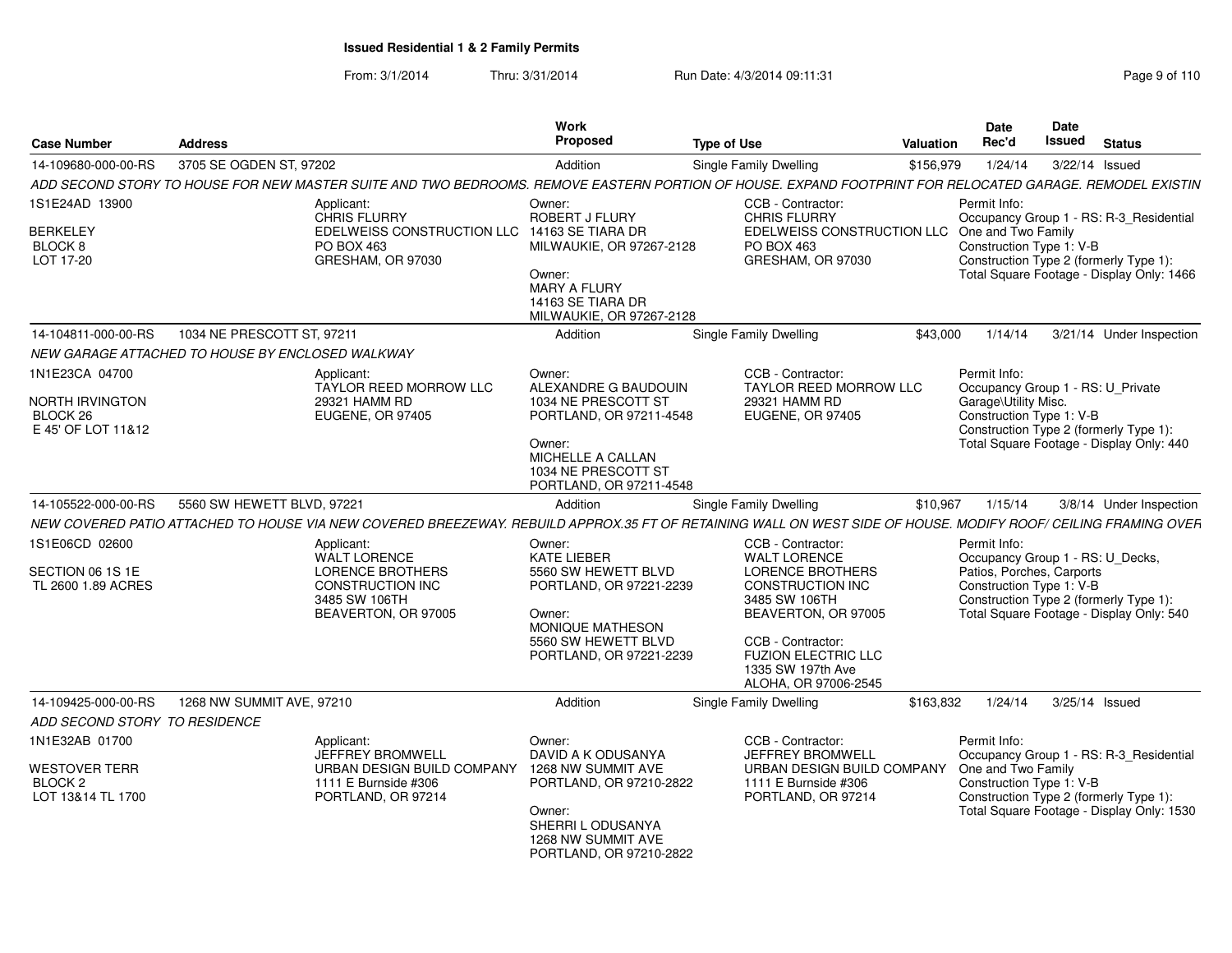From: 3/1/2014Thru: 3/31/2014 Run Date: 4/3/2014 09:11:31 Page 10 of 110

| <b>Case Number</b>                                                                                    | <b>Address</b>                                                                                                                                                  | <b>Work</b><br>Proposed                                                                                                                                        | <b>Type of Use</b>                                                                                     | Valuation | Date<br>Rec'd                                                  | Date<br>Issued | <b>Status</b>                                                                                                                      |
|-------------------------------------------------------------------------------------------------------|-----------------------------------------------------------------------------------------------------------------------------------------------------------------|----------------------------------------------------------------------------------------------------------------------------------------------------------------|--------------------------------------------------------------------------------------------------------|-----------|----------------------------------------------------------------|----------------|------------------------------------------------------------------------------------------------------------------------------------|
| 14-107420-000-00-RS                                                                                   | 11825 NW TUALATIN AVE, 97229                                                                                                                                    | Addition                                                                                                                                                       | Single Family Dwelling                                                                                 | \$57,606  | 3/21/14                                                        |                | 3/21/14 Issued                                                                                                                     |
|                                                                                                       | ADD WALLS TO CREATE OFFICE SPACE UNDER EXISTING DECK AREA, CONVERT UNFINISHED SPACE TO HABITABLE SPACE TO INCLUDE; CRAFT ROOM, TWO NEW BEDROOMS AND ONE NEW     |                                                                                                                                                                |                                                                                                        |           |                                                                |                |                                                                                                                                    |
| 1N1W10C 06800                                                                                         | Applicant:<br>WILLIAM D PUCKETT                                                                                                                                 | Owner:<br>WILLIAM D PUCKETT                                                                                                                                    | CCB - Contractor:<br>FULLY RESTORED INC                                                                |           | Permit Info:                                                   |                | Occupancy Group 1 - RS: R-3_Residential                                                                                            |
| <b>TULAMETTE AC</b><br>LOT 20 TL 6800                                                                 | 11825 NW TUALATIN AVE<br>PORTLAND, OR 97229-1240                                                                                                                | 11825 NW TUALATIN AVE<br>PORTLAND, OR 97229-1240<br>Owner:<br>JEANNETTE C PUCKETT                                                                              | 11825 NW TUALATINE AVE<br>PORTLAND, OR 97229                                                           |           | One and Two Family<br>Construction Type 1: V-B                 |                | Construction Type 2 (formerly Type 1): V-B<br>Total Square Footage - Display Only: 1134                                            |
|                                                                                                       |                                                                                                                                                                 | 11825 NW TUALATIN AVE<br>PORTLAND, OR 97229-1240                                                                                                               |                                                                                                        |           |                                                                |                |                                                                                                                                    |
| 14-110746-000-00-RS                                                                                   | 3438 NE DAVIS ST. 97232                                                                                                                                         | Addition                                                                                                                                                       | Single Family Dwelling                                                                                 | \$72,393  | 1/28/14                                                        |                | 3/6/14 Under Inspection                                                                                                            |
|                                                                                                       | ADDITION TO SINGLE FAMILY RESIDENCE, NEW CRAWL SPACE AREA IN BASEMENT; MAIN FLOOR ADDITION TO INCLUDE ENLARGED KITCHEN AND COVERED PORCH AT REAR; 2ND FLOOR ADL |                                                                                                                                                                |                                                                                                        |           |                                                                |                |                                                                                                                                    |
| 1N1E36DB 12000<br>LAURELHURST<br>BLOCK 81<br>LOT <sub>4</sub>                                         | Applicant:<br><b>MIKE COYLE</b><br><b>FASTER PERMITS</b><br>14334 NW EAGLERIDGE LANE<br>PORTLAND, OR 97229                                                      | Owner:<br><b>JOHN T FERGUSON</b><br>3438 NE DAVIS ST<br>PORTLAND, OR 97232-3404<br>Owner:<br>ALLISON M FERGUSON<br>3438 NE DAVIS ST<br>PORTLAND, OR 97232-3404 |                                                                                                        |           | Permit Info:<br>One and Two Family<br>Construction Type 1: V-B |                | Occupancy Group 1 - RS: R-3_Residential<br>Construction Type 2 (formerly Type 1): V-B<br>Total Square Footage - Display Only: 1042 |
| 14-109598-000-00-RS                                                                                   | 7044 NE DAVIS ST, 97213                                                                                                                                         | Addition                                                                                                                                                       | <b>Single Family Dwelling</b>                                                                          | \$22,057  | 3/14/14                                                        |                | 3/14/14 Issued                                                                                                                     |
|                                                                                                       | ADD DORMER TO THE SECOND STORY FOR NEW BATHROOMELECTRICAL, PLUMBING AND MECHANICAL PERMITS TO BE OBTAINED SEPARATELY                                            |                                                                                                                                                                |                                                                                                        |           |                                                                |                |                                                                                                                                    |
| 1N2E32CA 03300                                                                                        | Applicant:<br><b>ALAN HESS</b>                                                                                                                                  | Owner:<br>CHELSEA V ANDERSEN                                                                                                                                   | CCB - Contractor:<br><b>ALAN HESS</b>                                                                  |           | Permit Info:                                                   |                | Occupancy Group 1 - RS: R-3_Residential                                                                                            |
| <b>JONESMORE</b><br>BLOCK 28<br>E 50' OF LOT 12                                                       | <b>ENVISION</b><br>15825 NW TELSHIRE DR<br>BEAVERTON, OREGON 97006                                                                                              | 7044 NE DAVIS ST<br>PORTLAND, OR 97213<br>Owner:<br>ROBERT J ANDERSEN<br>7044 NE DAVIS ST<br>PORTLAND, OR 97213                                                | <b>ENVISION</b><br>15825 NW TELSHIRE DR<br>BEAVERTON, OREGON 97006                                     |           | One and Two Family<br>Construction Type 1: V-B                 |                | Construction Type 2 (formerly Type 1): V-B<br>Total Square Footage - Display Only: 478                                             |
| 14-113273-000-00-RS                                                                                   | 2704 SE 59TH AVE, 97206                                                                                                                                         | Addition                                                                                                                                                       | Single Family Dwelling                                                                                 | \$93,802  | 2/4/14                                                         |                | 3/8/14 Under Inspection                                                                                                            |
|                                                                                                       | NEW REAR SHED DORMER FOR NEW BATHROOM (3) toilets total                                                                                                         |                                                                                                                                                                |                                                                                                        |           |                                                                |                |                                                                                                                                    |
| 1S2E07AA 12900<br><b>FRANKLIN PK VIEW</b><br>BLOCK <sub>3</sub><br>N 1/2 OF LOT 4<br>LOT <sub>5</sub> | Applicant:<br>KAYA GENERAL CONTRACTOR<br>5802 N GREELEY AVE<br>PORTLAND OR 97217                                                                                | Owner:<br><b>GEOFF E GILLAM</b><br>2704 SE 59TH AVE<br>PORTLAND, OR 97206-1450<br>Owner:                                                                       | CCB - Contractor:<br>JOHN D PLUMBING<br>7472 SW FIR ST<br><b>TIGARD, OR 97223</b><br>CCB - Contractor: |           | Permit Info:<br>One and Two Family<br>Construction Type 1: V-B |                | Occupancy Group 1 - RS: R-3_Residential<br>Construction Type 2 (formerly Type 1):<br>Total Square Footage - Display Only: 876      |
|                                                                                                       |                                                                                                                                                                 | <b>SAORI J CLARK</b><br>2704 SE 59TH AVE<br>PORTLAND, OR 97206-1450                                                                                            | KAYA GENERAL CONTRACTOR<br>5802 N GREELEY AVE<br>PORTLAND OR 97217                                     |           |                                                                |                |                                                                                                                                    |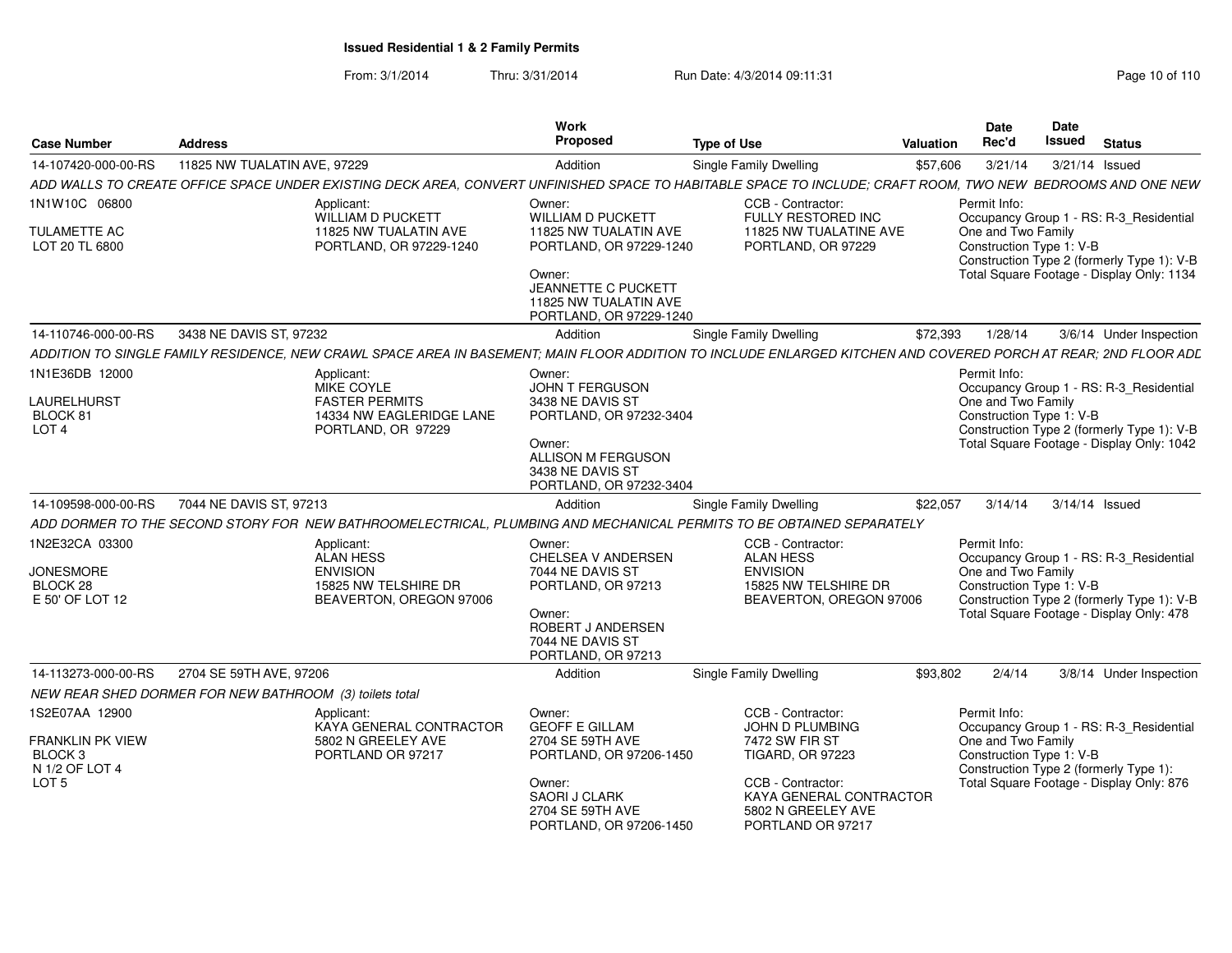From: 3/1/2014Thru: 3/31/2014 Run Date: 4/3/2014 09:11:31 Page 11 of 110

|                                                                   |                                                         |                                                                                                                                                                  | Work                                                                                                                                                           |                                                                                                                                                                                                       |                  | <b>Date</b>                                                    | Date          |                                                                                                                                                              |
|-------------------------------------------------------------------|---------------------------------------------------------|------------------------------------------------------------------------------------------------------------------------------------------------------------------|----------------------------------------------------------------------------------------------------------------------------------------------------------------|-------------------------------------------------------------------------------------------------------------------------------------------------------------------------------------------------------|------------------|----------------------------------------------------------------|---------------|--------------------------------------------------------------------------------------------------------------------------------------------------------------|
| <b>Case Number</b>                                                | <b>Address</b>                                          |                                                                                                                                                                  | Proposed                                                                                                                                                       | <b>Type of Use</b>                                                                                                                                                                                    | <b>Valuation</b> | Rec'd                                                          | <b>Issued</b> | <b>Status</b>                                                                                                                                                |
| 14-113783-000-00-RS                                               | 621 NE HAZELFERN PL. 97232                              |                                                                                                                                                                  | Addition                                                                                                                                                       | Single Family Dwelling                                                                                                                                                                                | \$107            | 2/4/14                                                         |               | 3/20/14 Under Inspection                                                                                                                                     |
|                                                                   |                                                         | NEW SINGLE FLOOR ADDITION TO REAR OF DWELLING. NEW FRONT PORCH. NEW PORCH AT BACK OF HOUSE NEW DORMER OVER EXISTING GARAGE                                       |                                                                                                                                                                |                                                                                                                                                                                                       |                  |                                                                |               | <b>CREATE NEW MASTER BATHROOM</b>                                                                                                                            |
| 1N1E36AC 11600<br><b>AURELHURST</b>                               |                                                         | Applicant:<br>JOHN REILLY<br>REILLY SIGNATURE HOMES LLC                                                                                                          | Owner:<br><b>JOHN K REILLY</b><br>3231 NE US GRANT PL                                                                                                          | CCB - Contractor:<br>JOHN REILLY<br>REILLY SIGNATURE HOMES LLC                                                                                                                                        |                  | Permit Info:<br>One and Two Family                             |               | Occupancy Group 1 - RS: R-3_Residential                                                                                                                      |
| BLOCK 13<br><b>LOT 12</b>                                         |                                                         | 3231 NE US GRANT PL<br>PORTLAND OR 97212                                                                                                                         | PORTLAND, OR 97212<br>Owner:<br>JENNIFER DOHERTY-REILLY<br>3231 NE US GRANT PL<br>PORTLAND, OR 97212                                                           | 3231 NE US GRANT PL<br>PORTLAND OR 97212                                                                                                                                                              |                  | Construction Type 1: V-B                                       |               | Construction Type 2 (formerly Type 1)<br>Total Square Footage - Display Only: 1                                                                              |
|                                                                   | 13-216521-REV-01-RS 2324 SE 45TH AVE, 97215             |                                                                                                                                                                  | Addition                                                                                                                                                       | Single Family Dwelling                                                                                                                                                                                | \$10,000         |                                                                |               | 1/31/14   3/20/14   Issued                                                                                                                                   |
|                                                                   |                                                         | VALUE ADDED REVISION TO STRUCTURAL, CHANGE LVL'S TO 2X8'S; EXPAND EXISTING DORMER DORMER AT FRONT ELEVATION.ADD EXTERIOR FRONT                                   |                                                                                                                                                                |                                                                                                                                                                                                       |                  |                                                                |               | <b>WINDOWS: ADD BAY WINDOW AT REAF</b>                                                                                                                       |
| 1S2E06CC 13200<br>DIVISION ST ADD<br>BLOCK <sub>3</sub><br>LOT 12 |                                                         | Applicant:<br>ROBERT HAYDEN<br><b>DELTA STUDIOS ARCH &amp;</b><br><b>PLANNING</b><br>3344 NE 25TH AVE<br>PORTLAND, OR 97212                                      | Owner:<br>JONATHAN L GERLACH<br>2324 SE 45TH AVE<br>PORTLAND, OR 97215-3730                                                                                    | CCB - Contractor:<br><b>JON GERLACH</b><br><b>COLONIAL HEIGHTS</b><br><b>CONSTRUCTION INC</b><br>2639 SE STEPHENS ST<br>PORTLAND, OR 97214                                                            |                  | Permit Info:<br>One and Two Family<br>Construction Type 1: V-B |               | Occupancy Group 1 - RS: R-3_Residential<br>Construction Type 2 (formerly Type 1): V-B<br>Total Square Footage - Display Only: 882                            |
|                                                                   | 13-186635-REV-02-RS  2234 NW JOHNSON ST - Unit B, 97210 |                                                                                                                                                                  | Addition                                                                                                                                                       | CCB - Contractor:<br><b>KEITH LEONARD</b><br>DO RIGHT ELECTRIC INC<br>11852 CHATEAU DR<br>WOODBURN OR 97071<br><b>Single Family Dwelling</b>                                                          | \$120,000        |                                                                |               | 2/6/14  3/20/14  Issued                                                                                                                                      |
|                                                                   |                                                         | VALUE ADDED REVISION TO ADD ACCESSORY DWELLING UNIT IN BASEMENT; ADU TO INCLUDE KITCHEN, LIVING, DINING AREA, BEDROOM AND EXISTING BATHROOM; FRAME WALL TO SEPAR |                                                                                                                                                                |                                                                                                                                                                                                       |                  |                                                                |               |                                                                                                                                                              |
| 1N1E33BD 15400                                                    |                                                         | Applicant:<br>RICHARD K SPIES<br>2234 NW JOHNSON ST<br>PORTLAND, OR 97210-3230                                                                                   | Owner:<br>RICHARD K SPIES<br>2234 NW JOHNSON ST<br>PORTLAND, OR 97210-3230<br>Owner:<br><b>INGRID A SPIES</b><br>2234 NW JOHNSON ST<br>PORTLAND, OR 97210-3230 | CCB - Contractor:<br>PIONEER GAS FURNACE INC<br>3615 NE BROADWAY<br>PORTLAND OR 97232<br>CCB - Contractor:<br><b>ERIC MOON</b><br><b>CHARACTER BUILDERS</b><br>5035 SW LOWELL ST<br>PORTLAND OR 97221 |                  | Permit Info:<br>Construction Type 1: V-B                       |               | Occupancy Group 1 - RS: R-3_Remodel<br>Construction Type 2 (formerly Type 1):<br>Total Square Footage - Display Only: 671<br>Number of New Dwelling Units: 1 |
|                                                                   | 13-187508-REV-01-RS  2418 SE IVON ST - Unit A, 97202    |                                                                                                                                                                  | Addition                                                                                                                                                       | Single Family Dwelling                                                                                                                                                                                | \$46,220         |                                                                |               | 2/12/14 3/13/14 Issued                                                                                                                                       |
| 1S1E11AA 07100                                                    |                                                         | REVISION TO ELIMINATE SPIRAL STAIRS AND BUILD STANDARD STAIR; REDUCE DORMER SIZE; NO WORK IN SECOND FLOOR BEDROOM; NEW DECK AROUND SOUTH, EAST AND WEST SIDES (  |                                                                                                                                                                |                                                                                                                                                                                                       |                  |                                                                |               |                                                                                                                                                              |
|                                                                   |                                                         | Applicant:<br><b>JEANNE M NIEMER</b>                                                                                                                             | Owner:<br><b>JEANNE M NIEMER</b>                                                                                                                               |                                                                                                                                                                                                       |                  | Permit Info:                                                   |               | Occupancy Group 1 - RS: R-3_Residential                                                                                                                      |
| SIMONS ADD<br>BLOCK <sub>3</sub><br>LOT <sub>4</sub>              |                                                         | 2418 SE IVON ST<br>PORTLAND, OR 97202-1261                                                                                                                       | 2418 SE IVON ST<br>PORTLAND, OR 97202-1261                                                                                                                     |                                                                                                                                                                                                       |                  | One and Two Family<br>Construction Type 1: V-B                 |               | Construction Type 2 (formerly Type 1): V-B<br>Total Square Footage - Display Only: 601                                                                       |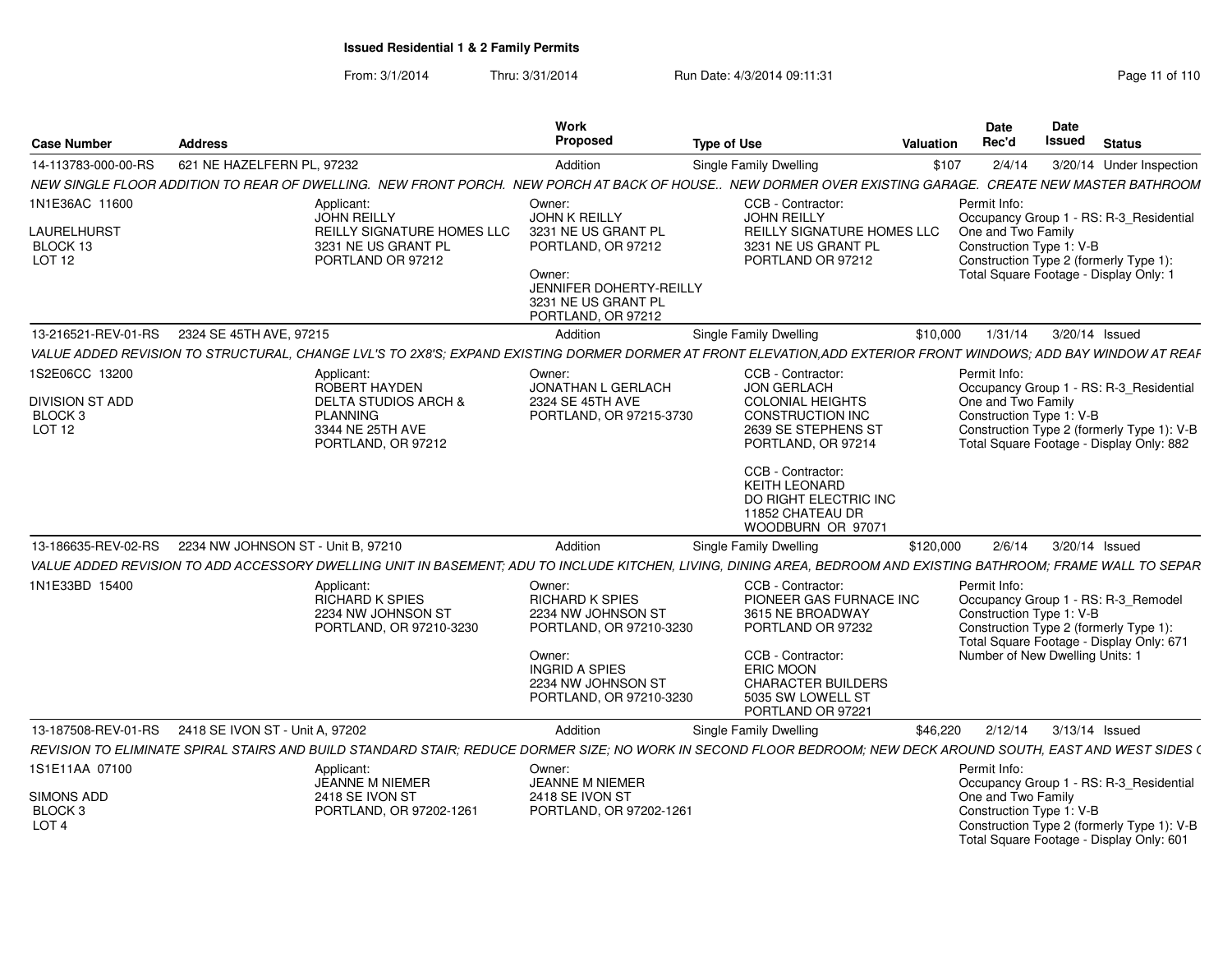From: 3/1/2014Thru: 3/31/2014 Run Date: 4/3/2014 09:11:31 Page 12 of 110

| <b>Case Number</b>                     | <b>Address</b>                                                                                                                                                | Work<br>Proposed                                                                | <b>Type of Use</b>                                                                      | <b>Valuation</b> | Date<br>Rec'd                                  | <b>Date</b><br>Issued | <b>Status</b>                                                                          |
|----------------------------------------|---------------------------------------------------------------------------------------------------------------------------------------------------------------|---------------------------------------------------------------------------------|-----------------------------------------------------------------------------------------|------------------|------------------------------------------------|-----------------------|----------------------------------------------------------------------------------------|
| 14-115843-000-00-RS                    | 4221 SE WASHINGTON ST, 97215                                                                                                                                  | Addition                                                                        | <b>Single Family Dwelling</b>                                                           | \$54,397         | 2/12/14                                        |                       | 3/29/14 Under Inspection                                                               |
|                                        | ADD SECOND FLOOR TO EXISTING DWELLING. CREATE NEW POWDER ROOM ON MAIN LEVEL AND BATHROOM ON SECOND FLOOR. REMODEL KITCHEN.                                    |                                                                                 |                                                                                         |                  |                                                |                       |                                                                                        |
| 1S2E06BB 18900<br><b>CLARE ADD</b>     | Applicant:<br>NWC NICK WEITZER COMPANY<br><b>LLC</b>                                                                                                          | Owner:<br>ARIEL M COHN<br>4221 SE WASHINGTON ST                                 | CCB - Contractor:<br>NWC NICK WEITZER COMPANY<br><b>LLC</b>                             |                  | Permit Info:<br>One and Two Family             |                       | Occupancy Group 1 - RS: R-3 Residential                                                |
| <b>BLOCK1</b><br>LOT <sub>14</sub>     | 2038 SE CESAR CHAVEZ BLVD<br>PORTLAND, OR 97214                                                                                                               | PORTLAND, OR 97215                                                              | 2038 SE CESAR CHAVEZ BLVD<br>PORTLAND, OR 97214                                         |                  | Construction Type 1: V-B                       |                       | Construction Type 2 (formerly Type 1):<br>Total Square Footage - Display Only: 508     |
|                                        |                                                                                                                                                               |                                                                                 | CCB - Contractor:<br>LOTUS PLUMBING COMPANY<br>8100 SW ELMWOOD ST<br>PORTLAND, OR 97223 |                  |                                                |                       |                                                                                        |
| 14-114898-000-00-RS                    | 3404 SE MARKET ST. 97214                                                                                                                                      | Addition                                                                        | Single Family Dwelling                                                                  | \$13,385         | 2/10/14                                        | 3/29/14 Issued        |                                                                                        |
|                                        | REMOVE AND REBUILD UPPER AND MAIN FLOORS OF HOUSE. EXPAND FOOTPRINT BY 120 SF. PARTIALLY REMOVE EAST FOUNDATION WALL FOR FINISHED BASEMENT AND TUCK UNDER GAI |                                                                                 |                                                                                         |                  |                                                |                       |                                                                                        |
| 1S1E01DB 17800                         | Applicant:<br><b>MIKE HUBBELL</b>                                                                                                                             | Owner:<br>LEWIS DE FILIPPIS                                                     | CCB - Contractor:<br><b>GENE</b>                                                        |                  | Permit Info:                                   |                       | Occupancy Group 1 - RS: R-3 Residential                                                |
| <b>ROCHELLE</b><br>BLOCK 2             | PORTLAND DEVELOPMENT<br><b>GROUP LLC</b>                                                                                                                      | 3404 SE MARKET ST<br>PORTLAND, OR 97214                                         | PORTLAND DEVELOPMENT<br><b>GROUP LLC</b>                                                |                  | One and Two Family<br>Construction Type 1: V-B |                       |                                                                                        |
| W 50' OF LOT 1                         | 4224 NE HALSEY ST SUITE 300<br>PORTLAND OR 97213                                                                                                              | Owner:<br><b>DONNA DE FILIPPIS</b><br>3404 SE MARKET ST<br>PORTLAND, OR 97214   | 11124 NE HALSEY ST. PMB 643<br>PORTLAND, OR 97220                                       |                  |                                                |                       | Construction Type 2 (formerly Type 1):<br>Total Square Footage - Display Only: 125     |
| 14-111478-000-00-RS                    | 3431 SE HARRISON ST. 97214                                                                                                                                    | Addition                                                                        | Single Family Dwelling                                                                  | \$41.761         | 3/27/14                                        | 3/27/14 Issued        |                                                                                        |
|                                        | ENCLOSE [E] BACK N.W. COVERED PORCH WITH; NEW FOUNDATION; REMOVE WALL BETWEEN KITCHEN AND DINING ROOM. REMODEL MASTER BATH ENTRY LOCATION, ADD NEW BATH AT S. |                                                                                 |                                                                                         |                  |                                                |                       |                                                                                        |
| 1S1E01DB 14600                         | Applicant:<br>ALEXANDER D PERRINS                                                                                                                             | Owner:<br>ALEXANDER D PERRINS                                                   | CCB - Contractor:<br><b>BENJAMIN LUND</b>                                               |                  | Permit Info:                                   |                       | Occupancy Group 1 - RS: R-3 Residential                                                |
| <b>ROCHELLE</b>                        | 3431 SE HARRISON ST                                                                                                                                           | 3431 SE HARRISON ST                                                             | 1819 SE TORBANK RD                                                                      |                  | One and Two Family                             |                       |                                                                                        |
| BLOCK 3<br>S 60' OF LOT 8              | PORTLAND, OR 97214-5739                                                                                                                                       | PORTLAND, OR 97214-5739                                                         | MILWAUKIE OR 97222                                                                      |                  | Construction Type 1: V-B                       |                       | Construction Type 2 (formerly Type 1): V-B<br>Total Square Footage - Display Only: 470 |
| 14-114029-000-00-RS                    | 1315 SW 57TH AVE, 97221                                                                                                                                       | Addition                                                                        | <b>Single Family Dwelling</b>                                                           | \$16,500         | 3/5/14                                         |                       | 3/6/14 Under Inspection                                                                |
|                                        | 90 SQ FT ADDITION AND REMODEL OF MASTER BATHROOM AND MASTER CLOSET USING EXISTING FOUNDATION: CONVERT CLOSET TO NEW POWDER: MECHANICAL. ELECTRICAL. PLUMBING  |                                                                                 |                                                                                         |                  |                                                |                       |                                                                                        |
| 1S1E06BD 01800                         | Applicant:<br><b>DEREK T HOLLAND</b>                                                                                                                          | Owner:<br>CHERYL L HOLLAND                                                      |                                                                                         |                  | Permit Info:                                   |                       | Occupancy Group 1 - RS: R-3_Residential                                                |
| <b>CANYON VIEW</b><br>LOT <sub>5</sub> | 1315 SW 57TH AVE<br>PORTLAND, OR 97221-2509                                                                                                                   | 1315 SW 57TH AVE<br>PORTLAND, OR 97221-2509                                     |                                                                                         |                  | One and Two Family<br>Construction Type 1: V-B |                       | Construction Type 2 (formerly Type 1):                                                 |
|                                        |                                                                                                                                                               | Owner:<br><b>DEREK T HOLLAND</b><br>1315 SW 57TH AVE<br>PORTLAND, OR 97221-2509 |                                                                                         |                  |                                                |                       | Total Square Footage - Display Only: 90                                                |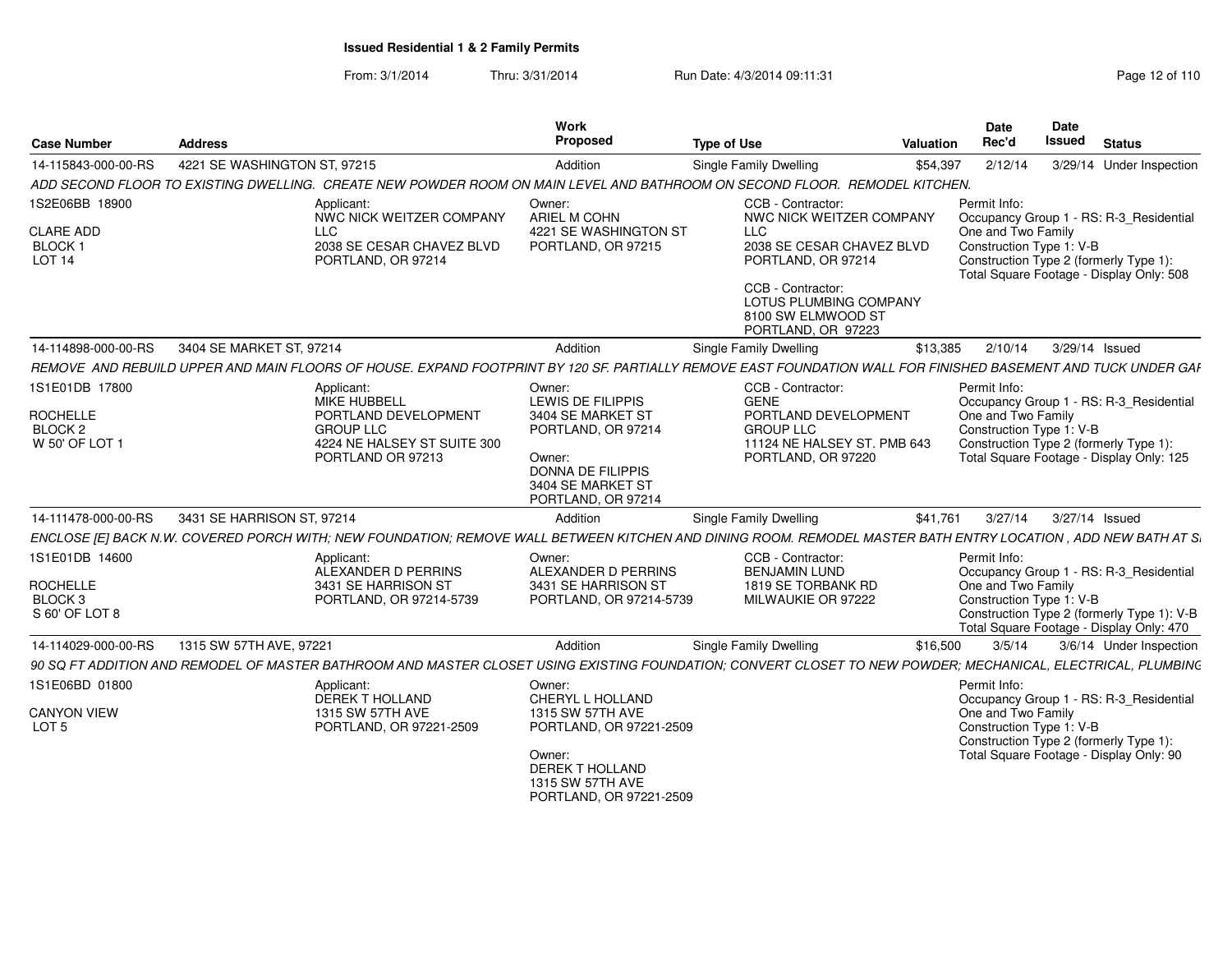From: 3/1/2014Thru: 3/31/2014 Run Date: 4/3/2014 09:11:31 Research 2010 13 of 110

| Case Number                                                 | <b>Address</b>                                                                                                                                               | Work<br>Proposed                                                                    | <b>Type of Use</b>                                                                                                    | Valuation    | <b>Date</b><br>Date<br>Rec'd<br><b>Issued</b> Status                                                                                      |
|-------------------------------------------------------------|--------------------------------------------------------------------------------------------------------------------------------------------------------------|-------------------------------------------------------------------------------------|-----------------------------------------------------------------------------------------------------------------------|--------------|-------------------------------------------------------------------------------------------------------------------------------------------|
| 13-235246-DFS-01-RS                                         | 1531 SE TENINO ST, 97202                                                                                                                                     | Addition                                                                            | <b>Single Family Dwelling</b>                                                                                         |              | \$1,800  2/27/14  3/11/14  Issued                                                                                                         |
| <b>DFS FOR TRUSSES</b>                                      |                                                                                                                                                              |                                                                                     |                                                                                                                       |              |                                                                                                                                           |
| 1S1E23DC 14400<br>SELLWOOD<br>BLOCK 69<br>LOT 8             | Applicant:<br>DAVID SCHOELLHAMER<br>1531 SE TENINO ST<br>PORTLAND, OR 97202-6649                                                                             | Owner:<br><b>DAVID SCHOELLHAMER</b><br>1531 SE TENINO ST<br>PORTLAND, OR 97202-6649 | CCB - Contractor:<br>2730 SE 15TH AVE<br>PORTLAND, OR 97202                                                           | Permit Info: | CRAIG ANDERSON PLUMBING INC Occupancy Group 1 - RS: R-3_Residential<br>One and Two Family<br>Construction Type 1: V-B                     |
|                                                             |                                                                                                                                                              | Owner:<br>KATHRYN KUIVILA<br>1531 SE TENINO ST<br>PORTLAND, OR 97202-6649           | CCB - Contractor:<br>DONALD D LONG<br>8503 SE 13TH<br>PORTLAND, OR 97202                                              |              | Construction Type 2 (formerly Type 1): V-B<br>Total Square Footage - Display Only: 365                                                    |
| 14-119814-000-00-RS                                         | 3914 N KISKA ST, 97217                                                                                                                                       | Addition                                                                            | Single Family Dwelling                                                                                                | \$25.563     | 2/22/14<br>3/8/14 Under Inspection                                                                                                        |
|                                                             | 186 SQUARE FOOT KITCHEN ADDITION AND 278 SQUARE FOOT PATIO COVER AT REAR OF HOUSE                                                                            |                                                                                     |                                                                                                                       |              |                                                                                                                                           |
| 1N1E08AA 12600<br>DAHLKE ADD<br>BLOCK 9<br>LOT 19           | Applicant:<br>DOUGLASS CARPENTRY AND<br><b>CONSTRUCTION LLC</b><br>10311 SE 14TH CIRCLE<br>VANCOUVER, WA 98664                                               | Owner:<br><b>JAMES C WEST</b><br>3914 N KISKA ST<br>PORTLAND, OR 97217-7433         | CCB - Contractor:<br>DOUGLASS CARPENTRY AND<br><b>CONSTRUCTION LLC</b><br>10311 SE 14TH CIRCLE<br>VANCOUVER. WA 98664 | Permit Info: | Occupancy Group 1 - RS: R-3 Residential<br>One and Two Family<br>Construction Type 1: V-B<br>Construction Type 2 (formerly Type 1): V-B   |
|                                                             |                                                                                                                                                              | Owner:<br><b>BARBARA E WEST</b><br>3914 N KISKA ST<br>PORTLAND, OR 97217-7433       |                                                                                                                       |              | Total Square Footage - Display Only: 464                                                                                                  |
|                                                             | 14-106005-REV-01-RS 5329 NE 17TH AVE, 97211                                                                                                                  | Addition                                                                            | <b>Single Family Dwelling</b>                                                                                         | \$3/5/14     | 3/5/14 Issued                                                                                                                             |
|                                                             | REVISION TO RECONFIGURE EXTERIOR STAIRS, CHANGE TO ADD LANDING AT MIDWAY POINT                                                                               |                                                                                     |                                                                                                                       |              |                                                                                                                                           |
| 1N1E23AB 03700<br><b>VERNON</b><br>BLOCK 4                  | Applicant:<br>JAMES WOOD<br>2919 MCKENDRICK ST<br>EUGENE, OR 97405                                                                                           | Owner:<br>ROGER A BROWN<br><b>PO BOX 595</b><br><b>BORING, OR 97009</b>             |                                                                                                                       | Permit Info: | Occupancy Group 1 - RS: R-3_Residential<br>One and Two Family<br>Construction Type 1: V-B                                                 |
| <b>LOT 16</b>                                               |                                                                                                                                                              | Owner:<br><b>MARY M BROWN</b><br><b>PO BOX 595</b><br><b>BORING, OR 97009</b>       |                                                                                                                       |              | Construction Type 2 (formerly Type 1):                                                                                                    |
| 14-121832-000-00-RS                                         | 2503 NE KILLINGSWORTH ST, 97211                                                                                                                              | Addition                                                                            | <b>Single Family Dwelling</b>                                                                                         | \$96,848     | 3/20/14 Under Inspection<br>2/28/14                                                                                                       |
|                                                             | REMODEL AND 2ND FLOOR ADDITION TO SINGLE FAMILY RESIDENCE; CONVERT BASEMENT TO LIVING SPACE TO INCLUDE BEDROOM WITH EGRESS WINDOW, BATHROOM AND REC AREA, NE |                                                                                     |                                                                                                                       |              |                                                                                                                                           |
| 1N1E13CC 11500                                              | Applicant:<br>JACOB CHAVEZ                                                                                                                                   | Owner:<br><b>GEZA DEVELOPMENT LLC</b>                                               | CCB - Contractor:<br>DOZER CONSTRUCTION LLC                                                                           | Permit Info: | Occupancy Group 1 - RS: R-3_Residential                                                                                                   |
| <b>IRVINGTON PK</b><br>BLOCK 22<br>W 50' OF LOT 39&41&43&45 | J CHAVEZ DESIGN BUILD<br>1327 SE TACOMA ST<br>PORTLAND, OR 97702                                                                                             | 5324 NE 28TH AVE<br>PORTLAND, OR 97211-6235                                         | 5324 NE 28TH AVE<br>PORTLAND, OR 97211                                                                                |              | One and Two Family<br>Construction Type 1: V-B<br>Construction Type 2 (formerly Type 1): V-B<br>Total Square Footage - Display Only: 1999 |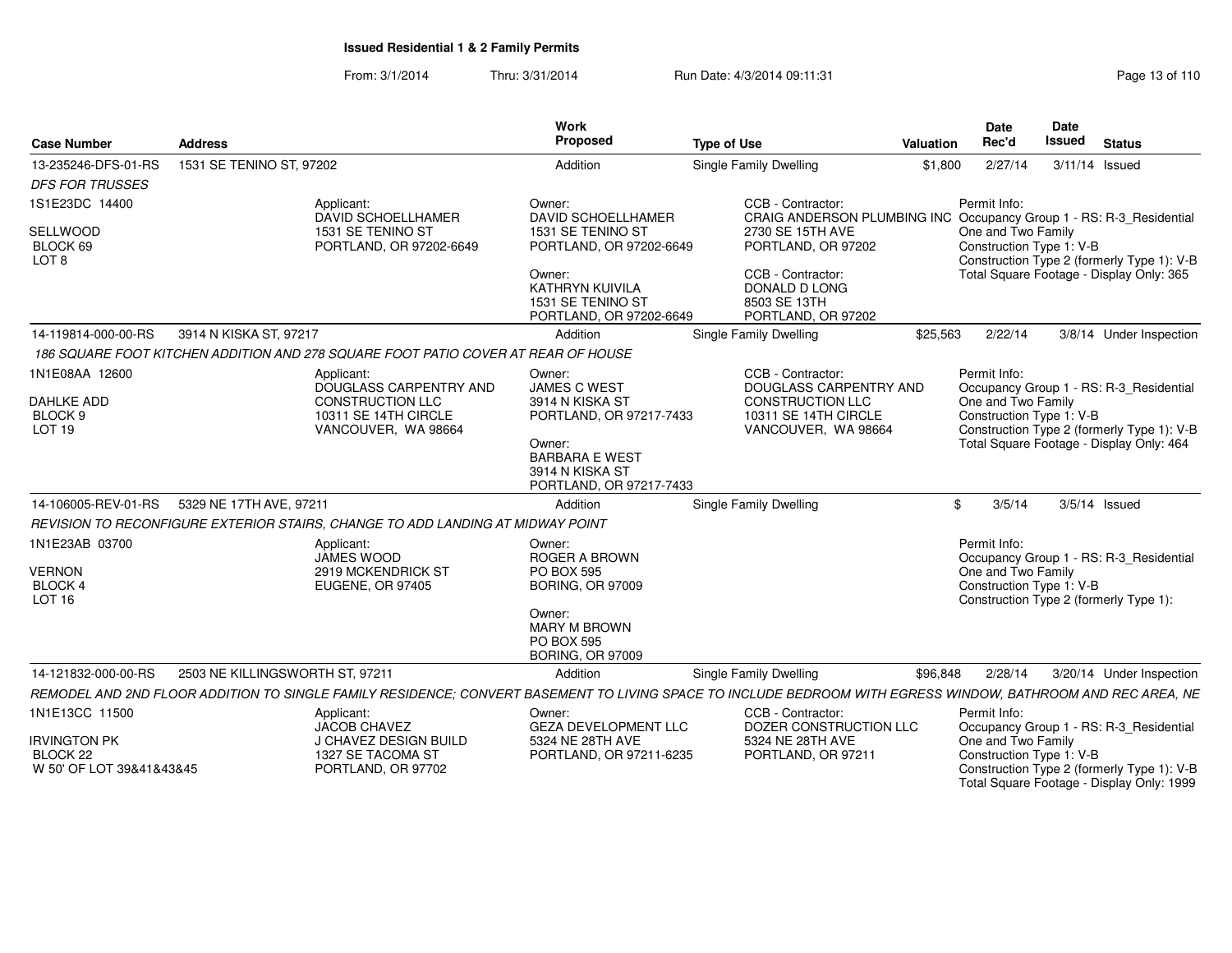From: 3/1/2014Thru: 3/31/2014 Run Date: 4/3/2014 09:11:31 Page 14 of 110

| <b>Case Number</b>                                                                   | <b>Address</b>                                         |                                                                                                                                                                      | <b>Work</b><br>Proposed                                                                                                                                     | <b>Type of Use</b>                                                                                                                                               | Valuation | Date<br>Rec'd                                                                                            | Date<br>Issued | <b>Status</b>                                                                                                                      |
|--------------------------------------------------------------------------------------|--------------------------------------------------------|----------------------------------------------------------------------------------------------------------------------------------------------------------------------|-------------------------------------------------------------------------------------------------------------------------------------------------------------|------------------------------------------------------------------------------------------------------------------------------------------------------------------|-----------|----------------------------------------------------------------------------------------------------------|----------------|------------------------------------------------------------------------------------------------------------------------------------|
| 14-118777-000-00-RS                                                                  | 3707 NE FAILING ST, 97212                              |                                                                                                                                                                      | Addition                                                                                                                                                    | Single Family Dwelling                                                                                                                                           | \$313,528 | 2/20/14                                                                                                  |                | 3/20/14 Under Inspection                                                                                                           |
|                                                                                      |                                                        |                                                                                                                                                                      |                                                                                                                                                             | DEMO MAIN FLOOR WALLS AND ATTIC AND PORTION OF FOUNDATION, MAIN FLOOR FRAMING TO REMAIN, TWO STORY ADDITION, CONVERT BASEMENT TO LIVING SPACE, REMODEL FIRST FL  |           |                                                                                                          |                |                                                                                                                                    |
| 1N1E24DD 08000                                                                       |                                                        | Applicant:<br><b>GEOFF WRIGHT</b><br>UTF CONSULTING<br>17740 SW FLORENCE ST<br>BEAVERTON, OR 97007                                                                   | Owner:<br>2235 NE 46TH AVE<br>PORTLAND, OR 97213-1903                                                                                                       | CCB - Contractor:<br>COLUMBIA REDEVELOPMENT LLC FLORIN LACATUS<br>FRL CONSTRUCTION LLC<br>3409 SW 30TH ST<br>GRESHAM, OR 97080                                   |           | Permit Info:<br>One and Two Family<br>Construction Type 1: V-B<br>Number of New Dwelling Units: 1        |                | Occupancy Group 1 - RS: R-3_Residential<br>Construction Type 2 (formerly Type 1): V-B<br>Total Square Footage - Display Only: 3322 |
| 14-120406-000-00-RS                                                                  | 7256 SW NEVADA TER, 97219                              |                                                                                                                                                                      | Addition                                                                                                                                                    | <b>Single Family Dwelling</b>                                                                                                                                    | \$82,023  | 3/6/14                                                                                                   |                | 3/6/14 Under Inspection                                                                                                            |
|                                                                                      |                                                        |                                                                                                                                                                      |                                                                                                                                                             | ADDITION TO SINGLE FAMILY RESIDENCE TO INCLUDE MASTER SUITE AND ADDITIONAL BEDROOM AT EAST SIDE OF HOUSE; LEGALIZE BEDROOM AND BATHROOM AT WEST SIDE OF HOUSE (: |           |                                                                                                          |                |                                                                                                                                    |
| 1S1E21BD 01200<br><b>BARBUR HTS</b><br>BLOCK <sub>2</sub><br>LOT 10&12 TL 1200       |                                                        | Applicant:<br><b>JOHN P FRIEH</b><br>7256 SW NEVADA TER<br>PORTLAND, OR 97219-2062<br>Applicant:<br><b>SHANNON FRIEH</b><br>7256 SW NEVADA TER<br>PORTLAND, OR 97219 | Owner:<br>JOHN P FRIEH<br>7256 SW NEVADA TER<br>PORTLAND, OR 97219-2062                                                                                     |                                                                                                                                                                  |           | Permit Info:<br>One and Two Family<br>Construction Type 1: V-B<br>Construction Type 2 (formerly Type 1): |                | Occupancy Group 1 - RS: R-3_Residential<br>Total Square Footage - Display Only: 766                                                |
| 13-175792-REV-01-RS                                                                  | 1893 SW ORCHID ST, 97219                               |                                                                                                                                                                      | Addition                                                                                                                                                    | Single Family Dwelling                                                                                                                                           |           | 3/6/14<br>\$                                                                                             |                | $3/6/14$ Issued                                                                                                                    |
|                                                                                      | REVISION - CHANGES TO ROOF FRAMING, BAY WINDOW FRAMING |                                                                                                                                                                      |                                                                                                                                                             |                                                                                                                                                                  |           |                                                                                                          |                |                                                                                                                                    |
| 1S1E28BA 08200<br><b>HILL GROVE</b><br>BLOCK <sub>2</sub><br>S 85' OF LOT 5          |                                                        | Applicant:<br>STEPHEN G KEATING<br>1893 SW ORCHID ST<br>PORTLAND, OR 97219                                                                                           | Owner:<br><b>KARYN G HANSON</b><br>1893 SW ORCHID ST<br>PORTLAND, OR 97219<br>Owner:<br><b>STEPHEN G KEATING</b><br>1893 SW ORCHID ST<br>PORTLAND, OR 97219 |                                                                                                                                                                  |           | Permit Info:<br>One and Two Family<br>Construction Type 1: V-B<br>Construction Type 2 (formerly Type 1): |                | Occupancy Group 1 - RS: R-3_Residential<br>Total Square Footage - Display Only: 261                                                |
| 14-120885-000-00-RS                                                                  | 2521 NE 19TH AVE, 97212                                |                                                                                                                                                                      | Addition                                                                                                                                                    | <b>Single Family Dwelling</b>                                                                                                                                    | \$50,000  | 3/4/14                                                                                                   |                | 3/4/14 Under Inspection                                                                                                            |
|                                                                                      |                                                        |                                                                                                                                                                      |                                                                                                                                                             | NEW COVERED PORCH ADDITION TO REAR OF HOUSE, NEW WINDOWS THROUGHOUT, ALTER WINDOWS AT REAR ELEVATION AND ADD NEW SLIDING DOOR                                    |           |                                                                                                          |                |                                                                                                                                    |
| 1N1E26DB 00100<br><b>IRVINGTON</b><br>BLOCK 38<br>LOT <sub>8</sub><br>N 1/2 OF LOT 9 |                                                        | Applicant:<br><b>BRENDON FARRELL</b><br><b>BRENDON FARRELL ARCHITECT</b><br>425 SE 3RD AVENUE #203<br>PORTLAND OR 97214                                              | Owner:<br>KATHLEEN MACNAUGHTON<br>2521 NE 19TH AVE<br>PORTLAND, OR 97212<br>Owner:<br>MARTHA L MCCLURE<br>2521 NE 19TH AVE<br>PORTLAND, OR 97212            | CCB - Contractor:<br><b>TIM KASAL</b><br>TIM KASAL CONSTRUCTION LLC<br>PO BOX 19975<br>PORTLAND, OR 97280-0975                                                   |           | Permit Info:<br>Construction Type 1: V-B<br>Construction Type 2 (formerly Type 1):                       |                | Occupancy Group 1 - RS: R-3_Remodel<br>Total Square Footage - Display Only: 380                                                    |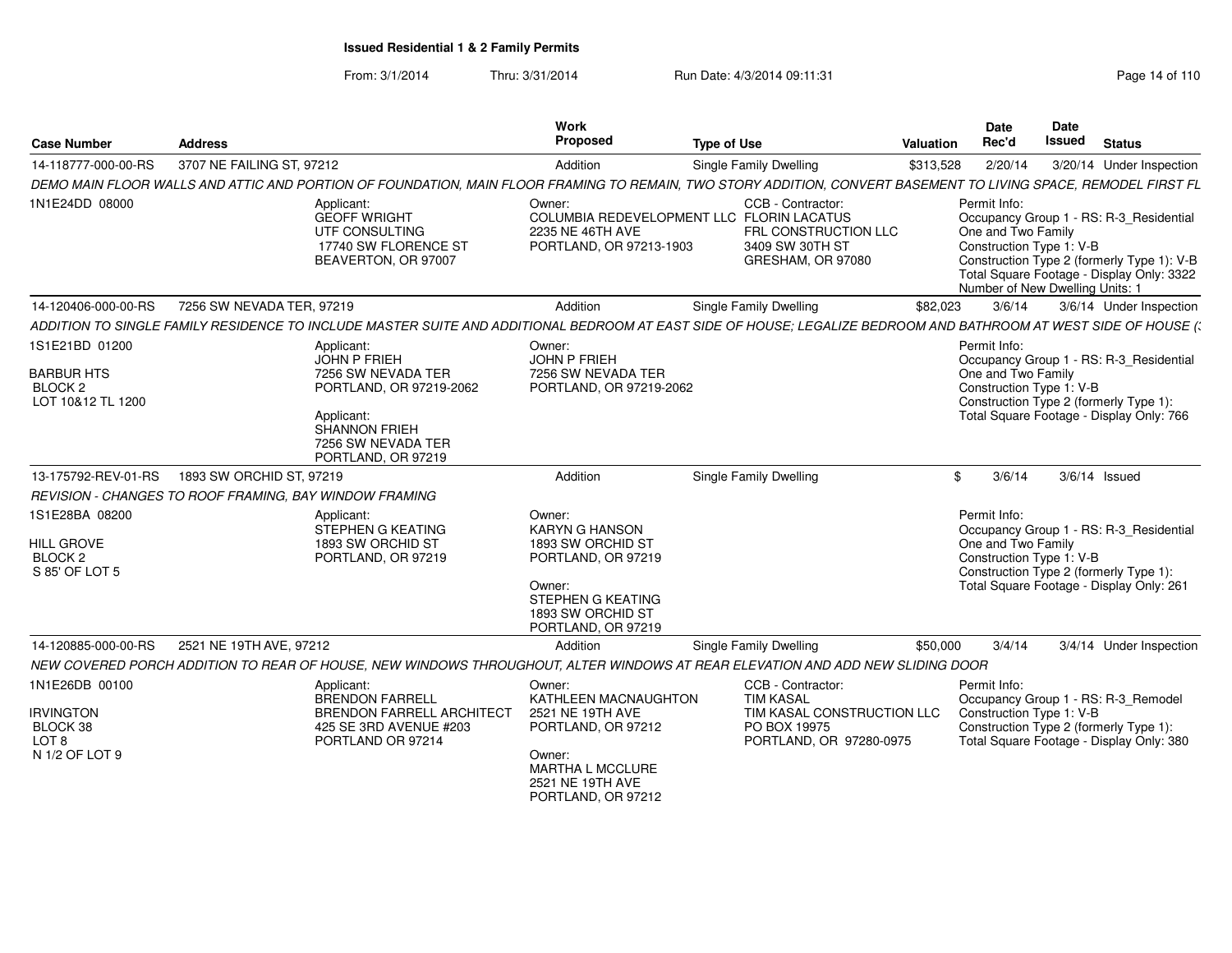From: 3/1/2014Thru: 3/31/2014 Run Date: 4/3/2014 09:11:31 Page 15 of 110

| <b>Case Number</b>                                                  | <b>Address</b>                                   |                                                                                                                                                             | Work<br>Proposed                                                                                                 | <b>Type of Use</b>                                                                 | <b>Valuation</b> | Date<br>Rec'd                                                                             | Date<br><b>Issued</b> | <b>Status</b>                                                                                                                      |
|---------------------------------------------------------------------|--------------------------------------------------|-------------------------------------------------------------------------------------------------------------------------------------------------------------|------------------------------------------------------------------------------------------------------------------|------------------------------------------------------------------------------------|------------------|-------------------------------------------------------------------------------------------|-----------------------|------------------------------------------------------------------------------------------------------------------------------------|
| 14-120928-000-00-RS                                                 | 7907 SE HENRY ST, 97206                          |                                                                                                                                                             | Addition                                                                                                         | Single Family Dwelling                                                             | \$40,000         | 3/7/14                                                                                    |                       | $3/7/14$ Issued                                                                                                                    |
|                                                                     |                                                  | ADDITION AT NORTH SIDE OF HOUSE FOR 2 NEW BEDROOMS AND BATHROOMS (4 TOTAL BATHROOMS)                                                                        |                                                                                                                  |                                                                                    |                  |                                                                                           |                       |                                                                                                                                    |
| 1S2E17DD 14800                                                      |                                                  | Applicant:<br><b>CUONG NGUYEN</b>                                                                                                                           | Owner:<br>THONG V TRAN                                                                                           | Primary Contractor:<br>TO BID                                                      |                  | Permit Info:                                                                              |                       | Occupancy Group 1 - RS: R-3_Residential                                                                                            |
| CHICAGO<br>BLOCK 17<br>E 15' OF LOT 20<br>W 45' OF LOT 21           |                                                  | 16125 SE HAWTHORNE CT<br>PORTLAND, OR 97233-3679                                                                                                            | 7907 SE HENRY ST<br>PORTLAND, OR 97206<br>Owner:<br><b>UYEN N TRAN</b><br>7907 SE HENRY ST<br>PORTLAND, OR 97206 |                                                                                    |                  | One and Two Family<br>Construction Type 1: V-B                                            |                       | Construction Type 2 (formerly Type 1):<br>Total Square Footage - Display Only: 504                                                 |
|                                                                     |                                                  |                                                                                                                                                             | Owner:<br><b>THUAN THI NGUYEN</b><br>7907 SE HENRY ST<br>PORTLAND, OR 97206                                      |                                                                                    |                  |                                                                                           |                       |                                                                                                                                    |
| 14-118632-000-00-RS                                                 | 1801 NE 125TH AVE, 97230                         |                                                                                                                                                             | Addition                                                                                                         | <b>Single Family Dwelling</b>                                                      | \$35,000         | 3/27/14                                                                                   |                       | 3/27/14 Issued                                                                                                                     |
|                                                                     |                                                  | ADDITION TO SOUTH SIDE OF HOUSE FOR GARAGE WITH LAUNDRY AT REAR, ADDITION TO NW PORTION OF HOUSE FOR MASTER BEDROOM AND BATHROOM (2 BATHROOMS TOTAL)TRADE P |                                                                                                                  |                                                                                    |                  |                                                                                           |                       |                                                                                                                                    |
| 1N2E26CC 02600                                                      |                                                  | Applicant:<br>Vic Semchuk                                                                                                                                   | Owner:<br><b>VASILIY LITVINENKO</b>                                                                              |                                                                                    |                  | Permit Info:                                                                              |                       | Occupancy Group 1 - RS: R-3_Residential                                                                                            |
| <b>OELKERS ADD</b><br><b>BLOCK A</b><br>LOT <sub>2</sub>            |                                                  | Westside Building & Remodeling LLC 1801 NE 125TH AVE<br>5915 NE ALAMEDA ST<br>PORTLAND, OR 97213                                                            | PORTLAND, OR 97230-1804<br>Owner:<br><b>LARISA LITVINENKO</b><br>1801 NE 125TH AVE<br>PORTLAND, OR 97230-1804    |                                                                                    |                  | One and Two Family<br>Construction Type 1: V-B                                            |                       | Construction Type 2 (formerly Type 1): V-B<br>Total Square Footage - Display Only: 443                                             |
| 13-149384-DFS-01-RS                                                 | 307 NE LOMBARD ST, 97211                         |                                                                                                                                                             | Addition                                                                                                         | Single Family Dwelling                                                             | \$3,000          | 2/25/14                                                                                   |                       | 3/11/14 Issued                                                                                                                     |
| <b>DFS FOR TRUSSES</b>                                              |                                                  |                                                                                                                                                             |                                                                                                                  |                                                                                    |                  |                                                                                           |                       |                                                                                                                                    |
| 1N1E10DD 10400<br>LOVES ADD<br><b>BLOCK7</b><br>LOT <sub>14</sub>   |                                                  | Applicant:<br>MICHAEL LEWALLEN<br>LEWALLEN ARCHITECTURE<br>820 N RIVER ST<br>PORTLAND, OR 97227                                                             | Owner:<br><b>DIANA L DEMARA</b><br>235 NE LOMBARD ST<br>PORTLAND, OR 97211-2807                                  | CCB - Contractor:<br><b>ALEX MAMETIEV</b><br>1299 BERNARD DR<br>WOODBURN, OR 97071 |                  | Permit Info:<br>One and Two Family<br>Construction Type 1: V-B                            |                       | Occupancy Group 1 - RS: R-3_Residential<br>Construction Type 2 (formerly Type 1): V-B<br>Total Square Footage - Display Only: 1809 |
| 13-146630-REV-01-RS                                                 | 2708 NW BULLFINCH PL                             |                                                                                                                                                             | Addition                                                                                                         | Single Family Dwelling                                                             |                  | 3/12/14<br>\$                                                                             |                       | 3/12/14 Issued                                                                                                                     |
|                                                                     | <b>REVISION - ELIMINATE 2ND STORY DECK COVER</b> |                                                                                                                                                             |                                                                                                                  |                                                                                    |                  |                                                                                           |                       |                                                                                                                                    |
| 1N1W26AD 05700                                                      |                                                  | Applicant:                                                                                                                                                  | Owner:                                                                                                           | CCB - Contractor:                                                                  |                  | Permit Info:                                                                              |                       |                                                                                                                                    |
| <b>FOREST SUMMIT</b><br>LOT <sub>20</sub><br>INC UND INT TRACTS A&B |                                                  | CALLMARK CONSTRUCTION INC<br>10543 SW 80TH AVE<br>TIGARD, OR 97223-8922                                                                                     | LENNIE D WONG<br>2708 NW BULLFINCH PL<br>PORTLAND, OR 97229                                                      | CALLMARK CONSTRUCTION INC<br>10543 SW 80TH AVE<br>TIGARD, OR 97223-8922            |                  | Occupancy Group 1 - RS: U_Decks,<br>Patios, Porches, Carports<br>Construction Type 1: V-B |                       | Construction Type 2 (formerly Type 1):                                                                                             |
|                                                                     |                                                  |                                                                                                                                                             | Owner:<br><b>CHAN PHAM</b><br>2708 NW BULLFINCH PL<br>PORTLAND, OR 97229                                         |                                                                                    |                  |                                                                                           |                       |                                                                                                                                    |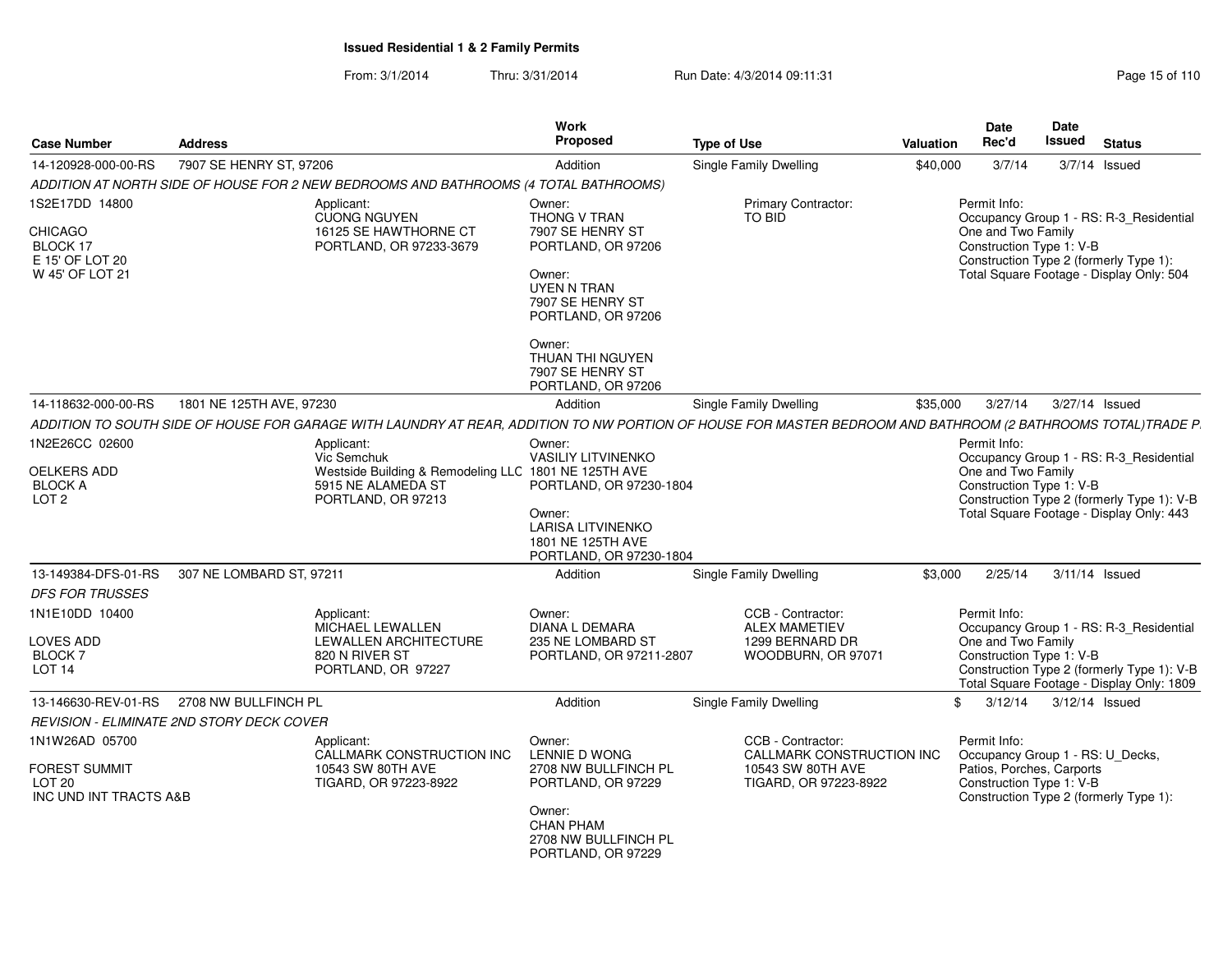From: 3/1/2014Thru: 3/31/2014 Run Date: 4/3/2014 09:11:31 Research 2010 Rage 16 of 110

|                                                                         |                          |                                                                                                                     | <b>Work</b>                                                                                                                                                      |                                                                                                                                                                                                                                                                                                    |           | <b>Date</b>                                                    | Date          |                                                                                                                                    |
|-------------------------------------------------------------------------|--------------------------|---------------------------------------------------------------------------------------------------------------------|------------------------------------------------------------------------------------------------------------------------------------------------------------------|----------------------------------------------------------------------------------------------------------------------------------------------------------------------------------------------------------------------------------------------------------------------------------------------------|-----------|----------------------------------------------------------------|---------------|------------------------------------------------------------------------------------------------------------------------------------|
| <b>Case Number</b>                                                      | <b>Address</b>           |                                                                                                                     | Proposed                                                                                                                                                         | <b>Type of Use</b>                                                                                                                                                                                                                                                                                 | Valuation | Rec'd                                                          | <b>Issued</b> | <b>Status</b>                                                                                                                      |
| 14-124470-000-00-RS                                                     | 5419 SE 41ST AVE, 97202  |                                                                                                                     | Addition                                                                                                                                                         | Single Family Dwelling                                                                                                                                                                                                                                                                             | \$1       | 3/7/14                                                         |               | 3/7/14 Final                                                                                                                       |
|                                                                         |                          | PERMIT SET UP TO CAPTURE BUILDING, MECHANICAL, AND PLUMBING FINAL INSPECTIONS FOR 92-001215-CO. PLEASE SEE COMMENTS |                                                                                                                                                                  |                                                                                                                                                                                                                                                                                                    |           |                                                                |               |                                                                                                                                    |
| 1S1E13AD 18000<br>WOODSTOCK<br>BLOCK 53<br>E 95' OF N 55' OF LOT 2      |                          | Applicant:<br>LEWIS W SPRUNGER<br>5419 SE 41ST AVE<br>PORTLAND, OR 97202-4240                                       | Owner:<br>LEWIS W SPRUNGER<br>5419 SE 41ST AVE<br>PORTLAND, OR 97202-4240<br>Owner:<br><b>JUDITH S SPRUNGER</b><br>5419 SE 41ST AVE<br>PORTLAND, OR 97202-4240   |                                                                                                                                                                                                                                                                                                    |           | Permit Info:<br>One and Two Family<br>Construction Type 1: V-B |               | Occupancy Group 1 - RS: R-3_Residential<br>Construction Type 2 (formerly Type 1):                                                  |
| 14-123448-000-00-RS                                                     | 13655 SE RHONE ST. 97236 |                                                                                                                     | Addition                                                                                                                                                         | Single Family Dwelling                                                                                                                                                                                                                                                                             | \$51.827  | 3/7/14                                                         |               | 3/7/14 Under Inspection                                                                                                            |
|                                                                         |                          |                                                                                                                     |                                                                                                                                                                  | ADDITION FOR FAMILY ROOM AT REAR OF HOUSE; ELECTRICAL PERMIT TO BE OBTAINED SEPARATELY Septic Decommissioning Required. Call for Inspection 842.                                                                                                                                                   |           |                                                                |               |                                                                                                                                    |
| 1S2E11DB 00300<br><b>O'CONNOR PK</b><br>E 76.8' OF S 100' OF LOT 29     |                          | Applicant:<br><b>WILLIAM C LAWHORN</b><br>7341 NE GLISAN ST<br>PORTLAND, OR 972136352                               | Owner:<br><b>GERALD E KOZAK</b><br>13655 SE RHONE ST<br>PORTLAND, OR 97236-2945<br>Owner:<br><b>JUDY A KOZAK</b><br>13655 SE RHONE ST<br>PORTLAND, OR 97236-2945 | CCB - Contractor:<br><b>WILLIAM C LAWHORN</b><br>7341 NE GLISAN ST<br>PORTLAND, OR 972136352                                                                                                                                                                                                       |           | Permit Info:<br>One and Two Family<br>Construction Type 1: V-B |               | Occupancy Group 1 - RS: R-3 Residential<br>Construction Type 2 (formerly Type 1):<br>Total Square Footage - Display Only: 484      |
| 14-127984-000-00-RS                                                     | 1714 SE 55TH AVE, 97215  |                                                                                                                     | Addition                                                                                                                                                         | Single Family Dwelling                                                                                                                                                                                                                                                                             | \$5,568   | 3/18/14                                                        |               | 3/22/14 Issued                                                                                                                     |
|                                                                         |                          |                                                                                                                     |                                                                                                                                                                  | 52SF KITCHEN ADDITION (APPROX 9 X 6) AND REMODEL. PLUMBING TO REMAIN IN SAME LOCATION. STRUCTURAL UPGRADE AS REQUIRED IN BASEMENT AND FIRST FLOOR, CHANGE ROOF F                                                                                                                                   |           |                                                                |               |                                                                                                                                    |
| 1S2E06DB 07800<br>NIXON TERR & PLAT 2 & 3<br>LOT <sub>33</sub>          |                          | Applicant:<br><b>MARK JOHNSON</b><br>BIRDSMOUTH CONSTRUCTION<br>1633 SE 55TH AVE<br>PORTLAND, OR 97215              | Owner:<br><b>GREGORY G RUPP</b><br>1714 SE 55TH AVE<br>PORTLAND, OR 97215-3344<br>Owner:<br>MELINDA J RUPP<br>1714 SE 55TH AVE<br>PORTLAND, OR 97215-3344        | CCB - Contractor:<br>PIPELINE PLUMBING & DRAIN<br>333 S STATE ST PMB V-108<br>LAKE OSWEGO OR 97034<br>CCB - Contractor:<br>PC ELECTRIC INC<br>PO BOX 517<br>NEWBERG OR 97132<br>CCB - Contractor:<br><b>JOSHUA SALINGER</b><br>BIRDSMOUTH CONSTRUCTION LL<br>1633 SE 55TH AVE<br>PORTLAND OR 97215 |           | Permit Info:<br>One and Two Family<br>Construction Type 1: V-B |               | Occupancy Group 1 - RS: R-3_Residential<br>Construction Type 2 (formerly Type 1):<br>Total Square Footage - Display Only: 52       |
| 13-188195-DFS-01-RS<br><b>DFS - TRUSSES</b>                             | 7315 SE TAYLOR ST. 97215 |                                                                                                                     | Addition                                                                                                                                                         | Single Family Dwelling                                                                                                                                                                                                                                                                             | \$500     | 3/18/14                                                        |               | 3/18/14 Issued                                                                                                                     |
| 1S2E05AB 05400<br>WELCHBOROUGH<br>BLOCK <sub>2</sub><br>S 100' OF LOT 9 |                          | Applicant:<br>Don Titus<br>Don R Titus, Residential Designer<br>7028 N St. Louis Avenue<br>Portland, OR 97203       | Owner:<br><b>ALICIA GARRISON</b><br>7315 SE TAYLOR ST<br>PORTLAND, OR 97215-2262<br>Owner:<br>MICHAEL ENGEHOLM<br>7315 SE TAYLOR ST<br>PORTLAND, OR 97215-2262   |                                                                                                                                                                                                                                                                                                    |           | Permit Info:<br>One and Two Family<br>Construction Type 1: V-B |               | Occupancy Group 1 - RS: R-3_Residential<br>Construction Type 2 (formerly Type 1): V-B<br>Total Square Footage - Display Only: 1141 |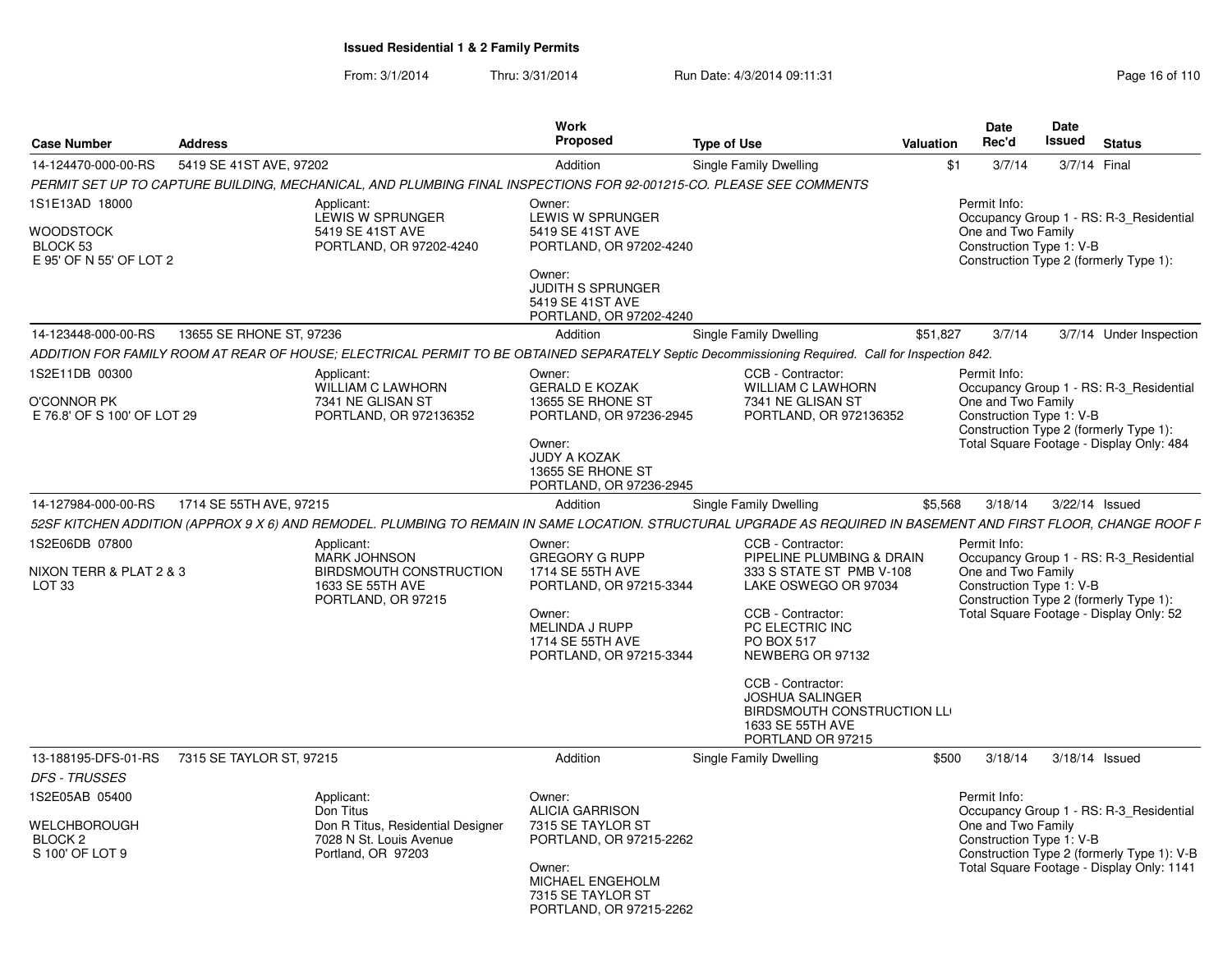From: 3/1/2014Thru: 3/31/2014 Run Date: 4/3/2014 09:11:31 Page 17 of 110

| <b>Case Number</b>                               | <b>Address</b>               |                                                                                          | <b>Work</b><br>Proposed                                                           | <b>Type of Use</b>                                                                                                | <b>Valuation</b> | Date<br>Rec'd                                                                            | <b>Date</b><br><b>Issued</b> | <b>Status</b>                                                                      |
|--------------------------------------------------|------------------------------|------------------------------------------------------------------------------------------|-----------------------------------------------------------------------------------|-------------------------------------------------------------------------------------------------------------------|------------------|------------------------------------------------------------------------------------------|------------------------------|------------------------------------------------------------------------------------|
| 14-103063-REV-01-RS                              | 11511 SW MILITARY LN         |                                                                                          | Addition                                                                          | Single Family Dwelling                                                                                            | \$14,349         | 3/4/14                                                                                   |                              | $3/4/14$ Issued                                                                    |
|                                                  |                              | VALUE ADDED REVISION TO ADD 2ND LEVEL SKYBRIDGE TO CONNECT DETACHED GARAGE TO HOUSE      |                                                                                   |                                                                                                                   |                  |                                                                                          |                              |                                                                                    |
| 1S1E35BD 03000                                   |                              | Applicant:<br>VINCENT ALLEN REICHOW                                                      | Owner:<br><b>JONATHAN BANKS</b>                                                   | CCB - Contractor:<br>VINCENT ALLEN REICHOW                                                                        |                  | Permit Info:                                                                             |                              | Occupancy Group 1 - RS: R-3_Residential                                            |
| <b>ABERNETHY HTS</b><br>LOT 3 TL 3000            |                              | PO BOX 393<br><b>BANKS, OR 97106</b>                                                     | 11511 SW MILITARY LN<br>PORTLAND, OR 97219                                        | PO BOX 393<br><b>BANKS, OR 97106</b>                                                                              |                  | One and Two Family<br>Construction Type 1: V-B                                           |                              | Construction Type 2 (formerly Type 1):                                             |
|                                                  |                              |                                                                                          | Owner:<br><b>CARRIE BANKS</b><br>11511 SW MILITARY LN<br>PORTLAND, OR 97219       |                                                                                                                   |                  |                                                                                          |                              | Total Square Footage - Display Only: 134                                           |
| 12-145355-REV-01-RS                              | 1612 SE SPOKANE ST, 97202    |                                                                                          | Addition                                                                          | Single Family Dwelling                                                                                            |                  | \$<br>3/4/14                                                                             |                              | $3/4/14$ Issued                                                                    |
| <b>REVISION TO CHANGE BEAM SIZE</b>              |                              |                                                                                          |                                                                                   |                                                                                                                   |                  |                                                                                          |                              |                                                                                    |
| 1S1E23DC 11000                                   |                              | Applicant:<br>GLEN P ZIMMERMANN                                                          | Owner:<br><b>GLEN P ZIMMERMANN</b>                                                | CCB - Contractor:<br><b>STEPHEN MYRVOLD</b>                                                                       |                  | Permit Info:                                                                             |                              | Occupancy Group 1 - RS: R-3_Residential                                            |
| SELLWOOD<br>BLOCK 75                             |                              | 1612 SE SPOKANE ST<br>PORTLAND, OR 97202-6709                                            | 1612 SE SPOKANE ST<br>PORTLAND, OR 97202-6709                                     | HIS CONTRACTORS<br><b>PO BOX 967</b>                                                                              |                  | One and Two Family<br>Construction Type 1: V-B                                           |                              |                                                                                    |
| E 1/2 OF LOT 12&13                               |                              |                                                                                          | Owner:<br><b>LISA GRONSETH</b><br>1612 SE SPOKANE ST<br>PORTLAND, OR 97202-6709   | BORING OR 97009                                                                                                   |                  |                                                                                          |                              | Construction Type 2 (formerly Type 1):<br>Total Square Footage - Display Only: 359 |
| 14-126807-000-00-RS                              | 1632 SE SHERRETT ST          |                                                                                          | Addition                                                                          | Single Family Dwelling                                                                                            | \$30,000         | 3/21/14                                                                                  |                              | 3/21/14 Issued                                                                     |
|                                                  |                              |                                                                                          |                                                                                   | 2 STORY ADDITION FOR GARAGE AND STORAGE; REPLACE DRIVEWAY WITH CONCRETE - TRADE PERMITS TO BE OBTAINED SEPARATELY |                  |                                                                                          |                              |                                                                                    |
| 1S1E26AB 09300                                   |                              | Applicant:<br>ZANE COOK                                                                  | Owner:<br>ROBERT M GUSTINE                                                        | CCB - Contractor:<br><b>CAMBIUM LLC</b>                                                                           |                  | Permit Info:<br>Occupancy Group 1 - RS: U_Private                                        |                              |                                                                                    |
| SELLWOOD                                         |                              | <b>COOK FAMILY BUILDERS</b>                                                              | 1632 SE SHERRETT ST                                                               | 1027 SE 42ND AVE                                                                                                  |                  | Garage\Utility Misc.                                                                     |                              |                                                                                    |
| BLOCK 80<br><b>LOT 15</b>                        |                              | 1027 SE 42ND AVE<br>PORTLAND, OR 97215                                                   | PORTLAND, OR 97202-7209                                                           | PORTLAND, OR 97215                                                                                                |                  | Construction Type 1: V-B<br>Construction Type 2 (formerly Type 1):                       |                              |                                                                                    |
|                                                  |                              |                                                                                          | Owner:<br><b>LELA M GUSTINE</b><br>1632 SE SHERRETT ST<br>PORTLAND, OR 97202-7209 |                                                                                                                   |                  |                                                                                          |                              | Total Square Footage - Display Only: 680                                           |
| 13-171724-REV-01-RS                              | 7925 N PENINSULAR AVE, 97217 |                                                                                          | Addition                                                                          | <b>Single Family Dwelling</b>                                                                                     |                  | \$<br>3/12/14                                                                            | 3/12/14 Issued               |                                                                                    |
|                                                  |                              | REVISION- ADD SPECIAL HEADER PER INSPECTION AND CHANGE BEDROOM IN BASEMENT TO BONUS ROOM |                                                                                   |                                                                                                                   |                  |                                                                                          |                              |                                                                                    |
| 1N1E09CB 17500                                   |                              | Applicant:<br><b>ARAM IRWIN</b>                                                          | Owner:<br><b>MARJORIE HUNT</b>                                                    | CCB - Contractor:<br>CHINOOK CONSTRUCTION LLC                                                                     |                  | Permit Info:                                                                             |                              | Occupancy Group 1 - RS: R-3_Residential                                            |
| TRENT ADD 2<br><b>BLOCK1</b><br>LOT <sub>2</sub> |                              | ARAM IRWIN DESIGN<br>8 NE ROSA PARKS WAY<br>PORTLAND OR 97211                            | PO BOX 2971<br>PORTLAND, OR 97208-2971                                            | 15205 SE LOUISE LN<br>CLACKAMAS, OR 97015                                                                         |                  | One and Two Family<br>Construction Type 1: V-B<br>Construction Type 2 (formerly Type 1): |                              |                                                                                    |
|                                                  |                              |                                                                                          | Owner:<br>WELLS FARGO BANK HUNT<br>PO BOX 2971<br>PORTLAND, OR 97208-2971         |                                                                                                                   |                  |                                                                                          |                              | Total Square Footage - Display Only: 9                                             |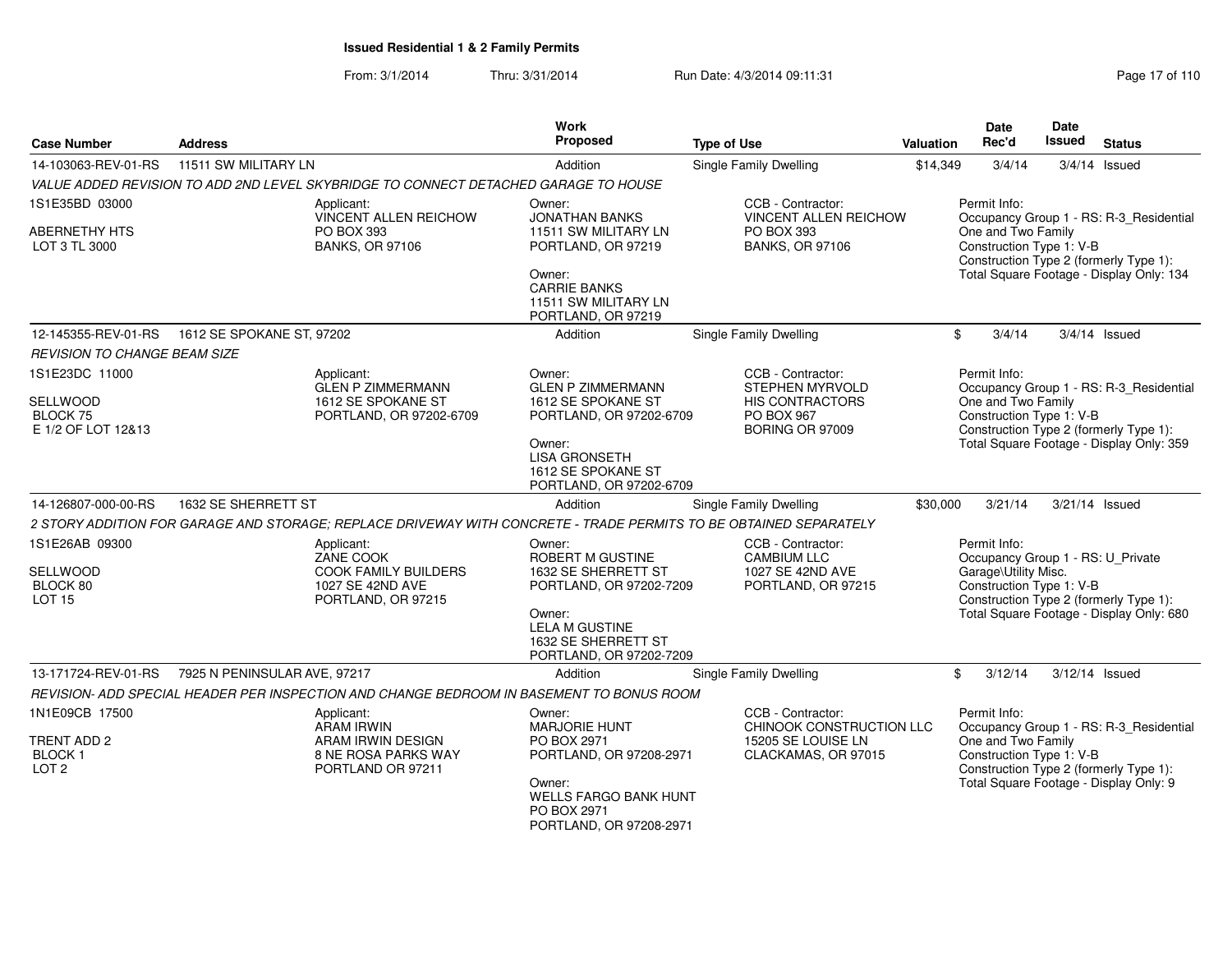From: 3/1/2014Thru: 3/31/2014 Run Date: 4/3/2014 09:11:31 Research 2010 Rage 18 of 110

| <b>Case Number</b>                                                          | <b>Address</b>                                                                                                                                                               | <b>Work</b><br>Proposed                                                                                                                                               | <b>Type of Use</b>                                                                                                                                                                                                                            | <b>Valuation</b> | <b>Date</b><br>Rec'd                                           | Date<br><b>Issued</b> | <b>Status</b>                                                                                                                      |
|-----------------------------------------------------------------------------|------------------------------------------------------------------------------------------------------------------------------------------------------------------------------|-----------------------------------------------------------------------------------------------------------------------------------------------------------------------|-----------------------------------------------------------------------------------------------------------------------------------------------------------------------------------------------------------------------------------------------|------------------|----------------------------------------------------------------|-----------------------|------------------------------------------------------------------------------------------------------------------------------------|
| 14-101950-REV-01-RS                                                         | 3626 NE 44TH AVE, 97213                                                                                                                                                      | Addition                                                                                                                                                              | <b>Single Family Dwelling</b>                                                                                                                                                                                                                 | \$2,784          | 3/12/14                                                        |                       | 3/12/14 Issued                                                                                                                     |
|                                                                             | ADDED VALUE REVISION - BUMP OUT KITCHEN ADDITION 2 FT AND RAISE A RECESSED CEILING AREA IN MASTER BEDROOM ON 2ND FLOOR: TRUSS REVIEW WITH REPLACEMENT TRUSSES C              |                                                                                                                                                                       |                                                                                                                                                                                                                                               |                  |                                                                |                       |                                                                                                                                    |
| 1N2E19CC 17500<br><b>ROSLYN</b><br>BLOCK <sub>3</sub><br><b>LOT 7&amp;8</b> | Applicant:<br><b>GEOFF WRIGHT</b><br>UTF CONSULTING<br>17740 SW FLORENCE ST<br>BEAVERTON, OR 97007                                                                           | Owner:<br>BAYLOR DEFINED BENEFIT<br>16915 NE 40TH AVE<br>VANCOUVER, WA 98686-1809<br>Owner:<br>PLAN AND TRUST<br>16915 NE 40TH AVE<br>VANCOUVER, WA 98686-1809        | CCB - Contractor:<br><b>WINNER ELECTRIC</b><br><b>CONSTRUCTION INC</b><br>5950 SW PROSPERITY PARK RD<br>TUALATIN, OR 97062-6736<br>CCB - Contractor:<br><b>FLORIN LACATUS</b><br>FRL CONSTRUCTION LLC<br>3409 SW 30TH ST<br>GRESHAM, OR 97080 |                  | Permit Info:<br>One and Two Family<br>Construction Type 1: V-B |                       | Occupancy Group 1 - RS: R-3_Residential<br>Construction Type 2 (formerly Type 1): V-B<br>Total Square Footage - Display Only: 26   |
| 14-101950-DFS-01-RS                                                         | 3626 NE 44TH AVE, 97213                                                                                                                                                      | Addition                                                                                                                                                              | Single Family Dwelling                                                                                                                                                                                                                        | \$500            | 3/12/14                                                        |                       | 3/12/14 Issued                                                                                                                     |
|                                                                             | DFS - TRUSS REVIEW WITH REPLACEMENT TRUSSES ON EXISTING GARAGE                                                                                                               |                                                                                                                                                                       |                                                                                                                                                                                                                                               |                  |                                                                |                       |                                                                                                                                    |
| 1N2E19CC 17500<br><b>ROSLYN</b><br>BLOCK <sub>3</sub><br>LOT 7&8            | Applicant:<br><b>GEOFF WRIGHT</b><br>UTF CONSULTING<br>17740 SW FLORENCE ST<br>BEAVERTON, OR 97007                                                                           | Owner:<br><b>BAYLOR DEFINED BENEFIT</b><br>16915 NE 40TH AVE<br>VANCOUVER, WA 98686-1809<br>Owner:<br>PLAN AND TRUST<br>16915 NE 40TH AVE<br>VANCOUVER, WA 98686-1809 | CCB - Contractor:<br><b>WINNER ELECTRIC</b><br><b>CONSTRUCTION INC</b><br>5950 SW PROSPERITY PARK RD<br>TUALATIN, OR 97062-6736<br>CCB - Contractor:<br><b>FLORIN LACATUS</b><br>FRL CONSTRUCTION LLC                                         |                  | Permit Info:<br>One and Two Family<br>Construction Type 1: V-B |                       | Occupancy Group 1 - RS: R-3 Residential<br>Construction Type 2 (formerly Type 1): V-B<br>Total Square Footage - Display Only: 3234 |
|                                                                             |                                                                                                                                                                              | Addition                                                                                                                                                              | 3409 SW 30TH ST<br>GRESHAM, OR 97080                                                                                                                                                                                                          |                  |                                                                |                       | 3/18/14 Issued                                                                                                                     |
| 14-125954-000-00-RS                                                         | 5721 SW 48TH AVE, 97221                                                                                                                                                      |                                                                                                                                                                       | <b>Single Family Dwelling</b>                                                                                                                                                                                                                 | \$100,000        | 3/18/14                                                        |                       |                                                                                                                                    |
| 1S1E18DA 01800<br><b>RONALD PL</b><br>BLOCK <sub>1</sub><br>LOT 1-4 TL 1800 | ADDITION - REMOVE AND REBUILD EXISTING ATTACHED GARAGE: ADD EXERCISE ROOM WITH BATHROOM<br>Applicant:<br><b>DENNIS F CALL</b><br>5721 SW 48TH AVE<br>PORTLAND, OR 97221-2904 | Owner:<br><b>DENNIS F CALL</b><br>5721 SW 48TH AVE<br>PORTLAND, OR 97221-2904<br>Owner:<br><b>MARQUITA K CALL</b><br>5721 SW 48TH AVE<br>PORTLAND, OR 97221-2904      |                                                                                                                                                                                                                                               |                  | Permit Info:<br>One and Two Family<br>Construction Type 1: V-B |                       | Occupancy Group 1 - RS: R-3_Residential<br>Construction Type 2 (formerly Type 1): V-B<br>Total Square Footage - Display Only: 956  |
| 14-125578-000-00-RS                                                         | 8407 NE BROADWAY, 97220                                                                                                                                                      | Addition                                                                                                                                                              | Single Family Dwelling                                                                                                                                                                                                                        | \$10,000         | 3/13/14                                                        |                       | 3/13/14 Under Inspection                                                                                                           |
|                                                                             | 4 FT ADDITION TO CONVERT ATTACHED CARPORT TO GARAGE                                                                                                                          |                                                                                                                                                                       |                                                                                                                                                                                                                                               |                  |                                                                |                       |                                                                                                                                    |
| 1N2E28CC 06000<br>RAILWAY ADD<br>BLOCK 6<br>LOT 25&26                       | Applicant:<br><b>DAVID POYNTER</b><br>ALL WEATHER HOME<br>REMODELING CO INC<br>5005 NE FREMONT ST<br>PORTLAND, OR 97213-1730                                                 | Owner:<br><b>VALERIE C WALKER</b><br>8407 NE BROADWAY ST<br>PORTLAND, OR 97220<br>Owner:<br>KENNETH M JR WALKER<br>8407 NE BROADWAY ST<br>PORTLAND, OR 97220          | CCB - Contractor:<br><b>DAVID POYNTER</b><br>ALL WEATHER HOME<br>REMODELING CO INC<br>5005 NE FREMONT ST<br>PORTLAND, OR 97213-1730                                                                                                           |                  | Permit Info:<br>One and Two Family<br>Construction Type 1: V-B |                       | Occupancy Group 1 - RS: R-3_Residential<br>Construction Type 2 (formerly Type 1):<br>Total Square Footage - Display Only: 80       |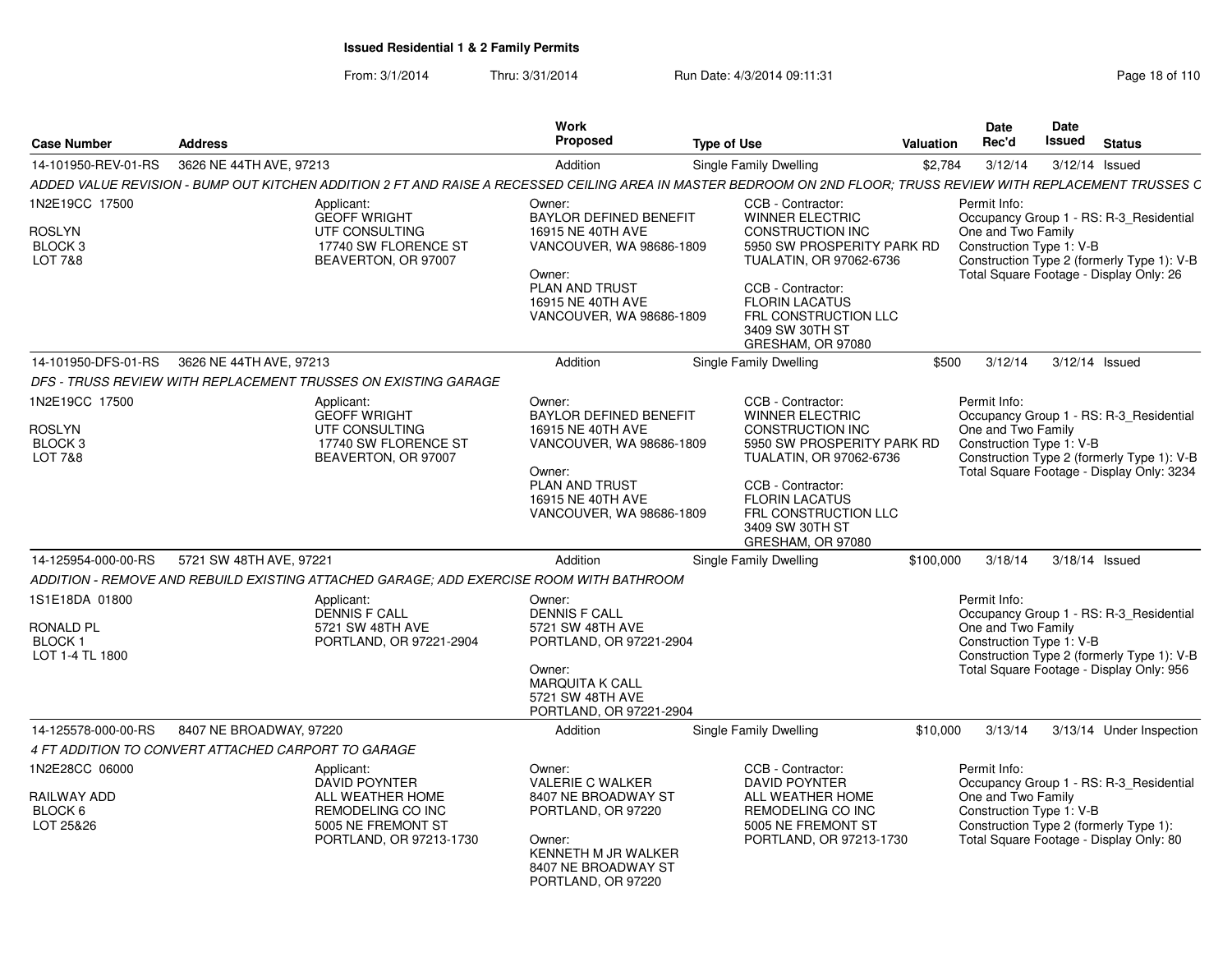From: 3/1/2014Thru: 3/31/2014 Run Date: 4/3/2014 09:11:31 Research 2010 110

| <b>Case Number</b>                                          | <b>Address</b>                                                                                                                                              | Work<br>Proposed                                                                  | <b>Type of Use</b>                                                                                    | <b>Valuation</b> | Date<br>Rec'd                                                  | <b>Date</b><br><b>Issued</b> | <b>Status</b>                                                                                                             |
|-------------------------------------------------------------|-------------------------------------------------------------------------------------------------------------------------------------------------------------|-----------------------------------------------------------------------------------|-------------------------------------------------------------------------------------------------------|------------------|----------------------------------------------------------------|------------------------------|---------------------------------------------------------------------------------------------------------------------------|
| 14-122892-000-00-RS                                         | 7260 NW PENRIDGE RD, 97229                                                                                                                                  | Addition                                                                          | Single Family Dwelling                                                                                | \$8,031          | 3/4/14                                                         |                              | 3/12/14 Under Inspection                                                                                                  |
|                                                             | EXTENSIVE REMODEL OF ENTIRE HOUSE INCLUDING 75 SF KITCHEN ADDITION. NEW WINDOWS AND DOORS THROUGHOUT, NEW FIXTURES AND APPLIANCES THROUGHOUT, SHEAR WALL RE |                                                                                   |                                                                                                       |                  |                                                                |                              |                                                                                                                           |
| 1N1W36DB 00900<br>SECTION 36 1N 1W<br>TL 900 0.65 ACRES     | Applicant:<br><b>JOE LYONS</b><br>JDL DEVELOPMENT INC<br>2314 NW SAVIER ST<br>PORTLAND, OR 97210-2514                                                       | Owner:<br><b>JASON R NIMS</b><br>7260 NW PENRIDGE RD<br>PORTLAND, OR 97229-6806   | CCB - Contractor:<br>JOE LYONS<br>JDL DEVELOPMENT INC<br>2314 NW SAVIER ST<br>PORTLAND, OR 97210-2514 |                  | Permit Info:<br>One and Two Family<br>Construction Type 1: V-B |                              | Occupancy Group 1 - RS: R-3 Residential<br>Construction Type 2 (formerly Type 1):                                         |
|                                                             |                                                                                                                                                             | Owner:<br><b>MARIA BEZAITIS</b><br>7260 NW PENRIDGE RD<br>PORTLAND, OR 97229-6806 |                                                                                                       |                  |                                                                |                              | Total Square Footage - Display Only: 75                                                                                   |
| 14-127114-000-00-RS                                         | 7006 SE 52ND AVE, 97206                                                                                                                                     | Addition                                                                          | <b>Single Family Dwelling</b>                                                                         | \$17,417         | 3/21/14                                                        | 3/21/14 Issued               |                                                                                                                           |
|                                                             | ENCLOSE EXISTING REAR PORCH AREA. TO EXTEND NEW FAMILY ROOM ON THE MAIN FLOOR AND EXTEND MASTER BEDROOM ON THE 2ND FLOOR                                    |                                                                                   |                                                                                                       |                  |                                                                |                              |                                                                                                                           |
| 1S2E19AB 10600<br><b>GREENVIEW PK</b><br>LOT 4 EXC PT IN ST | Applicant:<br>PATRICK J BURKE<br>7006 SE 52ND AVE<br>PORTLAND, OR 97206-8384                                                                                | Owner:<br><b>PATRICK J BURKE</b><br>7006 SE 52ND AVE<br>PORTLAND, OR 97206-8384   | CCB - Contractor:<br><b>INTELLIGENT REMODELING LLC</b><br>7023 SW 35TH AVE<br>PORTLAND, OR 97219      |                  | Permit Info:<br>Construction Type 1: V-B                       |                              | Occupancy Group 1 - RS: R-3_Remodel<br>Construction Type 2 (formerly Type 1):<br>Total Square Footage - Display Only: 488 |
|                                                             |                                                                                                                                                             | Owner:<br><b>HUIWEN CHENG</b><br>7006 SE 52ND AVE<br>PORTLAND, OR 97206-8384      |                                                                                                       |                  |                                                                |                              |                                                                                                                           |
| 14-125609-000-00-RS                                         | 16006 SE MAIN ST, 97233                                                                                                                                     | Addition                                                                          | Single Family Dwelling                                                                                | \$28,000         | 3/12/14                                                        |                              | 3/12/14 Under Inspection                                                                                                  |
|                                                             | ADDITION TO THE REAR OF THE HOUSE TO INCLUDE KITCHEN, DINING ROOM, AND NOOK                                                                                 |                                                                                   |                                                                                                       |                  |                                                                |                              |                                                                                                                           |
| 1S2E01AD 05900                                              | Applicant:<br><b>PAVEL KRAVCHENKO</b>                                                                                                                       | Owner:<br>OLGA S MAKAROVSKAYA                                                     |                                                                                                       |                  | Permit Info:                                                   |                              | Occupancy Group 1 - RS: R-3 Residential                                                                                   |
| <b>BOCA RATAN VILLA</b><br>LOT <sub>3</sub>                 | 16006 SE MAIN ST<br>PORTLAND OR 97233                                                                                                                       | 16006 SE MAIN ST<br>PORTLAND, OR 97233-3268<br>Owner:                             |                                                                                                       |                  | One and Two Family<br>Construction Type 1: V-B                 |                              | Construction Type 2 (formerly Type 1): V-B<br>Total Square Footage - Display Only: 503                                    |
|                                                             |                                                                                                                                                             | OLGA MAKAROVSKAYA<br><b>16006 SE MAIN ST</b><br>PORTLAND, OR 97233-3268           |                                                                                                       |                  |                                                                |                              |                                                                                                                           |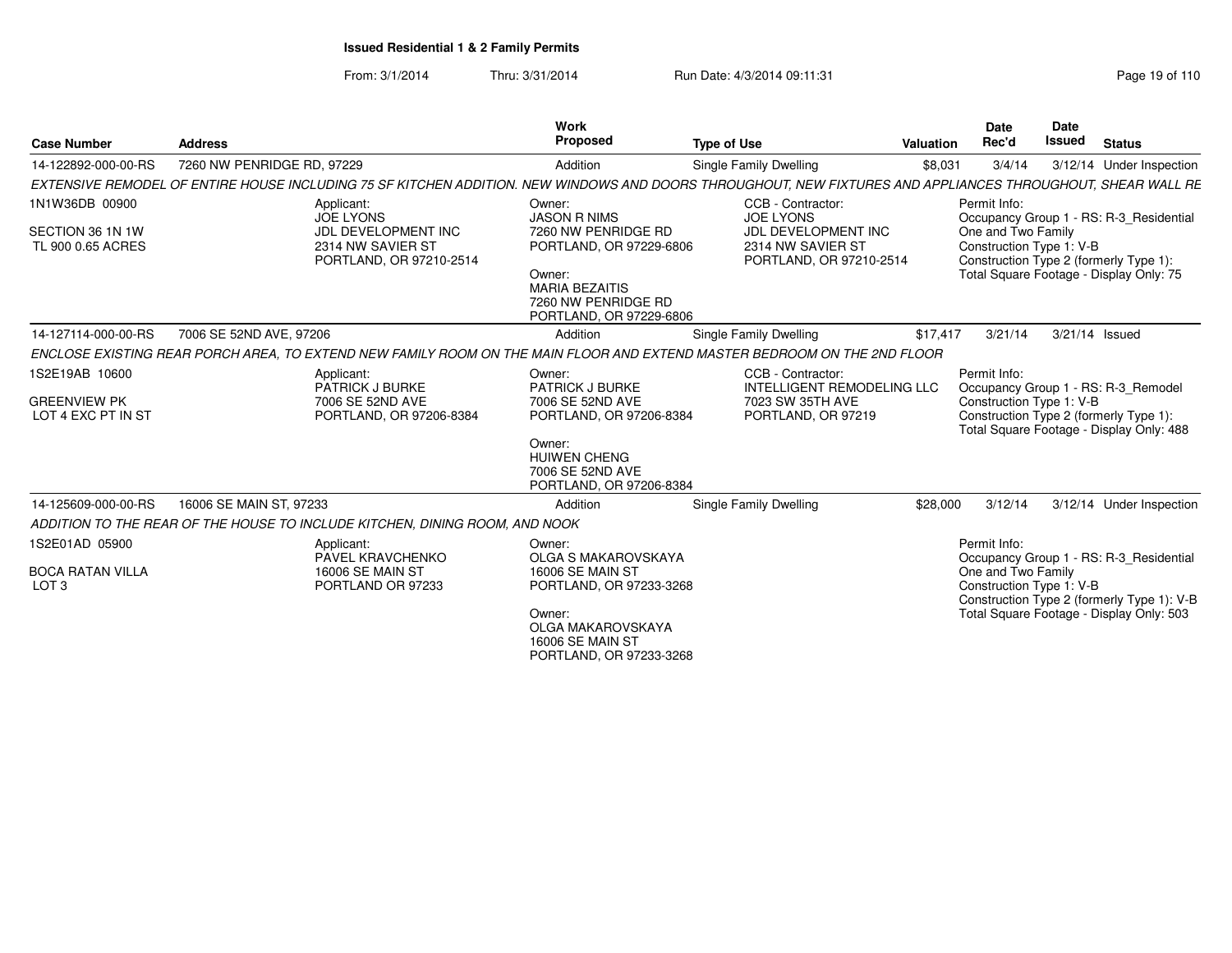From: 3/1/2014Thru: 3/31/2014 Run Date: 4/3/2014 09:11:31 Page 20 of 110

| <b>Case Number</b>                                                       | <b>Address</b>                                                                                                                                                  | Work<br>Proposed                                                                                                                                                   | <b>Type of Use</b>                                                                                                                                                                                                                                                     | <b>Valuation</b> | <b>Date</b><br>Rec'd                                           | Date<br><b>Issued</b> | <b>Status</b>                                                                                                                     |  |
|--------------------------------------------------------------------------|-----------------------------------------------------------------------------------------------------------------------------------------------------------------|--------------------------------------------------------------------------------------------------------------------------------------------------------------------|------------------------------------------------------------------------------------------------------------------------------------------------------------------------------------------------------------------------------------------------------------------------|------------------|----------------------------------------------------------------|-----------------------|-----------------------------------------------------------------------------------------------------------------------------------|--|
| 14-125393-000-00-RS                                                      | 640 NE FLORAL PL, 97232                                                                                                                                         | Addition                                                                                                                                                           | Single Family Dwelling                                                                                                                                                                                                                                                 | \$45,402         | 3/20/14                                                        |                       | 3/20/14 Under Inspection                                                                                                          |  |
|                                                                          | DORMER ADDITION TO INCLUDE NEW MASTER BATH AND BEDROOM. RECONFIGURE LAYOUT OF THE MAIN FLOOR. CONVERT THE BASEMENT TO LIVING SPACE TO INCLUDE NEW BATHROOM.     |                                                                                                                                                                    |                                                                                                                                                                                                                                                                        |                  |                                                                |                       |                                                                                                                                   |  |
| 1N1E36AC 12600<br>LAURELHURST<br>BLOCK 13<br>LOT <sub>9</sub>            | Applicant:<br>THORDARSON CONSTRUCTION<br><b>INC</b><br>PO BOX 2170<br>CLACKAMAS, OR 97015                                                                       | Owner:<br>PEAR POINT INVESTMENTS LLC<br>PO BOX 2170<br>CLACKAMAS, OR 97015                                                                                         | CCB - Contractor:<br><b>UNITED PLUMBING</b><br>PO BOX 971<br>FAIRVIEW, OR 97024<br>CCB - Contractor:<br><b>ELECTECH LIGHTING &amp; ELECTRIC</b><br>INC.<br>465 NE 181ST AV<br>PORTLAND OR 97230<br>CCB - Contractor:<br>THORDARSON CONSTRUCTION<br>INC.<br>PO BOX 2170 |                  | Permit Info:<br>One and Two Family<br>Construction Type 1: V-B |                       | Occupancy Group 1 - RS: R-3_Residential<br>Construction Type 2 (formerly Type 1):<br>Total Square Footage - Display Only: 424     |  |
|                                                                          |                                                                                                                                                                 |                                                                                                                                                                    | CLACKAMAS, OR 97015                                                                                                                                                                                                                                                    |                  |                                                                |                       |                                                                                                                                   |  |
| 14-124012-000-00-RS                                                      | 2134 SE 52ND AVE, 97215                                                                                                                                         | Addition                                                                                                                                                           | Single Family Dwelling                                                                                                                                                                                                                                                 | \$75,000         | 3/11/14                                                        |                       | 3/11/14 Under Inspection                                                                                                          |  |
|                                                                          | KITCHEN REMODEL AND DORMER ADDITION, RECONFIGURE WALLS IN KITCHEN, REMODEL BATHROOM ON 2ND FLOOR ADD TUB RELOCATE TOILET, NEW CLOSET AREA FOR MASTER SUITE      |                                                                                                                                                                    |                                                                                                                                                                                                                                                                        |                  |                                                                |                       |                                                                                                                                   |  |
| 1S2E06DC 04300<br><b>GROVELAND PK</b><br><b>BLOCK 5</b><br><b>LOT 15</b> | Applicant:<br><b>THOMAS JOHNSON</b><br>THOMAS JOHNSON ARCHITECT<br>821 NW FLANDERS ST SUITE 210<br>PORTLAND OR 97209                                            | Owner:<br><b>VICTOR C EPSTEIN</b><br>6027 SE BELMONT ST<br>PORTLAND, OR 97215<br>Owner:<br><b>JUDITH ANN N EPSTEIN</b><br>6027 SE BELMONT ST<br>PORTLAND, OR 97215 | CCB - Contractor:<br><b>ASMIR TRNJANIN</b><br>ABSOLUTE CONSTRUCTION<br>SERVICES LLC<br>4529 SE POWELL BUTTE PKWY<br>PORTLAND, OR 97236                                                                                                                                 |                  | Permit Info:<br>One and Two Family<br>Construction Type 1: V-B |                       | Occupancy Group 1 - RS: R-3_Residential<br>Construction Type 2 (formerly Type 1): V-B<br>Total Square Footage - Display Only: 313 |  |
| 14-124351-000-00-RS                                                      | 5345 SW THOMAS ST, 97221                                                                                                                                        | Addition                                                                                                                                                           | Single Family Dwelling                                                                                                                                                                                                                                                 | \$100,000        | 3/7/14                                                         |                       | $3/7/14$ Issued                                                                                                                   |  |
|                                                                          | SMALL ADDITION TO NORTH SIDE UNDER EXISTING EAVE TO EXPAND KITCHEN ; RECONFIGURATION OF INTERIOR SPACE AND REMODEL OF KITCHEN, BATHROOMS, AND BEDROOMS; ADDITIC |                                                                                                                                                                    |                                                                                                                                                                                                                                                                        |                  |                                                                |                       |                                                                                                                                   |  |
| 1S1E07DB 06600                                                           | Applicant:<br>PETER VANDERMEULEN                                                                                                                                | Owner:<br>SHARRON M VANDERMEULEN                                                                                                                                   | CCB - Contractor:<br>NEILSON CONSTRUCTION LLC                                                                                                                                                                                                                          |                  | Permit Info:                                                   |                       | Occupancy Group 1 - RS: R-3_Residential                                                                                           |  |
| WILCOX ESTATES<br>BLOCK 7<br>LOT 26 EXC NLY 15'                          | 5345 SW THOMAS ST<br>PORTLAND, OR 97221-2146                                                                                                                    | 5345 SW THOMAS ST<br>PORTLAND, OR 97221-2146<br>Owner:<br>PETER VANDERMEULEN<br>5345 SW THOMAS ST<br>PORTLAND, OR 97221-2146                                       | PO BOX 2838<br>CLACKAMAS, OR 97015                                                                                                                                                                                                                                     |                  | One and Two Family<br>Construction Type 1: V-B                 |                       | Construction Type 2 (formerly Type 1):<br>Total Square Footage - Display Only: 32                                                 |  |
| 11-133277-REV-01-RS                                                      | 1924 SE 46TH AVE, 97215                                                                                                                                         | Addition                                                                                                                                                           | Single Family Dwelling                                                                                                                                                                                                                                                 |                  | \$3/14/14                                                      |                       | 3/14/14 Issued                                                                                                                    |  |
|                                                                          | REVISION TO REDUCE SCOPE OF WORK IN THE BASEMENT BY TAKING OUT WALLS BETWEEN LAUNDRY ROOM AND STORAGE: ALSO REMOVING SPECIAL INSPECTION FOR EPOXY ANCHORS.      |                                                                                                                                                                    |                                                                                                                                                                                                                                                                        |                  |                                                                |                       |                                                                                                                                   |  |
| 1S2E06CA 25500<br>FAILING ADD                                            | Applicant:<br><b>CAMERON YOURKOWSKI</b><br>1924 SE 46TH AVE                                                                                                     | Owner:<br><b>CAMERON YOURKOWSKI</b><br>1924 SE 46TH AVE                                                                                                            | CCB - Contractor:<br>ORANGE DESIGN INDUSTRIES LL( Occupancy Group 1 - RS: R-3 Residential<br>PO BOX 42015                                                                                                                                                              |                  | Permit Info:<br>One and Two Family                             |                       |                                                                                                                                   |  |
| <b>BLOCK1</b><br>N 40' OF LOT 9                                          | PORTLAND, OR 97215                                                                                                                                              | PORTLAND, OR 97215                                                                                                                                                 | PORTLAND, OR 97242                                                                                                                                                                                                                                                     |                  | Construction Type 1: V-B                                       |                       | Construction Type 2 (formerly Type 1):<br>Total Square Footage - Display Only: 677                                                |  |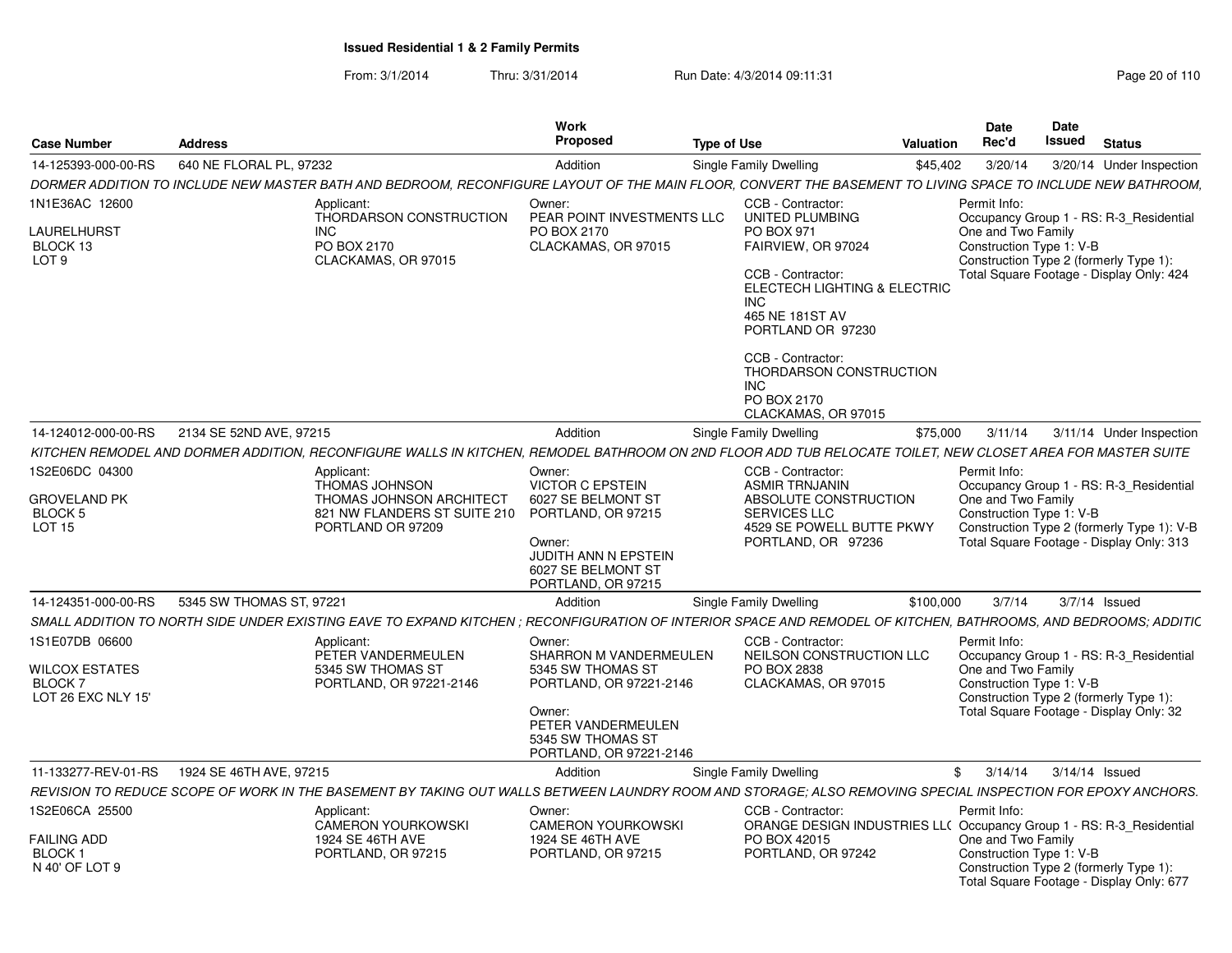From: 3/1/2014Thru: 3/31/2014 Run Date: 4/3/2014 09:11:31 Research 2010 110

| <b>Case Number</b>                                                   | <b>Address</b>            |                                                                                                                      | Work<br>Proposed                                                                                                                  | <b>Type of Use</b>                                                                                                                                                         | Valuation | Date<br>Rec'd                                                                                                                       | Date<br>Issued | <b>Status</b> |                                                                                                                                    |
|----------------------------------------------------------------------|---------------------------|----------------------------------------------------------------------------------------------------------------------|-----------------------------------------------------------------------------------------------------------------------------------|----------------------------------------------------------------------------------------------------------------------------------------------------------------------------|-----------|-------------------------------------------------------------------------------------------------------------------------------------|----------------|---------------|------------------------------------------------------------------------------------------------------------------------------------|
| 13-243224-REV-01-RS                                                  | 18507 NW REEDER RD        |                                                                                                                      | Addition                                                                                                                          | Single Family Dwelling                                                                                                                                                     |           | 3/18/14                                                                                                                             | 3/18/14 Issued |               |                                                                                                                                    |
|                                                                      |                           | REVISION TO CHANGE HEADER SIZE IN THE DINING ROOM (WAS 3-1/8 x 12 GLB NOW 3-1/2 x 9-1/4 PSL)                         |                                                                                                                                   |                                                                                                                                                                            |           |                                                                                                                                     |                |               |                                                                                                                                    |
| 2N1W17A 00500                                                        |                           | Applicant:<br><b>DENNIS DURDEL</b>                                                                                   | Owner:<br><b>MARK H HEPNER</b>                                                                                                    | CCB - Contractor:<br><b>HORIZON NORTHWEST INC</b>                                                                                                                          |           | Permit Info:                                                                                                                        |                |               | Occupancy Group 1 - RS: R-3_Residential                                                                                            |
| SECTION 17 2N 1W<br>TL 500 2.50 ACRES                                |                           | <b>HORIZON NORTHWEST INC.</b><br>6950 SW HAMPTON SUITE 314<br><b>TIGARD OR 97223</b>                                 | 18507 NW REEDER RD<br>PORTLAND, OR 97231-1403<br>Owner:<br><b>KELLY C HEPNER</b><br>18507 NW REEDER RD<br>PORTLAND, OR 97231-1403 | 6950 SW HAMPTON ST STE 302<br>TIGARD, OR 972238332<br>CCB - Contractor:<br>PYRAMID HEATING dba PHILLIS<br><b>CONSTRUCTION CO</b><br>9409 NE COLFAX ST<br>PORTLAND OR 97220 |           | One and Two Family<br>Construction Type 1: V-B<br>Construction Type 2 (formerly Type 1):<br>Total Square Footage - Display Only: 28 |                |               |                                                                                                                                    |
| 14-126079-000-00-RS                                                  | 5942 SE 19TH AVE, 97202   |                                                                                                                      | Addition                                                                                                                          | Single Family Dwelling                                                                                                                                                     | \$40,000  | 3/12/14                                                                                                                             | 3/12/14 Issued |               |                                                                                                                                    |
|                                                                      |                           | ADDITION TO REAR OF HOUSE TO EXPAND KITCHEN; RELOCATING STAIRS AND ADDING NEW DECK; TRADES TO BE OBTAINED SERARATELY |                                                                                                                                   |                                                                                                                                                                            |           |                                                                                                                                     |                |               |                                                                                                                                    |
|                                                                      |                           |                                                                                                                      |                                                                                                                                   |                                                                                                                                                                            |           | Permit Info:                                                                                                                        |                |               |                                                                                                                                    |
| 1S1E14DC 00100<br>WESTMORELAND                                       |                           | Applicant:<br>KENNETH C SALZBERG<br>5942 SE 19TH AVE                                                                 | Owner:<br>KENNETH C SALZBERG<br>5942 SE 19TH AVE                                                                                  | CCB - Contractor:<br><b>JESSE CHAPMAN</b><br><b>RENOVATI INC</b>                                                                                                           |           | One and Two Family                                                                                                                  |                |               | Occupancy Group 1 - RS: R-3 Residential                                                                                            |
| <b>BLOCK D</b><br>LOT <sub>1</sub>                                   |                           | PORTLAND, OR 97202                                                                                                   | PORTLAND, OR 97202<br>Owner:<br><b>PATRICIA A PRICE</b><br>5942 SE 19TH AVE                                                       | 5305 NE AINSWORTH<br>PORTLAND OR 97218                                                                                                                                     |           | Construction Type 1: V-B                                                                                                            |                |               | Construction Type 2 (formerly Type 1): V-B<br>Total Square Footage - Display Only: 240                                             |
|                                                                      |                           |                                                                                                                      | PORTLAND, OR 97202                                                                                                                |                                                                                                                                                                            |           |                                                                                                                                     |                |               |                                                                                                                                    |
| 14-127669-000-00-RS                                                  | 2891 N EMERSON CT, 97217  |                                                                                                                      | Addition                                                                                                                          | Single Family Dwelling                                                                                                                                                     | \$100,000 | 3/17/14                                                                                                                             | 3/22/14 Issued |               |                                                                                                                                    |
|                                                                      |                           |                                                                                                                      |                                                                                                                                   | REMOVE EXISTING SHED DORMER AND REPLACE TO INCREASE EXISTING HEADROOM HEIGHT.  REMOVE EXISTING STREET FACING WINDOW IN SHED DORMER TO INCREASE GLAZING.                    |           |                                                                                                                                     |                |               |                                                                                                                                    |
| 1N1E21BA 05400                                                       |                           | Applicant:<br><b>CHRISTOPHER COOPER</b>                                                                              | Owner:<br><b>CHRISTINE A LAWSON</b>                                                                                               | CCB - Contractor:<br>HAMMER AND HAND INC                                                                                                                                   |           | Permit Info:                                                                                                                        |                |               | Occupancy Group 1 - RS: R-3_Residential                                                                                            |
| <b>MADRONA VIEW</b><br>BLOCK <sub>3</sub><br>LOT 15&16 TL 5400       |                           | HAMMER AND HAND<br>1020 SE HARRISON ST<br>PORTLAND, OR 97214                                                         | 2891 N EMERSON CT<br>PORTLAND, OR 97217                                                                                           | 1020 SE HARRISON<br>PORTLAND, OR 97214                                                                                                                                     |           | One and Two Family<br>Construction Type 1: V-B<br>Construction Type 2 (formerly Type 1):                                            |                |               |                                                                                                                                    |
| 13-221071-REV-01-RS                                                  | 6969 N MONTANA AVE, 97217 |                                                                                                                      | Addition                                                                                                                          | Single Family Dwelling                                                                                                                                                     | \$5.000   | 3/7/14                                                                                                                              |                | 3/7/14 Issued |                                                                                                                                    |
|                                                                      |                           |                                                                                                                      |                                                                                                                                   | VALUE ADDED REVISION TO RECONFIGURE ROOMS, MOVE KITCHEN TO APPROVED DINING ROOM SPACE, AND PUT THE DINING ROOM IN THE EXISTING KITCHEN SPACE, KEEP SINK IN NEW L           |           |                                                                                                                                     |                |               |                                                                                                                                    |
| 1N1E15BB 05900                                                       |                           | Applicant:                                                                                                           | Owner:                                                                                                                            |                                                                                                                                                                            |           | Permit Info:                                                                                                                        |                |               |                                                                                                                                    |
| GOOD MORNING ADD<br>BLOCK 11<br>LOT <sub>14</sub><br>N 1/2 OF LOT 15 |                           | <b>CASEY MARTIN</b><br>3005 N TERRY ST<br>PORTLAND OR 97217                                                          | <b>CASEY MARTIN</b><br>6969 N MONTANA AVE<br>PORTLAND, OR 97217-5431                                                              |                                                                                                                                                                            |           | One and Two Family<br>Construction Type 1: V-B                                                                                      |                |               | Occupancy Group 1 - RS: R-3 Residential<br>Construction Type 2 (formerly Type 1): V-B<br>Total Square Footage - Display Only: 2171 |
| 14-124431-000-00-RS                                                  | 1842 SW LOBELIA ST, 97219 |                                                                                                                      | Addition                                                                                                                          | Single Family Dwelling                                                                                                                                                     | \$7,138   | 3/7/14                                                                                                                              |                |               | 3/7/14 Under Inspection                                                                                                            |
|                                                                      |                           |                                                                                                                      |                                                                                                                                   | REMODEL-CLOSE IN FRONT ENTRY AREA. RECONFIGURE MASTER BEDROOM TO CHANGE ADJACENT DEN TO FULL BATHROOM, CONVERT EXISTING MASTER HALF BATH TO CLOSET, ADD WI                 |           |                                                                                                                                     |                |               |                                                                                                                                    |
| 1S1E28BA 04500                                                       |                           | Applicant:<br><b>STEVEN VERDECK</b>                                                                                  | Owner:<br><b>STEVEN VERDECK</b>                                                                                                   |                                                                                                                                                                            |           | Permit Info:<br>Occupancy Group 1 - RS: R-3_Remodel                                                                                 |                |               |                                                                                                                                    |
| HILL GROVE<br>BLOCK 4<br>W 56.5' OF LOT 6                            |                           | 724 NW 3RD AVE<br>CANBY, OR 97013-3447                                                                               | 724 NW 3RD AVE<br>CANBY, OR 97013-3447                                                                                            |                                                                                                                                                                            |           | Construction Type 1: V-B<br>Construction Type 2 (formerly Type 1):<br>Total Square Footage - Display Only: 200                      |                |               |                                                                                                                                    |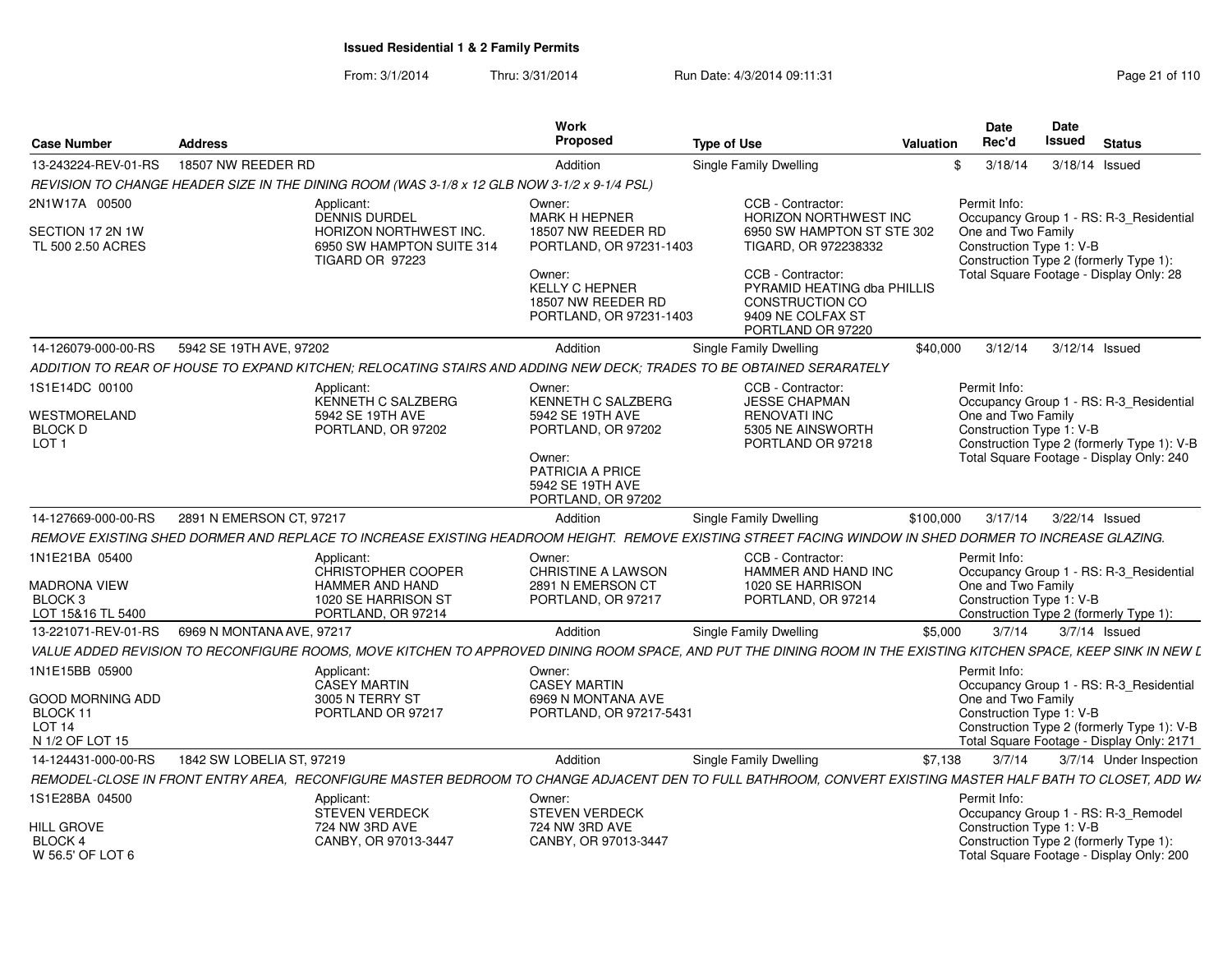From: 3/1/2014Thru: 3/31/2014 Run Date: 4/3/2014 09:11:31 Research 2010 Rage 22 of 110

| <b>Case Number</b>                                        | <b>Address</b>                                                                                                                                                    | Work<br>Proposed                                                                                                                                                             | <b>Type of Use</b>                                                                         | Valuation | <b>Date</b><br>Rec'd                                                                              | Date<br><b>Issued</b> | <b>Status</b>                                                                                                                 |
|-----------------------------------------------------------|-------------------------------------------------------------------------------------------------------------------------------------------------------------------|------------------------------------------------------------------------------------------------------------------------------------------------------------------------------|--------------------------------------------------------------------------------------------|-----------|---------------------------------------------------------------------------------------------------|-----------------------|-------------------------------------------------------------------------------------------------------------------------------|
| 14-126563-000-00-RS                                       | 10830 NE SAN RAFAEL ST, 97220                                                                                                                                     | Addition                                                                                                                                                                     | <b>Single Family Dwelling</b>                                                              | \$54,611  | 3/13/14                                                                                           |                       | 3/13/14 Issued                                                                                                                |
|                                                           | ADDITION TO SOUTH ELEVATION OF SINGLE FAMILY HOME, MASTER BEDROOM LIVING ROOM AND BATHROOM, TWO BATHROOMS TOTAL                                                   |                                                                                                                                                                              |                                                                                            |           |                                                                                                   |                       |                                                                                                                               |
| 1N2E27CD 10300                                            | Applicant:<br>PREM NATH                                                                                                                                           | Owner:<br><b>BIPAN LAKHANPAL</b>                                                                                                                                             |                                                                                            |           | Permit Info:                                                                                      |                       | Occupancy Group 1 - RS: R-3_Residential                                                                                       |
| <b>CASMUR</b><br>BLOCK 20<br>W 10' OF LOT 44<br>LOT 45&46 | PREMIER DESIGN GROUP<br>3737 N ALASKA ST<br>PORTLAND, OR 97217                                                                                                    | 10830 NE SAN RAFAEL ST<br>PORTLAND, OR 97220-2905<br>Owner:                                                                                                                  |                                                                                            |           | One and Two Family<br>Construction Type 1: V-B                                                    |                       | Construction Type 2 (formerly Type 1):<br>Total Square Footage - Display Only: 510                                            |
|                                                           |                                                                                                                                                                   | <b>JASMEET LAKHANPAL</b><br>10830 NE SAN RAFAEL ST<br>PORTLAND, OR 97220-2905                                                                                                |                                                                                            |           | Number of New Dwelling Units: 1                                                                   |                       |                                                                                                                               |
| 13-146044-000-00-RS                                       | 5714 N CAMPBELL AVE, 97217                                                                                                                                        | Addition                                                                                                                                                                     | Townhouse (2 Units)                                                                        | \$16,704  | 5/10/13                                                                                           |                       | $3/5/14$ Issued                                                                                                               |
|                                                           | UNIT 1 OF 2 TOWNHOUSES ADDITION AND CONVERSION TO EXISTING SINGLE FAMILY RESIDENCE TO CREATE A TOWNHOUSE                                                          |                                                                                                                                                                              |                                                                                            |           |                                                                                                   |                       |                                                                                                                               |
| 1N1E16DD 11601                                            | Applicant:<br>MIKE COYLE<br><b>FASTER PERMITS</b><br>14334 NW EAGLERIDGE LANE<br>PORTLAND, OR 97229                                                               | Owner:<br>RED GAP HOLDINGS LLC<br>300 W 15TH ST #300-4<br>VANCOUVER, WA 98660-2927                                                                                           | CCB - Contractor:<br>K & C CUSTOM HOMES LLC<br>3720 SW BOND AVE #308<br>PORTLAND, OR 97239 |           | Permit Info:<br>One and Two Family<br>Construction Type 1: V-B<br>Number of New Dwelling Units: 1 |                       | Occupancy Group 1 - RS: R-3_Residential<br>Construction Type 2 (formerly Type 1):<br>Total Square Footage - Display Only: 156 |
| Total # of RS Addition permits issued: 87                 |                                                                                                                                                                   |                                                                                                                                                                              |                                                                                            |           |                                                                                                   |                       | Total valuation of RS Addition permits issued: \$4,530,126                                                                    |
| 14-119539-000-00-RS                                       | 945 SW MAPLECREST CT - Unit B, 97219                                                                                                                              | Alteration                                                                                                                                                                   | <b>Accessory Dwelling Unit</b>                                                             | \$17,000  | 2/21/14                                                                                           |                       | 3/14/14 Issued                                                                                                                |
|                                                           | CONVERT EXISTING UNFINISHED BASEMENT AREA TO ADU, ENTRANCE ON NORTH NW ELEVATION, KITCHEN, BEDROOM, LIVING ROOM, BATHROOM                                         |                                                                                                                                                                              |                                                                                            |           |                                                                                                   |                       |                                                                                                                               |
| 1S1E28DB 02600                                            | Applicant:<br><b>JOSHUA R SWEEDEN</b><br>945 SW MAPLECREST CT<br>PORTLAND, OR 97219-6411                                                                          | Owner:<br><b>JOSHUA R SWEEDEN</b><br>945 SW MAPLECREST CT<br>PORTLAND, OR 97219-6411<br>Owner:<br><b>NELL M B SWEEDEN</b><br>945 SW MAPLECREST CT<br>PORTLAND, OR 97219-6411 |                                                                                            |           | Permit Info:<br>Construction Type 1: V-B<br>Number of New Dwelling Units: 1                       |                       | Occupancy Group 1 - RS: R-3_Remodel<br>Construction Type 2 (formerly Type 1):<br>Total Square Footage - Display Only: 798     |
| 13-205809-000-00-RS                                       | 4904 SE 41ST AVE - Unit B, 97202                                                                                                                                  | Alteration                                                                                                                                                                   | <b>Accessory Dwelling Unit</b>                                                             | \$20,000  | 3/7/14                                                                                            |                       | $3/7/14$ Issued                                                                                                               |
|                                                           | CONVERT BASEMENT TO AN ACCESSORY DWELLING UNIT; NEW EXTERIOR RETAINING WALL LESS THAN 4' TALL; LEGALIZE PLUMBING AND ELECTRICAL ISSUES IN LAUNDRY ROOM - SEE PARI |                                                                                                                                                                              |                                                                                            |           |                                                                                                   |                       |                                                                                                                               |
| 1S2E18BB 15700                                            | Applicant:<br>MICHELLE JERESEK<br><b>IVON STREET STUDIO</b><br>1524 SE IVON ST<br>PORTLAND OR 97202                                                               | Owner:<br><b>DANA GEFFNER</b><br>4904 SE 41ST AVE<br>PORTLAND, OR 97202-4030<br>Owner:<br><b>STUART SMITH</b><br>4904 SE 41ST AVE                                            |                                                                                            |           | Permit Info:<br>One and Two Family<br>Construction Type 1: V-B<br>Number of New Dwelling Units: 1 |                       | Occupancy Group 1 - RS: R-3_Residential<br>Construction Type 2 (formerly Type 1):                                             |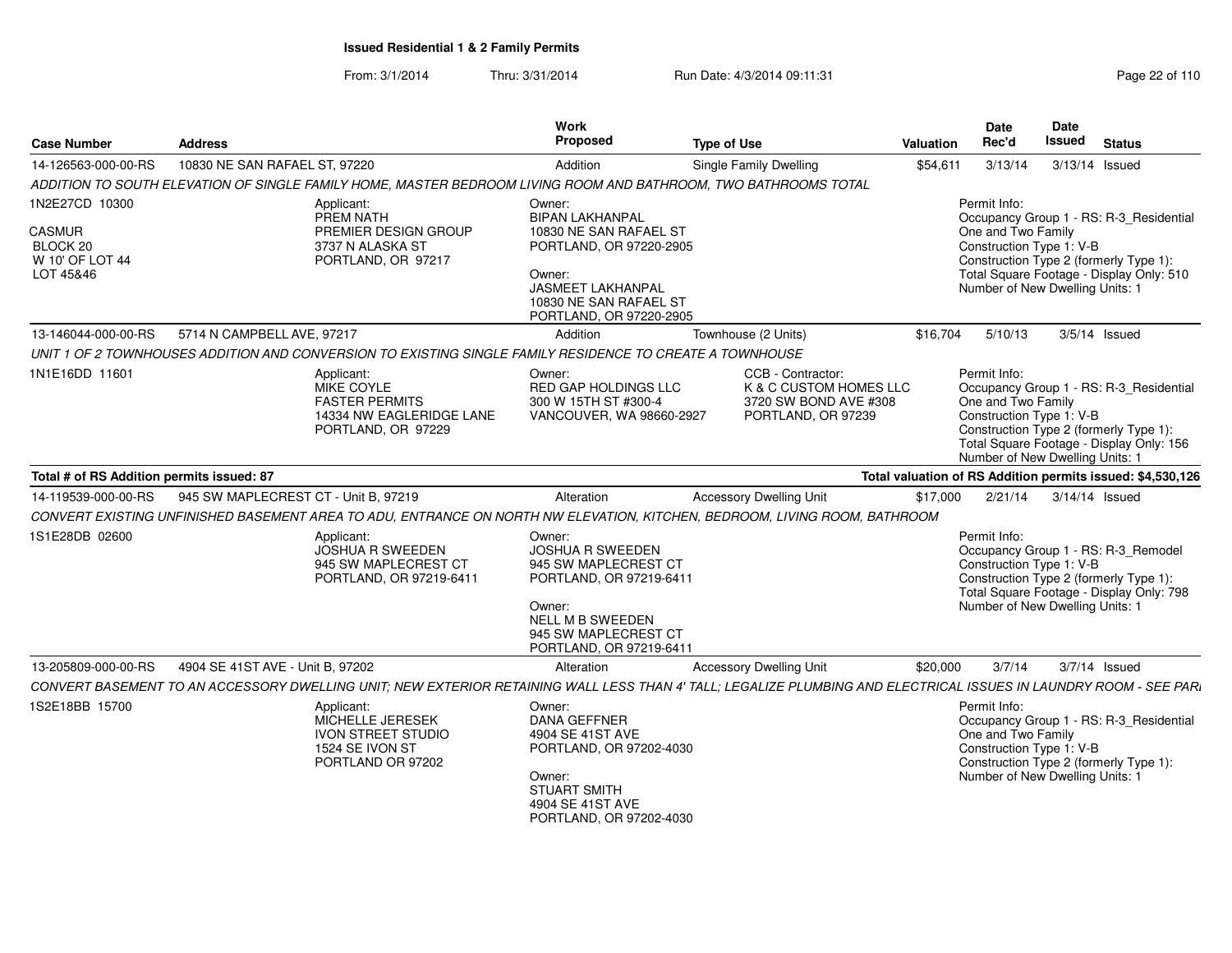From: 3/1/2014Thru: 3/31/2014 Run Date: 4/3/2014 09:11:31 Page 23 of 110

| <b>Case Number</b>                                                                             | <b>Address</b>                                |                                                                                                                    | Work<br><b>Proposed</b>                                                                                                                                            | <b>Type of Use</b>                                                                                                        | Valuation | <b>Date</b><br>Rec'd                                                                                      | <b>Date</b><br>Issued | <b>Status</b>                                                                                                             |
|------------------------------------------------------------------------------------------------|-----------------------------------------------|--------------------------------------------------------------------------------------------------------------------|--------------------------------------------------------------------------------------------------------------------------------------------------------------------|---------------------------------------------------------------------------------------------------------------------------|-----------|-----------------------------------------------------------------------------------------------------------|-----------------------|---------------------------------------------------------------------------------------------------------------------------|
| 14-129208-000-00-RS                                                                            | 2680 SE 92ND AVE, 97266                       |                                                                                                                    | Alteration                                                                                                                                                         | <b>Accessory Structure</b>                                                                                                | \$15,989  | 3/25/14                                                                                                   |                       | 3/25/14 Issued                                                                                                            |
|                                                                                                |                                               | CONVERT EXISTING DETACHED GARAGE TO HAIR SALON FOR TYPE B HOME OCCUPATION - SEE 14-109014-CC COMMENTS -            |                                                                                                                                                                    |                                                                                                                           |           |                                                                                                           |                       |                                                                                                                           |
| 1S2E09AB 03800                                                                                 |                                               | Applicant:                                                                                                         | Owner:                                                                                                                                                             |                                                                                                                           |           | Permit Info:                                                                                              |                       |                                                                                                                           |
| PLYMPTON AC & PLAT 2 & 3<br>LOT 20 EXC N 210' & EXC PT IN ST                                   |                                               | KEN YU<br>KALY CONSTR & DESIGN INC<br>2738 SE 82ND AVE #101<br>PORTLAND, OR 97266                                  | YING SHUANG ZHANG<br>2680 SE 92ND AVE<br>PORTLAND, OR 97266-1425                                                                                                   |                                                                                                                           |           | Construction Type 1: V-B                                                                                  |                       | Occupancy Group 1 - RS: R-3_Remodel<br>Construction Type 2 (formerly Type 1):<br>Total Square Footage - Display Only: 448 |
| 14-128599-000-00-RS                                                                            | 1224 SW UPLAND DR, 97221                      |                                                                                                                    | Alteration                                                                                                                                                         | Decks, Fences, Retaining Walls                                                                                            | \$7,718   | 3/21/14                                                                                                   |                       | 3/21/14 Under Inspection                                                                                                  |
|                                                                                                | REPLACE UPPER LEVEL DECK LIKE FOR LIKE        |                                                                                                                    |                                                                                                                                                                    |                                                                                                                           |           |                                                                                                           |                       |                                                                                                                           |
| 1S1E06AD 06600<br><b>WEST HIGHLANDS &amp; EXTD</b><br><b>BLOCK C</b><br>LOT <sub>13</sub>      |                                               | Applicant:<br><b>RICKS CUSTOM FENCING &amp;</b><br><b>DECKING INC</b><br>4543 SE TV HIGHWAY<br>HILLSBORO, OR 97123 | Owner:<br><b>DOUGLAS A BROWN</b><br>1224 SW UPLAND DR<br>PORTLAND, OR 97221                                                                                        | CCB - Contractor:<br><b>RICKS CUSTOM FENCING &amp;</b><br><b>DECKING INC</b><br>4543 SE TV HIGHWAY<br>HILLSBORO, OR 97123 |           | Permit Info:<br>Occupancy Group 1 - RS: U_Decks,<br>Patios, Porches, Carports<br>Construction Type 1: V-B |                       | Construction Type 2 (formerly Type 1):<br>Total Square Footage - Display Only: 380                                        |
| 13-207718-000-00-RS                                                                            | 1035 SW RIVINGTON DR, 97201                   |                                                                                                                    | Alteration                                                                                                                                                         | Decks, Fences, Retaining Walls                                                                                            | \$8,469   | 3/11/14                                                                                                   |                       | $3/11/14$ Issued                                                                                                          |
|                                                                                                |                                               | REMOVE EXISTING CANTELEVERED DECK AND REPLACE WITH NEW DECK AND GUARDRAIL IN SAME LOCATION                         |                                                                                                                                                                    |                                                                                                                           |           |                                                                                                           |                       |                                                                                                                           |
| 1S1E04DC 01500<br><b>RIVINGTON VIEW</b><br>LOT 1&2 TL 1500                                     |                                               | Applicant:<br>JAMES D STEFFEY<br>1035 SW RIVINGTON DR<br>PORTLAND, OR 97201-3148                                   | Owner:<br>JAMES D STEFFEY<br>1035 SW RIVINGTON DR<br>PORTLAND, OR 97201-3148<br>Owner:<br>MARIA ROJO DE STEFFEY<br>1035 SW RIVINGTON DR<br>PORTLAND, OR 97201-3148 | CCB - Contractor:<br>ALMAR CONTRACTING LLC<br>10240 SW NIMBUS AVENUE,<br>SUITE L7<br>PORTLAND, OR 97223                   |           | Permit Info:<br>Occupancy Group 1 - RS: U_Decks,<br>Patios, Porches, Carports<br>Construction Type 1: V-B |                       | Construction Type 2 (formerly Type 1):<br>Total Square Footage - Display Only: 417                                        |
| 14-129710-000-00-RS                                                                            | 2781 SW SHERWOOD DR, 97201                    |                                                                                                                    | Alteration                                                                                                                                                         | Decks, Fences, Retaining Walls                                                                                            | \$8,693   | 3/25/14                                                                                                   |                       | 3/25/14 Under Inspection                                                                                                  |
| REPLACE LIKE FOR LIKE DECK 428SF                                                               |                                               |                                                                                                                    |                                                                                                                                                                    |                                                                                                                           |           |                                                                                                           |                       |                                                                                                                           |
| 1S1E09BA 01100<br>PORTLAND HTS PK<br><b>LOT 25</b>                                             |                                               | Applicant:<br><b>JRW CONSTRUCTION INC</b><br>17540 SPRINGHILL PL<br>GLADSTONE, OR 970271407                        | Owner:<br><b>CAROLE F ALEXANDER</b><br>2781 SW SHERWOOD DR<br>PORTLAND, OR 97201-2250                                                                              | CCB - Contractor:<br><b>JRW CONSTRUCTION INC</b><br>17540 SPRINGHILL PL<br>GLADSTONE, OR 970271407                        |           | Permit Info:<br>Occupancy Group 1 - RS: U_Decks,<br>Patios, Porches, Carports<br>Construction Type 1: V-B |                       | Construction Type 2 (formerly Type 1):<br>Total Square Footage - Display Only: 428                                        |
| 14-130785-000-00-RS                                                                            | 3927 SW ARNOLD ST, 97219                      |                                                                                                                    | Alteration                                                                                                                                                         | Decks, Fences, Retaining Walls                                                                                            | \$1,401   | 3/25/14                                                                                                   |                       | 3/25/14 Under Inspection                                                                                                  |
|                                                                                                | REPLACING STAIRS AND FRONT DECK LIKE-FOR-LIKE |                                                                                                                    |                                                                                                                                                                    |                                                                                                                           |           |                                                                                                           |                       |                                                                                                                           |
| 1S1E32BA 11800<br><b>WEST PORTLAND PK</b><br>BLOCK 33<br>LOT 23-26 EXC ELY 74.89'<br>LOT 27&28 |                                               | Applicant:<br>KURT PATRICK WEIPERT<br>14048 SW DOWNING ST<br>BEAVERTON, OR 97006                                   | Owner:<br><b>TERRY L GENUNG</b><br>3927 SW ARNOLD ST<br>PORTLAND, OR 97219<br>Owner:<br><b>BEVERLY I GENUNG</b><br>3927 SW ARNOLD ST<br>PORTLAND, OR 97219         | CCB - Contractor:<br>KURT PATRICK WEIPERT<br>14048 SW DOWNING ST<br>BEAVERTON, OR 97006                                   |           | Permit Info:<br>Occupancy Group 1 - RS: U_Decks,<br>Patios, Porches, Carports<br>Construction Type 1: V-B |                       | Construction Type 2 (formerly Type 1):<br>Total Square Footage - Display Only: 69                                         |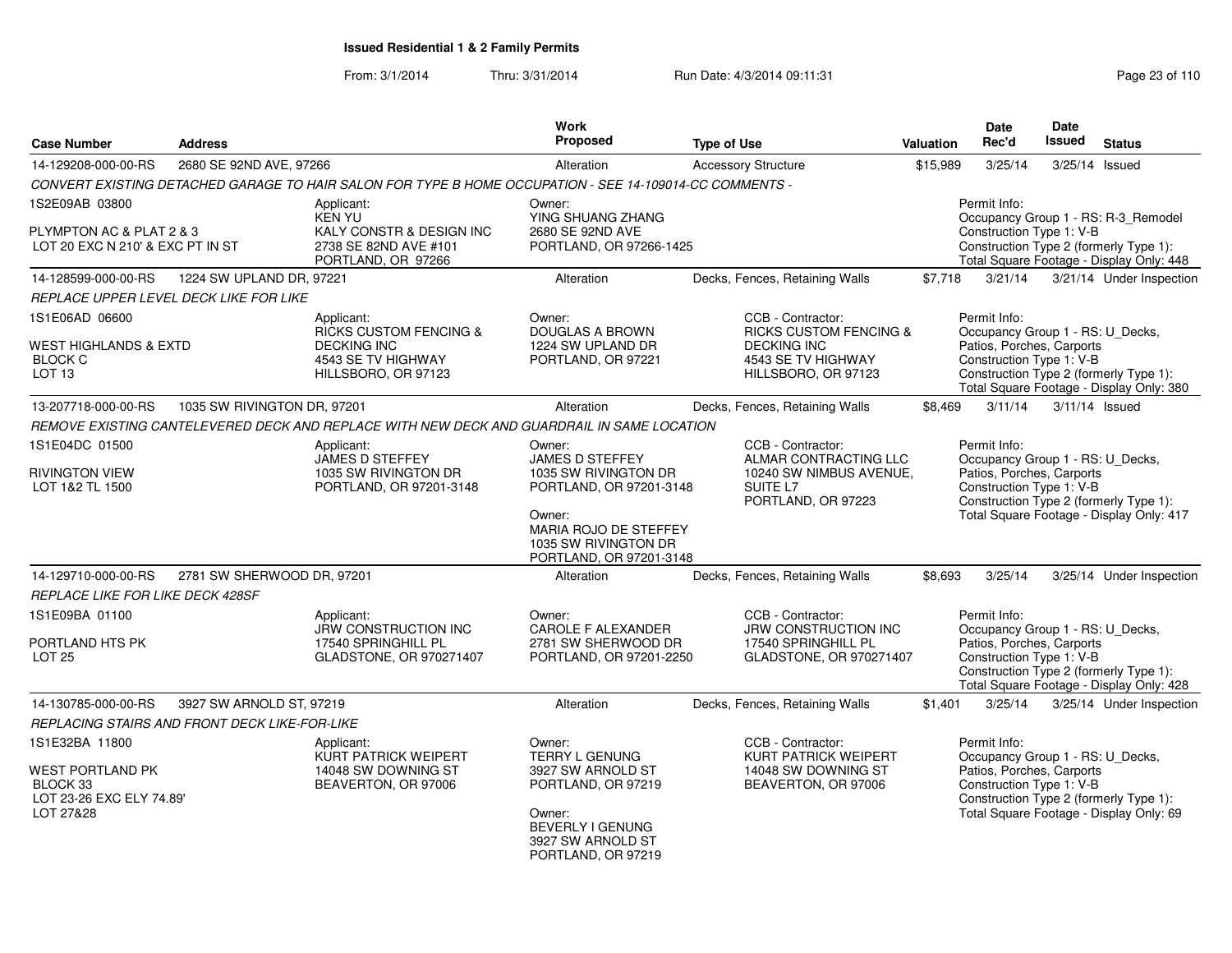From: 3/1/2014Thru: 3/31/2014 Run Date: 4/3/2014 09:11:31 Research 2010 Rage 24 of 110

| <b>Address</b>               |                                                                                                          | <b>Work</b><br><b>Proposed</b>                                                                                                                                                                                                                        |                                                                                                                               |                                                                                                                                                                                                        |                                                                                                             | Date<br>Rec'd                                                                                                                                 | <b>Date</b><br>Issued                                                                                           | <b>Status</b>                                                                                                                                                                                                                                                                                                                                                                                                                                                                                                                                                                                                                                                                                                                                                                                                                                                                                                                                                                                                                                                             |
|------------------------------|----------------------------------------------------------------------------------------------------------|-------------------------------------------------------------------------------------------------------------------------------------------------------------------------------------------------------------------------------------------------------|-------------------------------------------------------------------------------------------------------------------------------|--------------------------------------------------------------------------------------------------------------------------------------------------------------------------------------------------------|-------------------------------------------------------------------------------------------------------------|-----------------------------------------------------------------------------------------------------------------------------------------------|-----------------------------------------------------------------------------------------------------------------|---------------------------------------------------------------------------------------------------------------------------------------------------------------------------------------------------------------------------------------------------------------------------------------------------------------------------------------------------------------------------------------------------------------------------------------------------------------------------------------------------------------------------------------------------------------------------------------------------------------------------------------------------------------------------------------------------------------------------------------------------------------------------------------------------------------------------------------------------------------------------------------------------------------------------------------------------------------------------------------------------------------------------------------------------------------------------|
|                              |                                                                                                          | Alteration                                                                                                                                                                                                                                            |                                                                                                                               |                                                                                                                                                                                                        |                                                                                                             | 3/12/14                                                                                                                                       |                                                                                                                 | 3/12/14 Under Inspection                                                                                                                                                                                                                                                                                                                                                                                                                                                                                                                                                                                                                                                                                                                                                                                                                                                                                                                                                                                                                                                  |
|                              |                                                                                                          |                                                                                                                                                                                                                                                       |                                                                                                                               |                                                                                                                                                                                                        |                                                                                                             |                                                                                                                                               |                                                                                                                 |                                                                                                                                                                                                                                                                                                                                                                                                                                                                                                                                                                                                                                                                                                                                                                                                                                                                                                                                                                                                                                                                           |
| ARLINGTON HTS & RPLT         | Applicant:<br>ZAC BLODGET<br>STRUCTURAL DEPT LLC<br>11505 SE SHERMAN CT<br>PORTLAND OR 97216             | Owner:<br><b>MATTHEW R RILEY</b><br>2871 SW CHAMPLAIN DR<br>Owner:<br>A EARL JR HINES<br>2871 SW CHAMPLAIN DR                                                                                                                                         |                                                                                                                               | CCB - Contractor:<br>A CUT ABOVE SIDING<br>12985 NW CORNELL<br>PORTLAND, OR 97229                                                                                                                      |                                                                                                             | Permit Info:                                                                                                                                  |                                                                                                                 |                                                                                                                                                                                                                                                                                                                                                                                                                                                                                                                                                                                                                                                                                                                                                                                                                                                                                                                                                                                                                                                                           |
|                              |                                                                                                          |                                                                                                                                                                                                                                                       |                                                                                                                               |                                                                                                                                                                                                        |                                                                                                             |                                                                                                                                               |                                                                                                                 | 3/13/14 Under Inspection                                                                                                                                                                                                                                                                                                                                                                                                                                                                                                                                                                                                                                                                                                                                                                                                                                                                                                                                                                                                                                                  |
|                              |                                                                                                          |                                                                                                                                                                                                                                                       |                                                                                                                               |                                                                                                                                                                                                        |                                                                                                             |                                                                                                                                               |                                                                                                                 |                                                                                                                                                                                                                                                                                                                                                                                                                                                                                                                                                                                                                                                                                                                                                                                                                                                                                                                                                                                                                                                                           |
|                              |                                                                                                          |                                                                                                                                                                                                                                                       |                                                                                                                               |                                                                                                                                                                                                        |                                                                                                             |                                                                                                                                               |                                                                                                                 |                                                                                                                                                                                                                                                                                                                                                                                                                                                                                                                                                                                                                                                                                                                                                                                                                                                                                                                                                                                                                                                                           |
|                              |                                                                                                          | <b>JOE STARK</b><br>PORTLAND, OR 97201<br>Owner:<br><b>VICTORIA STARK</b>                                                                                                                                                                             |                                                                                                                               | 20516 SE HELZER WAY<br>DAMASCUS, OR 97089                                                                                                                                                              |                                                                                                             |                                                                                                                                               |                                                                                                                 |                                                                                                                                                                                                                                                                                                                                                                                                                                                                                                                                                                                                                                                                                                                                                                                                                                                                                                                                                                                                                                                                           |
|                              |                                                                                                          |                                                                                                                                                                                                                                                       |                                                                                                                               |                                                                                                                                                                                                        |                                                                                                             |                                                                                                                                               |                                                                                                                 |                                                                                                                                                                                                                                                                                                                                                                                                                                                                                                                                                                                                                                                                                                                                                                                                                                                                                                                                                                                                                                                                           |
|                              |                                                                                                          |                                                                                                                                                                                                                                                       |                                                                                                                               |                                                                                                                                                                                                        |                                                                                                             |                                                                                                                                               |                                                                                                                 |                                                                                                                                                                                                                                                                                                                                                                                                                                                                                                                                                                                                                                                                                                                                                                                                                                                                                                                                                                                                                                                                           |
|                              | Applicant:<br>REBECCA M SCHARF<br>1912 NW 24TH PL<br>PORTLAND, OR 97210-2544                             | Owner:<br>REBECCA M SCHARF<br>1912 NW 24TH PL                                                                                                                                                                                                         |                                                                                                                               |                                                                                                                                                                                                        |                                                                                                             | Permit Info:                                                                                                                                  |                                                                                                                 |                                                                                                                                                                                                                                                                                                                                                                                                                                                                                                                                                                                                                                                                                                                                                                                                                                                                                                                                                                                                                                                                           |
|                              |                                                                                                          | Alteration                                                                                                                                                                                                                                            | Duplex                                                                                                                        |                                                                                                                                                                                                        |                                                                                                             | 3/14/14                                                                                                                                       |                                                                                                                 | 3/14/14 Under Inspection                                                                                                                                                                                                                                                                                                                                                                                                                                                                                                                                                                                                                                                                                                                                                                                                                                                                                                                                                                                                                                                  |
|                              |                                                                                                          |                                                                                                                                                                                                                                                       |                                                                                                                               |                                                                                                                                                                                                        |                                                                                                             |                                                                                                                                               |                                                                                                                 |                                                                                                                                                                                                                                                                                                                                                                                                                                                                                                                                                                                                                                                                                                                                                                                                                                                                                                                                                                                                                                                                           |
| HILLSDALE HOLLOW CONDOMINIUM | Applicant:<br>KATHERINE M LEONARD<br>6198 SW CAPITOL HWY<br>PORTLAND, OR 97239-7012                      | Owner:<br>KATHERINE M LEONARD<br>6198 SW CAPITOL HWY                                                                                                                                                                                                  |                                                                                                                               | CCB - Contractor:<br>#728<br>BEAVERTON, OR 97007                                                                                                                                                       |                                                                                                             | Permit Info:                                                                                                                                  |                                                                                                                 |                                                                                                                                                                                                                                                                                                                                                                                                                                                                                                                                                                                                                                                                                                                                                                                                                                                                                                                                                                                                                                                                           |
|                              |                                                                                                          | Alteration                                                                                                                                                                                                                                            | Duplex                                                                                                                        |                                                                                                                                                                                                        |                                                                                                             | 3/7/14                                                                                                                                        |                                                                                                                 |                                                                                                                                                                                                                                                                                                                                                                                                                                                                                                                                                                                                                                                                                                                                                                                                                                                                                                                                                                                                                                                                           |
|                              |                                                                                                          |                                                                                                                                                                                                                                                       |                                                                                                                               |                                                                                                                                                                                                        |                                                                                                             |                                                                                                                                               |                                                                                                                 |                                                                                                                                                                                                                                                                                                                                                                                                                                                                                                                                                                                                                                                                                                                                                                                                                                                                                                                                                                                                                                                                           |
|                              | Applicant:<br><b>JOHN MACNEELA</b><br>CORRIB CONSTRUCTION, LLC<br>5211 SE 33rd Ave<br>Portland, OR 97202 | Owner:<br><b>SUSAN M BARTHEL</b><br>2511 NE 12TH AVE #2                                                                                                                                                                                               |                                                                                                                               | CCB - Contractor:<br>5211 SE 33RD AVE<br>PORTLAND, OR 97202                                                                                                                                            |                                                                                                             | Permit Info:<br>Construction Type 2 (formerly Type 1):                                                                                        |                                                                                                                 |                                                                                                                                                                                                                                                                                                                                                                                                                                                                                                                                                                                                                                                                                                                                                                                                                                                                                                                                                                                                                                                                           |
|                              | 1912 NW 24TH PL                                                                                          | 2871 SW CHAMPLAIN DR, 97201<br>LIKE FOR LIKE REPLACEMENT OF AN EXISTING DECK DAMAGED BY ROT<br>2116 SW MONTGOMERY DR, 97201<br>RELOCATE PORTION OF RETAINING WALL AND ADD HEIGHT TO EXISTING WALL<br>6198 SW CAPITOL HWY<br>4151 SE CLINTON ST, 97206 | Alteration<br>Owner:<br>PORTLAND, OR 97201<br>Alteration<br>INSTALL NEW EGRESS WINDOWS AND WINDOW WELLS IN EXISTING BASEMENT. | PORTLAND, OR 97205-5833<br>PORTLAND, OR 97205-5833<br>2116 SW MONTGOMERY DR<br>2116 SW MONTGOMERY DR<br><b>Duplex</b><br>PORTLAND, OR 97210-2544<br>PORTLAND, OR 97239-7012<br>PORTLAND, OR 97212-4100 | <b>Type of Use</b><br>Decks, Fences, Retaining Walls<br>Decks, Fences, Retaining Walls<br>CCB - Contractor: | EMERALD STONE MASONRY INC<br>SORIN GHIEA TILE & STONE LLC<br>14736 SW SCHOLLS FERRY RD<br>JOHN MICHAEL MACNEELA<br><b>CORRIB CONSTRUCTION</b> | <b>Valuation</b><br>\$15,000<br>\$13,000<br>3/13/14<br>Permit Info:<br>\$20,442 11/22/13<br>\$12,000<br>\$5,000 | Occupancy Group 1 - RS: U Decks,<br>Patios, Porches, Carports<br>Construction Type 1: V-B<br>Construction Type 2 (formerly Type 1):<br>Occupancy Group 1 - RS: U_Decks,<br>Patios, Porches, Carports<br>Construction Type 1: V-B<br>Construction Type 2 (formerly Type 1):<br>3/28/14 Issued<br>CONSTRUCTION OF NEW ROOF-TOP DECK; EXTEND STAIRS from 3rd floor dwelling unit TO ROOFTOP, 1 HR GUARDRAIL CONSTRUCTION REQUIRED AT PROPERTY LINE ON TWO SIDES.<br>Occupancy Group 1 - RS: R-3_Residential<br>One and Two Family<br>Construction Type 1: V-B<br>Construction Type 2 (formerly Type 1): V-B<br>Total Square Footage - Display Only: 528<br>INTERIOR ONLY-ADD WALLS TO CREATE NEW BATHROOM IN SW CORNER OF FINISHED SPACE ON LOWER LEVEL OF CONDO UNIT. PLUMBING AND ELECTRICAL PERMITS TO BE OBTAINED SE<br>Occupancy Group 1 - RS: R-3_Residential<br>One and Two Family<br>Construction Type 1: V-B<br>Construction Type 2 (formerly Type 1):<br>3/7/14 Final<br>Occupancy Group 1 - RS: R-3_Residential<br>One and Two Family<br>Construction Type 1: V-B |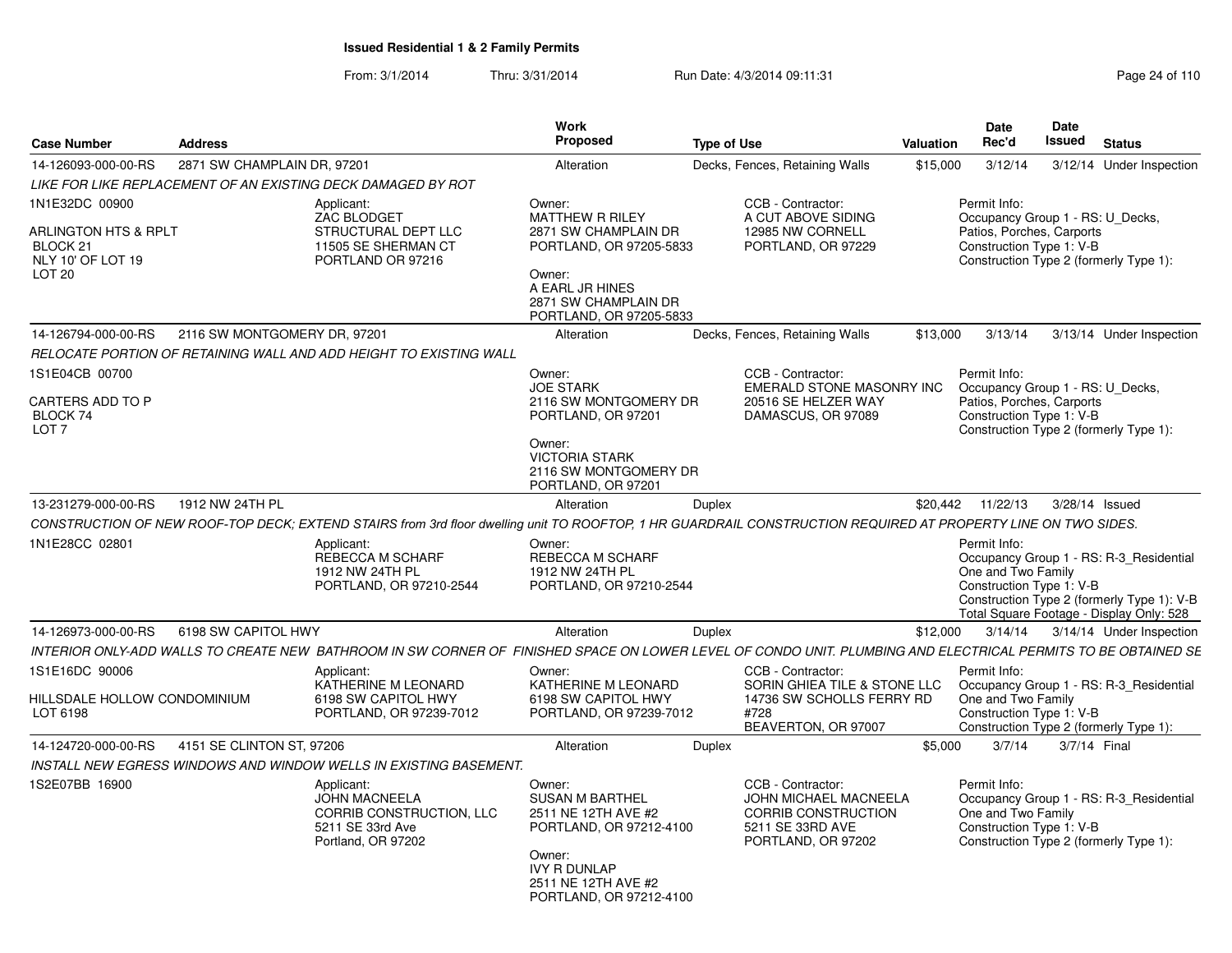From: 3/1/2014Thru: 3/31/2014 Run Date: 4/3/2014 09:11:31 Page 25 of 110

|                                                    |                                                                                                                                                                   | <b>Work</b>                                                          |                                               |           | <b>Date</b>                                    | <b>Date</b>   |                                         |
|----------------------------------------------------|-------------------------------------------------------------------------------------------------------------------------------------------------------------------|----------------------------------------------------------------------|-----------------------------------------------|-----------|------------------------------------------------|---------------|-----------------------------------------|
| <b>Case Number</b>                                 | <b>Address</b>                                                                                                                                                    | Proposed                                                             | <b>Type of Use</b>                            | Valuation | Rec'd                                          | <b>Issued</b> | <b>Status</b>                           |
| 14-109448-000-00-RS                                | 2815 NW CORNELL RD, 97210                                                                                                                                         | Alteration                                                           | Duplex                                        | \$50,000  | 1/24/14                                        |               | 3/18/14 Issued                          |
|                                                    | REMODEL LOWER LEVEL UNIT OF DUPLEX; REMOVE WALL IN MASTER AND FRAME IN NEW MASTER CLOSET/LAUNDRY ROOM; REMOVE WALL AT BATHROOM AND REFRAME CORNER WALL, Ni        |                                                                      |                                               |           |                                                |               |                                         |
| 1N1E32AB 00800                                     | Applicant:<br>ANDY STEMBER                                                                                                                                        | Owner:<br>KIMBERLY T GUPTA                                           | CCB - Contractor:<br>SWANSON CONSTRUCTION INC |           | Permit Info:                                   |               | Occupancy Group 1 - RS: R-3_Residential |
| FORDHAM HTS<br>BLOCK A TL 800                      | <b>JAS ENGINEERING</b><br>1419 WASHINGTON ST #100<br>OREGON CITY, OR 97045                                                                                        | 2815 NW CORNELL RD<br>PORTLAND, OR 97210                             | PO BOX 1874<br>SANDY, OR 97055                |           | One and Two Family<br>Construction Type 1: V-B |               | Construction Type 2 (formerly Type 1):  |
|                                                    |                                                                                                                                                                   | Owner:<br>NICOLE N GUPTA<br>2815 NW CORNELL RD<br>PORTLAND, OR 97210 |                                               |           |                                                |               |                                         |
| 14-123072-000-00-RS                                | 2133 NE BRAZEE ST, 97212                                                                                                                                          | Alteration                                                           | Duplex                                        | \$20,000  | 3/11/14                                        |               | 3/11/14 Issued                          |
|                                                    | ADD NEW BATHROOM TO EACH SIDE OF EXISTING BASEMENT; NEW 1 HOUR FIRE RATED WALL BETWEEN UNIT 2133 AND UNIT 2129. NO EXTERIOR CHANGES. THIS PERMIT IS NOT A CONVER! |                                                                      |                                               |           |                                                |               |                                         |
| 1N1E26DA 01000                                     | Applicant:<br>PAUL MILLIUS                                                                                                                                        | Owner:<br><b>JANE E STACKHOUSE</b>                                   |                                               |           | Permit Info:                                   |               | Occupancy Group 1 - RS: R-3_Residential |
| IRVINGTON<br>BLOCK 19                              | 2643 NE 43RD AVE                                                                                                                                                  | 2643 NE 43RD AVE                                                     |                                               |           | One and Two Family                             |               |                                         |
| LOT 10 EXC N 2/3'                                  | PORTLAND OR 97213                                                                                                                                                 | PORTLAND, OR 97213-1214                                              |                                               |           | Construction Type 1: V-B                       |               | Construction Type 2 (formerly Type 1):  |
| 14-127999-000-00-RS                                | 2757 NW QUIMBY ST, 97210                                                                                                                                          | Alteration                                                           | Duplex                                        | \$35,000  | 3/18/14                                        |               | 3/18/14 Issued                          |
|                                                    | CONVERT UNFINISHED DAYLIGHT BASEMENT SPACE TO BEDROOM; ADD BATH, STUDIO SPACE, EGRESS WINDOW, AND ADDITIONAL WINDOW; ADD DECK; MECHANICAL, ELECTRICAL AND PLU     |                                                                      |                                               |           |                                                |               |                                         |
| 1N1E32AA 01200                                     | Applicant:<br><b>ERIC W MICK</b>                                                                                                                                  | Owner:<br><b>ERIC W MICK</b>                                         |                                               |           | Permit Info:                                   |               | Occupancy Group 1 - RS: R-3_Residential |
| <b>GOLDSMITHS ADD</b><br>BLOCK 30<br><b>LOT 11</b> | 7509 SW 59TH AVE<br>PORTLAND, OR 97219-1202                                                                                                                       | 7509 SW 59TH AVE<br>PORTLAND, OR 97219-1202                          |                                               |           | One and Two Family<br>Construction Type 1: V-B |               | Construction Type 2 (formerly Type 1):  |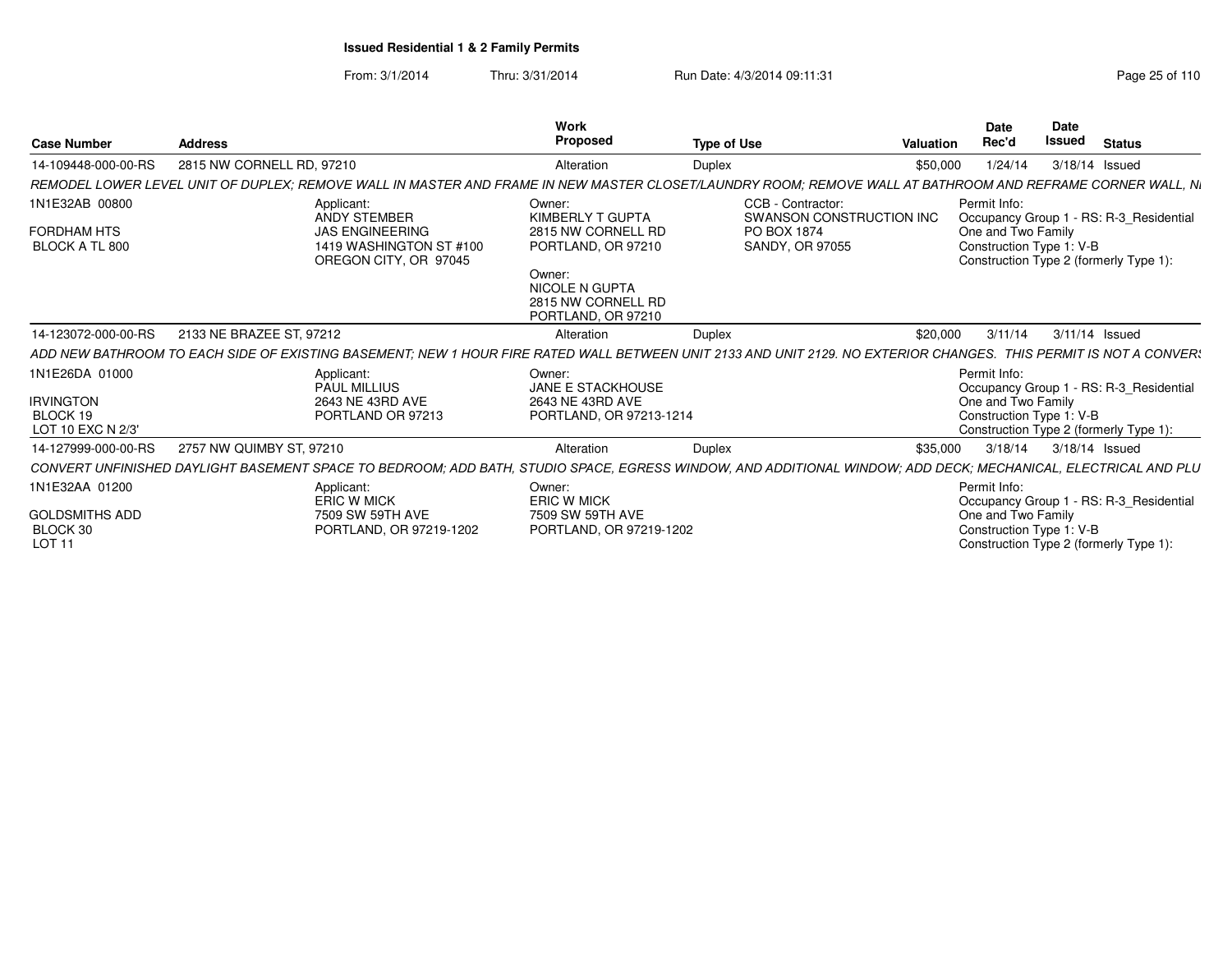From: 3/1/2014Thru: 3/31/2014 Run Date: 4/3/2014 09:11:31 Page 26 of 110

| <b>Case Number</b>                                                                             | <b>Address</b>                |                                                                                                                | <b>Work</b><br>Proposed                                                               | <b>Type of Use</b>                                                                                   | <b>Valuation</b> | Date<br>Rec'd                                                                                         | Date<br>Issued | <b>Status</b>                                                                                                             |
|------------------------------------------------------------------------------------------------|-------------------------------|----------------------------------------------------------------------------------------------------------------|---------------------------------------------------------------------------------------|------------------------------------------------------------------------------------------------------|------------------|-------------------------------------------------------------------------------------------------------|----------------|---------------------------------------------------------------------------------------------------------------------------|
| 14-115113-REV-01-RS                                                                            | 7720 SW MACADAM AVE - Unit 21 |                                                                                                                | Alteration                                                                            | <b>Floating Home</b>                                                                                 | \$               | 3/25/14                                                                                               | 3/25/14 Issued |                                                                                                                           |
|                                                                                                |                               | REVISION TO RECONFIGURE EXISTING BATHROOM LAYOUT FROM ORIGINAL APPROVED LAYOUT, AND CHANGE TO WINDOW PLACEMENT |                                                                                       |                                                                                                      |                  |                                                                                                       |                |                                                                                                                           |
| 1S1E22DB 00100                                                                                 |                               | Applicant:<br>PAMELA E TURNER<br>7720 SW MACADAM AVE #21<br>PORTLAND, OR 97219                                 | Owner:<br><b>ROBERT</b><br>7720 SW MACADAM AVE #21<br>PORTLAND, OR 97219              |                                                                                                      |                  | Permit Info:<br>Construction Type 1: V-B                                                              |                | Occupancy Group 1 - RS: R-3_Remodel<br>Construction Type 2 (formerly Type 1):                                             |
|                                                                                                |                               |                                                                                                                | Owner:<br>PAMELA TURNER LIVING TRUST<br>7720 SW MACADAM AVE #21<br>PORTLAND, OR 97219 |                                                                                                      |                  |                                                                                                       |                |                                                                                                                           |
|                                                                                                |                               |                                                                                                                | Owner:<br>ROBERT S JR TURNER<br>7720 SW MACADAM AVE #21<br>PORTLAND, OR 97219         |                                                                                                      |                  |                                                                                                       |                |                                                                                                                           |
|                                                                                                |                               |                                                                                                                | Owner:<br>PAMELA E TURNER<br>7720 SW MACADAM AVE #21<br>PORTLAND, OR 97219            |                                                                                                      |                  |                                                                                                       |                |                                                                                                                           |
|                                                                                                |                               |                                                                                                                | Owner:<br><b>BANK OF THE WEST</b><br>PO BOX 5167<br>SAN RAMON, CA 94583               |                                                                                                      |                  |                                                                                                       |                |                                                                                                                           |
| 14-125734-000-00-RS                                                                            | 2950 NE 35TH AVE, 97212       |                                                                                                                | Alteration                                                                            | Garage/Carport                                                                                       | \$500            | 3/13/14                                                                                               | 3/13/14 Issued |                                                                                                                           |
|                                                                                                |                               | REINFORCE NORTH WALL OF DETACHED GARAGE RELATED TO 14-125724-RS                                                |                                                                                       |                                                                                                      |                  |                                                                                                       |                |                                                                                                                           |
| 1N1E25AC 04300<br><b>HOLLYROOD</b><br>BLOCK <sub>3</sub><br>N 25' OF LOT 11<br>S 15' OF LOT 12 |                               | Applicant:<br><b>MIKE COYLE</b><br><b>FASTER PERMITS</b><br>14334 NW EAGLERIDGE LANE<br>PORTLAND, OR 97229     | Owner:<br>LOIS F MROZ<br>2950 NE 35TH AVE<br>PORTLAND, OR 97212-2714                  | CCB - Contractor:<br><b>DILUSSO RENOVATIONS LLC</b><br>4415 NE SANDY BLVD #201<br>PORTLAND, OR 97213 |                  | Permit Info:<br>Occupancy Group 1 - RS: U Private<br>Garage\Utility Misc.<br>Construction Type 1: V-B |                | Construction Type 2 (formerly Type 1):                                                                                    |
| 14-131156-000-00-RS                                                                            | 5421 NE 42ND AVE, 97211       |                                                                                                                | Alteration                                                                            | Garage/Carport                                                                                       | \$13,384         | 3/26/14                                                                                               |                | 3/26/14 Under Inspection                                                                                                  |
|                                                                                                |                               | CONVERT DETACHED GARAGE TO LIVING SPACE; INFILL OVERHEAD DOOR; HABITABLE LIVING, NOT AN ADU                    |                                                                                       |                                                                                                      |                  |                                                                                                       |                |                                                                                                                           |
| 1N1E24AA 00200                                                                                 |                               | Applicant:<br>RAPHAEL GOODBLATT<br>AHHA ARCHITECTURE<br>615 SE ALDER SUITE 203<br>PORTLAND OR 97214            | Owner:<br>NE 42ND LLC<br>211 NE WEIDLER ST<br>PORTLAND, OR 97232                      |                                                                                                      |                  | Permit Info:<br>Construction Type 1: V-B                                                              |                | Occupancy Group 1 - RS: R-3_Remodel<br>Construction Type 2 (formerly Type 1):<br>Total Square Footage - Display Only: 375 |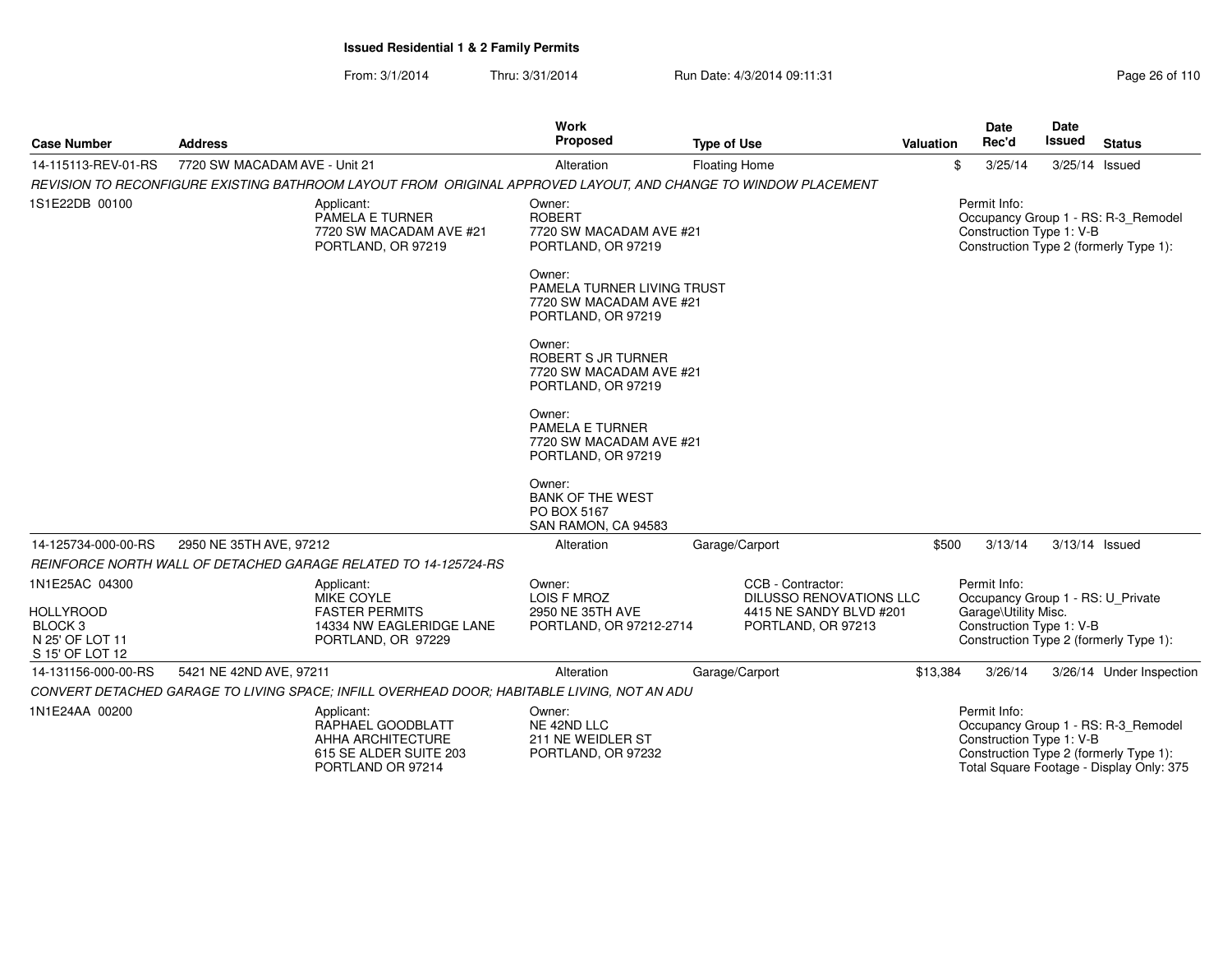From: 3/1/2014Thru: 3/31/2014 Run Date: 4/3/2014 09:11:31 Page 27 of 110

| <b>Case Number</b>                                                                                              | <b>Address</b>             |                                                                                                                                                               | <b>Work</b><br>Proposed                                                                                                                                                                                                                   | <b>Type of Use</b> |                                                                                                                                                                                                                   | <b>Valuation</b> | <b>Date</b><br>Rec'd                                           | <b>Date</b><br>Issued | <b>Status</b>                                                                                                             |
|-----------------------------------------------------------------------------------------------------------------|----------------------------|---------------------------------------------------------------------------------------------------------------------------------------------------------------|-------------------------------------------------------------------------------------------------------------------------------------------------------------------------------------------------------------------------------------------|--------------------|-------------------------------------------------------------------------------------------------------------------------------------------------------------------------------------------------------------------|------------------|----------------------------------------------------------------|-----------------------|---------------------------------------------------------------------------------------------------------------------------|
| 14-126983-000-00-RS                                                                                             | 2207 NE 18TH AVE, 97212    |                                                                                                                                                               | Alteration                                                                                                                                                                                                                                |                    | Garage/Carport                                                                                                                                                                                                    | \$3,000          | 3/14/14                                                        |                       | 3/14/14 Issued                                                                                                            |
|                                                                                                                 |                            | ADD NEW GARAGE DOOR ON NORTH SIDE OF THE GARAGE: ADD NEW WINDOW ON THE WEST SIDE OF GARAGE: ADD NEW DOOR ON THE EAST SIDE OF GARAGE: AND REMOVE SHED ON TH.   |                                                                                                                                                                                                                                           |                    |                                                                                                                                                                                                                   |                  |                                                                |                       |                                                                                                                           |
| 1N1E26DB 13000                                                                                                  |                            | Applicant:<br>RICHARD C BERNAT                                                                                                                                | Owner:<br>RICHARD C BERNAT                                                                                                                                                                                                                |                    | CCB - Contractor:<br>FINE HAND LLC                                                                                                                                                                                |                  | Permit Info:                                                   |                       | Occupancy Group 1 - RS: U_Private                                                                                         |
| <b>IRVINGTON</b><br>BLOCK 49<br>LOT <sub>5</sub>                                                                |                            | 2207 NE 18TH AVE<br>PORTLAND, OR 97212                                                                                                                        | 2207 NE 18TH AVE<br>PORTLAND, OR 97212<br>Owner:<br><b>ALLISON R BERNAT</b><br>2207 NE 18TH AVE                                                                                                                                           |                    | 9646 N IVANHOE ST<br>PORTLAND, OR 97203                                                                                                                                                                           |                  | Garage\Utility Misc.<br>Construction Type 1: V-B               |                       | Construction Type 2 (formerly Type 1):                                                                                    |
|                                                                                                                 |                            |                                                                                                                                                               | PORTLAND, OR 97212                                                                                                                                                                                                                        |                    |                                                                                                                                                                                                                   |                  |                                                                |                       |                                                                                                                           |
| 13-227787-000-00-RS                                                                                             | 1403 SE BIRCH ST, 97214    |                                                                                                                                                               | Alteration                                                                                                                                                                                                                                |                    | <b>Single Family Dwelling</b>                                                                                                                                                                                     | \$33,299         | 11/14/13                                                       |                       | 3/28/14 Issued                                                                                                            |
|                                                                                                                 |                            | CONVERT BASEMENT TO LIVING SPACE TO INCLUDE BEDROOM. FAMILY ROOM. BATHROOM AND UTILITY ROOM: REMODEL KITCHEN AREA. REMOVE DECORATIVE BEAM IN DINING ROOM: DEM |                                                                                                                                                                                                                                           |                    |                                                                                                                                                                                                                   |                  |                                                                |                       |                                                                                                                           |
| 1S1E02DC 17800<br><b>LADDS ADD</b><br><b>BLOCK1</b><br>NWLY 41.40' OF LOT 1<br>NWLY 41.40' OF SWLY 35' OF LOT 4 |                            | Applicant:<br>ANTHONY J TRANQUILLI<br>1403 SE BIRCH ST<br>PORTLAND, OR 97214                                                                                  | Owner:<br>ANTHONY J TRANQUILLI<br>1403 SE BIRCH ST<br>PORTLAND, OR 97214                                                                                                                                                                  |                    |                                                                                                                                                                                                                   |                  | Permit Info:<br>Construction Type 1: V-B                       |                       | Occupancy Group 1 - RS: R-3_Remodel<br>Construction Type 2 (formerly Type 1):<br>Total Square Footage - Display Only: 933 |
| 14-107451-000-00-RS                                                                                             | 2124 SE GRANT ST, 97214    |                                                                                                                                                               | Alteration                                                                                                                                                                                                                                |                    | <b>Single Family Dwelling</b>                                                                                                                                                                                     | \$30,000         | 1/21/14                                                        |                       | 3/25/14 Under Inspection                                                                                                  |
| PARTIAL BASEMENT CONVERSION TO LIVING SPACE. NOT AN ADU                                                         |                            |                                                                                                                                                               |                                                                                                                                                                                                                                           |                    |                                                                                                                                                                                                                   |                  |                                                                |                       |                                                                                                                           |
| 1S1E02DD 12900<br>MAYHEU PK<br>BLOCK 6<br>W 1/2 OF LOT 19&20                                                    |                            | Applicant:<br>THE WORKS CONSTRUCTION                                                                                                                          | Owner:<br><b>MICHAEL H PRAGER</b><br>2124 SE GRANT ST<br>PORTLAND, OR 97214-5444<br>Owner:<br><b>JUANITA M REMIEN</b><br>2124 SE GRANT ST<br>PORTLAND, OR 97214-5444                                                                      |                    | CCB - Contractor:<br><b>GREGOR MITCHELL</b><br>MITCHELL INC<br>PO BOX 1121<br>PORTLAND OR 97207<br>Primary Contractor:<br>THE WORKS CONSTRUCTION                                                                  |                  | Permit Info:<br>One and Two Family<br>Construction Type 1: V-B |                       | Occupancy Group 1 - RS: R-3_Residential<br>Construction Type 2 (formerly Type 1):                                         |
| 14-107604-000-00-RS                                                                                             | 3257 NE US GRANT PL, 97212 |                                                                                                                                                               | Alteration                                                                                                                                                                                                                                |                    | <b>Single Family Dwelling</b>                                                                                                                                                                                     | \$55,000         | 1/21/14                                                        |                       | 3/4/14 Under Inspection                                                                                                   |
|                                                                                                                 |                            | NEW FRENCH DOORS OPENING TO BACK YARD. CREATE OPENING BETWEEN KITCHEN AND LIVING ROOM. REMODEL OF KITCHEN. FAMILY ROOM AND 2 UPSTAIRS BATHROOMS               |                                                                                                                                                                                                                                           |                    |                                                                                                                                                                                                                   |                  |                                                                |                       |                                                                                                                           |
| 1N1E25CA 16500<br>FERNWOOD SUB OF TR 8<br>BLOCK 1<br>LOT 8 TL 16500                                             |                            | Applicant:<br><b>JOE MOONEY</b><br>MOONEY CONSTRUCTION AND<br>DEVELOPMENT LLC<br>3439 NE SANDY BLVD<br>PORTLAND OR 97232                                      | Owner:<br>ANNE FLEMING<br>12729 19TH AVE<br>LAKE OSWEGO, OR 97034-1164<br>Owner:<br><b>ADAM R AVRUSKIN</b><br>12729 19TH AVE<br>LAKE OSWEGO, OR 97034-1164<br>Owner:<br>KATHERINE FLEMING<br>12729 19TH AVE<br>LAKE OSWEGO, OR 97034-1164 |                    | CCB - Contractor:<br><b>COHO ELECTRIC</b><br>PO BOX 40<br>WILSONVILLE OR 97070<br>CCB - Contractor:<br><b>JOE MOONEY</b><br>MOONEY CONSTRUCTION AND<br>DEVELOPMENT LLC<br>3439 NE SANDY BLVD<br>PORTLAND OR 97232 |                  | Permit Info:<br>One and Two Family<br>Construction Type 1: V-B |                       | Occupancy Group 1 - RS: R-3 Residential<br>Construction Type 2 (formerly Type 1):                                         |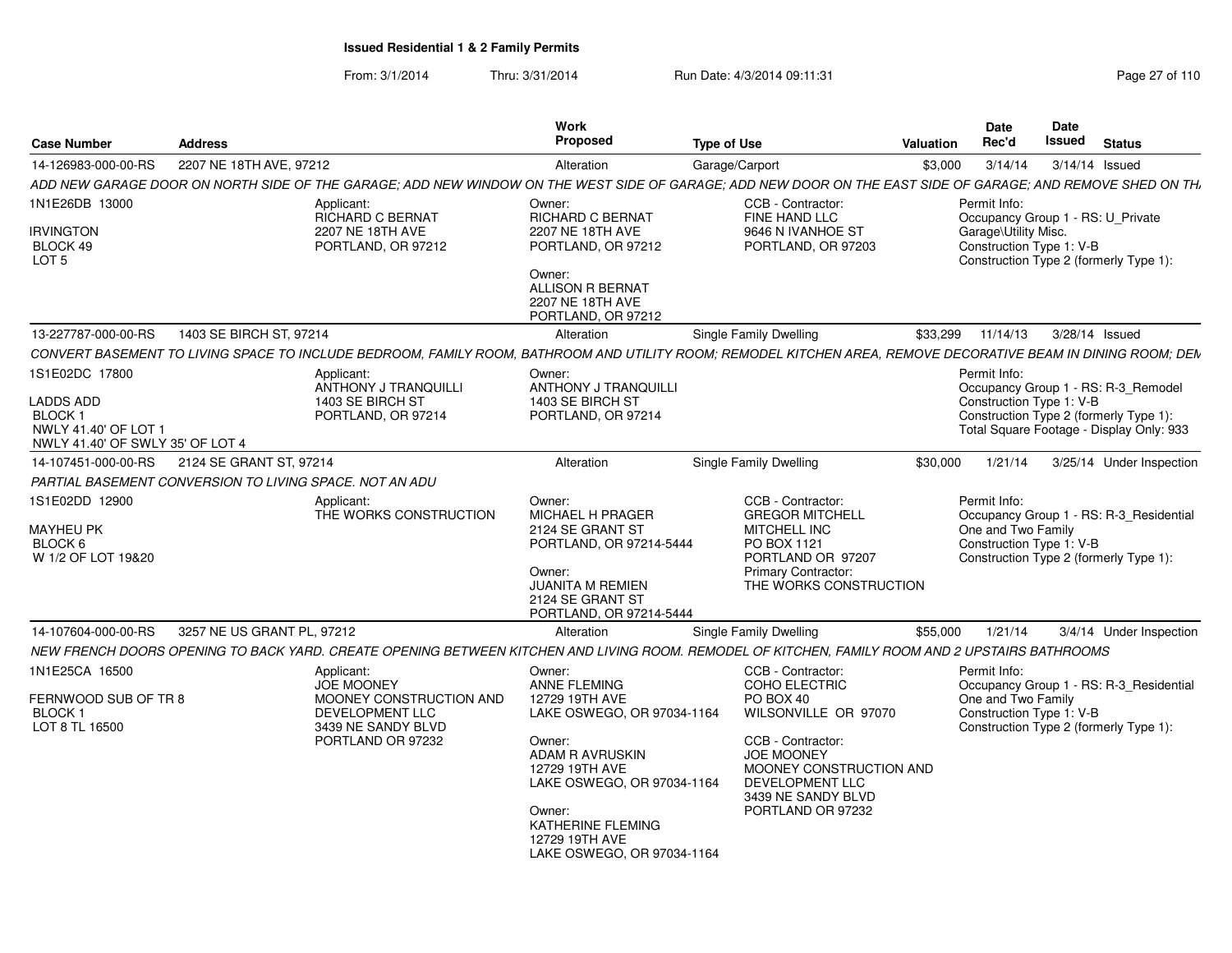From: 3/1/2014Thru: 3/31/2014 Run Date: 4/3/2014 09:11:31 Research 2010 Rage 28 of 110

| <b>Case Number</b>                                                     | Address                                                                                                                                                                                                               | Work<br>Proposed                                                                                                                                      |                        | <b>Type of Use</b>                                                                                                                                                                                                       | Valuation    | Date<br>Rec'd      | Date<br><b>Issued</b><br><b>Status</b>                                                                                                                                                    |
|------------------------------------------------------------------------|-----------------------------------------------------------------------------------------------------------------------------------------------------------------------------------------------------------------------|-------------------------------------------------------------------------------------------------------------------------------------------------------|------------------------|--------------------------------------------------------------------------------------------------------------------------------------------------------------------------------------------------------------------------|--------------|--------------------|-------------------------------------------------------------------------------------------------------------------------------------------------------------------------------------------|
| 14-110560-000-00-RS                                                    | 2424 SE TAGGART ST, 97202                                                                                                                                                                                             | Alteration                                                                                                                                            |                        | Single Family Dwelling                                                                                                                                                                                                   | \$18,916     |                    | 3/13/14   3/13/14   Under Inspection                                                                                                                                                      |
|                                                                        | CONVERT BASEMENT TO LIVING SPACE TO INCLUDE (2) BEDROOMS AND (1)BATHROOM, REMAINING SPACE TO REMAIN UNFINISHED.                                                                                                       |                                                                                                                                                       |                        |                                                                                                                                                                                                                          |              |                    |                                                                                                                                                                                           |
| 1S1E11AA 14900<br>SIMONS ADD<br>BLOCK 7<br>LOT <sub>3</sub>            | Applicant:<br>RAUL ONESCU<br>2060 SW FILMONT AVE<br>PORTLAND OREGON 97225                                                                                                                                             | Owner:<br>KARA S GOLDHAMER<br>2424 SE TAGGART ST<br>PORTLAND, OR 97202-1271<br>Owner:<br>2424 SE TAGGART ST                                           | ALEXANDER V GORODISHER | CCB - Contractor:<br><b>DELTA PLUMBING INC</b><br>12205 SE 108TH AVE<br>HAPPY VALLEY, OR 97086                                                                                                                           | Permit Info: |                    | Occupancy Group 1 - RS: R-3_Remodel<br>Construction Type 1: V-B<br>Construction Type 2 (formerly Type 1):<br>Total Square Footage - Display Only: 530                                     |
|                                                                        |                                                                                                                                                                                                                       | PORTLAND, OR 97202-1271                                                                                                                               |                        |                                                                                                                                                                                                                          |              |                    |                                                                                                                                                                                           |
| 14-108904-000-00-RS                                                    | 3516 SE ALDER ST, 97214<br>TRANSITION REMODEL FROM FIR PROGRAM - LEGALIZE NEW WINDOWS AT BASEMENT AND DOOR WITH TRANSOM WINDOW ABOVE ON THIS PERMIT; CONVERT UNFINISHED BASEMENT TO A                                 | Alteration                                                                                                                                            |                        | Single Family Dwelling                                                                                                                                                                                                   | \$36,332     | 3/25/14            | 3/25/14 Issued                                                                                                                                                                            |
| 1S1E01AB 11800<br><b>CROSIERS ADD</b><br>BLOCK 3<br>E 33 1/3' OF LOT 2 | Applicant:<br>SHARON K HILL<br>PO BOX 14013<br>PORTLAND, OR 97293-0013                                                                                                                                                | Owner:<br><b>SHARON K HILL</b><br>PO BOX 14013<br>PORTLAND, OR 97293-0013                                                                             |                        | CCB - Contractor:<br><b>KATHY BELISLE</b><br>BELLE ISLE, LLC<br>7821 SE HAWTHORNE<br>PORTLAND, OR 97215-3643                                                                                                             | Permit Info: |                    | Occupancy Group 1 - RS: R-3_Remodel<br>Construction Type 1: V-B<br>Construction Type 2 (formerly Type 1):<br>Total Square Footage - Display Only: 1018<br>Number of New Dwelling Units: 1 |
| 14-115557-000-00-RS                                                    | 3434 SE BROOKLYN ST, 97202                                                                                                                                                                                            | Alteration                                                                                                                                            |                        | Single Family Dwelling                                                                                                                                                                                                   | \$137,000    |                    | 2/12/14 3/10/14 Under Inspection                                                                                                                                                          |
|                                                                        | SEISMIC RETROFIT OF FOUNDATION PER SR WALL ENGINEERING. LOWER BASEMENT FLOOR 20 INCHES                                                                                                                                |                                                                                                                                                       |                        |                                                                                                                                                                                                                          |              |                    |                                                                                                                                                                                           |
| 1S1E12AC 11900<br><b>WAVERLEIGH HTS</b><br>BLOCK 34<br><b>LOT 18</b>   | Applicant:<br><b>STEVE GEMMELL</b><br><b>GEMMELL CONSTRUCTION LLC</b><br>3817 N WILLIAMS<br>PORTLAND OR 97227                                                                                                         | Owner:<br>ROBERT E JR STACEY<br>3434 SE BROOKLYN ST<br>PORTLAND, OR 97202<br>Owner:<br>ADRIENNE J STACEY<br>3434 SE BROOKLYN ST<br>PORTLAND, OR 97202 |                        | CCB - Contractor:<br><b>STEVE GEMMELL</b><br><b>GEMMELL CONSTRUCTION LLC</b><br>3817 N WILLIAMS<br>PORTLAND OR 97227<br>CCB - Contractor:<br><b>D &amp; F PLUMBING CO</b><br>4636 N ALBINA AVE<br>PORTLAND OR 97217-3099 | Permit Info: | One and Two Family | Occupancy Group 1 - RS: R-3_Residential<br>Construction Type 1: V-B<br>Construction Type 2 (formerly Type 1):                                                                             |
| 14-116063-000-00-RS                                                    | 7650 SW 30TH DR, 97219                                                                                                                                                                                                | Alteration                                                                                                                                            |                        | Single Family Dwelling                                                                                                                                                                                                   |              |                    | \$3,034  3/19/14  3/19/14  Issued                                                                                                                                                         |
| 1S1E20AD 14700<br><b>GLENGARRY</b><br>LOT 12                           | INFILL DOOR AT CLOSET, CREATE POCKET DOOR AT NON BEARING PARTITION WALL, ADD PARTITION WALL IN BATHROOM TO SEPARATE WET AREA FROM DRY AREA<br>Applicant:<br>NICHOLAS C CLARK<br>7650 SW 30TH DR<br>PORTLAND, OR 97219 | Owner:<br>NICHOLAS C CLARK<br>7650 SW 30TH DR<br>PORTLAND, OR 97219<br>Owner:<br><b>REBECCA F CLARK</b><br>7650 SW 30TH DR<br>PORTLAND, OR 97219      |                        |                                                                                                                                                                                                                          | Permit Info: |                    | Occupancy Group 1 - RS: R-3_Remodel<br>Construction Type 1: V-B<br>Construction Type 2 (formerly Type 1):<br>Total Square Footage - Display Only: 85                                      |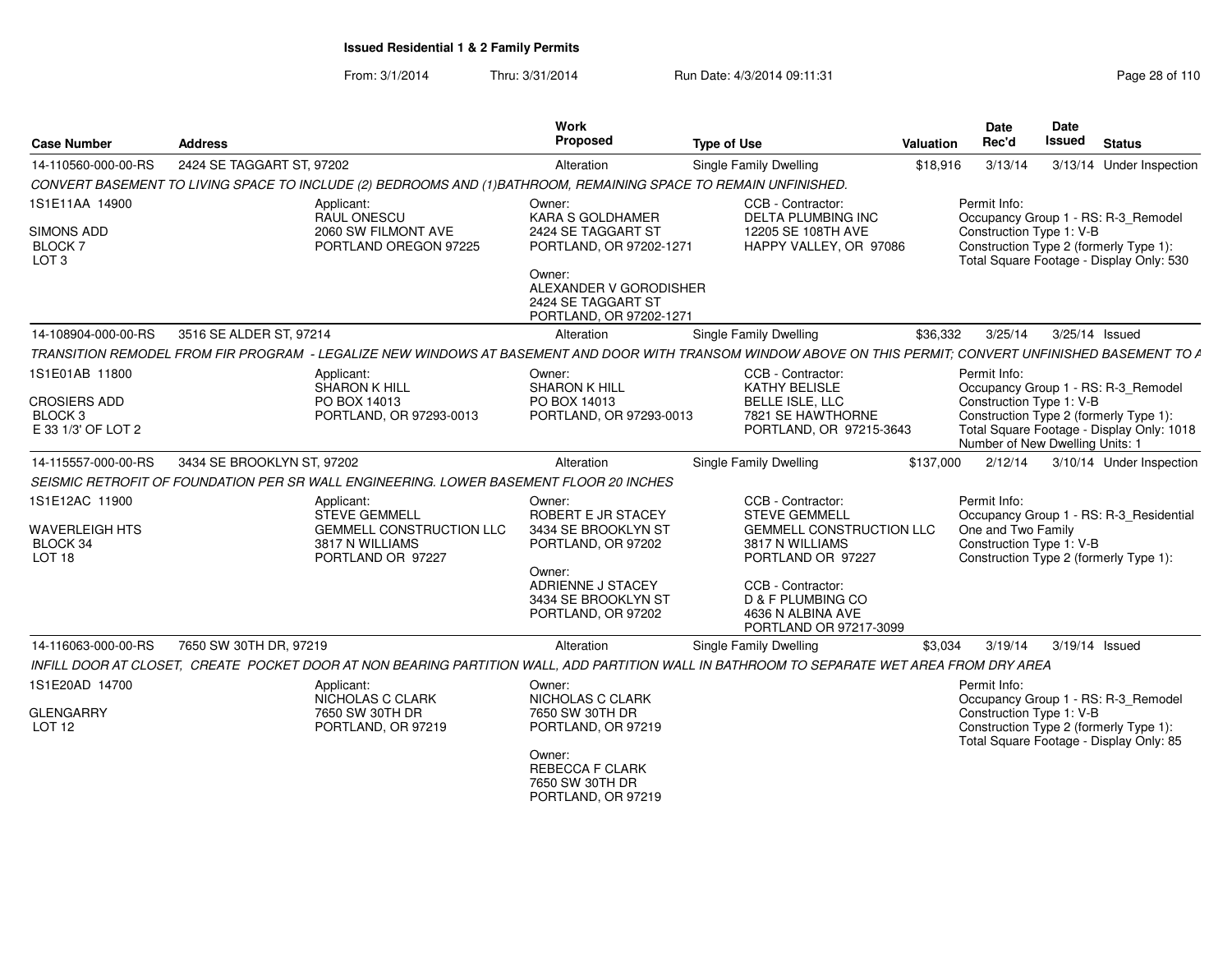From: 3/1/2014Thru: 3/31/2014 Run Date: 4/3/2014 09:11:31 Research 2010 Rage 29 of 110

| <b>Case Number</b>                                 | <b>Address</b>                                       |                                                                                                                   | Work<br>Proposed                                                                  | <b>Type of Use</b> |                                                                                                                | Valuation | Date<br>Rec'd                                  | Date<br><b>Issued</b> | <b>Status</b>                           |
|----------------------------------------------------|------------------------------------------------------|-------------------------------------------------------------------------------------------------------------------|-----------------------------------------------------------------------------------|--------------------|----------------------------------------------------------------------------------------------------------------|-----------|------------------------------------------------|-----------------------|-----------------------------------------|
| 14-112551-000-00-RS                                | 5515 NE WYGANT ST, 97218                             |                                                                                                                   | Alteration                                                                        |                    | <b>Single Family Dwelling</b>                                                                                  | \$25,000  | 2/1/14                                         |                       | 3/15/14 Under Inspection                |
|                                                    |                                                      | CONVERT PORTION OF BASEMENT TO FAMILY ROOM INSTALL EXTERIOR EXIT TO GRADE AND INSTALL BATHROOM. TOTAL (2) TOILETS |                                                                                   |                    |                                                                                                                |           |                                                |                       |                                         |
| 1N2E19AC 01400<br>ELLIS AC                         |                                                      | Applicant:<br><b>DAVID LIPKIND</b><br>SHELBYVILLE PROPERTIES LLC                                                  | Owner:<br><b>REBECCA N GILBERT</b><br>5515 NE WYGANT ST                           |                    | CCB - Contractor:<br><b>DAVID LIPKIND</b><br>SHELBYVILLE PROPERTIES LLC                                        |           | Permit Info:<br>One and Two Family             |                       | Occupancy Group 1 - RS: R-3_Residential |
| <b>BLOCK1</b><br>E 52' OF S 140' OF LOT 7          |                                                      | 1215 NE WEBSTER<br>PORTLAND OR 97211                                                                              | PORTLAND, OR 97218-2573                                                           |                    | 1215 NE WEBSTER<br>PORTLAND OR 97211                                                                           |           | Construction Type 1: V-B                       |                       | Construction Type 2 (formerly Type 1):  |
|                                                    |                                                      |                                                                                                                   | Owner:<br><b>BRIAN S BAGDONAS</b><br>5515 NE WYGANT ST<br>PORTLAND, OR 97218-2573 |                    |                                                                                                                |           |                                                |                       |                                         |
| 14-122013-000-00-RS                                | 1920 SW HIGHLAND RD, 97221                           |                                                                                                                   | Alteration                                                                        |                    | <b>Single Family Dwelling</b>                                                                                  | \$290,000 | 2/11/14                                        |                       | $3/1/14$ Issued                         |
|                                                    |                                                      | REMOVE EXISTING GUEST BEDROOM, BATH AND KITCHEN AND RELOCATE KITCHEN TO LARGER AREA                               |                                                                                   |                    |                                                                                                                |           |                                                |                       |                                         |
| 1S1E05CB 03700                                     |                                                      | Applicant:<br>WA HUGHES CONSTRUCTION INC CRAIG C SWEITZER                                                         | Owner:                                                                            |                    | CCB - Contractor:<br>WA HUGHES CONSTRUCTION INC Occupancy Group 1 - RS: R-3_Residential                        |           | Permit Info:                                   |                       |                                         |
| THE HIGHLANDS PLAT 1 & 2<br><b>BLOCK 3 TL 3700</b> |                                                      | 10805 NW SKYLINE BLVD<br>PORTLAND, OR 97231-2629                                                                  | 1920 SW HIGHLAND RD<br>PORTLAND, OR 97221                                         |                    | 10805 NW SKYLINE BLVD<br>PORTLAND, OR 97231-2629                                                               |           | One and Two Family<br>Construction Type 1: V-B |                       | Construction Type 2 (formerly Type 1):  |
|                                                    |                                                      |                                                                                                                   | Owner:<br>LINDA M ELORRIAGA-SWEITZER<br>1920 SW HIGHLAND RD<br>PORTLAND, OR 97221 |                    | CCB - Contractor:<br>NORTHWEST CENTRAL<br>PLUMBING CO INC<br>2870 SE 75TH AVE, #206<br>HILLSBORO, OR 971236715 |           |                                                |                       |                                         |
|                                                    |                                                      |                                                                                                                   |                                                                                   |                    | CCB - Contractor:<br><b>B &amp; H ELECTRIC INC</b><br>604 SE 70TH<br>PORTLAND OR 97215                         |           |                                                |                       |                                         |
|                                                    |                                                      |                                                                                                                   |                                                                                   |                    | CCB - Contractor:<br><b>ECOHEAT INC</b><br>3520 SE 61ST AVE<br>PORTLAND OR 97206                               |           |                                                |                       |                                         |
| 14-114043-000-00-RS                                | 2720 SW SUMMIT DR, 97201                             |                                                                                                                   | Alteration                                                                        |                    | Single Family Dwelling                                                                                         | \$160,000 | 2/5/14                                         |                       | 3/11/14 Issued                          |
|                                                    | KITCHEN REMODEL AND SOME INTERIOR STRUCTURAL CHANGES |                                                                                                                   |                                                                                   |                    |                                                                                                                |           |                                                |                       |                                         |
| 1S1E08AA 04900                                     |                                                      | Applicant:<br>ADAM                                                                                                | Owner:<br><b>JONATHAN GLASS</b>                                                   |                    | CCB - Contractor:<br><b>ADAM</b>                                                                               |           | Permit Info:                                   |                       | Occupancy Group 1 - RS: R-3 Residential |
| <b>GREENWAY</b><br>BLOCK A TL 4900                 |                                                      | ARCIFORM LLC<br>2303 N RANDOLPH AVE<br>PORTLAND, OR 97227                                                         | 2720 SW SUMMIT DR<br>PORTLAND, OR 97201                                           |                    | <b>ARCIFORM LLC</b><br>2303 N RANDOLPH AVE<br>PORTLAND, OR 97227                                               |           | One and Two Family<br>Construction Type 1: V-B |                       | Construction Type 2 (formerly Type 1):  |
|                                                    |                                                      |                                                                                                                   | Owner:<br><b>SARAH K GLASS</b><br>2720 SW SUMMIT DR<br>PORTLAND, OR 97201         |                    |                                                                                                                |           |                                                |                       |                                         |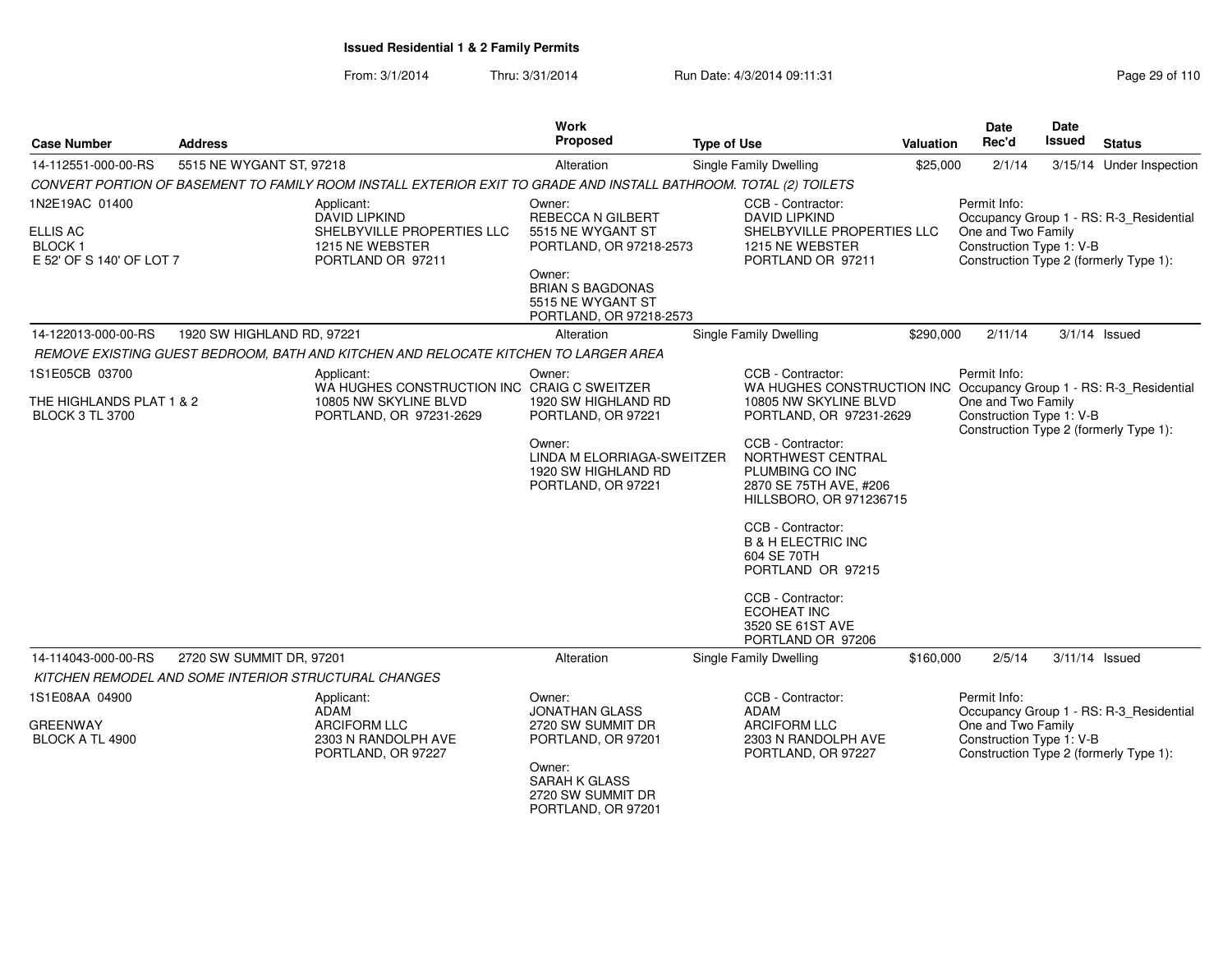From: 3/1/2014Thru: 3/31/2014 Run Date: 4/3/2014 09:11:31 Research 2010 110

| <b>Case Number</b>                                                  | <b>Address</b>                                        |                                                                                                                             | Work<br><b>Proposed</b>                                                     | <b>Type of Use</b>                                                                                             | Valuation | <b>Date</b><br>Rec'd                                           | <b>Date</b><br><b>Issued</b> | <b>Status</b>                                                                      |
|---------------------------------------------------------------------|-------------------------------------------------------|-----------------------------------------------------------------------------------------------------------------------------|-----------------------------------------------------------------------------|----------------------------------------------------------------------------------------------------------------|-----------|----------------------------------------------------------------|------------------------------|------------------------------------------------------------------------------------|
| 14-113344-000-00-RS                                                 | 4523 NE 6TH AVE, 97211                                |                                                                                                                             | Alteration                                                                  | Single Family Dwelling                                                                                         | \$11,000  | 3/12/14                                                        |                              | 3/12/14 Under Inspection                                                           |
|                                                                     |                                                       | CONVERT MUD ROOM TO BATHROOM, ENLARGE WINDOW OPENING TO ADD DOOR. OPEN KITCHEN TO DINING ROOM, CHANGE CLOSET WALLS UPSTAIRS |                                                                             |                                                                                                                |           |                                                                |                              |                                                                                    |
| 1N1E23BC 15000                                                      |                                                       | Applicant:<br><b>MATT MOULE</b>                                                                                             |                                                                             |                                                                                                                |           | Permit Info:                                                   |                              | Occupancy Group 1 - RS: R-3_Remodel                                                |
| <b>HIGHLAND</b><br>BLOCK <sub>21</sub><br>N 45' OF LOT 9            |                                                       | 4523 NE 6TH<br>PORTLAND, OR 97211                                                                                           |                                                                             |                                                                                                                |           | Construction Type 1: V-B                                       |                              | Construction Type 2 (formerly Type 1):<br>Total Square Footage - Display Only: 200 |
| 14-113832-000-00-RS                                                 | 402 SE 31ST AVE, 97214                                |                                                                                                                             | Alteration                                                                  | <b>Single Family Dwelling</b>                                                                                  | \$30,000  | 3/4/14                                                         |                              | 3/4/14 Under Inspection                                                            |
|                                                                     |                                                       | CONVERT BASEMENT TO HABITABLE SPACE FOR BEDROOMS AND LIVING ROOM WITH KITCHEN AREA                                          |                                                                             |                                                                                                                |           |                                                                |                              |                                                                                    |
| 1N1E36CD 05000                                                      |                                                       | Applicant:<br><b>COLIN GREY</b>                                                                                             | Owner:<br><b>CARLOS A STEVENS</b>                                           | CCB - Contractor:<br><b>BADGER ELECTRIC INC</b>                                                                |           | Permit Info:                                                   |                              | Occupancy Group 1 - RS: R-3_Remodel                                                |
| <b>SCHMEERS ADD</b><br>BLOCK 5<br>LOT <sub>4</sub>                  |                                                       | CIELO DESIGN BUILD LLC<br>105 SE 30TH AV<br>PORTLAND, OR 97214                                                              | 402 SE 31ST AVE<br>PORTLAND, OR 97214-1929                                  | 4415 NE SANDY BLVD, #205<br>PORTLAND OR 97213                                                                  |           | Construction Type 1: V-B                                       |                              | Construction Type 2 (formerly Type 1):                                             |
|                                                                     |                                                       |                                                                                                                             |                                                                             | CCB - Contractor:<br><b>NATHAN YOUNG</b><br><b>AACT PLUMBING</b><br>1005 SE NEHALEM<br>PORTLAND, OR 97220      |           |                                                                |                              |                                                                                    |
|                                                                     |                                                       |                                                                                                                             |                                                                             | CCB - Contractor:<br><b>COLIN GREY</b><br>CIELO DESIGN BUILD LLC<br>105 SE 30TH AV<br>PORTLAND, OR 97214       |           |                                                                |                              |                                                                                    |
| 14-110974-000-00-RS                                                 | 4545 SE BROOKLYN ST, 97206                            |                                                                                                                             | Alteration                                                                  | Single Family Dwelling                                                                                         | \$25,000  | 1/29/14                                                        |                              | 3/29/14 Issued                                                                     |
|                                                                     |                                                       | CREATE 800 SQUARE FEET LIVING SPAVE IN BASEMENT. OWNER TO HAVE 2ND SINK AGREEMENT. 4 TOILETS TOTAL AFTER REMODEL            |                                                                             |                                                                                                                |           |                                                                |                              |                                                                                    |
| 1S2E07BC 00100<br><b>BODLEY PL</b><br>BLOCK <sub>9</sub><br>LOT 1&2 |                                                       | Applicant:<br><b>Arent Wortel</b><br><b>RIGHT ARM CONSTRUCTION</b><br>1045 SE Rim Rock Lane<br>Milwaukie, OR 97267          | Owner:<br>DONNA R MEYER<br>4545 SE BROOKLYN ST<br>PORTLAND, OR 97206-2213   | CCB - Contractor:<br><b>ARENT WORTEL</b><br>RIGHT ARM CONSTRUCTION<br>1912 SE RISLEY AVE<br>MILWAUKIE OR 97267 |           | Permit Info:<br>One and Two Family<br>Construction Type 1: V-B |                              | Occupancy Group 1 - RS: R-3_Residential<br>Construction Type 2 (formerly Type 1):  |
|                                                                     |                                                       |                                                                                                                             | Owner:<br>JAN L LONNQUIST<br>4545 SE BROOKLYN ST<br>PORTLAND, OR 97206-2213 | CCB - Contractor:<br>SELLWOOD PLUMBING<br>PO BOX 82188<br>PORTLAND, OR 97282                                   |           |                                                                |                              |                                                                                    |
| 14-113472-REV-01-RS                                                 | 9317 N TRUMBULL AVE, 97203                            |                                                                                                                             | Alteration                                                                  | Single Family Dwelling                                                                                         | \$1       | 2/13/14                                                        | 3/4/14 Final                 |                                                                                    |
|                                                                     | REVISION - ADD NEW WINDOW AND REBUILD INTERIOR STAIRS |                                                                                                                             |                                                                             |                                                                                                                |           |                                                                |                              |                                                                                    |
| 1N1W01DB 04800                                                      |                                                       | Applicant:<br><b>JASON REILLY</b>                                                                                           | Owner:<br><b>JASON REILLY</b>                                               |                                                                                                                |           | Permit Info:                                                   |                              | Occupancy Group 1 - RS: R-3_Residential                                            |
| OAK PARK ADD<br>BLOCK 5<br>SWLY 50' OF SELY 109.5' OF LOT 6         |                                                       | 9317 N TRUMBULL AVE<br>PORTLAND, OR 97203-2183                                                                              | 9317 N TRUMBULL AVE<br>PORTLAND, OR 97203-2183                              |                                                                                                                |           | One and Two Family<br>Construction Type 1: V-B                 |                              | Construction Type 2 (formerly Type 1):                                             |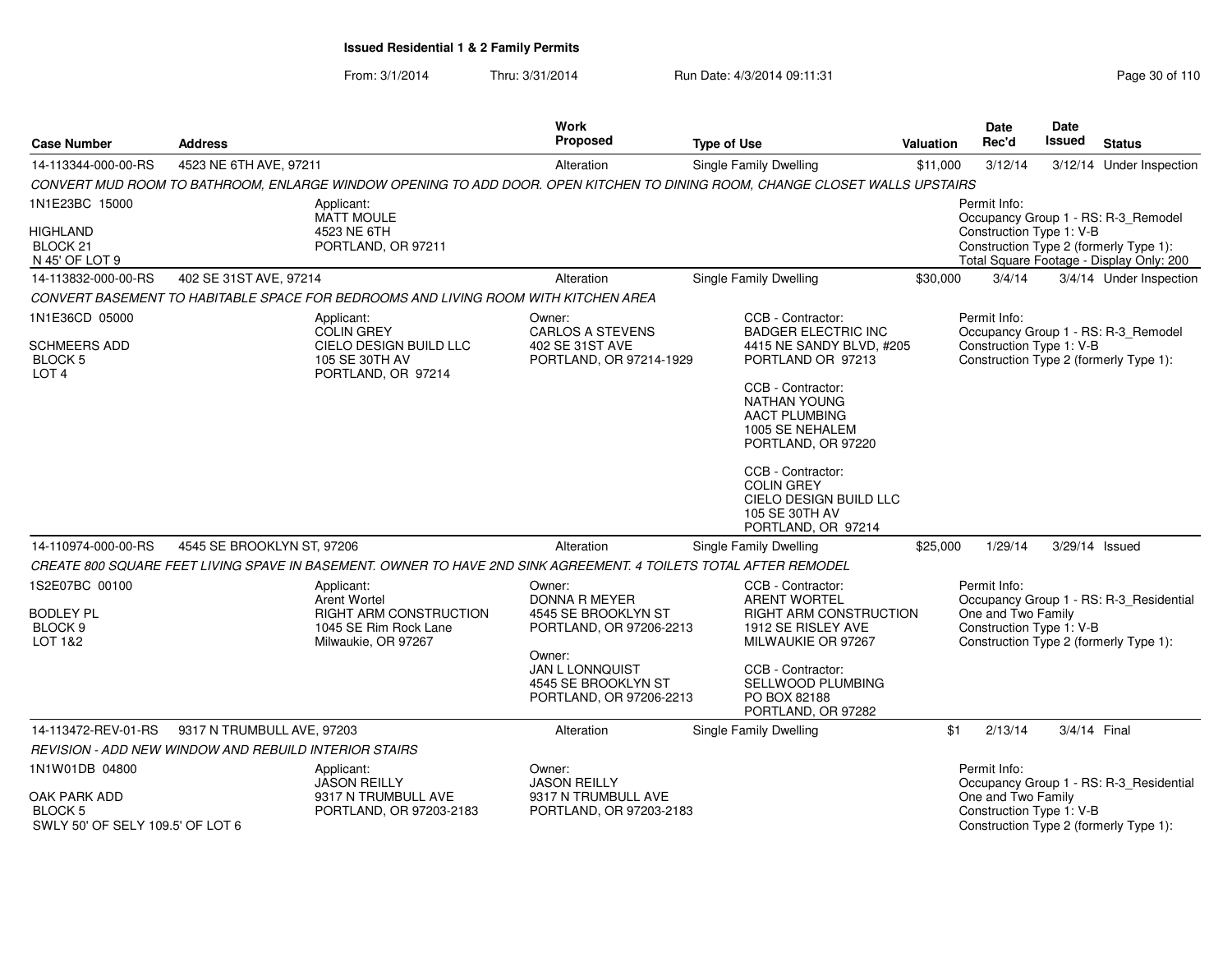From: 3/1/2014Thru: 3/31/2014 Run Date: 4/3/2014 09:11:31 Page 31 of 110

| <b>Case Number</b>                                                                         | <b>Address</b>                    |                                                                                                                                                  | Work<br>Proposed                                                                                                                                                     | <b>Type of Use</b>                                                                                                                                                                                                                                                                                                        | <b>Valuation</b> | <b>Date</b><br>Rec'd                                                                                                                        | Date<br>Issued   | <b>Status</b>                                                                   |
|--------------------------------------------------------------------------------------------|-----------------------------------|--------------------------------------------------------------------------------------------------------------------------------------------------|----------------------------------------------------------------------------------------------------------------------------------------------------------------------|---------------------------------------------------------------------------------------------------------------------------------------------------------------------------------------------------------------------------------------------------------------------------------------------------------------------------|------------------|---------------------------------------------------------------------------------------------------------------------------------------------|------------------|---------------------------------------------------------------------------------|
| 14-112712-000-00-RS                                                                        | 1934 NE HANCOCK ST, 97212         |                                                                                                                                                  | Alteration                                                                                                                                                           | Single Family Dwelling                                                                                                                                                                                                                                                                                                    | \$3,500          | 2/3/14                                                                                                                                      | $3/21/14$ Issued |                                                                                 |
|                                                                                            |                                   | LEGALIZE FIREPLACE BUMPOUT ON SIDE OF HOUSE PER 14-101848 LU                                                                                     |                                                                                                                                                                      |                                                                                                                                                                                                                                                                                                                           |                  |                                                                                                                                             |                  |                                                                                 |
| 1N1E26DD 11700<br>JOHN IRVINGS 1ST ADD<br>BLOCK 14<br>LOT <sub>12</sub><br>W 10' OF LOT 13 |                                   | Applicant:<br><b>GREG BANKS</b><br><b>BANKS CONSTRUCTION OF</b><br><b>OREGON INC</b><br>1744 SE LOCUST AVE<br>PORTLAND, OR 97214                 | Owner:<br><b>INGRID E SLEZAK</b><br>1934 NE HANCOCK ST<br>PORTLAND, OR 97212<br>Owner:<br>PHILLIP H WALLIN<br>1934 NE HANCOCK ST<br>PORTLAND, OR 97212               | CCB - Contractor:<br><b>GREG BANKS</b><br><b>BANKS CONSTRUCTION OF</b><br><b>OREGON INC</b><br>1744 SE LOCUST AVE<br>PORTLAND, OR 97214                                                                                                                                                                                   |                  | Permit Info:<br>One and Two Family<br>Construction Type 1: V-B<br>Construction Type 2 (formerly Type 1):                                    |                  | Occupancy Group 1 - RS: R-3_Residential                                         |
| 14-121389-000-00-RS                                                                        | 13526 NE HANCOCK ST, 97230        |                                                                                                                                                  | Alteration                                                                                                                                                           | Single Family Dwelling                                                                                                                                                                                                                                                                                                    | \$21,700         | 3/13/14                                                                                                                                     | 3/13/14 Issued   |                                                                                 |
|                                                                                            |                                   | CONVERT EXISTING UNFISHED SPACE TO LIVING SPACE, NEW BEDROOM WITH WINDOW WELL, NEW BATHROOM, NEW WINDOW WELL AT LIVING SPACE (2 BATHROOMS TOTAL) |                                                                                                                                                                      |                                                                                                                                                                                                                                                                                                                           |                  |                                                                                                                                             |                  |                                                                                 |
| 1N2E26DC 01500<br>RICHLAND<br>LOT 10 TL 1500                                               |                                   | Applicant:<br>PREM NATH<br>PREMIER DESIGN GROUP<br>3737 N ALASKA ST<br>PORTLAND, OR 97217                                                        | Owner:<br><b>MICHAEL MERONEK</b><br>PO BOX 14652<br>PORTLAND, OR 97293                                                                                               |                                                                                                                                                                                                                                                                                                                           |                  | Permit Info:<br>Construction Type 1: V-B<br>Construction Type 2 (formerly Type 1):                                                          |                  | Occupancy Group 1 - RS: R-3 Remodel<br>Total Square Footage - Display Only: 608 |
| 14-121934-000-00-RS                                                                        | 1628 SE ANKENY ST - Unit B, 97214 |                                                                                                                                                  | Alteration                                                                                                                                                           | Single Family Dwelling                                                                                                                                                                                                                                                                                                    | \$25,000         | 3/5/14                                                                                                                                      |                  | $3/5/14$ Issued                                                                 |
|                                                                                            |                                   | CONVERT BASEMENT TO ADU WITH NEW STUDIO AREA, NEW KITCHEN AND NEW BATHROOM; NEW EGRESS WINDOW ON WEST SIDE; TRADES TO BE PULLED SEPERATELY       |                                                                                                                                                                      |                                                                                                                                                                                                                                                                                                                           |                  |                                                                                                                                             |                  |                                                                                 |
| 1N1E35DC 04700                                                                             |                                   | Applicant:<br>Robert Hayden<br>Delta Studios, Architecture and<br>Planning, LLC<br>3344 NE 25th Avenue<br>Portland, OR 97212                     | Owner:<br><b>MARK W HOWARD</b><br>1628 SE ANKENY ST<br>PORTLAND, OR 97214-1448<br>Owner:<br><b>JENNIFER L HOWARD</b><br>1628 SE ANKENY ST<br>PORTLAND, OR 97214-1448 | CCB - Contractor:<br>STERLING TECHNOLOGIES LLC<br>317 NE 144 STREET<br>VANCOUVER, WA 98685                                                                                                                                                                                                                                |                  | Permit Info:<br>One and Two Family<br>Construction Type 1: V-B<br>Construction Type 2 (formerly Type 1):<br>Number of New Dwelling Units: 1 |                  | Occupancy Group 1 - RS: R-3 Residential                                         |
| 14-121682-000-00-RS<br><b>BATHROOM REMODEL</b>                                             | 11703 SW 33RD PL, 97219           |                                                                                                                                                  | Alteration                                                                                                                                                           | Single Family Dwelling                                                                                                                                                                                                                                                                                                    | \$30,000         | 2/27/14                                                                                                                                     |                  | 3/3/14 Under Inspection                                                         |
| 1S1E32AC 04500<br><b>SYLVANIA CREEK</b><br><b>BLOCK1</b><br>LOT 5 TL 4500                  |                                   | Applicant:<br><b>LANE COOPER</b><br>COOPER DESIGN BUILDERS, INC.<br>4076 N MISSISSIPPI AVE<br>PORTLAND, OR 97227                                 | Owner:<br>DAVID K BERKELEY<br>11703 SW 33RD PL<br>PORTLAND, OR 97219-9217<br>Owner:<br>PATRICIA F BERKELEY<br>11703 SW 33RD PL<br>PORTLAND, OR 97219-9217            | CCB - Contractor:<br>LANE COOPER<br>COOPER DESIGN BUILDERS, INC.<br>4076 N MISSISSIPPI AVE<br>PORTLAND, OR 97227<br>CCB - Contractor:<br>COHO ELECTRIC<br>PO BOX 40<br>WILSONVILLE OR 97070<br>CCB - Contractor:<br>PORTLAND REMODELING<br>SOLUTIONS LLC<br><b>FOREST GROVE</b><br>2606 A STREET<br>FOREST GROVE OR 97116 |                  | Permit Info:<br>One and Two Family<br>Construction Type 1: V-B<br>Construction Type 2 (formerly Type 1):                                    |                  | Occupancy Group 1 - RS: R-3_Residential                                         |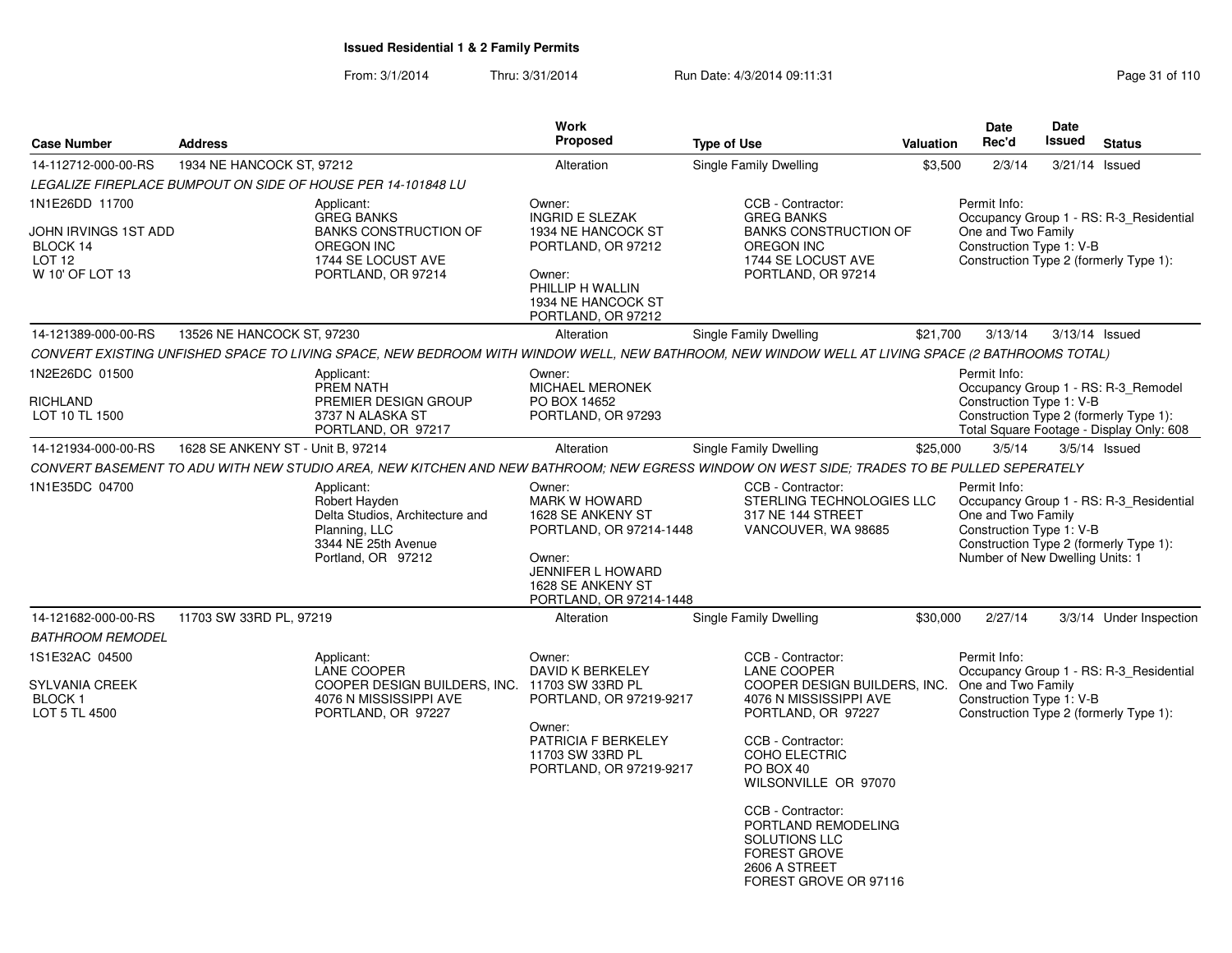From: 3/1/2014Thru: 3/31/2014 Run Date: 4/3/2014 09:11:31 Page 32 of 110

| <b>Case Number</b>                                                           | <b>Address</b>            |                                                                                                                                                                | Work<br><b>Proposed</b>                                                                                                                 | <b>Type of Use</b>                                                                                                    | Valuation | Date<br>Rec'd                                                                                            | <b>Date</b><br><b>Issued</b> | <b>Status</b>                            |
|------------------------------------------------------------------------------|---------------------------|----------------------------------------------------------------------------------------------------------------------------------------------------------------|-----------------------------------------------------------------------------------------------------------------------------------------|-----------------------------------------------------------------------------------------------------------------------|-----------|----------------------------------------------------------------------------------------------------------|------------------------------|------------------------------------------|
| 14-122580-000-00-RS                                                          | 2735 SW HIMES ST, 97201   |                                                                                                                                                                | Alteration                                                                                                                              | Single Family Dwelling                                                                                                | \$65,000  | 3/3/14                                                                                                   |                              | 3/3/14 Under Inspection                  |
|                                                                              |                           | KITCHEN AND MAIN FLOOR BATHROMM REMODEL. RELOCATE EXISTING LAUNDRY FIXTURES IN UNFINISHED BASEMENT. TRADE WORK ONLY NO PLANS REQUIRED.                         |                                                                                                                                         |                                                                                                                       |           |                                                                                                          |                              |                                          |
| 1S1E08DA 05600<br>COUNCIL CREST PK<br>BLOCK 12<br>LOT <sub>10</sub>          |                           | Applicant:<br><b>ERIC KNOTT</b><br>CONFLUENCE DESIGN-BUILD INC 2735 SW HIMES ST<br>5504 NE SKIDMORE ST<br>PORTLAND, OR 97218                                   | Owner:<br><b>MARTIN B GALAN</b><br>PORTLAND, OR 97239-1411<br>Owner:<br>JENNIFER L GALAN<br>2735 SW HIMES ST<br>PORTLAND, OR 97239-1411 | CCB - Contractor:<br><b>MATT MANSFIELD</b><br>CONFLUENCE DESIGN BUILD INC<br>5504 NE SKIDMORE ST<br>PORTLAND OR 97218 |           | Permit Info:<br>One and Two Family<br>Construction Type 1: V-B<br>Construction Type 2 (formerly Type 1): |                              | Occupancy Group 1 - RS: R-3_Residential  |
| 14-117848-000-00-RS                                                          | 2709 N WINCHELL ST, 97217 |                                                                                                                                                                | Alteration                                                                                                                              | Single Family Dwelling                                                                                                | \$3,500   | 3/12/14                                                                                                  |                              | 3/12/14 Under Inspection                 |
| ADD NEW EXTERIOR STAIRS AND LANDING                                          |                           |                                                                                                                                                                |                                                                                                                                         |                                                                                                                       |           |                                                                                                          |                              |                                          |
| 1N1E09CA 20800<br>PENINSULAR ADD                                             |                           | Applicant:<br><b>HALOW INDUSTRIES INC</b><br>186 SE MILL ST                                                                                                    | Owner:<br><b>CAROLE J MARTIN</b><br>2709 N WINCHELL ST                                                                                  | CCB - Contractor:<br><b>HALOW INDUSTRIES INC</b><br>186 SE MILL ST                                                    |           | Permit Info:<br>Occupancy Group 1 - RS: U Decks,<br>Patios, Porches, Carports                            |                              |                                          |
| BLOCK 10<br>LOT 19&20                                                        |                           | DALLAS, OR 97338-2209                                                                                                                                          | PORTLAND, OR 97217-6349                                                                                                                 | DALLAS, OR 97338-2209                                                                                                 |           | Construction Type 1: V-B<br>Construction Type 2 (formerly Type 1):                                       |                              | Total Square Footage - Display Only: 114 |
| 14-119815-000-00-RS                                                          | 4020 NE 38TH AVE, 97212   |                                                                                                                                                                | Alteration                                                                                                                              | Single Family Dwelling                                                                                                | \$120,000 | 2/22/14                                                                                                  |                              | 3/13/14 Under Inspection                 |
|                                                                              |                           | ADD BATHROOM TO EXISTING SECOND FLOOR CREATE APPROX 10 FOOT WIDE DORMER FOR ADDITIONAL HEAD ROOM (2 TOILETS TOTAL)                                             |                                                                                                                                         |                                                                                                                       |           |                                                                                                          |                              |                                          |
| 1N1E24DA 14700<br>WILSHIRE<br>BLOCK <sub>22</sub><br>S 48' OF N 80' OF LOT 5 |                           | Applicant:<br><b>ADAM</b><br><b>ARCIFORM LLC</b><br>2303 N RANDOLPH AVE<br>PORTLAND, OR 97227                                                                  | Owner:<br><b>PATRICK A SLABE</b><br>4020 NE 38TH AVE<br>PORTLAND, OR 97212-1847                                                         | CCB - Contractor:<br><b>ADAM</b><br><b>ARCIFORM LLC</b><br>2303 N RANDOLPH AVE<br>PORTLAND, OR 97227                  |           | Permit Info:<br>One and Two Family<br>Construction Type 1: V-B<br>Construction Type 2 (formerly Type 1): |                              | Occupancy Group 1 - RS: R-3 Residential  |
|                                                                              |                           |                                                                                                                                                                | Owner:<br><b>LAYNE M SLABE</b><br>4020 NE 38TH AVE<br>PORTLAND, OR 97212-1847                                                           |                                                                                                                       |           |                                                                                                          |                              |                                          |
| 14-118318-000-00-RS                                                          | 1815 NE 52ND AVE, 97213   |                                                                                                                                                                | Alteration                                                                                                                              | Single Family Dwelling                                                                                                | \$24,269  | 3/12/14                                                                                                  | 3/12/14 Issued               |                                          |
|                                                                              |                           | CONVERT BASEMENT TO HABITABLE SPACE FOR NEW BEDROOM, BATHROOM AND FAMILY ROOM; REBUILD INTERIOR STAIRS - ELECTRICAL & PLUMBING PERMITS TO BE OBTAINED SEPARATI |                                                                                                                                         |                                                                                                                       |           |                                                                                                          |                              |                                          |
| 1N2E30CD 14400                                                               |                           | Applicant:<br><b>JASON MIYAKE</b>                                                                                                                              | Owner:<br><b>JASON MIYAKE</b>                                                                                                           | CCB - Contractor:<br>THOMAS MICHAEL QUINN                                                                             |           | Permit Info:                                                                                             |                              | Occupancy Group 1 - RS: R-3_Remodel      |
| <b>ELMHURST</b><br>BLOCK 18<br>LOT <sub>3</sub>                              |                           | 1815 NE 52ND AVE<br>PORTLAND, OR 97213-2729                                                                                                                    | 1815 NE 52ND AVE<br>PORTLAND, OR 97213-2729                                                                                             | 4204 NE 32ND PL<br>PORTLAND, OR 97211                                                                                 |           | Construction Type 1: V-B<br>Construction Type 2 (formerly Type 1):                                       |                              | Total Square Footage - Display Only: 680 |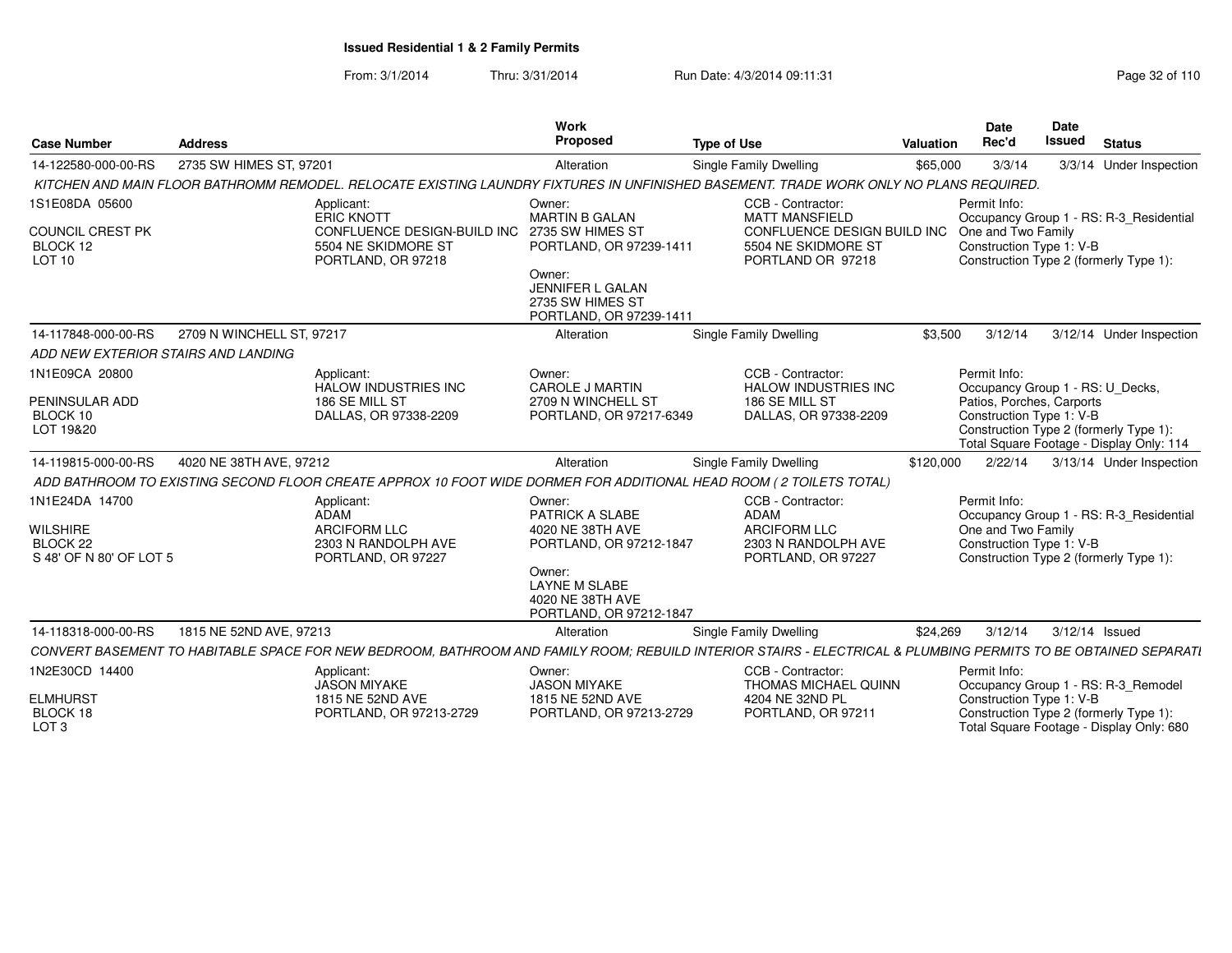From: 3/1/2014Thru: 3/31/2014 Run Date: 4/3/2014 09:11:31 Research 2010 Rage 33 of 110

| <b>Address</b><br><b>Type of Use</b><br><b>Valuation</b><br>14-120346-000-00-RS<br>10945 SW SOUTHRIDGE DR, 97219<br>Single Family Dwelling<br>\$79,132<br>3/6/14<br>Alteration<br>CONVERT PORTION OF FINISHED BASEMENT AND PART OF CRAWL SPACE TO TO MASTER BEDROOM SUITE WITH SITTING AREA, DRESSING AREA, CLOSET, BATHROOM, OFFICE AND STORAG<br>1S1E34BA 01800<br>CCB - Contractor:<br>Permit Info:<br>Applicant:<br>Owner:<br>MASTERCRAFT WOODWORKING<br>MASTERCRAFT WOODWORKING<br><b>GLYN P NORTON</b><br>Occupancy Group 1 - RS: R-3 Residential<br>SOUTH RIDGE<br>10300 SE 97 COURT<br>10300 SE 97 COURT<br>One and Two Family<br>10945 SW SOUTHRIDGE DR<br>Construction Type 1: V-B<br>LOT <sub>93</sub><br>PORTLAND, OR 97266<br>PORTLAND, OR 97219<br>PORTLAND, OR 97266<br>Construction Type 2 (formerly Type 1):<br>Total Square Footage - Display Only: 802<br>Owner:<br>CCB - Contractor:<br>VICTORIA PEREZ-NORTON<br><b>REA MECH INC</b><br>10945 SW SOUTHRIDGE DR<br>30330 SW GRABEL RD<br>HILLSBORO OR 97123<br>PORTLAND, OR 97219<br>CCB - Contractor:<br>L & K ELECTRIC INC<br>10122 SE SHADY LN<br>DAMASCUS OR 97089-6304<br>14-117702-000-00-RS<br>5700 NE 10TH AVE, 97211<br>\$2,000<br>3/5/14<br>Alteration<br>Single Family Dwelling<br>CONVERT PORTION OF BASEMENT TO BEDROOM WITH WALK-IN CLOSET; NEW EGRESS WINDOW ON EAST SIDE/***ADD C/W,G/D,H/B,W/C,W/H, (2)SINK, (2) FLOOR WATER REPIPE 3/5/14***<br>1N1E14CD 13700<br>CCB - Contractor:<br>Permit Info:<br>Applicant:<br>Owner:<br><b>KEVIN FABRYCKI</b><br><b>KEVIN FABRYCKI</b><br><b>FABRYCKI HOMES INC</b><br>Occupancy Group 1 - RS: R-3_Residential<br>HIGHLAND PK<br><b>FABRYCKI HOMES INC</b><br>19923 DERBY ST<br><b>FABRYCKI HOMES INC</b><br>One and Two Family<br>Construction Type 1: V-B<br>BLOCK 17<br>19923 DERBY ST<br>WEST LINN, OR 97068-2239<br>19923 DERBY ST<br>S 33 1/3' OF LOT 7<br>WEST LINN OREGON 97068<br>WEST LINN OREGON 97068<br>Construction Type 2 (formerly Type 1):<br>3920 NE HOYT ST, 97232<br>Single Family Dwelling<br>2/21/14<br>3/6/14 Final<br>14-119261-000-00-RS<br>Alteration<br>\$4,741<br><b>VOLUNTARY SEISMIC RETROFIT PER ATTACHED ENGINEERING</b> | <b>Status</b>           |
|--------------------------------------------------------------------------------------------------------------------------------------------------------------------------------------------------------------------------------------------------------------------------------------------------------------------------------------------------------------------------------------------------------------------------------------------------------------------------------------------------------------------------------------------------------------------------------------------------------------------------------------------------------------------------------------------------------------------------------------------------------------------------------------------------------------------------------------------------------------------------------------------------------------------------------------------------------------------------------------------------------------------------------------------------------------------------------------------------------------------------------------------------------------------------------------------------------------------------------------------------------------------------------------------------------------------------------------------------------------------------------------------------------------------------------------------------------------------------------------------------------------------------------------------------------------------------------------------------------------------------------------------------------------------------------------------------------------------------------------------------------------------------------------------------------------------------------------------------------------------------------------------------------------------------------------------------------------------------------------------------------------------------------------------------------------------------------------------------------------------------------------------------------------------------------------|-------------------------|
|                                                                                                                                                                                                                                                                                                                                                                                                                                                                                                                                                                                                                                                                                                                                                                                                                                                                                                                                                                                                                                                                                                                                                                                                                                                                                                                                                                                                                                                                                                                                                                                                                                                                                                                                                                                                                                                                                                                                                                                                                                                                                                                                                                                      | 3/6/14 Under Inspection |
|                                                                                                                                                                                                                                                                                                                                                                                                                                                                                                                                                                                                                                                                                                                                                                                                                                                                                                                                                                                                                                                                                                                                                                                                                                                                                                                                                                                                                                                                                                                                                                                                                                                                                                                                                                                                                                                                                                                                                                                                                                                                                                                                                                                      |                         |
|                                                                                                                                                                                                                                                                                                                                                                                                                                                                                                                                                                                                                                                                                                                                                                                                                                                                                                                                                                                                                                                                                                                                                                                                                                                                                                                                                                                                                                                                                                                                                                                                                                                                                                                                                                                                                                                                                                                                                                                                                                                                                                                                                                                      |                         |
|                                                                                                                                                                                                                                                                                                                                                                                                                                                                                                                                                                                                                                                                                                                                                                                                                                                                                                                                                                                                                                                                                                                                                                                                                                                                                                                                                                                                                                                                                                                                                                                                                                                                                                                                                                                                                                                                                                                                                                                                                                                                                                                                                                                      |                         |
|                                                                                                                                                                                                                                                                                                                                                                                                                                                                                                                                                                                                                                                                                                                                                                                                                                                                                                                                                                                                                                                                                                                                                                                                                                                                                                                                                                                                                                                                                                                                                                                                                                                                                                                                                                                                                                                                                                                                                                                                                                                                                                                                                                                      | 3/5/14 Under Inspection |
|                                                                                                                                                                                                                                                                                                                                                                                                                                                                                                                                                                                                                                                                                                                                                                                                                                                                                                                                                                                                                                                                                                                                                                                                                                                                                                                                                                                                                                                                                                                                                                                                                                                                                                                                                                                                                                                                                                                                                                                                                                                                                                                                                                                      |                         |
|                                                                                                                                                                                                                                                                                                                                                                                                                                                                                                                                                                                                                                                                                                                                                                                                                                                                                                                                                                                                                                                                                                                                                                                                                                                                                                                                                                                                                                                                                                                                                                                                                                                                                                                                                                                                                                                                                                                                                                                                                                                                                                                                                                                      |                         |
|                                                                                                                                                                                                                                                                                                                                                                                                                                                                                                                                                                                                                                                                                                                                                                                                                                                                                                                                                                                                                                                                                                                                                                                                                                                                                                                                                                                                                                                                                                                                                                                                                                                                                                                                                                                                                                                                                                                                                                                                                                                                                                                                                                                      |                         |
|                                                                                                                                                                                                                                                                                                                                                                                                                                                                                                                                                                                                                                                                                                                                                                                                                                                                                                                                                                                                                                                                                                                                                                                                                                                                                                                                                                                                                                                                                                                                                                                                                                                                                                                                                                                                                                                                                                                                                                                                                                                                                                                                                                                      |                         |
| 1N1E36AD 09400<br>CCB - Contractor:<br>Permit Info:<br>Applicant:<br>Owner:<br><b>STEVE GEMMELL</b><br>SHANE A KENNEDY<br><b>STEVE GEMMELL</b><br>Occupancy Group 1 - RS: R-3_Residential<br>LAURELHURST<br><b>GEMMELL CONSTRUCTION LLC</b><br><b>GEMMELL CONSTRUCTION LLC</b><br>One and Two Family<br>3920 NE HOYT ST<br>Construction Type 1: V-B<br>3817 N WILLIAMS<br>3817 N WILLIAMS<br>BLOCK 67<br>PORTLAND, OR 97232-3330<br>PORTLAND OR 97227<br>PORTLAND OR 97227<br>Construction Type 2 (formerly Type 1):<br>LOT 1&16-18 TL 9400<br>Owner:<br><b>LISA K KENNEDY</b><br>3920 NE HOYT ST<br>PORTLAND, OR 97232-3330                                                                                                                                                                                                                                                                                                                                                                                                                                                                                                                                                                                                                                                                                                                                                                                                                                                                                                                                                                                                                                                                                                                                                                                                                                                                                                                                                                                                                                                                                                                                                         |                         |
| 10050 SW 25TH AVE, 97219<br>13-147599-REV-01-RS<br>Single Family Dwelling<br>\$<br>3/11/14<br>$3/11/14$ Issued<br>Alteration                                                                                                                                                                                                                                                                                                                                                                                                                                                                                                                                                                                                                                                                                                                                                                                                                                                                                                                                                                                                                                                                                                                                                                                                                                                                                                                                                                                                                                                                                                                                                                                                                                                                                                                                                                                                                                                                                                                                                                                                                                                         |                         |
| REVISION TO ALTER DECK POST ENGINEERING. NOTCHED POST                                                                                                                                                                                                                                                                                                                                                                                                                                                                                                                                                                                                                                                                                                                                                                                                                                                                                                                                                                                                                                                                                                                                                                                                                                                                                                                                                                                                                                                                                                                                                                                                                                                                                                                                                                                                                                                                                                                                                                                                                                                                                                                                |                         |
| 1S1E28CB 07000<br>CCB - Contractor:<br>Permit Info:<br>Applicant:<br>Owner:<br>DEVELOPMENT NORTHWEST<br>Occupancy Group 1 - RS: R-3_Remodel<br>LOU PACINO<br>KLOH LLC<br>KLOH LLC<br>9700 SW CAPITOL HWY #100<br>Construction Type 1: V-B<br>EDGECLIFF<br>INC/dba Wolcott Plumbing<br>Construction Type 2 (formerly Type 1): V-B<br>LOT 55 TL 7000<br>9700 SW CAPITOL HWY, STE 100<br>PORTLAND, OR 97219<br>1075 W HISTORIC COLUMBIA<br>Total Square Footage - Display Only: 3902<br><b>RIVER HWY</b><br>PORTLAND, OR 97210<br>TROUTDALE OR 97060<br>CCB - Contractor:<br><b>KLOH LLC</b><br>9700 SW CAPITOL HWY SUITE 100<br>PORTLAND, OR 97219                                                                                                                                                                                                                                                                                                                                                                                                                                                                                                                                                                                                                                                                                                                                                                                                                                                                                                                                                                                                                                                                                                                                                                                                                                                                                                                                                                                                                                                                                                                                     |                         |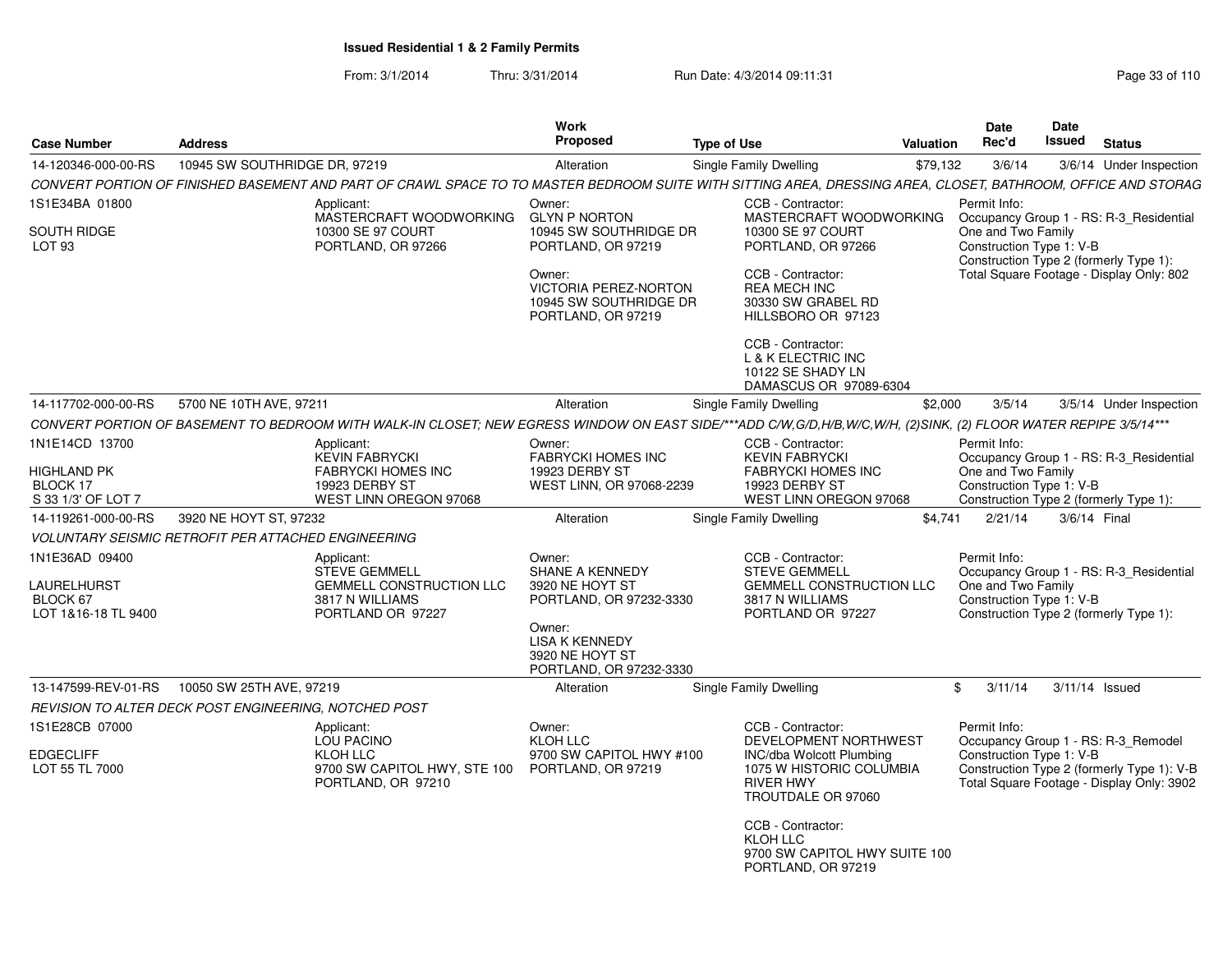From: 3/1/2014Thru: 3/31/2014 Run Date: 4/3/2014 09:11:31 Page 34 of 110

| Case Number                                                                        | <b>Address</b>            |                                                                           | <b>Work</b><br>Proposed                                                                             | <b>Type of Use</b>                                                                                                                                       | <b>Valuation</b> | Date<br>Rec'd                                  | Date<br>Issued | <b>Status</b>                                                                     |
|------------------------------------------------------------------------------------|---------------------------|---------------------------------------------------------------------------|-----------------------------------------------------------------------------------------------------|----------------------------------------------------------------------------------------------------------------------------------------------------------|------------------|------------------------------------------------|----------------|-----------------------------------------------------------------------------------|
| 14-117255-000-00-RS                                                                | 1617 NW 24TH AVE, 97210   |                                                                           | Alteration                                                                                          | Single Family Dwelling                                                                                                                                   | \$50,000         | 2/14/14                                        |                | 3/31/14 Under Inspection                                                          |
|                                                                                    |                           |                                                                           |                                                                                                     | NEW DORMER AT REAR OF EXISTING DWELLING. CREATE NEW MASTER BEDROOM AND BATHROOM ON SECOND FLOOR. NEW SECOND FLOOR LAUNDRY.                               |                  |                                                |                |                                                                                   |
| 1N1E28CC 13200                                                                     |                           | Applicant:                                                                | Owner:                                                                                              | CCB - Contractor:                                                                                                                                        |                  | Permit Info:                                   |                |                                                                                   |
| <b>GOLDSMITHS ADD</b><br>BLOCK <sub>8</sub><br>E 69' OF LOT 2                      |                           | HAMMER AND HAND INC<br>1020 SE HARRISON<br>PORTLAND, OR 97214             | <b>ERIC S HACKBORN</b><br>1617 NW 24TH AVE<br>PORTLAND, OR 97210                                    | HAMMER AND HAND INC<br>1020 SE HARRISON<br>PORTLAND, OR 97214                                                                                            |                  | One and Two Family<br>Construction Type 1: V-B |                | Occupancy Group 1 - RS: R-3_Residential<br>Construction Type 2 (formerly Type 1): |
|                                                                                    |                           |                                                                           | Owner:<br><b>KERRIL THORP</b><br>1617 NW 24TH AVE<br>PORTLAND, OR 97210                             | CCB - Contractor:<br>MODERN PLUMBING CO<br>11120 SW INDUSTRIAL WAY<br>TUALATIN, OR 97062                                                                 |                  |                                                |                |                                                                                   |
| 14-120401-000-00-RS                                                                | 2617 NE 14TH AVE, 97212   |                                                                           | Alteration                                                                                          | <b>Single Family Dwelling</b>                                                                                                                            | \$55,000         | 3/4/14                                         |                | 3/4/14 Under Inspection                                                           |
|                                                                                    |                           |                                                                           |                                                                                                     | CONVERT BASEMENT TO LIVING SPACE WITH NEW FAMILY ROOM, OFFICE, LAUNDRY, UTILITY ROOM, AND BATHROOM; CONVERTING WINDOWS ON NORTH AND SOUTH SIDE TO EGRESS |                  |                                                |                |                                                                                   |
| 1N1E26BD 16200                                                                     |                           | Applicant:                                                                | Owner:                                                                                              | CCB - Contractor:                                                                                                                                        |                  | Permit Info:                                   |                |                                                                                   |
| <b>IRVINGTON</b><br><b>BLOCK 75</b><br>S 50' OF LOT 4                              |                           | DAVE DIMOFF<br><b>DIMOFF DESIGNS</b><br>2032 NE53RD<br>PORTLAND, OR 97213 | <b>NIALL C O'KELLY</b><br>PO BOX 4017<br>BEAVERTON, OR 97076-4017<br>Owner:<br><b>SUSAN O'KELLY</b> | <b>WALKER HOME IMPROVEMENT</b><br><b>INC</b><br>3014 NE 16TH AV<br>PORTLAND, OR 97212<br>CCB - Contractor:                                               |                  | One and Two Family<br>Construction Type 1: V-B |                | Occupancy Group 1 - RS: R-3_Residential<br>Construction Type 2 (formerly Type 1): |
|                                                                                    |                           |                                                                           | PO BOX 4017<br>BEAVERTON, OR 97076-4017                                                             | VAST ELECTRIC INC.<br>1525 SEATTLE SLEW RD. SE<br><b>SALEM, OR 97317</b>                                                                                 |                  |                                                |                |                                                                                   |
|                                                                                    |                           |                                                                           |                                                                                                     | CCB - Contractor:<br>elk country plumbing<br>6931 se 71<br>portland OR 97206                                                                             |                  |                                                |                |                                                                                   |
| 14-117049-000-00-RS                                                                | 7580 N GILBERT AVE, 97203 |                                                                           | Alteration                                                                                          | <b>Single Family Dwelling</b>                                                                                                                            | \$1,000          | 3/19/14                                        |                | 3/19/14 Under Inspection                                                          |
|                                                                                    |                           | REMOVE BEARING WALL BETWEEN LIVING ROOM AND BEDROOM AND ADD BEAM ABOVE    |                                                                                                     |                                                                                                                                                          |                  |                                                |                |                                                                                   |
| 1N1E07BD 00100                                                                     |                           | Applicant:<br>RONALD A SELLARS                                            | Owner:<br>RONALD A SELLARS                                                                          |                                                                                                                                                          |                  | Permit Info:                                   |                | Occupancy Group 1 - RS: R-3_Remodel                                               |
| NORTHERN HILL ADD<br>BLOCK <sub>8</sub><br>LOT 32 EXC R/W & EXC S 10'<br>LOT 33&34 |                           | 7580 N GILBERT AVE<br>PORTLAND, OR 97203-6214                             | 7580 N GILBERT AVE<br>PORTLAND, OR 97203-6214                                                       |                                                                                                                                                          |                  | Construction Type 1: V-B                       |                | Construction Type 2 (formerly Type 1):                                            |
| 14-121211-000-00-RS                                                                | 6221 NE FREMONT ST, 97213 |                                                                           | Alteration                                                                                          | <b>Single Family Dwelling</b>                                                                                                                            | \$20,000         | 2/26/14                                        |                | 3/3/14 Under Inspection                                                           |
|                                                                                    |                           |                                                                           |                                                                                                     | BATHROOM REMODEL, NEW ELECTRIC SERVICE (SEPARATE PERMIT), KITCHEN REMODEL,. REMOVE GARAGE ATTACHED. 2 TOILETS TOTAL.                                     |                  |                                                |                |                                                                                   |
| 1N2E20CC 22600                                                                     |                           | Applicant:<br>PDX RENOVATIONS, LLC                                        | Owner:<br><b>BELLAJOUR LLC</b>                                                                      | CCB - Contractor:<br>PDX RENOVATIONS LLC                                                                                                                 |                  | Permit Info:                                   |                | Occupancy Group 1 - RS: R-3 Residential                                           |
| HYDE PK<br>BLOCK 17<br>LOT 9-11                                                    |                           | P.O. Box 66406<br>Portland, OR 97290                                      | 6221 NE FREMONT ST<br>PORTLAND, OR 97213-4437                                                       | PO BOX 66836<br>PORTLAND, OR 97290                                                                                                                       |                  | One and Two Family<br>Construction Type 1: V-B |                | Construction Type 2 (formerly Type 1):                                            |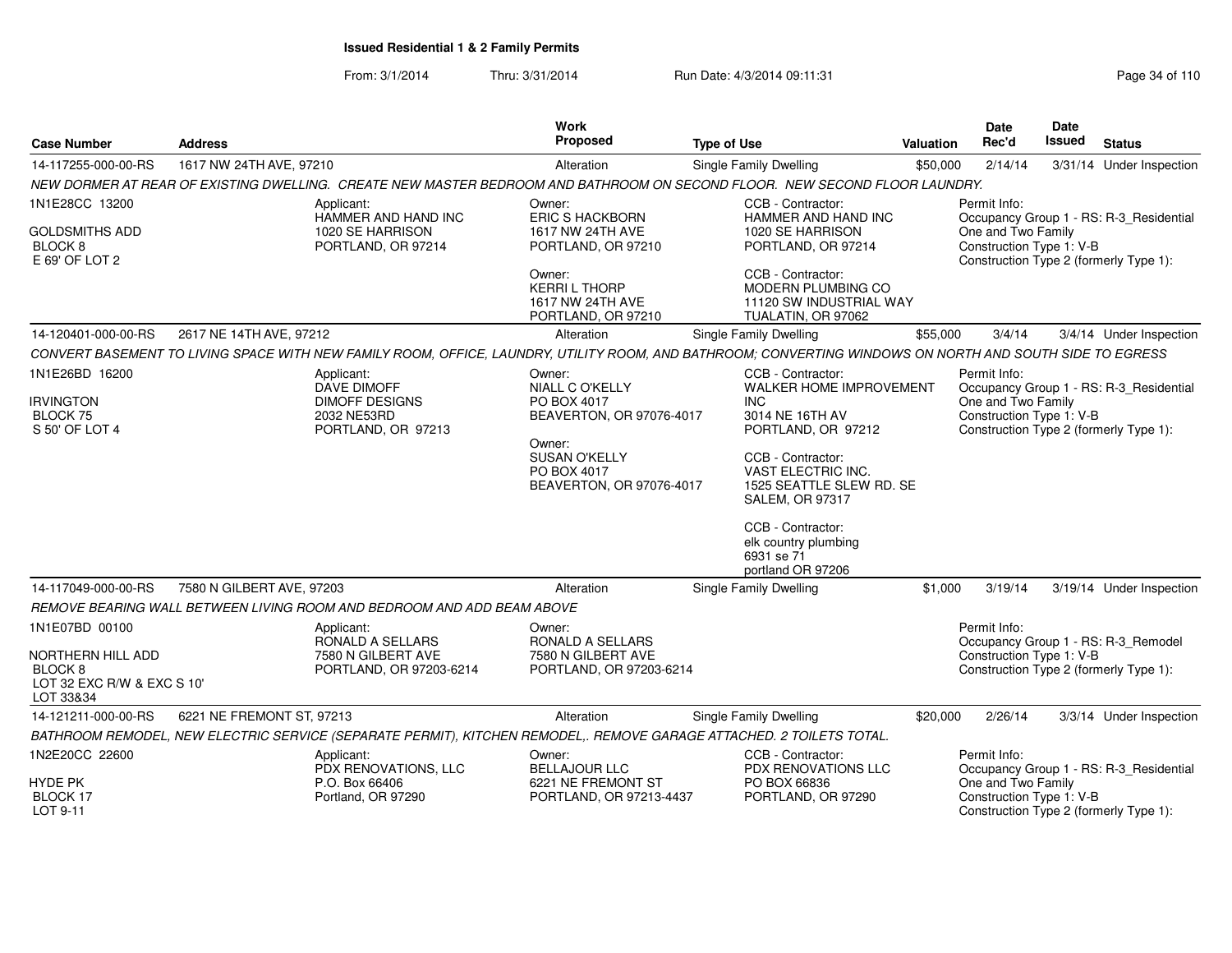From: 3/1/2014Thru: 3/31/2014 Run Date: 4/3/2014 09:11:31 Page 35 of 110

| <b>Case Number</b>                                           | <b>Address</b>                                                                                                                        | <b>Work</b><br><b>Proposed</b>                                                   | <b>Type of Use</b>                                                                                  | <b>Valuation</b> | <b>Date</b><br>Rec'd                           | <b>Date</b><br><b>Issued</b> | <b>Status</b>                                                                      |
|--------------------------------------------------------------|---------------------------------------------------------------------------------------------------------------------------------------|----------------------------------------------------------------------------------|-----------------------------------------------------------------------------------------------------|------------------|------------------------------------------------|------------------------------|------------------------------------------------------------------------------------|
| 14-118161-000-00-RS                                          | 4301 NE COUCH ST, 97213                                                                                                               | Alteration                                                                       | <b>Single Family Dwelling</b>                                                                       | \$55,000         | 2/19/14                                        |                              | 3/15/14 Under Inspection                                                           |
|                                                              | FINISH BASEMENT - NEW LAUNDRY, TV ROOM AND EGRESS WINDOW. NOT AN ADU                                                                  |                                                                                  |                                                                                                     |                  |                                                |                              |                                                                                    |
| 1N2E31CB 10300                                               | Applicant:<br>DAVID LIPKIND                                                                                                           | Owner:<br><b>DANIEL UTHMAN</b>                                                   | CCB - Contractor:<br><b>DAVID LIPKIND</b>                                                           |                  | Permit Info:                                   |                              | Occupancy Group 1 - RS: R-3_Residential                                            |
| LAURELHURST<br>BLOCK 109<br>LOT <sub>9</sub>                 | SHELBYVILLE PROPERTIES LLC<br>1215 NE WEBSTER<br>PORTLAND OR 97211                                                                    | 4301 NE COUCH ST<br>PORTLAND, OR 97213-1671                                      | SHELBYVILLE PROPERTIES LLC<br>1215 NE WEBSTER<br>PORTLAND OR 97211                                  |                  | One and Two Family<br>Construction Type 1: V-B |                              | Construction Type 2 (formerly Type 1):                                             |
|                                                              |                                                                                                                                       | Owner:<br><b>MARY REMUZZI</b><br>4301 NE COUCH ST<br>PORTLAND, OR 97213-1671     |                                                                                                     |                  |                                                |                              |                                                                                    |
| 14-123597-000-00-RS                                          | 8654 SW 9TH AVE, 97219                                                                                                                | Alteration                                                                       | <b>Single Family Dwelling</b>                                                                       | \$15,000         | 3/5/14                                         |                              | 3/5/14 Under Inspection                                                            |
|                                                              | NEW WALLS IN MASTER BEDROOM ON SECOND LEVEL FOR NEW BATHROOM; NEW CLOSET IN GUEST BEDROOM; ENLARGING WINDOWS ON NORTH AND SOUTH SIDES |                                                                                  |                                                                                                     |                  |                                                |                              |                                                                                    |
| 1S1E21DC 06200                                               | Applicant:<br>CONCEPT CONSTRUCTION INC                                                                                                | Owner:<br><b>KURT B PETERSON</b>                                                 | CCB - Contractor:<br>CONCEPT CONSTRUCTION INC                                                       |                  | Permit Info:                                   |                              | Occupancy Group 1 - RS: R-3_Remodel                                                |
| <b>CARSON HTS</b><br>BLOCK <sub>21</sub><br>LOT <sub>7</sub> | 121 E COLUMBIA RIVER HWY<br>TROUTDALE, OR 97060                                                                                       | 122 SW 1ST AVE #L7<br>PORTLAND, OR 97204                                         | 121 E COLUMBIA RIVER HWY<br>TROUTDALE, OR 97060                                                     |                  | Construction Type 1: V-B                       |                              | Construction Type 2 (formerly Type 1):<br>Total Square Footage - Display Only: 375 |
|                                                              |                                                                                                                                       | Owner:<br><b>JENNIFER PETERSON</b><br>122 SW 1ST AVE #L7<br>PORTLAND, OR 97204   | CCB - Contractor:<br><b>HOODLAND PLUMBING INC</b><br>42320 SE ERIKSON ROAD<br><b>SANDY OR 97055</b> |                  |                                                |                              |                                                                                    |
|                                                              |                                                                                                                                       |                                                                                  | CCB - Contractor:<br>ALAMEDA ELECTRIC LLC<br>3415 NE 44TH<br>PORTLAND, OR 97213                     |                  |                                                |                              |                                                                                    |
| 14-121813-000-00-RS                                          | 5500 SW MARTHA TER, 97201                                                                                                             | Alteration                                                                       | Single Family Dwelling                                                                              | \$20,000         | 2/28/14                                        |                              | 3/1/14 Under Inspection                                                            |
|                                                              | KITCHEN REMODEL. REWIRE KITCHEN. RELOCATE GAS LINE. PLUMBING WORK. 4 SKYLIGHTS AND 2 SKYLIGHTS INSTALLED IN KITCHEN.                  |                                                                                  |                                                                                                     |                  |                                                |                              |                                                                                    |
| 1S1E17DB 01000                                               | Applicant:<br><b>Arent Wortel</b>                                                                                                     | Owner:<br>MICHAEL A MITCHELL                                                     | CCB - Contractor:<br>ANDERSEN HEATING                                                               |                  | Permit Info:                                   |                              | Occupancy Group 1 - RS: R-3_Residential                                            |
| <b>DOSCHDALE</b><br>LOT 25-27 TL 1000                        | RIGHT ARM CONSTRUCTION<br>1045 SE Rim Rock Lane<br>Milwaukie, OR 97267                                                                | 5500 SW MARTHA TER<br>PORTLAND, OR 97239-1174                                    | CCB - Contractor:<br><b>ARENT WORTEL</b>                                                            |                  | One and Two Family<br>Construction Type 1: V-B |                              | Construction Type 2 (formerly Type 1):                                             |
|                                                              |                                                                                                                                       | Owner:<br><b>EILEEN M SMITH</b><br>5500 SW MARTHA TER<br>PORTLAND, OR 97239-1174 | <b>RIGHT ARM CONSTRUCTION</b><br>1912 SE RISLEY AVE<br>MILWAUKIE OR 97267                           |                  |                                                |                              |                                                                                    |
|                                                              |                                                                                                                                       |                                                                                  | CCB - Contractor:<br>SELLWOOD PLUMBING<br>PO BOX 82188<br>PORTLAND, OR 97282                        |                  |                                                |                              |                                                                                    |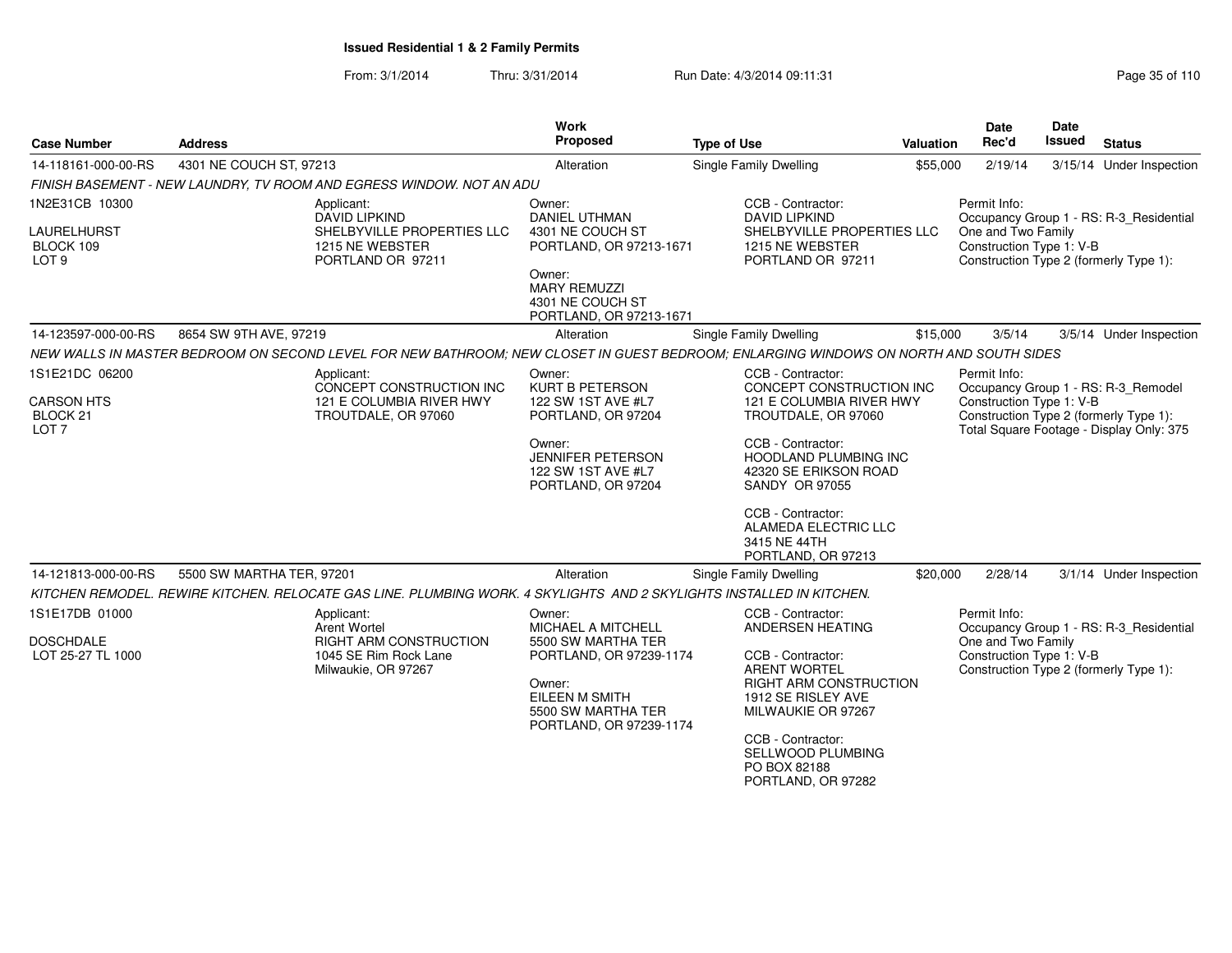From: 3/1/2014Thru: 3/31/2014 Run Date: 4/3/2014 09:11:31 Page 36 of 110

| <b>Case Number</b>                                                                          | <b>Address</b>               |                                                                                                                                     | <b>Work</b><br><b>Proposed</b>                                                      | <b>Type of Use</b>                                                                                                    | <b>Valuation</b> | Date<br>Rec'd                                                                                             | Date<br><b>Issued</b> | <b>Status</b>                                                                      |
|---------------------------------------------------------------------------------------------|------------------------------|-------------------------------------------------------------------------------------------------------------------------------------|-------------------------------------------------------------------------------------|-----------------------------------------------------------------------------------------------------------------------|------------------|-----------------------------------------------------------------------------------------------------------|-----------------------|------------------------------------------------------------------------------------|
| 14-120872-000-00-RS                                                                         | 10575 NW SKYLINE BLVD, 97231 |                                                                                                                                     | Alteration                                                                          | Single Family Dwelling                                                                                                | \$2,500          | 3/6/14                                                                                                    |                       | 3/6/14 Under Inspection                                                            |
|                                                                                             |                              | REMOVE ONE INTERIOR WALL ON MAIN FLOOR TO ELIMINATE BEDROOM, INSTALL ONE NEW BEAM ABOVEseparate electrical permit required          |                                                                                     |                                                                                                                       |                  |                                                                                                           |                       |                                                                                    |
| 1N1W05D 00300<br>PARTITION PLAT 1992-88<br>LOT <sub>1</sub><br>POTENTIAL ADDITIONAL TAX \$5 |                              | Applicant:<br><b>RANDY BRUNELLE</b><br><b>REFINED RESTORATION</b><br>8023 N BUCHANAN AVE<br>PORTLAND, OR 97203                      | Owner:<br>WILLIAM K WARD<br>10575 NW SKYLINE BLVD<br>PORTLAND, OR 97231-2616        | CCB - Contractor:<br><b>RANDY BRUNELLE</b><br><b>REFINED RESTORATION</b><br>8023 N BUCHANAN AVE<br>PORTLAND, OR 97203 |                  | Permit Info:<br>Construction Type 1: V-B                                                                  |                       | Occupancy Group 1 - RS: R-3_Remodel<br>Construction Type 2 (formerly Type 1):      |
| 985.97 DISQ SPEC FARM ASSMT 1996                                                            |                              |                                                                                                                                     | Owner:<br><b>JEANINE K WARD</b><br>10575 NW SKYLINE BLVD<br>PORTLAND, OR 97231-2616 |                                                                                                                       |                  |                                                                                                           |                       |                                                                                    |
| 14-121886-000-00-RS                                                                         | 2903 N RUSSET ST, 97217      |                                                                                                                                     | Alteration                                                                          | Single Family Dwelling                                                                                                | \$10,707         | 3/7/14                                                                                                    |                       | $3/7/14$ Issued                                                                    |
|                                                                                             |                              | RELOCATE KITCHEN FROM REAR TO FRONT OF HOUSE, ADD NEW BEDROOM IN PLACE OF KITCHEN. RANGE GAS LINE UNDER SEPARATE MECHANICAL PERMIT. |                                                                                     |                                                                                                                       |                  |                                                                                                           |                       |                                                                                    |
| 1N1E09CD 15100                                                                              |                              | Applicant:<br><b>HARRIS H MOHAMMAD</b>                                                                                              | Owner:<br><b>HARRIS H MOHAMMAD</b>                                                  |                                                                                                                       |                  | Permit Info:                                                                                              |                       | Occupancy Group 1 - RS: R-3_Remodel                                                |
| <b>FAIRFIELD</b><br>BLOCK <sub>2</sub><br>LOT 5&6                                           |                              | 2903 N RUSSET ST<br>PORTLAND, OR 97217                                                                                              | 2903 N RUSSET ST<br>PORTLAND, OR 97217                                              |                                                                                                                       |                  | Construction Type 1: V-B                                                                                  |                       | Construction Type 2 (formerly Type 1):<br>Total Square Footage - Display Only: 300 |
|                                                                                             |                              |                                                                                                                                     | Owner:<br><b>KELLY S MOHAMMAD</b><br>2903 N RUSSET ST<br>PORTLAND, OR 97217         |                                                                                                                       |                  |                                                                                                           |                       |                                                                                    |
| 14-122020-000-00-RS                                                                         | 1518 NW BENFIELD DR, 97229   |                                                                                                                                     | Alteration                                                                          | Single Family Dwelling                                                                                                | \$3,047          | 3/4/14                                                                                                    |                       | 3/4/14 Under Inspection                                                            |
|                                                                                             |                              | EXTEND 2ND LEVEL DECK AT REAR OF HOUSE, WIDEN EXISTING DOOR OPENING TO HOUSE, ADD NEW HEADER                                        |                                                                                     |                                                                                                                       |                  |                                                                                                           |                       |                                                                                    |
| 1N1W26DC 05900<br><b>MILL WOODS</b><br>LOT 80<br>UND INT TRACT C                            |                              | Applicant:<br><b>STEVE SCOTT</b><br>SCOTTCO BUILDING & DESIGN IN(1518 NW BENFIELD DR<br>11640 SW 135TH AVE<br>TIGARD, OR 972231505  | Owner:<br><b>JACK HWANG</b><br>PORTLAND, OR 97229-8478                              |                                                                                                                       |                  | Permit Info:<br>Occupancy Group 1 - RS: U_Decks,<br>Patios, Porches, Carports<br>Construction Type 1: V-B |                       | Construction Type 2 (formerly Type 1):                                             |
|                                                                                             |                              |                                                                                                                                     | Owner:<br><b>SUSAN YEH</b><br>1518 NW BENFIELD DR<br>PORTLAND, OR 97229-8478        |                                                                                                                       |                  |                                                                                                           |                       | Total Square Footage - Display Only: 150                                           |
| 14-119260-000-00-RS                                                                         | 8105 SE TOLMAN ST, 97206     |                                                                                                                                     | Alteration                                                                          | Single Family Dwelling                                                                                                | \$5,989          | 2/25/14                                                                                                   | 3/17/14 Issued        |                                                                                    |
| <b>INSTALL 13D FIRE SPRINKLER SYSTEM</b>                                                    |                              |                                                                                                                                     |                                                                                     |                                                                                                                       |                  |                                                                                                           |                       |                                                                                    |
| 1S2E17DD 04400<br><b>WOODMERE PK</b>                                                        |                              | Applicant:<br><b>DARRELL FLUIT</b><br><b>WESTERN STATES FIRE</b>                                                                    | Owner:<br>ALTERNATIVE SERVICES-OR INC<br>8103-8105 SE TOLMAN ST                     | CCB - Contractor:<br><b>DARRELL FLUIT</b><br><b>WESTERN STATES FIRE</b>                                               |                  | Permit Info:<br>One and Two Family                                                                        |                       | Occupancy Group 1 - RS: R-3_Residential                                            |
| BLOCK <sub>2</sub><br>LOT 5&6<br>S 17.5' OF LOT 25&26                                       |                              | PROTECTION CO<br>13896 FIR ST SU B<br>OREGON CITY, OR 97045                                                                         | PORTLAND, OR 97206                                                                  | PROTECTION CO<br>13896 FIR ST SU B<br>OREGON CITY, OR 97045                                                           |                  | Construction Type 1: V-B                                                                                  |                       | Construction Type 2 (formerly Type 1):                                             |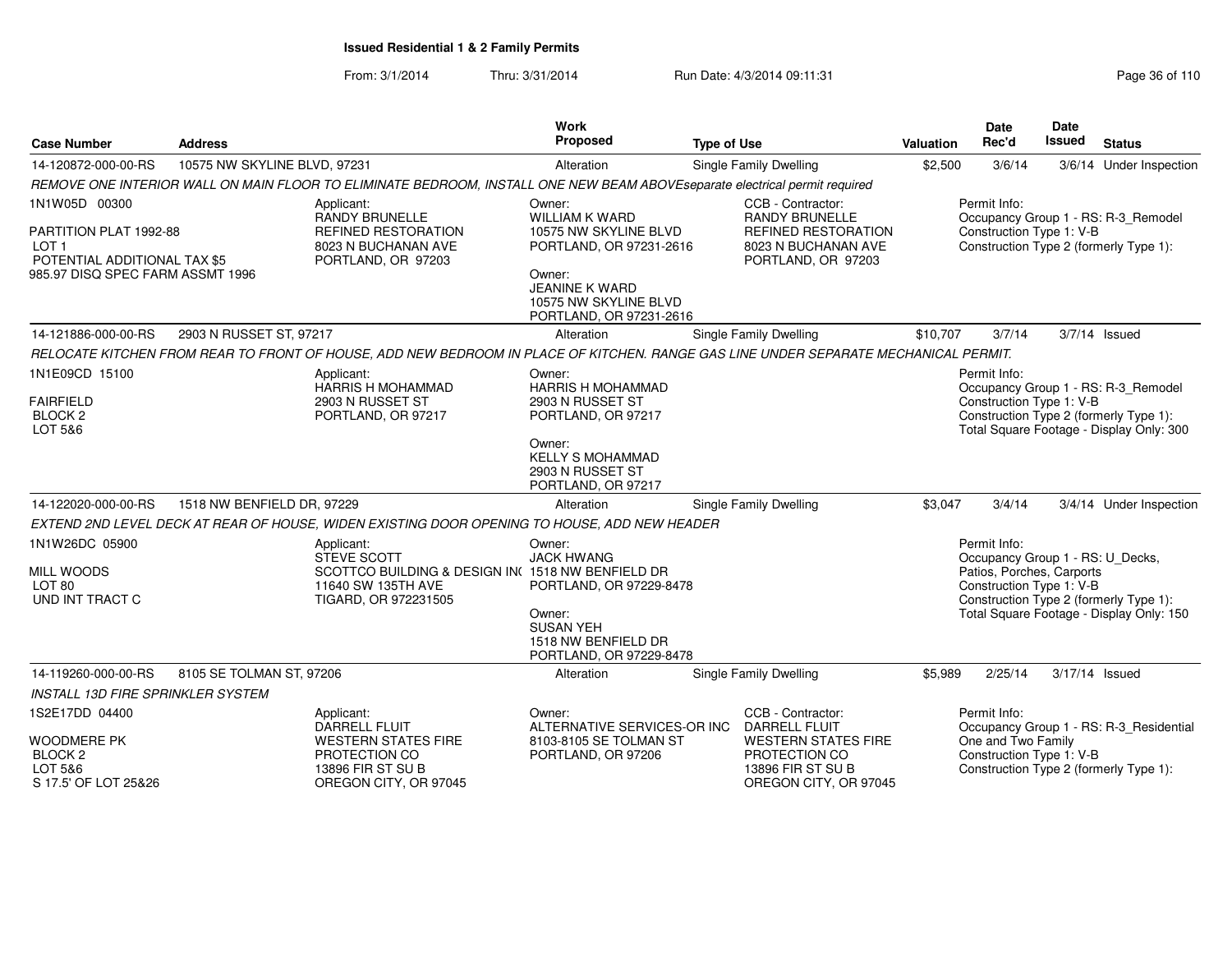From: 3/1/2014Thru: 3/31/2014 Run Date: 4/3/2014 09:11:31 Page 37 of 110

| <b>Case Number</b>                                               | <b>Address</b>                                                                                 | Work<br>Proposed                                                                                                                                                 | <b>Type of Use</b>                                                                                                                                                                                                                           | <b>Valuation</b> | Date<br>Rec'd                                                  | Date<br>Issued | <b>Status</b>                                                                     |
|------------------------------------------------------------------|------------------------------------------------------------------------------------------------|------------------------------------------------------------------------------------------------------------------------------------------------------------------|----------------------------------------------------------------------------------------------------------------------------------------------------------------------------------------------------------------------------------------------|------------------|----------------------------------------------------------------|----------------|-----------------------------------------------------------------------------------|
| 14-121327-000-00-RS                                              | 4062 NE 22ND AVE, 97212                                                                        | Alteration                                                                                                                                                       | <b>Single Family Dwelling</b>                                                                                                                                                                                                                | \$30,000         | 3/4/14                                                         |                | 3/4/14 Under Inspection                                                           |
|                                                                  |                                                                                                | CONVERT EXISTING UNFINISHED BASEMENT TO LIVING SPACE, TO INCLUDE FAMILY ROOM, LAUNDRY, OFFICE, BATHROOM AND BEDROOM WITH NEW EGRESS WINDOW (3 BATHROOMS TOTA     |                                                                                                                                                                                                                                              |                  |                                                                |                |                                                                                   |
| 1N1E23DA 15900                                                   | Applicant:                                                                                     | Owner:                                                                                                                                                           | CCB - Contractor:                                                                                                                                                                                                                            |                  | Permit Info:                                                   |                |                                                                                   |
| ALAMEDA PARK<br>BLOCK 51<br>S 50' OF LOT 11&12                   | KATHLEEN S KRIDER<br>4062 NE 22ND AVE<br>PORTLAND, OR 97212-1503                               | ALEXANDER O KRIDER<br>4062 NE 22ND AVE<br>PORTLAND, OR 97212-1503                                                                                                | <b>TOM RADCLIFF</b><br>FAMILY BUILDING SERVICES INC<br>4220 NE 54TH<br>PORTLAND, OR 97218                                                                                                                                                    |                  | One and Two Family<br>Construction Type 1: V-B                 |                | Occupancy Group 1 - RS: R-3_Residential<br>Construction Type 2 (formerly Type 1): |
|                                                                  |                                                                                                | Owner:<br>KATHLEEN S KRIDER<br>4062 NE 22ND AVE<br>PORTLAND, OR 97212-1503                                                                                       |                                                                                                                                                                                                                                              |                  |                                                                |                |                                                                                   |
| 14-121859-000-00-RS                                              | 6817 N AMHERST ST, 97203                                                                       | Alteration                                                                                                                                                       | Single Family Dwelling                                                                                                                                                                                                                       | \$10,000         | 2/28/14                                                        |                | 3/4/14 Under Inspection                                                           |
|                                                                  | REMODEL EXISTING BATHROOM. NEW FIXTURES, REWIRE, NEW BATH FAN VENTED TO EXTERIOR               |                                                                                                                                                                  |                                                                                                                                                                                                                                              |                  |                                                                |                |                                                                                   |
| 1N1E07CB 05700                                                   | Applicant:<br>RMJ CONSTRUCTION AND                                                             | Owner:<br><b>NIK H POWELL</b>                                                                                                                                    | CCB - Contractor:<br>RMJ CONSTRUCTION AND                                                                                                                                                                                                    |                  | Permit Info:                                                   |                | Occupancy Group 1 - RS: R-3 Residential                                           |
| WILLAMETTE BLVD AC<br>BLOCK 2<br>WLY 41 2/3' OF LOT 15           | DEVELOPMENT INC<br>9619 SW 3RD AVE<br>PORTLAND, OR 97219                                       | 6817 N AMHERST ST<br>PORTLAND, OR 97203-4007                                                                                                                     | DEVELOPMENT INC<br>9619 SW 3RD AVE<br>PORTLAND, OR 97219                                                                                                                                                                                     |                  | One and Two Family<br>Construction Type 1: V-B                 |                | Construction Type 2 (formerly Type 1):                                            |
| 14-126064-000-00-RS                                              | 3565 NE KLICKITAT ST, 97212                                                                    | Alteration                                                                                                                                                       | Single Family Dwelling                                                                                                                                                                                                                       | \$55,000         | 3/12/14                                                        | 3/12/14 Issued |                                                                                   |
|                                                                  |                                                                                                | CONVERT BASEMENT TO HABITABLE SPACE FAMILY ROOM, BATHROOM AND STORAGE AREA; RELOCATE LAUNDRY ROOM                                                                |                                                                                                                                                                                                                                              |                  |                                                                |                |                                                                                   |
| 1N1E25AB 02600<br><b>IRENE HTS</b><br>BLOCK 1<br>S 74' OF LOT 10 | Applicant:<br>TIEN HUYNH<br>MCCULLOCH CONSTRUCTION<br>1729 NE SISKIYOU ST<br>PORTLAND OR 97212 | Owner:<br><b>JACK L LANDAU</b><br>3565 NE KLICKITAT ST<br>PORTLAND, OR 97212-2762<br>Owner:<br>DIANE K BRIDGE<br>3565 NE KLICKITAT ST<br>PORTLAND, OR 97212-2762 | CCB - Contractor:<br><b>VLADIMIR GRUNTKOVSKIY</b><br>AMERICAN UNIFIED<br><b>CONSTRUCTION LLC</b><br>2105 NEALS LN<br>VANCOUVER, WA 98661<br>CCB - Contractor:<br>MCCULLOCH CONSTRUCTION<br>CORP<br>1729 NE SISKIYOU ST<br>PORTLAND, OR 97212 |                  | Permit Info:<br>One and Two Family<br>Construction Type 1: V-B |                | Occupancy Group 1 - RS: R-3_Residential<br>Construction Type 2 (formerly Type 1): |
| 14-126075-000-00-RS                                              | 2315 NE CESAR E CHAVEZ BLVD, 97212                                                             | Alteration                                                                                                                                                       | Single Family Dwelling                                                                                                                                                                                                                       | \$45,000         | 3/12/14                                                        | 3/12/14 Issued |                                                                                   |
|                                                                  |                                                                                                | CONVERT BASEMENT TO HABITABLE SPACE FOR BEDROOM, BATHROOM AND FAMILY ROOM, RELOCATE LAUNDRY ROOM. ADD WINDOW TO FAMILY ROOM.                                     |                                                                                                                                                                                                                                              |                  |                                                                |                |                                                                                   |
| 1N1E25DA 08200<br><b>ROSSMERE</b>                                | Applicant:<br>TIEN HUYNH<br>MCCULLOCH CONSTRUCTION                                             | Owner:<br><b>LEVON JR MARTIN</b><br>2315 NE CESAR E CHAVEZ BLVD                                                                                                  | CCB - Contractor:<br>MCCULLOCH CONSTRUCTION<br>CORP                                                                                                                                                                                          |                  | Permit Info:<br>One and Two Family                             |                | Occupancy Group 1 - RS: R-3_Residential                                           |
| BLOCK 12<br>LOT <sub>9</sub>                                     | 1729 NE SISKIYOU ST<br>PORTLAND OR 97212                                                       | PORTLAND, OR 97212-5414<br>Owner:<br><b>JILL M MARTIN</b><br>2315 NE CESAR E CHAVEZ BLVD<br>PORTLAND, OR 97212-5414                                              | 1729 NE SISKIYOU ST<br>PORTLAND, OR 97212                                                                                                                                                                                                    |                  | Construction Type 1: V-B                                       |                | Construction Type 2 (formerly Type 1):                                            |
|                                                                  |                                                                                                |                                                                                                                                                                  |                                                                                                                                                                                                                                              |                  |                                                                |                |                                                                                   |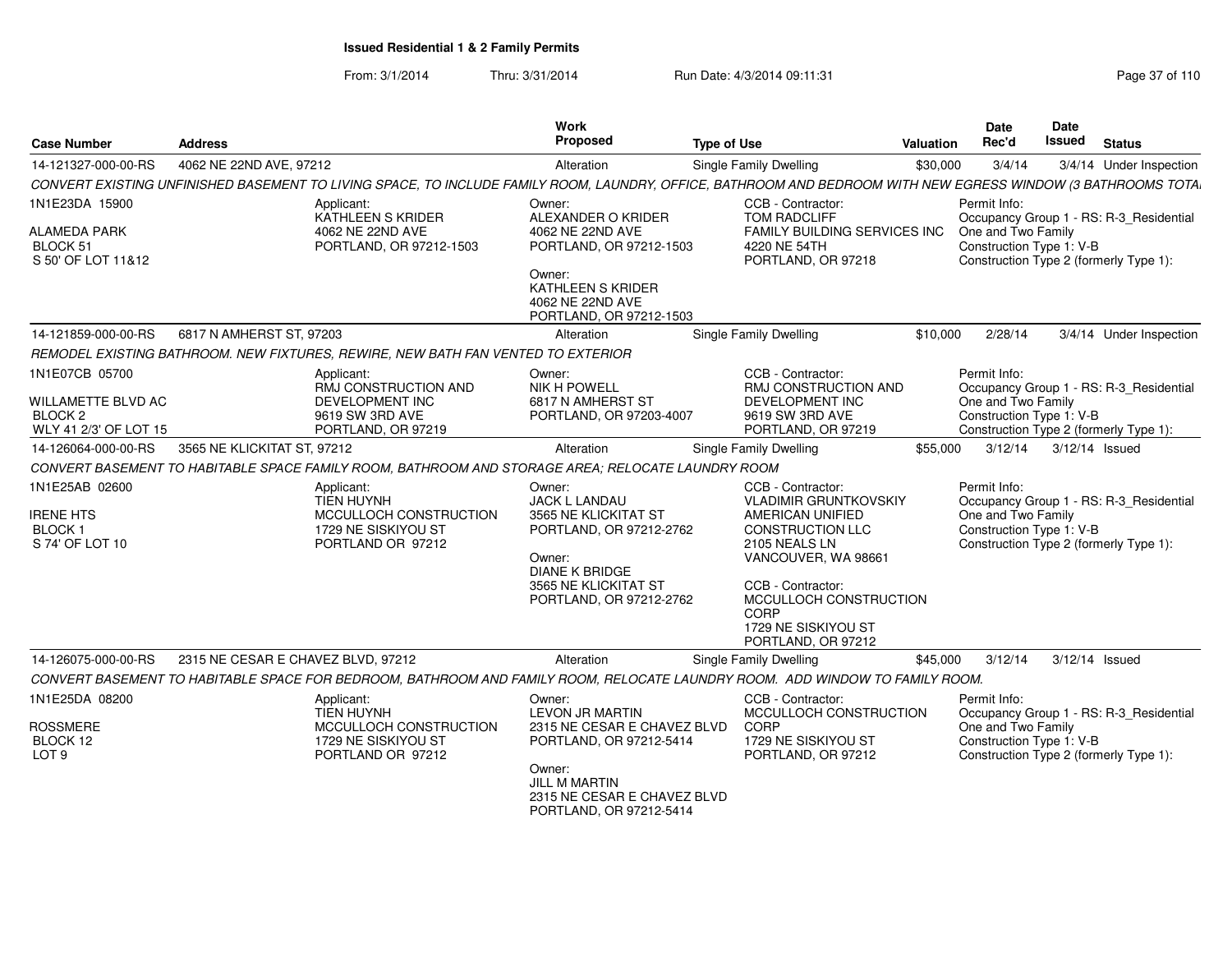From: 3/1/2014Thru: 3/31/2014 Run Date: 4/3/2014 09:11:31 Research 2010 Rage 38 of 110

| <b>Case Number</b>                                                                       | <b>Address</b>              |                                                                                                         | Work<br>Proposed                                                                                                                | <b>Type of Use</b>                                                                                                                                           | Valuation | <b>Date</b><br>Rec'd                                          | <b>Date</b><br><b>Issued</b> | <b>Status</b>                                                                       |
|------------------------------------------------------------------------------------------|-----------------------------|---------------------------------------------------------------------------------------------------------|---------------------------------------------------------------------------------------------------------------------------------|--------------------------------------------------------------------------------------------------------------------------------------------------------------|-----------|---------------------------------------------------------------|------------------------------|-------------------------------------------------------------------------------------|
| 14-124422-000-00-RS                                                                      | 2604 N KILPATRICK ST, 97217 |                                                                                                         | Alteration                                                                                                                      | Single Family Dwelling                                                                                                                                       | \$5.354   | 3/7/14                                                        |                              | 3/7/14 Under Inspection                                                             |
|                                                                                          |                             | CONVERT BASEMENT TO LIVING SPACE WITH NEW BEDROOM, ELEC UNDER 11-118991-ET                              |                                                                                                                                 |                                                                                                                                                              |           |                                                               |                              |                                                                                     |
| 1N1E09CA 15500                                                                           |                             | Applicant:<br><b>DAVID POYNTER</b>                                                                      | Owner:<br><b>TERRY A STENBERG</b>                                                                                               | CCB - Contractor:<br><b>DAVID POYNTER</b>                                                                                                                    |           | Permit Info:                                                  |                              | Occupancy Group 1 - RS: R-3 Remodel                                                 |
| PENINSULAR ADD<br>BLOCK 4<br>LOT 33&34                                                   |                             | ALL WEATHER HOME<br>REMODELING CO INC<br>5005 NE FREMONT ST                                             | 2604 N KILPATRICK ST<br>PORTLAND, OR 97217-6366                                                                                 | ALL WEATHER HOME<br>REMODELING CO INC<br>5005 NE FREMONT ST                                                                                                  |           | Construction Type 1: V-B                                      |                              | Construction Type 2 (formerly Type 1):<br>Total Square Footage - Display Only: 150  |
| 14-124433-000-00-RS                                                                      | 5305 NE 27TH AVE, 97211     | PORTLAND, OR 97213-1730                                                                                 | Alteration                                                                                                                      | PORTLAND, OR 97213-1730<br>Single Family Dwelling                                                                                                            | \$31,764  |                                                               |                              | 3/7/14   3/7/14   Issued                                                            |
|                                                                                          |                             |                                                                                                         |                                                                                                                                 | CONVERT BASEMENT TO HABITABLE SPACE TO INCLUDE NEW LIVING ROOM, BEDROOM, AND NEW BATHROOM; NEW EGRESS WINDOW ON SOUTH SIDE.                                  |           |                                                               |                              | <b>RECONFIGURATION OF MAIN FLOOR</b>                                                |
|                                                                                          |                             |                                                                                                         |                                                                                                                                 |                                                                                                                                                              |           |                                                               |                              |                                                                                     |
| 1N1E24BB 03800<br><b>INA PK</b><br>BLOCK <sub>3</sub><br><b>LOT 10</b><br>S 4' OF LOT 11 |                             | Applicant:<br>NELSON BUILDING & DESIGN LLC BRADLEY A BARTLETT<br>9455 N ALLEGHENY<br>PORTLAND, OR 97203 | Owner:<br>5305 NE 27TH AVE<br>PORTLAND, OR 97211-6225<br>Owner:<br>JANE K MEYERS<br>5305 NE 27TH AVE<br>PORTLAND, OR 97211-6225 | CCB - Contractor:<br>NELSON BUILDING & DESIGN LLC Occupancy Group 1 - RS: R-3_Remodel<br>9455 N ALLEGHENY<br>PORTLAND, OR 97203                              |           | Permit Info<br>Construction Type 1: V-B                       |                              | Construction Type 2 (formerly Type 1):<br>Total Square Footage - Display Only: 890  |
|                                                                                          |                             |                                                                                                         |                                                                                                                                 |                                                                                                                                                              |           |                                                               |                              |                                                                                     |
| 14-127978-000-00-RS                                                                      | 3151 NE 30TH AVE, 97212     |                                                                                                         | Alteration                                                                                                                      | Single Family Dwelling                                                                                                                                       | \$10,000  | 3/18/14                                                       |                              | 3/18/14 Issued                                                                      |
|                                                                                          |                             |                                                                                                         |                                                                                                                                 | KITCHEN REMODEL TO REMOVE WALL BETWEEN FAMILY ROOM AND KITCHEN AND INSTALL NEW BEAM: AND NEW BEAM IN BETWEEN DINING ROOM AND FAMILY ROOM: RECONFIGURE EXTEF  |           |                                                               |                              |                                                                                     |
| 1N1E25BA 11700<br><b>DUNSMEADE</b><br><b>BLOCK1</b><br>LOT <sub>5</sub>                  |                             | Applicant:<br><b>BRIAN SYMES</b><br>4905 NE 38TH<br>PORTLAND, OR 97211                                  | Owner:<br><b>DEREK AMES</b><br>3151 NE 30TH AVE<br>PORTLAND, OR 97212                                                           | CCB - Contractor:<br><b>CARMELO NAVARRO</b><br>4804 NE 52ND AVE<br>PORTLAND, OR 97218                                                                        |           | Permit Info<br>One and Two Family<br>Construction Type 1: V-B |                              | Occupancy Group 1 - RS: R-3_Residential<br>Construction Type 2 (formerly Type 1):   |
| N 1/2 OF LOT 6                                                                           |                             |                                                                                                         | Owner:<br><b>SUSAN T AMES</b><br>3151 NE 30TH AVE<br>PORTLAND, OR 97212                                                         |                                                                                                                                                              |           |                                                               |                              |                                                                                     |
| 14-122991-000-00-RS                                                                      | 9235 N SYRACUSE ST, 97203   |                                                                                                         | Alteration                                                                                                                      | Single Family Dwelling                                                                                                                                       | \$2.500   | 3/4/14                                                        |                              | 3/4/14 Final                                                                        |
| <b>VOLUNTARY SIESMIC RETROFIT</b>                                                        |                             |                                                                                                         |                                                                                                                                 |                                                                                                                                                              |           |                                                               |                              |                                                                                     |
| 1N1W01CC 03200                                                                           |                             | Applicant:<br>GREG JORDAN                                                                               | Owner:<br>PHYLLIS L TROWBRIDGE                                                                                                  | CCB - Contractor:<br><b>GREG JORDAN</b>                                                                                                                      |           | Permit Info:                                                  |                              | Occupancy Group 1 - RS: R-3_Residential                                             |
| CHIPMANS ADD<br>BLOCK 4<br>NWLY 10' OF LOT 15<br><b>LOT 16</b>                           |                             | <b>ECOTECH LLC</b><br>PO BOX 11630<br>PORTLAND OR 97211                                                 | 9235 N SYRACUSE ST<br>PORTLAND, OR 97203-2943                                                                                   | ECOTECH LLC<br>PO BOX 11630<br>PORTLAND OR 97211                                                                                                             |           | One and Two Family<br>Construction Type 1: V-B                |                              | Construction Type 2 (formerly Type 1):                                              |
| 14-126865-000-00-RS                                                                      | 5910 SW 46TH AVE, 97221     |                                                                                                         | Alteration                                                                                                                      | Single Family Dwelling                                                                                                                                       | \$74.949  |                                                               |                              | 3/27/14   3/27/14   Issued                                                          |
|                                                                                          |                             |                                                                                                         |                                                                                                                                 | REMODEL MAIN FLOOR. CONVERT EXISTING BEDROOM TO BATHROOM TO CREATE MASTER SUITE. REMOVE WALL IN KITCHEN AND PUSH OUT INTO EXISTING GARAGE SPACE WITH NEW WAI |           |                                                               |                              |                                                                                     |
| 1S1E18DA 10900                                                                           |                             | Applicant:<br>CHAD RAYON                                                                                | Owner:<br>CAP9 INVESTMENTS LLC                                                                                                  | CCB - Contractor:<br><b>CHAD RAYON</b>                                                                                                                       |           | Permit Info:                                                  |                              | Occupancy Group 1 - RS: R-3_Remodel                                                 |
| <b>VERMONT HILLS</b><br>BLOCK 15<br><b>LOT 25</b>                                        |                             | <b>FROM START TO FINISH</b><br><b>CONSTRUCTION LLC</b><br>7511 SE HARMONY RD                            | PO BOX 1143<br>SHERWOOD, OR 97140                                                                                               | <b>FROM START TO FINISH</b><br><b>CONSTRUCTION LLC</b><br>7511 SE HARMONY RD                                                                                 |           | Construction Type 1: V-B                                      |                              | Construction Type 2 (formerly Type 1):<br>Total Square Footage - Display Only: 2100 |
|                                                                                          |                             | MILWAUKIE OR 97222                                                                                      |                                                                                                                                 | MILWAUKIE OR 97222                                                                                                                                           |           |                                                               |                              |                                                                                     |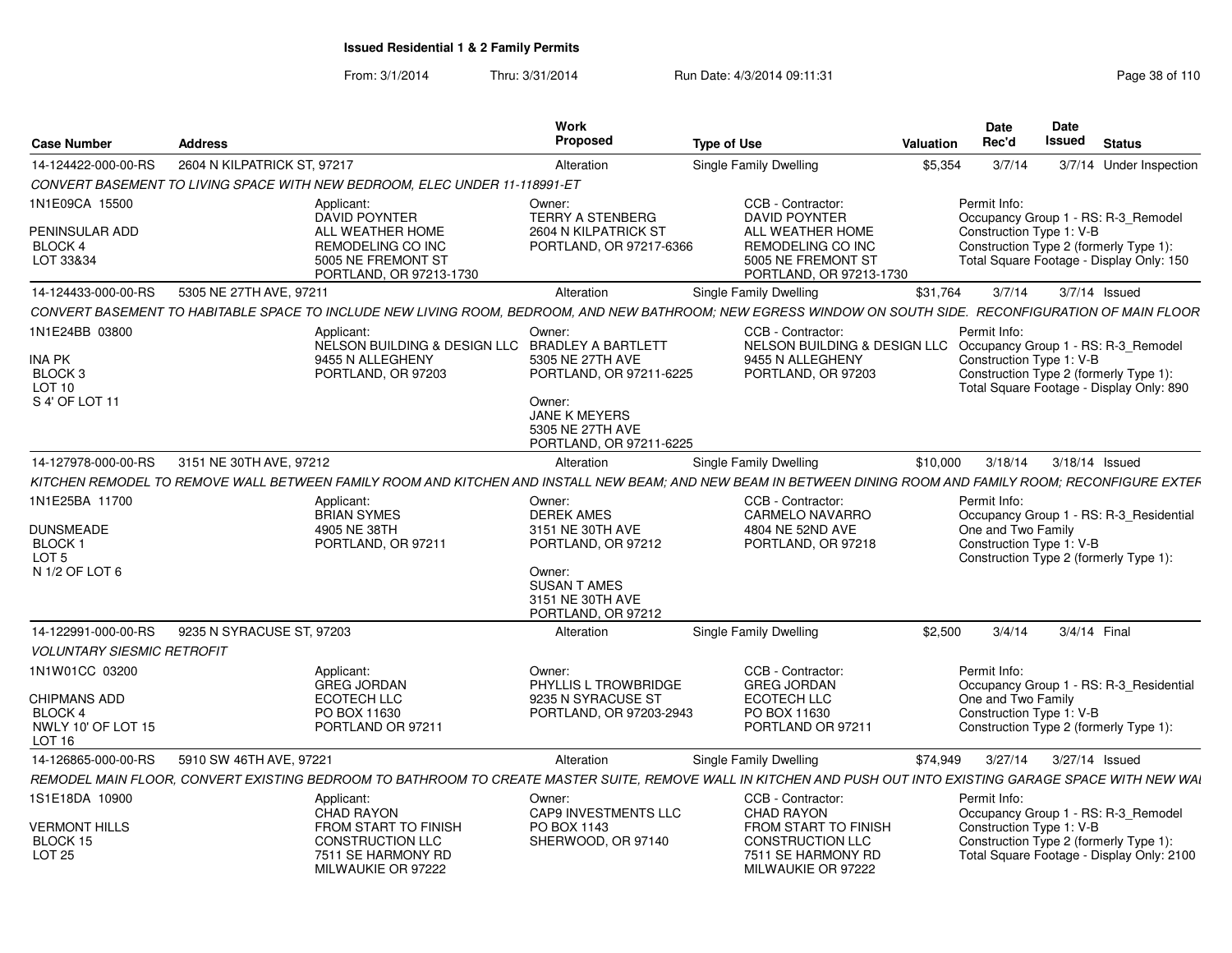From: 3/1/2014Thru: 3/31/2014 Run Date: 4/3/2014 09:11:31 Research 2010 Rage 39 of 110

|                                                                          |                                              |                                                                                                                                                                                      | <b>Work</b>                                                                    |                    |                                                                                                                           |                  | <b>Date</b>                                                    | <b>Date</b>   |                                                                                   |
|--------------------------------------------------------------------------|----------------------------------------------|--------------------------------------------------------------------------------------------------------------------------------------------------------------------------------------|--------------------------------------------------------------------------------|--------------------|---------------------------------------------------------------------------------------------------------------------------|------------------|----------------------------------------------------------------|---------------|-----------------------------------------------------------------------------------|
| <b>Case Number</b>                                                       | <b>Address</b>                               |                                                                                                                                                                                      | Proposed                                                                       | <b>Type of Use</b> |                                                                                                                           | <b>Valuation</b> | Rec'd                                                          | <b>Issued</b> | <b>Status</b>                                                                     |
| 14-123371-000-00-RS                                                      | 102 NE 63RD AVE, 97213                       |                                                                                                                                                                                      | Alteration                                                                     |                    | Single Family Dwelling                                                                                                    | \$5,000          | 3/5/14                                                         |               | 3/5/14 Under Inspection                                                           |
|                                                                          | CONVERT PORTION OF BASEMENT TO BEDROOM/STUDY |                                                                                                                                                                                      |                                                                                |                    |                                                                                                                           |                  |                                                                |               |                                                                                   |
| 1N2E32CB 10300<br>ORCHARD HOMES<br>BLOCK 12<br>S 37.73' OF LOT 8         |                                              | Applicant:<br>TAYLOR REED MORROW LLC<br>29321 HAMM RD<br><b>EUGENE, OR 97405</b>                                                                                                     | Owner:<br><b>RYAN T LINGARD</b><br>102 NE 63RD AVE<br>PORTLAND, OR 97213       |                    | CCB - Contractor:<br>TAYLOR REED MORROW LLC<br>29321 HAMM RD<br><b>EUGENE, OR 97405</b>                                   |                  | Permit Info:<br>One and Two Family<br>Construction Type 1: V-B |               | Occupancy Group 1 - RS: R-3 Residential<br>Construction Type 2 (formerly Type 1): |
| N 7.27' OF LOT 9                                                         |                                              |                                                                                                                                                                                      | Owner:<br>A MARIAH MORROW<br>102 NE 63RD AVE<br>PORTLAND, OR 97213             |                    |                                                                                                                           |                  |                                                                |               |                                                                                   |
| 14-127989-000-00-RS                                                      | 2908 NE HOLMAN ST, 97211                     |                                                                                                                                                                                      | Alteration                                                                     |                    | Single Family Dwelling                                                                                                    | \$300            | 3/18/14                                                        |               | 3/18/14 Issued                                                                    |
|                                                                          |                                              | SEISMIC STRENGTHENING TO INCLUDE STEEL SIDE PLATES TO ANCHOR CONCRETE STEM WALL TO MUD SILL                                                                                          |                                                                                |                    |                                                                                                                           |                  |                                                                |               |                                                                                   |
| 1N1E13CA 09600<br><b>IRVINGTON PK</b><br>BLOCK 36                        |                                              | Applicant:<br>JEFF S HURT<br>2908 NE HOLMAN ST<br>PORTLAND, OR 97211-6754                                                                                                            | Owner:<br>JEFF S HURT<br>2908 NE HOLMAN ST<br>PORTLAND, OR 97211-6754          |                    |                                                                                                                           |                  | Permit Info:<br>Construction Type 1: V-B                       |               | Occupancy Group 1 - RS: R-3_Remodel<br>Construction Type 2 (formerly Type 1):     |
| LOT 45&47                                                                |                                              |                                                                                                                                                                                      |                                                                                |                    |                                                                                                                           |                  |                                                                |               |                                                                                   |
| 14-127771-000-00-RS                                                      |                                              | 3910 SW BEAVERTON HILLSDALE HWY, 97221                                                                                                                                               | Alteration                                                                     |                    | Single Family Dwelling                                                                                                    | \$1,200          | 3/18/14                                                        |               | 3/18/14 Under Inspection                                                          |
|                                                                          |                                              | REPAIR FIRE DAMAGE IN LIVING ROOM AND BEDROOM/***ADD PT,ET, MT TO COMBO PERMIT 3/25/14***Elect under own permit by contractor, SP 3/30/14 no ET work done by home owner on RS permit |                                                                                |                    |                                                                                                                           |                  |                                                                |               |                                                                                   |
| 1S1E17BD 02800<br>SECTION 17 1S 1E                                       |                                              | Applicant:<br><b>CRAIG ANDERSON</b><br>3910 SW BEAVERTON HILLSDALE                                                                                                                   | Owner:<br><b>EUGENE A ANDERSON</b><br>3910 SW BVRTN/HILLSDALE HWY              |                    |                                                                                                                           |                  | Permit Info:<br>Construction Type 1: V-B                       |               | Occupancy Group 1 - RS: R-3 Remodel                                               |
| TL 2800 0.15 ACRES                                                       |                                              | <b>HWY</b><br>PORTLAND, OR 97221                                                                                                                                                     | PORTLAND, OR 97221-3650                                                        |                    |                                                                                                                           |                  |                                                                |               | Construction Type 2 (formerly Type 1):                                            |
| 14-125422-REV-01-RS                                                      | 3733 NE 21ST AVE, 97212                      |                                                                                                                                                                                      | Alteration                                                                     |                    | Single Family Dwelling                                                                                                    |                  | \$<br>3/18/14                                                  |               | 3/18/14 Issued                                                                    |
|                                                                          |                                              | REVISION - CONVERT OFFICE TO BEDROOM AND ADD CLOSET, CREATE INTERIOR ENTRY FROM GARAGE - NO EXTERIOR CHANGES                                                                         |                                                                                |                    |                                                                                                                           |                  |                                                                |               |                                                                                   |
| 1N1E23DD 12400<br><b>HOMEDALE</b><br><b>BLOCK 4</b><br>LOT <sub>13</sub> |                                              | Applicant:<br><b>VINCENT PATTON</b><br>3733 NE 21ST AVE<br>PORTLAND, OR 97212-1428                                                                                                   | Owner:<br><b>VINCENT PATTON</b><br>3733 NE 21ST AVE<br>PORTLAND, OR 97212-1428 |                    | CCB - Contractor:<br><b>BRAD PRESTON</b><br><b>BUILDING INTEGRITY INC</b><br>18006 S BOGYNSKI RD<br>OREGON CITY, OR 97045 |                  | Permit Info:<br>One and Two Family<br>Construction Type 1: V-B |               | Occupancy Group 1 - RS: R-3 Residential<br>Construction Type 2 (formerly Type 1): |
|                                                                          |                                              |                                                                                                                                                                                      | Owner:<br><b>EDDIE SONG</b><br>3733 NE 21ST AVE<br>PORTLAND, OR 97212-1428     |                    |                                                                                                                           |                  |                                                                |               |                                                                                   |
| 14-124786-000-00-RS                                                      | 8625 N NEWMAN AVE, 97203                     |                                                                                                                                                                                      | Alteration                                                                     |                    | Single Family Dwelling                                                                                                    | \$20,000         | 3/9/14                                                         |               | 3/22/14 Issued                                                                    |
|                                                                          |                                              | REMODEL EXISTING MAIN FLOOR BATHRROM. CREATE NEW MAIN FLOOR BATHROOM. NEW CLOSETS IN EXISTING MAIN FLOOR BEDROOMS.                                                                   |                                                                                |                    |                                                                                                                           |                  |                                                                |               |                                                                                   |
| 1N1E08BD 10500                                                           |                                              | Applicant:<br><b>DANN CASEY</b>                                                                                                                                                      | Owner:<br>AAV ONE LLC                                                          |                    | CCB - Contractor:<br><b>KEITH LEONARD</b>                                                                                 |                  | Permit Info:                                                   |               | Occupancy Group 1 - RS: R-3_Residential                                           |
| <b>GARDEN PK</b><br>BLOCK <sub>2</sub><br>LOT 17&18 TL 10500             |                                              | <b>CHALET HOMES LLC</b><br>8733 SE DIVISION ST., STE 201<br>PORTLAND, OR 97266                                                                                                       | 8733 SE DIVISION ST #201<br>PORTLAND, OR 97266-1470                            |                    | DO RIGHT ELECTRIC INC<br>11852 CHATEAU DR<br>WOODBURN OR 97071                                                            |                  | One and Two Family<br>Construction Type 1: V-B                 |               | Construction Type 2 (formerly Type 1):                                            |
|                                                                          |                                              |                                                                                                                                                                                      |                                                                                |                    | CCB - Contractor:<br><b>CHALET HOMES LLC</b><br>8733 SE DIVISION ST #201<br>PORTLAND, OR 97266                            |                  |                                                                |               |                                                                                   |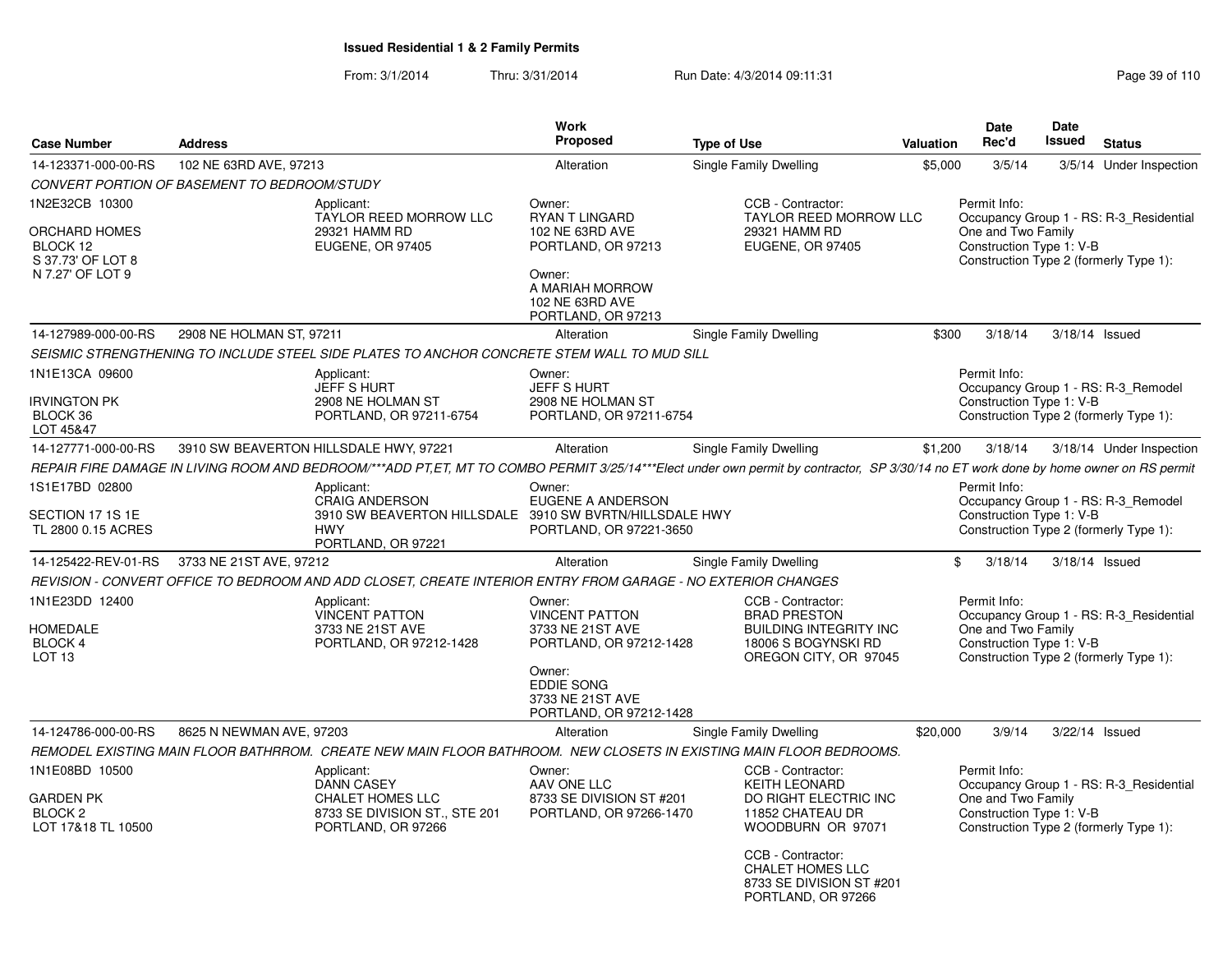From: 3/1/2014Thru: 3/31/2014 Run Date: 4/3/2014 09:11:31 Research 2010 110

| <b>Case Number</b>                                 | <b>Address</b>             |                                                                                              | <b>Work</b><br>Proposed                                                          | <b>Type of Use</b>                                                                | Valuation | Date<br>Rec'd                                                                                                                   | Date<br><b>Issued</b> | <b>Status</b>                           |
|----------------------------------------------------|----------------------------|----------------------------------------------------------------------------------------------|----------------------------------------------------------------------------------|-----------------------------------------------------------------------------------|-----------|---------------------------------------------------------------------------------------------------------------------------------|-----------------------|-----------------------------------------|
| 14-123175-000-00-RS                                | 2905 SE 36TH AVE           |                                                                                              | Alteration                                                                       | <b>Single Family Dwelling</b>                                                     | \$6,750   | 3/4/14                                                                                                                          | 3/4/14 Final          |                                         |
|                                                    |                            | SOLAR INSTALLATION ON ROOFTOP, 3.315 kW PV SYSTEM - PRESCRIPTIVE                             |                                                                                  |                                                                                   |           |                                                                                                                                 |                       |                                         |
| 1S1E12AB 22401                                     |                            | Applicant:                                                                                   | Owner:                                                                           | CCB - Contractor:                                                                 |           | Permit Info:                                                                                                                    |                       |                                         |
| WAVERLEIGH HTS<br><b>BLOCK B</b><br>LOT 2 TL 22401 |                            | SUNLIGHT SOLAR ENERGY INC<br>615 SE GLENWOOD DR., STE 120<br><b>BEND OR 97701</b>            | MICHAEL S CORBETT<br>2822 SE 28TH AVE<br>PORTLAND, OR 97202-1315                 | SUNLIGHT SOLAR ENERGY INC<br>615 SE GLENWOOD DR., STE 120<br><b>BEND OR 97701</b> |           | Occupancy Group 1 - RS: U_Private<br>Garage\Utility Misc.<br>Construction Type 1: V-B                                           |                       | Construction Type 2 (formerly Type 1):  |
|                                                    |                            |                                                                                              | Owner:<br>MICHELLE V CORBETT<br>2822 SE 28TH AVE<br>PORTLAND, OR 97202-1315      |                                                                                   |           |                                                                                                                                 |                       |                                         |
| 14-123179-000-00-RS                                | 3586 SE WOODWARD ST        |                                                                                              | Alteration                                                                       | Single Family Dwelling                                                            | \$6,750   | 3/4/14                                                                                                                          |                       | $3/4/14$ Issued                         |
|                                                    |                            | SOLAR INSTALLATION ON ROOFTOP, 3.32kW PV SYSTEM - PRESCRIPTIVE                               |                                                                                  |                                                                                   |           |                                                                                                                                 |                       |                                         |
| 1S1E12AB 22412                                     |                            | Applicant:                                                                                   | Owner:                                                                           | CCB - Contractor:                                                                 |           | Permit Info:                                                                                                                    |                       |                                         |
| WAVERLY COMMONS<br>LOT 8                           |                            | SUNLIGHT SOLAR ENERGY INC<br>615 SE GLENWOOD DR., STE 120<br><b>BEND OR 97701</b>            | <b>DAMIAN WISE</b><br>4412 SE 47TH AVE<br>PORTLAND, OR 97206                     | SUNLIGHT SOLAR ENERGY INC<br>615 SE GLENWOOD DR., STE 120<br><b>BEND OR 97701</b> |           | Occupancy Group 1 - RS: U_Private<br>Garage\Utility Misc.<br>Construction Type 1: V-B<br>Construction Type 2 (formerly Type 1): |                       |                                         |
|                                                    |                            |                                                                                              | Owner:<br>DEBORAH WISE<br>4412 SE 47TH AVE<br>PORTLAND, OR 97206                 |                                                                                   |           |                                                                                                                                 |                       |                                         |
| 14-123219-000-00-RS                                | 2061 SE 145TH AVE, 97233   |                                                                                              | Alteration                                                                       | <b>Single Family Dwelling</b>                                                     | \$6,500   | 3/6/14                                                                                                                          |                       | 3/6/14 Under Inspection                 |
|                                                    |                            | REPAIR DAMAGE TO RAFTERS DUE TO FIRE, REMODEL WORK IN KITCHEN                                |                                                                                  |                                                                                   |           |                                                                                                                                 |                       |                                         |
| 1S2E01CC 07200                                     |                            | Applicant:<br><b>COURTESY RESTORATION INC</b>                                                | Owner:<br><b>SIXTA MONTANO</b>                                                   | CCB - Contractor:<br><b>COURTESY RESTORATION INC.</b>                             |           | Permit Info:                                                                                                                    |                       | Occupancy Group 1 - RS: R-3_Remodel     |
| <b>BROAD AC</b><br>BLOCK 8<br>LOT <sub>5</sub>     |                            | 2008 C ST<br>VANCOUVER, WA 98663                                                             | 2061 SE 145TH AVE<br>PORTLAND, OR 97233-2701                                     | 2008 C ST<br>VANCOUVER, WA 98663                                                  |           | Construction Type 1: V-B                                                                                                        |                       | Construction Type 2 (formerly Type 1):  |
|                                                    |                            |                                                                                              | Owner:<br><b>JOSE V RESTREPO</b><br>2061 SE 145TH AVE<br>PORTLAND, OR 97233-2701 |                                                                                   |           |                                                                                                                                 |                       |                                         |
| 14-127341-000-00-RS                                | 2728 SE TIBBETTS ST, 97202 |                                                                                              | Alteration                                                                       | Single Family Dwelling                                                            | \$150,000 | 3/15/14                                                                                                                         | 3/22/14 Issued        |                                         |
|                                                    |                            | KITCHEN AND MAIN FLOOR REMODEL, ADD BATHROOM TO UPPERR FLOOR, RELOCATE EQUIPMENT IN BASEMENT |                                                                                  |                                                                                   |           |                                                                                                                                 |                       |                                         |
| 1S1E12BC 12000                                     |                            | Applicant:<br>Amy Frye                                                                       | Owner:<br><b>CHARLES U BROD</b>                                                  | CCB - Contractor:<br><b>AMY FRYE</b>                                              |           | Permit Info:                                                                                                                    |                       | Occupancy Group 1 - RS: R-3_Residential |
| <b>WAVERLY</b><br>BLOCK <sub>9</sub><br>LOT 8      |                            | RED ROOSTER REMODELING<br>5620 NE 23rd Ave<br>Portland, OR 97211                             | 5585 SW OMAHA CT<br>TUALATIN, OR 97062                                           | RED ROOSTER REMODELING.<br>INC.<br>5620 NE 23RD AVE                               |           | One and Two Family<br>Construction Type 1: V-B                                                                                  |                       | Construction Type 2 (formerly Type 1):  |
|                                                    |                            |                                                                                              | Owner:<br>BETH E BROD<br>5585 SW OMAHA CT<br>TUALATIN, OR 97062                  | PORTLAND, OR 97211                                                                |           |                                                                                                                                 |                       |                                         |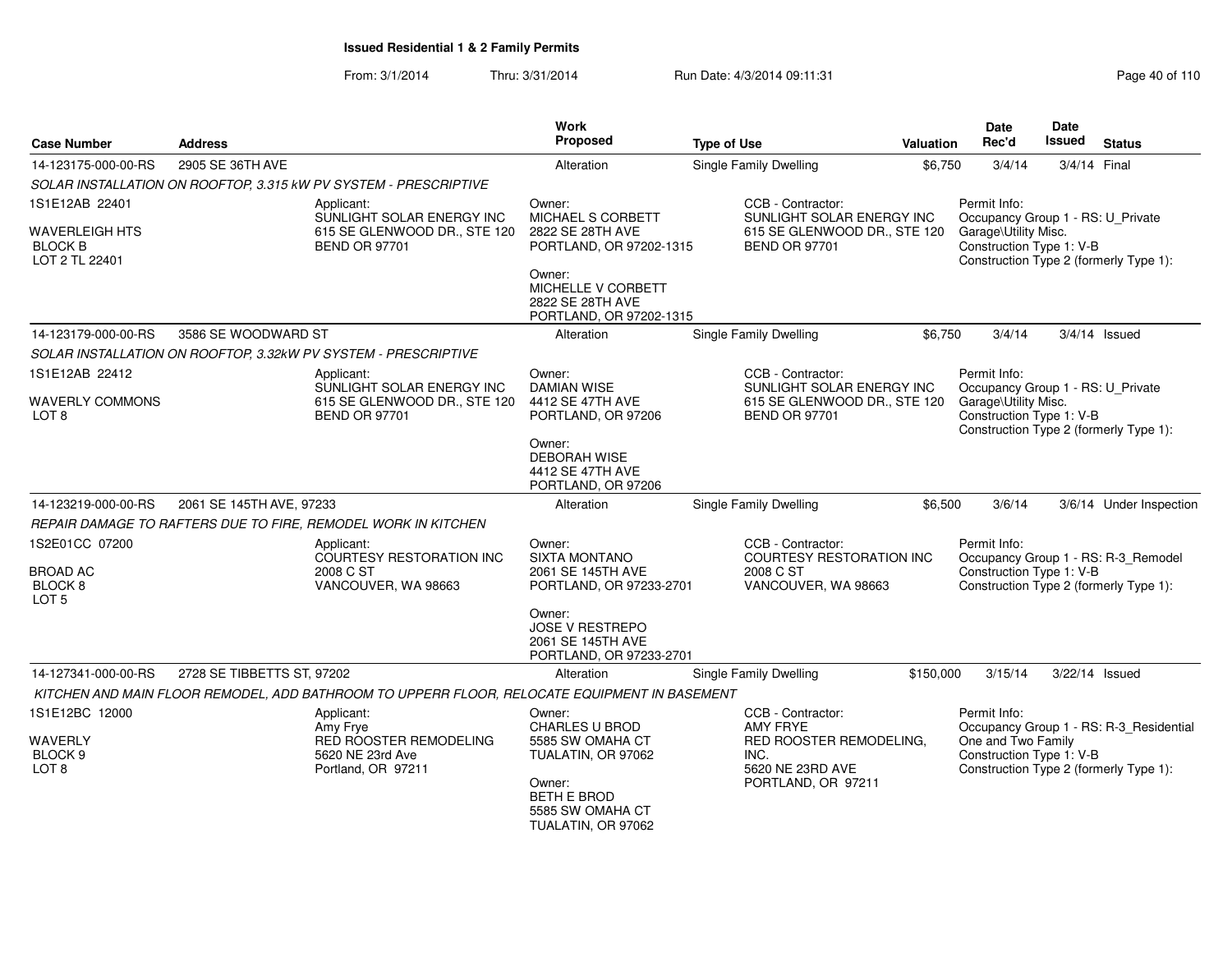From: 3/1/2014Thru: 3/31/2014 Run Date: 4/3/2014 09:11:31 Page 41 of 110

| <b>Case Number</b>                                             | <b>Address</b>                                                                                                                                                | Work<br>Proposed                                                                                                                     | <b>Type of Use</b>                                                                                                                                          | <b>Valuation</b> | Date<br>Rec'd                                                  | <b>Date</b><br>Issued | <b>Status</b>                                                                      |
|----------------------------------------------------------------|---------------------------------------------------------------------------------------------------------------------------------------------------------------|--------------------------------------------------------------------------------------------------------------------------------------|-------------------------------------------------------------------------------------------------------------------------------------------------------------|------------------|----------------------------------------------------------------|-----------------------|------------------------------------------------------------------------------------|
| 14-122976-000-00-RS                                            | 224 NE 44TH AVE, 97213                                                                                                                                        | Alteration                                                                                                                           | Single Family Dwelling                                                                                                                                      | \$29,123         | 3/11/14                                                        |                       | 3/11/14 Issued                                                                     |
|                                                                | CONVERTING BASEMENT TO LIVING SPACE WITH NEW BEDROOM, MEDIA ROOM, AND BATHROOM; ELECTRICAL, PLUMBING AND MECH. PERMITS TO BE OBTAINED SEPARATELY              |                                                                                                                                      |                                                                                                                                                             |                  |                                                                |                       |                                                                                    |
| 1N2E31CB 03400                                                 | Applicant:<br><b>LEAH B IRWIN</b>                                                                                                                             | Owner:<br><b>STEVEN A IRWIN</b>                                                                                                      |                                                                                                                                                             |                  | Permit Info:                                                   |                       | Occupancy Group 1 - RS: R-3 Remodel                                                |
| LAURELCREST<br>BLOCK 4<br>LOT <sub>10</sub><br>S 10' OF LOT 11 | 224 NE 44TH AVE<br>PORTLAND, OR 97213-1618                                                                                                                    | <b>224 NE 44TH AVE</b><br>PORTLAND, OR 97213-1618<br>Owner:<br>LEAH B IRWIN<br><b>224 NE 44TH AVE</b><br>PORTLAND, OR 97213-1618     |                                                                                                                                                             |                  | Construction Type 1: V-B                                       |                       | Construction Type 2 (formerly Type 1):<br>Total Square Footage - Display Only: 816 |
| 14-124773-000-00-RS                                            | 1126 NE 70TH AVE, 97213                                                                                                                                       | Alteration                                                                                                                           | Single Family Dwelling                                                                                                                                      | \$49,669         | 3/8/14                                                         |                       | 3/8/14 Under Inspection                                                            |
|                                                                | KITCHEN AND EXISTING BATHROOM REMODEL, INCREASE OPENING BETWEEN KITCHEN AND DINING ROOM.                                                                      |                                                                                                                                      |                                                                                                                                                             |                  |                                                                |                       |                                                                                    |
| 1N2E32BA 09100<br><b>JONESMORE</b><br>BLOCK 8<br>LOT 21&22     | Applicant:<br><b>DARCY DEGIOVANNI</b><br><b>IDS REMODELING INC</b><br>2907 SW LURADEL LN<br>PORTLAND, OR 97219                                                | Owner:<br><b>CORAL S KAFEL</b><br>2231 SE 98TH AVE<br>PORTLAND, OR 97216-2611                                                        | CCB - Contractor:<br><b>DARCY DEGIOVANNI</b><br><b>IDS REMODELING INC</b><br>2907 SW LURADEL LN<br>PORTLAND, OR 97219                                       |                  | Permit Info:<br>One and Two Family<br>Construction Type 1: V-B |                       | Occupancy Group 1 - RS: R-3 Residential<br>Construction Type 2 (formerly Type 1):  |
| 14-127071-000-00-RS                                            | 2728 SW SHERWOOD DR, 97201                                                                                                                                    | Alteration                                                                                                                           | Single Family Dwelling                                                                                                                                      | \$9,404          | 3/21/14                                                        | 3/21/14 Final         |                                                                                    |
|                                                                | NEW LOWER DECK AND LEGALIZE STAIRS AND HANDRAILS LEADING FROM EXISTING UPPER DECK TO LOWER DECK, LEGALIZE FRAMING OF THE WEST 10 FEET OF UPPER DECK. *RESPONS |                                                                                                                                      |                                                                                                                                                             |                  |                                                                |                       |                                                                                    |
| 1S1E09BA 01800                                                 | Applicant:<br>ELEANOR GODFREY                                                                                                                                 | Owner:<br><b>VICKI REID</b>                                                                                                          | CCB - Contractor:<br><b>JOHN JANAC</b>                                                                                                                      |                  | Permit Info:<br>Occupancy Group 1 - RS: U_Decks,               |                       |                                                                                    |
| PORTLAND HTS PK<br>LOT 18 EXC PT IN ST                         | 2728 SW SHERWOOD DR<br>PORTLAND, OR 97201-2251                                                                                                                | 2728 SW SHERWOOD DR<br>PORTLAND, OR 97201-2251<br>Owner:<br><b>ELEANOR GODFREY</b><br>2728 SW SHERWOOD DR<br>PORTLAND, OR 97201-2251 | <b>SUPERIOR STANDARDS</b><br>CONSTRUCTION INC<br>13903 SW HILLSHIRE DR<br><b>TIGARD, OR 97223</b>                                                           |                  | Patios, Porches, Carports<br>Construction Type 1: V-B          |                       | Construction Type 2 (formerly Type 1):<br>Total Square Footage - Display Only: 463 |
| 14-123018-000-00-RS                                            | 6905 N CURTIS AVE, 97217                                                                                                                                      | Alteration                                                                                                                           | Single Family Dwelling                                                                                                                                      | \$1,500          | 3/4/14                                                         |                       | 3/4/14 Under Inspection                                                            |
|                                                                | REPLACE TWO EXISTING WINDOWS WITH NEW EGRESS WINDOWS IN BASEMENT. NO CONVERSION TO LIVING SPACE AT THIS TIME.**//3/25/14 ADDED 3 CIRCUITS//**                 |                                                                                                                                      |                                                                                                                                                             |                  |                                                                |                       |                                                                                    |
| 1N1E16BC 00900                                                 | Applicant:<br>THOMAS A M MARTENS                                                                                                                              | Owner:<br><b>CAITLIN M MORAN</b>                                                                                                     |                                                                                                                                                             |                  | Permit Info:                                                   |                       | Occupancy Group 1 - RS: R-3 Residential                                            |
| ARBOR LODGE<br>BLOCK 9<br>S 1/2 OF LOT 23<br>LOT 24            | 6905 N CURTIS AVE<br>PORTLAND, OR 97217                                                                                                                       | 6905 N CURTIS AVE<br>PORTLAND, OR 97217<br>Owner:<br>THOMAS A M MARTENS<br>6905 N CURTIS AVE<br>PORTLAND, OR 97217                   |                                                                                                                                                             |                  | One and Two Family<br>Construction Type 1: V-B                 |                       | Construction Type 2 (formerly Type 1):                                             |
| 14-123406-000-00-RS                                            | 5713 SE RAYMOND ST, 97206                                                                                                                                     | Alteration                                                                                                                           | Single Family Dwelling                                                                                                                                      | \$74,000         | 3/5/14                                                         |                       | 3/5/14 Under Inspection                                                            |
|                                                                | REMODEL INTERIOR OF HOUSE, REMODEL EXISTING PERMITED BASEMENT BATHROOM, FUROUT NON -HABITABLE STORGE/WORKSHOP BASEMENT PERIMETER WALLS WITH REQUIRED FI       |                                                                                                                                      |                                                                                                                                                             |                  |                                                                |                       |                                                                                    |
| 1S2E18AA 23300                                                 | Applicant:<br><b>ERIC EATON</b>                                                                                                                               | Owner:<br>ROBERT K PUGH                                                                                                              | CCB - Contractor:<br><b>ERIC EATON</b>                                                                                                                      |                  | Permit Info:                                                   |                       | Occupancy Group 1 - RS: R-3 Residential                                            |
| <b>ATLAS ADD</b><br>BLOCK <sub>3</sub><br>LOT <sub>14</sub>    | <b>EATON GENERAL</b><br><b>CONSTRUCTION LLC</b><br>99 W HISTORIC COLUMBIA RIVER<br><b>HWY</b><br>TROUTDALE, OR 97060                                          | 7131 SE 65TH AVE<br>PORTLAND, OR 97206                                                                                               | <b>EATON GENERAL</b><br><b>CONSTRUCTION LLC</b><br>99 W HISTORIC COLUMBIA RIVER Construction Type 2 (formerly Type 1):<br><b>HWY</b><br>TROUTDALE, OR 97060 |                  | One and Two Family<br>Construction Type 1: V-B                 |                       |                                                                                    |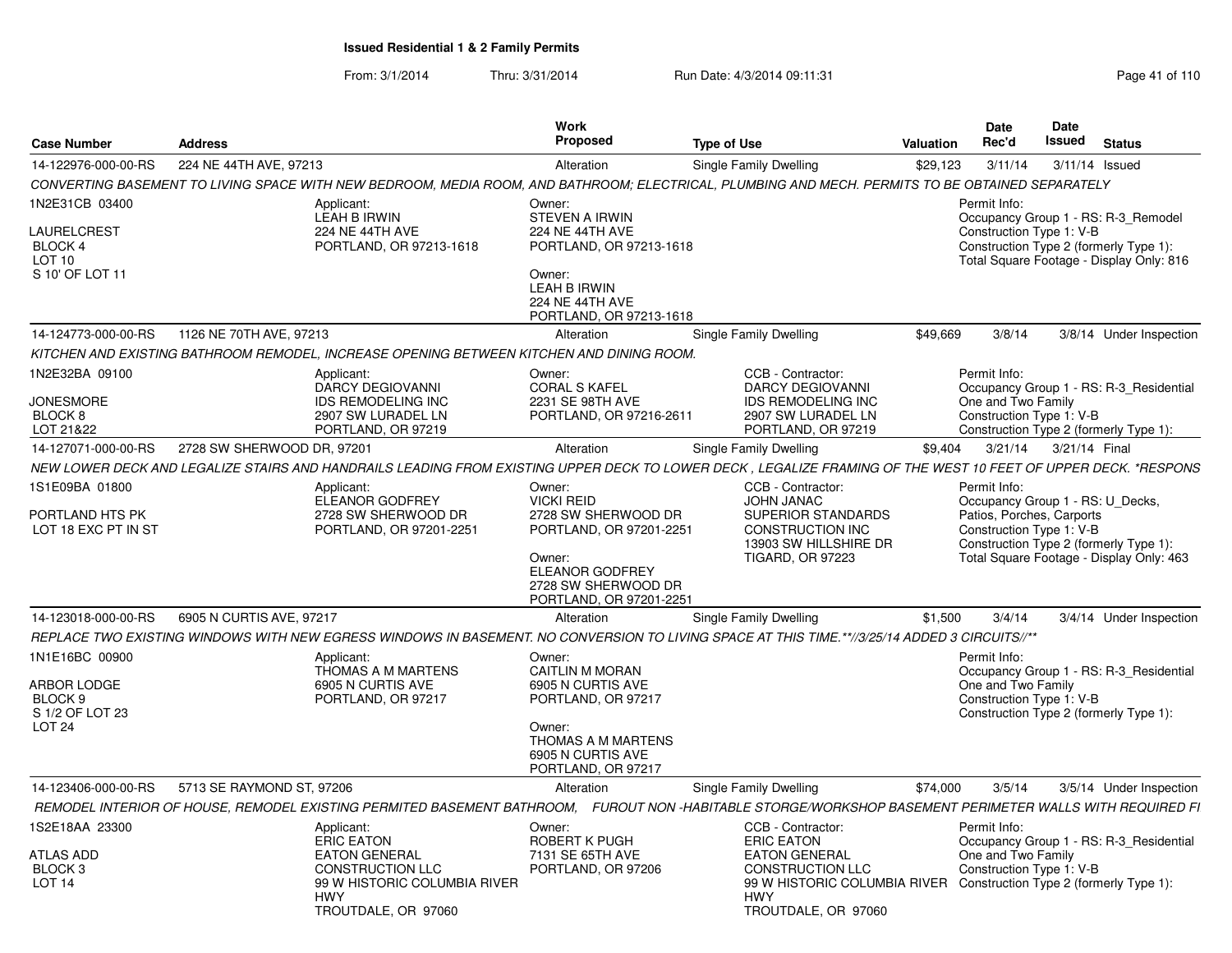From: 3/1/2014Thru: 3/31/2014 Run Date: 4/3/2014 09:11:31 Page 42 of 110

| <b>Case Number</b>                                                                                | <b>Address</b>               |                                                                                                                                                                                              | <b>Work</b><br><b>Proposed</b>                                                                                                                                   | <b>Type of Use</b>                                                                                                                                                                                                                         | <b>Valuation</b> | Date<br>Rec'd                                                  | Date<br><b>Issued</b> | <b>Status</b>                                                                     |
|---------------------------------------------------------------------------------------------------|------------------------------|----------------------------------------------------------------------------------------------------------------------------------------------------------------------------------------------|------------------------------------------------------------------------------------------------------------------------------------------------------------------|--------------------------------------------------------------------------------------------------------------------------------------------------------------------------------------------------------------------------------------------|------------------|----------------------------------------------------------------|-----------------------|-----------------------------------------------------------------------------------|
| 14-128017-000-00-RS                                                                               | 2315 SE 60TH AVE, 97215      |                                                                                                                                                                                              | Alteration                                                                                                                                                       | Single Family Dwelling                                                                                                                                                                                                                     | \$5,600          | 3/18/14                                                        | 3/18/14               | Issued                                                                            |
|                                                                                                   |                              | FURR OUT WALLS IN EXISTING BASEMENT PARTY ROOM , INCREASE DEPTH OF WINDOW TO CREATE EGRESS./***ADD LOW VOLTAGE 4/1/14***                                                                     |                                                                                                                                                                  |                                                                                                                                                                                                                                            |                  |                                                                |                       |                                                                                   |
| 1S2E06DD 10700<br>HUTCHINSONS ADD<br>BLOCK <sub>8</sub><br>LOT <sub>17</sub>                      |                              | Applicant:<br><b>CHRISTOPHER H DORR</b><br>2315 SE 60TH AVE<br>PORTLAND, OR 97215                                                                                                            | Owner:<br><b>CHRISTOPHER H DORR</b><br>2315 SE 60TH AVE<br>PORTLAND, OR 97215<br>Owner:<br><b>REGINA C BROICH</b><br>2315 SE 60TH AVE<br>PORTLAND, OR 97215      | CCB - Contractor:<br>YORCK MICHAEL FRANKEN<br>602 SE 47TH AVE<br>PORTLAND OR 972151713                                                                                                                                                     |                  | Permit Info:<br>One and Two Family<br>Construction Type 1: V-B |                       | Occupancy Group 1 - RS: R-3 Residential<br>Construction Type 2 (formerly Type 1): |
| 14-128018-000-00-RS                                                                               | 235 NE DEKUM ST, 97211       |                                                                                                                                                                                              | Alteration                                                                                                                                                       | Single Family Dwelling                                                                                                                                                                                                                     | \$3,000          | 3/18/14                                                        |                       | 3/18/14 Under Inspection                                                          |
|                                                                                                   |                              | BASEMENT CONVERSION TO LIVING SPACE WITH NEW BEDROOM AND BATHROOM: NEW EGRESS ON WEST SIDE                                                                                                   |                                                                                                                                                                  |                                                                                                                                                                                                                                            |                  |                                                                |                       |                                                                                   |
| 1N1E15AD 09700<br>PIEDMONT PK<br>BLOCK <sub>2</sub><br>E 1/2 OF LOT 9&10                          |                              | Applicant:<br>MJN BUILDER CO<br>1220 SE 4TH ST<br>GRESHAM, OR 97080                                                                                                                          | Owner:<br><b>MARISA A MACK</b><br>235 NE DEKUM ST<br>PORTLAND, OR 97211<br>Owner:<br>KIRBY L KUEHL<br>235 NE DEKUM ST<br>PORTLAND, OR 97211                      | CCB - Contractor:<br>FAITH ELECTRIC INC<br>PO BOX 20476<br>KEIZER, OR 97307<br>CCB - Contractor:<br><b>GARCIA PLUMBING INC</b><br>738 7TH STREET<br>INDEPENDENCE, OR 97351<br>CCB - Contractor:<br><b>MJN BUILDER CO</b><br>1220 SE 4TH ST |                  | Permit Info:<br>One and Two Family<br>Construction Type 1: V-B |                       | Occupancy Group 1 - RS: R-3_Residential<br>Construction Type 2 (formerly Type 1): |
|                                                                                                   |                              |                                                                                                                                                                                              |                                                                                                                                                                  | GRESHAM, OR 97080                                                                                                                                                                                                                          |                  |                                                                |                       |                                                                                   |
| 14-126052-000-00-RS                                                                               | 3045 NW CUMBERLAND RD, 97210 |                                                                                                                                                                                              | Alteration                                                                                                                                                       | Single Family Dwelling                                                                                                                                                                                                                     | \$70,000         | 3/12/14                                                        |                       | 3/17/14 Issued                                                                    |
| 1N1E32BD 01300<br>WESTOVER TERR<br>BLOCK 15<br>W 17' OF LOT 33<br>LOT <sub>34</sub>               |                              | KITCHEN REMODEL. CONSTRUCT BUILT-INS, CHANGE DOOR TO WINDOW ON NON STREET FACING FACADE<br>Applicant:<br>DAVID LIPKIND<br>SHELBYVILLE PROPERTIES LLC<br>1215 NE WEBSTER<br>PORTLAND OR 97211 | Owner:<br><b>MARK D WALKER</b><br>3045 NW CUMBERLAND RD<br>PORTLAND, OR 97210-2752<br>Owner:<br>ANNE BADGLEY<br>3045 NW CUMBERLAND RD<br>PORTLAND, OR 97210-2752 | CCB - Contractor:<br><b>DAVID LIPKIND</b><br>SHELBYVILLE PROPERTIES LLC<br>1215 NE WEBSTER<br>PORTLAND OR 97211                                                                                                                            |                  | Permit Info:<br>One and Two Family<br>Construction Type 1: V-B |                       | Occupancy Group 1 - RS: R-3 Residential<br>Construction Type 2 (formerly Type 1): |
| 14-126810-000-00-RS                                                                               | 3910 NE 143RD AVE, 97230     |                                                                                                                                                                                              | Alteration                                                                                                                                                       | <b>Single Family Dwelling</b>                                                                                                                                                                                                              | \$5,000          | 3/13/14                                                        | 3/13/14 Final         |                                                                                   |
| <b>REPAIR OF EXISTING FOOTINGS</b><br>1N2E24CC 01500<br>NORTHCREST<br>BLOCK 2<br>LOT <sub>8</sub> |                              | Applicant:<br>NORA COLBURN<br><b>RAM JACK OF OREGON</b><br>PO BOX 11701<br>EUGENE, OR 97440                                                                                                  | Owner:<br><b>ALLAN BERRY</b><br>3910 NE 143RD AVE<br>PORTLAND, OR 97230-3516<br>Owner:<br>JANE M BERRY<br>3910 NE 143RD AVE<br>PORTLAND, OR 97230-3516           | CCB - Contractor:<br>RAMJACK OF OREGON<br>PO BOX 11701<br>EUGENE, OR 97440                                                                                                                                                                 |                  | Permit Info:<br>One and Two Family<br>Construction Type 1: V-B |                       | Occupancy Group 1 - RS: R-3 Residential<br>Construction Type 2 (formerly Type 1): |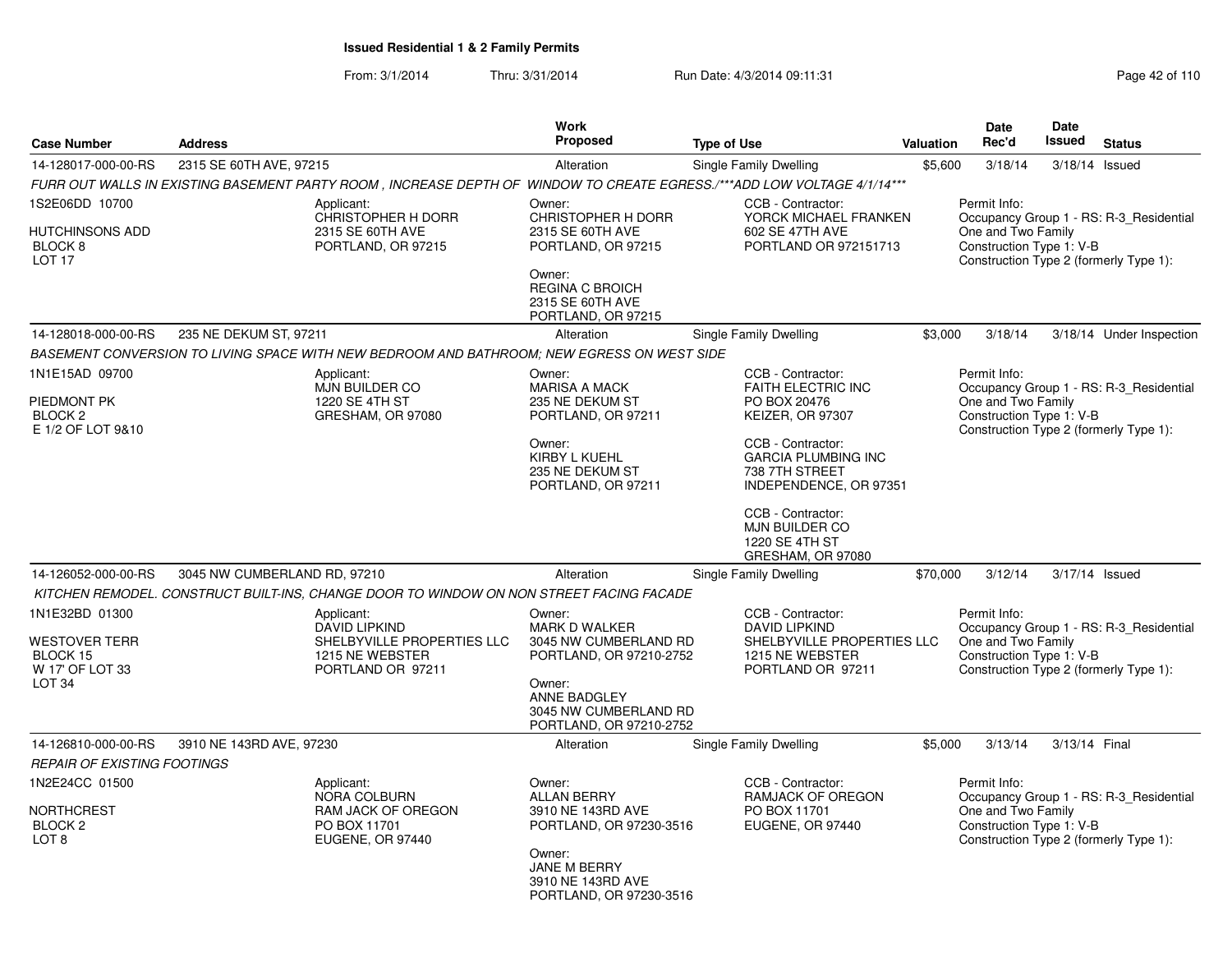From: 3/1/2014Thru: 3/31/2014 Run Date: 4/3/2014 09:11:31 Page 43 of 110

| <b>Case Number</b>                                                              | <b>Address</b>                                      |                                                                                                                                                                           | Work<br>Proposed                                                                                                                                         | <b>Type of Use</b>                                                                                        | <b>Valuation</b>            | Date<br>Rec'd                                                                                            | <b>Date</b><br><b>Issued</b> | <b>Status</b>                                                                                                             |
|---------------------------------------------------------------------------------|-----------------------------------------------------|---------------------------------------------------------------------------------------------------------------------------------------------------------------------------|----------------------------------------------------------------------------------------------------------------------------------------------------------|-----------------------------------------------------------------------------------------------------------|-----------------------------|----------------------------------------------------------------------------------------------------------|------------------------------|---------------------------------------------------------------------------------------------------------------------------|
| 14-127098-000-00-RS                                                             | 228 NE MORRIS ST - Unit A, 97212                    |                                                                                                                                                                           | Alteration                                                                                                                                               | Single Family Dwelling                                                                                    | \$5,000                     | 3/18/14                                                                                                  |                              | 3/18/14 Under Inspection                                                                                                  |
|                                                                                 |                                                     | ADD ADDITIONAL BATHROOM ON THE MAIN FLOOR; PLUMBING AND ELECTRICAL TO BE OBTAINED UNDER SEPARATE PERMIT                                                                   |                                                                                                                                                          |                                                                                                           |                             |                                                                                                          |                              |                                                                                                                           |
| 1N1E27AD 00600<br>ALBINA<br>BLOCK 14<br>LOT 38                                  |                                                     | Applicant:<br>PAUL HUCKANS<br><b>HAVEN BUILDERS LLC</b><br>7205 NE MALLORY AV<br>PORTLAND OR 97211                                                                        | Owner:<br><b>ALLAN RUDWICK</b><br>228 NE MORRIS ST<br>PORTLAND, OR 97212-3040                                                                            | CCB - Contractor:<br>PAUL HUCKANS<br><b>HAVEN BUILDERS LLC</b><br>7205 NE MALLORY AV<br>PORTLAND OR 97211 |                             | Permit Info:<br>One and Two Family<br>Construction Type 1: V-B<br>Construction Type 2 (formerly Type 1): |                              | Occupancy Group 1 - RS: R-3_Residential                                                                                   |
| 14-126151-000-00-RS                                                             | 530 NE 108TH AVE, 97220                             |                                                                                                                                                                           | Alteration                                                                                                                                               | Single Family Dwelling                                                                                    | \$22,000                    | 3/12/14                                                                                                  | 3/12/14 Issued               |                                                                                                                           |
|                                                                                 |                                                     | REPAIR FIRE DAMAGE AND PORTION OF TRUSSES - TRADE PERMITS TO BE OBTAINED SEPARATELY                                                                                       |                                                                                                                                                          |                                                                                                           |                             |                                                                                                          |                              |                                                                                                                           |
| 1N2E34BD 09600<br>LORENE PK<br><b>BLOCK 2</b><br>LOT <sub>7</sub>               |                                                     | Applicant:<br>ROBERT HAYDEN<br><b>DELTA STUDIOS ARCH &amp;</b><br><b>PLANNING</b><br>3344 NE 25TH AVE<br>PORTLAND, OR 97212                                               | Owner:<br><b>DONALD G BUSS</b><br>530 NE 108TH AVE<br>PORTLAND, OR 97220<br>Owner:<br><b>JANET M BUSS</b><br>530 NE 108TH AVE<br>PORTLAND, OR 97220      | CCB - Contractor:<br>PO BOX 51<br>GLADSTONE, OR 97027                                                     | RAPID INTERVENTION TEAM INC | Permit Info:<br>One and Two Family<br>Construction Type 1: V-B<br>Construction Type 2 (formerly Type 1): |                              | Occupancy Group 1 - RS: R-3_Residential                                                                                   |
| 14-125691-000-00-RS                                                             | 2025 N WYGANT ST, 97217                             |                                                                                                                                                                           | Alteration                                                                                                                                               | <b>Single Family Dwelling</b>                                                                             | \$5,000                     | 3/11/14                                                                                                  | 3/11/14 Issued               |                                                                                                                           |
|                                                                                 |                                                     | FURING OUT WALLS IN BASEMENT, ADD EGRESS WINDOW AND ADDING NEW WALL TO CREATE PLAY ROOM                                                                                   |                                                                                                                                                          |                                                                                                           |                             |                                                                                                          |                              |                                                                                                                           |
| 1N1E21AC 08100<br><b>BRAINARD TR</b><br>BLOCK <sub>3</sub><br>LOT <sub>16</sub> |                                                     | Applicant:<br><b>TYLER G CADHAM</b><br>2025 N WYGANT ST<br>PORTLAND, OR 97217-3459                                                                                        | Owner:<br><b>CLEA E CADHAM</b><br>2025 N WYGANT ST<br>PORTLAND, OR 97217-3459<br>Owner:<br>TYLER G CADHAM<br>2025 N WYGANT ST<br>PORTLAND, OR 97217-3459 |                                                                                                           |                             | Permit Info:<br>One and Two Family<br>Construction Type 1: V-B                                           |                              | Occupancy Group 1 - RS: R-3 Residential<br>Construction Type 2 (formerly Type 1):                                         |
| 14-125732-000-00-RS                                                             | 7435 N KERBY AVE, 97217                             |                                                                                                                                                                           | Alteration                                                                                                                                               | <b>Single Family Dwelling</b>                                                                             | \$800                       | 3/11/14                                                                                                  | 3/11/14 Final                |                                                                                                                           |
|                                                                                 | INSTALLING TWO NEW SKYLIGHTS ON SOUTH SIDE OF HOUSE |                                                                                                                                                                           |                                                                                                                                                          |                                                                                                           |                             |                                                                                                          |                              |                                                                                                                           |
| 1N1E15BA 13500<br><b>SWINTON</b><br>BLOCK 45<br>LOT 1&2                         |                                                     | Applicant:<br><b>MCCORD CONSTRUCTION LLC</b><br>324 SW WONDERVIEW DR<br>GRESHAM, OR 97080                                                                                 | Owner:<br><b>BROOKS W NEWBRY</b><br>1028 N 24TH ST<br>MESA, AZ 85213<br>Owner:<br>MARILYN F NEWBRY<br>1028 N 24TH ST                                     | CCB - Contractor:<br>324 SW WONDERVIEW DR<br>GRESHAM, OR 97080                                            | MCCORD CONSTRUCTION LLC     | Permit Info:<br>One and Two Family<br>Construction Type 1: V-B<br>Construction Type 2 (formerly Type 1): |                              | Occupancy Group 1 - RS: R-3_Residential                                                                                   |
|                                                                                 |                                                     |                                                                                                                                                                           | MESA, AZ 85213                                                                                                                                           |                                                                                                           |                             |                                                                                                          |                              |                                                                                                                           |
| 14-124539-000-00-RS                                                             | 134 SE 84TH AVE, 97216                              |                                                                                                                                                                           | Alteration                                                                                                                                               | Single Family Dwelling                                                                                    | \$5,139                     | 3/14/14                                                                                                  | 3/14/14 Issued               |                                                                                                                           |
| 1N2E33CC 05200                                                                  |                                                     | INTERIOR WORK ONLY-ADD UNHEATED BATHROOM TO UNFINISHED BASEMENT (UNDER UPPER BATH), ADDITIONAL SPACE TO REMAIN STORAGE AND LAUNDRY AREA, TWO BATHROOMS TOT/<br>Applicant: | Owner:                                                                                                                                                   |                                                                                                           |                             | Permit Info:                                                                                             |                              |                                                                                                                           |
| <b>TERRACE PK</b><br>BLOCK 8<br>LOT <sub>3</sub>                                |                                                     | kerry campbell                                                                                                                                                            | KERRY D L CAMPBELL<br>134 SE 84TH AVE<br>PORTLAND, OR 97216-1021                                                                                         |                                                                                                           |                             | Construction Type 1: V-B                                                                                 |                              | Occupancy Group 1 - RS: R-3 Remodel<br>Construction Type 2 (formerly Type 1):<br>Total Square Footage - Display Only: 144 |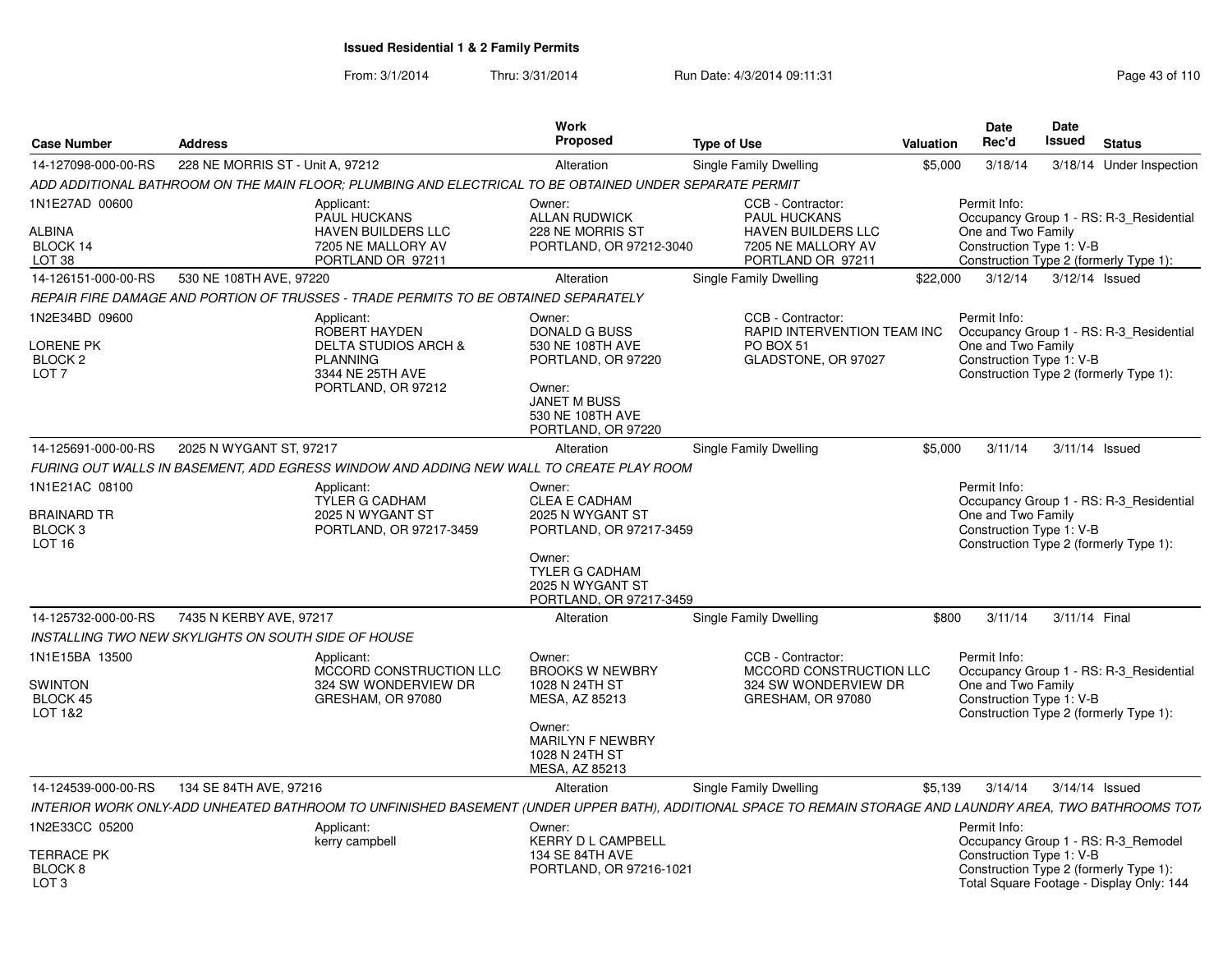From: 3/1/2014Thru: 3/31/2014 Run Date: 4/3/2014 09:11:31 Page 44 of 110

| <b>Case Number</b>                                          | <b>Address</b>                                           |                                                                                                                                                             | Work<br><b>Proposed</b>                                                         | <b>Type of Use</b> |                                                                         | Valuation | Date<br>Rec'd                                                  | Date<br>Issued | <b>Status</b>                                                                      |
|-------------------------------------------------------------|----------------------------------------------------------|-------------------------------------------------------------------------------------------------------------------------------------------------------------|---------------------------------------------------------------------------------|--------------------|-------------------------------------------------------------------------|-----------|----------------------------------------------------------------|----------------|------------------------------------------------------------------------------------|
| 14-124567-000-00-RS                                         | 1527 SE MAIN ST, 97214                                   |                                                                                                                                                             | Alteration                                                                      |                    | <b>Single Family Dwelling</b>                                           | \$1,200   | 3/13/14                                                        |                | 3/13/14 Under Inspection                                                           |
|                                                             |                                                          | ADD BEAMS, POSTS & FTGS (3 LOCATIONS) TO PORCH IN RESPONSE TO PERMIT 13-236968HS                                                                            |                                                                                 |                    |                                                                         |           |                                                                |                |                                                                                    |
| 1S1E02AC 10300                                              |                                                          | Applicant:<br>PREM NATH                                                                                                                                     | Owner:<br><b>GABRIEL B BERNSTEIN</b>                                            |                    | CCB - Contractor:<br>LOS CONTRACTING. INC.                              |           | Permit Info:                                                   |                | Occupancy Group 1 - RS: R-3 Remodel                                                |
| <b>HAWTHORNE PK</b><br>BLOCK 328<br>W 1/2 OF LOT 5&6        |                                                          | PREMIER DESIGN GROUP<br>3737 N ALASKA ST<br>PORTLAND, OR 97217                                                                                              | 840 S BEDFORD ST #8<br>LOS ANGELES, CA 90035-1897                               |                    | 4110 NE 122ND AVE SUITE#115<br>PORTLAND, OR 97220                       |           | Construction Type 1: V-B                                       |                | Construction Type 2 (formerly Type 1):                                             |
| 14-124635-000-00-RS                                         | 595 SE ANDOVER PL, 97202                                 |                                                                                                                                                             | Alteration                                                                      |                    | Single Family Dwelling                                                  | \$95,000  | 3/7/14                                                         |                | 3/25/14 Under Inspection                                                           |
|                                                             |                                                          | REMODEL INTERIOR. REPLACE EXISTING WINDOWS AND DOORS. CONVERT FAMILY ROOM TO SHOP. CONVERT EXISTING BEDROOM TO WALK IN CLOSET. REMOVE STAIRWAY TO ATTIC.    |                                                                                 |                    |                                                                         |           |                                                                |                |                                                                                    |
| 11E26AB01300                                                |                                                          | Applicant:<br>John Reilly<br>REILLY SIGNATURE HOMES<br>3231 NE U.S. Grant Place<br>Portland, OR 97212                                                       |                                                                                 |                    |                                                                         |           | Permit Info:<br>One and Two Family<br>Construction Type 1: V-B |                | Occupancy Group 1 - RS: R-3 Residential<br>Construction Type 2 (formerly Type 1):  |
| 14-124144-000-00-RS                                         | 2616 NE 10TH AVE, 97212                                  |                                                                                                                                                             | Alteration                                                                      |                    | Single Family Dwelling                                                  | \$20,000  | 3/6/14                                                         |                | 3/6/14 Under Inspection                                                            |
|                                                             |                                                          | RECONFIGURE WALLS TO CREATE NEW LAYOUT TO ADD BATHROOM AND CLOSETS FOR RECONFIGURED EXISTING BEDROOMS                                                       |                                                                                 |                    |                                                                         |           |                                                                |                |                                                                                    |
| 1N1E26BD 21000                                              |                                                          | Applicant:<br>E STEIN HOME BY DESIGN LLC                                                                                                                    | Owner:<br><b>JULIUS L WILLIAMS</b>                                              |                    | CCB - Contractor:<br>E STEIN HOME BY DESIGN LLC                         |           | Permit Info:                                                   |                | Occupancy Group 1 - RS: R-3_Remodel                                                |
| <b>IRVINGTON</b>                                            |                                                          | 1319 SW CHASTAIN PL                                                                                                                                         | 2616 NE 10TH AVE                                                                |                    | 1319 SW CHASTAIN PL                                                     |           | Construction Type 1: V-B                                       |                |                                                                                    |
| BLOCK 94<br>N 50' OF LOT 17                                 |                                                          | GRESHAM, OR 97080                                                                                                                                           | PORTLAND, OR 97212-4123                                                         |                    | GRESHAM, OR 97080                                                       |           |                                                                |                | Construction Type 2 (formerly Type 1):<br>Total Square Footage - Display Only: 500 |
| 14-133186-000-00-RS                                         | 535 NE 109TH CT, 97220                                   |                                                                                                                                                             | Alteration                                                                      |                    | Single Family Dwelling                                                  | \$3.500   | 3/31/14                                                        |                | 3/31/14 Issued                                                                     |
|                                                             | UPGRADE THE SEISMIC STABILITY OF RESIDENCE. TWO TOILETS. |                                                                                                                                                             |                                                                                 |                    |                                                                         |           |                                                                |                |                                                                                    |
| 1N2E34BD 10800                                              |                                                          | Applicant:<br><b>STEVE GEMMELL</b>                                                                                                                          | Owner:<br><b>RICHARD E CARTER</b>                                               |                    | CCB - Contractor:<br><b>STEVE GEMMELL</b>                               |           | Permit Info:                                                   |                |                                                                                    |
| SWAGGART ADD<br>BLOCK <sub>3</sub><br>LOT <sub>6</sub>      |                                                          | <b>GEMMELL CONSTRUCTION LLC</b><br>3817 N WILLIAMS<br>PORTLAND OR 97227                                                                                     | 535 NE 109TH CT<br>PORTLAND, OR 97220-3120<br>Owner:<br><b>MARIE CARTER</b>     |                    | <b>GEMMELL CONSTRUCTION LLC</b><br>3817 N WILLIAMS<br>PORTLAND OR 97227 |           | One and Two Family<br>Construction Type 1: V-B                 |                | Occupancy Group 1 - RS: R-3_Residential<br>Construction Type 2 (formerly Type 1):  |
|                                                             |                                                          |                                                                                                                                                             | 535 NE 109TH CT<br>PORTLAND, OR 97220-3120                                      |                    |                                                                         |           |                                                                |                |                                                                                    |
| 14-123101-000-00-RS                                         | 4556 NE 40TH AVE, 97211                                  |                                                                                                                                                             | Alteration                                                                      |                    | Single Family Dwelling                                                  | \$29,980  | 3/4/14                                                         |                | 3/4/14 Under Inspection                                                            |
|                                                             |                                                          | CONVERT BASEMENT TO LIVING SPACE TO INCLUDE BEDROOM, BATHROOM AND LIVING ROOM WITH WETBAR; NEW EGRESS WINDOW AND WINDOW WELL; MECHANICAL, ELECTRICAL, AND F |                                                                                 |                    |                                                                         |           |                                                                |                |                                                                                    |
| 1N1E24AD 15400                                              |                                                          | Applicant:<br>NATHAN JOHN BUNKE                                                                                                                             | Owner:<br><b>SCOTT A CURTISS</b>                                                |                    | CCB - Contractor:<br>NATHAN JOHN BUNKE                                  |           | Permit Info:                                                   |                | Occupancy Group 1 - RS: R-3_Remodel                                                |
| <b>GOING ST ADD</b><br>BLOCK <sub>9</sub><br>N 5' OF LOT 14 |                                                          | 19455 SW SHAROAKS DR<br>BEAVERTON, OR 97006-2702                                                                                                            | 4556 NE 40TH AVE<br>PORTLAND, OR 97211-8133                                     |                    | 19455 SW SHAROAKS DR<br>BEAVERTON, OR 97006-2702                        |           | Construction Type 1: V-B                                       |                | Construction Type 2 (formerly Type 1):<br>Total Square Footage - Display Only: 840 |
| S 45' OF LOT 15                                             |                                                          |                                                                                                                                                             | Owner:<br>SERENA L BAKER CURTISS<br>4556 NE 40TH AVE<br>PORTLAND, OR 97211-8133 |                    |                                                                         |           |                                                                |                |                                                                                    |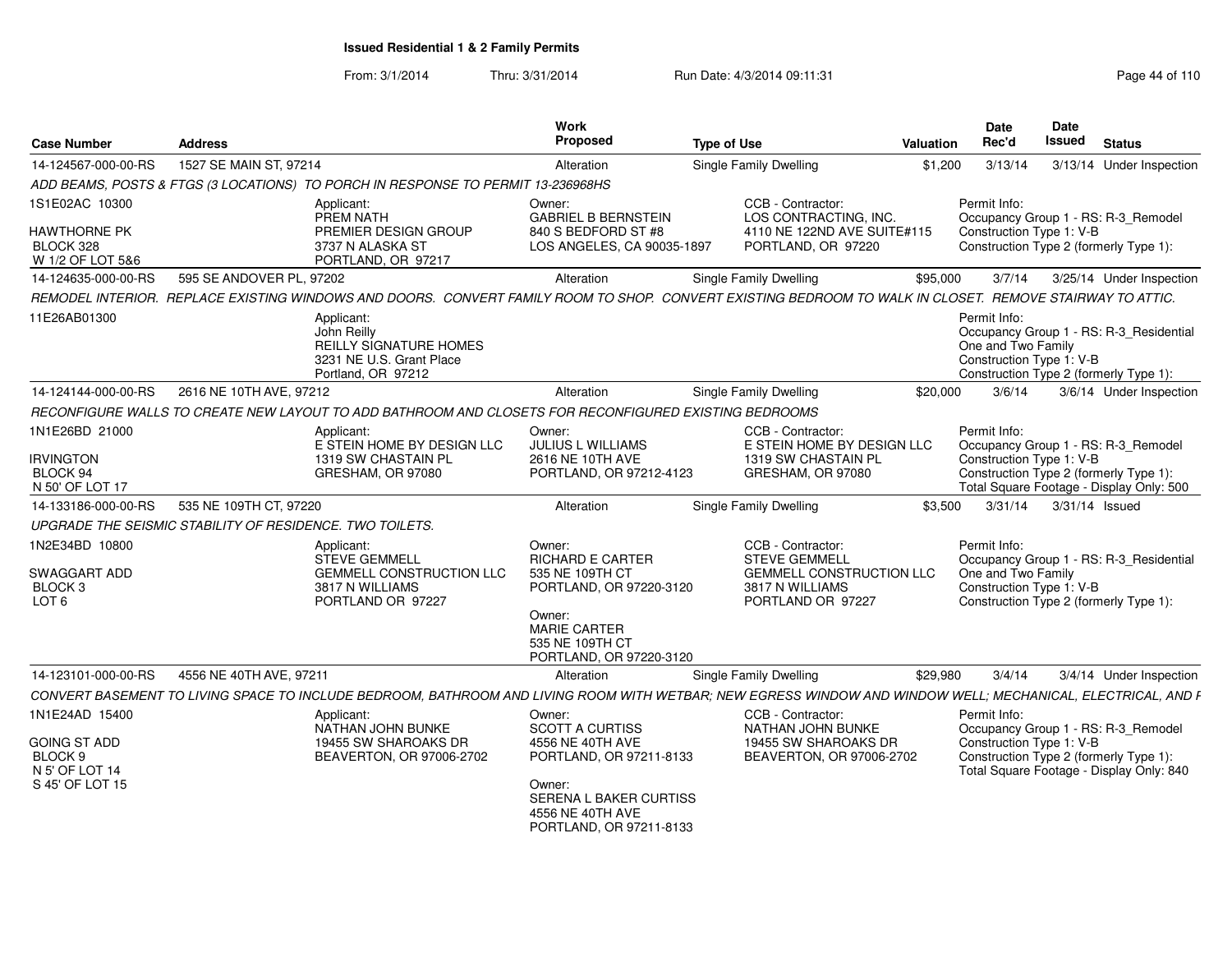From: 3/1/2014Thru: 3/31/2014 Run Date: 4/3/2014 09:11:31 Page 45 of 110

| <b>Case Number</b>                                                 | <b>Address</b>           |                                                                                                                                                              | Work<br>Proposed                                                                 | <b>Type of Use</b> |                                                                                                                       | <b>Valuation</b> | <b>Date</b><br>Rec'd                                                                                     | Date<br>Issued | <b>Status</b>                           |
|--------------------------------------------------------------------|--------------------------|--------------------------------------------------------------------------------------------------------------------------------------------------------------|----------------------------------------------------------------------------------|--------------------|-----------------------------------------------------------------------------------------------------------------------|------------------|----------------------------------------------------------------------------------------------------------|----------------|-----------------------------------------|
| 14-122799-000-00-RS                                                | 6529 SE 128TH AVE, 97236 |                                                                                                                                                              | Alteration                                                                       |                    | Single Family Dwelling                                                                                                | \$13,170         | 3/4/14                                                                                                   | 3/4/14 Final   |                                         |
|                                                                    |                          | REMOVE EXISTING WINDOWS ON REAR SIDE OF HOUSE AND INSTALL NEW SLIDING DOOR AND FLANKING WINDOWS                                                              |                                                                                  |                    |                                                                                                                       |                  |                                                                                                          |                |                                         |
| 1S2E23BB 00101<br>PARTITION PLAT 1995-16<br>LOT <sub>1</sub>       |                          | Applicant:<br><b>JAMES TIMOTHY CHENEY</b><br>17755 S PALMER RD<br>OREGON CITY, OR 97045                                                                      | Owner:<br><b>HELEN I FROEMKE</b><br>6529 SE 128TH AVE<br>PORTLAND, OR 97236-4922 |                    | CCB - Contractor:<br><b>JAMES TIMOTHY CHENEY</b><br>17755 S PALMER RD<br>OREGON CITY, OR 97045                        |                  | Permit Info:<br>One and Two Family<br>Construction Type 1: V-B                                           |                | Occupancy Group 1 - RS: R-3_Residential |
|                                                                    |                          |                                                                                                                                                              | Owner:<br><b>ELMER B FROEMKE</b><br>6529 SE 128TH AVE<br>PORTLAND, OR 97236-4922 |                    |                                                                                                                       |                  | Construction Type 2 (formerly Type 1):                                                                   |                |                                         |
| 14-124741-000-00-RS                                                | 3727 SW CONDOR LN, 97201 |                                                                                                                                                              | Alteration                                                                       |                    | Single Family Dwelling                                                                                                | \$100,000        | 3/7/14                                                                                                   | 3/18/14 Issued |                                         |
|                                                                    |                          | BUILD TWO NEW DORMERS OVER EXISTING BUILDING FOOTPRINT. REMODEL TWO EXISTING BATHROOMS. REPLACE ALL WINDOWS AND EXTERIOR DOORS.                              |                                                                                  |                    |                                                                                                                       |                  |                                                                                                          |                |                                         |
| 1S1E10CB 07200                                                     |                          | Applicant:                                                                                                                                                   | Owner:                                                                           |                    |                                                                                                                       |                  | Permit Info:                                                                                             |                |                                         |
| <b>CONDOR TOWNHOUSES</b><br>LOT <sub>7</sub>                       |                          | Don Young<br>DON YOUNG & ASSOCIATES, INC.<br>P.O. BOX 10857<br>Portland, OR 97296                                                                            | <b>JOSEPH F LANG</b><br>3727 SW CONDOR LN<br>PORTLAND, OR 97239                  |                    |                                                                                                                       |                  | One and Two Family<br>Construction Type 1: V-B<br>Construction Type 2 (formerly Type 1):                 |                | Occupancy Group 1 - RS: R-3_Residential |
|                                                                    |                          | Applicant:<br><b>MARTHA BERNDT</b><br><b>MARTHA BERNDT DESIGN</b><br><b>STUDIO LLC</b><br>PO BOX 10865<br>PORTLAND OR 97296                                  |                                                                                  |                    |                                                                                                                       |                  |                                                                                                          |                |                                         |
| 14-125662-000-00-RS                                                | 1916 SE 20TH AVE, 97214  |                                                                                                                                                              | Alteration                                                                       |                    | Single Family Dwelling                                                                                                | \$15,000         | 3/13/14                                                                                                  | 3/13/14 Issued |                                         |
|                                                                    |                          | CONVERT EXISTING BASEMENT TO LIVING SPACE TO INCLUDE NEW BEDROOM, FAMILY ROOM, AND UTILITY LAUNDRY ROOM, NEW EGRESS WINDOW ON THE SOUTH SIDE, AND NEW WINDOW |                                                                                  |                    |                                                                                                                       |                  |                                                                                                          |                |                                         |
| 1S1E02DA 18400<br><b>COLONIAL HTS</b><br>BLOCK 9                   |                          | Applicant:<br><b>JAMIE WENGER</b><br>340 21ST ST #2R<br>BROOKLYN, NY 11215                                                                                   | Owner:<br><b>ALISON CUNNINGHAM</b><br>340 21ST ST #2R<br>BROOKLYN, NY 11215      |                    | CCB - Contractor:<br><b>DARREN BARLOW</b><br>RAVEN BUILDERS<br>4120 NE 54TH AVE                                       |                  | Permit Info:<br>Construction Type 1: V-B<br>Construction Type 2 (formerly Type 1):                       |                | Occupancy Group 1 - RS: R-3_Remodel     |
| LOT <sub>2</sub>                                                   |                          |                                                                                                                                                              | Owner:<br><b>JAMIE WENGER</b><br>340 21ST ST #2R<br>BROOKLYN, NY 11215           |                    | PORTLAND, OR 97218                                                                                                    |                  |                                                                                                          |                |                                         |
| 14-125698-000-00-RS                                                | 13033 SE MITCHELL CT     |                                                                                                                                                              | Alteration                                                                       |                    | Single Family Dwelling                                                                                                | \$6.750          | 3/11/14                                                                                                  | 3/11/14 Issued |                                         |
| SOLAR ARRAY 6.0KW                                                  |                          |                                                                                                                                                              |                                                                                  |                    |                                                                                                                       |                  |                                                                                                          |                |                                         |
| 1S2E14BD 00817<br>RAYMOND MEADOWS<br>LOT 17<br>INC UND INT TRACT A |                          | Applicant:<br><b>JOSH KOPCZYNSKI</b><br>DYNAMIC POWER INNOVATION<br>112 WEST ILLINOIS ST<br>NEWBERG, OR                                                      | Owner:<br>DONALD W WARD<br>13033 SE MITCHELL CT<br>PORTLAND, OR 97236            |                    | CCB - Contractor:<br><b>JOSH KOPCZYNSKI</b><br>DYNAMIC POWER INNOVATION<br>112 WEST ILLINOIS ST<br>NEWBERG, OR        |                  | Permit Info:<br>One and Two Family<br>Construction Type 1: V-B<br>Construction Type 2 (formerly Type 1): |                | Occupancy Group 1 - RS: R-3_Residential |
|                                                                    |                          |                                                                                                                                                              | Owner:<br><b>SHANNON L WARD</b><br>13033 SE MITCHELL CT<br>PORTLAND, OR 97236    |                    | CCB - Contractor:<br>LANPHERE CONSTRUCTION &<br><b>DEVELOPMENT LLC</b><br>4160 SW 109TH AVENUE<br>BEAVERTON, OR 97005 |                  |                                                                                                          |                |                                         |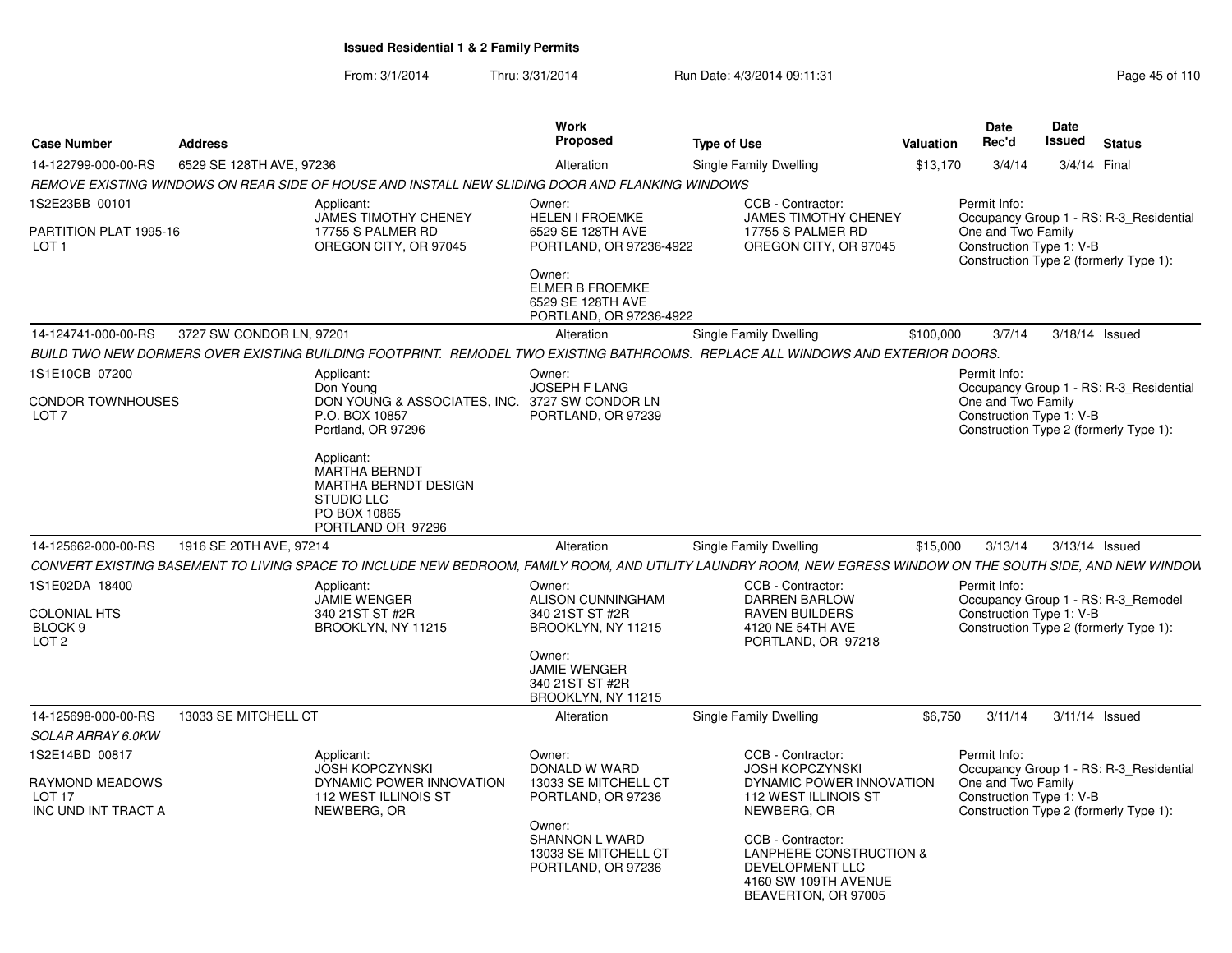From: 3/1/2014Thru: 3/31/2014 Run Date: 4/3/2014 09:11:31 Page 46 of 110

| <b>Case Number</b>                                             | <b>Address</b>               |                                                                                                                                                            | <b>Work</b><br><b>Proposed</b>                                                                  | <b>Type of Use</b> |                                                                                                                                | Valuation | <b>Date</b><br>Rec'd                                           | Date<br><b>Issued</b> | <b>Status</b>                                                                                                             |
|----------------------------------------------------------------|------------------------------|------------------------------------------------------------------------------------------------------------------------------------------------------------|-------------------------------------------------------------------------------------------------|--------------------|--------------------------------------------------------------------------------------------------------------------------------|-----------|----------------------------------------------------------------|-----------------------|---------------------------------------------------------------------------------------------------------------------------|
| 14-127306-000-00-RS                                            | 3434 E BURNSIDE ST, 97214    |                                                                                                                                                            | Alteration                                                                                      |                    | Single Family Dwelling                                                                                                         | \$65,000  | 3/14/14                                                        | 3/14/14 Issued        |                                                                                                                           |
|                                                                |                              | REMODEL KITCHEN AND EXISTING POWDER ROOM. ENLARGE OPENING BETWEEN KITCHEN AND DINING ROOM.                                                                 |                                                                                                 |                    |                                                                                                                                |           |                                                                |                       |                                                                                                                           |
| 1N1E36DC 00700<br>LAURELHURST<br>BLOCK 87<br>LOT <sub>4</sub>  |                              | Applicant:<br><b>JAMES KREIPE</b><br>SQUARE DEAL REMODELING CO<br><b>INC</b><br>8603 SE STARK AVE<br>PORTLAND, OR 97216                                    | Owner:<br>TIMOTHY W SNIDER<br>3434 E BURNSIDE ST<br>PORTLAND, OR 97214-2051<br>Owner:           |                    | CCB - Contractor:<br><b>JAMES KREIPE</b><br>SQUARE DEAL REMODELING CO<br><b>INC</b><br>8603 SE STARK AVE<br>PORTLAND, OR 97216 |           | Permit Info:<br>One and Two Family<br>Construction Type 1: V-B |                       | Occupancy Group 1 - RS: R-3_Residential<br>Construction Type 2 (formerly Type 1):                                         |
|                                                                |                              |                                                                                                                                                            | JAMIE G SNIDER<br>3434 E BURNSIDE ST<br>PORTLAND, OR 97214-2051                                 |                    | CCB - Contractor:<br>BRUNER PLUMBING INC<br>PO BOX 23985<br>TIGARD, OR 972813985                                               |           |                                                                |                       |                                                                                                                           |
|                                                                |                              |                                                                                                                                                            |                                                                                                 |                    | CCB - Contractor:<br><b>SAM HARDING INC</b><br>23833 NE GLISAN<br>WOOD VILLAGE, OR 97060-2942                                  |           |                                                                |                       |                                                                                                                           |
| 14-127247-000-00-RS                                            | 4265 NE LADDINGTON CT. 97213 |                                                                                                                                                            | Alteration                                                                                      |                    | Single Family Dwelling                                                                                                         | \$35,000  | 3/14/14                                                        |                       | 3/31/14 Under Inspection                                                                                                  |
|                                                                |                              | CONVERT BASEMENT TO HABITABLE SPACE (NOT AN ADU). CREATE TWO NEW BEDROOMS WITH EGRESS WINDOWS. RELOCATE EXISTING WATER HEATER AND FURNACE. COMPLETE BATHR  |                                                                                                 |                    |                                                                                                                                |           |                                                                |                       |                                                                                                                           |
| 1N2E31BC 12000                                                 |                              | Applicant:<br><b>Stephen Anthony McElligott</b>                                                                                                            | Owner:<br>LISA JOG                                                                              |                    | CCB - Contractor:<br>STEPHEN ANTHONY MCELLIGOTT Occupancy Group 1 - RS: R-3_Residential                                        |           | Permit Info:                                                   |                       |                                                                                                                           |
| LAURELHURST                                                    |                              | STEPHEN ANTHONY MCELLIGOTT 4265 NE LADDINGTON CT                                                                                                           |                                                                                                 |                    | 1409 SE LEXINGTON ST<br>PORTLAND, OR 97202                                                                                     |           | One and Two Family<br>Construction Type 1: V-B                 |                       |                                                                                                                           |
| BLOCK 60<br>NWLY 1/2 OF LOT 1<br>SWLY 15' OF NWLY 1/2 OF LOT 2 |                              | 1409 SE Lexington St<br>Portland, OR 97202                                                                                                                 | PORTLAND, OR 97213<br>Owner:<br><b>CORY SIEG</b><br>4265 NE LADDINGTON CT<br>PORTLAND, OR 97213 |                    |                                                                                                                                |           |                                                                |                       | Construction Type 2 (formerly Type 1):                                                                                    |
| 14-122843-000-00-RS                                            | 16820 SE ALDER ST, 97233     |                                                                                                                                                            | Alteration                                                                                      |                    | Single Family Dwelling                                                                                                         | \$15,000  | 3/19/14                                                        | 3/19/14 Issued        |                                                                                                                           |
|                                                                |                              | CONVERT EXISTING HABITABLE BASEMENT TO ACCESSORY DWELLING UNIT; ADD NEW BATHROOM ON MAIN FLOOR, SEPARATE ENTRANCE OF ADU FROM HOUSE AND ADD WINOW WELLS (4 |                                                                                                 |                    |                                                                                                                                |           |                                                                |                       |                                                                                                                           |
| 1S3E06BA 07300<br><b>BRAECROFT</b>                             |                              | Applicant:<br><b>JOE DISCIASCIO</b><br>Senior Structural/Mechanical                                                                                        | Owner:<br>UNITED STATES OF AMERICA<br>1000 SW 3RD AVE #401                                      |                    | CCB - Contractor:<br>A CUT ABOVE YARD<br>MAINTENANCE INC                                                                       |           | Permit Info:<br>One and Two Family                             |                       | Occupancy Group 1 - RS: R-3 Residential                                                                                   |
| BLOCK 4<br>LOT <sub>1</sub>                                    |                              | Inspector<br><b>Residential Combination Section</b>                                                                                                        | PORTLAND, OR 97204-2934                                                                         |                    | 14512 SE MILL ST<br>PORTLAND, OR 97233<br><b>Primary Contractor:</b><br>TO BID                                                 |           | Construction Type 1: V-B<br>Number of New Dwelling Units: 1    |                       | Construction Type 2 (formerly Type 1):                                                                                    |
| 14-126281-000-00-RS                                            | 1136 NE BEECH ST, 97212      |                                                                                                                                                            | Alteration                                                                                      |                    | Single Family Dwelling                                                                                                         | \$9,636   | 3/12/14                                                        |                       | 3/12/14 Under Inspection                                                                                                  |
|                                                                |                              | CONVERT PORTION OF BASEMENT TO LIVING SPACE WITH NEW LIVING AREA AND NEW BATHROOM: NEW EGRESS WINDOW / FRONT PORCH HANDRAIL / GUARDRAIL                    |                                                                                                 |                    |                                                                                                                                |           |                                                                |                       |                                                                                                                           |
| 1N1E23CD 22800                                                 |                              | Applicant:                                                                                                                                                 | Owner:                                                                                          |                    | CCB - Contractor:                                                                                                              |           | Permit Info:                                                   |                       |                                                                                                                           |
| <b>LINCOLN PK</b><br>BLOCK 15<br>E 33 1/3' OF N 10' OF LOT 15  |                              | <b>JOHN KAEL</b><br>4633 NE 27TH AVE<br>PORTLAND, OR 97211                                                                                                 | <b>JOHN KAEL</b><br>4633 NE 27TH AVE<br>PORTLAND, OR 97211                                      |                    | PARKIN ELECTRIC INC<br>14001 Fir St<br>OREGON CITY, OR 97045.9066                                                              |           | Construction Type 1: V-B                                       |                       | Occupancy Group 1 - RS: R-3_Remodel<br>Construction Type 2 (formerly Type 1):<br>Total Square Footage - Display Only: 270 |
| E 33 1/3' OF LOT 16                                            |                              |                                                                                                                                                            | Owner:<br>ANN STANINEC<br>4633 NE 27TH AVE<br>PORTLAND, OR 97211                                |                    | CCB - Contractor:<br><b>CHRISTOPHER MICHAEL</b><br><b>UMEMOTO</b><br>780 NE 19TH ST<br>GRESHAM, OR 97030                       |           |                                                                |                       |                                                                                                                           |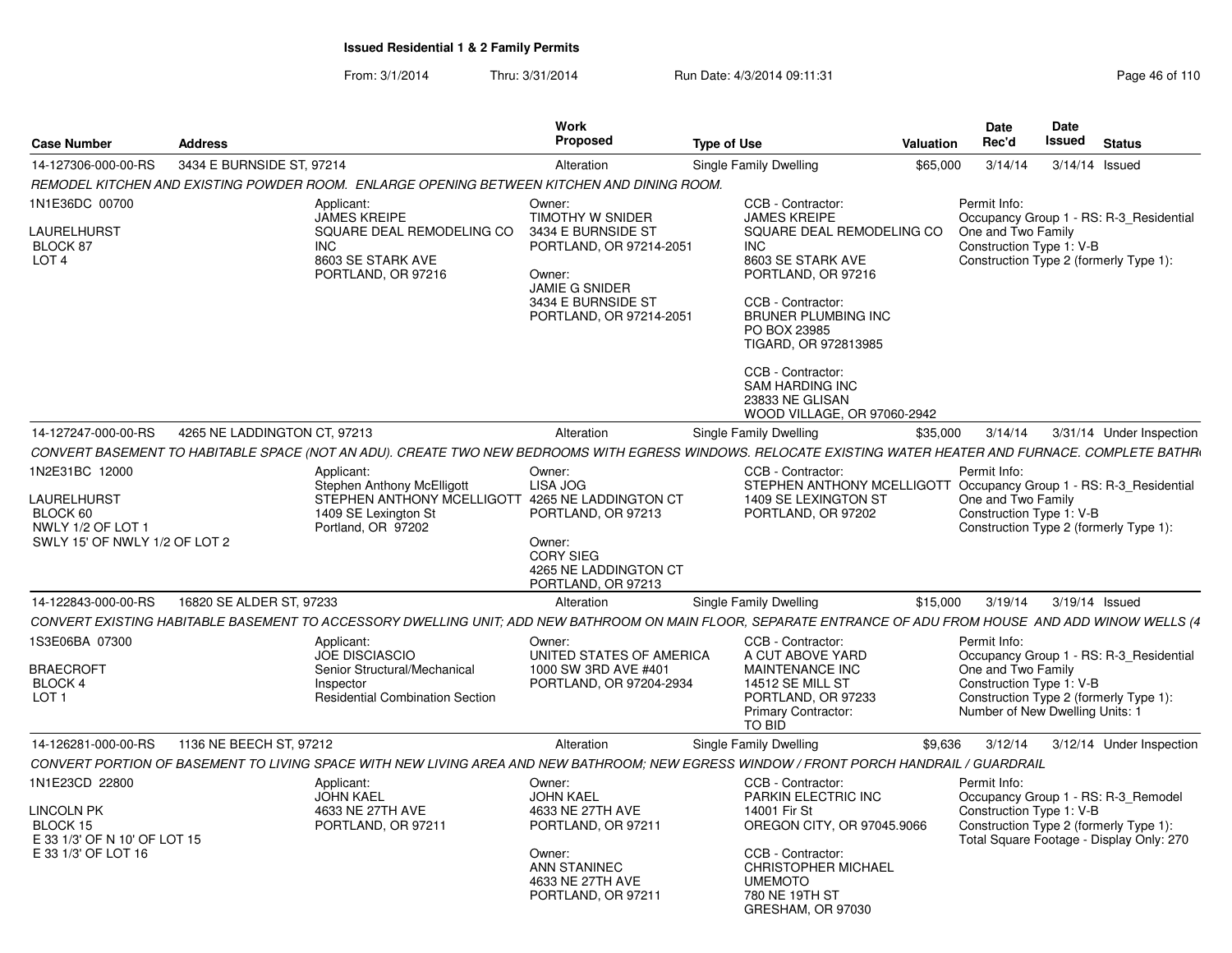From: 3/1/2014Thru: 3/31/2014 Run Date: 4/3/2014 09:11:31 Page 47 of 110

| <b>Case Number</b>                                                                | <b>Address</b>                                |                                                                                                                                                            | Work<br>Proposed                                                                                                                                                    | <b>Type of Use</b> |                                                                                                                              | Valuation | <b>Date</b><br>Rec'd                                           | Date<br>Issued | <b>Status</b>                                                                                                             |
|-----------------------------------------------------------------------------------|-----------------------------------------------|------------------------------------------------------------------------------------------------------------------------------------------------------------|---------------------------------------------------------------------------------------------------------------------------------------------------------------------|--------------------|------------------------------------------------------------------------------------------------------------------------------|-----------|----------------------------------------------------------------|----------------|---------------------------------------------------------------------------------------------------------------------------|
| 14-125426-000-00-RS                                                               | 3826 SE 50TH AVE, 97206                       |                                                                                                                                                            | Alteration                                                                                                                                                          |                    | Single Family Dwelling                                                                                                       | \$26,696  | 3/11/14                                                        |                | 3/11/14 Under Inspection                                                                                                  |
|                                                                                   |                                               | CONVERT BASEMENT TO LIVING SPACE; BASEMENT TO INCLUDE 2 NEW BEDROOMS AND NEW BATHROOM, AND FAMILY ROOM; NEW EGRESS WINDOWS; REDUCE HIGHT OF KITCHEN WALL C |                                                                                                                                                                     |                    |                                                                                                                              |           |                                                                |                |                                                                                                                           |
| 1S2E07CA 03400                                                                    |                                               | Applicant:                                                                                                                                                 | Owner:                                                                                                                                                              |                    | CCB - Contractor:                                                                                                            |           | Permit Info:                                                   |                |                                                                                                                           |
| WASHINGTON ADD<br>LOT A TL 3400                                                   |                                               | <b>MIKE MONTGOMERY</b><br>5531 SW BUDDINGTON ST<br>PORTLAND, OR 97219                                                                                      | <b>ALICE LIM</b><br>5247 MISSION ST<br>SAN FRANCISCO, CA 94112-3731                                                                                                 |                    | HANG LAKE CONSTRUCTION CO<br>LLC<br>8033 SE RHONE ST<br>PORTLAND, OR 97206                                                   |           | Construction Type 1: V-B                                       |                | Occupancy Group 1 - RS: R-3_Remodel<br>Construction Type 2 (formerly Type 1):<br>Total Square Footage - Display Only: 748 |
| 14-125506-000-00-RS                                                               | 2220 NE 95TH PL, 97220                        |                                                                                                                                                            | Alteration                                                                                                                                                          |                    | Single Family Dwelling                                                                                                       | \$1,785   | 3/11/14                                                        |                | 3/11/14 Under Inspection                                                                                                  |
|                                                                                   | NEW WALL TO CREATE NEW OFFICE IN THE BASEMENT |                                                                                                                                                            |                                                                                                                                                                     |                    |                                                                                                                              |           |                                                                |                |                                                                                                                           |
| 1N2E28DB 06100<br>MELOSA<br>LOT <sub>16</sub><br>NLY 10' OF LOT 17                |                                               | Applicant:<br>JESSIE L HOLWEGE<br>2220 NE 95TH PL<br>PORTLAND, OR 97220-4323                                                                               | Owner:<br><b>JOHN R HOLWEGE</b><br>2220 NE 95TH PL<br>PORTLAND, OR 97220-4323<br>Owner:<br>JESSIE L HOLWEGE<br>2220 NE 95TH PL                                      |                    |                                                                                                                              |           | Permit Info:<br>Construction Type 1: V-B                       |                | Occupancy Group 1 - RS: R-3_Remodel<br>Construction Type 2 (formerly Type 1):<br>Total Square Footage - Display Only: 50  |
|                                                                                   |                                               |                                                                                                                                                            | PORTLAND, OR 97220-4323                                                                                                                                             |                    |                                                                                                                              |           |                                                                |                |                                                                                                                           |
| 14-122834-000-00-RS                                                               | 7935 SE 75TH PL, 97206                        |                                                                                                                                                            | Alteration                                                                                                                                                          |                    | Single Family Dwelling                                                                                                       | \$6,000   | 3/4/14                                                         |                | $3/4/14$ Issued                                                                                                           |
|                                                                                   | CONVERT EXISTING GARAGE TO NEW BEDROOM        |                                                                                                                                                            |                                                                                                                                                                     |                    |                                                                                                                              |           |                                                                |                |                                                                                                                           |
| 1S2E20DB 05700<br>HUNTS ADD<br>LOT <sub>6</sub>                                   |                                               | Applicant:<br>NORBERT E ZECHA<br>7935 SE 75TH PL<br>PORTLAND, OR 97206                                                                                     | Owner:<br>NORBERT E ZECHA<br>7935 SE 75TH PL<br>PORTLAND, OR 97206                                                                                                  |                    |                                                                                                                              |           | Permit Info:<br>Construction Type 1: V-B                       |                | Occupancy Group 1 - RS: R-3_Remodel<br>Construction Type 2 (formerly Type 1):<br>Total Square Footage - Display Only: 168 |
| 14-122868-000-00-RS                                                               | 2638 SE LINCOLN ST, 97214                     |                                                                                                                                                            | Alteration                                                                                                                                                          |                    | Single Family Dwelling                                                                                                       | \$15,000  | 3/4/14                                                         |                | $3/4/14$ Issued                                                                                                           |
|                                                                                   |                                               | CONVERT EXISTING BASEMENT TO LIVING SPACE; INCLUDE NEW PLAY ROOM, FAMILY ROOM, STUDY ROOM, LAUNDRY, STORAGE, AND ADD NEW BATHROOM; EXISTING STAIRS         |                                                                                                                                                                     |                    |                                                                                                                              |           |                                                                |                |                                                                                                                           |
| 1S1E01CC 10100                                                                    |                                               | Applicant:                                                                                                                                                 | Owner:                                                                                                                                                              |                    |                                                                                                                              |           | Permit Info:                                                   |                |                                                                                                                           |
| ARMSTRONGS ADD<br>BLOCK 2<br>W 45' OF LOT 1                                       |                                               | <b>BRIAN SHEETS</b><br>2638 SE LINCOLN ST<br>PORTLAND, OR 97214                                                                                            | <b>BRIAN SHEETS</b><br>2638 SE LINCOLN ST<br>PORTLAND, OR 97214<br>Owner:<br><b>MELISSA SHEETS</b><br>2638 SE LINCOLN ST<br>PORTLAND, OR 97214                      |                    |                                                                                                                              |           | One and Two Family<br>Construction Type 1: V-B                 |                | Occupancy Group 1 - RS: R-3 Residential<br>Construction Type 2 (formerly Type 1):                                         |
| 14-122876-000-00-RS                                                               | 1919 SE 25TH AVE, 97214                       |                                                                                                                                                            | Alteration                                                                                                                                                          |                    | Single Family Dwelling                                                                                                       | \$2,000   | 3/4/14                                                         |                | 3/4/14 Under Inspection                                                                                                   |
|                                                                                   |                                               | ADD NEW WINDOW WELL TO THE SOUTH SIDE OF THE HOUSE. NOT FOR EGRESS.                                                                                        |                                                                                                                                                                     |                    |                                                                                                                              |           |                                                                |                |                                                                                                                           |
| 1S1E01CB 10500<br>HELEN L STRATTONS ADD<br>BLOCK <sub>5</sub><br>LOT <sub>2</sub> |                                               | Applicant:<br><b>CHRIS PETE</b><br>CRAFTSMAN CONSTRUCTION<br>AND HOMES LLC<br>7525 SW 179TH AVE<br>PORTLAND, OR 97007                                      | Owner:<br>NATHAN T JUTTELSTAD<br>1919 SE 25TH AVE<br>PORTLAND, OR 97214-4908<br>Owner:<br><b>CLAIRE D JUTTELSTAD</b><br>1919 SE 25TH AVE<br>PORTLAND, OR 97214-4908 |                    | CCB - Contractor:<br><b>CHRIS PETE</b><br>CRAFTSMAN CONSTRUCTION<br>AND HOMES LLC<br>7525 SW 179TH AVE<br>PORTLAND, OR 97007 |           | Permit Info:<br>One and Two Family<br>Construction Type 1: V-B |                | Occupancy Group 1 - RS: R-3 Residential<br>Construction Type 2 (formerly Type 1):                                         |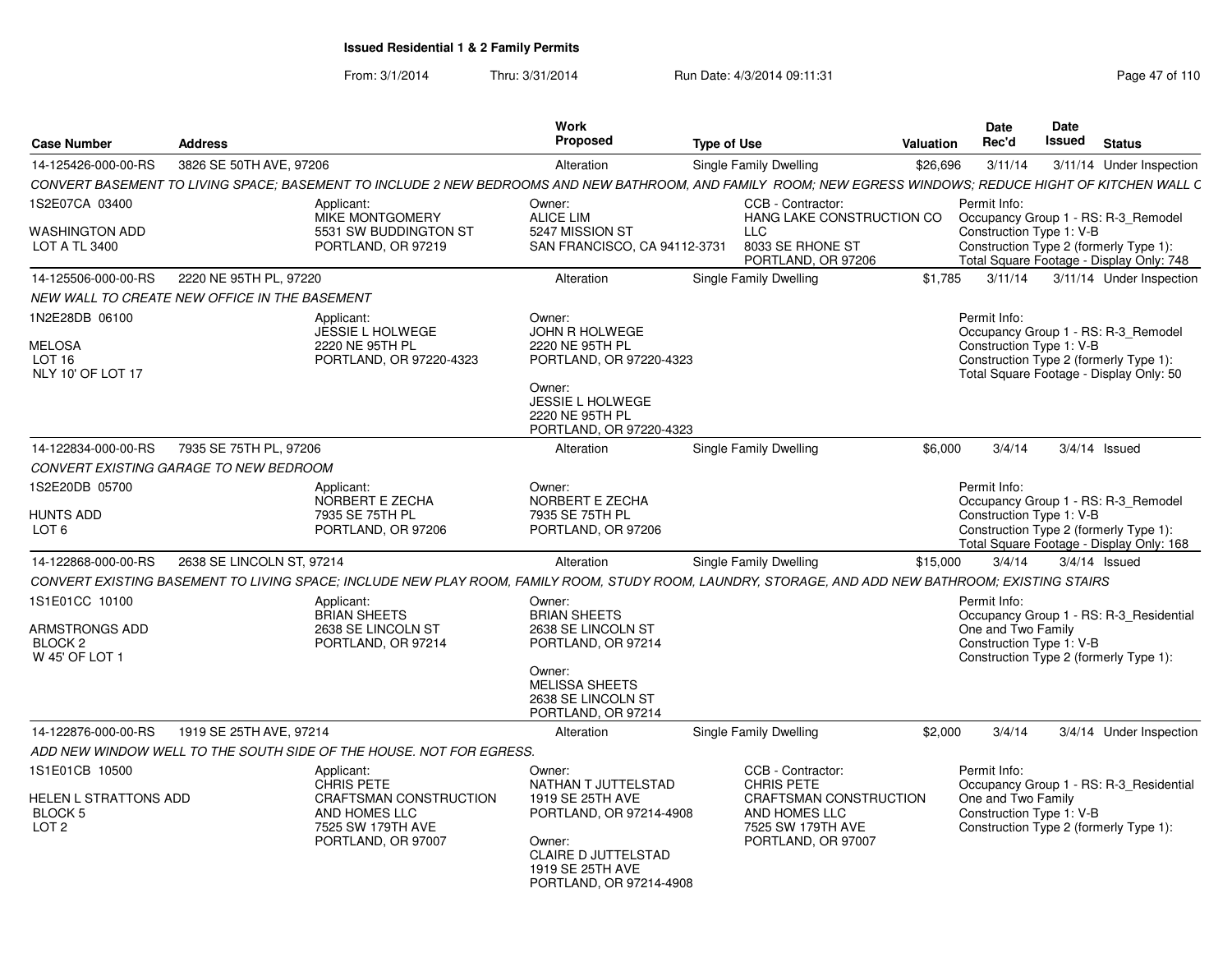From: 3/1/2014Thru: 3/31/2014 Run Date: 4/3/2014 09:11:31 Page 48 of 110

| <b>Case Number</b>                                                 | <b>Address</b>                                                                                                |                                                          | <b>Work</b><br>Proposed                                                                    | <b>Type of Use</b>                                                                                                                                              | <b>Valuation</b> | <b>Date</b><br>Rec'd                                           | Date<br>Issued | <b>Status</b>                                                                      |
|--------------------------------------------------------------------|---------------------------------------------------------------------------------------------------------------|----------------------------------------------------------|--------------------------------------------------------------------------------------------|-----------------------------------------------------------------------------------------------------------------------------------------------------------------|------------------|----------------------------------------------------------------|----------------|------------------------------------------------------------------------------------|
| 14-123891-000-00-RS                                                | 7225 SE MARKET ST, 97215                                                                                      |                                                          | Alteration                                                                                 | <b>Single Family Dwelling</b>                                                                                                                                   | \$58,000         | 3/11/14                                                        |                | 3/11/14 Under Inspection                                                           |
|                                                                    |                                                                                                               |                                                          |                                                                                            | CONVERT EXISTING BASEMENT TO LIVING SPACE, TO INCLUDE FAMILY ROOM, UTILITY ROOM, BATHROOM/ LAUNDRY, WATER HEATER CLOSET, CHANGE OUT WINDOW IN FAMILY ROOM TO EG |                  |                                                                |                |                                                                                    |
| 1S2E05DB 12900<br>SECTION 05 1S 2E<br>TL 12900 0.16 ACRES          | Applicant:<br>PO BOX 1148                                                                                     | REF CONSTRUCTION LLC<br>GRESHAM, OR 97030                | Owner:<br><b>JONATHAN GRAHAM</b><br>7225 SE MARKET ST<br>PORTLAND, OR 97215-3534<br>Owner: | CCB - Contractor:<br>REF CONSTRUCTION LLC<br>PO BOX 1148<br>GRESHAM, OR 97030                                                                                   |                  | Permit Info:<br>One and Two Family<br>Construction Type 1: V-B |                | Occupancy Group 1 - RS: R-3_Residential<br>Construction Type 2 (formerly Type 1):  |
|                                                                    |                                                                                                               |                                                          | <b>TATIANA GRAHAM</b><br>7225 SE MARKET ST<br>PORTLAND, OR 97215-3534                      |                                                                                                                                                                 |                  |                                                                |                |                                                                                    |
| 14-124005-000-00-RS                                                | 8326 NE WEBSTER ST, 97220                                                                                     |                                                          | Alteration                                                                                 | Single Family Dwelling                                                                                                                                          | \$6,000          | 3/6/14                                                         |                | 3/6/14 Under Inspection                                                            |
|                                                                    | ADD HALF BATHROOM TO BEDROOM WITH NEW WINDOW, ADD NEW CLOSET (2 BATHROOMS TOTAL)                              |                                                          |                                                                                            |                                                                                                                                                                 |                  |                                                                |                |                                                                                    |
| 1N2E21BB 06400                                                     | Applicant:                                                                                                    | <b>JOSHUA GARRETT ZEIGLER</b>                            | Owner:<br><b>GARY J MILLER</b>                                                             | CCB - Contractor:<br>ELECTRICAL INNOVATIONS INC                                                                                                                 |                  | Permit Info:                                                   |                | Occupancy Group 1 - RS: R-3_Residential                                            |
| <b>HELENSVIEW &amp; RPLT</b><br><b>BLOCK7</b><br>LOT <sub>26</sub> |                                                                                                               | CONSTRUCTION CO<br>5136 SE 97TH AVE<br>PORTLAND OR 97266 | 8326 NE WEBSTER ST<br>PORTLAND, OR 97220-4645<br>Owner:                                    | 22300 S LEWELLEN RD<br>BEAVERCREEK, OR 970048733<br>CCB - Contractor:                                                                                           |                  | One and Two Family<br>Construction Type 1: V-B                 |                | Construction Type 2 (formerly Type 1):                                             |
|                                                                    |                                                                                                               |                                                          | <b>ANITA D MILLER</b><br>8326 NE WEBSTER ST<br>PORTLAND, OR 97220-4645                     | <b>JOSHUA GARRETT ZEIGLER</b><br><b>CONSTRUCTION CO</b><br>5136 SE 97TH AVE<br>PORTLAND OR 97266                                                                |                  |                                                                |                |                                                                                    |
|                                                                    |                                                                                                               |                                                          |                                                                                            | CCB - Contractor:<br>ALL PRO PLUMBING SERVICES LL<br>15712 NW OVERTON DR<br>BEAVERTON, OR 97006                                                                 |                  |                                                                |                |                                                                                    |
| 14-124098-000-00-RS                                                | 7949 SE 112TH AVE, 97266                                                                                      |                                                          | Alteration                                                                                 | <b>Single Family Dwelling</b>                                                                                                                                   | \$1,000          | 3/6/14                                                         |                | $3/6/14$ Issued                                                                    |
|                                                                    | OPEN UP WALL AT KITCHEN AND DINING AREA AND ADD BEAM ABOVE                                                    |                                                          |                                                                                            |                                                                                                                                                                 |                  |                                                                |                |                                                                                    |
| 1S2E22CA 01200                                                     | Applicant:                                                                                                    | <b>BETSY PRIDDY</b>                                      | Owner:<br><b>BETSY PRIDDY</b>                                                              |                                                                                                                                                                 |                  | Permit Info:                                                   |                | Occupancy Group 1 - RS: R-3_Remodel                                                |
| <b>BERCHTESGADEN</b><br><b>BLOCK 1 TL 1200</b>                     |                                                                                                               | 2534 NW NORTHRUP ST<br>PORTLAND, OR 97210-2841           | 2534 NW NORTHRUP ST<br>PORTLAND, OR 97210-2841                                             |                                                                                                                                                                 |                  | Construction Type 1: V-B                                       |                | Construction Type 2 (formerly Type 1):<br>Total Square Footage - Display Only: 100 |
| 14-125378-000-00-RS                                                | 4534 NE CESAR E CHAVEZ BLVD, 97211                                                                            |                                                          | Alteration                                                                                 | <b>Single Family Dwelling</b>                                                                                                                                   | \$10,000         | 3/11/14                                                        |                | 3/11/14 Issued                                                                     |
|                                                                    | REMODEL OF MAIN FLOOR TO EXPAND KITCHEN, RECONFIGURE BEDROOM AND CLOSET AREA, AND RELOCATE STAIRS TO BASEMENT |                                                          |                                                                                            |                                                                                                                                                                 |                  |                                                                |                |                                                                                    |
| 1N1E24AD 16600                                                     | Applicant:<br><b>MATT FLOOD</b>                                                                               |                                                          | Owner:<br><b>BROOKE F FLOOD</b>                                                            |                                                                                                                                                                 |                  | Permit Info:                                                   |                | Occupancy Group 1 - RS: R-3_Remodel                                                |
| <b>GOING ST ADD</b><br>BLOCK <sub>8</sub><br>LOT 12&13             |                                                                                                               | 4534 NE CESAR CHAVEZ BLVD<br>PORTLAND OR 97211           | 4534 NE CESAR E CHAVEZ BLVD<br>PORTLAND, OR 97211-8125                                     |                                                                                                                                                                 |                  | Construction Type 1: V-B                                       |                | Construction Type 2 (formerly Type 1):                                             |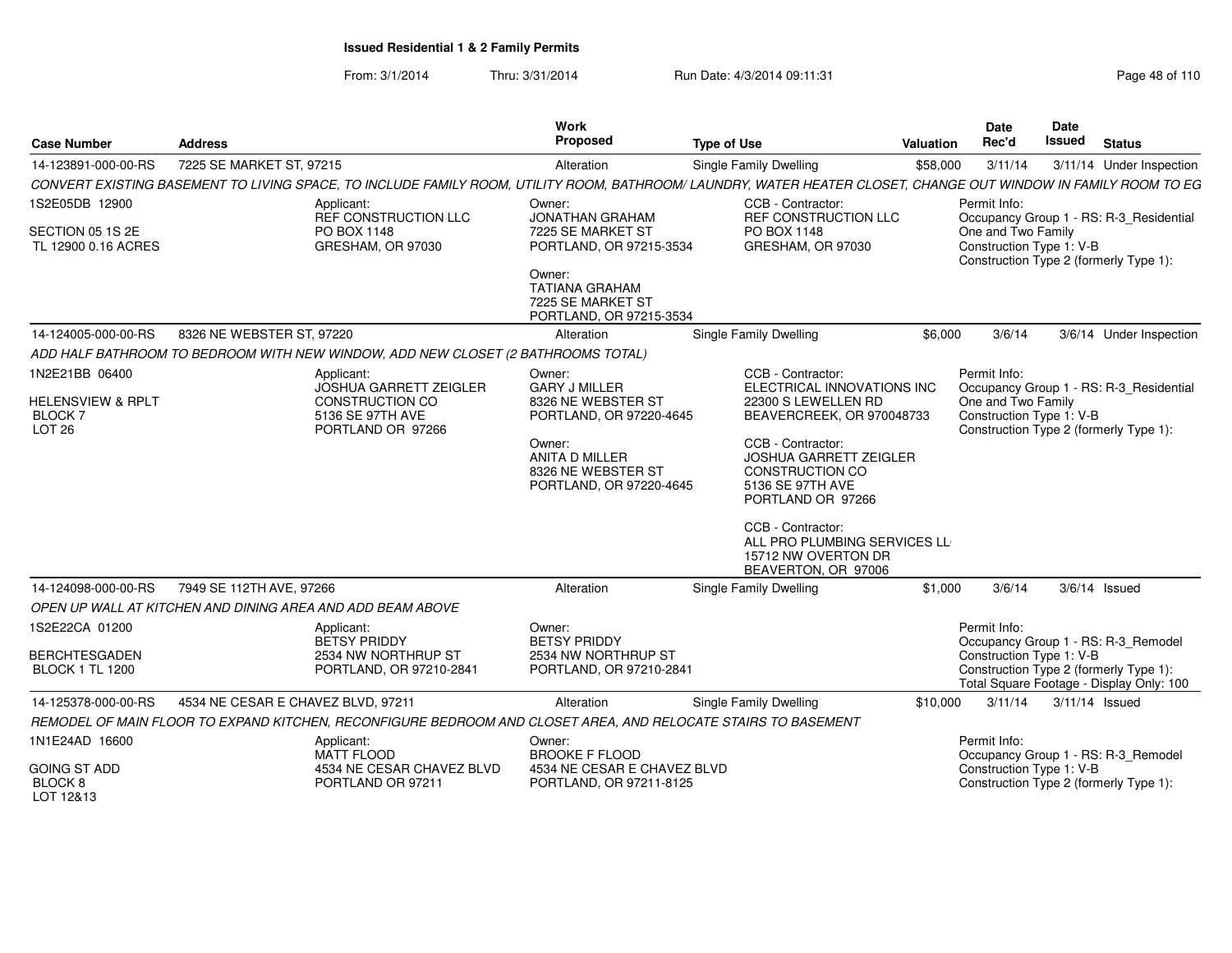From: 3/1/2014Thru: 3/31/2014 Run Date: 4/3/2014 09:11:31 Research 2010 Rage 49 of 110

|                                                                                                                                 |                              |                                                                                                                                               | <b>Work</b>                                                                                                                                                         |                                                                                                                                                                                                                                                                                                                       |           | Date                                                           | <b>Date</b> |                                                                                                                           |
|---------------------------------------------------------------------------------------------------------------------------------|------------------------------|-----------------------------------------------------------------------------------------------------------------------------------------------|---------------------------------------------------------------------------------------------------------------------------------------------------------------------|-----------------------------------------------------------------------------------------------------------------------------------------------------------------------------------------------------------------------------------------------------------------------------------------------------------------------|-----------|----------------------------------------------------------------|-------------|---------------------------------------------------------------------------------------------------------------------------|
| <b>Case Number</b>                                                                                                              | <b>Address</b>               |                                                                                                                                               | <b>Proposed</b>                                                                                                                                                     | <b>Type of Use</b>                                                                                                                                                                                                                                                                                                    | Valuation | Rec'd                                                          | Issued      | <b>Status</b>                                                                                                             |
| 13-224752-REV-01-RS                                                                                                             | 2226 SW MAIN ST, 97205       |                                                                                                                                               | Alteration                                                                                                                                                          | Single Family Dwelling                                                                                                                                                                                                                                                                                                | \$12,000  | 3/13/14                                                        | 3/13/14     | Issued                                                                                                                    |
|                                                                                                                                 |                              | ADDED VALUE REVISION TO ADD TWO NEW WINDOWS TO WEST ELEVATION AND RETROFIT ONE EXISTING WINDOW; ADD ONE NEW WINDOW ON EAST ELEVATION          |                                                                                                                                                                     |                                                                                                                                                                                                                                                                                                                       |           |                                                                |             |                                                                                                                           |
| 1N1E33CD 06200<br><b>JOHNSONS ADD</b><br>BLOCK <sub>2</sub><br>W 37.5' OF LOT 10                                                |                              | Applicant:<br><b>ART PRESTON</b><br>24023 NE SHEA LANE #211<br>TROUTDALE OR 97060                                                             | Owner:<br><b>SEAN M BRUICH</b><br>2226 SW MAIN ST<br>PORTLAND, OR 97205-1150<br>Owner:<br>LAURENCE N MOORE<br>2226 SW MAIN ST<br>PORTLAND, OR 97205-1150            | CCB - Contractor:<br><b>VERITAS REX INC</b><br>827 SE BUSINESS WAY STE A<br>BEND, OR 97702                                                                                                                                                                                                                            |           | Permit Info:<br>Construction Type 1: V-B                       |             | Occupancy Group 1 - RS: R-3_Remodel<br>Construction Type 2 (formerly Type 1):<br>Total Square Footage - Display Only: 400 |
| 14-125422-000-00-RS                                                                                                             | 3733 NE 21ST AVE, 97212      |                                                                                                                                               | Alteration                                                                                                                                                          | Single Family Dwelling                                                                                                                                                                                                                                                                                                | \$9,500   | 3/11/14                                                        |             | 3/11/14 Under Inspection                                                                                                  |
|                                                                                                                                 |                              | CONVERTING BASEMENT TO LIVING SPACE; REMOVING WALLS TO CREATE BONUS ROOM AND ADDING WALLS TO CREATE MECHANICAL ROOM; NEW EGRESS ON NORTH SIDE |                                                                                                                                                                     |                                                                                                                                                                                                                                                                                                                       |           |                                                                |             |                                                                                                                           |
| 1N1E23DD 12400<br><b>HOMEDALE</b><br><b>BLOCK 4</b><br>LOT <sub>13</sub>                                                        |                              | Applicant:<br><b>BRAD PRESTON</b><br><b>BUILDING INTEGRITY INC</b><br>18006 S BOGYNSKI RD<br>OREGON CITY, OR 97045                            | Owner:<br><b>VINCENT PATTON</b><br>3733 NE 21ST AVE<br>PORTLAND, OR 97212-1428<br>Owner:<br><b>EDDIE SONG</b><br>3733 NE 21ST AVE<br>PORTLAND, OR 97212-1428        | CCB - Contractor:<br>CROUCHLEY PLUMBING CO INC<br>8717 N LOMBARD ST<br>PORTLAND, OR 97203-3783<br>CCB - Contractor:<br><b>BRAD PRESTON</b><br><b>BUILDING INTEGRITY INC</b><br>18006 S BOGYNSKI RD<br>OREGON CITY, OR 97045<br>CCB - Contractor:<br>FULL HOUSE ELECTRIC LLC<br>12381 S TOLIVER RD<br>MOLALLA OR 97038 |           | Permit Info:<br>One and Two Family<br>Construction Type 1: V-B |             | Occupancy Group 1 - RS: R-3_Residential<br>Construction Type 2 (formerly Type 1):                                         |
| 14-120872-REV-01-RS                                                                                                             | 10575 NW SKYLINE BLVD, 97231 |                                                                                                                                               | Alteration                                                                                                                                                          | Single Family Dwelling                                                                                                                                                                                                                                                                                                |           | $\mathfrak{L}$<br>3/11/14                                      |             | 3/11/14 Issued                                                                                                            |
| <b>EXTEND HEADER BEAM IN BASEMENT</b>                                                                                           |                              |                                                                                                                                               |                                                                                                                                                                     |                                                                                                                                                                                                                                                                                                                       |           |                                                                |             |                                                                                                                           |
| 1N1W05D 00300<br>PARTITION PLAT 1992-88<br>LOT <sub>1</sub><br>POTENTIAL ADDITIONAL TAX \$5<br>985.97 DISQ SPEC FARM ASSMT 1996 |                              | Applicant:<br><b>RANDY BRUNELLE</b><br><b>REFINED RESTORATION</b><br>8023 N BUCHANAN AVE<br>PORTLAND, OR 97203                                | Owner:<br><b>WILLIAM K WARD</b><br>10575 NW SKYLINE BLVD<br>PORTLAND, OR 97231-2616<br>Owner:<br>JEANINE K WARD<br>10575 NW SKYLINE BLVD<br>PORTLAND, OR 97231-2616 | CCB - Contractor:<br><b>RANDY BRUNELLE</b><br><b>REFINED RESTORATION</b><br>8023 N BUCHANAN AVE<br>PORTLAND, OR 97203                                                                                                                                                                                                 |           | Permit Info:<br>Construction Type 1: V-B                       |             | Occupancy Group 1 - RS: R-3 Remodel<br>Construction Type 2 (formerly Type 1):                                             |
| 14-123364-000-00-RS                                                                                                             | 4127 NE 32ND PL, 97211       |                                                                                                                                               | Alteration                                                                                                                                                          | Single Family Dwelling                                                                                                                                                                                                                                                                                                | \$35,000  | 3/13/14                                                        |             | 3/13/14 Issued                                                                                                            |
|                                                                                                                                 |                              | REMODEL; RECONFIGURE KITCHEN AND BATHROOM WALLS, ADD NEW EXTERIOR DOOR IN THE PANTRY ROOM                                                     |                                                                                                                                                                     |                                                                                                                                                                                                                                                                                                                       |           |                                                                |             |                                                                                                                           |
| 1N1E24CA 13000<br><b>ALAMEDA PARK</b><br>BLOCK <sub>29</sub><br>LOT <sub>5</sub>                                                |                              | Applicant:<br>DAVID K STEPHENSON<br>4127 NE 32ND PL<br>PORTLAND, OR 97211-7701                                                                | Owner:<br>DAVID K STEPHENSON<br>4127 NE 32ND PL<br>PORTLAND, OR 97211-7701<br>Owner:<br><b>CHRISTINE M JACOBSEN</b><br>4127 NE 32ND PL<br>PORTLAND, OR 97211-7701   |                                                                                                                                                                                                                                                                                                                       |           | Permit Info:<br>One and Two Family<br>Construction Type 1: V-B |             | Occupancy Group 1 - RS: R-3_Residential<br>Construction Type 2 (formerly Type 1):                                         |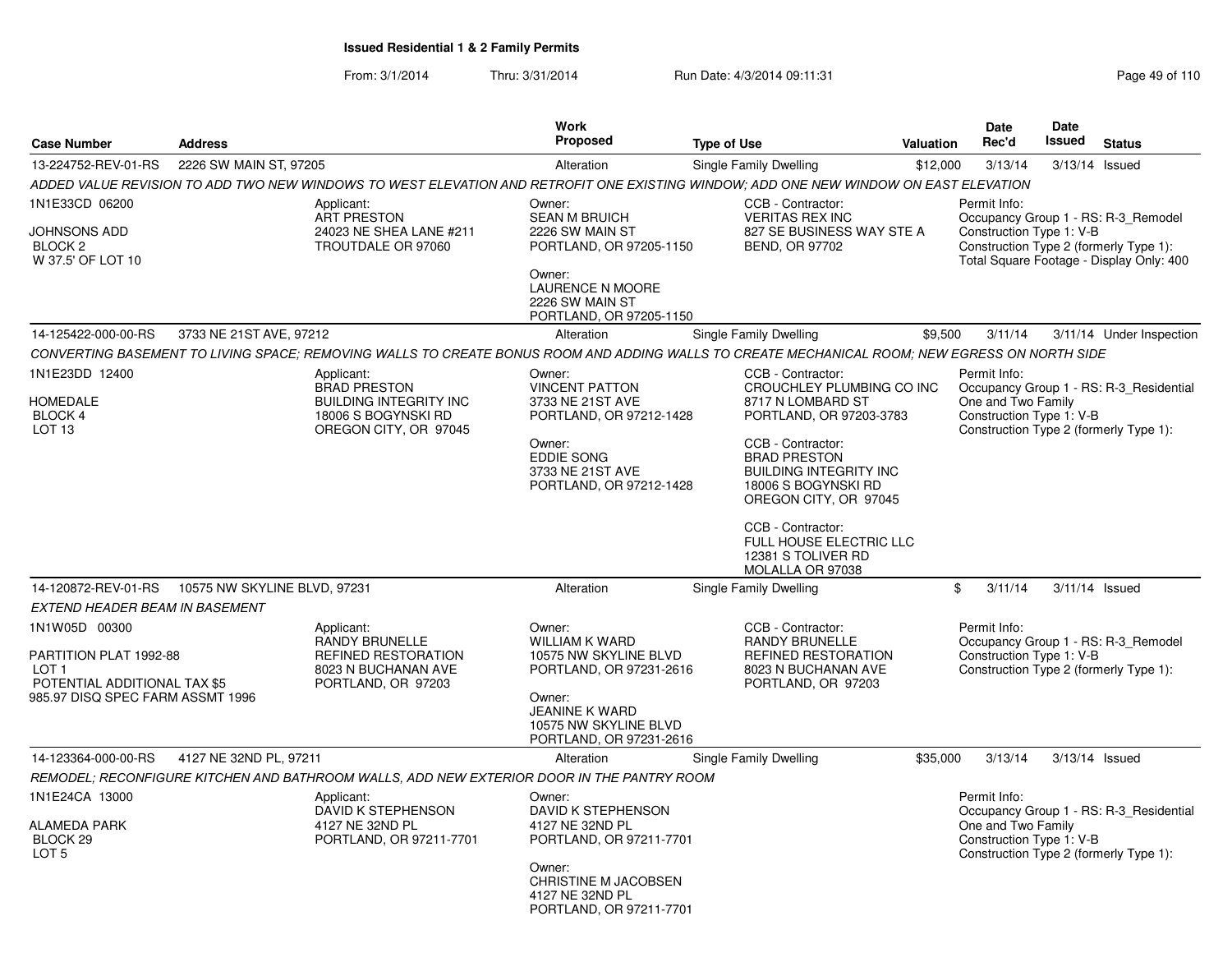From: 3/1/2014Thru: 3/31/2014 Run Date: 4/3/2014 09:11:31 Page 50 of 110

| <b>Case Number</b>                                                                       | <b>Address</b>             |                                                                                                                                                              | Work<br>Proposed                                                                                                                                                 | <b>Type of Use</b>                                                                                                                                                                                                                                                                   | Valuation | <b>Date</b><br>Rec'd                       | Date<br>Issued           | <b>Status</b>                                                                                                             |
|------------------------------------------------------------------------------------------|----------------------------|--------------------------------------------------------------------------------------------------------------------------------------------------------------|------------------------------------------------------------------------------------------------------------------------------------------------------------------|--------------------------------------------------------------------------------------------------------------------------------------------------------------------------------------------------------------------------------------------------------------------------------------|-----------|--------------------------------------------|--------------------------|---------------------------------------------------------------------------------------------------------------------------|
| 14-123376-000-00-RS                                                                      | 4322 NE CAMPAIGN ST, 97218 |                                                                                                                                                              | Alteration                                                                                                                                                       | Single Family Dwelling                                                                                                                                                                                                                                                               | \$17,595  | 3/5/14                                     |                          | 3/5/14 Under Inspection                                                                                                   |
|                                                                                          |                            | CONVERT BASEMENT TO LIVING SPACE; FURR OUT WALLS IN THE BEDROOM, NEW EGRESS WINDOW FOR THE BEDROOM, NEW BATHROOM, EXISTING LAUNDRY ROOM,                     |                                                                                                                                                                  |                                                                                                                                                                                                                                                                                      |           |                                            |                          |                                                                                                                           |
| 1N2E19CB 06100<br>SECTION 19 1N 2E<br>TL 6100 0.21 ACRES                                 |                            | Applicant:<br>THOMAS L CHAMPION<br>TOM CHAMPION BUILDERS LLC<br>PO BOX 14646<br>PORTLAND, OR 97293                                                           | Owner:<br>DEBORAH HERZBERG<br>4322 NE CAMPAIGN ST<br>PORTLAND, OR 97218-1723                                                                                     | CCB - Contractor:<br><b>CENTURY ELECTRIC</b><br>PO BOX 10646<br>PORTLAND, OR 97296<br>CCB - Contractor:<br><b>LEONARD'S PLUMBING &amp;</b><br><b>CONSTRUCTION</b><br>14310 SE CRYSTAL CT<br>PORTLAND OR 97236<br>CCB - Contractor:<br>THOMAS L CHAMPION<br>TOM CHAMPION BUILDERS LLC |           | Permit Info:<br>Construction Type 1: V-B   |                          | Occupancy Group 1 - RS: R-3 Remodel<br>Construction Type 2 (formerly Type 1):<br>Total Square Footage - Display Only: 493 |
| 13-223317-REV-01-RS                                                                      | 1202 SW FALCON ST, 97219   |                                                                                                                                                              | Alteration                                                                                                                                                       | PO BOX 14646<br>PORTLAND, OR 97293<br>Single Family Dwelling                                                                                                                                                                                                                         |           | 3/5/14<br>\$                               |                          | $3/5/14$ Issued                                                                                                           |
|                                                                                          |                            | REVISION TO CHANGE SIZE OF THE WALL AND ADD STAGGERED STUDS                                                                                                  |                                                                                                                                                                  |                                                                                                                                                                                                                                                                                      |           |                                            |                          |                                                                                                                           |
| 1S1E21DB 14900                                                                           |                            | Applicant:<br>DOUGLAS LAHUE BROWN                                                                                                                            | Owner:<br><b>DOUGLAS LAHUE BROWN</b>                                                                                                                             |                                                                                                                                                                                                                                                                                      |           | Permit Info:                               |                          | Occupancy Group 1 - RS: R-3 Remodel                                                                                       |
| <b>CAPITOL HILL</b><br>BLOCK <sub>29</sub><br>LOT 1 EXC WLY 14.19'                       |                            | 1202 SW FALCON ST<br>PORTLAND, OR 97219                                                                                                                      | 1202 SW FALCON ST<br>PORTLAND, OR 97219<br>Owner:<br>ROBERTA LAHUE BROWN<br>1202 SW FALCON ST                                                                    |                                                                                                                                                                                                                                                                                      |           | Construction Type 1: V-B                   |                          | Construction Type 2 (formerly Type 1):<br>Total Square Footage - Display Only: 12                                         |
|                                                                                          |                            |                                                                                                                                                              | PORTLAND, OR 97219                                                                                                                                               |                                                                                                                                                                                                                                                                                      |           |                                            |                          |                                                                                                                           |
| 04-026352-REV-01-RS                                                                      | 3946 SE ASH ST, 97214      |                                                                                                                                                              | Alteration                                                                                                                                                       | Single Family Dwelling                                                                                                                                                                                                                                                               | \$500     | 3/5/14                                     |                          | $3/5/14$ Issued                                                                                                           |
|                                                                                          |                            | ADDED VALUE REVISION TO REPLACE EXISTING DOOR WITH A WINDOW ON THE SOUTH SIDE AND REPLACE WINDOW ON THE EAST WITH EGRESS WINDOW; CHANGING USE OF THE ROOM FI |                                                                                                                                                                  |                                                                                                                                                                                                                                                                                      |           |                                            |                          |                                                                                                                           |
| 1N1E36DD 04300                                                                           |                            | Applicant:<br><b>JULIE HOPE</b>                                                                                                                              | Owner:<br>JULIE M HOPE                                                                                                                                           | <b>Primary Contractor:</b><br><b>JULIE HOPE</b>                                                                                                                                                                                                                                      |           | Permit Info:<br>Occupancy Group 1 - RS: R3 |                          |                                                                                                                           |
| LAURELHURST<br>BLOCK 100<br>LOT <sub>5</sub>                                             |                            | 3946 SE ASH ST<br>PORTLAND OR 97214                                                                                                                          | 3946 SE ASH ST<br>PORTLAND, OR 97214                                                                                                                             | 3946 SE ASH ST<br>PORTLAND OR 97214                                                                                                                                                                                                                                                  |           |                                            | Construction Type 1: V-N | Construction Type 2 (formerly Type 1):                                                                                    |
| 14-123399-000-00-RS                                                                      | 117 NE 17TH AVE, 97232     |                                                                                                                                                              | Alteration                                                                                                                                                       | Single Family Dwelling                                                                                                                                                                                                                                                               | \$6,750   | 3/18/14                                    |                          | 3/20/14 Under Inspection                                                                                                  |
|                                                                                          |                            | SOLAR/PVSYSTEM - INSTALL 3.25kW ROOF MOUNTED SOLAR PV ARRAY                                                                                                  |                                                                                                                                                                  |                                                                                                                                                                                                                                                                                      |           |                                            |                          |                                                                                                                           |
| 1N1E35DB 03000<br>LYDIA BUCKMANS ADD<br>BLOCK 20<br>N 1/2 OF LOT 5<br>S 12 1/2' OF LOT 6 |                            | Applicant:<br>JONATHAN COHEN<br><b>IMAGINE ENERGY</b><br>2409 N KERBY AVENUE<br>PORTLAND, OR 97227                                                           | Owner:<br>DANA MOORE<br><b>117 NE 17TH AVE</b><br>PORTLAND, OR 97232-3046<br>Owner:<br><b>HOLLY L MOORE</b><br><b>117 NE 17TH AVE</b><br>PORTLAND, OR 97232-3046 | CCB - Contractor:<br>JONATHAN COHEN<br><b>IMAGINE ENERGY, LLC</b><br>2409 N KERBY AVE<br>PORTLAND, OR 97227<br>CCB - Contractor:<br>DUTTON ELECTRIC LLC<br>PO BOX 842<br>OREGON CITY, OR 97045                                                                                       |           | Permit Info:<br>One and Two Family         | Construction Type 1: V-B | Occupancy Group 1 - RS: R-3_Residential<br>Construction Type 2 (formerly Type 1):                                         |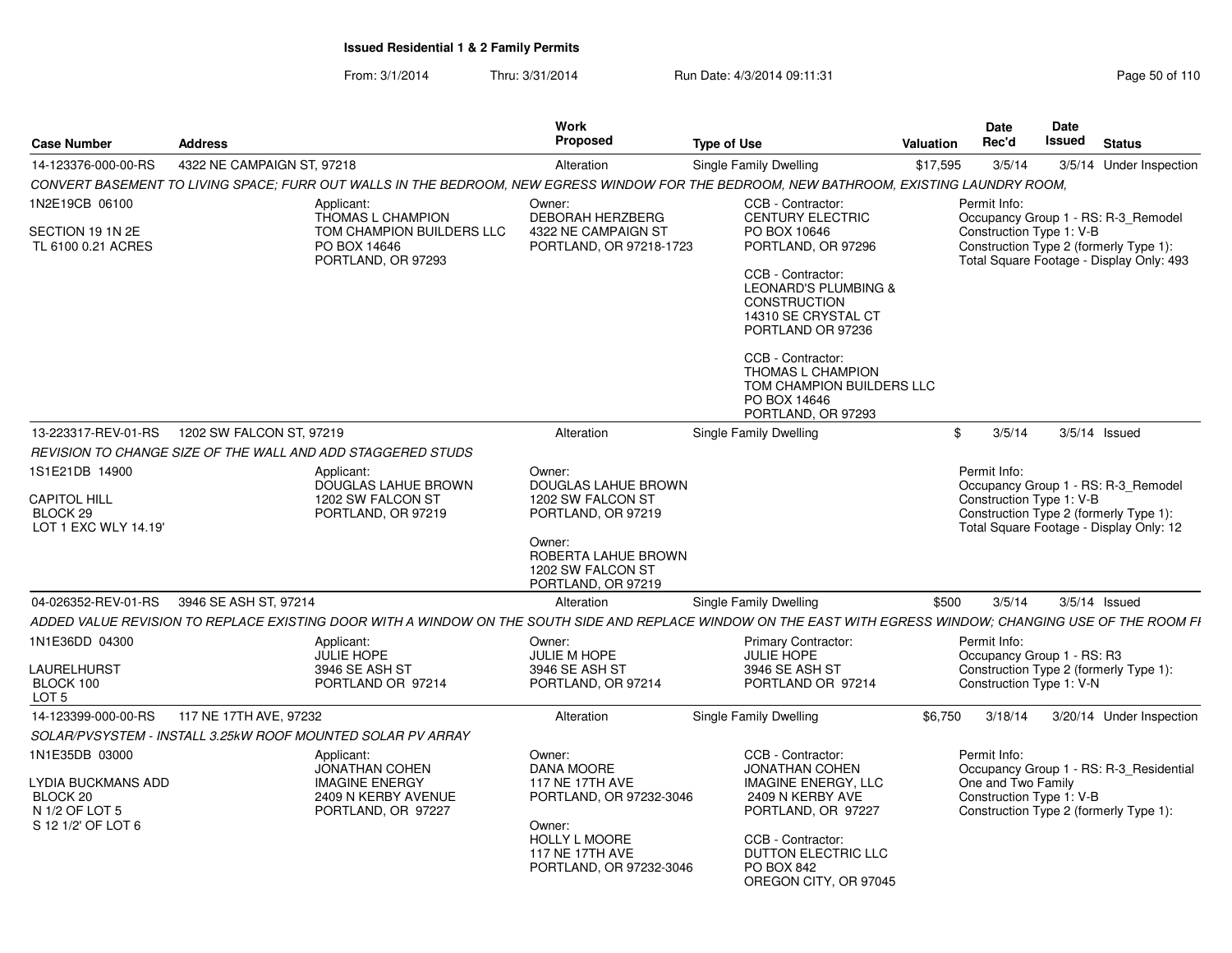From: 3/1/2014Thru: 3/31/2014 Run Date: 4/3/2014 09:11:31 Page 51 of 110

| <b>Case Number</b>                                                     | <b>Address</b>                                                                                                                                                   | <b>Work</b><br>Proposed                                                                                                                                                                                                                                                             | <b>Type of Use</b>                                                                     | Valuation | Date<br>Rec'd                            | Date<br><b>Issued</b> | <b>Status</b>                                                                                                              |
|------------------------------------------------------------------------|------------------------------------------------------------------------------------------------------------------------------------------------------------------|-------------------------------------------------------------------------------------------------------------------------------------------------------------------------------------------------------------------------------------------------------------------------------------|----------------------------------------------------------------------------------------|-----------|------------------------------------------|-----------------------|----------------------------------------------------------------------------------------------------------------------------|
| 14-126988-000-00-RS                                                    | 5823 N MICHIGAN AVE, 97217                                                                                                                                       | Alteration                                                                                                                                                                                                                                                                          | Single Family Dwelling                                                                 | \$64.242  | 3/14/14                                  |                       | 3/14/14 Issued                                                                                                             |
|                                                                        | CONVERT BASEMENT INTO LIVING SPACE TO INCLUDE NEW BEDROOM, BATHROOM, DEN ROOM, AND LAUNDRY ROOM; NEW EGRESS WINDOW ON THE EAST SIDE OF THE HOUSE; REMODEL        |                                                                                                                                                                                                                                                                                     |                                                                                        |           |                                          |                       |                                                                                                                            |
| 1N1E15CC 07200<br><b>NORTH ALBINA</b><br>BLOCK 16<br>S 1/2 OF LOT 7&10 | Applicant:<br>PACIFIC BUILDING CO INC<br>4330 NE 62ND AVE<br>PORTLAND, OR 97218                                                                                  | Owner:<br><b>KIM M POOL</b><br>101 N BLANDENA ST<br>PORTLAND, OR 97217<br>Owner:<br>JUNE W MILLER<br>101 N BLANDENA ST<br>PORTLAND, OR 97217<br>Owner:<br><b>CELEECE L KAHEY</b><br>101 N BLANDENA ST<br>PORTLAND, OR 97217<br>Owner:<br><b>MARY HESS</b><br>5823 N MICHIGAN AVENUE | CCB - Contractor:<br>PACIFIC BUILDING CO INC<br>4330 NE 62ND AVE<br>PORTLAND, OR 97218 |           | Permit Info:<br>Construction Type 1: V-B |                       | Occupancy Group 1 - RS: R-3_Remodel<br>Construction Type 2 (formerly Type 1):<br>Total Square Footage - Display Only: 1800 |
| 13-235346-REV-01-RS                                                    | 2948 SE HARRISON ST, 97214                                                                                                                                       | PORTLAND, OR 97217<br>Alteration                                                                                                                                                                                                                                                    | <b>Single Family Dwelling</b>                                                          | \$7,209   | 3/14/14                                  |                       | 3/14/14 Issued                                                                                                             |
|                                                                        | ADDED VALUE REVISION FOR KITCHEN RENOVATION: PUTTING OPENING IN LOAD BEARING WALL: REPLACE 2 WINDOWS WITH ONE LARGE WINDOW                                       |                                                                                                                                                                                                                                                                                     |                                                                                        |           |                                          |                       |                                                                                                                            |
| 1S1E01CD 06200                                                         | Applicant:<br><b>KEYAN MIZANI</b>                                                                                                                                | Owner:<br>JENELLE S ISAACSON                                                                                                                                                                                                                                                        | CCB - Contractor:<br>PETE C CONSTRUCTION LLC                                           |           | Permit Info:                             |                       | Occupancy Group 1 - RS: R-3_Remodel                                                                                        |
| SECTION 01 1S 1E<br>TL 6200 0.13 ACRES                                 | 3302 SE SALMON ST<br>PORTLAND OR 97214                                                                                                                           | 2948 SE HARRISON ST<br>PORTLAND, OR 97214-5652                                                                                                                                                                                                                                      | 9951 SE EASTVIEW DR<br>HAPPY VALLEY OR 97086                                           |           | Construction Type 1: V-B                 |                       | Construction Type 2 (formerly Type 1):<br>Total Square Footage - Display Only: 202                                         |
| 14-126355-000-00-RS                                                    | 3651 SE REX ST, 97202                                                                                                                                            | Alteration                                                                                                                                                                                                                                                                          | <b>Single Family Dwelling</b>                                                          | \$18,000  | 3/13/14                                  |                       | 3/13/14 Under Inspection                                                                                                   |
|                                                                        | REMODEL EXISTING KITCHEN. REMOVE WALLS TO OPEN UP SPACE AND ADD BEAMS ABOVE. NEW ISLAND WITH SINK. DISH WASHER AND RANGE/***ADD MT. -DECORATIVE GAS FIREPLACE B` |                                                                                                                                                                                                                                                                                     |                                                                                        |           |                                          |                       |                                                                                                                            |
| 1S1E24AD 20100<br><b>BERKELEY</b>                                      | Applicant:<br><b>MATTHEW KIRKPATRICK</b><br><b>DESIGN FOR OCCUPANCY</b>                                                                                          | Owner:<br><b>DIANE CHONETTE</b><br>3651 SE REX ST                                                                                                                                                                                                                                   | CCB - Contractor:<br>TOM CULLEN<br><b>CITILITES BUILDERS</b>                           |           | Permit Info:<br>One and Two Family       |                       | Occupancy Group 1 - RS: R-3 Residential                                                                                    |
| BLOCK 21<br>LOT 21&22                                                  | <b>ARCHITECTURE LLC</b><br>1705 SE ASH ST                                                                                                                        | PORTLAND, OR 97202                                                                                                                                                                                                                                                                  | 1536 22ND PL<br>FOREST GROVE, OR 97116                                                 |           | Construction Type 1: V-B                 |                       | Construction Type 2 (formerly Type 1):                                                                                     |
|                                                                        | PORTLAND, OR 97214                                                                                                                                               | Owner:<br><b>ZACHARY MINICK</b><br>3651 SE REX ST<br>PORTLAND, OR 97202                                                                                                                                                                                                             | CCB - Contractor:<br>PACIFIC MECHANICAL LLC<br>PO BOX 30657<br>PORTLAND, OR 97294      |           |                                          |                       |                                                                                                                            |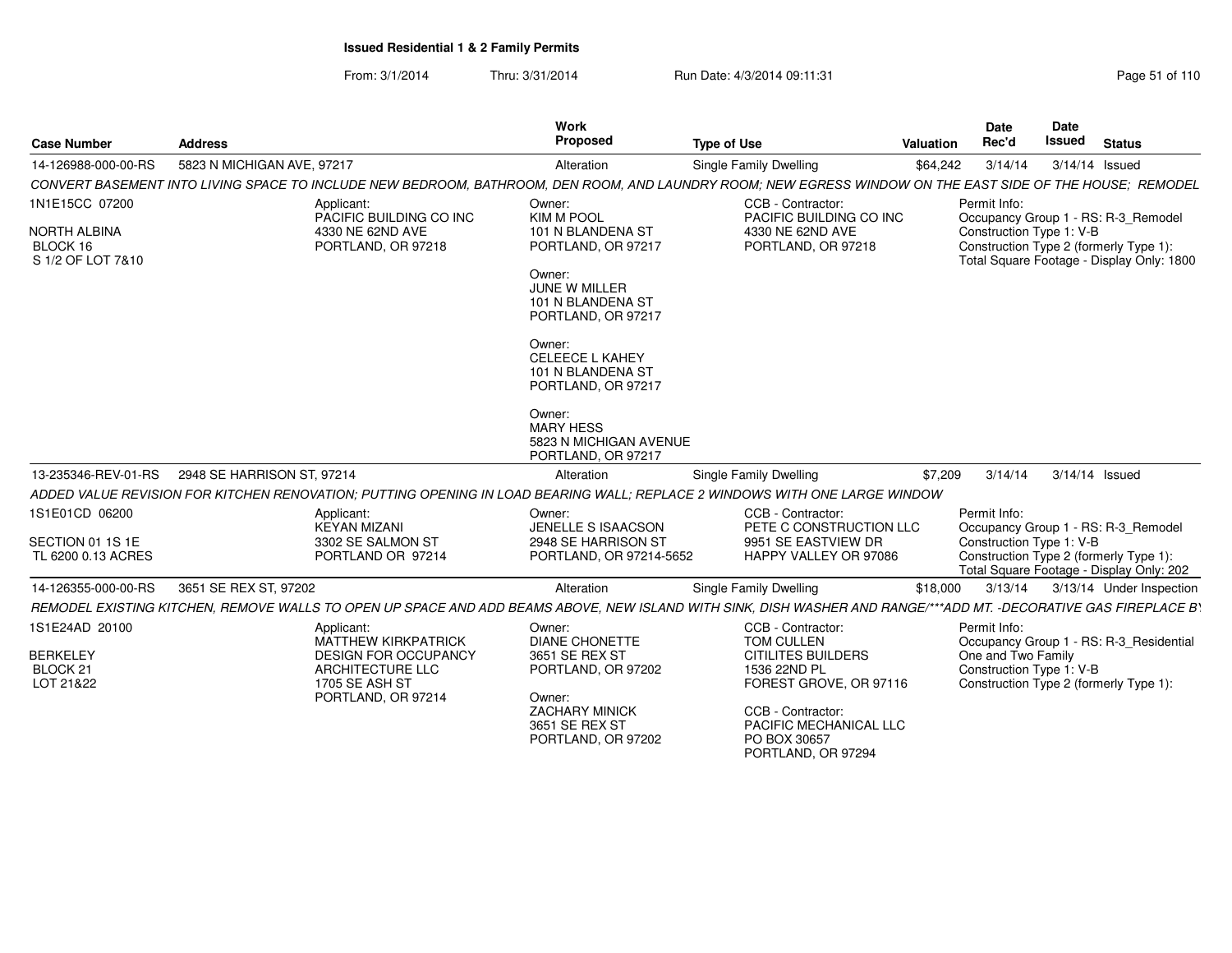From: 3/1/2014Thru: 3/31/2014 Run Date: 4/3/2014 09:11:31 Page 52 of 110

| <b>Case Number</b>                                         | <b>Address</b>                |                                                                                                        | Work<br><b>Proposed</b>                                                             | <b>Type of Use</b>                                       |                                                                    | Valuation | <b>Date</b><br>Rec'd                           | <b>Date</b><br>Issued | <b>Status</b>                                                                                                             |
|------------------------------------------------------------|-------------------------------|--------------------------------------------------------------------------------------------------------|-------------------------------------------------------------------------------------|----------------------------------------------------------|--------------------------------------------------------------------|-----------|------------------------------------------------|-----------------------|---------------------------------------------------------------------------------------------------------------------------|
| 14-126375-000-00-RS                                        | 4222 SW GREENHILLS WAY, 97221 |                                                                                                        | Alteration                                                                          |                                                          |                                                                    |           | 3/12/14                                        |                       |                                                                                                                           |
|                                                            |                               | SECOND FLOOR CONVERT EXISTING CLOSET TO MASTER BATHROOM, CONVERT EXISTING BATHROOM TO CLOSET           |                                                                                     | Single Family Dwelling                                   |                                                                    | \$24,800  |                                                |                       | 3/12/14 Under Inspection                                                                                                  |
| 1S1E08BC 01200                                             |                               | Applicant:                                                                                             | Owner:                                                                              | CCB - Contractor:                                        |                                                                    |           | Permit Info:                                   |                       |                                                                                                                           |
| <b>GREEN HILLS</b><br>BLOCK 16<br>LOT <sub>4</sub>         |                               | SCOTT BURNS<br>78 NW MACLEAY<br>PORTLAND, OR 97210                                                     | <b>CHRISTIAN KUBIACZYK</b><br>4222 SW GREENHILLS WAY<br>PORTLAND, OR 97221-3209     | PO BOX 2272                                              | RON BOYLES ELECTRIC<br>GRESHAM, OR 970300635                       |           | Construction Type 1: V-B                       |                       | Occupancy Group 1 - RS: R-3_Remodel<br>Construction Type 2 (formerly Type 1):<br>Total Square Footage - Display Only: 125 |
|                                                            |                               |                                                                                                        | Owner:<br><b>BOBBI JO DRUM</b><br>4222 SW GREENHILLS WAY<br>PORTLAND, OR 97221-3209 | CCB - Contractor:<br>12172 SE 222 DR                     | PARFITT PLUMBING INC<br><b>BORING, OR 97009</b>                    |           |                                                |                       |                                                                                                                           |
|                                                            |                               |                                                                                                        |                                                                                     | CCB - Contractor:<br><b>DAVID M HOLT</b><br>PO BOX 10690 | PORTLAND, OR 97296                                                 |           |                                                |                       |                                                                                                                           |
| 14-127772-000-00-RS<br><b>NEW FRONT PORCH AND STAIRS</b>   | 818 SW STEPHENSON ST, 97219   |                                                                                                        | Alteration                                                                          | Single Family Dwelling                                   |                                                                    | \$1,500   | 3/18/14                                        | $3/18/14$ Issued      |                                                                                                                           |
| 1S1E33DB 00200                                             |                               | Applicant:                                                                                             | Owner:                                                                              |                                                          |                                                                    |           | Permit Info:                                   |                       |                                                                                                                           |
| PARTITION PLAT 1990-7<br>LOT 2 EXC PT IN STS               |                               | PATRICK L MOORE<br>818 SW STEPHENSON ST<br>PORTLAND, OR 97219                                          | PATRICK L MOORE<br>818 SW STEPHENSON ST<br>PORTLAND, OR 97219                       |                                                          |                                                                    |           | One and Two Family<br>Construction Type 1: V-B |                       | Occupancy Group 1 - RS: R-3_Residential<br>Construction Type 2 (formerly Type 1):                                         |
|                                                            |                               |                                                                                                        | Owner:<br><b>CYNTHIA K MOORE</b><br>818 SW STEPHENSON ST<br>PORTLAND, OR 97219      |                                                          |                                                                    |           |                                                |                       |                                                                                                                           |
| 14-127799-000-00-RS                                        | 3455 NE 36TH AVE, 97212       |                                                                                                        | Alteration                                                                          | Single Family Dwelling                                   |                                                                    | \$7,852   | 3/18/14                                        |                       | 3/18/14 Under Inspection                                                                                                  |
|                                                            |                               | ADD NEW BATHROOM IN NW CORNER OF THE BASEMENT AND FURR OUT WALLS FOR TV ROOM IN NE CORNER OF BASEMENT. |                                                                                     |                                                          |                                                                    |           |                                                |                       |                                                                                                                           |
| 1N1E25AB 01500                                             |                               | Applicant:<br>EDWARD WILLIAM LEBRUN JR                                                                 | Owner:<br><b>SEAN M KRUG</b>                                                        | CCB - Contractor:                                        | <b>BRIGHTSIDE ELECTRIC &amp;</b>                                   |           | Permit Info:                                   |                       | Occupancy Group 1 - RS: R-3_Remodel                                                                                       |
| <b>IRENE HTS</b><br>BLOCK <sub>2</sub><br>S 1/2 OF LOT 3&4 |                               | 1005 GINGER ST<br>CORNELIUS, OR 97113                                                                  | 3455 NE 36TH AVE<br>PORTLAND, OR 97212-2756                                         | PO BOX 930                                               | <b>LIGHTING SERVICES</b><br>CARLTON OR 97111                       |           | Construction Type 1: V-B                       |                       | Construction Type 2 (formerly Type 1):<br>Total Square Footage - Display Only: 220                                        |
|                                                            |                               |                                                                                                        | Owner:<br><b>NAOKO KRUG</b><br>3455 NE 36TH AVE<br>PORTLAND, OR 97212-2756          | CCB - Contractor:<br>1005 GINGER ST                      | EDWARD WILLIAM LEBRUN JR<br>CORNELIUS, OR 97113                    |           |                                                |                       |                                                                                                                           |
| 14-127833-000-00-RS                                        | 7407 SE 35TH AVE, 97202       |                                                                                                        | Alteration                                                                          | Single Family Dwelling                                   |                                                                    | \$17,500  | 3/18/14                                        |                       | 3/18/14 Under Inspection                                                                                                  |
|                                                            |                               | CREATE NEW OFFICE IN EXISTING FINISHED BASEMENT. NEW TANKLESS WATER HEATER.                            |                                                                                     |                                                          |                                                                    |           |                                                |                       |                                                                                                                           |
| 1S1E24AC 13900                                             |                               | Applicant:<br><b>SCOTT TERHUNE</b>                                                                     | Owner:<br><b>JEROME BECK</b>                                                        | CCB - Contractor:                                        | FRAME OF MIND CONSTRUCTION Occupancy Group 1 - RS: R-3_Residential |           | Permit Info:                                   |                       |                                                                                                                           |
| <b>EASTMORELAND</b><br>BLOCK 64<br>N 20' OF LOT 18         |                               | FRAME OF MIND CONSTRUCTION 7407 SE 35TH AVE<br><b>INC</b><br>3676 SE RURAL                             | PORTLAND, OR 97202-8321                                                             | <b>INC</b><br>3676 SE RURAL                              | PORTLAND, OR 97202                                                 |           | One and Two Family<br>Construction Type 1: V-B |                       | Construction Type 2 (formerly Type 1):                                                                                    |
| S 40' OF LOT 19                                            |                               | PORTLAND, OR 97202                                                                                     | Owner:<br>DOMINIQUE LAMPERT<br>7407 SE 35TH AVE<br>PORTLAND, OR 97202-8321          |                                                          |                                                                    |           |                                                |                       |                                                                                                                           |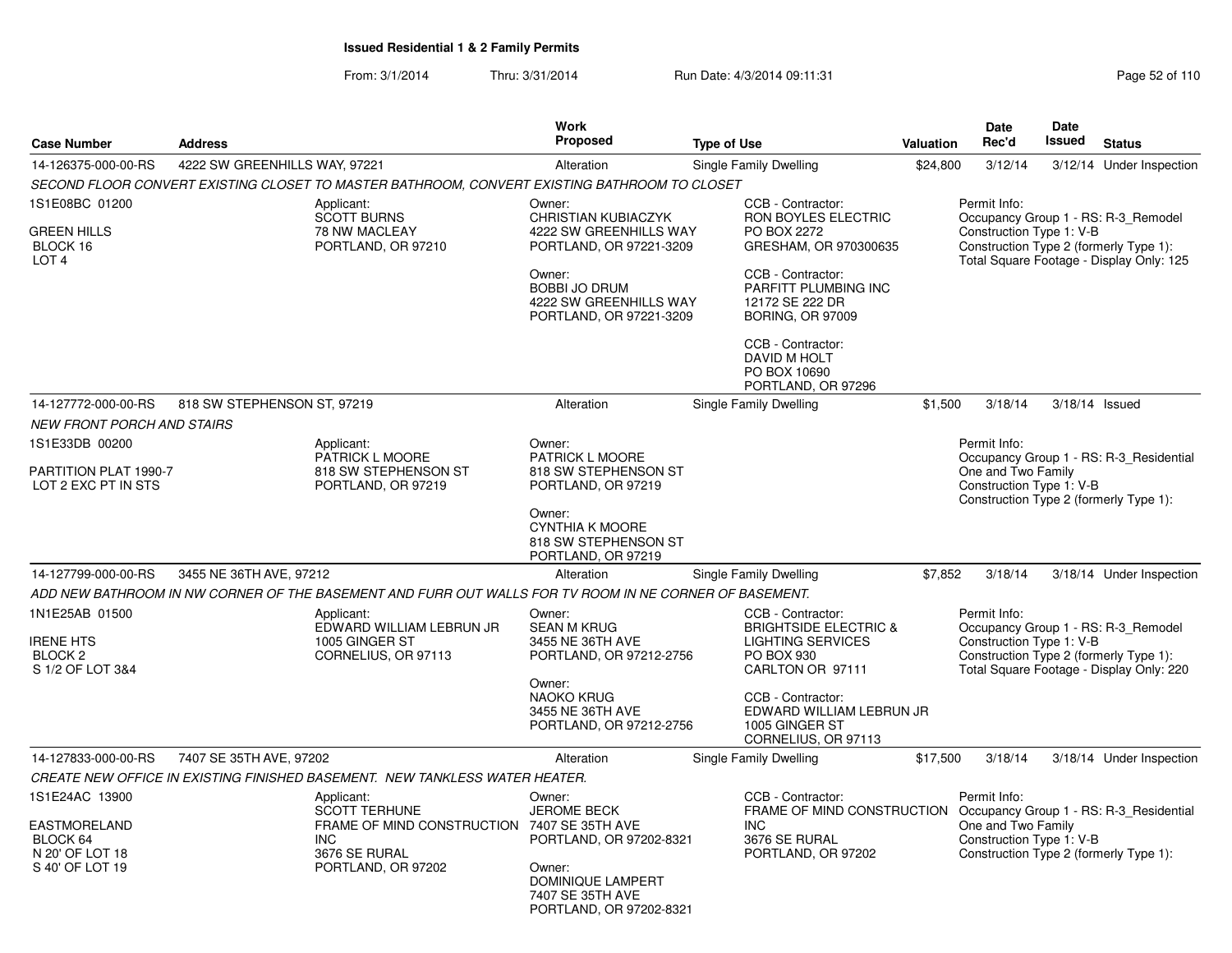From: 3/1/2014Thru: 3/31/2014 Run Date: 4/3/2014 09:11:31 Research 2010 Rage 53 of 110

| <b>Case Number</b>                                                              | <b>Address</b>                     |                                                                                                                                                               | Work<br>Proposed                                                                                                                 | <b>Type of Use</b>                                                                    | <b>Valuation</b> | <b>Date</b><br>Rec'd                                           | <b>Date</b><br><b>Issued</b> | <b>Status</b>                                                                                                             |
|---------------------------------------------------------------------------------|------------------------------------|---------------------------------------------------------------------------------------------------------------------------------------------------------------|----------------------------------------------------------------------------------------------------------------------------------|---------------------------------------------------------------------------------------|------------------|----------------------------------------------------------------|------------------------------|---------------------------------------------------------------------------------------------------------------------------|
| 14-128124-000-00-RS                                                             | 2387 NW KEARNEY ST - Unit A, 97210 |                                                                                                                                                               | Alteration                                                                                                                       | Single Family Dwelling                                                                | \$56,000         | 3/18/14                                                        | 3/18/14 Issued               |                                                                                                                           |
|                                                                                 |                                    | INSTALL NEW FRAMING FOR EXISTING FRONT AND REAR PORCH STRUCTURES, NEW RAILINGS, WOOD STAIRS, NEW PAVER DRIVEWAY AND LANDSCAPING, NEW WOOD LATTICE FENCE & GA. |                                                                                                                                  |                                                                                       |                  |                                                                |                              |                                                                                                                           |
| 1N1E33BC 10800                                                                  |                                    | Applicant:<br><b>RANDALL RIEKS</b>                                                                                                                            | Owner:<br>2387 NW KEARNEY LLC                                                                                                    | CCB - Contractor:<br><b>RON HANSON</b>                                                |                  | Permit Info:                                                   |                              | Occupancy Group 1 - RS: R-3 Residential                                                                                   |
| KINGS 2ND ADD<br>BLOCK 25<br>W 1/2 OF LOT 18                                    |                                    | HENNEBERY EDDY ARCHITECTS<br>921 SW WASHINGTON STE 250<br>PORTLAND OR 97205                                                                                   | 6312 SW CAPITOL HWY #505<br>PORTLAND, OR 97239-1938                                                                              | <b>SCHOMMER &amp; SON</b><br>6421 NE COLWOOD WY.<br>PORTLAND OR 97218                 |                  | One and Two Family<br>Construction Type 1: V-B                 |                              | Construction Type 2 (formerly Type 1):                                                                                    |
| 14-126616-000-00-RS                                                             | 1025 SW TAYLORS FERRY RD, 97219    |                                                                                                                                                               | Alteration                                                                                                                       | Single Family Dwelling                                                                | \$6,750          | 3/13/14                                                        |                              | 3/13/14 Under Inspection                                                                                                  |
| <b>SOLAR PV ROOF MOUNT SYSTEM 2.5kW</b>                                         |                                    |                                                                                                                                                               |                                                                                                                                  |                                                                                       |                  |                                                                |                              |                                                                                                                           |
| 1S1E21DC 03600<br><b>CARSON HTS</b><br>BLOCK 15<br>LOT <sub>6</sub>             |                                    | Applicant:<br>SOLARCITY CORPORATION<br>6132 NE 112th AVE<br>PORTLAND, OR 97220                                                                                | Owner:<br><b>CASEY B CRAMBLIT</b><br>1025 SW TAYLORS FERRY RD<br>PORTLAND, OR 97219                                              | CCB - Contractor:<br>SOLARCITY CORPORATION<br>6132 NE 112th AVE<br>PORTLAND, OR 97220 |                  | Permit Info:<br>One and Two Family<br>Construction Type 1: V-B |                              | Occupancy Group 1 - RS: R-3 Residential<br>Construction Type 2 (formerly Type 1):                                         |
|                                                                                 |                                    |                                                                                                                                                               | Owner:<br><b>CAROLINA T BARROS</b><br>1025 SW TAYLORS FERRY RD<br>PORTLAND, OR 97219                                             |                                                                                       |                  |                                                                |                              |                                                                                                                           |
| 14-126622-000-00-RS                                                             | 3215 SE 65TH AVE, 97206            |                                                                                                                                                               | Alteration                                                                                                                       | Single Family Dwelling                                                                | \$6,750          | 3/25/14                                                        | 3/25/14 Issued               |                                                                                                                           |
| <b>SOLAR PV ROOF MOUNT5kW SYSTEM</b>                                            |                                    |                                                                                                                                                               |                                                                                                                                  |                                                                                       |                  |                                                                |                              |                                                                                                                           |
| 1S2E08BC 09900<br>CHULA VISTA<br>BLOCK <sub>3</sub><br>LOT <sub>12</sub>        |                                    | Applicant:<br><b>MELISSA BENTLEY</b><br>SOLAR CITY CORPORATION<br>6132 NE 112TH AVE<br>PORTLAND, OR 97220                                                     | Owner:<br>JANICE L DEFIR<br>3215 SE 65TH AVE<br>PORTLAND, OR 97206                                                               | CCB - Contractor:<br>SOLARCITY CORPORATION<br>6132 NE 112th AVE<br>PORTLAND, OR 97220 |                  | Permit Info:<br>One and Two Family<br>Construction Type 1: V-B |                              | Occupancy Group 1 - RS: R-3_Residential<br>Construction Type 2 (formerly Type 1):                                         |
| 14-126219-000-00-RS                                                             | 5804 N BORTHWICK AVE, 97217        |                                                                                                                                                               | Alteration                                                                                                                       | Single Family Dwelling                                                                | \$5,000          | 3/14/14                                                        | 3/14/14 Issued               |                                                                                                                           |
|                                                                                 |                                    | CONVERTING NW CORNER OF EXISTING FINISHED BASEMENT TO KITCHEN USE; NO STRUCTURAL CHANGES - NOT AN ADU, SECOND SINK COVENANT RECORDED.                         |                                                                                                                                  |                                                                                       |                  |                                                                |                              |                                                                                                                           |
| 1N1E15CD 09100                                                                  |                                    | Applicant:<br><b>JASON WILDE</b>                                                                                                                              | Owner:<br>SHOBHNA SHASTRI                                                                                                        |                                                                                       |                  | Permit Info:                                                   |                              | Occupancy Group 1 - RS: R-3_Remodel                                                                                       |
| <b>WEST PIEDMONT</b><br>BLOCK 9<br>LOT <sub>6</sub>                             |                                    | 5804 N BORTHWICK AVE<br>PORTLAND OR 97217                                                                                                                     | 5804 N BORTHWICK AVE<br>PORTLAND, OR 97217-2314                                                                                  |                                                                                       |                  | Construction Type 1: V-B                                       |                              | Construction Type 2 (formerly Type 1):<br>Total Square Footage - Display Only: 140                                        |
| 13-119202-REV-02-RS                                                             | 2203 SE 60TH AVE - Unit A. 97215   |                                                                                                                                                               | Alteration                                                                                                                       | Single Family Dwelling                                                                | \$12,634         | 3/5/14                                                         | $3/5/14$ Issued              |                                                                                                                           |
|                                                                                 |                                    | REVISION TO REMOVE LIVING ROOM WALL IN BASEMENT ACCESSORY DWELLING UNIT                                                                                       |                                                                                                                                  |                                                                                       |                  |                                                                |                              |                                                                                                                           |
| 1S2E06DD 11100<br><b>HUTCHINSONS ADD</b><br>BLOCK <sub>3</sub><br><b>LOT 11</b> |                                    | Applicant:<br>LIBBY HOLAH<br><b>HOLAH DESIGN &amp;</b><br>ARCHITECTURE, LLC<br>710 NE 21st Avenue Suite 202<br>Portland, OR 97212                             | Owner:<br><b>TRACY DAVIS</b><br>2203 SE 60TH AVE<br>PORTLAND, OR 97215-4020<br>Owner:<br><b>JANEL HANSON</b><br>2203 SE 60TH AVE |                                                                                       |                  | Permit Info:<br>Construction Type 1: V-B                       |                              | Occupancy Group 1 - RS: R-3 Remodel<br>Construction Type 2 (formerly Type 1):<br>Total Square Footage - Display Only: 354 |
|                                                                                 |                                    |                                                                                                                                                               | PORTLAND, OR 97215-4020                                                                                                          |                                                                                       |                  |                                                                |                              |                                                                                                                           |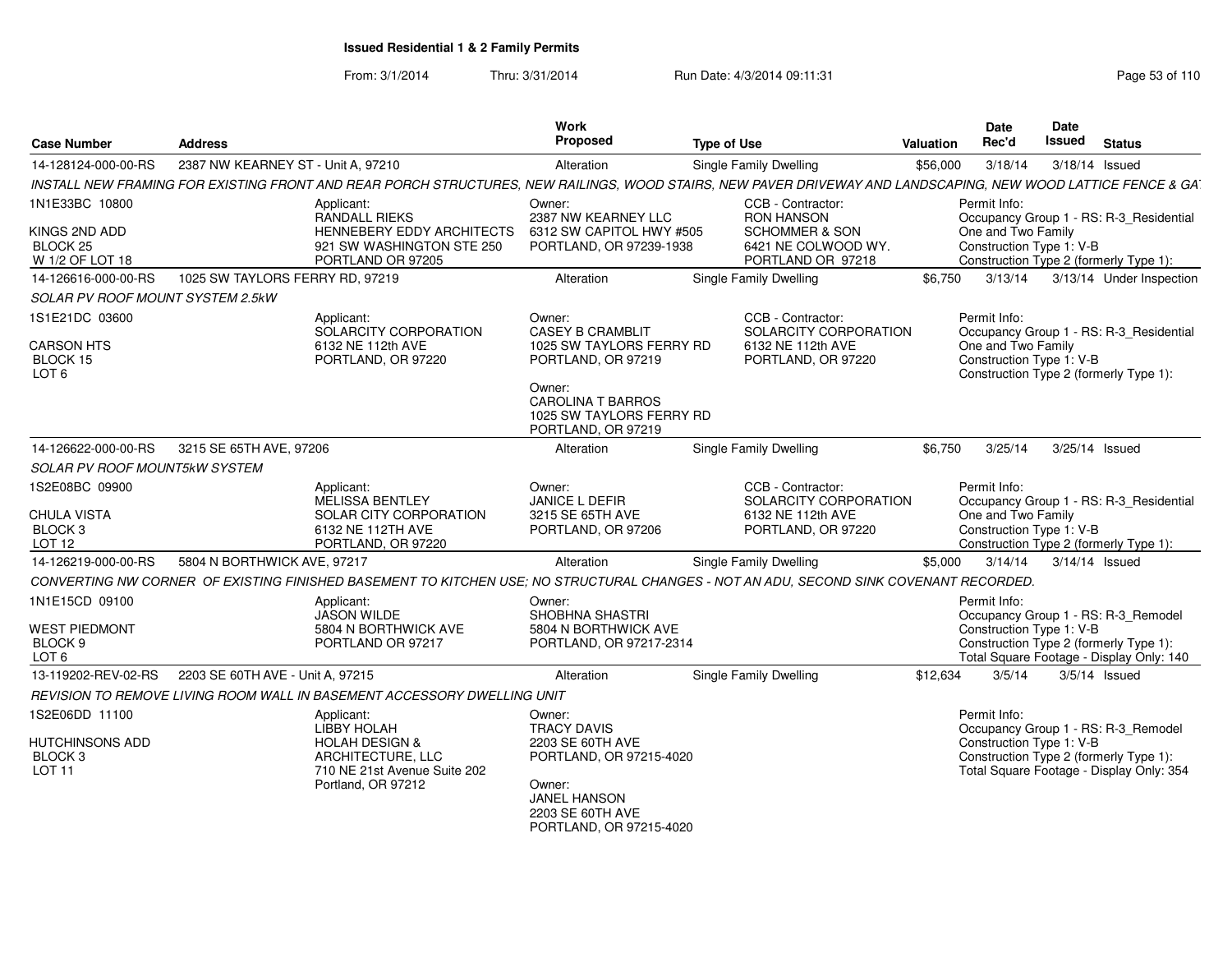From: 3/1/2014Thru: 3/31/2014 Run Date: 4/3/2014 09:11:31 Page 54 of 110

| <b>Case Number</b>                                                         | <b>Address</b>                     |                                                                                                                                                               | Work<br>Proposed                                                                    | <b>Type of Use</b>                                               | <b>Valuation</b> | <b>Date</b><br>Rec'd                                                              | <b>Date</b><br><b>Issued</b> | <b>Status</b>                                                                                                             |
|----------------------------------------------------------------------------|------------------------------------|---------------------------------------------------------------------------------------------------------------------------------------------------------------|-------------------------------------------------------------------------------------|------------------------------------------------------------------|------------------|-----------------------------------------------------------------------------------|------------------------------|---------------------------------------------------------------------------------------------------------------------------|
| 14-127074-000-00-RS                                                        | 6421 SE MORRISON ST, 97215         |                                                                                                                                                               | Alteration                                                                          | Single Family Dwelling                                           | \$300            | 3/14/14                                                                           |                              | 3/14/14 Under Inspection                                                                                                  |
|                                                                            |                                    | REMOVE PORTION OF INTERIOR WALL BETWEEN KITCHEN AND DINING ROOM AND REPLACE WITH HEADER: NEW FOOTING FOR POST IN BASEMENT. INFILL EXTERIOR DOOR AT LANDING TO |                                                                                     |                                                                  |                  |                                                                                   |                              |                                                                                                                           |
| 1S2E05BB 05500                                                             |                                    | Applicant:<br>PAUL COTTLE CONSTRUCTION                                                                                                                        | Owner:<br>GEOFFREY H DONOVAN                                                        | CCB - Contractor:<br>PAUL COTTLE CONSTRUCTION                    |                  | Permit Info:                                                                      |                              | Occupancy Group 1 - RS: R-3_Residential                                                                                   |
| <b>TABOR HTS</b><br><b>BLOCK U</b><br>E 37.5' OF W 75' OF LOT 1            |                                    | <b>LLC</b><br>4420 NE 54TH AVE #2<br>PORTLAND, OR 97218                                                                                                       | 6421 SE MORRISON ST<br>PORTLAND, OR 97215                                           | <b>LLC</b><br>4420 NE 54TH AVE #2<br>PORTLAND, OR 97218          |                  | One and Two Family<br>Construction Type 1: V-B                                    |                              | Construction Type 2 (formerly Type 1):                                                                                    |
|                                                                            |                                    |                                                                                                                                                               | Owner:<br><b>RACHEL E WHITE</b><br>6421 SE MORRISON ST<br>PORTLAND, OR 97215        |                                                                  |                  |                                                                                   |                              |                                                                                                                           |
| 14-126684-000-00-RS                                                        | 1020 N WINCHELL ST - Unit A, 97217 |                                                                                                                                                               | Alteration                                                                          | Single Family Dwelling                                           | \$7,500          | 3/13/14                                                                           |                              | 3/13/14 Under Inspection                                                                                                  |
|                                                                            |                                    | LEGALIZE CREATING HABITABLE SPACE IN EXISTING BASEMENT TO INCLUDE, TWO BEDROOMS, BATHROOM AND LAUNDRY ROOM                                                    |                                                                                     |                                                                  |                  |                                                                                   |                              |                                                                                                                           |
| 1N1E10CC 00400                                                             |                                    | Applicant:<br><b>KEVIN TRINH</b><br>1020 N WINCHELL ST<br>PORTLAND, OR 97217-1146                                                                             | Owner:<br><b>KEVIN TRINH</b><br>1020 N WINCHELL ST<br>PORTLAND, OR 97217-1146       |                                                                  |                  | Permit Info:<br>Construction Type 1: V-B                                          |                              | Occupancy Group 1 - RS: R-3_Remodel<br>Construction Type 2 (formerly Type 1):<br>Total Square Footage - Display Only: 448 |
|                                                                            |                                    |                                                                                                                                                               | Owner:<br><b>NAYELI R RAMIREZ</b><br>1020 N WINCHELL ST<br>PORTLAND, OR 97217-1146  |                                                                  |                  |                                                                                   |                              |                                                                                                                           |
| 14-120872-REV-02-RS                                                        | 10575 NW SKYLINE BLVD, 97231       |                                                                                                                                                               | Alteration                                                                          | Single Family Dwelling                                           |                  | 3/14/14<br>\$                                                                     |                              | 3/14/14 Issued                                                                                                            |
|                                                                            |                                    | REVISION TO CHANGE SIZE OF BEAM FROM 3.5 X 14 TO 5.25 X 11.25.                                                                                                |                                                                                     |                                                                  |                  |                                                                                   |                              |                                                                                                                           |
| 1N1W05D 00300                                                              |                                    | Applicant:<br>RANDY BRUNELLE                                                                                                                                  | Owner:<br>WILLIAM K WARD                                                            | CCB - Contractor:<br><b>RANDY BRUNELLE</b>                       |                  | Permit Info:                                                                      |                              | Occupancy Group 1 - RS: R-3_Remodel                                                                                       |
| PARTITION PLAT 1992-88<br>LOT <sub>1</sub><br>POTENTIAL ADDITIONAL TAX \$5 |                                    | <b>REFINED RESTORATION</b><br>8023 N BUCHANAN AVE<br>PORTLAND, OR 97203                                                                                       | 10575 NW SKYLINE BLVD<br>PORTLAND, OR 97231-2616                                    | REFINED RESTORATION<br>8023 N BUCHANAN AVE<br>PORTLAND, OR 97203 |                  | Construction Type 1: V-B                                                          |                              | Construction Type 2 (formerly Type 1):                                                                                    |
| 985.97 DISQ SPEC FARM ASSMT 1996                                           |                                    |                                                                                                                                                               | Owner:<br><b>JEANINE K WARD</b><br>10575 NW SKYLINE BLVD<br>PORTLAND, OR 97231-2616 |                                                                  |                  |                                                                                   |                              |                                                                                                                           |
| 14-128520-000-00-RS                                                        | 2537 NE 63RD AVE, 97213            |                                                                                                                                                               | Alteration                                                                          | Single Family Dwelling                                           | \$15,000         | 3/19/14                                                                           |                              | 3/19/14 Issued                                                                                                            |
|                                                                            |                                    | REPAIR FIRE DAMAGE PER CURT FRENCH'S NOTES; CONVERT BASEMENT TO ACCESSORY DWELLING UNIT; MECHANICAL, ELECTRICAL AND PLUMBING PERMITS TO BE OBTAINED SEPARATE  |                                                                                     |                                                                  |                  |                                                                                   |                              |                                                                                                                           |
| 1N2E29BC 20200                                                             |                                    | Applicant:<br><b>BILL STANLEY</b>                                                                                                                             | Owner:<br><b>CHRISTINE HYDE</b>                                                     | CCB - Contractor:<br>NORTHWEST RESTORATION                       |                  | Permit Info:                                                                      |                              | Occupancy Group 1 - RS: R-3_Residential                                                                                   |
| <b>BELLE CREST</b><br>BLOCK 21<br>S 10' OF LOT 4<br>N 27.5' OF LOT 5       |                                    | NORTHWEST RESTORATION<br>28170 BOBERG RD<br>WILSONVILLE OR 97333                                                                                              | 2537 NE 63RD AVE<br>PORTLAND, OR 97213                                              | CONNIC ENTERPRISES INC<br>PO BOX 3264<br>TUALATIN OR 97062       |                  | One and Two Family<br>Construction Type 1: V-B<br>Number of New Dwelling Units: 1 |                              | Construction Type 2 (formerly Type 1):                                                                                    |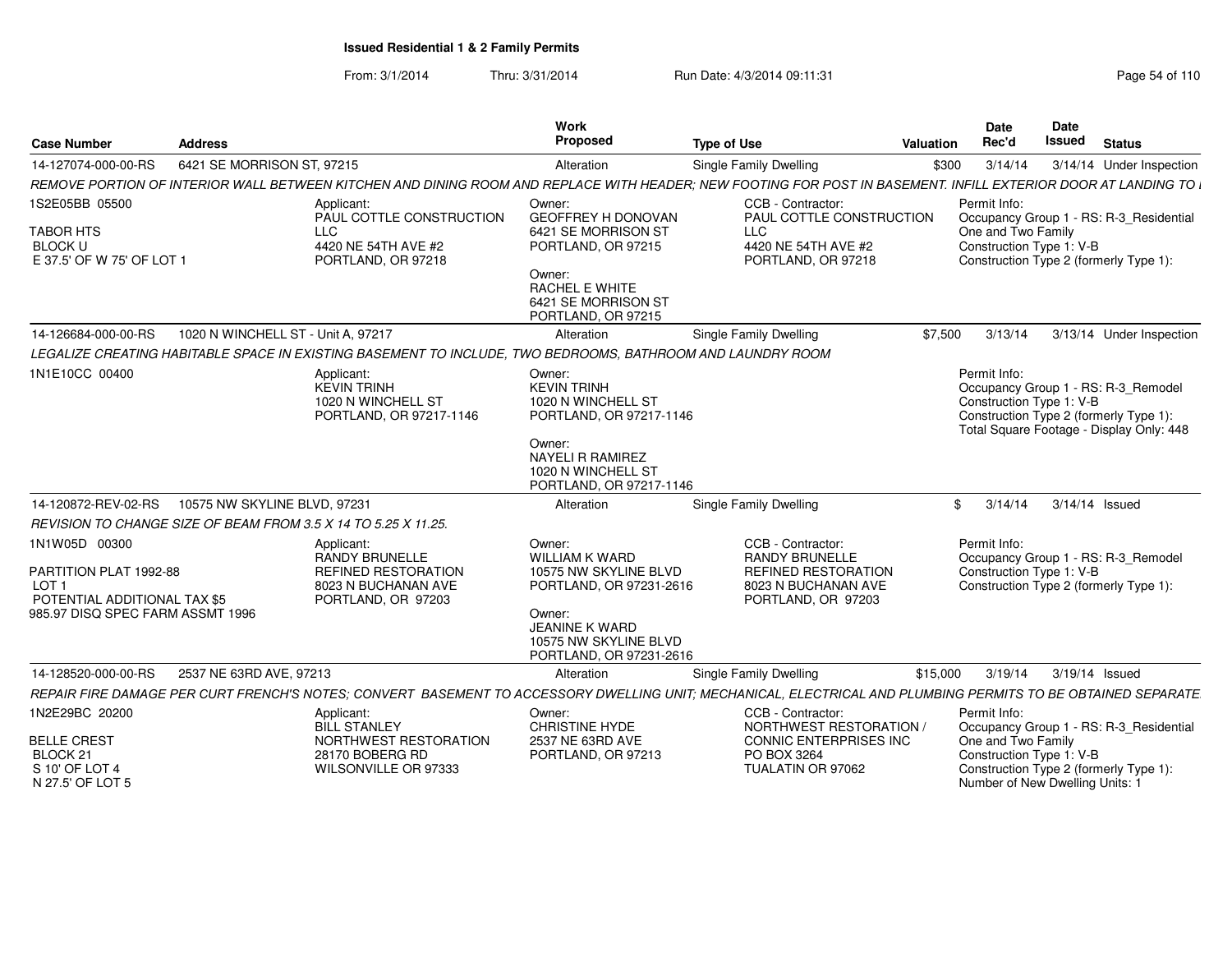From: 3/1/2014Thru: 3/31/2014 Run Date: 4/3/2014 09:11:31

| <b>Case Number</b>                                                          | <b>Address</b>                                                                                                                                             | Work<br>Proposed                                                                                                                                   | <b>Type of Use</b>                                                                                                             | <b>Valuation</b> | <b>Date</b><br>Rec'd                                           | Date<br>Issued | <b>Status</b>                                                                      |
|-----------------------------------------------------------------------------|------------------------------------------------------------------------------------------------------------------------------------------------------------|----------------------------------------------------------------------------------------------------------------------------------------------------|--------------------------------------------------------------------------------------------------------------------------------|------------------|----------------------------------------------------------------|----------------|------------------------------------------------------------------------------------|
| 14-129326-000-00-RS                                                         | 10744 SW 43RD AVE                                                                                                                                          | Alteration                                                                                                                                         | <b>Single Family Dwelling</b>                                                                                                  | \$13,920         | 3/25/14                                                        |                | 3/25/14 Issued                                                                     |
|                                                                             | REMODEL EXISTING HOUSE - MAKE GARAGE AND OVERHEAD DOOR SMALLER; CONVERT DINING ROOM TO BEDROOM; ADD BATHROOM; MECHANICAL, ELECTRICAL AND PLUMBING +++PERM. |                                                                                                                                                    |                                                                                                                                |                  |                                                                |                |                                                                                    |
| 1S1E29CC 06910                                                              | Applicant:<br><b>BRETT SCHULZ</b>                                                                                                                          | Owner:<br>THOMAS E CHAMBERLAIN                                                                                                                     |                                                                                                                                |                  | Permit Info:                                                   |                | Occupancy Group 1 - RS: R-3_Residential                                            |
| <b>FALLING CREEK</b><br>LOT <sub>10</sub>                                   | <b>BRETT SCHULZ ARCHITECT</b><br>1111 E BURNSIDE ST, SUITE 303<br>PORTLAND, OR 97214                                                                       | 10744 SW 43RD AVE<br>PORTLAND, OR 97219<br>Owner:<br><b>VICTORIA N CHAMBERLAIN</b><br>10744 SW 43RD AVE<br>PORTLAND, OR 97219                      |                                                                                                                                |                  | One and Two Family<br>Construction Type 1: V-B                 |                | Construction Type 2 (formerly Type 1):<br>Total Square Footage - Display Only: 130 |
| 14-132736-000-00-RS                                                         | 3040 SW 36TH AVE, 97221                                                                                                                                    | Alteration                                                                                                                                         | <b>Single Family Dwelling</b>                                                                                                  | \$3,605          | 3/29/14                                                        | 3/29/14 Final  |                                                                                    |
|                                                                             | <b>VOLUNTARY SEISMIC UPGRADE. 2 TOILETS TOTAL.</b>                                                                                                         |                                                                                                                                                    |                                                                                                                                |                  |                                                                |                |                                                                                    |
| 1S1E08BD 06100<br>TUALATIN VIEW PK<br><b>BLOCK1</b><br>LOT <sub>4</sub>     | Applicant:<br><b>STEVE GEMMELL</b><br><b>GEMMELL CONSTRUCTION LLC</b><br>3817 N WILLIAMS<br>PORTLAND OR 97227                                              | Owner:<br>ALEXANDER LACEY<br>3040 SW 36TH AVE<br>PORTLAND, OR 97221                                                                                | CCB - Contractor:<br><b>STEVE GEMMELL</b><br><b>GEMMELL CONSTRUCTION LLC</b><br>3817 N WILLIAMS<br>PORTLAND OR 97227           |                  | Permit Info:<br>One and Two Family<br>Construction Type 1: V-B |                | Occupancy Group 1 - RS: R-3_Residential<br>Construction Type 2 (formerly Type 1):  |
|                                                                             |                                                                                                                                                            | Owner:<br><b>LAURA W LACEY</b><br>3040 SW 36TH AVE<br>PORTLAND, OR 97221                                                                           |                                                                                                                                |                  |                                                                |                |                                                                                    |
| 14-132742-000-00-RS                                                         | 1034 SE MILLER ST, 97202                                                                                                                                   | Alteration                                                                                                                                         | Single Family Dwelling                                                                                                         | \$40,000         | 3/29/14                                                        |                | 3/31/14 Issued                                                                     |
|                                                                             | REMOVE NON BEARING WALL INSIDE. CREATE NEW BATHROOM, NEW BEDROOM AND CLOSET. NO EXTERIOR CHANGES.                                                          |                                                                                                                                                    |                                                                                                                                |                  |                                                                |                |                                                                                    |
| 1S1E23CA 21700<br><b>CITY VIEW PK</b><br>BLOCK 16<br>LOT <sub>1</sub>       | Applicant:<br><b>R S WALLACE CONSTRUCTION</b><br>CO/DBA SELLWOOD PLUMBING<br>1015 MILLER ST SE<br>PORTLAND OR 972026345                                    | Owner:<br><b>ERWIN B TEUBER</b><br>1034 SE MILLER ST<br>PORTLAND, OR 97202<br>Owner:<br>KATE HOHENBRINK<br>1034 SE MILLER ST<br>PORTLAND, OR 97202 | CCB - Contractor:<br><b>R S WALLACE CONSTRUCTION</b><br>CO/DBA SELLWOOD PLUMBING<br>1015 MILLER ST SE<br>PORTLAND OR 972026345 |                  | Permit Info:<br>One and Two Family<br>Construction Type 1: V-B |                | Occupancy Group 1 - RS: R-3 Residential<br>Construction Type 2 (formerly Type 1):  |
| 14-131968-000-00-RS                                                         | 3656 SE CENTER ST, 97202                                                                                                                                   | Alteration                                                                                                                                         | Single Family Dwelling                                                                                                         | \$50,000         | 3/27/14                                                        |                | 3/27/14 Issued                                                                     |
|                                                                             | REMODEL EXISTING BATHROOM AT REAR PORCH AREA, REFRAME REAR PORCH TO ELIMINATE FLAT ROOF                                                                    |                                                                                                                                                    |                                                                                                                                |                  |                                                                |                |                                                                                    |
| 1S1E12DD 16800<br><b>WILLIAMS ADD</b><br><b>BLOCK1</b><br>LOT <sub>14</sub> | Applicant:<br><b>JASON SIRI</b><br>SIRI CONSTRUCTION LLC<br>6816 SE BELMONT ST<br>PORTLAND OR 97215                                                        | Owner:<br>PETRA CARUSO<br>3656 SE CENTER ST<br>PORTLAND, OR 97202-3205<br>Owner:<br>JOHN C CARUSO<br>3656 SE CENTER ST                             | CCB - Contractor:<br>SIRI CONSTRUCTION LLC<br>6816 SE BELMONT ST<br>PORTLAND, OR 97215                                         |                  | Permit Info:<br>One and Two Family<br>Construction Type 1: V-B |                | Occupancy Group 1 - RS: R-3 Residential<br>Construction Type 2 (formerly Type 1):  |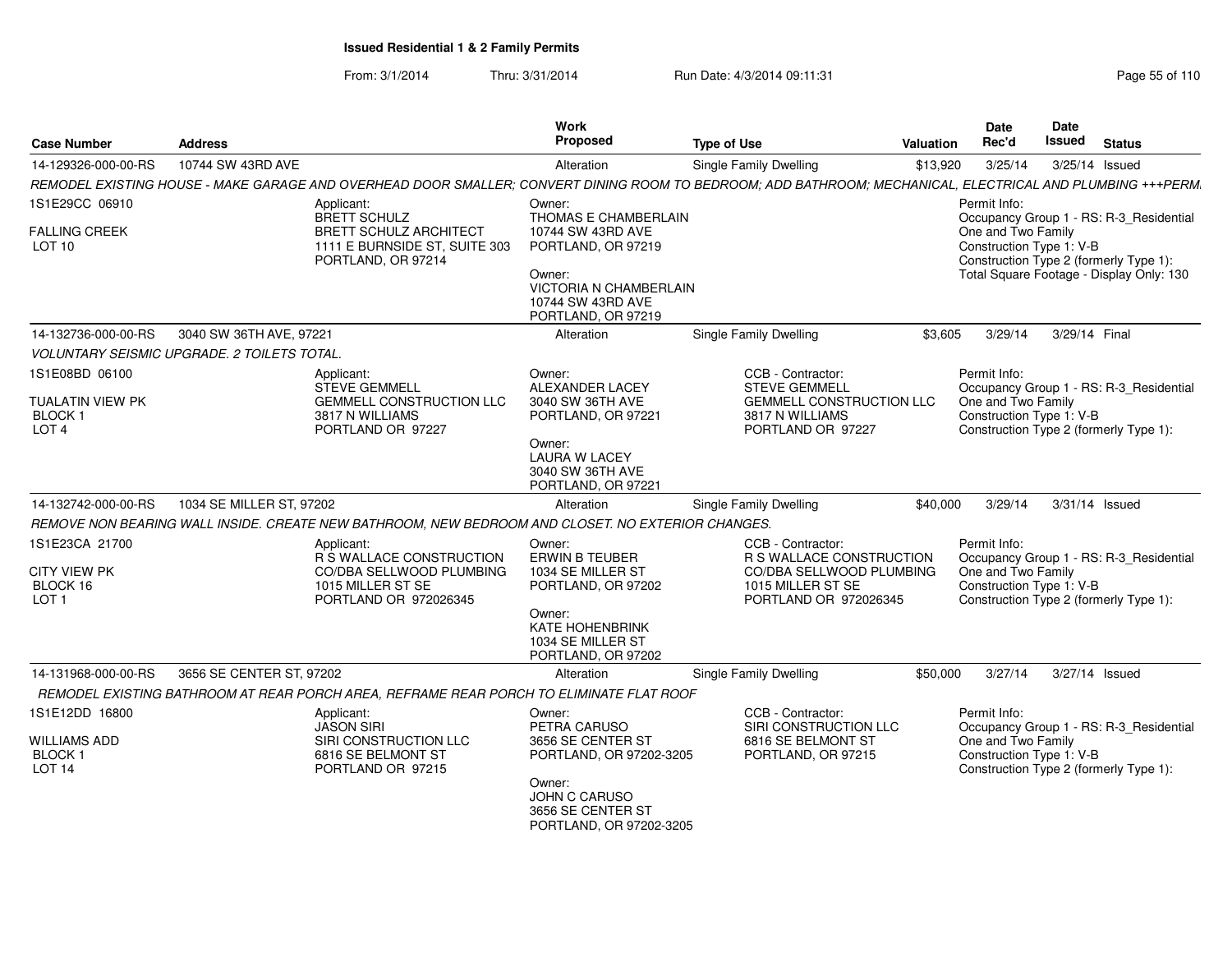From: 3/1/2014Thru: 3/31/2014 Run Date: 4/3/2014 09:11:31 Page 56 of 110

|                                                                  |                           |                                                                                                     | <b>Work</b>                                                                       |                                                                                     |           | <b>Date</b>                                                    | <b>Date</b>    |                                         |
|------------------------------------------------------------------|---------------------------|-----------------------------------------------------------------------------------------------------|-----------------------------------------------------------------------------------|-------------------------------------------------------------------------------------|-----------|----------------------------------------------------------------|----------------|-----------------------------------------|
| <b>Case Number</b>                                               | <b>Address</b>            |                                                                                                     | Proposed                                                                          | <b>Type of Use</b>                                                                  | Valuation | Rec'd                                                          | Issued         | <b>Status</b>                           |
| 14-120258-REV-01-RS                                              | 7225 SW 13TH AVE, 97219   |                                                                                                     | Alteration                                                                        | Single Family Dwelling                                                              | \$7,000   | 3/26/14                                                        | 3/26/14 Issued |                                         |
|                                                                  |                           | VALUE ADDED REVISION FOR VOLUNTARY SEISMIC STRENGTHENING, ALSO ANCHORING RAFTERS AND DECK JOISTS    |                                                                                   |                                                                                     |           |                                                                |                |                                         |
| 1S1E21BD 00500                                                   |                           | Applicant:<br><b>GREG JORDAN</b>                                                                    | Owner:<br><b>TODD S GUREN</b>                                                     | CCB - Contractor:<br><b>GREG JORDAN</b>                                             |           | Permit Info:                                                   |                | Occupancy Group 1 - RS: R-3 Remodel     |
| <b>BARBUR HTS</b><br>BLOCK <sub>1</sub><br>LOT 6&7 TL 500        |                           | <b>ECOTECH LLC</b><br>PO BOX 11630<br>PORTLAND OR 97211                                             | 2425 GLEN HAVEN RD<br>LAKE OSWEGO, OR 97034-5714                                  | ECOTECH LLC<br>PO BOX 11630<br>PORTLAND OR 97211                                    |           | Construction Type 1: V-B                                       |                | Construction Type 2 (formerly Type 1):  |
|                                                                  |                           |                                                                                                     | Owner:<br><b>CORA B GUREN</b><br>2425 GLEN HAVEN RD<br>LAKE OSWEGO, OR 97034-5714 |                                                                                     |           |                                                                |                |                                         |
| 14-130070-000-00-RS                                              | 3436 NW THURMAN ST, 97210 |                                                                                                     | Alteration                                                                        | <b>Single Family Dwelling</b>                                                       | \$50,000  | 3/22/14                                                        |                | 3/22/14 Under Inspection                |
|                                                                  |                           | ADD BATHROOM TO BASEMENT, REMODEL LAUNDRY AND LEGALIZE EXISTING BASEMENT CONVERSION TOTAL 3 TOILETS |                                                                                   |                                                                                     |           |                                                                |                |                                         |
| 1N1E29CC 00900<br>WILLAMETTE HTS ADD                             |                           | Applicant:<br><b>GREGOR MITCHELL</b><br>MITCHELL INC                                                | Owner:<br><b>IRENE Y SANDLER</b><br>3436 NW THURMAN ST                            | CCB - Contractor:<br><b>GREGOR MITCHELL</b><br><b>MITCHELL INC</b>                  |           | Permit Info:<br>One and Two Family                             |                | Occupancy Group 1 - RS: R-3 Residential |
| BLOCK 32<br>LOT 11&12                                            |                           | PO BOX 1121<br>PORTLAND OR 97207                                                                    | PORTLAND, OR 97210                                                                | PO BOX 1121<br>PORTLAND OR 97207                                                    |           | Construction Type 1: V-B                                       |                | Construction Type 2 (formerly Type 1):  |
|                                                                  |                           |                                                                                                     | Owner:<br>ROBERT J SANDLER<br>3436 NW THURMAN ST<br>PORTLAND, OR 97210            | <b>Primary Contractor:</b><br>THE WORKS CONSTRUCTION                                |           |                                                                |                |                                         |
| 14-130071-000-00-RS                                              | 2538 NE 32ND AVE, 97212   |                                                                                                     | Alteration                                                                        | <b>Single Family Dwelling</b>                                                       | \$40,000  | 3/22/14                                                        |                | 3/22/14 Under Inspection                |
| <b>REMODEL KITCHEN</b>                                           |                           |                                                                                                     |                                                                                   |                                                                                     |           |                                                                |                |                                         |
| 1N1E25CA 03600<br>FERNWOOD SUB OF TR 1 & 4<br>BLOCK <sub>3</sub> |                           | Applicant:<br><b>DAVISBUILT LLC</b><br>2931 NE 34TH AVE<br>PORTLAND OR 97212                        | Owner:<br><b>JOSEPH MAITA</b><br>2538 NE 32ND AVE<br>PORTLAND, OR 97212-3608      | CCB - Contractor:<br><b>DAVISBUILT LLC</b><br>2931 NE 34TH AVE<br>PORTLAND OR 97212 |           | Permit Info:<br>One and Two Family<br>Construction Type 1: V-B |                | Occupancy Group 1 - RS: R-3_Residential |
| N 44 2/3' OF LOT 10 EXC PT IN ST                                 |                           |                                                                                                     |                                                                                   |                                                                                     |           |                                                                |                | Construction Type 2 (formerly Type 1):  |
|                                                                  |                           |                                                                                                     | Owner:<br><b>GAIL WESTLIN</b><br>2538 NE 32ND AVE<br>PORTLAND, OR 97212-3608      |                                                                                     |           |                                                                |                |                                         |
| 14-130852-000-00-RS                                              | 2896 SW PATTON RD, 97201  |                                                                                                     | Alteration                                                                        | <b>Single Family Dwelling</b>                                                       | \$15,000  | 3/25/14                                                        |                | 3/25/14 Issued                          |
|                                                                  |                           | NEW PARTITION WALL TO CREATE NEW OFFICE; REMOVE WALL AND ADD NEW SHOWER TO EXISITNG BATHROOM        |                                                                                   |                                                                                     |           |                                                                |                |                                         |
| 1S1E08AA 15300                                                   |                           | Applicant:<br><b>KEN IERULLI</b>                                                                    | Owner:<br>PETER W STOTT                                                           | CCB - Contractor:<br><b>KEN IERULLI</b>                                             |           | Permit Info:                                                   |                | Occupancy Group 1 - RS: R-3_Residential |
| OLD ORCHARD RD ADD<br><b>BLOCK A TL 15300</b>                    |                           | <b>IERULLI CONSTRUCTION LLC</b><br>13851 SW ALPINE VIEW CT<br>TIGARD OR 97224                       | 2896 SW PATTON RD<br>PORTLAND, OR 97201-1695                                      | <b>IERULLI CONSTRUCTION LLC</b><br>13851 SW ALPINE VIEW CT<br>TIGARD OR 97224       |           | One and Two Family<br>Construction Type 1: V-B                 |                | Construction Type 2 (formerly Type 1):  |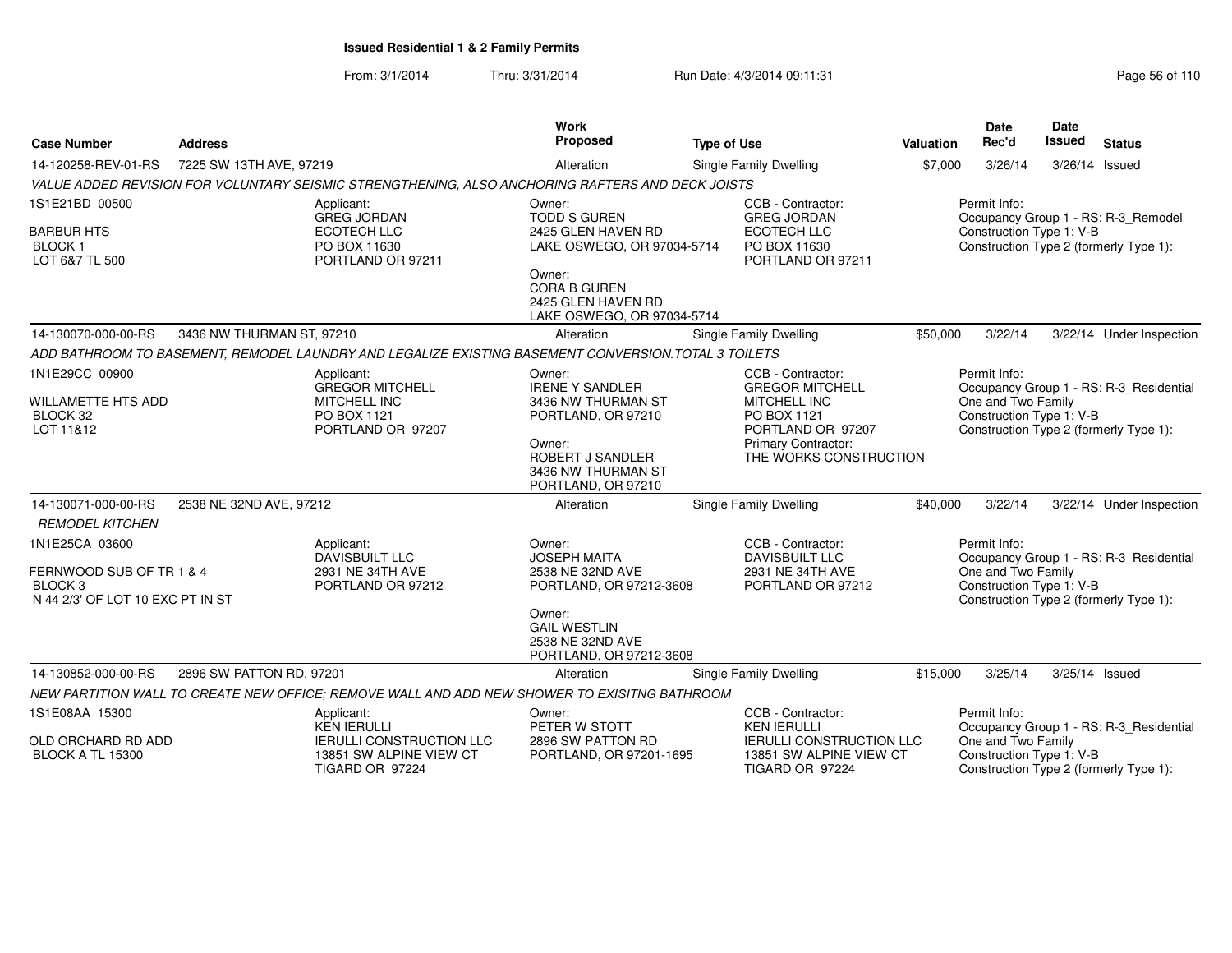From: 3/1/2014Thru: 3/31/2014 Run Date: 4/3/2014 09:11:31 Page 57 of 110

| <b>Address</b>                   |                                                                                              | Work<br>Proposed                                                                                                                                          | <b>Type of Use</b>                                                                   |                         | <b>Date</b><br>Rec'd                                                  | Date<br><b>Issued</b>                                                                                                                                                                                                                | <b>Status</b>                                                                                                                                                                                                                                                                                                                                                                                                                                                                                                                                                                                                                                                                                                                                                                                                                                                                                                                                                                                                                                           |
|----------------------------------|----------------------------------------------------------------------------------------------|-----------------------------------------------------------------------------------------------------------------------------------------------------------|--------------------------------------------------------------------------------------|-------------------------|-----------------------------------------------------------------------|--------------------------------------------------------------------------------------------------------------------------------------------------------------------------------------------------------------------------------------|---------------------------------------------------------------------------------------------------------------------------------------------------------------------------------------------------------------------------------------------------------------------------------------------------------------------------------------------------------------------------------------------------------------------------------------------------------------------------------------------------------------------------------------------------------------------------------------------------------------------------------------------------------------------------------------------------------------------------------------------------------------------------------------------------------------------------------------------------------------------------------------------------------------------------------------------------------------------------------------------------------------------------------------------------------|
|                                  |                                                                                              | Alteration                                                                                                                                                | <b>Single Family Dwelling</b>                                                        |                         | 3/27/14                                                               |                                                                                                                                                                                                                                      | 3/27/14 Under Inspection                                                                                                                                                                                                                                                                                                                                                                                                                                                                                                                                                                                                                                                                                                                                                                                                                                                                                                                                                                                                                                |
|                                  |                                                                                              |                                                                                                                                                           |                                                                                      |                         |                                                                       |                                                                                                                                                                                                                                      |                                                                                                                                                                                                                                                                                                                                                                                                                                                                                                                                                                                                                                                                                                                                                                                                                                                                                                                                                                                                                                                         |
| <b>HOLLADAY PK &amp; 1ST ADD</b> | Applicant:<br>DONALD W CUNNINGHAM<br>3626 MADISON ST SE<br>ALBANY, OR 97322                  | Owner:<br>EDGARDO C JR BASACA<br>2624 NE WASCO ST<br>PORTLAND, OR 97232<br>Owner:<br><b>ELIZABETH P BASACA</b><br>2624 NE WASCO ST<br>PORTLAND, OR 97232  | CCB - Contractor:<br>3626 MADISON ST SE<br>ALBANY, OR 97322                          |                         |                                                                       |                                                                                                                                                                                                                                      |                                                                                                                                                                                                                                                                                                                                                                                                                                                                                                                                                                                                                                                                                                                                                                                                                                                                                                                                                                                                                                                         |
|                                  |                                                                                              | Alteration                                                                                                                                                | <b>Single Family Dwelling</b>                                                        |                         | 3/26/14                                                               |                                                                                                                                                                                                                                      | 3/26/14 Issued                                                                                                                                                                                                                                                                                                                                                                                                                                                                                                                                                                                                                                                                                                                                                                                                                                                                                                                                                                                                                                          |
|                                  |                                                                                              |                                                                                                                                                           |                                                                                      |                         |                                                                       |                                                                                                                                                                                                                                      |                                                                                                                                                                                                                                                                                                                                                                                                                                                                                                                                                                                                                                                                                                                                                                                                                                                                                                                                                                                                                                                         |
|                                  | Applicant:<br><b>GABRIELLE E SUSSMAN</b><br>5754 NE WYGANT ST<br>PORTLAND, OR 97218-2653     | Owner:<br><b>GABRIELLE E SUSSMAN</b><br>5754 NE WYGANT ST                                                                                                 |                                                                                      |                         |                                                                       |                                                                                                                                                                                                                                      |                                                                                                                                                                                                                                                                                                                                                                                                                                                                                                                                                                                                                                                                                                                                                                                                                                                                                                                                                                                                                                                         |
|                                  |                                                                                              | Alteration                                                                                                                                                | Single Family Dwelling                                                               |                         | 3/26/14                                                               |                                                                                                                                                                                                                                      | 3/26/14 Issued                                                                                                                                                                                                                                                                                                                                                                                                                                                                                                                                                                                                                                                                                                                                                                                                                                                                                                                                                                                                                                          |
|                                  |                                                                                              |                                                                                                                                                           |                                                                                      |                         |                                                                       |                                                                                                                                                                                                                                      |                                                                                                                                                                                                                                                                                                                                                                                                                                                                                                                                                                                                                                                                                                                                                                                                                                                                                                                                                                                                                                                         |
|                                  | Applicant:<br><b>MARY HOGUE</b><br>MKM ARCHITECTURE<br>3304 SE 52ND AVE<br>PORTLAND OR 97206 | Owner:<br><b>KERRY S RYAN</b><br>2227 SE TIBBETTS ST<br>PORTLAND, OR 97202<br>Owner:<br><b>SAM J KUSNETZ</b><br>2227 SE TIBBETTS ST<br>PORTLAND, OR 97202 | CCB - Contractor:<br><b>ARENT WORTEL</b><br>1912 SE RISLEY AVE<br>MILWAUKIE OR 97267 |                         |                                                                       |                                                                                                                                                                                                                                      |                                                                                                                                                                                                                                                                                                                                                                                                                                                                                                                                                                                                                                                                                                                                                                                                                                                                                                                                                                                                                                                         |
|                                  |                                                                                              | Alteration                                                                                                                                                | Single Family Dwelling                                                               |                         | 3/27/14                                                               |                                                                                                                                                                                                                                      | 3/27/14 Issued                                                                                                                                                                                                                                                                                                                                                                                                                                                                                                                                                                                                                                                                                                                                                                                                                                                                                                                                                                                                                                          |
|                                  |                                                                                              |                                                                                                                                                           |                                                                                      |                         |                                                                       |                                                                                                                                                                                                                                      |                                                                                                                                                                                                                                                                                                                                                                                                                                                                                                                                                                                                                                                                                                                                                                                                                                                                                                                                                                                                                                                         |
|                                  | Applicant:<br><b>KRISANNA L SANDERS</b><br>3131 SW 11TH AVE<br>PORTLAND, OR 97239            | Owner:<br><b>KRISANNA L SANDERS</b><br>3131 SW 11TH AVE<br>PORTLAND, OR 97239<br>Owner:<br>DAVID S SANDERS<br>3131 SW 11TH AVE                            |                                                                                      |                         |                                                                       |                                                                                                                                                                                                                                      |                                                                                                                                                                                                                                                                                                                                                                                                                                                                                                                                                                                                                                                                                                                                                                                                                                                                                                                                                                                                                                                         |
|                                  |                                                                                              | 2624 NE WASCO ST, 97232<br>5754 NE WYGANT ST. 97218<br>2227 SE TIBBETTS ST - Unit B, 97202<br>3131 SW 11TH AVE - Unit B. 97201                            | CONVERT BASEMENT TO LIVING SPACE: FURR OUT WALLS TO CREATE PLAY ROOM AND FAMILY ROOM | PORTLAND, OR 97218-2653 | Valuation<br>\$5,000<br>DONALD W CUNNINGHAM<br>RIGHT ARM CONSTRUCTION | Permit Info:<br>\$26,768<br>CONVERT BASEMENT TO LIVING SPACE, TO INCLUDE FAMILY ROOM, BEDROOM WITH EGRESS WINDOW, BATHROOM, LAUNDRY AREA (2 BATHROOMS TOTAL)<br>Permit Info:<br>\$45,000<br>Permit Info:<br>\$17,845<br>Permit Info: | Occupancy Group 1 - RS: R-3_Residential<br>One and Two Family<br>Construction Type 1: V-B<br>Construction Type 2 (formerly Type 1):<br>Total Square Footage - Display Only: 432<br>Occupancy Group 1 - RS: R-3_Remodel<br>Construction Type 1: V-B<br>Construction Type 2 (formerly Type 1):<br>Total Square Footage - Display Only: 750<br>CONVERT BASEMENT TO ADU - (Limited Structural Engineering Review.) NEW KITCHEN, LIVING AREA, BATHROOM AND TWO NEW BEDROOMS; NEW EGRESS WINDOWS ON EAST AND WEST SIDE<br>Occupancy Group 1 - RS: R-3_Residential<br>One and Two Family<br>Construction Type 1: V-B<br>Construction Type 2 (formerly Type 1):<br>Number of New Dwelling Units: 1<br>CONVERT PORTION OF BASEMENT TO ACCESSORY DWELLING UNIT; ENCLOSE EXPOSED STAIRS; ADD EGRESS WINDOW/ PLUMBING FIXTURES IN BATH AND KITCHEN PERMITTED ON ORIGIN,<br>Occupancy Group 1 - RS: R-3_Remodel<br>Construction Type 1: V-B<br>Construction Type 2 (formerly Type 1):<br>Total Square Footage - Display Only: 500<br>Number of New Dwelling Units: 1 |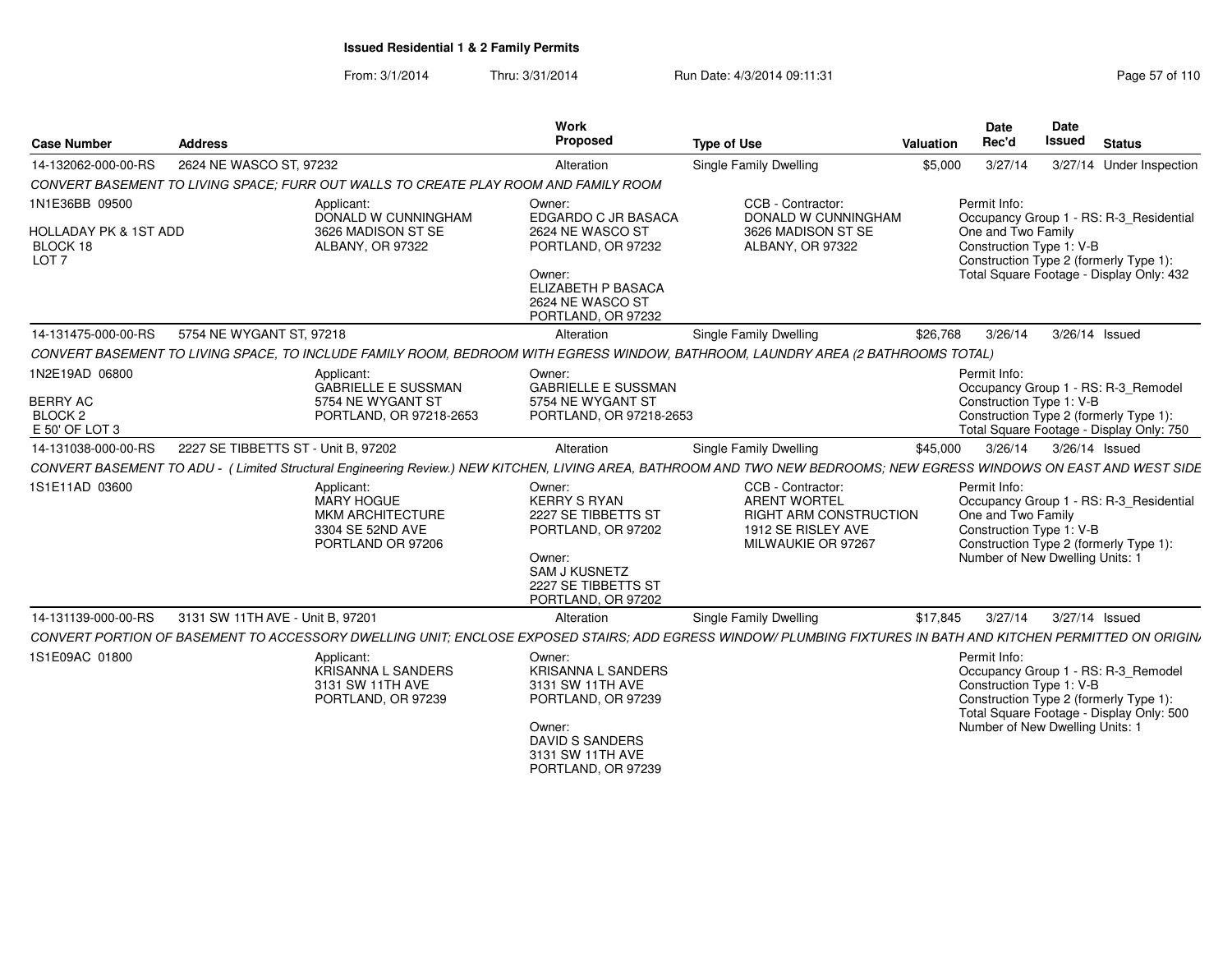From: 3/1/2014Thru: 3/31/2014 Run Date: 4/3/2014 09:11:31 Research 2010 Rage 58 of 110

| <b>Address</b>                     |                                                                                                   | <b>Work</b><br><b>Proposed</b>                                                                                                                                                                                           | <b>Type of Use</b>                                                             |                                                                                                                                                     | <b>Date</b><br>Rec'd                                      | <b>Date</b><br>Issued                                                                                                                                                                     | <b>Status</b>                                                                                                                                                                                                                                                                                                                                                                                                                                                                                                                                                                                                                                                                                                                             |
|------------------------------------|---------------------------------------------------------------------------------------------------|--------------------------------------------------------------------------------------------------------------------------------------------------------------------------------------------------------------------------|--------------------------------------------------------------------------------|-----------------------------------------------------------------------------------------------------------------------------------------------------|-----------------------------------------------------------|-------------------------------------------------------------------------------------------------------------------------------------------------------------------------------------------|-------------------------------------------------------------------------------------------------------------------------------------------------------------------------------------------------------------------------------------------------------------------------------------------------------------------------------------------------------------------------------------------------------------------------------------------------------------------------------------------------------------------------------------------------------------------------------------------------------------------------------------------------------------------------------------------------------------------------------------------|
|                                    |                                                                                                   | Alteration                                                                                                                                                                                                               | Single Family Dwelling                                                         |                                                                                                                                                     | 3/27/14                                                   |                                                                                                                                                                                           | 3/27/14 Issued                                                                                                                                                                                                                                                                                                                                                                                                                                                                                                                                                                                                                                                                                                                            |
|                                    |                                                                                                   |                                                                                                                                                                                                                          |                                                                                |                                                                                                                                                     |                                                           |                                                                                                                                                                                           |                                                                                                                                                                                                                                                                                                                                                                                                                                                                                                                                                                                                                                                                                                                                           |
|                                    | Applicant:                                                                                        | Owner:                                                                                                                                                                                                                   |                                                                                |                                                                                                                                                     | Permit Info:                                              |                                                                                                                                                                                           |                                                                                                                                                                                                                                                                                                                                                                                                                                                                                                                                                                                                                                                                                                                                           |
|                                    | 2237 SE ASH ST<br>PORTLAND, OR 97214-1631                                                         | 2237 SE ASH ST                                                                                                                                                                                                           |                                                                                |                                                                                                                                                     |                                                           |                                                                                                                                                                                           |                                                                                                                                                                                                                                                                                                                                                                                                                                                                                                                                                                                                                                                                                                                                           |
|                                    |                                                                                                   | Owner:<br>ELIZABETH J BRANCH<br>2237 SE ASH ST                                                                                                                                                                           |                                                                                |                                                                                                                                                     |                                                           |                                                                                                                                                                                           |                                                                                                                                                                                                                                                                                                                                                                                                                                                                                                                                                                                                                                                                                                                                           |
|                                    |                                                                                                   | Alteration                                                                                                                                                                                                               | Single Family Dwelling                                                         |                                                                                                                                                     | 3/26/14                                                   |                                                                                                                                                                                           | 3/26/14 Issued                                                                                                                                                                                                                                                                                                                                                                                                                                                                                                                                                                                                                                                                                                                            |
| <b>VOLUNTARY SEISMIC ANCHORING</b> |                                                                                                   |                                                                                                                                                                                                                          |                                                                                |                                                                                                                                                     |                                                           |                                                                                                                                                                                           |                                                                                                                                                                                                                                                                                                                                                                                                                                                                                                                                                                                                                                                                                                                                           |
|                                    | Applicant:<br><b>JEFFREY LESH</b><br>7623 SE SALMON ST<br>PORTLAND, OR 97215                      | Owner:<br><b>JEFFREY LESH</b><br>7623 SE SALMON ST<br>PORTLAND, OR 97215                                                                                                                                                 |                                                                                |                                                                                                                                                     | Permit Info:                                              |                                                                                                                                                                                           |                                                                                                                                                                                                                                                                                                                                                                                                                                                                                                                                                                                                                                                                                                                                           |
|                                    |                                                                                                   | Owner:<br>KATHRYN GAVULA<br>7623 SE SALMON ST<br>PORTLAND, OR 97215                                                                                                                                                      |                                                                                |                                                                                                                                                     |                                                           |                                                                                                                                                                                           |                                                                                                                                                                                                                                                                                                                                                                                                                                                                                                                                                                                                                                                                                                                                           |
|                                    |                                                                                                   | Alteration                                                                                                                                                                                                               | <b>Single Family Dwelling</b>                                                  |                                                                                                                                                     | 3/25/14                                                   |                                                                                                                                                                                           | 3/25/14 Issued                                                                                                                                                                                                                                                                                                                                                                                                                                                                                                                                                                                                                                                                                                                            |
|                                    |                                                                                                   |                                                                                                                                                                                                                          |                                                                                |                                                                                                                                                     |                                                           |                                                                                                                                                                                           |                                                                                                                                                                                                                                                                                                                                                                                                                                                                                                                                                                                                                                                                                                                                           |
|                                    | Applicant:<br><b>STEVE GEMMELL</b><br><b>GEMMELL CONSTRUCTION LLC</b><br>3817 N WILLIAMS          | Owner:<br><b>RICHARD E CARTER</b><br>535 NE 109TH CT                                                                                                                                                                     | CCB - Contractor:<br><b>STEVE GEMMELL</b><br>3817 N WILLIAMS                   |                                                                                                                                                     | Permit Info:                                              |                                                                                                                                                                                           |                                                                                                                                                                                                                                                                                                                                                                                                                                                                                                                                                                                                                                                                                                                                           |
|                                    |                                                                                                   | Owner:<br><b>MARIE CARTER</b><br>535 NE 109TH CT                                                                                                                                                                         |                                                                                |                                                                                                                                                     |                                                           |                                                                                                                                                                                           |                                                                                                                                                                                                                                                                                                                                                                                                                                                                                                                                                                                                                                                                                                                                           |
|                                    |                                                                                                   | Alteration                                                                                                                                                                                                               | <b>Single Family Dwelling</b>                                                  |                                                                                                                                                     | 3/20/14                                                   |                                                                                                                                                                                           | 3/20/14 Issued                                                                                                                                                                                                                                                                                                                                                                                                                                                                                                                                                                                                                                                                                                                            |
|                                    |                                                                                                   |                                                                                                                                                                                                                          |                                                                                |                                                                                                                                                     |                                                           |                                                                                                                                                                                           |                                                                                                                                                                                                                                                                                                                                                                                                                                                                                                                                                                                                                                                                                                                                           |
|                                    | Applicant:<br><b>JACOB WRY</b><br>YELLOWHAMMER HOMES LLC<br>2434 NE 8TH AVE<br>PORTLAND, OR 97212 | Owner:<br><b>JANET L HAMILTON</b><br>2434 NE 8TH AVE<br>PORTLAND, OR 97212<br>Owner:<br><b>TIMOTHY S PITTS</b><br>2434 NE 8TH AVE                                                                                        | CCB - Contractor:<br><b>JACOB WRY</b><br>2434 NE 8TH AVE<br>PORTLAND, OR 97212 |                                                                                                                                                     | Permit Info:                                              |                                                                                                                                                                                           |                                                                                                                                                                                                                                                                                                                                                                                                                                                                                                                                                                                                                                                                                                                                           |
|                                    |                                                                                                   | 2237 SE ASH ST, 97214<br>REVISION TO REMOVE PROPOSED EXTERIOR STAIRS TO BASEMENT<br>ELIZABETH J BRANCH<br>7623 SE SALMON ST - Unit A, 97215<br>535 NE 109TH CT, 97220<br>PORTLAND OR 97227<br>4409 NE MALLORY AVE, 97211 | <b>MARK W DOUGLASS</b>                                                         | PORTLAND, OR 97214-1631<br>PORTLAND, OR 97214-1631<br>PORTLAND, OR 97220-3120<br>PORTLAND OR 97227<br>PORTLAND, OR 97220-3120<br>PORTLAND, OR 97212 | <b>GEMMELL CONSTRUCTION LLC</b><br>YELLOWHAMMER HOMES LLC | <b>Valuation</b><br>\$<br>\$200<br>\$7,799<br>CONNECT HOUSE FRAMING TO FOUNDATION, SHEAR INTERIOR OF GARAGE WITH 1/2 PLYWOOD FOR LATERAL STABILITY VOLUNTARY SEISMIC UPGRADE<br>\$107,080 | Occupancy Group 1 - RS: R-3_Remodel<br>Construction Type 1: V-B<br>Construction Type 2 (formerly Type 1):<br>Occupancy Group 1 - RS: R-3 Residential<br>One and Two Family<br>Construction Type 1: V-B<br>Construction Type 2 (formerly Type 1):<br>Occupancy Group 1 - RS: R-3_Residential<br>One and Two Family<br>Construction Type 1: V-B<br>Construction Type 2 (formerly Type 1):<br>CONVERT EXISTING BASEMENT TO LIVING SPACE TO INCLUDE; DEN ROOM, BEDROOM, BATHROOM, AND LAUNDRY ROOM, EXISTING STAIRS***TRADES TO BE OBTAINED SEPARATELY***<br>Occupancy Group 1 - RS: R-3_Residential<br>One and Two Family<br>Construction Type 1: V-B<br>Construction Type 2 (formerly Type 1):<br>Total Square Footage - Display Only: 1000 |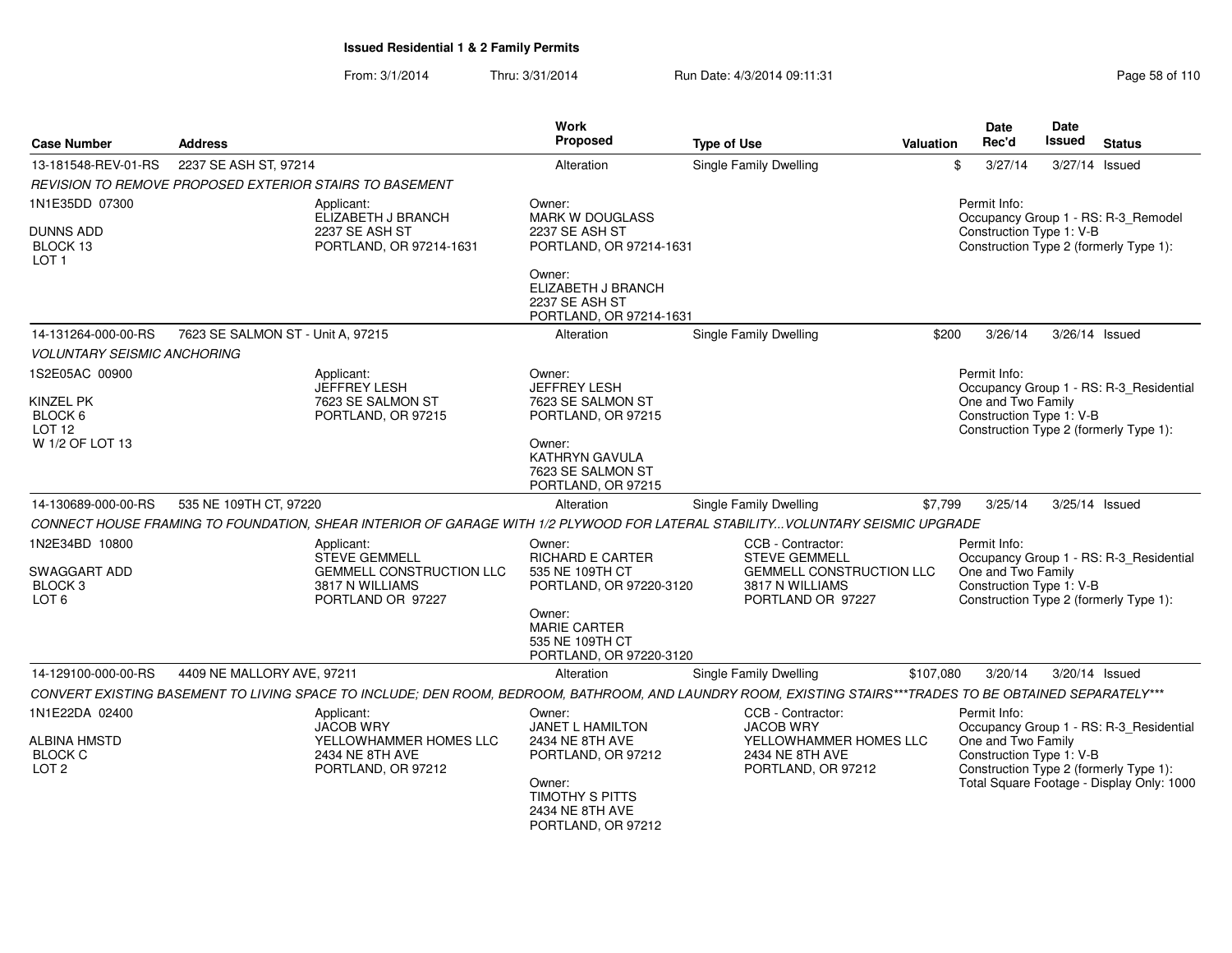From: 3/1/2014Thru: 3/31/2014 Run Date: 4/3/2014 09:11:31 Research 2010 Rage 59 of 110

| <b>Case Number</b>                                                  | <b>Address</b>                                                                                                                                                 | <b>Work</b><br>Proposed                                                            | <b>Type of Use</b>                                                                                    | <b>Valuation</b> | Date<br>Rec'd                                                  | <b>Date</b><br>Issued | <b>Status</b>                                                                                                                  |
|---------------------------------------------------------------------|----------------------------------------------------------------------------------------------------------------------------------------------------------------|------------------------------------------------------------------------------------|-------------------------------------------------------------------------------------------------------|------------------|----------------------------------------------------------------|-----------------------|--------------------------------------------------------------------------------------------------------------------------------|
| 14-128470-000-00-RS                                                 | 3415 SW BRENTWOOD DR. 97201                                                                                                                                    | Alteration                                                                         | Single Family Dwelling                                                                                | \$25,000         | 3/19/14                                                        |                       | 3/19/14 Under Inspection                                                                                                       |
|                                                                     | REPAIR STRUCTURE AT LOWER LEVEL BATH, PROVIDE NEW FAN/EXTEND WATER LINES/INSULATE/DRYWALL/FINISHES. REMOVE TILE AT REAR TERRACE; INSTALL NEW WATER PROOF MEMBF |                                                                                    |                                                                                                       |                  |                                                                |                       |                                                                                                                                |
| 1S1E08AB 07500                                                      |                                                                                                                                                                | Owner:                                                                             | CCB - Contractor:                                                                                     |                  | Permit Info:                                                   |                       |                                                                                                                                |
| BRENTWOOD PK<br>LOT 14&15 TL 7500                                   |                                                                                                                                                                | JOY D ABELE<br>3415 SW BRENTWOOD DR<br>PORTLAND, OR 97201-1619                     | <b>ADAM</b><br><b>ARCIFORM LLC</b><br>2303 N RANDOLPH AVE<br>PORTLAND, OR 97227                       |                  | One and Two Family<br>Construction Type 1: V-B                 |                       | Occupancy Group 1 - RS: R-3_Residential<br>Construction Type 2 (formerly Type 1):                                              |
| 14-128472-000-00-RS                                                 | 7319 N HURST AVE, 97203                                                                                                                                        | Alteration                                                                         | <b>Single Family Dwelling</b>                                                                         | \$20,000         | 3/19/14                                                        |                       | 3/20/14 Under Inspection                                                                                                       |
|                                                                     | ALTERATION OF UPSTAIRS TO CREATE NEW MUDROOM IN EXISTING SPACE. ADD CLOSET AND STORAGE. MISCL. ELECTRICAL CHANGES TO LIGHTING. 3 TOILETS TOTAL.                |                                                                                    |                                                                                                       |                  |                                                                |                       |                                                                                                                                |
| 1N1E17AB 02900<br><b>MOCK CREST</b><br>BLOCK 94<br>LOT <sub>7</sub> | Applicant:<br><b>ADAM REED</b><br>CASCADE CONTRACTING<br>7410 SW MACADAM<br>PORTLAND OR 97219                                                                  | Owner:<br>DANIELLE WARD<br>7319 N HURST AVE<br>PORTLAND, OR 97203                  | CCB - Contractor:<br>ADAM REED<br><b>CASCADE CONTRACTING</b><br>7410 SW MACADAM<br>PORTLAND OR 97219  |                  | Permit Info:<br>One and Two Family<br>Construction Type 1: V-B |                       | Occupancy Group 1 - RS: R-3 Residential<br>Construction Type 2 (formerly Type 1):                                              |
|                                                                     |                                                                                                                                                                | Owner:<br><b>KEVIN WARD</b><br>7319 N HURST AVE<br>PORTLAND, OR 97203              |                                                                                                       |                  |                                                                |                       |                                                                                                                                |
| 14-129207-000-00-RS                                                 | 4520 NE 32ND PL. 97211                                                                                                                                         | <b>Alteration</b>                                                                  | Single Family Dwelling                                                                                | \$1,500          | 3/20/14                                                        | 3/20/14 Issued        |                                                                                                                                |
| <b>VOLUNTARY SEISMIC STRENGTHENING</b>                              |                                                                                                                                                                |                                                                                    |                                                                                                       |                  |                                                                |                       |                                                                                                                                |
| 1N1E24BD 21700<br><b>ELBERTA</b><br>BLOCK 24<br>LOT <sub>5</sub>    | Applicant:<br>MIKE ROSE CONTRACTING LLC<br>3543 SE FRANKLIN ST<br>PORTLAND, OR 97202                                                                           | Owner:<br><b>MARC A HILLER</b><br>4520 NE 32ND PL<br>PORTLAND, OR 97211-7710       | CCB - Contractor:<br>MIKE ROSE CONTRACTING LLC<br>3543 SE FRANKLIN ST<br>PORTLAND, OR 97202           |                  | Permit Info:<br>One and Two Family<br>Construction Type 1: V-B |                       | Occupancy Group 1 - RS: R-3 Residential<br>Construction Type 2 (formerly Type 1):                                              |
| N 20' OF LOT 6                                                      |                                                                                                                                                                | Owner:<br><b>ERICA J SMITH</b><br>4520 NE 32ND PL<br>PORTLAND, OR 97211-7710       |                                                                                                       |                  |                                                                |                       |                                                                                                                                |
| 14-128285-000-00-RS                                                 | 4910 SE 35TH AVE, 97202                                                                                                                                        | <b>Alteration</b>                                                                  | Single Family Dwelling                                                                                | \$15,000         | 3/19/14                                                        | 3/19/14 Issued        |                                                                                                                                |
|                                                                     | KITCHEN REMODEL TO INCLUDE VALUTING OF THE EXISTING FLAT CEILING AND TWO NEW SKYLIGHTS                                                                         |                                                                                    |                                                                                                       |                  |                                                                |                       |                                                                                                                                |
| 1S1E13AB 14100<br>REEDWOOD<br>LOT <sub>5</sub>                      | Applicant:<br><b>TIM MERRILL</b><br><b>MERRILL ARCHITECTS</b><br>5500 SE BELMONT ST<br>PORTLAND OR 97215                                                       | Owner:<br>MICHAEL E SCHROEDL<br>4910 SE 35TH AVE<br>PORTLAND, OR 97202-4114        | CCB - Contractor:<br><b>TERRY LONG</b><br>SKL CONSTRUCTION<br>8577 SW DAKOTA DR<br>TUALATIN, OR 97062 |                  | Permit Info:<br>One and Two Family<br>Construction Type 1: V-B |                       | Occupancy Group 1 - RS: R-3_Residential<br>Construction Type 2 (formerly Type 1):                                              |
|                                                                     |                                                                                                                                                                | Owner:<br><b>MARILYN A SCHROEDL</b><br>4910 SE 35TH AVE<br>PORTLAND, OR 97202-4114 |                                                                                                       |                  |                                                                |                       |                                                                                                                                |
| 14-128246-000-00-RS                                                 | 14115 SE FIRCREST CT, 97236                                                                                                                                    | Alteration                                                                         | Single Family Dwelling                                                                                | \$118,645        | 3/28/14                                                        | 3/28/14 Issued        |                                                                                                                                |
|                                                                     | ADD BEDROOM WITH EGRESS WINDOW AND NEW BATHROOM IN DAYLIGHT BASEMENT                                                                                           |                                                                                    |                                                                                                       |                  |                                                                |                       |                                                                                                                                |
| 1S2E23DA 02700<br>EASTRIDGE PARK<br><b>BLOCK1</b><br>LOT 76         | Applicant:<br>WOLFE DESIGN WORKS LLC<br>5000 NE 72ND AVE D 18<br>VANCOUVER, WA 98661                                                                           | Owner:<br>NEREYDA L BOTTOMS<br>14115 SE FIRCREST CT<br>PORTLAND, OR 97236          | CCB - Contractor:<br>WOLFE DESIGN WORKS LLC<br>5000 NE 72ND AVE D 18<br>VANCOUVER, WA 98661           |                  | Permit Info:<br>One and Two Family<br>Construction Type 1: V-B |                       | Occupancy Group 1 - RS: R-3 Residential<br>Construction Type 2 (formerly Type 1):<br>Total Square Footage - Display Only: 1108 |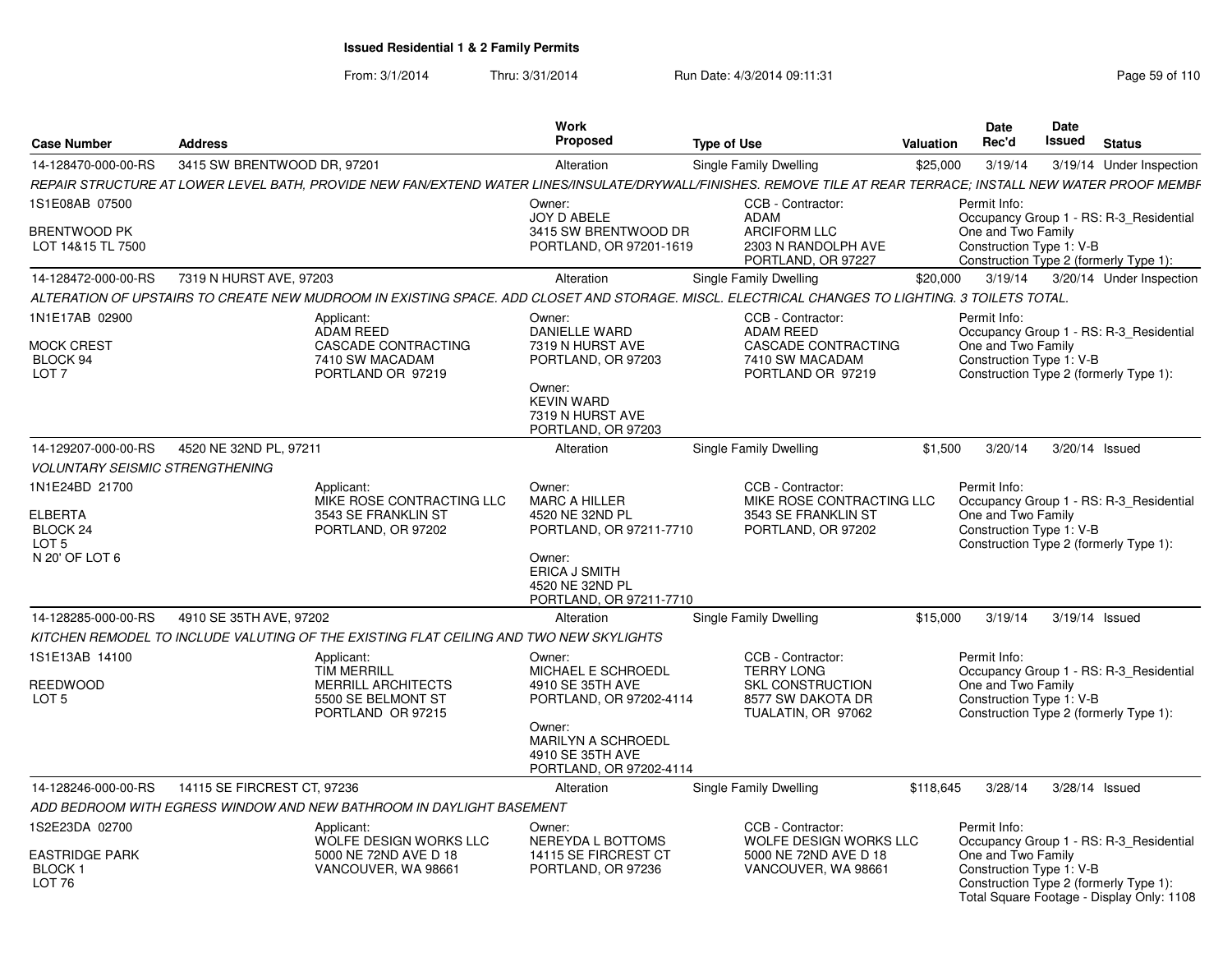From: 3/1/2014Thru: 3/31/2014 Run Date: 4/3/2014 09:11:31 Research 2010 110

| <b>Case Number</b>                             | Address                                                                                                                                                      |                                 | Work<br><b>Proposed</b>                                                  | <b>Type of Use</b>                                                                                                          | Valuation | <b>Date</b><br>Rec'd                                                                     | Date<br><b>Issued</b> | <b>Status</b> |                                         |
|------------------------------------------------|--------------------------------------------------------------------------------------------------------------------------------------------------------------|---------------------------------|--------------------------------------------------------------------------|-----------------------------------------------------------------------------------------------------------------------------|-----------|------------------------------------------------------------------------------------------|-----------------------|---------------|-----------------------------------------|
| 14-129976-000-00-RS                            | 3703 SE BROOKLYN ST, 97202                                                                                                                                   |                                 | Alteration                                                               | Single Family Dwelling                                                                                                      | \$15,000  | 3/21/14                                                                                  |                       |               | 3/21/14 Under Inspection                |
|                                                | CONVERT PORTION OF ATTACHED GARAGE TO HABITABLE SPACE, (MINIMUM 28 FEET OF OFF STREET PARKING TO BE MAINTAINED ON PROPERTY)                                  |                                 |                                                                          |                                                                                                                             |           |                                                                                          |                       |               |                                         |
| 1S1E12AA 10300                                 | Applicant:<br>HAMMER AND HAND INC                                                                                                                            |                                 | Owner:<br><b>CLIFFORD B SMITH</b>                                        | CCB - Contractor:<br>HAMMER AND HAND INC                                                                                    |           | Permit Info:                                                                             |                       |               | Occupancy Group 1 - RS: R-3_Residential |
| WAVERLEIGH HTS<br>BLOCK 47<br>LOT <sub>7</sub> | 1020 SE HARRISON<br>PORTLAND, OR 97214                                                                                                                       |                                 | 3703 SE BROOKLYN ST<br>PORTLAND, OR 97202-1824<br>Owner:                 | 1020 SE HARRISON<br>PORTLAND, OR 97214<br>CCB - Contractor:                                                                 |           | One and Two Family<br>Construction Type 1: V-B<br>Construction Type 2 (formerly Type 1): |                       |               |                                         |
|                                                |                                                                                                                                                              |                                 | <b>JULIANE A SMITH</b><br>3703 SE BROOKLYN ST<br>PORTLAND, OR 97202-1824 | DEKORTE ELECTRIC INC<br>5331 SW MACADAM AVE, SUITE<br>258-113<br>PORTLAND OR 97239                                          |           |                                                                                          |                       |               |                                         |
|                                                |                                                                                                                                                              |                                 |                                                                          | CCB - Contractor:<br>MICHAEL J LOWRY<br>PETRA HEATING AND AIR<br><b>CONDITIONING</b><br>PO BOX 301205<br>PORTLAND, OR 97294 |           |                                                                                          |                       |               |                                         |
| 14-130611-000-00-RS                            | 9629 SW 42ND AVE, 97219                                                                                                                                      |                                 | Alteration                                                               | <b>Single Family Dwelling</b>                                                                                               | \$21,240  | 3/26/14                                                                                  |                       |               | 3/26/14 Under Inspection                |
|                                                | INTERIOR ONLY-ALTERATION-OPEN KITCHEN WALL BY ADDING BEAM, CREATE HABITABLE SPACE IN BASEMENT TO INCLUDE BEDROOM,BATHROOM, 3BATHROOMS TOTAL, GAME ROOM AND N |                                 |                                                                          |                                                                                                                             |           |                                                                                          |                       |               |                                         |
| 1S1E29BC 06000<br><b>WEST PORTLAND</b>         | Applicant:<br>PO BOX 2257                                                                                                                                    | MOUNTAINWOOD HOMES INC          | Owner:<br>RON YONG USA LLC<br>11360 NW BLACKHAWK DR                      | CCB - Contractor:<br>MOUNTAINWOOD HOMES INC<br><b>PO BOX 2257</b>                                                           |           | Permit Info:<br>Occupancy Group 1 - RS: R-3 Residential<br>One and Two Family            |                       |               |                                         |
| BLOCK 65<br>LOT 3&4<br>ELY 20' OF LOT 5&6      | BEAVERTON OR 97075                                                                                                                                           |                                 | PORTLAND, OR 97229                                                       | BEAVERTON OR 97075                                                                                                          |           | Construction Type 1: V-B<br>Construction Type 2 (formerly Type 1):                       |                       |               |                                         |
| 14-130677-000-00-RS                            | 605 NE 80TH AVE, 97213                                                                                                                                       |                                 | Alteration                                                               | Single Family Dwelling                                                                                                      | \$2.000   | 3/25/14                                                                                  |                       | 3/25/14 Final |                                         |
|                                                | INTERIOR ONLY-VOLUNTARY SEISMIC RETROFIT AND STRUCTURAL UPGRADE                                                                                              |                                 |                                                                          |                                                                                                                             |           |                                                                                          |                       |               |                                         |
| 1N2E32AD 15800                                 | Applicant:<br>ANDREW OSBORN                                                                                                                                  |                                 | Owner:<br><b>THOMAS R TILTON</b>                                         | CCB - Contractor:<br>MICHAEL WIEBER                                                                                         |           | Permit Info:<br>Occupancy Group 1 - RS: R-3_Residential                                  |                       |               |                                         |
| <b>NORTH VILLA</b><br>BLOCK 3<br>LOT 11&12     | <b>NW SEISMIC</b><br>2649 SE STEPHENS<br>PORTLAND OR 97214                                                                                                   |                                 | 605 NE 80TH AVE<br>PORTLAND, OR 97213                                    | ELYSIUM CONSTRUCTION LLC<br>PO BOX 12010<br>PORTLAND OR 97212                                                               |           | One and Two Family<br>Construction Type 1: V-B<br>Construction Type 2 (formerly Type 1): |                       |               |                                         |
|                                                |                                                                                                                                                              |                                 | Owner:<br>PATRICIA B SANDERS<br>605 NE 80TH AVE<br>PORTLAND, OR 97213    |                                                                                                                             |           |                                                                                          |                       |               |                                         |
| 14-131373-000-00-RS                            | 1708 SE 36TH AVE, 97214                                                                                                                                      |                                 | Alteration                                                               | <b>Single Family Dwelling</b>                                                                                               | \$2.448   | 3/26/14                                                                                  |                       | 3/27/14 Final |                                         |
|                                                | <b>VOLUNTARY SEISMIC UPGRADE AND GAS VALVE INSTALL. NO PLANS</b>                                                                                             |                                 |                                                                          |                                                                                                                             |           |                                                                                          |                       |               |                                         |
| 1S1E01DB 03600                                 | Applicant:<br><b>SEAN MCNERNEY</b>                                                                                                                           |                                 | Owner:<br>ROBIN D LANE                                                   | CCB - Contractor:<br><b>STEVE GEMMELI</b>                                                                                   |           | Permit Info:<br>Occupancy Group 1 - RS: R-3_Residential                                  |                       |               |                                         |
| SECTION 01 1S 1E<br>TL 3600 0.09 ACRES         | CONSTRUCTION)<br>210 SE MADISON ST. #1<br>PORTLAND, OR 97214                                                                                                 | <b>EARTHQUAKE TECH (GEMMELL</b> | 1708 SE 36TH AVE<br>PORTLAND, OR 97214-5126                              | <b>GEMMELL CONSTRUCTION LLC</b><br>3817 N WILLIAMS<br>PORTLAND OR 97227                                                     |           | One and Two Family<br>Construction Type 1: V-B<br>Construction Type 2 (formerly Type 1): |                       |               |                                         |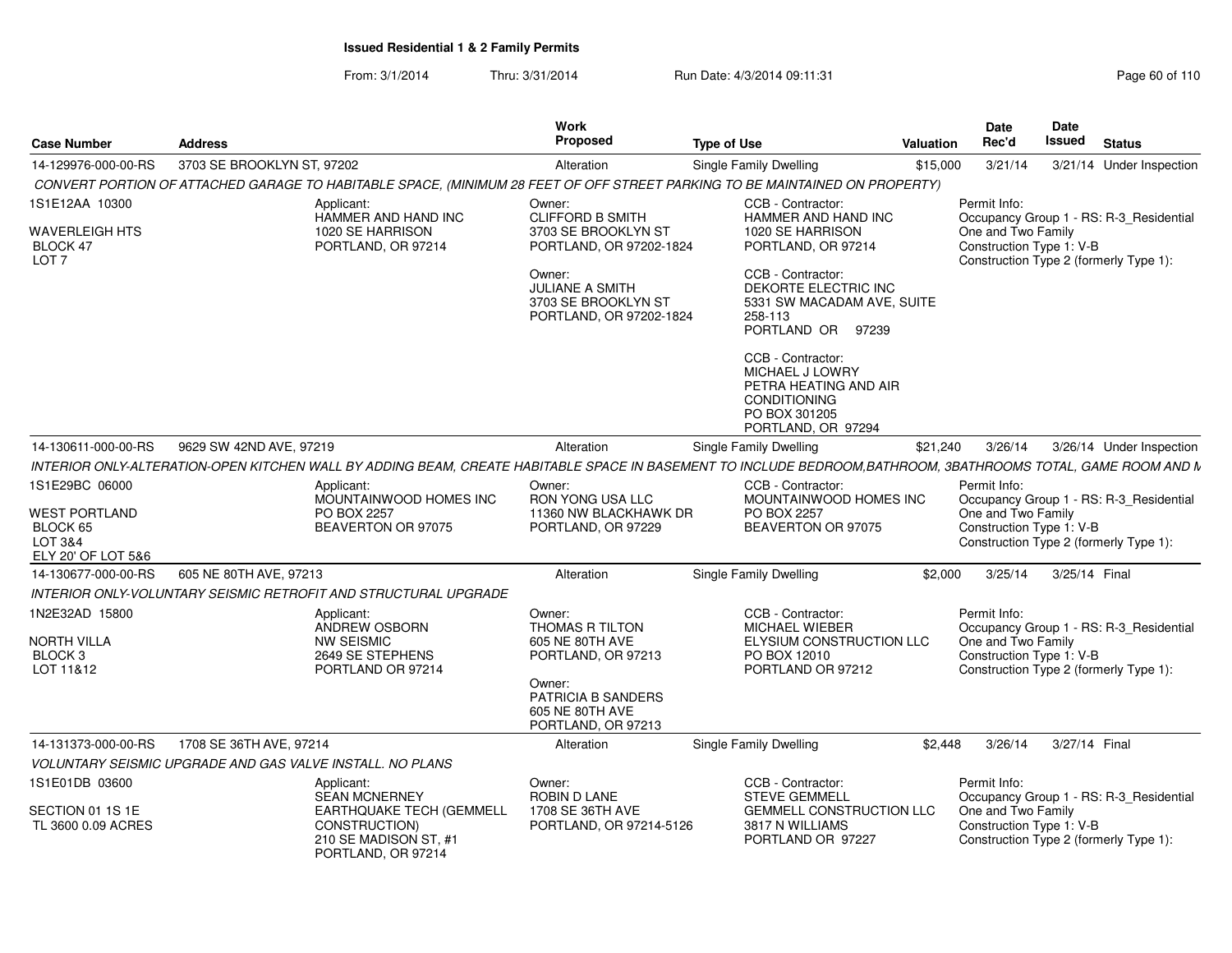From: 3/1/2014Thru: 3/31/2014 Run Date: 4/3/2014 09:11:31 Page 61 of 110

| <b>Case Number</b>                                                                   | <b>Address</b>                               |                                                                                                           | Work<br>Proposed                                                           | <b>Type of Use</b>                                                                                                                                         | <b>Valuation</b> | <b>Date</b><br>Rec'd                                                                                  | Date<br><b>Issued</b> | <b>Status</b>                                                                                                            |
|--------------------------------------------------------------------------------------|----------------------------------------------|-----------------------------------------------------------------------------------------------------------|----------------------------------------------------------------------------|------------------------------------------------------------------------------------------------------------------------------------------------------------|------------------|-------------------------------------------------------------------------------------------------------|-----------------------|--------------------------------------------------------------------------------------------------------------------------|
| 14-130509-000-00-RS                                                                  | 7605 SE KNIGHT ST, 97206                     |                                                                                                           | Alteration                                                                 | Single Family Dwelling                                                                                                                                     | \$6.750          | 3/25/14                                                                                               | 3/25/14 Issued        |                                                                                                                          |
| SOLAR - 3.25 PV ROOF MOUNT                                                           |                                              |                                                                                                           |                                                                            |                                                                                                                                                            |                  |                                                                                                       |                       |                                                                                                                          |
| 1S2E17DB 08500<br>WOODMERE<br>BLOCK 7<br>LOT 21&22 TL 8500                           |                                              | Applicant:<br><b>MELISSA BENTLEY</b><br>SOLAR CITY CORPORATION<br>6132 NE 112TH AVE<br>PORTLAND, OR 97220 | Owner:<br><b>DESIREE A BECK</b><br>7605 SE KNIGHT ST<br>PORTLAND, OR 97206 | CCB - Contractor:<br>SOLARCITY CORPORATION<br>6132 NE 112th AVE<br>PORTLAND, OR 97220                                                                      |                  | Permit Info:<br>Occupancy Group 1 - RS: U Private<br>Garage\Utility Misc.<br>Construction Type 1: V-B |                       | Construction Type 2 (formerly Type 1):                                                                                   |
| 14-130516-000-00-RS                                                                  | 821 NE 63RD AVE, 97213                       |                                                                                                           | Alteration                                                                 | Single Family Dwelling                                                                                                                                     | \$6.750          | 3/25/14                                                                                               | 3/25/14 Issued        |                                                                                                                          |
| SOLAR 4.75KW ROOF MOUNT PV SYSTEM                                                    |                                              |                                                                                                           |                                                                            |                                                                                                                                                            |                  |                                                                                                       |                       |                                                                                                                          |
| 1N2E32BC 13300<br><b>PARKHURST ADD &amp; SUB</b><br><b>BLOCK 4</b><br>S 1/2 OF LOT 3 |                                              | Applicant:<br>SOLARCITY CORPORATION<br>6132 NE 112TH AVE<br>PORTLAND, OR 97220                            | Owner:<br>RICHARD E GLENN<br>821 NE 63RD AVE<br>PORTLAND, OR 97213         | CCB - Contractor:<br>SOLARCITY CORPORATION<br>6132 NE 112th AVE<br>PORTLAND, OR 97220                                                                      |                  | Permit Info:<br>Occupancy Group 1 - RS: U Private<br>Garage\Utility Misc.<br>Construction Type 1: V-B |                       | Construction Type 2 (formerly Type 1):                                                                                   |
| LOT <sub>4</sub>                                                                     |                                              |                                                                                                           | Owner:<br><b>BERT M BOEHM</b><br>821 NE 63RD AVE<br>PORTLAND, OR 97213     |                                                                                                                                                            |                  |                                                                                                       |                       |                                                                                                                          |
| 14-128999-000-00-RS                                                                  | 9218 N RICHMOND AVE, 97203                   |                                                                                                           | Alteration                                                                 | Single Family Dwelling                                                                                                                                     | \$50,000         | 3/21/14                                                                                               |                       | 3/21/14 Under Inspection                                                                                                 |
|                                                                                      |                                              |                                                                                                           |                                                                            | CONVERT 2ND BEDROOM ON MAIN FLOOR TO 1 LARGER BEDROOM WITH NEW ATTACHED BATHROOM, NEW SLIDING DOOR OFF NEW BEDROOM, INFIL DOOR AND ADD WINDOW AT KITCHEN A |                  |                                                                                                       |                       |                                                                                                                          |
| 1N1W01DD 03700                                                                       |                                              | Applicant:<br>STERLING DREW RODDAN                                                                        | Owner:<br>STERLING RESIDENTIAL LLC                                         | CCB - Contractor:<br>STERLING DREW RODDAN                                                                                                                  |                  | Permit Info:                                                                                          |                       | Occupancy Group 1 - RS: R-3_Remodel                                                                                      |
| POINT VIEW<br><b>BLOCK 7</b><br>LOT 15&16                                            |                                              | 1028 SPRUCE ST<br>LAKE OSWEGO, OR 97034                                                                   | 1028 SPRUCE ST<br>LAKE OSWEGO, OR 97034                                    | 1028 SPRUCE ST<br>LAKE OSWEGO, OR 97034                                                                                                                    |                  | Construction Type 1: V-B                                                                              |                       | Construction Type 2 (formerly Type 1):                                                                                   |
| 14-129109-000-00-RS                                                                  | 3315 SE 7TH AVE, 97202                       |                                                                                                           | Alteration                                                                 | Single Family Dwelling                                                                                                                                     | \$1,500          | 3/20/14                                                                                               | 3/20/14 Issued        |                                                                                                                          |
|                                                                                      | ADD BATHROOM TO BASEMENT (3 BATHROOMS TOTAL) |                                                                                                           |                                                                            |                                                                                                                                                            |                  |                                                                                                       |                       |                                                                                                                          |
| 1S1E11BC 08600<br><b>MANHATTAN HTS</b><br><b>BLOCK D</b><br>LOT 1&2                  |                                              | Applicant:<br><b>Terry Mistler</b><br>10040 SW JOHNSON<br><b>TIGARD OR 97223</b>                          | Owner:<br>JEFFREY S WEDDLE<br>PORTLAND, OR 97202                           | CCB - Contractor:<br><b>Terry Mistler</b><br>4107 SE CRYSTAL SPRINGS BLVD 10040 SW JOHNSON<br><b>TIGARD OR 97223</b>                                       |                  | Permit Info:<br>Construction Type 1: V-B                                                              |                       | Occupancy Group 1 - RS: R-3_Remodel<br>Construction Type 2 (formerly Type 1):<br>Total Square Footage - Display Only: 36 |
| 14-130407-000-00-RS                                                                  | 5516 SE GLADSTONE ST, 97206                  |                                                                                                           | Alteration                                                                 | Single Family Dwelling                                                                                                                                     | \$3,500          | 3/25/14                                                                                               | 3/25/14 Issued        |                                                                                                                          |
|                                                                                      |                                              |                                                                                                           |                                                                            | REMOVE WALL TO ENLARGE BATHROOM AND ADD TUB, INFILL DOOR, ADD FLOOR SUPPORT (TRADE PERMITS TO BE OBTAINED SEPARATELY)                                      |                  |                                                                                                       |                       |                                                                                                                          |
| 1S2E07DC 02300<br>ARCHER PL                                                          |                                              | Applicant:<br>RJ RAMOS ENTERPRISES INC<br>6808 SE 74TH AVE                                                | Owner:<br><b>HELLA HECKMANN</b><br>5516 SE GLADSTONE ST                    | CCB - Contractor:<br>RJ RAMOS ENTERPRISES INC<br>6808 SE 74TH AVE                                                                                          |                  | Permit Info:<br>Construction Type 1: V-B                                                              |                       | Occupancy Group 1 - RS: R-3_Remodel                                                                                      |
| BLOCK <sub>3</sub><br>W 10' OF LOT 2<br>LOT <sub>3</sub>                             |                                              | PORTLAND, OR 97206                                                                                        | PORTLAND, OR 97206                                                         | PORTLAND, OR 97206                                                                                                                                         |                  |                                                                                                       |                       | Construction Type 2 (formerly Type 1):                                                                                   |
| 14-130429-000-00-RS                                                                  | 1605 SE HOLLY ST, 97214                      |                                                                                                           | Alteration                                                                 | Single Family Dwelling                                                                                                                                     | \$79,950         | 3/25/14                                                                                               | 3/25/14 Issued        |                                                                                                                          |
|                                                                                      |                                              |                                                                                                           |                                                                            | CONVERT EXISTING UNFINISHED BASEMENT TO LIVING SPACE, INCLUDES BEDROOM, FAMILY ROOM, PRACTICE ROOM, BATHROOM AND STORAGE AREA (3 BATHROOMS TOTAL)          |                  |                                                                                                       |                       |                                                                                                                          |
| 1S1E02DB 10200                                                                       |                                              | Applicant:<br><b>FAWKES SUMMIT HOMES LLC</b>                                                              | Owner:<br>KATHRYN R LOGAN                                                  | CCB - Contractor:<br><b>FAWKES SUMMIT HOMES LLC</b>                                                                                                        |                  | Permit Info:                                                                                          |                       | Occupancy Group 1 - RS: R-3_Residential                                                                                  |
| <b>LADDS ADD</b><br>BLOCK 19<br>LOT <sub>22</sub>                                    |                                              | 3439 NE SANDY BLVD #307<br>PORTLAND, OR 97232                                                             | 1605 SE HOLLY ST<br>PORTLAND, OR 97214                                     | 3439 NE SANDY BLVD #307<br>PORTLAND, OR 97232                                                                                                              |                  | One and Two Family<br>Construction Type 1: V-B                                                        |                       | Construction Type 2 (formerly Type 1):                                                                                   |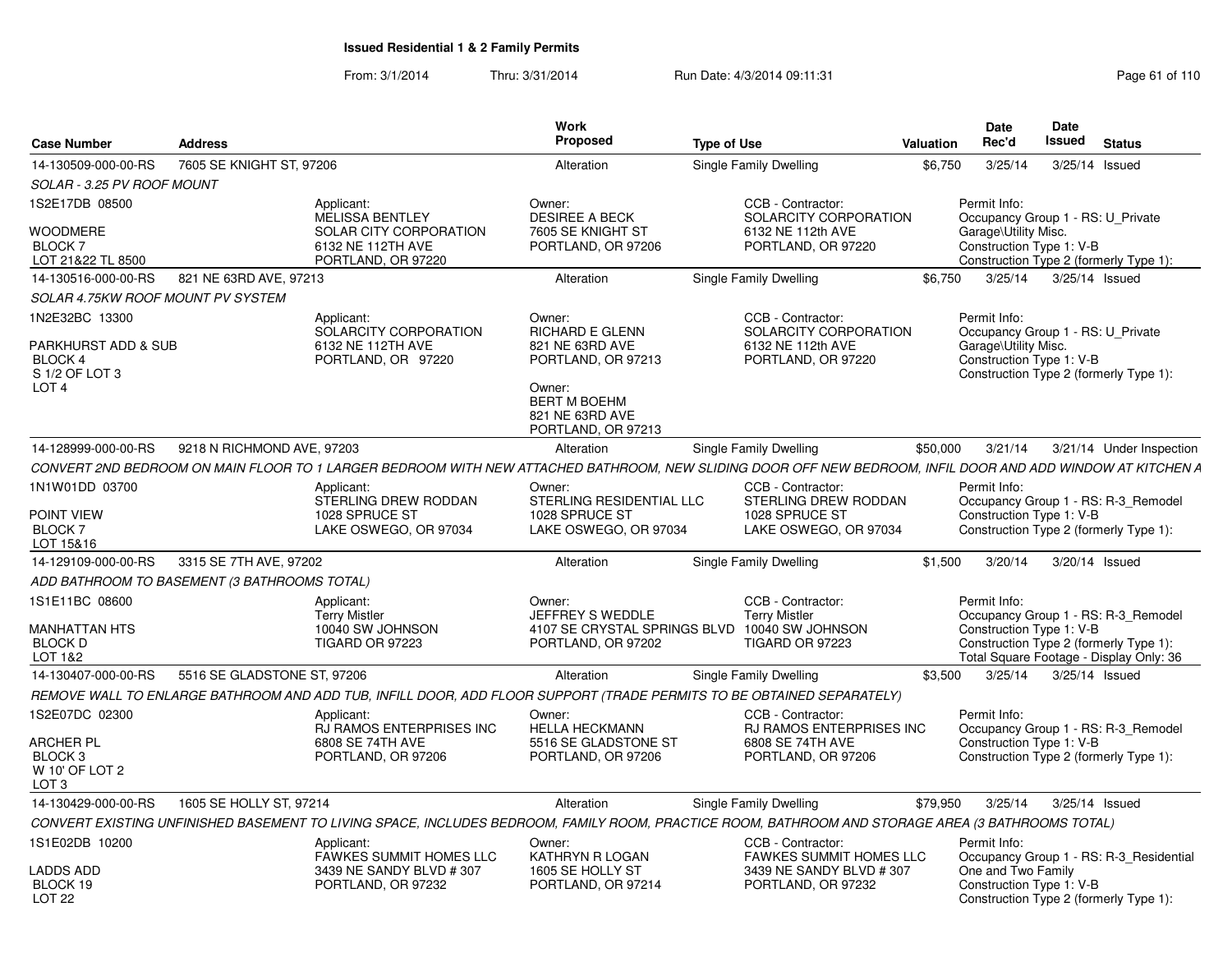From: 3/1/2014Thru: 3/31/2014 Run Date: 4/3/2014 09:11:31 Research 2010 Rage 62 of 110

| <b>Case Number</b>                                                                           | <b>Address</b>                                                                                                                                                                                                                                                        |                                                                                                                                                             | <b>Work</b><br><b>Proposed</b>                                                                                                                                  | <b>Type of Use</b>                                                                                                                                                                                                                           | <b>Valuation</b> | <b>Date</b><br>Rec'd                                           | Date<br><b>Issued</b> | <b>Status</b>                                                                                                             |
|----------------------------------------------------------------------------------------------|-----------------------------------------------------------------------------------------------------------------------------------------------------------------------------------------------------------------------------------------------------------------------|-------------------------------------------------------------------------------------------------------------------------------------------------------------|-----------------------------------------------------------------------------------------------------------------------------------------------------------------|----------------------------------------------------------------------------------------------------------------------------------------------------------------------------------------------------------------------------------------------|------------------|----------------------------------------------------------------|-----------------------|---------------------------------------------------------------------------------------------------------------------------|
| 14-130436-000-00-RS                                                                          | 7511 SE MARKET ST, 97215                                                                                                                                                                                                                                              |                                                                                                                                                             | Alteration                                                                                                                                                      | Single Family Dwelling                                                                                                                                                                                                                       | \$2,000          | 3/25/14                                                        |                       | 3/25/14 Under Inspection                                                                                                  |
|                                                                                              |                                                                                                                                                                                                                                                                       | RE-FRAME EXISTING WALLS AT BATHROOM IN BASEMENT. ELEC UNDER 14-122378-ET.                                                                                   |                                                                                                                                                                 |                                                                                                                                                                                                                                              |                  |                                                                |                       |                                                                                                                           |
| 1S2E05DB 09700<br>TABORSIDE<br>BLOCK 8<br>LOT <sub>9</sub><br>LOT 10 EXC PT IN ST ORD 100222 |                                                                                                                                                                                                                                                                       | Applicant:<br><b>JACOB WRY</b><br>YELLOWHAMMER HOMES LLC<br>2434 NE 8TH AVE<br>PORTLAND, OR 97212                                                           | Owner:<br><b>BRANDY HIBBEN</b><br>853 NE SIMPSON ST<br>PORTLAND, OR 97211<br>Owner:<br><b>TIM PITTS</b><br>853 NE SIMPSON ST<br>PORTLAND, OR 97211              | CCB - Contractor:<br><b>JACOB WRY</b><br>YELLOWHAMMER HOMES LLC<br>2434 NE 8TH AVE<br>PORTLAND, OR 97212                                                                                                                                     |                  | Permit Info:<br>One and Two Family<br>Construction Type 1: V-B |                       | Occupancy Group 1 - RS: R-3 Residential<br>Construction Type 2 (formerly Type 1):                                         |
| 14-130467-000-00-RS                                                                          | 6306 SE 36TH AVE, 97202                                                                                                                                                                                                                                               |                                                                                                                                                             | Alteration                                                                                                                                                      | Single Family Dwelling                                                                                                                                                                                                                       | \$21,236         | 3/25/14                                                        |                       | 3/25/14 Issued                                                                                                            |
|                                                                                              |                                                                                                                                                                                                                                                                       | CONVERT EXISTING BASEMENT TO LIVING SPACE, NEW BATHROOM, LAUNDRY, CLOSET, DEN AREA, ALTER EXISTING WINDOWS TO BE EGRESS DIMENSIONS(3 BATHROOMS TOTAL)       |                                                                                                                                                                 |                                                                                                                                                                                                                                              |                  |                                                                |                       |                                                                                                                           |
| 1S1E13DC 03000<br>EASTMORELAND<br>BLOCK 81<br>LOT 1<br>N 15' OF LOT 2                        |                                                                                                                                                                                                                                                                       | Applicant:<br><b>RISA BOYER-LERITZ</b><br><b>RISA BOYER ARCHITECTURE</b><br>3444 NE 35TH AV<br>PORTLAND, OR 97212                                           | Owner:<br>MICHAEL J DESSERAULT<br>6306 SE 36TH AVE<br>PORTLAND, OR 97202-8222<br>Owner:<br><b>JANI L IVERSON</b><br>6306 SE 36TH AVE<br>PORTLAND, OR 97202-8222 | CCB - Contractor:<br>CENTER RING CORPORATION<br>DBA SCENE CONSTRUCTION<br>5725 N PRINCETON<br>ST PORTLAND OR 97203-5131                                                                                                                      |                  | Permit Info:<br>Construction Type 1: V-B                       |                       | Occupancy Group 1 - RS: R-3 Remodel<br>Construction Type 2 (formerly Type 1):<br>Total Square Footage - Display Only: 595 |
| 14-129582-000-00-RS                                                                          | 3020 SE 51ST AVE, 97206                                                                                                                                                                                                                                               |                                                                                                                                                             | Alteration                                                                                                                                                      | <b>Single Family Dwelling</b>                                                                                                                                                                                                                | \$10,000         | 3/21/14                                                        |                       | 3/21/14 Under Inspection                                                                                                  |
|                                                                                              |                                                                                                                                                                                                                                                                       |                                                                                                                                                             |                                                                                                                                                                 |                                                                                                                                                                                                                                              |                  |                                                                |                       |                                                                                                                           |
| 1S2E07BD 00500<br>CRESTON<br>BLOCK 1<br>N 45' OF LOT 7                                       | ADD BATHROOM IN SE CORNER OF PARTIALLY FINISHED BASEMENT, RAISE FLOOR 13.5" IN BATHROOM AREA (2 BATHROOMS TOTAL)(ELECTRICAL AND PLUMBING PERMITS TO BE OBTAINED S<br>Applicant:<br><b>ROBERT SWAN</b><br><b>SWANCO INC</b><br>408 NE 110 TH ST<br>VANCOUVER, WA 98685 |                                                                                                                                                             | Owner:<br>E STREET INVESTMENTS<br>13326 SE REEDWAY PL<br>PORTLAND, OR 97236<br>Owner:<br>PROPERTIES LLC<br>13326 SE REEDWAY PL<br>PORTLAND, OR 97236            | CCB - Contractor:<br><b>ROBERT SWAN</b><br><b>SWANCO INC</b><br>408 NE 110 TH ST<br>VANCOUVER, WA 98685                                                                                                                                      |                  | Permit Info:<br>Construction Type 1: V-B                       |                       | Occupancy Group 1 - RS: R-3_Remodel<br>Construction Type 2 (formerly Type 1):                                             |
| 14-130627-000-00-RS                                                                          | 4415 SE 30TH AVE, 97202                                                                                                                                                                                                                                               |                                                                                                                                                             | Alteration                                                                                                                                                      | Single Family Dwelling                                                                                                                                                                                                                       | \$17,845         | 3/25/14                                                        |                       | 3/25/14 Under Inspection                                                                                                  |
|                                                                                              |                                                                                                                                                                                                                                                                       | CONVERT BASEMENT TO LIVING SPACE, ADD NEW BATHROOMS, NEW WALLS FOR BEDROOM WITH EGRESS WINDOW WELL, STORAGE, LIVING AREA (2 BATHROOMS TOTAL) MECHANICAL PEF |                                                                                                                                                                 |                                                                                                                                                                                                                                              |                  |                                                                |                       |                                                                                                                           |
| 1S1E12CD 14000<br>CANONGATE<br>BLOCK 5<br>LOT <sub>8</sub>                                   |                                                                                                                                                                                                                                                                       | Applicant:<br>MIKE WEST MASON<br>CONTRACTOR INC<br>PO BOX 936<br>LAKE OSWEGO, OR 970340101                                                                  | Owner:<br><b>JACK RUBINGER</b><br>4415 SE 30TH AVE<br>PORTLAND, OR 97202-3629<br>Owner:<br>ELEANOR P RUBINGER<br>4415 SE 30TH AVE<br>PORTLAND, OR 97202-3629    | CCB - Contractor:<br>MIKE WEST MASON<br><b>CONTRACTOR INC</b><br>PO BOX 936<br>LAKE OSWEGO, OR 970340101<br>CCB - Contractor:<br>TROY ELLIOTT PLUMBING INC<br>PO BOX 1958<br>NORTH PLAINS OR 97133<br>CCB - Contractor:<br>TWIN ELECTRIC INC |                  | Permit Info:<br>Construction Type 1: V-B                       |                       | Occupancy Group 1 - RS: R-3_Remodel<br>Construction Type 2 (formerly Type 1):<br>Total Square Footage - Display Only: 500 |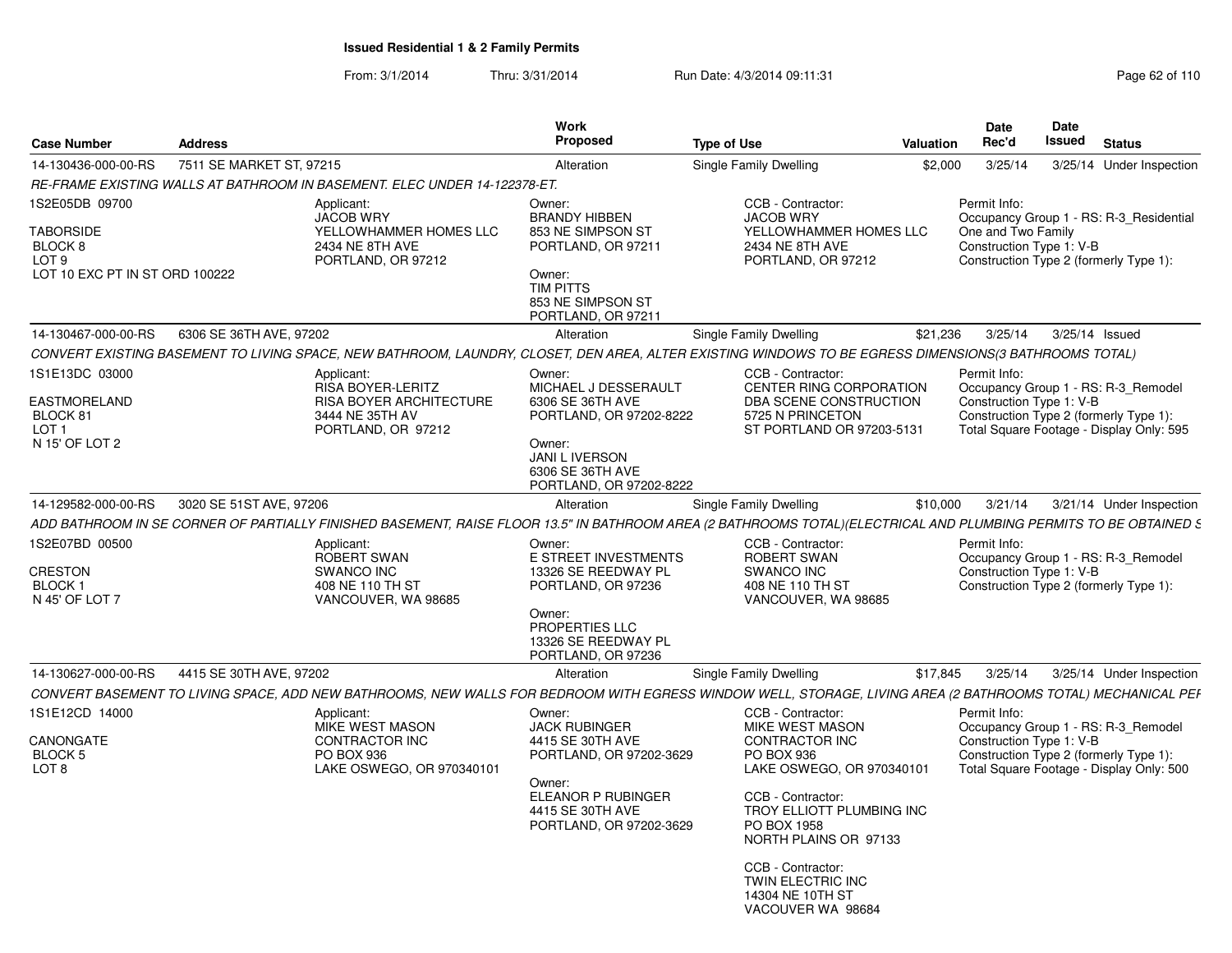From: 3/1/2014Thru: 3/31/2014 Run Date: 4/3/2014 09:11:31 Research 2010 Rage 63 of 110

|                                                          |                                                         |                                                                                                                                                                | Work                                                                                                                                                                                  |                    |                                                                                                           |                  | <b>Date</b>                                                    | Date   |                                                                                                                              |
|----------------------------------------------------------|---------------------------------------------------------|----------------------------------------------------------------------------------------------------------------------------------------------------------------|---------------------------------------------------------------------------------------------------------------------------------------------------------------------------------------|--------------------|-----------------------------------------------------------------------------------------------------------|------------------|----------------------------------------------------------------|--------|------------------------------------------------------------------------------------------------------------------------------|
| <b>Case Number</b>                                       | <b>Address</b>                                          |                                                                                                                                                                | <b>Proposed</b>                                                                                                                                                                       | <b>Type of Use</b> |                                                                                                           | <b>Valuation</b> | Rec'd                                                          | Issued | <b>Status</b>                                                                                                                |
| 14-128497-000-00-RS                                      | 7709 N DENVER AVE, 97217                                |                                                                                                                                                                | Alteration                                                                                                                                                                            |                    | Single Family Dwelling                                                                                    | \$40,000         | 3/19/14                                                        |        | 3/22/14 Issued                                                                                                               |
|                                                          |                                                         | PARTIAL BASEMENT CONVERSION TO LIVING SPACE. 2 NEW BEDROOMS W/ EGRESS WINDOW WELLS, NEW BATHROOM. NEW STEEL BEAM IN FAMILY ROOM. NOT AN ADU >>>>>2 EXISTING T( |                                                                                                                                                                                       |                    |                                                                                                           |                  |                                                                |        |                                                                                                                              |
| 1N1E09DC 13000<br>KENTON<br><b>BLOCK 27</b><br>LOT 20-23 |                                                         | Applicant:<br>HAYES BROTHERS LLC<br>5423 NE 36TH AVE<br>PORTLAND OR 97211                                                                                      | Owner:<br>BROTHERHOOD OF THE PEOPLE<br>7709 N DENVER AVE<br>PORTLAND, OR 97217-6501<br>Owner:<br>OF PRAISE<br>7709 N DENVER AVE<br>PORTLAND, OR 97217-6501                            |                    | CCB - Contractor:<br><b>HAYES BROTHERS LLC</b><br>5423 NE 36TH AVE<br>PORTLAND OR 97211                   |                  | Permit Info:<br>One and Two Family<br>Construction Type 1: V-B |        | Occupancy Group 1 - RS: R-3 Residential<br>Construction Type 2 (formerly Type 1):                                            |
| 14-129223-000-00-RS                                      | 10740 NW CORNELIUS PASS RD, 97231                       |                                                                                                                                                                | Alteration                                                                                                                                                                            |                    | Single Family Dwelling                                                                                    | \$43,000         | 3/20/14                                                        |        | 3/20/14 Issued                                                                                                               |
|                                                          |                                                         | KITCHEN REMODEL: RECONFIGURE KITCHEN ROOM. DINING ROOM AND LAUNDRY ROOM: REPLACE WINDOWS                                                                       |                                                                                                                                                                                       |                    |                                                                                                           |                  |                                                                |        |                                                                                                                              |
| 1N1W06B 00600<br>SECTION 06 1N 1W<br>TL 600 4.68 ACRES   |                                                         | Applicant:<br>TIM BEALS CONSTRUCTION INC<br>5188 MADRONA<br>LAKE OSWEGO, OR 97035                                                                              | Owner:<br><b>JOHN GUSTAFSON</b><br>10740 NW CORNELIUS PASS RD<br>PORTLAND, OR 97231-2014<br>Owner:<br><b>LINDA GUSTAFSON</b><br>10740 NW CORNELIUS PASS RD<br>PORTLAND, OR 97231-2014 |                    | CCB - Contractor:<br>TIM BEALS CONSTRUCTION INC<br>5188 MADRONA<br>LAKE OSWEGO, OR 97035                  |                  | Permit Info:<br>One and Two Family<br>Construction Type 1: V-B |        | Occupancy Group 1 - RS: R-3 Residential<br>Construction Type 2 (formerly Type 1):                                            |
| 14-131987-000-00-RS                                      | 6901 SE OAKS PARK WAY - Unit 18                         |                                                                                                                                                                | Alteration                                                                                                                                                                            |                    | Single Family Dwelling                                                                                    | \$6,750          | 3/27/14                                                        |        | 3/27/14 Issued                                                                                                               |
|                                                          | SOLAR PANEL INSTALLATION OF 10.000 KW SYSTEM ON ROOFTOP |                                                                                                                                                                |                                                                                                                                                                                       |                    |                                                                                                           |                  |                                                                |        |                                                                                                                              |
| 1S1E23 00200                                             |                                                         | Applicant:<br>ROSE WOOFENDEN<br><b>NEIL KELLY</b><br>804 N ALBERTA<br>PORTLAND, OR 97217                                                                       | Owner:<br><b>ANDREW HOLTZ</b><br>4723 SW HUMPHREY CT<br>PORTLAND, OR 97221<br>Owner:<br><b>KELLY HOLTZ</b><br>4723 SW HUMPHREY CT<br>PORTLAND, OR 97221                               |                    | CCB - Contractor:<br>NEIL KELLY CO INC<br>804 N ALBERTA ST<br>PORTLAND, OR 97217-2693                     |                  | Permit Info:<br>One and Two Family<br>Construction Type 1: V-B |        | Occupancy Group 1 - RS: R-3_Residential<br>Construction Type 2 (formerly Type 1):                                            |
| 14-128722-000-00-RS                                      | 3611 SE HAIG ST, 97202                                  |                                                                                                                                                                | Alteration                                                                                                                                                                            |                    | Single Family Dwelling                                                                                    | \$15,000         | 3/20/14                                                        |        | 3/20/14 Issued                                                                                                               |
|                                                          |                                                         | REMODEL 2ND FLOOR TO ADD BATHROOM AND CREATE MASTER SUITE - TRADE PERMITS TO BE OBTAINED SEPARATELY                                                            |                                                                                                                                                                                       |                    |                                                                                                           |                  |                                                                |        |                                                                                                                              |
| 1S1E12AC 02600                                           |                                                         | Applicant:<br>DAN WILLIAMS                                                                                                                                     | Owner:<br>FULL HOUSE PROPERTIES LLC                                                                                                                                                   |                    | CCB - Contractor:<br><b>MIKE STOUDER</b>                                                                  |                  | Permit Info:                                                   |        | Occupancy Group 1 - RS: R-3 Residential                                                                                      |
| WAVERLEIGH HTS<br>BLOCK 43<br>LOT 1&2                    |                                                         | <b>FASTER PERMITS</b><br>14334 NW EAGLERIDGE LANE<br>PORTLAND, OR 97229                                                                                        | 2903 NE 8TH AVE<br>PORTLAND, OR 97212                                                                                                                                                 |                    | ZIA CONSTRUCTION INC<br>10117 SE SUNNYSIDE RD F # 729<br>CLACKAMAS, OR 97015                              |                  | One and Two Family<br>Construction Type 1: V-B                 |        | Construction Type 2 (formerly Type 1):                                                                                       |
| 14-128763-000-00-RS                                      | 130 NE KNOTT ST, 97212                                  |                                                                                                                                                                | Alteration                                                                                                                                                                            |                    | Single Family Dwelling                                                                                    | \$4,497          | 3/19/14                                                        |        | 3/19/14 Under Inspection                                                                                                     |
|                                                          |                                                         | ADD INTERIOR STAIRS AT REAR TO CREATE INTERIOR ACCESS TO BASEMENT AND REFRAME PORTION OF WEST WALL AROUND STAIRS. NEW DOORS                                    |                                                                                                                                                                                       |                    |                                                                                                           |                  |                                                                |        |                                                                                                                              |
| 1N1E27AD 15300<br>ALBINA<br>BLOCK 16<br>LOT <sub>4</sub> |                                                         | Applicant:<br><b>PAUL HUCKANS</b><br><b>HAVEN BUILDERS LLC</b><br>7205 NE MALLORY AV<br>PORTLAND OR 97211                                                      | Owner:<br>ANDREW C DUBUISSON<br>130 NE KNOTT ST<br>PORTLAND, OR 97212-3010                                                                                                            |                    | CCB - Contractor:<br>PAUL HUCKANS<br><b>HAVEN BUILDERS LLC</b><br>7205 NE MALLORY AV<br>PORTLAND OR 97211 |                  | Permit Info:<br>One and Two Family<br>Construction Type 1: V-B |        | Occupancy Group 1 - RS: R-3 Residential<br>Construction Type 2 (formerly Type 1):<br>Total Square Footage - Display Only: 42 |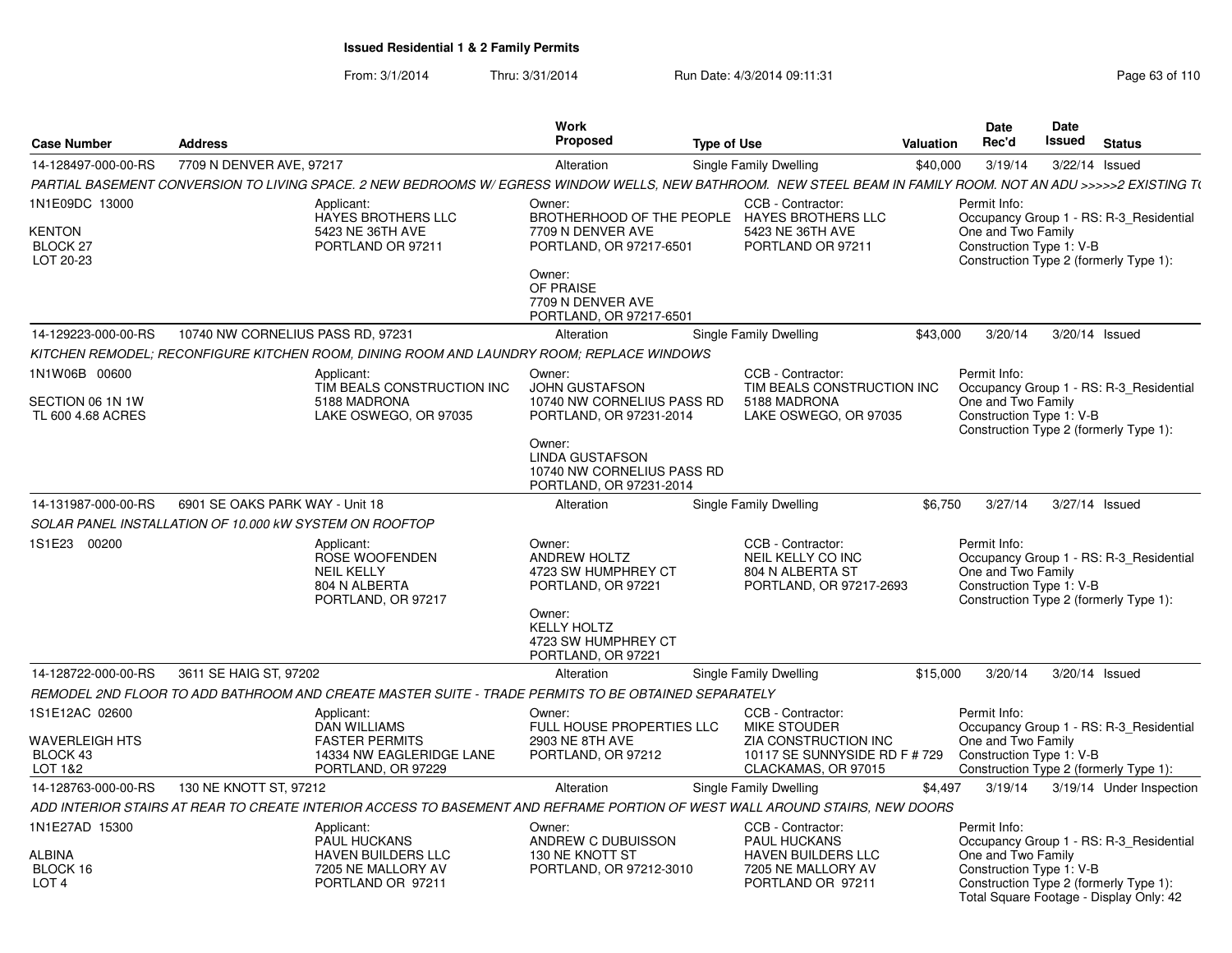From: 3/1/2014Thru: 3/31/2014 Run Date: 4/3/2014 09:11:31 Page 64 of 110

| <b>Case Number</b>                                                                       | Address                                                                                                                                                       | <b>Work</b><br>Proposed                                                                                                                                        | <b>Type of Use</b>                                                                                                                                                                                          | <b>Valuation</b> | <b>Date</b><br>Rec'd                                           | Date<br>Issued | <b>Status</b>                                                                                                             |
|------------------------------------------------------------------------------------------|---------------------------------------------------------------------------------------------------------------------------------------------------------------|----------------------------------------------------------------------------------------------------------------------------------------------------------------|-------------------------------------------------------------------------------------------------------------------------------------------------------------------------------------------------------------|------------------|----------------------------------------------------------------|----------------|---------------------------------------------------------------------------------------------------------------------------|
| 14-128814-000-00-RS                                                                      | 1923 NE 86TH AVE, 97220                                                                                                                                       | Alteration                                                                                                                                                     | Single Family Dwelling                                                                                                                                                                                      | \$2,000          | 3/25/14                                                        | 3/25/14 Final  |                                                                                                                           |
|                                                                                          | SEISMIC STRENGHTINING - NO EXTERIOR WORK                                                                                                                      |                                                                                                                                                                |                                                                                                                                                                                                             |                  |                                                                |                |                                                                                                                           |
| 1N2E28CC 09500<br>RAILWAY ADD<br>BLOCK 16<br>LOT 5&6                                     | Applicant:<br>ANDREW OSBORN<br><b>NW SEISMIC</b><br>2649 SE STEPHENS<br>PORTLAND OR 97214                                                                     | Owner:<br><b>ALBERT BELAIS</b><br>1923 NE 86TH AVE<br>PORTLAND, OR 97220                                                                                       | CCB - Contractor:<br>MICHAEL WIEBER<br>ELYSIUM CONSTRUCTION LLC<br>PO BOX 12010<br>PORTLAND OR 97212                                                                                                        |                  | Permit Info:<br>One and Two Family<br>Construction Type 1: V-B |                | Occupancy Group 1 - RS: R-3_Residential<br>Construction Type 2 (formerly Type 1):                                         |
| 14-128592-000-00-RS                                                                      | 2547 SE 17TH AVE, 97202                                                                                                                                       | Alteration                                                                                                                                                     | Single Family Dwelling                                                                                                                                                                                      | \$30,000         | 3/19/14                                                        | 3/19/14 Issued |                                                                                                                           |
|                                                                                          | REMOVE 2ND FLOOR ACCESSORY DWELLING UNIT, REMOVE KITCHEN, CONVERT SPACE BACK TO TWO BEDROOMS, REMODEL BATHROOM AND LAUNDRY AREA (TRADE PERMITS TO BE OBTA     |                                                                                                                                                                |                                                                                                                                                                                                             |                  |                                                                |                |                                                                                                                           |
| 1S1E11AB 04300<br>MADELINE<br>BLOCK 1<br>LOT <sub>7</sub>                                | Applicant:<br><b>JACOB LEE AVERY</b><br>4526 NE 11TH AVE<br>PORTLAND, OR 97211                                                                                | Owner:<br><b>J MATTHEW BARANAUSKAS</b><br>2545 SE 17TH AVE<br>PORTLAND, OR 97202<br>Owner:<br><b>SARA A MANZO</b>                                              | CCB - Contractor:<br><b>JACOB LEE AVERY</b><br>4526 NE 11TH AVE<br>PORTLAND, OR 97211                                                                                                                       |                  | Permit Info:<br>One and Two Family<br>Construction Type 1: V-B |                | Occupancy Group 1 - RS: R-3_Residential<br>Construction Type 2 (formerly Type 1):                                         |
|                                                                                          |                                                                                                                                                               | 2545 SE 17TH AVE<br>PORTLAND, OR 97202                                                                                                                         |                                                                                                                                                                                                             |                  |                                                                |                |                                                                                                                           |
| 14-128634-000-00-RS                                                                      | 1313 NE ALBERTA ST, 97211                                                                                                                                     | Alteration                                                                                                                                                     | Single Family Dwelling                                                                                                                                                                                      | \$3,000          | 3/19/14                                                        | 3/19/14 Issued |                                                                                                                           |
|                                                                                          | RESPONSE TO HOUSING CASE, RESOLVE LIFE SAFETY ISSUES, FIX HANDRAIL, MAKE DOORWAYS WIDER, REMOVE CHIMNEY, REMOVE WALLS AT BATHROOM, BOLT HOUSE TO FOUNDATION / |                                                                                                                                                                |                                                                                                                                                                                                             |                  |                                                                |                |                                                                                                                           |
| 1N1E23BA 24900<br><b>ROSEDALE &amp; ANX</b><br>BLOCK 10<br>E 1/2 OF LOT 6&7 EXC PT IN ST | Applicant:<br>RAPHAEL GOODBLATT<br>AHHA ARCHITECTURE<br>615 SE ALDER SUITE 203<br>PORTLAND OR 97214                                                           | Owner:<br>URBAN FORMS LLC<br>335 NE BRYANT ST<br>PORTLAND, OR 97211                                                                                            |                                                                                                                                                                                                             |                  | Permit Info:<br>Construction Type 1: V-B                       |                | Occupancy Group 1 - RS: R-3_Remodel<br>Construction Type 2 (formerly Type 1):                                             |
| 14-128652-000-00-RS                                                                      | 2122 N WEBSTER ST, 97217                                                                                                                                      | Alteration                                                                                                                                                     | Single Family Dwelling                                                                                                                                                                                      | \$20,000         | 3/19/14                                                        | 3/19/14 Issued |                                                                                                                           |
|                                                                                          | REPLACE BEAM IN LIVING ROOM WITH NEW BEAM, NEW FOOTINGS FOR SUPPORT                                                                                           |                                                                                                                                                                |                                                                                                                                                                                                             |                  |                                                                |                |                                                                                                                           |
| 1N1E21AB 18900<br>TERMINUS ADD<br>BLOCK <sub>5</sub><br>LOT <sub>9</sub>                 | Applicant:<br>PETER RADULESCU<br>PR DESIGN & CONSULTING<br>825 NE 20TH AVE, SUITE 202<br>PORTLAND, OR 97232                                                   | Owner:<br>DEIRDRE A O'DONNELL<br>2122 N WEBSTER ST<br>PORTLAND, OR 97217-3843                                                                                  | CCB - Contractor:<br><b>MS CONSTRUCTION &amp;</b><br>REMODELING LLC<br>9570 SW 80TH AVE<br>PORTLAND, OR 97223                                                                                               |                  | Permit Info:<br>Construction Type 1: V-B                       |                | Occupancy Group 1 - RS: R-3_Remodel<br>Construction Type 2 (formerly Type 1):                                             |
| 14-127973-000-00-RS                                                                      | 4824 SW VIEW POINT TER, 97201                                                                                                                                 | Alteration                                                                                                                                                     | Townhouse (3 or more units)                                                                                                                                                                                 | \$8,000          | 3/18/14                                                        |                | 3/18/14 Under Inspection                                                                                                  |
|                                                                                          | ADDING WALLS TO CONVERT PORTION OF ATTACHED GARAGE INTO OFFICE; NEW CLOSET AND UTILITY ROOM                                                                   |                                                                                                                                                                |                                                                                                                                                                                                             |                  |                                                                |                |                                                                                                                           |
| 1S1E15BB 06820<br><b>TERWILLIGER EAST</b><br>LOT <sub>13</sub><br>INC UND INT TRACTS A&B | Applicant:<br>TRICKS OF THE TRADE<br>4147 SE 64TH<br>PORTLAND OR 97206                                                                                        | Owner:<br>SHAHAB HOSSAINI<br>1944 NW CEDAR RIDGE DR<br>PORTLAND, OR 97229<br>Owner:<br><b>KELLY S HOSSAINI</b><br>1944 NW CEDAR RIDGE DR<br>PORTLAND, OR 97229 | CCB - Contractor:<br>TRICKS OF THE TRADE<br>4147 SE 64TH<br>PORTLAND OR 97206<br>CCB - Contractor:<br>SERVICE FIRST ! PROPERTY<br>MAINTENANCE AND REPAIR<br>17413 WAKE ROBIN CIRCLE<br>OREGON CITY OR 97045 |                  | Permit Info:<br>Construction Type 1: V-B                       |                | Occupancy Group 1 - RS: R-3_Remodel<br>Construction Type 2 (formerly Type 1):<br>Total Square Footage - Display Only: 195 |

**Total valuation of RS Alteration permits issued: \$4,374,492**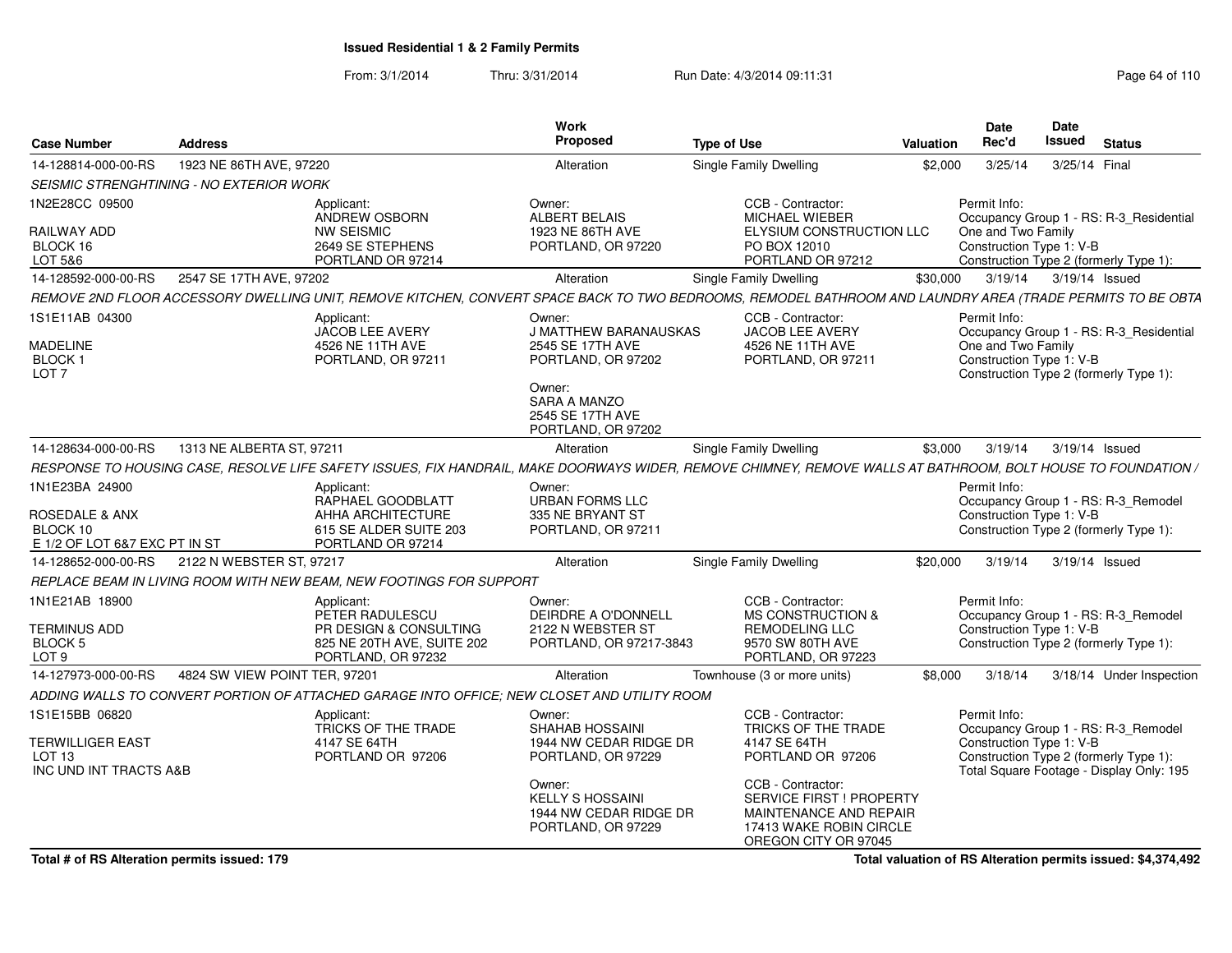From: 3/1/2014Thru: 3/31/2014 Run Date: 4/3/2014 09:11:31 Page 65 of 110

| <b>Case Number</b>                                                                       | <b>Address</b>                           |                                                                                                                    | Work<br>Proposed                                                                                                                                                    | <b>Type of Use</b> |                                                                                            | Valuation | <b>Date</b><br>Rec'd                                                                                      | <b>Date</b><br>Issued | <b>Status</b>                                                                     |
|------------------------------------------------------------------------------------------|------------------------------------------|--------------------------------------------------------------------------------------------------------------------|---------------------------------------------------------------------------------------------------------------------------------------------------------------------|--------------------|--------------------------------------------------------------------------------------------|-----------|-----------------------------------------------------------------------------------------------------------|-----------------------|-----------------------------------------------------------------------------------|
| 14-127110-000-00-RS                                                                      | 15735 NE FARGO CT, 97230                 |                                                                                                                    | Demolition                                                                                                                                                          |                    | <b>Accessory Structure</b>                                                                 | \$2,200   | 3/18/14                                                                                                   |                       | 3/18/14 Issued                                                                    |
|                                                                                          |                                          | DEMO POOL / REMOVE ALL DEBRIS / CAP UTILITIES / TREE REMOVAL NOT INCLUDED                                          |                                                                                                                                                                     |                    |                                                                                            |           |                                                                                                           |                       |                                                                                   |
| 1N2E25AA 08700<br><b>HOLCOMB HEIGHTS</b><br>BLOCK <sub>7</sub>                           |                                          | Applicant:<br>LIBBY J NESTLER<br>15735 NE FARGO CT<br>PORTLAND, OR 97230                                           | Owner:<br>LIBBY J NESTLER<br>15735 NE FARGO CT<br>PORTLAND, OR 97230                                                                                                |                    |                                                                                            |           | Permit Info:<br>Occupancy Group 1 - RS: U_Decks,<br>Patios, Porches, Carports<br>Construction Type 1: V-B |                       |                                                                                   |
| LOT <sub>7</sub>                                                                         |                                          |                                                                                                                    |                                                                                                                                                                     |                    |                                                                                            |           |                                                                                                           |                       | Construction Type 2 (formerly Type 1):                                            |
| 13-101044-000-00-RS                                                                      | 4525 N ALBINA AVE, 97217                 |                                                                                                                    | Demolition                                                                                                                                                          | <b>Duplex</b>      |                                                                                            | \$7,000   | 1/4/13                                                                                                    |                       | $3/6/14$ Issued                                                                   |
|                                                                                          |                                          | DEMOLISH DUPLEX WITH BASEMENT, CAP SEWER, REMOVE ALL DEBRIS                                                        |                                                                                                                                                                     |                    |                                                                                            |           |                                                                                                           |                       |                                                                                   |
| 1N1E22BD 12400<br><b>CLIFFORD ADD</b><br>BLOCK <sub>8</sub><br>LOT <sub>6</sub>          |                                          | Applicant:<br><b>RAHIM ABBASI</b><br>ABBASI DESIGN WORKS<br>79 SE TAYLOR, SUITE401<br>PORTLAND, OR 97214           | Owner:<br><b>LELAND W BRITTON</b><br>3014 NE 48TH AVE<br>PORTLAND, OR 97213-1833<br>Owner:<br><b>IRENE K BRITTON</b><br>3014 NE 48TH AVE<br>PORTLAND, OR 97213-1833 |                    | CCB - Contractor:<br>SOLTERRA SYSTEMS INC<br>79 SE TAYLOR ST. STE 401<br>PORTLAND OR 97214 |           | Permit Info:<br>One and Two Family<br>Construction Type 1: V-B                                            |                       | Occupancy Group 1 - RS: R-3_Residential<br>Construction Type 2 (formerly Type 1): |
| 13-221057-000-00-RS                                                                      | 5625 N DEPAUW ST, 97203                  |                                                                                                                    | <b>Demolition</b>                                                                                                                                                   | Garage/Carport     |                                                                                            | \$2,500   | 3/13/14                                                                                                   |                       | 3/13/14 Issued                                                                    |
|                                                                                          | DEMOLITION OF 550SF DETACHED GARAGE/SHOP |                                                                                                                    |                                                                                                                                                                     |                    |                                                                                            |           |                                                                                                           |                       |                                                                                   |
| 1N1E07DA 15900<br><b>PORTSMOUTH</b><br>BLOCK <sub>8</sub><br>LOT 19&20                   |                                          | Applicant:<br>COREY LARNER<br><b>CG LARNER GENERAL</b><br>CONTRACTING INC<br>1527 SW 57TH AVE<br>PORTLAND OR 97221 | Owner:<br><b>WALLACE EMBURY</b><br>12303 HARBOUR POINT BLV N202 CONTRACTING INC<br>MUKILTEO, WA 98275-5235                                                          |                    | CCB - Contractor:<br>C G LARNER GENERAL<br>1527 SW 57TH AVE<br>PORTLAND, OR 97221          |           | Permit Info:<br>Occupancy Group 1 - RS: U_Private<br>Garage\Utility Misc.<br>Construction Type 1: V-B     |                       | Construction Type 2 (formerly Type 1):                                            |
| 14-129113-000-00-RS                                                                      | 2503 NE KILLINGSWORTH ST, 97211          |                                                                                                                    | Demolition                                                                                                                                                          | Garage/Carport     |                                                                                            | \$1,000   | 3/20/14                                                                                                   |                       | 3/20/14 Issued                                                                    |
|                                                                                          | DEMO EXISTING GARAGE, REMOVE ALL DEBRIS  |                                                                                                                    |                                                                                                                                                                     |                    |                                                                                            |           |                                                                                                           |                       |                                                                                   |
| 1N1E13CC 11500<br><b>IRVINGTON PK</b><br>BLOCK <sub>22</sub><br>W 50' OF LOT 39&41&43&45 |                                          | Applicant:<br>DOZER CONSTRUCTION LLC<br>5324 NE 28TH AVE<br>PORTLAND, OR 97211                                     | Owner:<br><b>GEZA DEVELOPMENT LLC</b><br>5324 NE 28TH AVE<br>PORTLAND, OR 97211-6235                                                                                |                    | CCB - Contractor:<br>DOZER CONSTRUCTION LLC<br>5324 NE 28TH AVE<br>PORTLAND, OR 97211      |           | Permit Info:<br>Occupancy Group 1 - RS: U Private<br>Garage\Utility Misc.<br>Construction Type 1: V-B     |                       | Construction Type 2 (formerly Type 1):                                            |
| 14-131290-000-00-RS                                                                      | 3034 NE 35TH PL, 97212                   |                                                                                                                    | Demolition                                                                                                                                                          | Garage/Carport     |                                                                                            | \$250     | 3/26/14                                                                                                   |                       | 3/26/14 Issued                                                                    |
|                                                                                          |                                          | DEMOLISH DETACHED GARAGE, No fill greater than 24", Remove all foundations and debris                              |                                                                                                                                                                     |                    |                                                                                            |           |                                                                                                           |                       |                                                                                   |
| 1N1E25AB 15900<br><b>MARYLAND HTS</b><br>BLOCK <sub>8</sub><br>LOT <sub>5</sub>          |                                          | Applicant:<br>MICHAEL B LINQUIST<br>3034 NE 35TH PL<br>PORTLAND, OR 97212-2726                                     | Owner:<br>MICHAEL B LINQUIST<br>3034 NE 35TH PL<br>PORTLAND, OR 97212-2726<br>Owner:<br><b>ROBIN E LINQUIST</b><br>3034 NE 35TH PL<br>PORTLAND, OR 97212-2726       |                    |                                                                                            |           | Permit Info:<br>Occupancy Group 1 - RS: U Private<br>Garage\Utility Misc.<br>Construction Type 1: V-B     |                       | Construction Type 2 (formerly Type 1):                                            |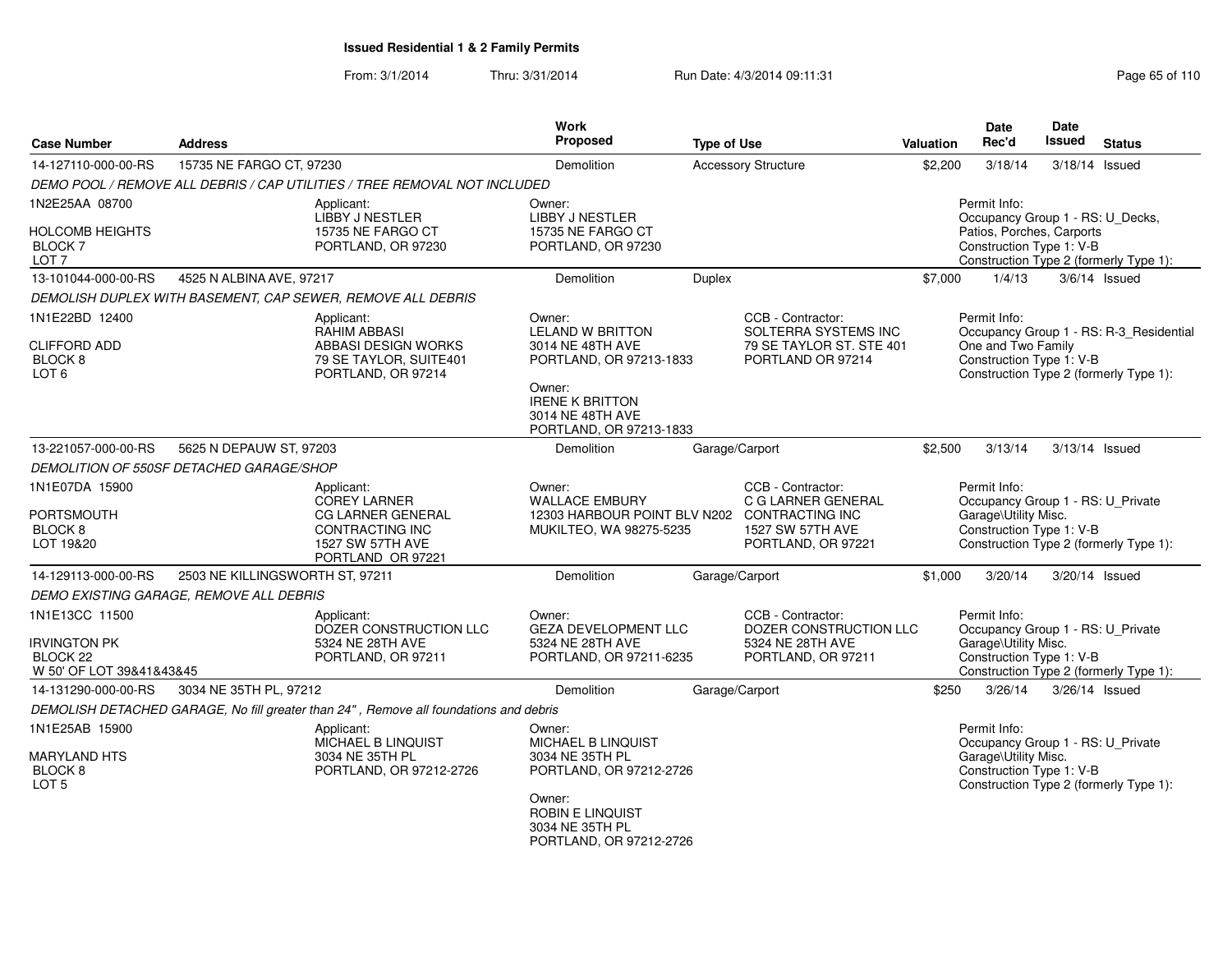From: 3/1/2014Thru: 3/31/2014 Run Date: 4/3/2014 09:11:31 Research 2010 Rage 66 of 110

| <b>Case Number</b>                                                                                                        | <b>Address</b>            |                                                                                                     | Work<br><b>Proposed</b>                                                                                                                                              | <b>Type of Use</b>                                                                                                                                                                    | <b>Valuation</b> | Date<br>Rec'd                                                                                         | Date<br>Issued | <b>Status</b>                          |
|---------------------------------------------------------------------------------------------------------------------------|---------------------------|-----------------------------------------------------------------------------------------------------|----------------------------------------------------------------------------------------------------------------------------------------------------------------------|---------------------------------------------------------------------------------------------------------------------------------------------------------------------------------------|------------------|-------------------------------------------------------------------------------------------------------|----------------|----------------------------------------|
| 14-132055-000-00-RS                                                                                                       | 611 NE 79TH AVE, 97213    |                                                                                                     | Demolition                                                                                                                                                           | Garage/Carport                                                                                                                                                                        | \$1,000          | 3/27/14                                                                                               |                | 3/27/14 Issued                         |
| <b>DEMO DETACHED GARAGE</b>                                                                                               |                           |                                                                                                     |                                                                                                                                                                      |                                                                                                                                                                                       |                  |                                                                                                       |                |                                        |
| 1N2E32AD 13100                                                                                                            |                           | Applicant:<br><b>JEFF OVINGTON</b>                                                                  | Owner:<br>ROBERT K CAHOON                                                                                                                                            | CCB - Contractor:<br>AFFORDABLE NEW HOMES LLC                                                                                                                                         |                  | Permit Info:<br>Occupancy Group 1 - RS: U Private                                                     |                |                                        |
| NORTH VILLA<br><b>BLOCK 4</b><br>LOT 8&9                                                                                  |                           | METRO HOMES NW, LLC<br>211 NE WEIDLER ST<br>PORTLAND, OR 97232                                      | PO BOX 33556<br>PORTLAND, OR 97292-3556                                                                                                                              | 211 NE WEIDER<br>PORTLAND, OR 97232                                                                                                                                                   |                  | Garage\Utility Misc.<br>Construction Type 1: V-B                                                      |                | Construction Type 2 (formerly Type 1): |
| 14-127025-000-00-RS                                                                                                       | 7087 NE 8TH AVE, 97211    |                                                                                                     | <b>Demolition</b>                                                                                                                                                    | Garage/Carport                                                                                                                                                                        | \$500            | 3/14/14                                                                                               | 3/14/14 Issued |                                        |
|                                                                                                                           |                           | DEMOLISH DETACHED GARAGE, REMOVE ALL DEBRIS and demo house under separate permit # 14-127022 RS     |                                                                                                                                                                      |                                                                                                                                                                                       |                  |                                                                                                       |                |                                        |
| 1N1E14BB 09900                                                                                                            |                           | Applicant:                                                                                          | Owner:                                                                                                                                                               | CCB - Contractor:                                                                                                                                                                     |                  | Permit Info:                                                                                          |                |                                        |
| SECTION 14 1N 1E<br>TL 9900 0.13 ACRES                                                                                    |                           | MIKE COYLE<br><b>FASTER PERMITS</b><br>14334 NW EAGLERIDGE LANE<br>PORTLAND, OR 97229               | <b>EVERETT CUSTOM HOMES</b><br>735 SW 158TH AVE, STE 180<br>BEAVERTON, OR 97006                                                                                      | <b>VIC REMMERS</b><br>EVERETT CUSTOM HOMES INC<br>735 SW 158TH AVE STE 180<br>BEAVERTON OR 97008                                                                                      |                  | Occupancy Group 1 - RS: U Private<br>Garage\Utility Misc.<br>Construction Type 1: V-B                 |                | Construction Type 2 (formerly Type 1): |
| 14-125410-000-00-RS                                                                                                       | 13611 NW ROCK CREEK RD    |                                                                                                     | Demolition                                                                                                                                                           | Garage/Carport                                                                                                                                                                        | \$400            | 3/11/14                                                                                               | 3/11/14 Issued |                                        |
| <b>DEMO 370 SQ CARPORT</b>                                                                                                |                           |                                                                                                     |                                                                                                                                                                      |                                                                                                                                                                                       |                  |                                                                                                       |                |                                        |
| 2N2W26D 00400                                                                                                             |                           | Applicant:                                                                                          | Owner:                                                                                                                                                               |                                                                                                                                                                                       |                  | Permit Info:                                                                                          |                |                                        |
| SECTION 26 2N 2W<br>TL 400 14.34 ACRES SEE R645577<br>(R972260311) FOR BALANCE OF VALUE &<br><b>FIRE PATROL ASSESSMNT</b> |                           | <b>KARA M LAETSCH</b><br>13611 NW ROCK CREEK RD<br>PORTLAND, OR 97231-3002                          | <b>MARTIN E LAETSCH</b><br>13611 NW ROCK CREEK RD<br>PORTLAND, OR 97231-3002<br>Owner:<br><b>KARA M LAETSCH</b><br>13611 NW ROCK CREEK RD<br>PORTLAND, OR 97231-3002 |                                                                                                                                                                                       |                  | Occupancy Group 1 - RS: U_Private<br>Garage\Utility Misc.<br>Construction Type 1: V-B                 |                | Construction Type 2 (formerly Type 1): |
| 14-126273-000-00-RS                                                                                                       | 8102 SE CARLTON ST, 97206 |                                                                                                     | <b>Demolition</b>                                                                                                                                                    | Garage/Carport                                                                                                                                                                        | \$1,000          | 3/12/14                                                                                               | 3/12/14 Issued |                                        |
|                                                                                                                           |                           |                                                                                                     |                                                                                                                                                                      | DEMO DETACHED GARAGENo fill greater than 24". Remove all foundations and debris. Cap utilities. Decommissioning Inspection Required. Scope of work does not include removal of trees. |                  |                                                                                                       |                |                                        |
| 1S2E17DD 03800                                                                                                            |                           | Applicant:                                                                                          | Owner:                                                                                                                                                               |                                                                                                                                                                                       |                  | Permit Info:                                                                                          |                |                                        |
| <b>WOODMERE PK</b><br>BLOCK <sub>2</sub><br>LOT 22&23                                                                     |                           | MICHAEL A SIMPSON<br>1410 NW KEARNEY ST #1016<br>PORTLAND, OR 97209                                 | <b>ASHLEY R SIMPSON</b><br>1410 NW KEARNEY ST #1016<br>PORTLAND, OR 97209                                                                                            |                                                                                                                                                                                       |                  | Occupancy Group 1 - RS: U_Private<br>Garage\Utility Misc.<br>Construction Type 1: V-B                 |                | Construction Type 2 (formerly Type 1): |
|                                                                                                                           |                           |                                                                                                     | Owner:<br>MICHAEL A SIMPSON<br>1410 NW KEARNEY ST #1016<br>PORTLAND, OR 97209                                                                                        |                                                                                                                                                                                       |                  |                                                                                                       |                |                                        |
| 14-125724-000-00-RS                                                                                                       | 2954 NE 35TH AVE, 97212   |                                                                                                     | Demolition                                                                                                                                                           | Garage/Carport                                                                                                                                                                        | \$500            | 3/13/14                                                                                               | 3/13/14 Issued |                                        |
|                                                                                                                           |                           |                                                                                                     |                                                                                                                                                                      | DEMO NORTH HALF OF SHARED/DETACHED GARAGE ***REINFORCING OF NEIGHBORS GARAGE UNDER SEPARATE PERMIT 14-125734-RS***No fill greater than 24". Remove all foundations and debi           |                  |                                                                                                       |                |                                        |
| 1N1E25AC 04400<br><b>HOLLYROOD</b><br>BLOCK <sub>3</sub><br>LOT 12 EXC S 15'                                              |                           | Applicant:<br>MIKE COYLE<br><b>FASTER PERMITS</b><br>14334 NW EAGLERIDGE LANE<br>PORTLAND, OR 97229 | Owner:<br><b>JOHN HERRERA</b><br>2954 NE 35TH AVE<br>PORTLAND, OR 97212                                                                                              | CCB - Contractor:<br>DILUSSO RENOVATIONS LLC<br>4415 NE SANDY BLVD #201<br>PORTLAND, OR 97213                                                                                         |                  | Permit Info:<br>Occupancy Group 1 - RS: U_Private<br>Garage\Utility Misc.<br>Construction Type 1: V-B |                | Construction Type 2 (formerly Type 1): |
|                                                                                                                           |                           |                                                                                                     | Owner:<br><b>MOLLY HERRERA</b><br>2954 NE 35TH AVE<br>PORTLAND, OR 97212                                                                                             |                                                                                                                                                                                       |                  |                                                                                                       |                |                                        |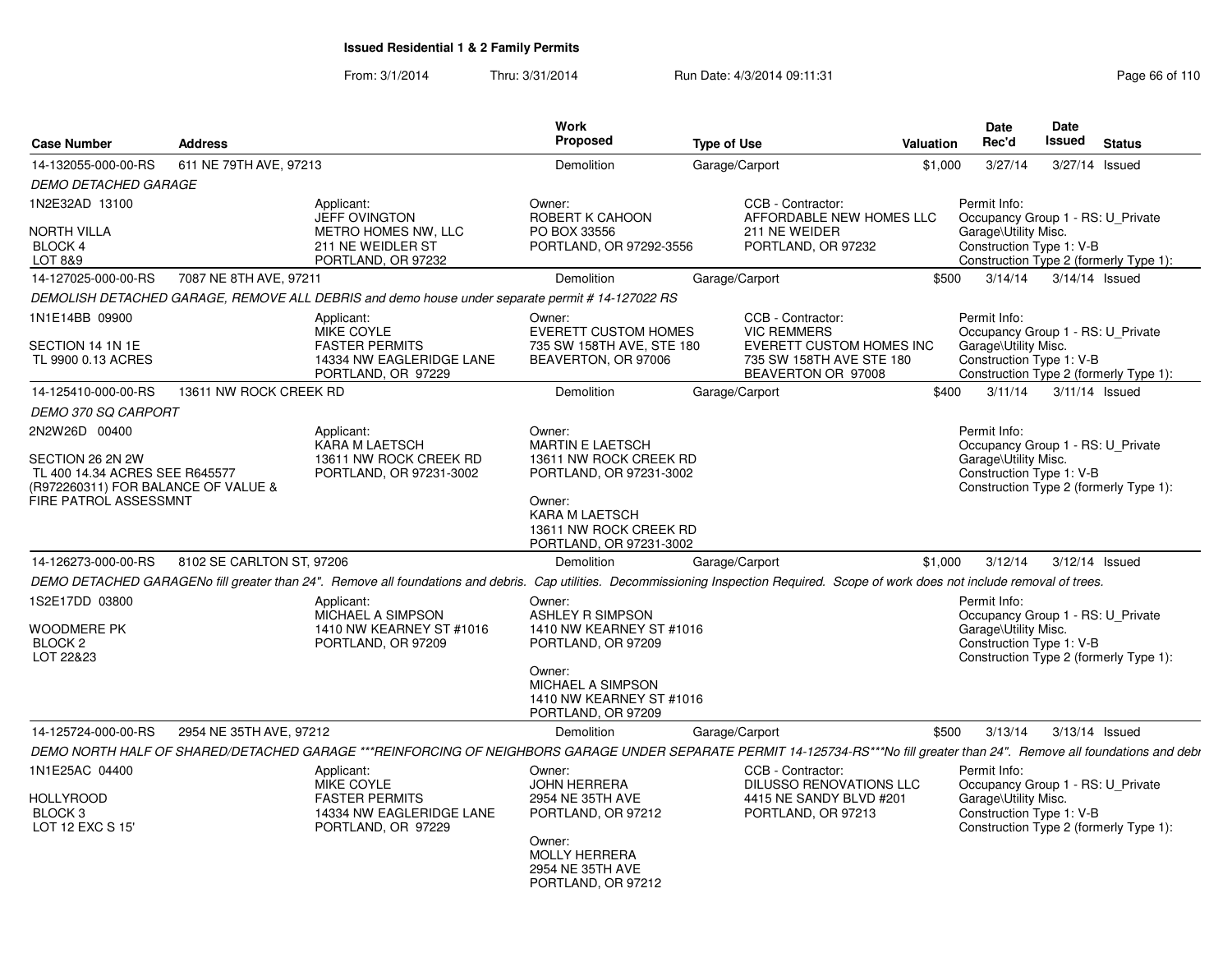From: 3/1/2014Thru: 3/31/2014 Run Date: 4/3/2014 09:11:31 Page 67 of 110

| <b>Case Number</b>                                  | <b>Address</b>                     |                                                                                   | Work<br>Proposed                                                               | <b>Type of Use</b>                                                                                                                                             | Valuation | <b>Date</b><br>Rec'd                             |                                        | <b>Date</b><br><b>Issued</b> | <b>Status</b>                          |
|-----------------------------------------------------|------------------------------------|-----------------------------------------------------------------------------------|--------------------------------------------------------------------------------|----------------------------------------------------------------------------------------------------------------------------------------------------------------|-----------|--------------------------------------------------|----------------------------------------|------------------------------|----------------------------------------|
| 14-124480-000-00-RS                                 | 3611 SE HAIG ST, 97202             |                                                                                   | Demolition                                                                     | Garage/Carport                                                                                                                                                 | \$1,000   | 3/7/14                                           |                                        | $3/7/14$ Issued              |                                        |
|                                                     |                                    | DEMO DETACHED GARAGE, No fill greater than 24", Remove all foundations and debris |                                                                                |                                                                                                                                                                |           |                                                  |                                        |                              |                                        |
| 1S1E12AC 02600                                      |                                    | Applicant:<br><b>DAN WILLIAMS</b>                                                 | Owner:<br><b>GAIL E KALLOCH</b>                                                | CCB - Contractor:<br>MIKE STOUDER                                                                                                                              |           | Permit Info:                                     |                                        |                              | Occupancy Group 1 - RS: U_Private      |
| <b>WAVERLEIGH HTS</b><br>BLOCK 43<br>LOT 1&2        |                                    | <b>FASTER PERMITS</b><br>14334 NW EAGLERIDGE LANE<br>PORTLAND, OR 97229           | 3611 SE HAIG ST<br>PORTLAND, OR 97202                                          | <b>ZIA CONSTRUCTION INC</b><br>10117 SE SUNNYSIDE RD F # 729<br>CLACKAMAS, OR 97015                                                                            |           | Garage\Utility Misc.<br>Construction Type 1: V-B |                                        |                              |                                        |
|                                                     |                                    |                                                                                   | Owner:<br>DIANA L M DEAN<br>3611 SE HAIG ST<br>PORTLAND, OR 97202              |                                                                                                                                                                |           |                                                  | Construction Type 2 (formerly Type 1): |                              |                                        |
| 14-123232-000-00-RS                                 | 6303 SE CLINTON ST - Unit A, 97206 |                                                                                   | Demolition                                                                     | Garage/Carport                                                                                                                                                 | \$200     | 3/4/14                                           |                                        | $3/4/14$ Issued              |                                        |
|                                                     |                                    |                                                                                   |                                                                                | DEMOLISH EXISTING DETACHED GARAGE.No fill greater than 24". Remove all foundations and debris. Cap utilities. Scope of work does not include removal of trees. |           |                                                  |                                        |                              | *** DECOMMISSIONING REQUIRED**         |
| 1S2E08BB 07500                                      |                                    | Applicant:<br><b>MATTHEW T SEARS</b>                                              | Owner:<br><b>MATTHEW T SEARS</b>                                               | CCB - Contractor:<br><b>MATTHEW SEARS</b>                                                                                                                      |           | Permit Info:                                     |                                        |                              | Occupancy Group 1 - RS: U_Private      |
| <b>WITTEN</b><br><b>BLOCK 4</b>                     |                                    | 6303 SE CLINTON ST<br>PORTLAND, OR 97206                                          | 6303 SE CLINTON ST<br>PORTLAND, OR 97206                                       | 6303 SE CLINTON<br>PORTLAND, OR 97206                                                                                                                          |           | Garage\Utility Misc.<br>Construction Type 1: V-B |                                        |                              |                                        |
| LOT <sub>1</sub>                                    |                                    |                                                                                   | Owner:<br><b>JODY L KATOPOTHIS</b><br>6303 SE CLINTON ST<br>PORTLAND, OR 97206 |                                                                                                                                                                |           |                                                  |                                        |                              | Construction Type 2 (formerly Type 1): |
| 14-122972-000-00-RS                                 | 1657 SE TACOMA ST, 97202           |                                                                                   | Demolition                                                                     | Garage/Carport                                                                                                                                                 | \$500     | 3/4/14                                           |                                        | 3/4/14 Issued                |                                        |
|                                                     |                                    | DEMOLITION OF GARAGE-USED AS A GARAGE FOR HOUSE AT 1639 SE TACOMA                 |                                                                                |                                                                                                                                                                |           |                                                  |                                        |                              |                                        |
| 1S1E23DC 10400                                      |                                    | Applicant:<br><b>SCOTT ECKELMAN</b>                                               |                                                                                |                                                                                                                                                                |           | Permit Info:                                     |                                        |                              | Occupancy Group 1 - RS: U_Private      |
| <b>SELLWOOD</b><br>BLOCK 75<br><b>LOT 5-7</b>       |                                    | <b>ECKELMAN ENT LP</b><br>710 NE 21ST AVE<br>PORTLAND, OR 97232                   |                                                                                |                                                                                                                                                                |           | Garage\Utility Misc.<br>Construction Type 1: V-B |                                        |                              | Construction Type 2 (formerly Type 1): |
| 14-116285-000-00-RS                                 | 7036 SE 19TH AVE, 97202            |                                                                                   | Demolition                                                                     | Garage/Carport                                                                                                                                                 | \$800     | 3/5/14                                           |                                        | $3/5/14$ Issued              |                                        |
| DEMOLISH GARAGE, REMOVE ALL DEBRIS                  |                                    |                                                                                   |                                                                                |                                                                                                                                                                |           |                                                  |                                        |                              |                                        |
| 1S1E23AA 14700                                      |                                    | Applicant:<br>WILLIAM VAN OOSTRUM                                                 | Owner:<br><b>WILLIAM VAN OOSTRUM</b>                                           |                                                                                                                                                                |           | Permit Info:                                     |                                        |                              | Occupancy Group 1 - RS: U_Private      |
| <b>WESTMORELAND</b><br>BLOCK 21<br>LOT <sub>4</sub> |                                    | 7036 SE 19TH AVE<br>PORTLAND, OR 97202                                            | 7036 SE 19TH AVE<br>PORTLAND, OR 97202                                         |                                                                                                                                                                |           | Garage\Utility Misc.<br>Construction Type 1: V-B |                                        |                              | Construction Type 2 (formerly Type 1): |
|                                                     |                                    |                                                                                   | Owner:<br>MOLLY VAN OOSTRUM<br>7036 SE 19TH AVE<br>PORTLAND, OR 97202          |                                                                                                                                                                |           |                                                  |                                        |                              |                                        |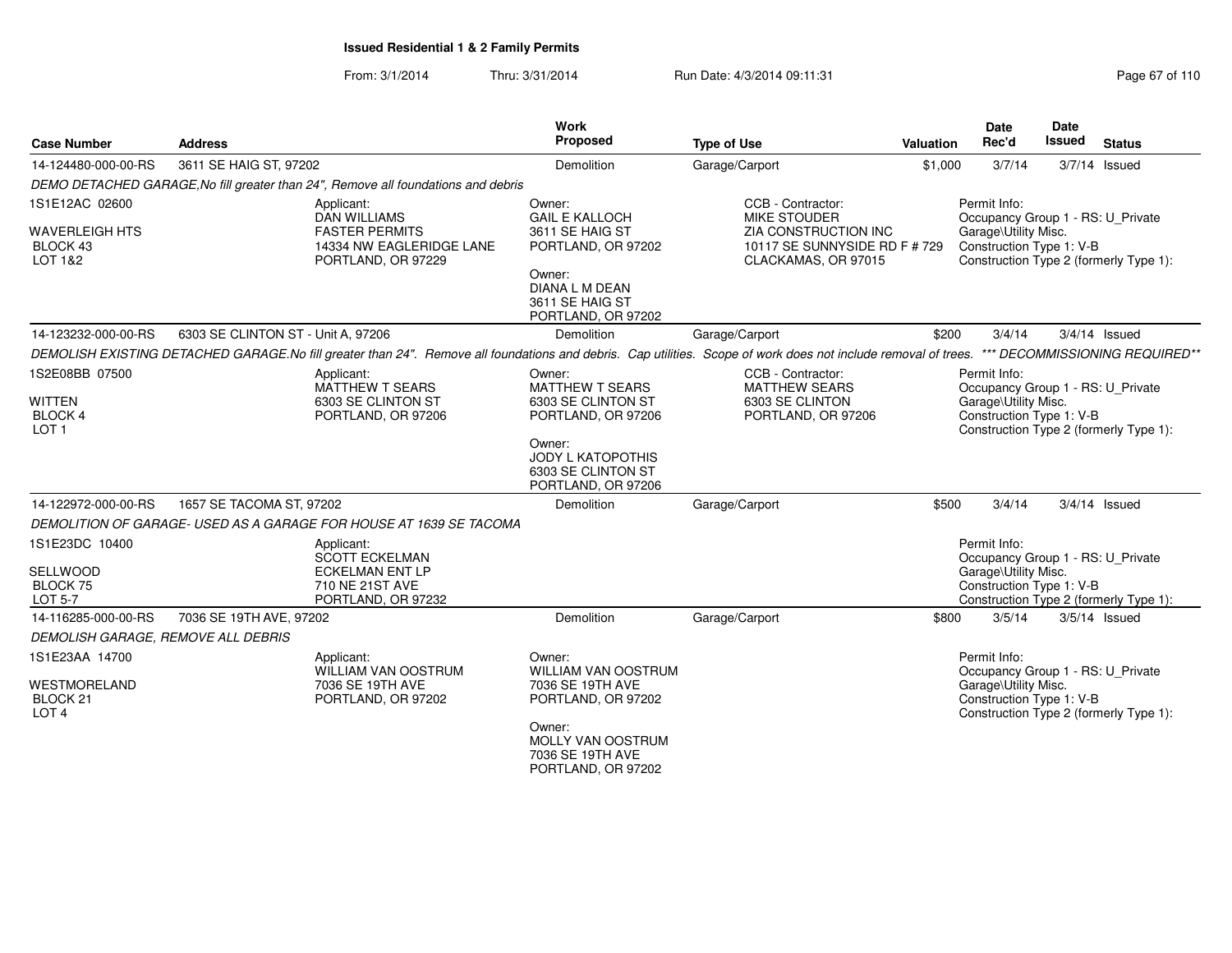From: 3/1/2014Thru: 3/31/2014 Run Date: 4/3/2014 09:11:31 Research 2010 Rage 68 of 110

| <b>Address</b>   |                                                                                                            | <b>Work</b><br>Proposed                                                                                                                                                                                             |                                                                                    |                                                                                                                                                                                                                                                                            | Date<br>Rec'd                                                                                            | Date<br>Issued                                                   | <b>Status</b>                                                                                                                                                                                                                                                                                                                                                                                                                                                                                                                                                                                                                                                                                                                                                                                                                                                                                                     |
|------------------|------------------------------------------------------------------------------------------------------------|---------------------------------------------------------------------------------------------------------------------------------------------------------------------------------------------------------------------|------------------------------------------------------------------------------------|----------------------------------------------------------------------------------------------------------------------------------------------------------------------------------------------------------------------------------------------------------------------------|----------------------------------------------------------------------------------------------------------|------------------------------------------------------------------|-------------------------------------------------------------------------------------------------------------------------------------------------------------------------------------------------------------------------------------------------------------------------------------------------------------------------------------------------------------------------------------------------------------------------------------------------------------------------------------------------------------------------------------------------------------------------------------------------------------------------------------------------------------------------------------------------------------------------------------------------------------------------------------------------------------------------------------------------------------------------------------------------------------------|
|                  |                                                                                                            | Demolition                                                                                                                                                                                                          |                                                                                    |                                                                                                                                                                                                                                                                            | 3/27/14                                                                                                  |                                                                  | 3/27/14 Issued                                                                                                                                                                                                                                                                                                                                                                                                                                                                                                                                                                                                                                                                                                                                                                                                                                                                                                    |
|                  |                                                                                                            |                                                                                                                                                                                                                     |                                                                                    |                                                                                                                                                                                                                                                                            |                                                                                                          |                                                                  |                                                                                                                                                                                                                                                                                                                                                                                                                                                                                                                                                                                                                                                                                                                                                                                                                                                                                                                   |
|                  | Applicant:<br><b>KEVIN PARTAIN</b><br><b>URBAN VISIONS</b><br>223 NE 56TH AVE<br>PORTLAND, OR 97213        | Owner:<br><b>KYM NGUYEN</b><br>PO BOX 8464<br>PORTLAND, OR 97207<br>Owner:<br><b>KAYLA TRUONG</b><br>PO BOX 8464<br>PORTLAND, OR 97207                                                                              | CCB - Contractor:<br>INC.<br>PO BOX 66207<br>PORTLAND, OR 97290                    |                                                                                                                                                                                                                                                                            | Permit Info:                                                                                             |                                                                  |                                                                                                                                                                                                                                                                                                                                                                                                                                                                                                                                                                                                                                                                                                                                                                                                                                                                                                                   |
| 5825 NE 29TH AVE |                                                                                                            | Demolition                                                                                                                                                                                                          |                                                                                    |                                                                                                                                                                                                                                                                            | 3/13/14                                                                                                  |                                                                  | 3/13/14 Issued                                                                                                                                                                                                                                                                                                                                                                                                                                                                                                                                                                                                                                                                                                                                                                                                                                                                                                    |
|                  |                                                                                                            |                                                                                                                                                                                                                     |                                                                                    |                                                                                                                                                                                                                                                                            |                                                                                                          |                                                                  |                                                                                                                                                                                                                                                                                                                                                                                                                                                                                                                                                                                                                                                                                                                                                                                                                                                                                                                   |
|                  | Applicant:<br><b>MIKE COYLE</b><br><b>FASTER PERMITS</b><br>14334 NW EAGLERIDGE LANE<br>PORTLAND, OR 97229 | Owner:<br>NSI INVESTMENTS LLC<br>210 NW 17TH AVE #200<br>PORTLAND, OR 97209-2151                                                                                                                                    | CCB - Contractor:<br><b>WOLF AND SONS</b><br>3525 NE BROADWAY<br>PORTLAND OR 97232 |                                                                                                                                                                                                                                                                            | Permit Info:                                                                                             |                                                                  |                                                                                                                                                                                                                                                                                                                                                                                                                                                                                                                                                                                                                                                                                                                                                                                                                                                                                                                   |
|                  |                                                                                                            | <b>Demolition</b>                                                                                                                                                                                                   |                                                                                    |                                                                                                                                                                                                                                                                            | 3/20/14                                                                                                  |                                                                  | 3/20/14 Issued                                                                                                                                                                                                                                                                                                                                                                                                                                                                                                                                                                                                                                                                                                                                                                                                                                                                                                    |
|                  |                                                                                                            |                                                                                                                                                                                                                     |                                                                                    |                                                                                                                                                                                                                                                                            |                                                                                                          |                                                                  |                                                                                                                                                                                                                                                                                                                                                                                                                                                                                                                                                                                                                                                                                                                                                                                                                                                                                                                   |
|                  | Applicant:<br>Scott Earl<br>Permit-It.com<br>PO Box 998<br>Washougal, WA 98671                             | Owner:<br>AMOS E GRIFFITH<br>1834 SE 111TH AVE<br>PORTLAND, OR 97216-3200<br>Owner:<br><b>LINDA ERNST</b><br>1834 SE 111TH AVE<br>PORTLAND, OR 97216-3200<br>Owner:<br><b>MICHAEL GRIFFITH</b><br>1834 SE 111TH AVE | CCB - Contractor:<br><b>REMODELING</b><br>14707 BONAZA RD NE<br><b>CLARK</b>       |                                                                                                                                                                                                                                                                            | Permit Info:                                                                                             |                                                                  |                                                                                                                                                                                                                                                                                                                                                                                                                                                                                                                                                                                                                                                                                                                                                                                                                                                                                                                   |
|                  |                                                                                                            |                                                                                                                                                                                                                     |                                                                                    |                                                                                                                                                                                                                                                                            |                                                                                                          |                                                                  | 3/26/14 Issued                                                                                                                                                                                                                                                                                                                                                                                                                                                                                                                                                                                                                                                                                                                                                                                                                                                                                                    |
|                  |                                                                                                            |                                                                                                                                                                                                                     |                                                                                    |                                                                                                                                                                                                                                                                            |                                                                                                          |                                                                  |                                                                                                                                                                                                                                                                                                                                                                                                                                                                                                                                                                                                                                                                                                                                                                                                                                                                                                                   |
|                  | Applicant:<br>211 NE WEIDLER ST<br>PORTLAND, OR 97232-1155                                                 | Owner:<br>1697 19TH ST<br>WEST LINN, OR 97068<br>Owner:<br><b>GROUP INC</b><br>1697 19TH ST<br>WEST LINN, OR 97068<br>Owner:                                                                                        | CCB - Contractor:<br>211 NE WEIDLER ST<br>PORTLAND, OR 97232                       |                                                                                                                                                                                                                                                                            | Permit Info:                                                                                             |                                                                  |                                                                                                                                                                                                                                                                                                                                                                                                                                                                                                                                                                                                                                                                                                                                                                                                                                                                                                                   |
|                  |                                                                                                            | 10018 SE YUKON ST, 97266<br>DEMOLISH DETACHED GARAGE, TREE REMOVAL, REMOVE ALL DEBRIS<br>8910 SE RHONE ST, 97266<br>3646 NE 44TH AVE, 97213                                                                         | PORTLAND, OR 97216-3200<br>Demolition                                              | <b>Type of Use</b><br>Garage/Carport<br>Single Family Dwelling<br>Single Family Dwelling<br>Single Family Dwelling<br>DEMOLISH ONE SINGLE FAMILY RESIDENCE - REMOVE ALL DEBRIS - CAP SEWER***WITH NSFR 14-131558-RS***<br>METRO HOMES NORTHWEST LLC WEST COAST DEVELOPMENT | SCHUMACHER CUSTOM HOMES<br>MICHAEL ALFIE GRIFFITH<br>GRIFFITH CONSTRUCTION AND<br>BRUSH PRAIRIE WA 98606 | Valuation<br>\$1,000<br>\$1,000<br>\$1,000<br>\$2,500<br>3/26/14 | Construction Type 1: V-B<br>Construction Type 2 (formerly Type 1):<br>DEMO SINGLE FAMILY RESIDENCE WITH BASEMENTReplacement house under 14-124463-RS. Compacted fill per Title 24 standards, Soils special inspection required. Remove all foundations and debris. C<br>Occupancy Group 1 - RS: R-3_Residential<br>One and Two Family<br>Construction Type 1: V-B<br>Construction Type 2 (formerly Type 1):<br>DEMOLISH SINGLE FAMILY RESIDENCE WITHOUT BASEMENTReplacement 4-plex under permit 14-126640-CO. No fill greater than 24". Remove all foundations and debris. Cap utilities. Decommissioning<br>Occupancy Group 1 - RS: R-3_Residential<br>One and Two Family<br>Construction Type 1: V-B<br>Construction Type 2 (formerly Type 1):<br>METRO HOMES NORTHWEST LLC Occupancy Group 1 - RS: R-3_Residential<br>One and Two Family<br>Construction Type 1: V-B<br>Construction Type 2 (formerly Type 1): |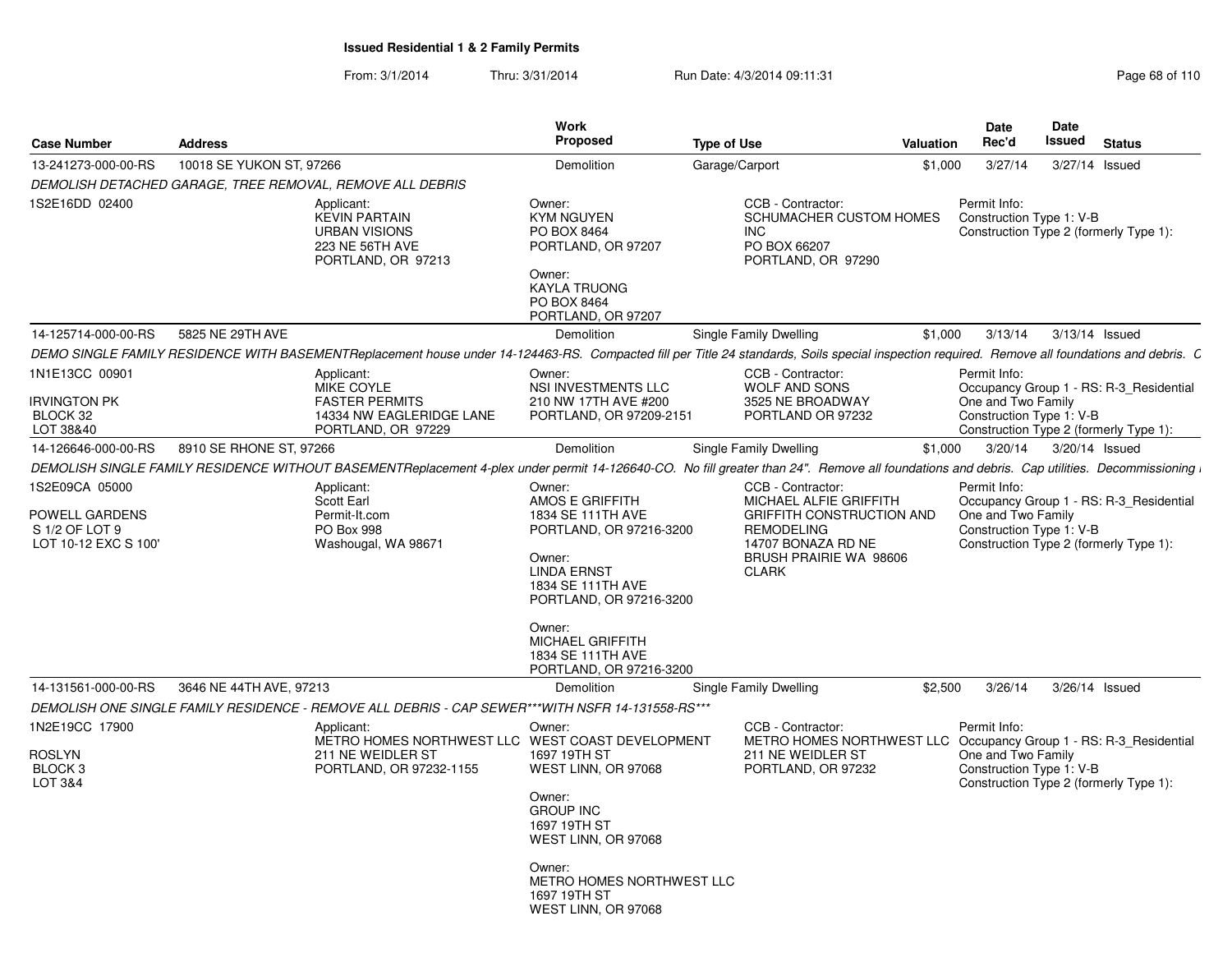From: 3/1/2014Thru: 3/31/2014 Run Date: 4/3/2014 09:11:31 Research 2010 Rage 69 of 110

| <b>Case Number</b>                               | <b>Address</b>           |                                                                                                                                                                                     | Work<br>Proposed                                                                     | <b>Type of Use</b> |                                                                                               | <b>Valuation</b> | <b>Date</b><br>Rec'd                                           | <b>Date</b><br>Issued | <b>Status</b>                           |
|--------------------------------------------------|--------------------------|-------------------------------------------------------------------------------------------------------------------------------------------------------------------------------------|--------------------------------------------------------------------------------------|--------------------|-----------------------------------------------------------------------------------------------|------------------|----------------------------------------------------------------|-----------------------|-----------------------------------------|
| 14-128711-000-00-RS                              | 7520 SW 51ST AVE, 97219  |                                                                                                                                                                                     | Demolition                                                                           |                    | <b>Single Family Dwelling</b>                                                                 | \$3,000          | 3/19/14                                                        | 3/19/14 Issued        |                                         |
|                                                  |                          | DEMOLISH SFR NO BASEMENT CAP SEWER REMOVE ALL DEBRIS***DECOMMISSIONING REQUIRED*** Septic Decommissioning Required. Call for Inspection 842.                                        |                                                                                      |                    |                                                                                               |                  |                                                                |                       |                                         |
| 1S1E19AD 05100                                   |                          | Applicant:<br><b>KEVIN PARTAIN</b>                                                                                                                                                  | Owner:<br>ANDREY KOSHUBA                                                             |                    | CCB - Contractor:<br>ANDREY KOSHUBA                                                           |                  | Permit Info:                                                   |                       | Occupancy Group 1 - RS: R-3_Residential |
| <b>FISKE ADD</b><br>BLOCK 2<br>LOT <sub>3</sub>  |                          | <b>URBAN VISIONS</b><br>223 NE 56TH AVE<br>PORTLAND OR 97213                                                                                                                        | 14237 BRIDGE CT<br>LAKE OSWEGO, OR 97034                                             |                    | <b>EXCEPTIONAL HOMES BY</b><br><b>ANDREY INC</b><br>14237 BRIDGE CT.<br>LAKE OSWEGO, OR 97034 |                  | One and Two Family<br>Construction Type 1: V-B                 |                       | Construction Type 2 (formerly Type 1):  |
| 14-126240-000-00-RS                              | 5245 SW CUSTER ST, 97219 |                                                                                                                                                                                     | Demolition                                                                           |                    | <b>Single Family Dwelling</b>                                                                 | \$3,000          | 3/12/14                                                        | 3/12/14 Issued        |                                         |
|                                                  |                          | DEMOLISH SINGLE FAMILY RESIDENCE/NO BASEMENT/CAP SEWER, REMOVE ALL DEBRIS, Replacement house under permit 14-126232-RS; No fill greater than 24" Septic Decommissioning Required. ( |                                                                                      |                    |                                                                                               |                  |                                                                |                       |                                         |
| 1S1E19AC 03700<br>KIRCANNO<br>BLOCK <sub>3</sub> |                          | Applicant:<br><b>KEVIN PARTAIN</b><br><b>URBAN VISIONS</b><br><b>223 NE 56TH AVE</b>                                                                                                | Owner:<br><b>GORDON A STEWART</b><br>14649 SW 130TH AVE<br><b>TIGARD, OR 97224</b>   |                    | CCB - Contractor:<br>Jeff Shrope<br>RENAISSANCE CUSTOM HOMES<br><b>LLC</b>                    |                  | Permit Info:<br>One and Two Family<br>Construction Type 1: V-B |                       | Occupancy Group 1 - RS: R-3_Residential |
| LOT <sub>19</sub>                                |                          | PORTLAND, OR 97213                                                                                                                                                                  | Owner:<br><b>MARGUERITE STEWART</b><br>14649 SW 130TH AVE<br><b>TIGARD, OR 97224</b> |                    | 16771 Boones Ferry Rd<br>Lake Oswego, OR 97035                                                |                  |                                                                |                       | Construction Type 2 (formerly Type 1):  |
| 14-126292-000-00-RS                              | 713 N HUMBOLDT ST, 97217 |                                                                                                                                                                                     | <b>Demolition</b>                                                                    |                    | Single Family Dwelling                                                                        | \$2.200          | 3/12/14                                                        | 3/12/14 Final         |                                         |
|                                                  |                          | DEMOLISH SINGLE FAMILY RESIDENCE WITH BASEMENT, CAP SEWER, REMOVE ALL DEBRIS                                                                                                        |                                                                                      |                    |                                                                                               |                  |                                                                |                       |                                         |
| 1N1E22BD 19400<br><b>M PATTONS &amp; SUB</b>     |                          | Applicant:<br>PETER A KUSYK<br>FIRENZE DEVELOPMENT INC                                                                                                                              | Owner:<br>FIRENZE DEVELOPMENT INC<br>7110 SW OLD WILSONVILLE RD                      |                    | CCB - Contractor:<br>PETER A KUSYK<br>FIRENZE DEVELOPMENT INC                                 |                  | Permit Info:<br>One and Two Family                             |                       | Occupancy Group 1 - RS: R-3_Residential |
| BLOCK E 1/2 N<br>LOT <sub>5</sub>                |                          | 12703 SW 67TH AVE<br><b>TIGARD, OR 97223</b>                                                                                                                                        | WILSONVILLE, OR 97070-7857                                                           |                    | 12703 SW 67TH AVE<br><b>TIGARD, OR 97223</b>                                                  |                  | Construction Type 1: V-B                                       |                       | Construction Type 2 (formerly Type 1):  |
| 14-124363-000-00-RS                              | 9301 N BURR AVE, 97203   |                                                                                                                                                                                     | <b>Demolition</b>                                                                    |                    | Single Family Dwelling                                                                        | \$3.000          | 3/7/14                                                         |                       | $3/7/14$ Issued                         |
|                                                  |                          | DEMO OF EXISTING SINGLE FAMILY WITH BASEMENT -NEW PERMIT 14-124235                                                                                                                  |                                                                                      |                    |                                                                                               |                  |                                                                |                       |                                         |
| 1N1E06CC 14600                                   |                          | Applicant:<br><b>KEVIN PARTAIN</b>                                                                                                                                                  | Owner:<br><b>BRUCE KELLEY</b>                                                        |                    | CCB - Contractor:<br><b>SCOTT COLLINS</b>                                                     |                  | Permit Info:                                                   |                       | Occupancy Group 1 - RS: R-3_Residential |
| EAST ST JOHNS<br><b>BLOCK Q</b><br>LOT 29-31     |                          | <b>URBAN VISIONS</b><br>223 NE 56TH AVENUE<br>PORTLAND, OR 97213                                                                                                                    | 131 HENDRYX RD<br>WHITE SALMON, WA 98672                                             |                    | <b>BRIDGETOWN EQUITY</b><br><b>CONSTRUCTION</b><br>3602 NE 75TH AVE                           |                  | One and Two Family<br>Construction Type 1: V-B                 |                       | Construction Type 2 (formerly Type 1):  |
|                                                  |                          |                                                                                                                                                                                     | Owner:<br><b>AMY KELLEY</b><br>131 HENDRYX RD<br>WHITE SALMON, WA 98672              |                    | PORTLAND, OR 97213                                                                            |                  |                                                                |                       |                                         |
| 14-123537-000-00-RS                              | 1606 NE GOING ST, 97211  |                                                                                                                                                                                     | Demolition                                                                           |                    | Single Family Dwelling                                                                        | \$5,000          | 3/5/14                                                         |                       | 3/5/14 Under Inspection                 |
|                                                  |                          | DEMOLITION OF EXISTING SFR/1-STORY WITH BASEMENT/ CAP SEWER/REMOVE ALL DEBRIS / DOES NOT INCLUDE TREE REMOVAL / DEMO DELAY IS NOT REQUIRED / Basement excavation (and               |                                                                                      |                    |                                                                                               |                  |                                                                |                       |                                         |
| 1N1E23AC 22900                                   |                          | Applicant:<br>Mike Hubbell                                                                                                                                                          | Owner:<br>Mike Hubbell                                                               |                    | CCB - Contractor:<br><b>GENE</b>                                                              |                  | Permit Info:                                                   |                       | Occupancy Group 1 - RS: R-3_Residential |
| VERNON                                           |                          | <b>Portland Development Group</b>                                                                                                                                                   | <b>Portland Development Group</b>                                                    |                    | PORTLAND DEVELOPMENT                                                                          |                  | One and Two Family                                             |                       |                                         |
| BLOCK 63<br>W 1/2 OF LOT 1&2                     |                          | 4224 NE HALSEY STREET, STE.<br>300<br>PORTLAND OR                                                                                                                                   | 4224 NE HALSEY STREET, STE.<br>300<br>PORTLAND OR                                    |                    | <b>GROUP LLC</b><br>11124 NE HALSEY ST. PMB 643<br>PORTLAND, OR 97220                         |                  | Construction Type 1: V-B                                       |                       | Construction Type 2 (formerly Type 1):  |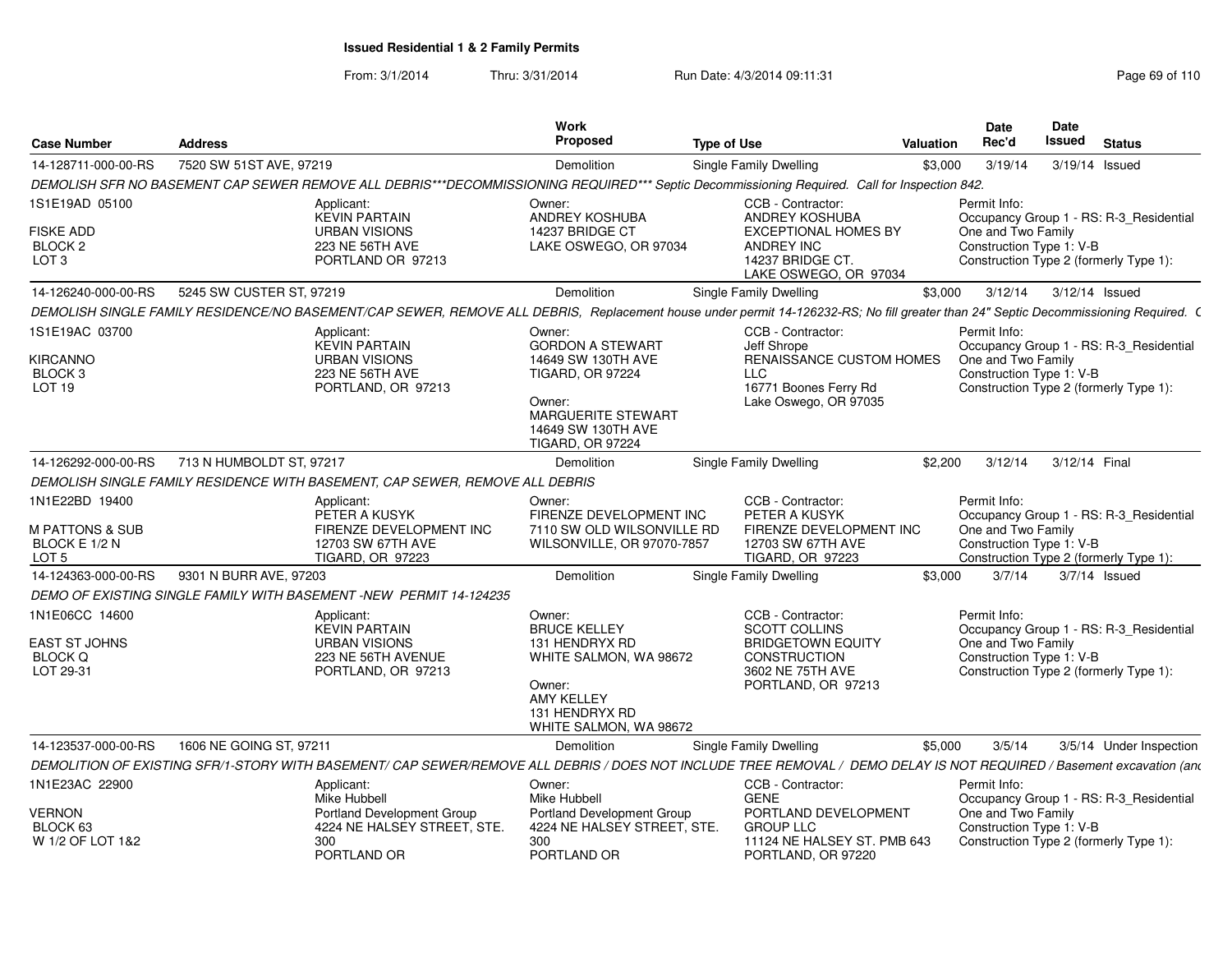From: 3/1/2014Thru: 3/31/2014 Run Date: 4/3/2014 09:11:31 Research 2010 110

|                                             |                                                    |                                                                                                                                                                                                       | <b>Work</b>                                                              |                    |                                                                                                     |           | <b>Date</b>                                    | Date          |                                                                                   |
|---------------------------------------------|----------------------------------------------------|-------------------------------------------------------------------------------------------------------------------------------------------------------------------------------------------------------|--------------------------------------------------------------------------|--------------------|-----------------------------------------------------------------------------------------------------|-----------|------------------------------------------------|---------------|-----------------------------------------------------------------------------------|
| <b>Case Number</b>                          | <b>Address</b>                                     |                                                                                                                                                                                                       | Proposed                                                                 | <b>Type of Use</b> |                                                                                                     | Valuation | Rec'd                                          | <b>Issued</b> | <b>Status</b>                                                                     |
| 14-131116-000-00-RS                         | 1816 SE 50TH AVE, 97215                            |                                                                                                                                                                                                       | Demolition                                                               |                    | Single Family Dwelling                                                                              | \$4,000   | 3/26/14                                        |               | 3/26/14 Issued                                                                    |
|                                             | DEMOLITION OF SINGLE FAMILY DWELLING WITH BASEMENT |                                                                                                                                                                                                       |                                                                          |                    |                                                                                                     |           |                                                |               |                                                                                   |
| 1S2E06CA 04400                              |                                                    | Applicant:                                                                                                                                                                                            | Owner:                                                                   |                    | CCB - Contractor:                                                                                   |           | Permit Info:                                   |               |                                                                                   |
| HAWTHORNE PL<br>BLOCK 7<br>LOT <sub>2</sub> |                                                    | <b>KEVIN PARTAIN</b><br>Urban Visions Planning Services, Inc. PO BOX 910<br>223 NE 56TH AVE<br>PORTLAND OR 97213                                                                                      | <b>CLIFFORD T THORESON</b><br>BEAVERCREEK, OR 97004-0910                 |                    | <b>STEVE MELKERSON</b><br><b>CALIBER HOMES</b><br>4110 SE HAWTHORNE BLVD #166<br>PORTLAND, OR 97214 |           | One and Two Family<br>Construction Type 1: V-B |               | Occupancy Group 1 - RS: R-3 Residential<br>Construction Type 2 (formerly Type 1): |
|                                             |                                                    |                                                                                                                                                                                                       | Owner:<br>PHYLLIS L THORESON<br>PO BOX 910<br>BEAVERCREEK, OR 97004-0910 |                    |                                                                                                     |           |                                                |               |                                                                                   |
| 14-131118-000-00-RS                         | 5024 SE MILL ST, 97215                             |                                                                                                                                                                                                       | Demolition                                                               |                    | Single Family Dwelling                                                                              | \$4,000   | 3/26/14                                        |               | 3/26/14 Issued                                                                    |
|                                             |                                                    | DEMOLITION OF SINGLE FAMILY DWELLING WITH BASEMENT. REMOVE ONE TREE.                                                                                                                                  |                                                                          |                    |                                                                                                     |           |                                                |               |                                                                                   |
| 1S2E06CA 04300<br>HAWTHORNE PL              |                                                    | Applicant:<br><b>KEVIN PARTAIN</b><br>Urban Visions Planning Services, Inc. 5024 SE MILL ST                                                                                                           | Owner:<br><b>M DENNIS BEECH</b>                                          |                    | CCB - Contractor:<br><b>STEVE MELKERSON</b><br><b>CALIBER HOMES</b>                                 |           | Permit Info:<br>One and Two Family             |               | Occupancy Group 1 - RS: R-3 Residential                                           |
| BLOCK 7<br>LOT <sub>6</sub>                 |                                                    | 223 NE 56TH AVE<br>PORTLAND OR 97213                                                                                                                                                                  | PORTLAND, OR 97215-3262                                                  |                    | 4110 SE HAWTHORNE BLVD #166 Construction Type 1: V-B<br>PORTLAND, OR 97214                          |           |                                                |               | Construction Type 2 (formerly Type 1):                                            |
| 14-132054-000-00-RS                         | 611 NE 79TH AVE, 97213                             |                                                                                                                                                                                                       | Demolition                                                               |                    | Single Family Dwelling                                                                              | \$2,000   | 3/27/14                                        |               | 3/27/14 Issued                                                                    |
|                                             |                                                    | DEMO SFR; NO BASEMENTReplacement house under permit 14-129796 & 820-RS. No fill greater than 24". Remove all foundations and debris. Cap utilities. Scope of work does not include removal of trees.  |                                                                          |                    |                                                                                                     |           |                                                |               |                                                                                   |
| 1N2E32AD 13100                              |                                                    | Applicant:                                                                                                                                                                                            | Owner:                                                                   |                    | CCB - Contractor:                                                                                   |           | Permit Info:                                   |               |                                                                                   |
| NORTH VILLA<br>BLOCK 4                      |                                                    | <b>JEFF OVINGTON</b><br>METRO HOMES NW, LLC<br>211 NE WEIDLER ST                                                                                                                                      | ROBERT K CAHOON<br>PO BOX 33556<br>PORTLAND, OR 97292-3556               |                    | AFFORDABLE NEW HOMES LLC<br>211 NE WEIDER<br>PORTLAND, OR 97232                                     |           | One and Two Family<br>Construction Type 1: V-B |               | Occupancy Group 1 - RS: R-3_Residential                                           |
| LOT 8&9                                     |                                                    | PORTLAND, OR 97232                                                                                                                                                                                    |                                                                          |                    |                                                                                                     |           |                                                |               | Construction Type 2 (formerly Type 1):                                            |
| 14-123210-000-00-RS                         | 7226 N VANCOUVER AVE, 97217                        |                                                                                                                                                                                                       | Demolition                                                               |                    | <b>Single Family Dwelling</b>                                                                       | \$3,800   | 3/4/14                                         |               | $3/4/14$ Issued                                                                   |
|                                             |                                                    | DEMOLISH SINGLE FAMILY RESIDENCE WITH BASEMENT, CAP SEWER, REMOVE ALL DEBRIS, COMPACTED FILL PER TITLE 24 STANDARDS- SOILS SPECIAL INSP & DECOMMISSIONING INSP REC                                    |                                                                          |                    |                                                                                                     |           |                                                |               |                                                                                   |
| 1N1E15AB 03600                              |                                                    | Applicant:<br>PETER A KUSYK                                                                                                                                                                           | Owner:<br>FIRENZE DEVELOPMENT                                            |                    | CCB - Contractor:<br>PETER A KUSYK                                                                  |           | Permit Info:                                   |               | Occupancy Group 1 - RS: R-3 Residential                                           |
| LOVELEIGH                                   |                                                    | FIRENZE DEVELOPMENT INC                                                                                                                                                                               | 7110 SW OLD WILSONVILLE RD                                               |                    | FIRENZE DEVELOPMENT INC                                                                             |           | One and Two Family                             |               |                                                                                   |
| BLOCK <sub>7</sub>                          |                                                    | 12703 SW 67TH AVE                                                                                                                                                                                     | WILSONVILLE, OR 97070-7857                                               |                    | 12703 SW 67TH AVE                                                                                   |           | Construction Type 1: V-B                       |               |                                                                                   |
| LOT <sub>2</sub>                            |                                                    | <b>TIGARD, OR 97223</b>                                                                                                                                                                               |                                                                          |                    | <b>TIGARD, OR 97223</b>                                                                             |           |                                                |               | Construction Type 2 (formerly Type 1):                                            |
| 14-129147-000-00-RS                         | 602 SE 117TH AVE, 97216                            |                                                                                                                                                                                                       | Demolition                                                               |                    | Single Family Dwelling                                                                              | \$5,000   | 3/20/14                                        |               | 3/20/14 Issued                                                                    |
|                                             |                                                    | DEMOLISH SINGLE FAMILY RESIDENCE WITHOUT BASEMENTRepalcement dwelling under permit 14-129136-RS. No fill greater than 24". Remove all foundations and debris. Cap utilities. Scope of work do         |                                                                          |                    |                                                                                                     |           |                                                |               |                                                                                   |
| 1S2E03AA 04900                              |                                                    | Applicant:<br>KEN YU                                                                                                                                                                                  | Owner:<br><b>KARL H SEID</b>                                             |                    |                                                                                                     |           | Permit Info:                                   |               | Occupancy Group 1 - RS: R-3 Residential                                           |
| VENTURA PK                                  |                                                    | KALY CONSTR & DESIGN INC                                                                                                                                                                              | 28100 NE 24TH AVE                                                        |                    |                                                                                                     |           | One and Two Family                             |               |                                                                                   |
| BLOCK <sub>21</sub>                         |                                                    | 2738 SE 82ND AVE #101                                                                                                                                                                                 | RIDGEFIELD, WA 98642                                                     |                    |                                                                                                     |           | Construction Type 1: V-B                       |               |                                                                                   |
| N 1/2 OF LOT 1&2                            |                                                    | PORTLAND, OR 97266                                                                                                                                                                                    |                                                                          |                    |                                                                                                     |           |                                                |               | Construction Type 2 (formerly Type 1):                                            |
| 14-111584-000-00-RS                         | 4260 SW CARSON ST, 97219                           |                                                                                                                                                                                                       | Demolition                                                               |                    | Single Family Dwelling                                                                              | \$1,000   | 1/31/14                                        |               | 3/6/14 Under Inspection                                                           |
|                                             |                                                    | DEMOLISH SINGLE FAMILY RESIDENCE; NO BASEMENTDemo Delay as per Title 24. Do not issue this permit prior to March 6, 2014. No fill greater than 24". Remove all foundations and debris. Cap utilities. |                                                                          |                    |                                                                                                     |           |                                                |               |                                                                                   |
| 1S1E20CC 07900                              |                                                    | Applicant:<br>MIKE COYLE                                                                                                                                                                              | Owner:<br>DREAMBUILDER CUSTOM HOMES Tim Walker                           |                    | CCB - Contractor:                                                                                   |           | Permit Info:                                   |               | Occupancy Group 1 - RS: R-3_Residential                                           |
| LUNALILO                                    |                                                    | <b>FASTER PERMITS</b>                                                                                                                                                                                 | <b>INC</b>                                                               |                    | FIRST CHOICE CUSTOM HOMES                                                                           |           | One and Two Family                             |               |                                                                                   |
| BLOCK <sub>2</sub>                          |                                                    | 14334 NW EAGLERIDGE LANE                                                                                                                                                                              | 6700 SW 105TH AVE #216                                                   |                    | <b>INC</b>                                                                                          |           | Construction Type 1: V-B                       |               |                                                                                   |
| LOT 4 TL 7900                               |                                                    | PORTLAND, OR 97229                                                                                                                                                                                    | BEAVERTON, OR 97008-8825                                                 |                    | 13115 SW ST JAMES LANE<br><b>TIGARD, OR 97224</b>                                                   |           |                                                |               | Construction Type 2 (formerly Type 1):                                            |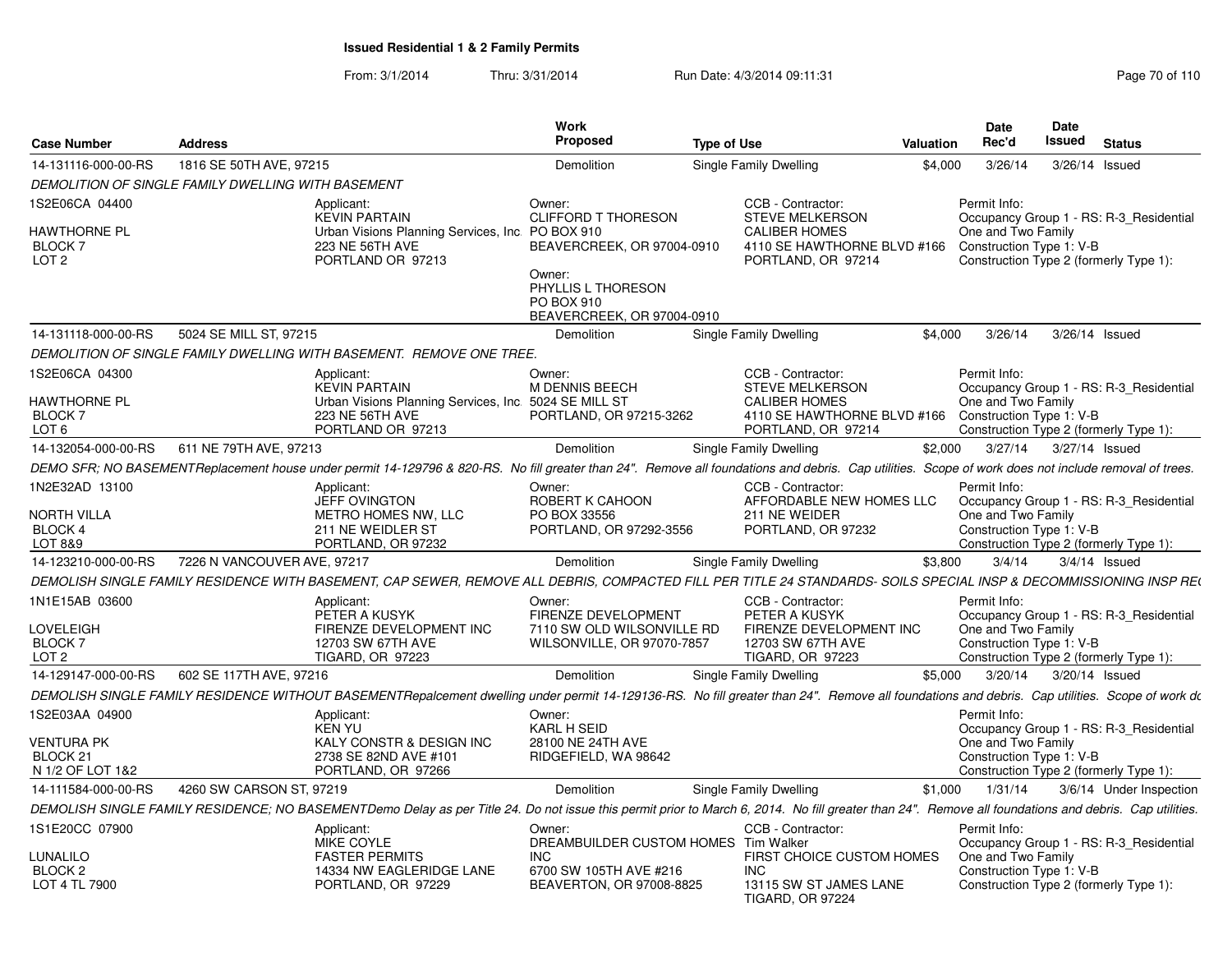From: 3/1/2014Thru: 3/31/2014 Run Date: 4/3/2014 09:11:31 Research 2010 110

| <b>Case Number</b>                                                                               | <b>Address</b>              |                                                                                                                                                                                                            | Work<br>Proposed                                                                | <b>Type of Use</b> |                                                                                   | <b>Valuation</b> | <b>Date</b><br>Rec'd                           | <b>Date</b><br><b>Issued</b> | <b>Status</b>                           |
|--------------------------------------------------------------------------------------------------|-----------------------------|------------------------------------------------------------------------------------------------------------------------------------------------------------------------------------------------------------|---------------------------------------------------------------------------------|--------------------|-----------------------------------------------------------------------------------|------------------|------------------------------------------------|------------------------------|-----------------------------------------|
| 14-128745-000-00-RS                                                                              | 7311 N FISKE AVE, 97203     |                                                                                                                                                                                                            | Demolition                                                                      |                    | Single Family Dwelling                                                            | \$3,000          | 3/26/14                                        |                              | 3/26/14 Issued                          |
|                                                                                                  |                             | DEMOLISH SFR WITH BASEMENT TO REMAIN/CAP SEWER / REMOVE ALL DEBRISfuture compaction agreement included, cesspool decommission required, replacement nsfr under 14-128730-00-RS Septic                      |                                                                                 |                    |                                                                                   |                  |                                                |                              |                                         |
| 1N1E08CC 15800                                                                                   |                             | Applicant:<br><b>KEVIN PARTAIN</b>                                                                                                                                                                         | Owner:<br>PETEFARR LLC                                                          |                    | CCB - Contractor:<br><b>ESTRUSCAN VENTURES LLC</b>                                |                  | Permit Info:                                   |                              | Occupancy Group 1 - RS: R-3_Residential |
| SMITHSON LAND COS ADD<br>BLOCK 5<br>LOT 1-3<br>SELY 5' OF LOT 4                                  |                             | <b>URBAN VISIONS</b><br>223 NE 56TH AVE<br>PORTLAND OR 97213                                                                                                                                               | 4772 N LOMBARD ST<br>PORTLAND, OR 97203-4565                                    |                    | 4017 SW DOWNS VIEW CT<br>PORTLAND OR 97221                                        |                  | One and Two Family<br>Construction Type 1: V-B |                              | Construction Type 2 (formerly Type 1):  |
| 14-111865-000-00-RS                                                                              | 2512 SE 58TH AVE, 97206     |                                                                                                                                                                                                            | Demolition                                                                      |                    | Single Family Dwelling                                                            | \$1,000          | 1/31/14                                        |                              | 3/12/14 Under Inspection                |
|                                                                                                  |                             | DEMO SINGLE FAMILY DWELLING WITH BASEMENT; 35-DAY DEMO DELAY TO 03/06/14                                                                                                                                   |                                                                                 |                    |                                                                                   |                  |                                                |                              |                                         |
| 1S2E07AA 06500                                                                                   |                             | Applicant:<br><b>MIKE COYLE</b>                                                                                                                                                                            | Owner:<br>EVERETT CUSTOM HOMES INC                                              |                    | CCB - Contractor:<br><b>VIC REMMERS</b>                                           |                  | Permit Info:                                   |                              | Occupancy Group 1 - RS: R-3_Residential |
| SECTION 07 1S 2E<br>TL 6500 0.28 ACRES                                                           |                             | <b>FASTER PERMITS</b><br>14334 NW EAGLERIDGE LANE<br>PORTLAND, OR 97229                                                                                                                                    | 735 SW 158TH AVE #180<br>BEAVERTON, OR 97006-4952                               |                    | <b>EVERETT CUSTOM HOMES INC</b><br>735 SW 158TH AVE STE 180<br>BEAVERTON OR 97008 |                  | One and Two Family<br>Construction Type 1: V-B |                              | Construction Type 2 (formerly Type 1):  |
| 14-114365-000-00-RS                                                                              | 6618 SE HAROLD ST, 97206    |                                                                                                                                                                                                            | Demolition                                                                      |                    | Single Family Dwelling                                                            | \$15,000         | 2/6/14                                         | 3/14/14 Final                |                                         |
|                                                                                                  |                             | DEMO EXISTING HOUSE, CARPORT AND GARAGE. REBUILD 5' FENCE ON PROPERTY LINE AFTER GARAGE HAS BEEN DEMOLISHED35-DAY DEMO DELAY until 3/13/14                                                                 |                                                                                 |                    |                                                                                   |                  |                                                |                              |                                         |
| 1S2E17CB 01600                                                                                   |                             | Applicant:<br>CARTER CONSTRUCTION INC                                                                                                                                                                      | Owner:<br><b>HSBC BANK USA NATIONAL &amp;</b>                                   |                    | CCB - Contractor:<br>CARTER CONSTRUCTION INC                                      |                  | Permit Info:                                   |                              | Occupancy Group 1 - RS: R-3_Residential |
| <b>TREMONT PL</b><br>BLOCK 36<br>E 64 1/3' OF LOT 1&2                                            |                             | 510 15TH AVE<br>SEASIDE, OR 97138                                                                                                                                                                          | ASSOCIATION & MAC#X7801-0<br>3476 STATEVIEW BLVD<br>FORT MILL, SC 29715-7203    |                    | 510 15TH AVE<br>SEASIDE, OR 97138                                                 |                  | One and Two Family<br>Construction Type 1: V-B |                              | Construction Type 2 (formerly Type 1):  |
| 14-113993-000-00-RS                                                                              | 1515 SW CARDINELL DR. 97201 |                                                                                                                                                                                                            | Demolition                                                                      |                    | Single Family Dwelling                                                            | \$1,500          | 2/5/14                                         |                              | 3/13/14 Issued                          |
|                                                                                                  |                             | DEMO HOUSE WITH BASEMENTDemo Delay as per Title 24. Do not issue this permit prior to 3/12/14. Compacted fill per Title 24 standards, Soils special inspection required. Remove all foundations and debrit |                                                                                 |                    |                                                                                   |                  |                                                |                              |                                         |
| 1S1E04CA 00400                                                                                   |                             | Applicant:<br><b>RICHARD A ROMAN</b>                                                                                                                                                                       | Owner:<br>RICHARD A ROMAN                                                       |                    | CCB - Contractor:<br><b>MARK KLOBAS</b>                                           |                  | Permit Info:                                   |                              | Occupancy Group 1 - RS: R-3_Residential |
| <b>PORTLAND</b><br>BLOCK 301<br>W 10' OF S 20' OF LOT 3                                          |                             | 1984 SW 16TH AVE<br>PORTLAND, OR 97201-2520                                                                                                                                                                | 1984 SW 16TH AVE<br>PORTLAND, OR 97201-2520                                     |                    | 2655 NE DIVISION ST<br>GRESHAM, OR 970306023                                      |                  | One and Two Family<br>Construction Type 1: V-B |                              | Construction Type 2 (formerly Type 1):  |
| INC STRIP S & ADJ-W 10' OF LOT 4<br>INC STRIP S & ADJ-E 50' OF LOT 5; E 50' OF S<br>20' OF LOT 6 |                             |                                                                                                                                                                                                            | Owner:<br><b>CARRIE L TAYLOR</b><br>1984 SW 16TH AVE<br>PORTLAND, OR 97201-2520 |                    |                                                                                   |                  |                                                |                              |                                         |
| 14-127022-000-00-RS                                                                              | 7087 NE 8TH AVE, 97211      |                                                                                                                                                                                                            | Demolition                                                                      |                    | Single Family Dwelling                                                            | \$1,000          | 3/14/14                                        |                              | 3/14/14 Under Inspection                |
|                                                                                                  |                             | DEMOLISH SINGLE FAMILY RESIDENCE, NO BASEMENT, CAP SEWER, REMOVE ALL DEBRIS. WAIVE DEMO DELAY-SEE 14-103013 FOR NEW REPLACEMENT HOUSE.                                                                     |                                                                                 |                    |                                                                                   |                  |                                                |                              |                                         |
| 1N1E14BB 09900                                                                                   |                             | Applicant:<br>MIKE COYLE                                                                                                                                                                                   | Owner:<br><b>EVERETT CUSTOM HOMES</b>                                           |                    | CCB - Contractor:<br><b>VIC REMMERS</b>                                           |                  | Permit Info:                                   |                              | Occupancy Group 1 - RS: R-3_Residential |
| SECTION 14 1N 1E<br>TL 9900 0.13 ACRES                                                           |                             | <b>FASTER PERMITS</b><br>14334 NW EAGLERIDGE LANE<br>PORTLAND, OR 97229                                                                                                                                    | 735 SW 158TH AVE, STE 180<br>BEAVERTON, OR 97006                                |                    | <b>EVERETT CUSTOM HOMES INC</b><br>735 SW 158TH AVE STE 180<br>BEAVERTON OR 97008 |                  | One and Two Family<br>Construction Type 1: V-B |                              | Construction Type 2 (formerly Type 1):  |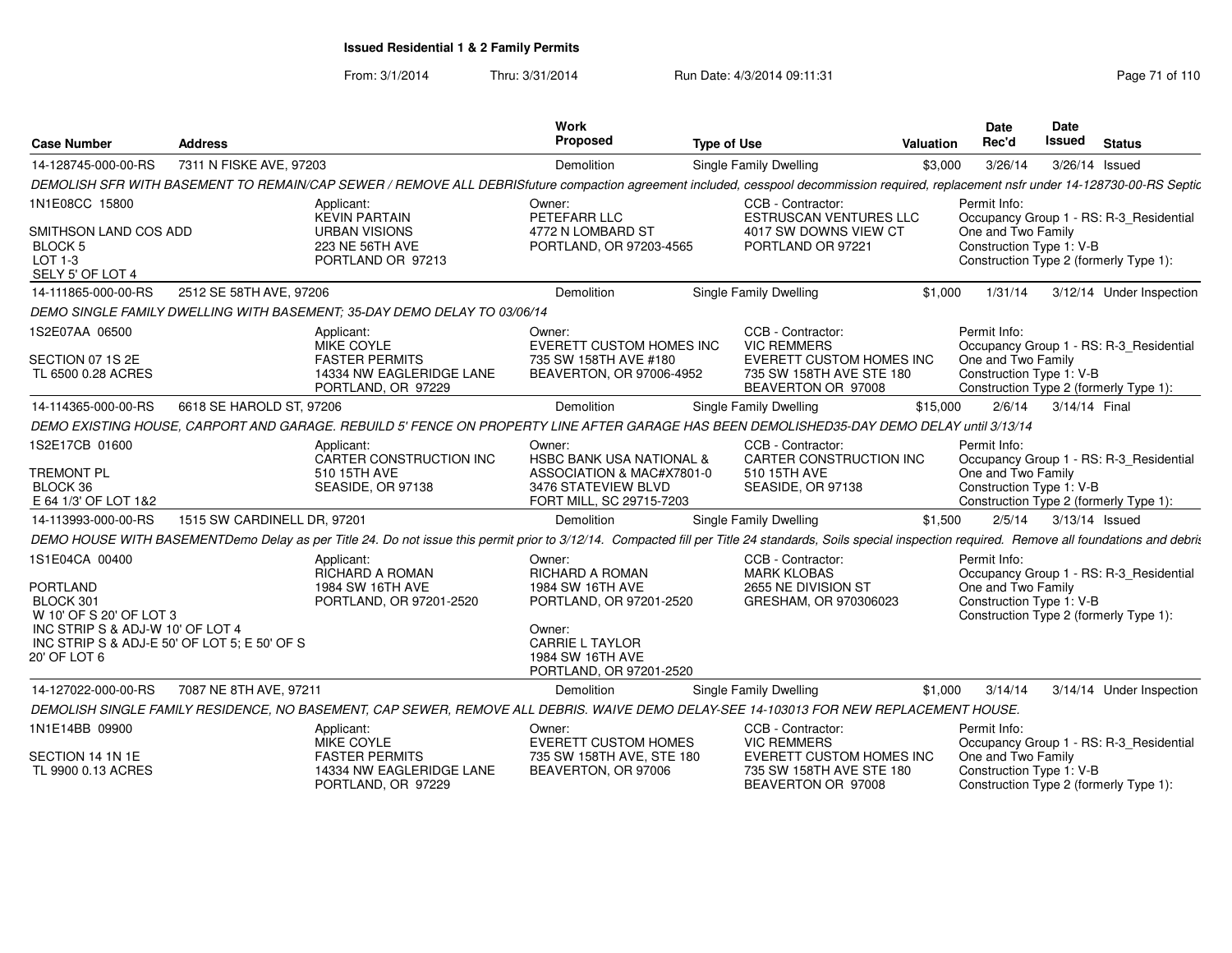From: 3/1/2014Thru: 3/31/2014 Run Date: 4/3/2014 09:11:31 Page 72 of 110

| <b>Case Number</b>                                                                                                               | <b>Address</b>                          |                                                                                                                                                                     | Work<br>Proposed                                                                                               | <b>Type of Use</b>                                                                                    | Valuation | <b>Date</b><br>Rec'd                                                                     | <b>Date</b><br><b>Issued</b> | <b>Status</b>                           |
|----------------------------------------------------------------------------------------------------------------------------------|-----------------------------------------|---------------------------------------------------------------------------------------------------------------------------------------------------------------------|----------------------------------------------------------------------------------------------------------------|-------------------------------------------------------------------------------------------------------|-----------|------------------------------------------------------------------------------------------|------------------------------|-----------------------------------------|
| 14-128850-000-00-RS                                                                                                              | 1114 SE REX ST, 97202                   |                                                                                                                                                                     | Demolition                                                                                                     | Single Family Dwelling                                                                                | \$1,000   | 3/20/14                                                                                  |                              | 3/20/14 Under Inspection                |
|                                                                                                                                  |                                         | DEMO SINGLE FAMILY RESIDENCE WITH BASEMENT REMOVAL OF ALL TRASH AND DEBRIS*** DECOMMISSIONING REQUIRED*** Septic Decommissioning Required. Call for Inspection 842. |                                                                                                                |                                                                                                       |           |                                                                                          |                              |                                         |
| 1S1E23BD 12200                                                                                                                   |                                         | Applicant:<br><b>MIKE COYLE</b>                                                                                                                                     | Owner:<br><b>HENRY FERNAINE</b>                                                                                | CCB - Contractor:<br><b>MORRISON BUILT LLC</b>                                                        |           | Permit Info:                                                                             |                              | Occupancy Group 1 - RS: R-3_Residential |
| <b>CITY VIEW PK</b><br>BLOCK 6<br>LOT <sub>7</sub>                                                                               |                                         | <b>FASTER PERMITS</b><br>14334 NW EAGLERIDGE LANE<br>PORTLAND, OR 97229                                                                                             | <b>1114 SE REX ST</b><br>PORTLAND, OR 97202-5938<br>Owner:                                                     | 4614 SW Kelly Avenue, Ste 17<br>Portland, OR 97239                                                    |           | One and Two Family<br>Construction Type 1: V-B<br>Construction Type 2 (formerly Type 1): |                              |                                         |
|                                                                                                                                  |                                         |                                                                                                                                                                     | REBECCA J FERNAINE<br><b>1114 SE REX ST</b><br>PORTLAND, OR 97202-5938                                         |                                                                                                       |           |                                                                                          |                              |                                         |
| Total valuation of RS Demolition permits issued: \$82,850<br>Total # of RS Demolition permits issued: 35                         |                                         |                                                                                                                                                                     |                                                                                                                |                                                                                                       |           |                                                                                          |                              |                                         |
| 14-121827-000-00-RS                                                                                                              | 5906 N MOORE AVE, 97217                 |                                                                                                                                                                     | Interior Alteration Only Single Family Dwelling                                                                |                                                                                                       | \$35,000  | 2/28/14                                                                                  |                              | 3/8/14 Under Inspection                 |
| CONVERT PORTION OF UPPER FLOOR TO ACCESSORY GUEST SUITE W/KITCHEN<br>SEE RECORDED SECOND KITCHEN AGREEMENT.<br><b>NOT AN ADU</b> |                                         |                                                                                                                                                                     |                                                                                                                |                                                                                                       |           |                                                                                          |                              |                                         |
| 1N1E15DC 01200                                                                                                                   |                                         | Applicant:<br>MODERN ORGANIC                                                                                                                                        | Owner:<br><b>SANDRA GILLIGAN</b>                                                                               | CCB - Contractor:<br><b>MODERN ORGANIC</b><br><b>CONSTRUCTION</b>                                     |           | Permit Info:                                                                             |                              | Occupancy Group 1 - RS: R-3_Residential |
| <b>PIEDMONT</b><br>BLOCK <sub>26</sub><br><b>LOT 12</b>                                                                          |                                         | <b>CONSTRUCTION</b><br>4212 NE SUMNER ST<br>PORTLAND, OR 97218-1542                                                                                                 | 5906 N MOORE AVE<br>PORTLAND, OR 97217-2146                                                                    | 4212 NE SUMNER ST<br>PORTLAND, OR 97218-1542                                                          |           | One and Two Family<br>Construction Type 1: V-B<br>Construction Type 2 (formerly Type 1): |                              |                                         |
|                                                                                                                                  |                                         |                                                                                                                                                                     |                                                                                                                | CCB - Contractor:<br>ALL PRO ELECTRIC INC<br>6327 SW CAPITOL HWY SUITE C<br>#280<br>PORTLAND OR 97239 |           |                                                                                          |                              |                                         |
| 14-129773-000-00-RS                                                                                                              | 1563 SE MARION ST                       |                                                                                                                                                                     | Interior Alteration Only Single Family Dwelling                                                                |                                                                                                       | \$20,000  | 3/21/14                                                                                  |                              | 3/21/14 Under Inspection                |
| REMODEL EXISTING BATHROOM. TRADE WORK ONLY, NO PLANS REQUIRED.                                                                   |                                         |                                                                                                                                                                     |                                                                                                                |                                                                                                       |           |                                                                                          |                              |                                         |
| 1S1E26AB 13100                                                                                                                   |                                         | Applicant:<br><b>SCOTT TERHUNE</b>                                                                                                                                  | Owner:<br><b>BRENT T LAWSON</b>                                                                                | CCB - Contractor:<br>FRAME OF MIND CONSTRUCTION Occupancy Group 1 - RS: R-3_Residential               |           | Permit Info:                                                                             |                              |                                         |
| SELLWOOD<br>BLOCK 64<br>LOT <sub>5</sub>                                                                                         |                                         | FRAME OF MIND CONSTRUCTION<br><b>INC</b><br>3676 SE RURAL<br>PORTLAND, OR 97202                                                                                     | 1563 SE MARION ST<br>PORTLAND, OR 97202<br>Owner:<br>MARNY L LAWSON<br>1563 SE MARION ST<br>PORTLAND, OR 97202 | INC.<br>3676 SE RURAL<br>PORTLAND, OR 97202                                                           |           | One and Two Family<br>Construction Type 1: V-B                                           |                              | Construction Type 2 (formerly Type 1):  |
| 1135 SE 174TH AVE, 97233<br>14-124785-000-00-RS                                                                                  |                                         |                                                                                                                                                                     | Interior Alteration Only                                                                                       | Single Family Dwelling                                                                                | \$20,000  | 3/9/14                                                                                   |                              | $3/26/14$ Issued                        |
|                                                                                                                                  | REMODEL KITHEN AND MAIN FLOOR BATHROOM. |                                                                                                                                                                     |                                                                                                                |                                                                                                       |           |                                                                                          |                              |                                         |
| 1S3E06AC 04100                                                                                                                   |                                         | Applicant:<br><b>DANN CASEY</b><br>CHALET HOMES LLC<br>8733 SE DIVISION ST., STE 201<br>N 60' OF S 325' OF E 100' OF LOT 8 EXC PT IN PORTLAND, OR 97266             | Owner:<br>AAV ONE LLC<br>1135 SE 174TH AVE<br>PORTLAND, OR 97233                                               | CCB - Contractor:<br><b>CHALET HOMES LLC</b><br>8733 SE DIVISION ST #201<br>PORTLAND, OR 97266        |           | Permit Info:<br>Occupancy Group 1 - RS: R-3 Residential                                  |                              |                                         |
| ROCKWOOD PK<br><b>BLOCK1</b><br>ST                                                                                               |                                         |                                                                                                                                                                     |                                                                                                                |                                                                                                       |           | One and Two Family<br>Construction Type 1: V-B<br>Construction Type 2 (formerly Type 1): |                              |                                         |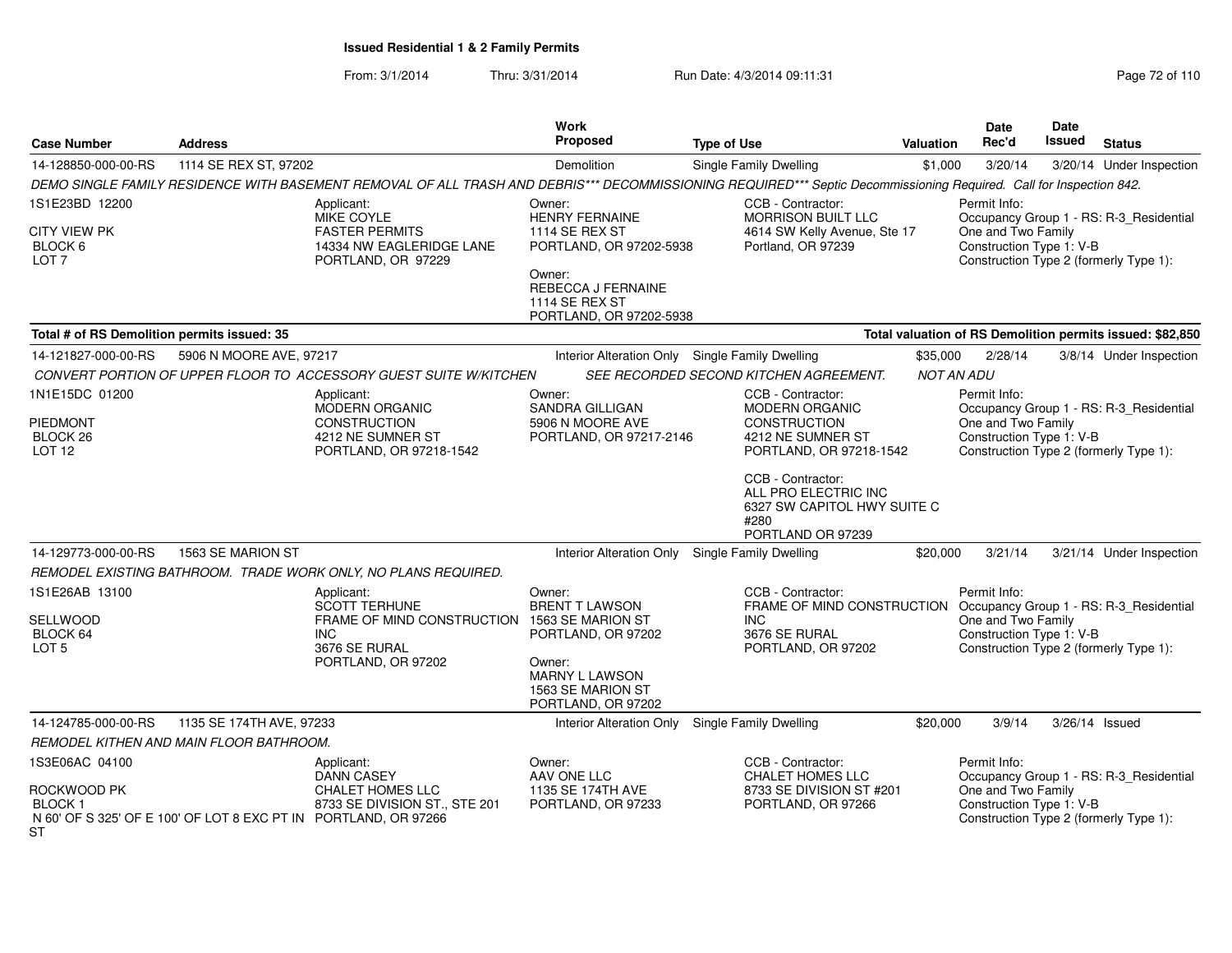From: 3/1/2014Thru: 3/31/2014 Run Date: 4/3/2014 09:11:31 Page 73 of 110

|                                                                      |                                            |                                                                                             | <b>Work</b>                                                                                                                           |                                                                                                                     |           | Date                                                           | <b>Date</b> |                                         |
|----------------------------------------------------------------------|--------------------------------------------|---------------------------------------------------------------------------------------------|---------------------------------------------------------------------------------------------------------------------------------------|---------------------------------------------------------------------------------------------------------------------|-----------|----------------------------------------------------------------|-------------|-----------------------------------------|
| <b>Case Number</b>                                                   | <b>Address</b>                             |                                                                                             | <b>Proposed</b>                                                                                                                       | <b>Type of Use</b>                                                                                                  | Valuation | Rec'd                                                          | Issued      | <b>Status</b>                           |
| 14-124774-000-00-RS                                                  | 4224 SE 10TH AVE, 97202                    |                                                                                             | <b>Interior Alteration Only</b>                                                                                                       | Single Family Dwelling                                                                                              | \$50,000  | 3/8/14                                                         |             | $3/8/14$ Issued                         |
|                                                                      | <b>CONVERT BASEMENT TO HABITABLE SPACE</b> |                                                                                             |                                                                                                                                       |                                                                                                                     |           |                                                                |             |                                         |
| 1S1E11CD 06900                                                       |                                            | Applicant:<br>MODERN ORGANIC                                                                | Owner:<br><b>JACOB O KAMINS</b>                                                                                                       | CCB - Contractor:<br><b>MODERN ORGANIC</b>                                                                          |           | Permit Info:                                                   |             | Occupancy Group 1 - RS: R-3_Residential |
| GOODWOOD<br>BLOCK <sub>3</sub><br>LOT <sub>8</sub>                   |                                            | <b>CONSTRUCTION</b><br>4212 NE SUMNER ST<br>PORTLAND, OR 97218-1542                         | 4224 SE 10TH AVE<br>PORTLAND, OR 97202-5008                                                                                           | <b>CONSTRUCTION</b><br>4212 NE SUMNER ST<br>PORTLAND, OR 97218-1542                                                 |           | One and Two Family<br>Construction Type 1: V-B                 |             | Construction Type 2 (formerly Type 1):  |
|                                                                      |                                            |                                                                                             | Owner:<br><b>JACQUELINE KAMINS</b><br>4224 SE 10TH AVE<br>PORTLAND, OR 97202-5008                                                     | CCB - Contractor:<br>AIR PRO HEATING & AIR<br><b>CONDITIONING</b><br>7405 SE POWELL BLVD<br>PORTLAND, OR 97206-2451 |           |                                                                |             |                                         |
|                                                                      |                                            |                                                                                             |                                                                                                                                       | CCB - Contractor:<br>ALL PRO ELECTRIC INC<br>6327 SW CAPITOL HWY SUITE C<br>#280<br>PORTLAND OR 97239               |           |                                                                |             |                                         |
| 14-124775-000-00-RS                                                  | 2728 SW GREENWAY AVE, 97201                |                                                                                             | Interior Alteration Only Single Family Dwelling                                                                                       |                                                                                                                     | \$50,000  | 3/8/14                                                         |             | $3/8/14$ Issued                         |
|                                                                      |                                            | REMODEL TWO EXISTING BATHROOMS-TRADE WORK ONLY- NO PLANS REQUIRED                           |                                                                                                                                       |                                                                                                                     |           |                                                                |             |                                         |
| 1S1E08AA 04700                                                       |                                            | Applicant:<br><b>JEFF JONES</b>                                                             | Owner:<br>DAN G WIEDEN                                                                                                                | CCB - Contractor:<br><b>JEFF JONES</b>                                                                              |           | Permit Info:                                                   |             | Occupancy Group 1 - RS: R-3 Residential |
| GREENWAY<br>BLOCK A TL 4700                                          |                                            | OLSON & JONES CONSTRUCTION 224 NW 13TH AVE<br>INC<br>PO BOX 19563<br>PORTLAND OR 97280-0563 | PORTLAND, OR 97209-2953                                                                                                               | OLSON & JONES CONSTRUCTION One and Two Family<br>INC<br>PO BOX 19563<br>PORTLAND OR 97280-0563                      |           | Construction Type 1: V-B                                       |             | Construction Type 2 (formerly Type 1):  |
| 14-126054-000-00-RS                                                  | 1890 SW VISTA AVE, 97201                   |                                                                                             | Interior Alteration Only Single Family Dwelling                                                                                       |                                                                                                                     | \$86,000  | 3/12/14                                                        |             | 3/12/14 Under Inspection                |
|                                                                      | CONVERT LARGE DUMBWAITER SHAFT TO ELEVATOR |                                                                                             |                                                                                                                                       |                                                                                                                     |           |                                                                |             |                                         |
| 1S1E04BD 08600<br><b>CARTERS ADD TO P</b><br><b>BLOCK 45 TL 8600</b> |                                            | Applicant:<br><b>BRAD BOWSHER</b><br><b>SITKA PROJECTS</b><br>11820 SW Tiedeman Ave         | Owner:<br><b>MARK A THOMPSON</b><br>1890 SW VISTA AVE<br>PORTLAND, OR 97201-2472                                                      |                                                                                                                     |           | Permit Info:<br>One and Two Family<br>Construction Type 1: V-B |             | Occupancy Group 1 - RS: R-3 Residential |
|                                                                      |                                            | <b>TIGARD OR 97223</b>                                                                      | Owner:<br>MONIQUE GEDENK<br>1890 SW VISTA AVE<br>PORTLAND, OR 97201-2472                                                              |                                                                                                                     |           |                                                                |             | Construction Type 2 (formerly Type 1):  |
| 14-123571-000-00-RS                                                  | 14139 NW CHARLTON RD                       | REMODEL TWO EXISTING BATHROOMS NO STRUCTURAL WORK TRADE WORK ONLY **NO PLANS REQUIRED**     | Interior Alteration Only Single Family Dwelling                                                                                       |                                                                                                                     | \$25,000  | 3/5/14                                                         |             | 3/7/14 Under Inspection                 |
| 2N1W16C 01000                                                        |                                            | Applicant:<br><b>MARKT &amp; COMPANY</b>                                                    | Owner:<br>DAVID H RUUD                                                                                                                | CCB - Contractor:<br><b>MARKT &amp; COMPANY</b>                                                                     |           | Permit Info:                                                   |             | Occupancy Group 1 - RS: R-3_Residential |
| ISLAND TR<br><b>BLOCK 4 TL 1000</b>                                  |                                            | <b>CONSTRUCTION LLC</b><br>20490 SWEETBRIAR RD<br>WEST LINN OR 97068                        | 14139 NW CHARLTON RD<br>PORTLAND, OR 97231-1402<br>Owner:<br><b>ADRIENNE KEITH</b><br>14139 NW CHARLTON RD<br>PORTLAND, OR 97231-1402 | <b>CONSTRUCTION LLC</b><br>20490 SWEETBRIAR RD<br>WEST LINN OR 97068                                                |           | One and Two Family<br>Construction Type 1: V-B                 |             | Construction Type 2 (formerly Type 1):  |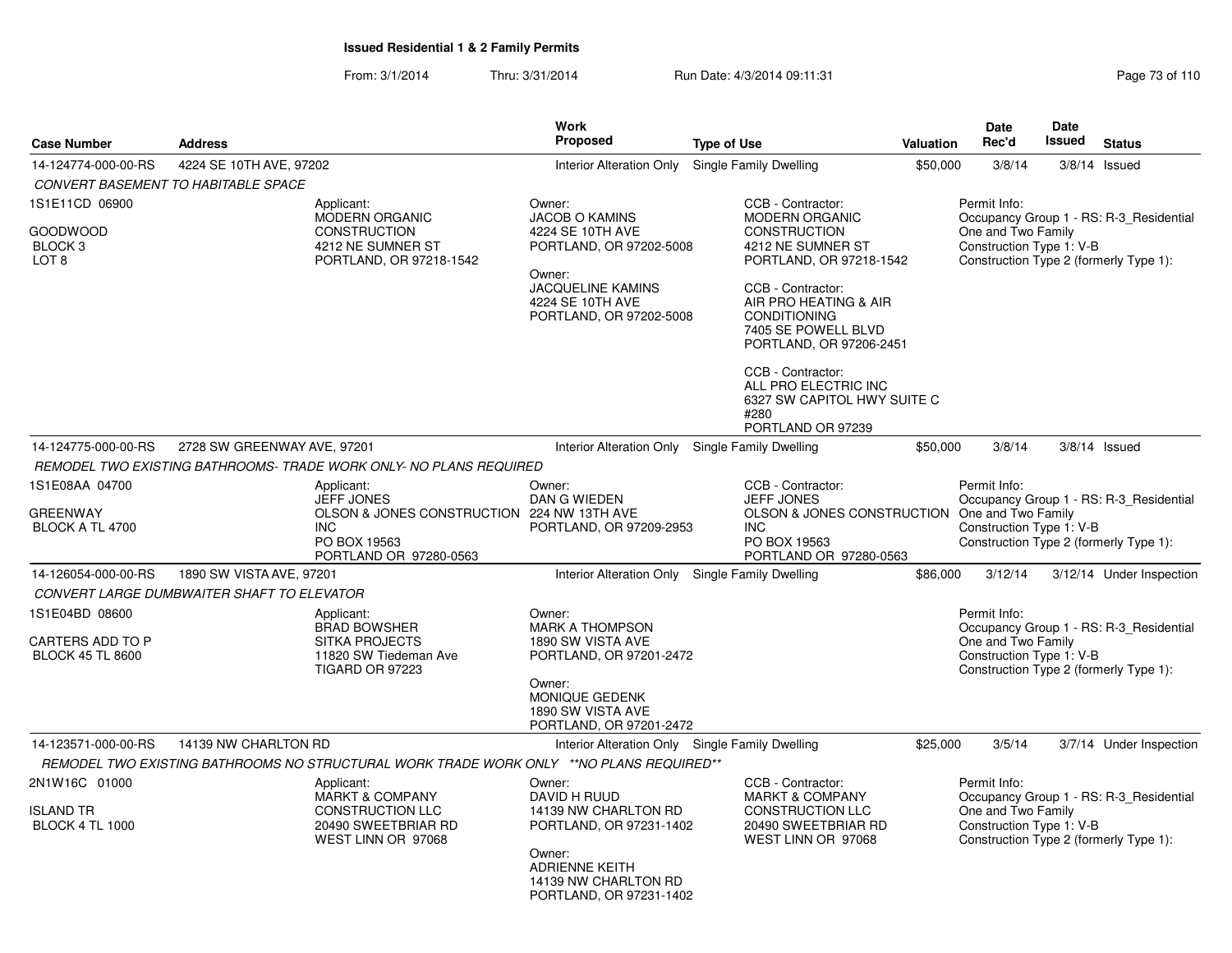From: 3/1/2014Thru: 3/31/2014 Run Date: 4/3/2014 09:11:31 Page 74 of 110

| <b>Case Number</b>                                                          | <b>Address</b>               |                                                                                                                   | Work<br><b>Proposed</b>                                                                                                                              | <b>Type of Use</b>                                                                             | Valuation | <b>Date</b><br>Rec'd                                           | Date<br><b>Issued</b> | <b>Status</b>                                                                     |
|-----------------------------------------------------------------------------|------------------------------|-------------------------------------------------------------------------------------------------------------------|------------------------------------------------------------------------------------------------------------------------------------------------------|------------------------------------------------------------------------------------------------|-----------|----------------------------------------------------------------|-----------------------|-----------------------------------------------------------------------------------|
| 14-126708-000-00-RS                                                         | 4617 N GANTENBEIN AVE, 97217 |                                                                                                                   | <b>Interior Alteration Only</b>                                                                                                                      | Single Family Dwelling                                                                         | \$3,000   | 3/28/14                                                        | 3/28/14               | Issued                                                                            |
|                                                                             |                              | REMOVE INTERIOR WALLS FOR KITCHEN REMODEL; REPLACE WINDOW, OPENING SIZE NOT TO CHANGE                             |                                                                                                                                                      |                                                                                                |           |                                                                |                       |                                                                                   |
| 1N1E22AC 13200<br><b>CENTRAL ALBINA ADD</b><br>BLOCK 12<br>LOT <sub>4</sub> |                              | Applicant:<br><b>KELLEY BEAMER</b><br>4617 N GANTENBEIN AVE<br>PORTLAND, OR 97217-2911                            | Owner:<br><b>KELLEY BEAMER</b><br>4617 N GANTENBEIN AVE<br>PORTLAND, OR 97217-2911                                                                   |                                                                                                |           | Permit Info:<br>One and Two Family<br>Construction Type 1: V-B |                       | Occupancy Group 1 - RS: R-3_Residential<br>Construction Type 2 (formerly Type 1): |
| 14-123025-000-00-RS                                                         | 7835 SE MORRISON ST, 97215   |                                                                                                                   | Interior Alteration Only Single Family Dwelling                                                                                                      |                                                                                                | \$40,000  | 3/4/14                                                         |                       | 3/4/14 Under Inspection                                                           |
|                                                                             |                              | REMODEL 2 BATHROOMS ON MAIN FLOOR; ADDITIONAL OUTLETS IN KITCHEN, REPLACE ELECTRICAL PANEL                        |                                                                                                                                                      |                                                                                                |           |                                                                |                       |                                                                                   |
| 1S2E05AA 12500<br><b>KINZEL PK</b><br>BLOCK 16<br><b>LOT 12</b>             |                              | Applicant:<br><b>VAN MORRISSEY</b><br>6281 SE DEERING CT<br>MILWAULKIE, OR 97222                                  | Owner:<br>JANA HELLEBRAND<br>6281 SE DEERING CT<br>MILWAUKIE, OR 97222-2325                                                                          | CCB - Contractor:<br>WHITE LIGHTNING ELECTRIC<br>7524 SE 52ND<br>PORTLAND, OR. 97206           |           | Permit Info:<br>Construction Type 1: V-B                       |                       | Occupancy Group 1 - RS: R-3_Remodel<br>Construction Type 2 (formerly Type 1):     |
| 14-124727-000-00-RS                                                         | 12504 SE MARKET ST, 97233    |                                                                                                                   | Interior Alteration Only Single Family Dwelling                                                                                                      |                                                                                                | \$500     | 3/7/14                                                         | 3/11/14 Final         |                                                                                   |
|                                                                             |                              | LEGALIZE CONVERSION OF 140 SQUARE FOOT STORAGE ROOM TO LIVING SPACE.                                              |                                                                                                                                                      |                                                                                                |           |                                                                |                       |                                                                                   |
| 1S2E02CB 00800<br><b>WHITEHURST</b><br>BLOCK 1<br>LOT <sub>13</sub>         |                              | Applicant:<br><b>DANN CASEY</b><br><b>CHALET HOMES LLC</b><br>8733 SE DIVISION ST., STE 201<br>PORTLAND, OR 97266 | Owner:<br>AAV ONE LLC<br>8733 SE DIVISION ST #201<br>PORTLAND, OR 97266-1470                                                                         | CCB - Contractor:<br>CHALET HOMES LLC<br>8733 SE DIVISION ST #201<br>PORTLAND, OR 97266        |           | Permit Info:<br>One and Two Family<br>Construction Type 1: V-B |                       | Occupancy Group 1 - RS: R-3_Residential<br>Construction Type 2 (formerly Type 1): |
| 14-125594-000-00-RS                                                         | 4402 SE WOODWARD ST, 97206   |                                                                                                                   | Interior Alteration Only Single Family Dwelling                                                                                                      |                                                                                                | \$1,500   | 3/11/14                                                        | 3/11/14 Final         |                                                                                   |
|                                                                             |                              | RESIDENTIAL SEISMIC STRENGHTENING ATTACH HOUSE TO FOUNDATION                                                      |                                                                                                                                                      |                                                                                                |           |                                                                |                       |                                                                                   |
| 1S2E07BB 05700<br><b>MCMAHONS ADD</b><br>BLOCK 15<br>LOT <sub>7</sub>       |                              | Applicant:<br>MIKE ROSE CONTRACTING LLC<br>3543 SE FRANKLIN ST<br>PORTLAND, OR 97202                              | Owner:<br><b>TIMOTHY DRAGILA</b><br>4402 SE WOODWARD<br>PORTLAND, OR 97206<br>Owner:<br><b>JOAN MILLER</b><br>4402 SW WOODWARD<br>PORTLAND, OR 97206 | CCB - Contractor:<br>MIKE ROSE CONTRACTING LLC<br>3543 SE FRANKLIN ST<br>PORTLAND, OR 97202    |           | Permit Info:<br>One and Two Family<br>Construction Type 1: V-B |                       | Occupancy Group 1 - RS: R-3_Residential<br>Construction Type 2 (formerly Type 1): |
| 14-127085-000-00-RS                                                         | 3109 SE CLAYBOURNE ST, 97202 |                                                                                                                   | Interior Alteration Only                                                                                                                             | Single Family Dwelling                                                                         | \$1,500   | 3/14/14                                                        | 3/14/14 Final         |                                                                                   |
|                                                                             |                              | LEGALIZE CONVERSION OF CLOSET TO BATHROOM ON SECOND FLOOR.                                                        |                                                                                                                                                      |                                                                                                |           |                                                                |                       |                                                                                   |
| 1S1E24BA 00600<br>EASTMORELAND<br>BLOCK <sub>29</sub><br>S 5' OF LOT 6      |                              | Applicant:<br><b>TRACE BRASH</b><br><b>TBC</b><br>3326 NE 12TH AV<br>PORTLAND, OR 97212                           | Owner:<br>RONALD J PETTI<br>3109 SE CLAYBOURNE ST<br>PORTLAND, OR 97202<br>Owner:<br>AMY D PETTI<br>3109 SE CLAYBOURNE ST<br>PORTLAND, OR 97202      | CCB - Contractor:<br><b>TRACE BRASH</b><br><b>TBC</b><br>3326 NE 12TH AV<br>PORTLAND, OR 97212 |           | Permit Info:<br>One and Two Family<br>Construction Type 1: V-B |                       | Occupancy Group 1 - RS: R-3_Residential<br>Construction Type 2 (formerly Type 1): |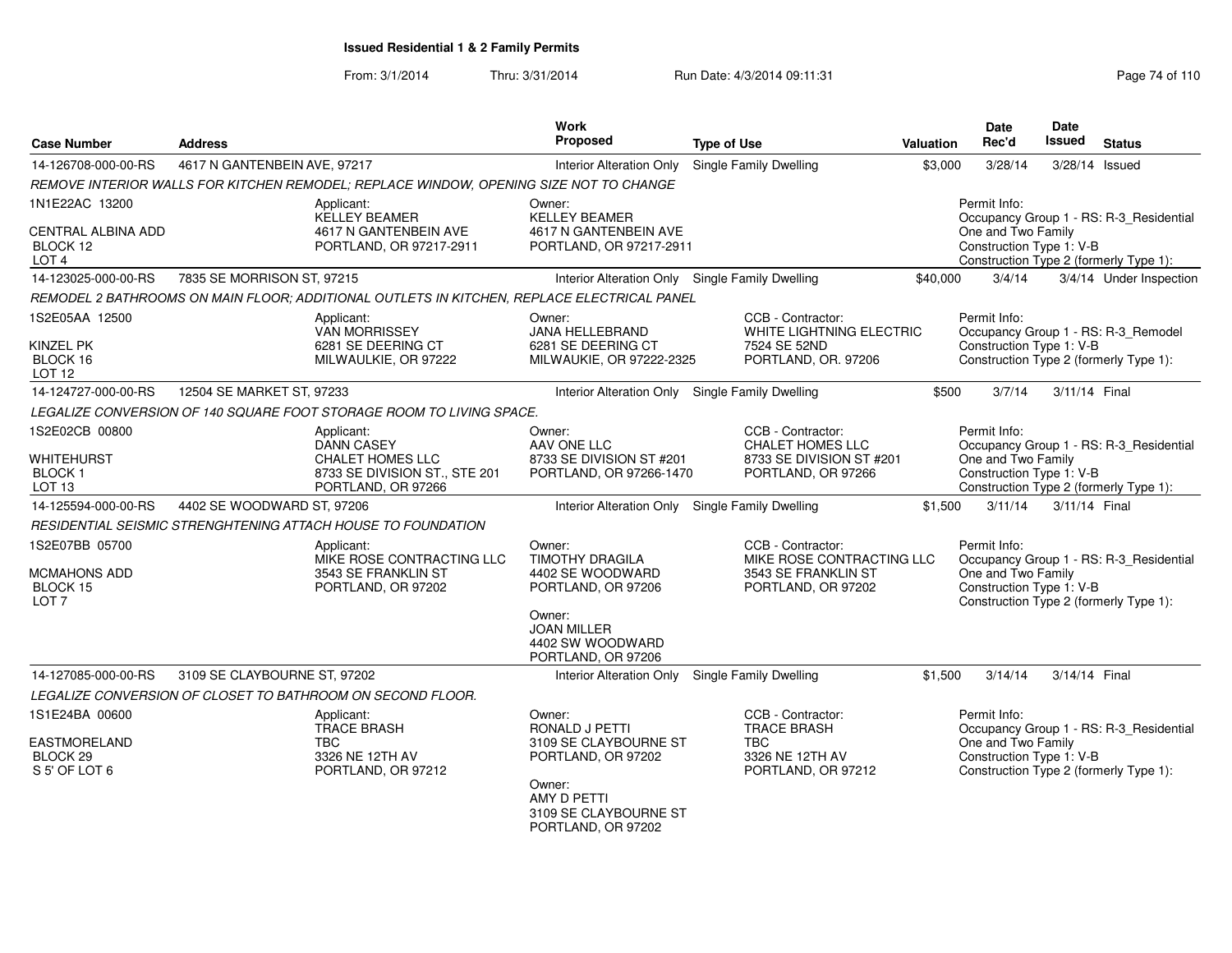From: 3/1/2014Thru: 3/31/2014 Run Date: 4/3/2014 09:11:31

| Page 75 of 110 |
|----------------|
|----------------|

| <b>Case Number</b>                                                                          | <b>Address</b>               |                                                                                                                                                              | Work<br>Proposed                                                                                                                                                  | <b>Type of Use</b>                                                                                                                                                                                                                                                                                                            | <b>Valuation</b> | Date<br>Rec'd                                                                                            | Date<br><b>Issued</b> | <b>Status</b>                                                                     |
|---------------------------------------------------------------------------------------------|------------------------------|--------------------------------------------------------------------------------------------------------------------------------------------------------------|-------------------------------------------------------------------------------------------------------------------------------------------------------------------|-------------------------------------------------------------------------------------------------------------------------------------------------------------------------------------------------------------------------------------------------------------------------------------------------------------------------------|------------------|----------------------------------------------------------------------------------------------------------|-----------------------|-----------------------------------------------------------------------------------|
| 14-127318-000-00-RS                                                                         | 2640 SW MONTGOMERY DR, 97201 |                                                                                                                                                              | <b>Interior Alteration Only</b>                                                                                                                                   | <b>Single Family Dwelling</b>                                                                                                                                                                                                                                                                                                 | \$25,000         | 3/14/14                                                                                                  |                       | 3/14/14 Under Inspection                                                          |
|                                                                                             |                              | REMODEL TWO EXISTING BATHROOMS. TRADE WORK ONLY, NO PLANS REQUIRED.                                                                                          |                                                                                                                                                                   |                                                                                                                                                                                                                                                                                                                               |                  |                                                                                                          |                       |                                                                                   |
| 1S1E05DD 11200<br>MELBOURNE ADD<br><b>BLOCK B</b><br><b>LOT 17</b>                          |                              | Applicant:<br><b>SCOTT TERHUNE</b><br>FRAME OF MIND CONSTRUCTION<br><b>INC</b><br>3676 SE RURAL<br>PORTLAND, OR 97202                                        | Owner:<br><b>JOHN KNOX</b><br>2640 SW MONTGOMERY DR<br>PORTLAND, OR 97201-1754<br>Owner:<br>SUZANNE LASSEN<br>2640 SW MONTGOMERY DR<br>PORTLAND, OR 97201-1754    | CCB - Contractor:<br>FRAME OF MIND CONSTRUCTION<br>INC.<br>3676 SE RURAL<br>PORTLAND, OR 97202                                                                                                                                                                                                                                |                  | Permit Info:<br>One and Two Family<br>Construction Type 1: V-B                                           |                       | Occupancy Group 1 - RS: R-3_Residential<br>Construction Type 2 (formerly Type 1): |
| 14-126518-000-00-RS                                                                         | 2735 SW RUTLAND TER, 97201   |                                                                                                                                                              |                                                                                                                                                                   | Interior Alteration Only Single Family Dwelling                                                                                                                                                                                                                                                                               | \$80,000         | 3/13/14                                                                                                  |                       | 3/13/14 Under Inspection                                                          |
|                                                                                             |                              | KITCHEN REMODEL, RESET SINK & TOILET IN POWDER ROOM - INTERIOR WORK ONLY                                                                                     |                                                                                                                                                                   |                                                                                                                                                                                                                                                                                                                               |                  |                                                                                                          |                       |                                                                                   |
| 1N1E32DD 04200<br>ARLINGTON HTS & RPLT<br>BLOCK 22<br>LOT 7&8 TL 4200                       |                              | Applicant:<br>ADAM SCHOEFFEL<br><b>ARCIFORM</b><br>2303 N RANDOLPH AVE<br>PORTLAND, OR 97227                                                                 | Owner:<br><b>WILLIAM E HOLDEN</b><br>2735 SW RUTLAND TER<br>PORTLAND, OR 97205-5853<br>Owner:<br>DONNA R HOLDEN<br>2735 SW RUTLAND TER<br>PORTLAND, OR 97205-5853 | CCB - Contractor:<br>POWER PLUMBING CO<br>PO BOX 19418<br><b>TIGARD, OR 97280</b><br>Web Page<br>Address:www.powerplumbingco.com<br>CCB - Contractor:<br>MASTER TECH ELECTRIC INC<br>PO BX 99<br>EAGLE CREEK OR 97022<br>CCB - Contractor:<br><b>ADAM</b><br><b>ARCIFORM LLC</b><br>2303 N RANDOLPH AVE<br>PORTLAND, OR 97227 |                  | Permit Info:<br>One and Two Family<br>Construction Type 1: V-B                                           |                       | Occupancy Group 1 - RS: R-3 Residential<br>Construction Type 2 (formerly Type 1): |
| 14-127794-000-00-RS                                                                         | 5400 SW HEWETT BLVD, 97221   |                                                                                                                                                              |                                                                                                                                                                   | Interior Alteration Only Single Family Dwelling                                                                                                                                                                                                                                                                               | \$38,600         | 3/18/14                                                                                                  | 3/25/14 Issued        |                                                                                   |
|                                                                                             |                              | RENOVATE KITCHEN AND MASTER BATHROOM. NO CHANGES TO THE ENVELOPE OR INTERIOR WALLS. UPDATE FINISHES THROUGHOUT, NEW LIGHTING, NEW ELECTRICAL, REPLACE PLUMBI |                                                                                                                                                                   |                                                                                                                                                                                                                                                                                                                               |                  |                                                                                                          |                       |                                                                                   |
| 1S1E07AB 02400<br>SECTION 07 1S 1E<br>TL 2400 2.11 ACRES<br>SPLIT LEVY R327196 (R991070110) |                              | Applicant:<br><b>RON BOERSMA</b><br>JDL DEVELOPMENT<br>2314 NW SAVIER<br>PORTLAND, OR 97210                                                                  | Owner:<br>MARY R BOYLE<br>P O BOX 8307<br>PORTLAND, OR 97207<br>Owner:<br><b>TIMOTHY P BOYLE</b><br>P O BOX 8307<br>PORTLAND, OR 97207                            | CCB - Contractor:<br><b>JOE LYONS</b><br>JDL DEVELOPMENT INC<br>2314 NW SAVIER ST<br>PORTLAND, OR 97210-2514<br>CCB - Contractor:<br>ADVANCED HEATING & AIR<br><b>CONDITIONING</b><br>5825 SE FOSTER ROAD<br>PORTLAND, OR 97206                                                                                               |                  | Permit Info:<br>One and Two Family<br>Construction Type 1: V-B<br>Construction Type 2 (formerly Type 1): |                       | Occupancy Group 1 - RS: R-3 Residential                                           |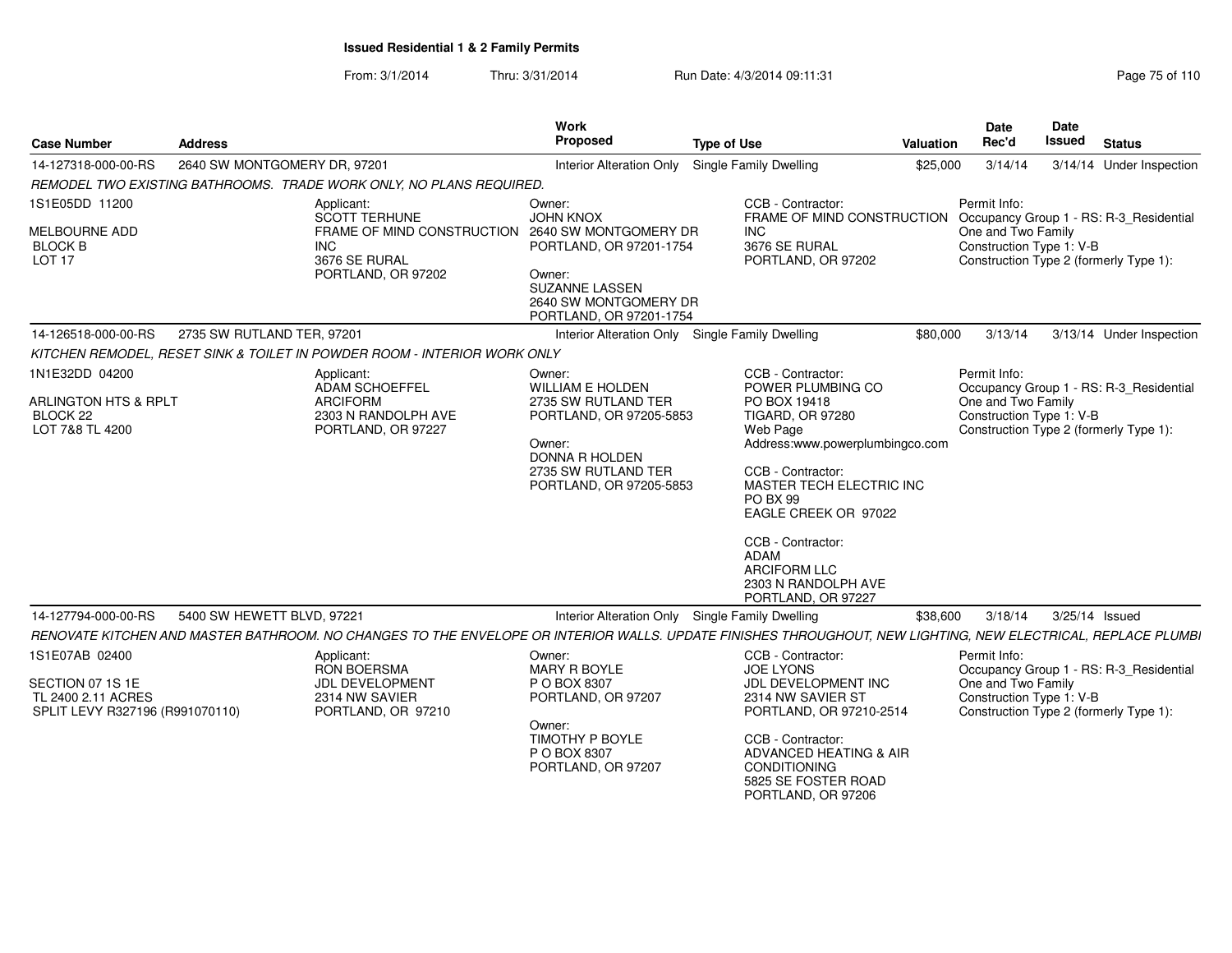From: 3/1/2014Thru: 3/31/2014 Run Date: 4/3/2014 09:11:31 Page 76 of 110

| <b>Case Number</b>                                                                              | <b>Address</b>                                                                                                                            | Work<br><b>Proposed</b>                                                                                                    | <b>Type of Use</b>                                                                                                                                                            | Valuation | <b>Date</b><br>Rec'd                                                                                  | <b>Date</b><br><b>Issued</b> | <b>Status</b>                                                                                                             |
|-------------------------------------------------------------------------------------------------|-------------------------------------------------------------------------------------------------------------------------------------------|----------------------------------------------------------------------------------------------------------------------------|-------------------------------------------------------------------------------------------------------------------------------------------------------------------------------|-----------|-------------------------------------------------------------------------------------------------------|------------------------------|---------------------------------------------------------------------------------------------------------------------------|
| 14-123085-000-00-RS                                                                             | 3140 NE 135TH AVE, 97230                                                                                                                  | <b>Interior Alteration Only</b>                                                                                            | Single Family Dwelling                                                                                                                                                        | \$2,500   | 3/4/14                                                                                                |                              | 3/4/14 Under Inspection                                                                                                   |
|                                                                                                 | REMOVE PARTITION WALL BETWEEN KITCHEN AND LIVING ROOM; NEW HEADER; NEW POST IN BASEMENT +++trade permits to be purchased separate+++      |                                                                                                                            |                                                                                                                                                                               |           |                                                                                                       |                              |                                                                                                                           |
| 1N2E26AB 03300<br><b>ILEX HILLS</b><br><b>BLOCK 5</b><br>SELY 5' OF LOT 13<br>LOT <sub>14</sub> | Applicant:<br>REVIVE, LLC<br>11640 SW PREAKNESS<br>WILSONVILLE, OR 97070                                                                  | Owner:<br><b>RICHARD C BALSIGER</b><br>3140 NE 135TH AVE<br>PORTLAND, OR 97230-2814                                        | CCB - Contractor:<br>REVIVE, LLC<br>11640 SW PREAKNESS<br>WILSONVILLE, OR 97070                                                                                               |           | Permit Info:<br>Construction Type 1: V-B                                                              |                              | Occupancy Group 1 - RS: R-3_Remodel<br>Construction Type 2 (formerly Type 1):<br>Total Square Footage - Display Only: 100 |
| 14-131309-000-00-RS                                                                             | 9027 N SMITH ST, 97203                                                                                                                    | Interior Alteration Only Single Family Dwelling                                                                            |                                                                                                                                                                               | \$5,000   | 3/26/14                                                                                               |                              | 3/26/14 Under Inspection                                                                                                  |
|                                                                                                 | LEGALIZE BASEMENT CONVERSION FOR LIBRARY AND BED ROOM WITH EGRESS WINDOW; ADD NEW BATHROOM W/SINK IN BEDROOM (2 BATHROOMS TOTAL IN HOUSE) |                                                                                                                            |                                                                                                                                                                               |           |                                                                                                       |                              |                                                                                                                           |
| 1N1W01DB 19200<br><b>GRIMES ADD</b><br>BLOCK 4<br>LOT <sub>3</sub>                              | Applicant:<br><b>MICHAEL HENRY</b><br>9027 N SMITH ST<br>PORTLAND, OR 97203                                                               | Owner:<br><b>LEO SCHUMAN</b><br>9027 N SMITH ST<br>PORTLAND, OR 97203<br>Owner:<br><b>MICHAEL HENRY</b><br>9027 N SMITH ST | CCB - Contractor:<br><b>Tyson Wilson</b><br>ECO PLUMBER LLC<br>6533 SE 70th Ave<br>Portland OR 97206                                                                          |           | Permit Info:<br>One and Two Family<br>Construction Type 1: V-B                                        |                              | Occupancy Group 1 - RS: R-3 Residential<br>Construction Type 2 (formerly Type 1):                                         |
|                                                                                                 |                                                                                                                                           | PORTLAND, OR 97203                                                                                                         |                                                                                                                                                                               |           |                                                                                                       |                              |                                                                                                                           |
| 14-123509-000-00-RS                                                                             | 5636 NE 18TH AVE, 97211                                                                                                                   | <b>Interior Alteration Only</b>                                                                                            | Single Family Dwelling                                                                                                                                                        | \$40,000  | 3/5/14                                                                                                |                              | 3/5/14 Under Inspection                                                                                                   |
|                                                                                                 | REMOVAL OF WALL BETWEEN KITCHEN AND DINING ROOM: NEW HEADER AND FAUX BOX BEAMS                                                            |                                                                                                                            |                                                                                                                                                                               |           |                                                                                                       |                              |                                                                                                                           |
| 1N1E14DC 20800<br><b>OAKHURST</b><br><b>BLOCK 5</b><br><b>LOT 15</b>                            | Applicant:<br><b>DAVE DIMOFF</b><br><b>DIMOFF DESIGNS</b><br>2032 NE53RD<br>PORTLAND, OR 97213                                            | Owner:<br><b>CHRISTOPHER E SHOREY</b><br>5636 NE 18TH AVE<br>PORTLAND, OR 97211-5545                                       | CCB - Contractor:<br>VAST ELECTRIC INC.<br>1525 SEATTLE SLEW RD. SE<br><b>SALEM, OR 97317</b><br>CCB - Contractor:<br>elk country plumbing<br>6931 se 71<br>portland OR 97206 |           | Permit Info:<br>One and Two Family<br>Construction Type 1: V-B                                        |                              | Occupancy Group 1 - RS: R-3_Residential<br>Construction Type 2 (formerly Type 1):                                         |
|                                                                                                 | Total # of RS Interior Alteration Only permits issued: 18                                                                                 |                                                                                                                            | Total valuation of RS Interior Alteration Only permits issued: \$523,600                                                                                                      |           |                                                                                                       |                              |                                                                                                                           |
| 14-108658-000-00-RS                                                                             | 8226 SE 52ND AVE, 97206                                                                                                                   | Move                                                                                                                       | Garage/Carport                                                                                                                                                                | \$1.100   | 3/20/14                                                                                               |                              | 3/20/14 Under Inspection                                                                                                  |
|                                                                                                 | NEW FOUNDATION FOR ON WHICH TO PLACE 432 SF GARAGE, MOVED FROM NEIGHBORING PROPERTY (DEMO PERMIT 07-114988)                               |                                                                                                                            |                                                                                                                                                                               |           |                                                                                                       |                              |                                                                                                                           |
| 1S2E19DC 06100<br><b>DARLINGTON</b><br>BLOCK <sub>27</sub><br>LOT <sub>17</sub>                 | Applicant:<br>DARREN G LEE<br>2316 N WINCHELL ST<br>PORTLAND, OR 97217-6846                                                               | Owner:<br><b>DARREN G LEE</b><br>2316 N WINCHELL ST<br>PORTLAND, OR 97217-6846                                             |                                                                                                                                                                               |           | Permit Info:<br>Occupancy Group 1 - RS: U_Private<br>Garage\Utility Misc.<br>Construction Type 1: V-B |                              | Construction Type 2 (formerly Type 1):<br>Total Square Footage - Display Only: 432                                        |

**Total # of RS Move permits issued: 1**

**Total valuation of RS Move permits issued: \$1,100**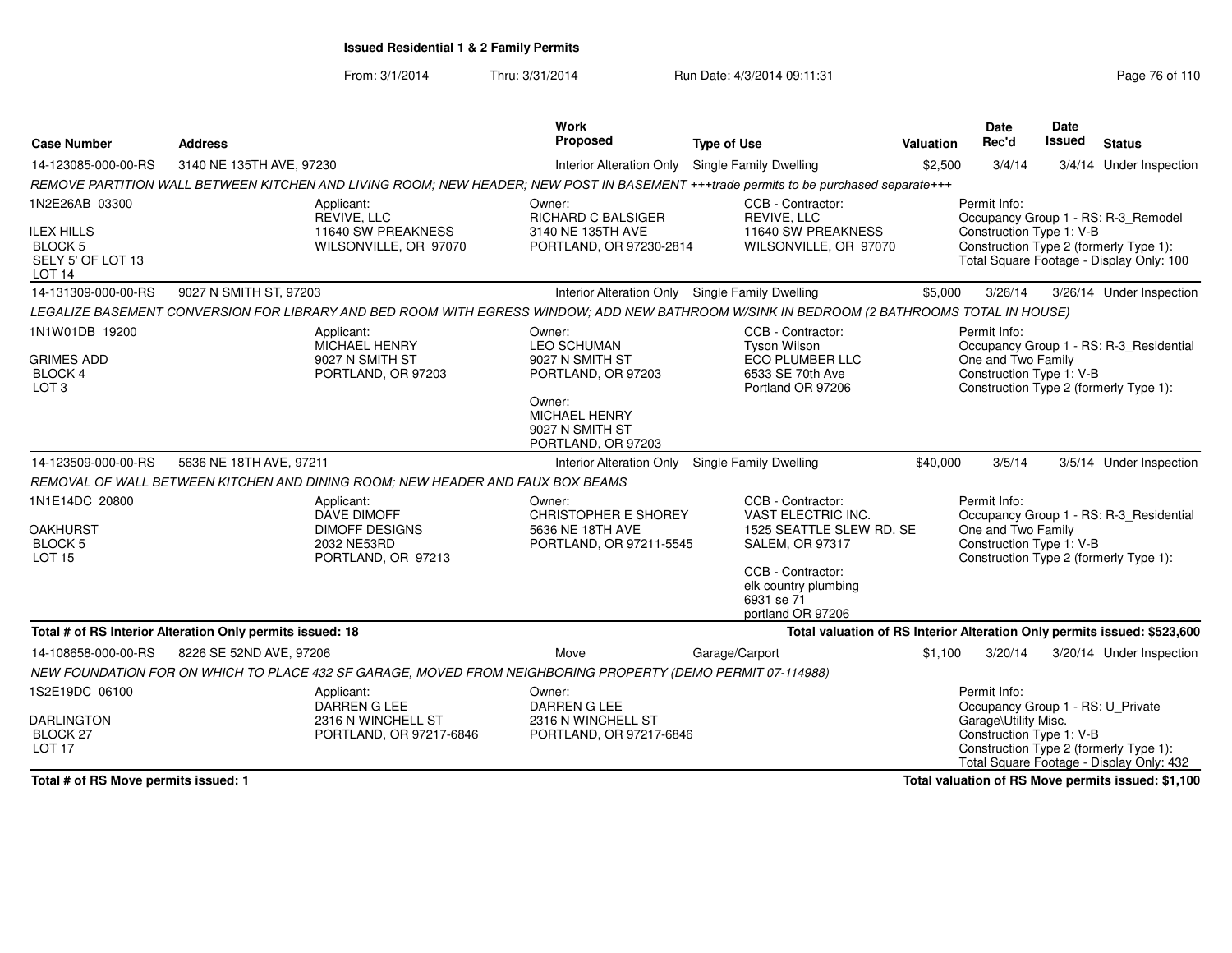From: 3/1/2014Thru: 3/31/2014 Run Date: 4/3/2014 09:11:31 Page 77 of 110

| <b>Case Number</b>  | <b>Address</b>                                          |                                                                                                                        | Work<br>Proposed                                                                                                                                                     | <b>Type of Use</b>                                                                                                                                                                          | <b>Valuation</b> | Date<br>Rec'd                                                                                     | Date<br><b>Issued</b> | <b>Status</b>                                                                                                                 |
|---------------------|---------------------------------------------------------|------------------------------------------------------------------------------------------------------------------------|----------------------------------------------------------------------------------------------------------------------------------------------------------------------|---------------------------------------------------------------------------------------------------------------------------------------------------------------------------------------------|------------------|---------------------------------------------------------------------------------------------------|-----------------------|-------------------------------------------------------------------------------------------------------------------------------|
| 14-100799-000-00-RS | 2436 N WYGANT ST - Unit B, 97217                        |                                                                                                                        | New Construction                                                                                                                                                     | <b>Accessory Dwelling Unit</b>                                                                                                                                                              | \$70,137         | 1/3/14                                                                                            |                       | $3/6/14$ Issued                                                                                                               |
|                     | NEW DETACHED ADU/TWO STORY/FLAT LOT/COMPLEX             |                                                                                                                        |                                                                                                                                                                      |                                                                                                                                                                                             |                  |                                                                                                   |                       |                                                                                                                               |
| 1N1E21AC 10200      |                                                         | Applicant:<br>SCHUYLER SMITH<br>POLYPHON ARCHITECTURE &<br><b>DESIGN, LLC</b><br>6106 NE 9TH AVE<br>PORTLAND, OR 97211 | Owner:<br>CHRISTIAN J TREJBAL<br>2436 N WYGANT ST<br>PORTLAND, OR 97217-3468<br>Owner:<br>MARGARET A ALLEN<br>2436 N WYGANT ST<br>PORTLAND, OR 97217-3468            | CCB - Contractor:<br>MINYARD PLUMBING LLC<br>7037 NW BURLINGTON<br>PORTLAND, OR 97203<br>CCB - Contractor:<br>HOLLY HUNTLEY<br><b>ENVIRONS LLC</b><br>5919 NE 10TH AVE<br>PORTLAND OR 97211 |                  | Permit Info:<br>One and Two Family<br>Construction Type 1: V-B<br>Number of New Dwelling Units: 1 |                       | Occupancy Group 1 - RS: R-3_Residential<br>Construction Type 2 (formerly Type 1):<br>Total Square Footage - Display Only: 655 |
| 13-236317-000-00-RS | 1125 SE 18TH AVE, 97214                                 |                                                                                                                        | New Construction                                                                                                                                                     | <b>Accessory Dwelling Unit</b>                                                                                                                                                              | \$60,821         | 12/10/13                                                                                          |                       | 3/14/14 Under Inspection                                                                                                      |
|                     |                                                         | NEW ACCESSORY DWELLING UNIT / 1 STORY / FLAT LOT / COMPLEX                                                             |                                                                                                                                                                      |                                                                                                                                                                                             |                  |                                                                                                   |                       |                                                                                                                               |
| 1S1E02AC 06000      |                                                         | Applicant:<br><b>BRAD BLOOM</b><br>3927 N MICHIGAN AVE<br>PORTLAND, OR 97227                                           | Owner:<br>PATRICK K KERNAN<br>1735 SE SALMON ST<br>PORTLAND, OR 97214-3740<br>Owner:<br><b>LISA F KERNAN</b>                                                         |                                                                                                                                                                                             |                  | Permit Info:<br>One and Two Family<br>Construction Type 1: V-B<br>Number of New Dwelling Units: 1 |                       | Occupancy Group 1 - RS: R-3_Residential<br>Construction Type 2 (formerly Type 1):<br>Total Square Footage - Display Only: 568 |
|                     |                                                         |                                                                                                                        | 1735 SE SALMON ST<br>PORTLAND, OR 97214-3740                                                                                                                         |                                                                                                                                                                                             |                  |                                                                                                   |                       |                                                                                                                               |
| 14-107778-000-00-RS | 6510 N AMHERST ST - Unit B, 97203                       |                                                                                                                        | New Construction                                                                                                                                                     | <b>Accessory Dwelling Unit</b>                                                                                                                                                              | \$65,961         | 1/21/14                                                                                           |                       | 3/27/14 Under Inspection                                                                                                      |
|                     |                                                         |                                                                                                                        |                                                                                                                                                                      | NEW ACCESSORY DWELLING UNIT/2-STORY/FLAT LOT/COMPLEX / FORTUNE PL, BLOCK 1, LOT 12&13**TRADE PERMITS TO BE PULLED SEPARATELY**                                                              |                  |                                                                                                   |                       |                                                                                                                               |
| 1N1E07CA 11800      |                                                         | Applicant:<br>DANIEL LAJOIE<br>DEPARTURE ARCHITECTURE<br>143 JOHN ADAMS ST<br>OREGON CITY OR 97045                     | Owner:<br><b>MARENDA CHAMBERLIN</b><br>6510 N AMHERST ST<br>PORTLAND, OR 97203-4002<br>Owner:<br><b>HEIDI LOHMAN</b><br>6510 N AMHERST ST<br>PORTLAND, OR 97203-4002 | CCB - Contractor:<br><b>HOLLY HUNTLEY</b><br><b>ENVIRONS LLC</b><br>5919 NE 10TH AVE<br>PORTLAND OR 97211                                                                                   |                  | Permit Info:<br>One and Two Family<br>Construction Type 1: V-B<br>Number of New Dwelling Units: 1 |                       | Occupancy Group 1 - RS: R-3_Residential<br>Construction Type 2 (formerly Type 1):<br>Total Square Footage - Display Only: 616 |
| 14-115853-000-00-RS | 126 NE MONROE ST - Unit B, 97212                        |                                                                                                                        | New Construction                                                                                                                                                     | <b>Accessory Dwelling Unit</b>                                                                                                                                                              | \$41,119         | 2/12/14                                                                                           |                       | 3/24/14 Issued                                                                                                                |
|                     | NEW ACCESSORY DWELLING UNIT/ 1 STORY/ FLAT LOT/ COMPLEX |                                                                                                                        |                                                                                                                                                                      |                                                                                                                                                                                             |                  |                                                                                                   |                       |                                                                                                                               |
| 1N1E27AA 19700      |                                                         | Applicant:<br>Dave Spitzer<br>DMS Architects Inc.<br>2325 NE 19TH AVE<br>PORTLAND, OR 97212                            | Owner:<br><b>CRAIG D SWITALLA</b><br>126 NE MONROE ST<br>PORTLAND, OR 97212<br>Owner:<br>LISA J SWITALLA<br>126 NE MONROE ST<br>PORTLAND, OR 97212                   | CCB - Contractor:<br>KD TILE & CARPENTRY LLC<br>210 NE MORRIS ST<br>PORTLAND, OR 97212                                                                                                      |                  | Permit Info:<br>One and Two Family<br>Construction Type 1: V-B<br>Number of New Dwelling Units: 1 |                       | Occupancy Group 1 - RS: R-3_Residential<br>Construction Type 2 (formerly Type 1):<br>Total Square Footage - Display Only: 384 |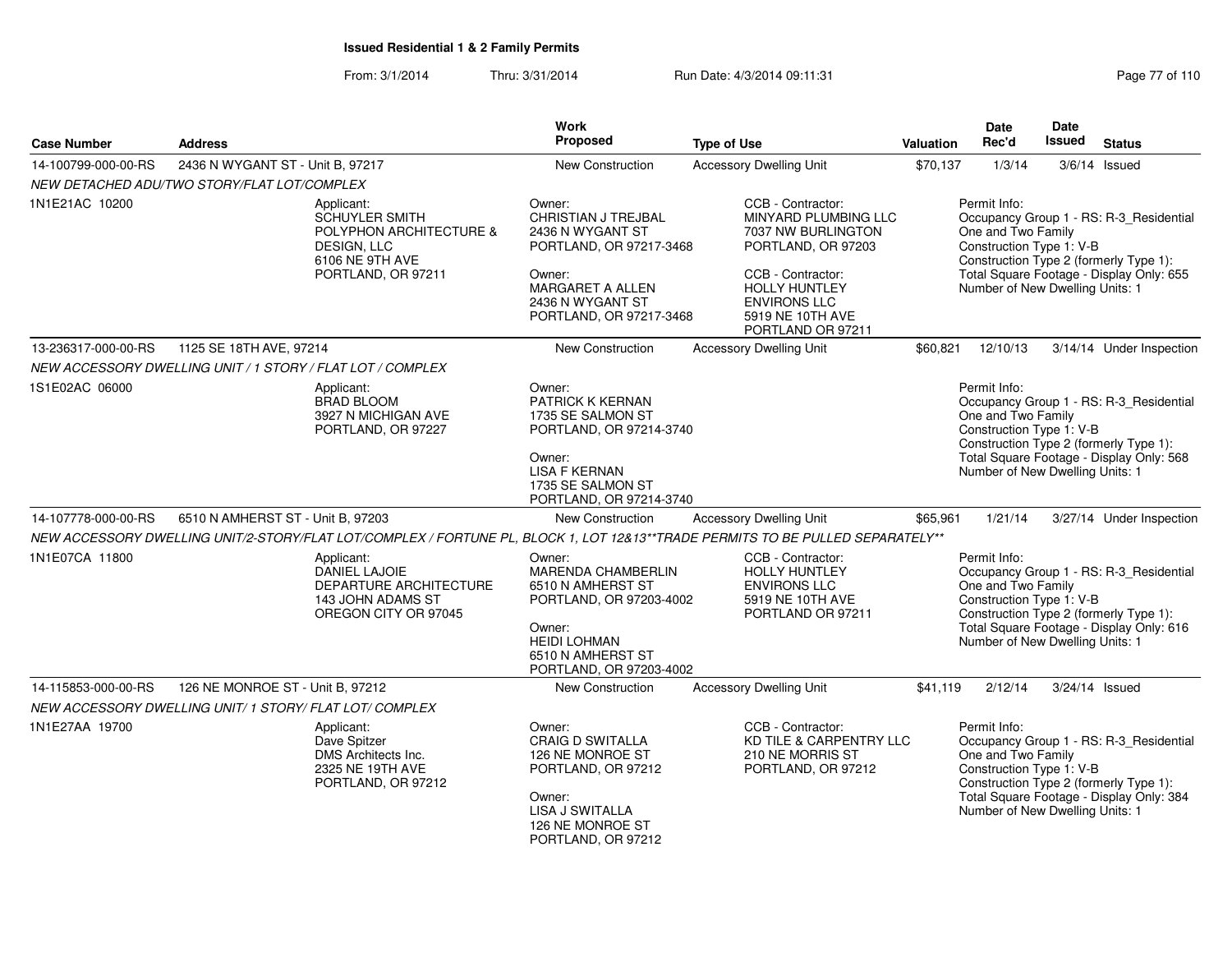From: 3/1/2014Thru: 3/31/2014 Run Date: 4/3/2014 09:11:31 Research 2010 Rage 78 of 110

| <b>Case Number</b>                                               | <b>Address</b>              |                                                                                                                                                            | <b>Work</b><br>Proposed                                                                                                                                              | <b>Type of Use</b>                                                                                                          | <b>Valuation</b> | Date<br>Rec'd                                                         | Date<br>Issued | <b>Status</b>                                                                                                                      |
|------------------------------------------------------------------|-----------------------------|------------------------------------------------------------------------------------------------------------------------------------------------------------|----------------------------------------------------------------------------------------------------------------------------------------------------------------------|-----------------------------------------------------------------------------------------------------------------------------|------------------|-----------------------------------------------------------------------|----------------|------------------------------------------------------------------------------------------------------------------------------------|
| 14-125404-000-00-RS                                              | 4241 SE 136TH AVE, 97236    |                                                                                                                                                            | New Construction                                                                                                                                                     | <b>Accessory Structure</b>                                                                                                  | \$12,998         | 3/11/14                                                               |                | 3/11/14 Final                                                                                                                      |
| <i>40' X 8' CARGO CONTAINER FOR STORAGE</i>                      |                             |                                                                                                                                                            |                                                                                                                                                                      |                                                                                                                             |                  |                                                                       |                |                                                                                                                                    |
| IS2E11DC 05000                                                   |                             | Applicant:                                                                                                                                                 | Owner:                                                                                                                                                               | CCB - Contractor:                                                                                                           |                  | Permit Info:                                                          |                |                                                                                                                                    |
| SECTION 11 1S 2E<br>TL 5000 0.57 ACRES                           |                             | <b>KENT UMEMOTO</b><br>16306 SE LINCOLN<br>PORTLAND OR 97233                                                                                               | ROBERT G UMEMOTO<br>4241 SE 136TH AVE<br>PORTLAND, OR 97236-3517                                                                                                     | CHRISTOPHER M UMEMOTO<br><b>B &amp; G EXCAVATION &amp; PLUMBING</b><br><b>LLC</b><br>4241 SE 136TH AVE<br>PORTLAND OR 97236 |                  | Garage\Utility Misc.<br>Construction Type 1: V-B                      |                | Occupancy Group 1 - RS: U_Private<br>Construction Type 2 (formerly Type 1):<br>Total Square Footage - Display Only: 320            |
| 14-131776-000-00-RS                                              | 6837 SE HOLGATE BLVD, 97206 |                                                                                                                                                            | <b>New Construction</b>                                                                                                                                              | <b>Accessory Structure</b>                                                                                                  | \$131,801        | 3/27/14                                                               |                | 3/27/14 Issued                                                                                                                     |
|                                                                  |                             | SHIPPING CONTAINER TO BE PLACED ON THE PROPERTY AND USED AS STORAGE: ADD 30'X25' DRIVEWAY TO THE REAR OF THE HOUSE SEE 14-104955-CC                        |                                                                                                                                                                      |                                                                                                                             |                  |                                                                       |                |                                                                                                                                    |
| 1S2E08CD 10400<br>KERN PK<br>BLOCK 10<br>W 20' OF LOT 7<br>LOT 8 |                             | Applicant:<br><b>VIKTORIA% SCHULZ</b><br>6837 SE HOLGATE BLVD<br>PORTLAND OR 97206                                                                         | Owner:<br>MONTE L SELLERS<br>4040 NE 20TH ST<br>OTIS, OR 97368<br>Owner:<br>KAREN L SELLERS<br>4040 NE 20TH ST<br>OTIS, OR 97368                                     | CCB - Contractor:<br>RON RUST DRYWALL INC<br>4235 SE SCHILLER ST<br>PORTLAND, OR 97206-5089                                 |                  | Permit Info:<br>One and Two Family<br>Construction Type 1: V-B        |                | Occupancy Group 1 - RS: R-3_Residential<br>Construction Type 2 (formerly Type 1): V-B<br>Total Square Footage - Display Only: 1555 |
| 14-127768-000-00-RS                                              | 1214 NE 37TH AVE, 97232     |                                                                                                                                                            | New Construction                                                                                                                                                     | <b>Accessory Structure</b>                                                                                                  | \$32,017         | 3/20/14                                                               |                | 3/20/14 Issued                                                                                                                     |
|                                                                  |                             | NEW TWO STORY ACCESSORY STRUCTURE TO INCLUDE MUSIC STUDIO, BATHROOM ON MAIN, AND TEA ROOM ON THE SECOND FLOOR                                              |                                                                                                                                                                      |                                                                                                                             |                  |                                                                       |                |                                                                                                                                    |
| 1N1E36AA 13300<br>LAURELHURST<br>BLOCK 29<br>LOT 1 TL 13300      |                             | Applicant:<br><b>LINDA OSTER</b><br><b>QUATREFOIL INC</b><br>404 SE 80TH<br>PORTLAND, OR 97215                                                             | Owner:<br><b>BRIAN M QUINCEY</b><br>1214 NE 37TH AVE<br>PORTLAND, OR 97232-1976<br>Owner:<br><b>DENISE M FUJIKAWA</b><br>1214 NE 37TH AVE<br>PORTLAND, OR 97232-1976 | CCB - Contractor:<br><b>BLAZE GALLINGER</b><br>ABLE CONSTRUCTION INC<br>2726 SE 33RD PLACE<br>PORTLAND, OR 97202            |                  | Permit Info:<br>One and Two Family<br>Construction Type 1: V-B        |                | Occupancy Group 1 - RS: R-3_Residential<br>Construction Type 2 (formerly Type 1):<br>Total Square Footage - Display Only: 299      |
| 14-105394-000-00-RS                                              | 5006 SE LONG ST, 97206      |                                                                                                                                                            | <b>New Construction</b>                                                                                                                                              | <b>Accessory Structure</b>                                                                                                  | \$60,000         | 1/16/14                                                               |                | 3/6/14 Under Inspection                                                                                                            |
|                                                                  |                             | CONSTRUCT NEW DETACHED ACCESSORY STRUCTURE FOR HOBBY/STORAGE USE, 2 STORY, BATHROOM ON FIRST FLOOR, DECK OFF 2ND FLOOR WITH EXTERIOR STAIRSPLUMBING, ELECT |                                                                                                                                                                      |                                                                                                                             |                  |                                                                       |                |                                                                                                                                    |
| 1S2E18BA 20600<br>SECTION 18 1S 2E<br>TL 20600 0.62 ACRES        |                             | Applicant:<br><b>JOE ROBERTSON</b><br>SHELTER SOLUTIONS LLC<br>1973 SE DUNCAN DR<br>HILLSBORO, OR 97123                                                    | Owner:<br><b>TODD J MCCORMACK</b><br>5006 SE LONG ST<br>PORTLAND, OR 97206-4935<br>Owner:<br><b>WAYNE HUGHES</b><br>5006 SE LONG ST<br>PORTLAND, OR 97206-4935       | CCB - Contractor:<br><b>JOE ROBERTSON</b><br>SHELTER SOLUTIONS LLC<br>1973 SE DUNCAN DR<br>HILLSBORO, OR 97123              |                  | Permit Info:<br>Garage\Utility Misc.<br>Construction Type 1: V-B      |                | Occupancy Group 1 - RS: U Private<br>Construction Type 2 (formerly Type 1):<br>Total Square Footage - Display Only: 1182           |
| 13-227634-000-00-RS                                              | 10301 NE 6TH DR             |                                                                                                                                                            | New Construction                                                                                                                                                     | <b>Accessory Structure</b>                                                                                                  | \$36,558         | 2/6/14                                                                |                | 3/17/14 Issued                                                                                                                     |
| NEW STORAGE BUILDING AT REAR OF PROPERTY                         |                             |                                                                                                                                                            |                                                                                                                                                                      |                                                                                                                             |                  |                                                                       |                |                                                                                                                                    |
| 1N1E03DA 01301<br>PARTITION PLAT 2007-117<br>LOT <sub>1</sub>    |                             | Applicant:<br>RALPH W IV COOK<br>10301 NE 6TH DR<br>PORTLAND, OR 97211                                                                                     | Owner:<br>RALPH W IV COOK<br>10301 NE 6TH DR<br>PORTLAND, OR 97211                                                                                                   |                                                                                                                             |                  | Permit Info:<br>Patios, Porches, Carports<br>Construction Type 1: V-B |                | Occupancy Group 1 - RS: U_Decks,<br>Construction Type 2 (formerly Type 1):<br>Total Square Footage - Display Only: 1800            |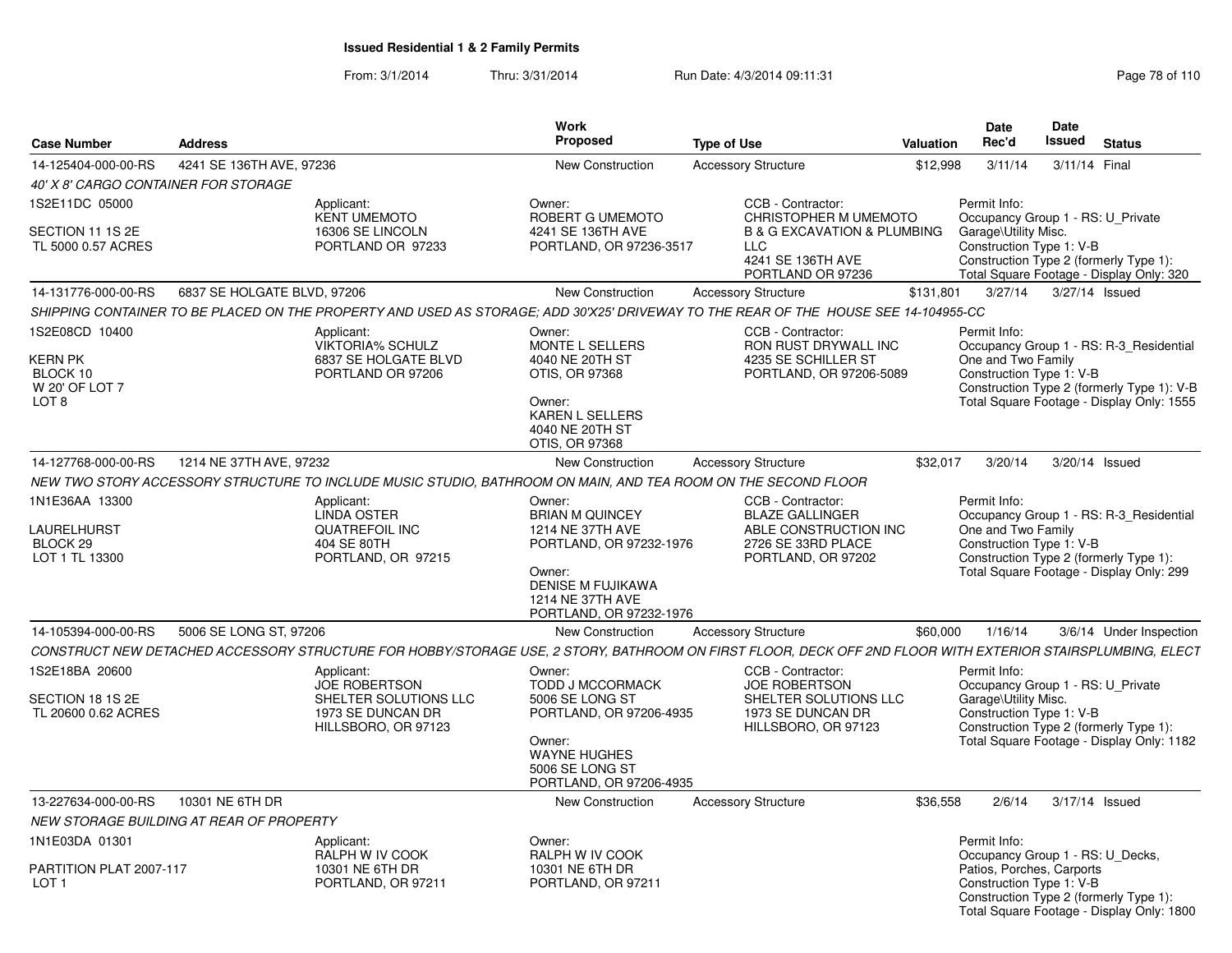From: 3/1/2014Thru: 3/31/2014 Run Date: 4/3/2014 09:11:31 Research 2010 Rage 79 of 110

| <b>Case Number</b>                                                     | <b>Address</b>           |                                                                                                       | <b>Work</b><br>Proposed                                                                                                                              | <b>Type of Use</b> |                                                                                                                              | Valuation | <b>Date</b><br>Rec'd                                                                                  | Date<br><b>Issued</b> | <b>Status</b>                                                                                                                  |
|------------------------------------------------------------------------|--------------------------|-------------------------------------------------------------------------------------------------------|------------------------------------------------------------------------------------------------------------------------------------------------------|--------------------|------------------------------------------------------------------------------------------------------------------------------|-----------|-------------------------------------------------------------------------------------------------------|-----------------------|--------------------------------------------------------------------------------------------------------------------------------|
| 14-129031-000-00-RS                                                    | 01837 SW RADCLIFFE RD    |                                                                                                       | <b>New Construction</b>                                                                                                                              |                    | Decks, Fences, Retaining Walls                                                                                               | \$10,000  | 3/20/14                                                                                               |                       | 3/20/14 Issued                                                                                                                 |
| CONSTRUCT 8 FT CMU FENCE ALONG HWY 43                                  |                          |                                                                                                       |                                                                                                                                                      |                    |                                                                                                                              |           |                                                                                                       |                       |                                                                                                                                |
| 1S1E26CB 01501<br>RADCLIFFE ESTATES<br>LOT 1                           |                          | Applicant:<br>KRISTIN A DEL BALZO<br>01837 SW RADCLIFFE RD<br>PORTLAND, OR 97219                      | Owner:<br>KRISTIN A DEL BALZO<br>01837 SW RADCLIFFE RD<br>PORTLAND, OR 97219                                                                         |                    |                                                                                                                              |           | Permit Info:<br>Occupancy Group 1 - RS: U_Private<br>Garage\Utility Misc.<br>Construction Type 1: V-B |                       | Construction Type 2 (formerly Type 1):                                                                                         |
| 14-127813-000-00-RS                                                    | 8118 SE OGDEN ST, 97206  |                                                                                                       | New Construction                                                                                                                                     |                    | Decks, Fences, Retaining Walls                                                                                               | \$9,000   | 3/18/14                                                                                               |                       | 3/18/14 Issued                                                                                                                 |
|                                                                        |                          | NEW CONSTRUCTION OF 7' TALL SLANTED CHAIN LINK FENCE WITH 1' OF BARB WIRE                             |                                                                                                                                                      |                    |                                                                                                                              |           |                                                                                                       |                       |                                                                                                                                |
| 1S2E20AD 04400<br><b>STERLING</b>                                      |                          | Applicant:<br><b>DENISE SHAW</b><br>9900 SE 132ND AVE                                                 | Owner:<br><b>DAVID B FORSYTH</b><br>13297 SE MEADOWPARK DR                                                                                           |                    | CCB - Contractor:<br>RUFFIN CONSTRUCTION<br>8935 SE STANLEY PL                                                               |           | Permit Info:<br>Occupancy Group 1 - RS: U_Private<br>Garage\Utility Misc.                             |                       |                                                                                                                                |
| BLOCK 6<br>LOT <sub>8</sub>                                            |                          | HAPPY VALLEY, OR 97086                                                                                | HAPPY VALLEY, OR 97086-5987<br>Owner:<br><b>JOYCE R FORSYTH</b><br>13297 SE MEADOWPARK DR<br>HAPPY VALLEY, OR 97086-5987                             |                    | PORTLAND, OR 97206                                                                                                           |           | Construction Type 1: V-B                                                                              |                       | Construction Type 2 (formerly Type 1):                                                                                         |
| 13-217990-000-00-RS                                                    | 2451 SE ANKENY ST, 97214 |                                                                                                       | New Construction                                                                                                                                     | Duplex             |                                                                                                                              | \$167,259 | 10/17/13                                                                                              |                       | 3/11/14 Under Inspection                                                                                                       |
|                                                                        |                          | BUILDING A-NEW DUPLEX / 2 STORY / NO GARAGE / FLAT LOT/ COMPLEX/ GREEN ROOF                           |                                                                                                                                                      |                    |                                                                                                                              |           |                                                                                                       |                       |                                                                                                                                |
| 1N1E36CC 18900<br><b>ETNA</b><br>BLOCK <sub>8</sub><br>LOT 11 TL 18900 |                          | Applicant:<br><b>COLIN STACEY</b><br>COLAB ARCHITECTURE, LLC.<br>421 SW 6TH AVE                       | Owner:<br><b>MARK A ENGBERG</b><br>4030 NE 19TH AVE<br>PORTLAND, OR 97212-1411                                                                       |                    | CCB - Contractor:<br><b>ERIK OPSAHL</b><br>RAINIER PACIFIC DEVELOPMENT<br><b>LLC</b><br>1845 NW 23RD PL                      |           | Permit Info:<br>One and Two Family<br>Construction Type 1: V-B                                        |                       | Occupancy Group 1 - RS: R-3 Residential<br>Construction Type 2 (formerly Type 1):                                              |
|                                                                        |                          | PORTLAND, OR 97204                                                                                    | Owner:<br><b>LAURIE B ENGBERG</b><br>4030 NE 19TH AVE<br>PORTLAND, OR 97212-1411                                                                     |                    | PORTLAND OR 97210                                                                                                            |           | Number of New Dwelling Units: 2                                                                       |                       | Total Square Footage - Display Only: 1562                                                                                      |
|                                                                        |                          |                                                                                                       | Owner:<br><b>JEFFREY GERSH</b><br>4030 NE 19TH AVE<br>PORTLAND, OR 97212-1411                                                                        |                    |                                                                                                                              |           |                                                                                                       |                       |                                                                                                                                |
| 13-218029-000-00-RS                                                    | 2445 SE ANKENY ST, 97214 |                                                                                                       | <b>New Construction</b>                                                                                                                              | <b>Duplex</b>      |                                                                                                                              | \$176,254 | 10/17/13                                                                                              |                       | 3/11/14 Under Inspection                                                                                                       |
|                                                                        |                          | BLDG B - NEW 2 STORY DUPLEX/NO GARAGE/FLAT LOT/COMPLEX/WITH ECO ROOF                                  |                                                                                                                                                      |                    |                                                                                                                              |           |                                                                                                       |                       |                                                                                                                                |
| 1N1E36CC 18800                                                         |                          | Applicant:<br><b>COLIN STACEY</b><br>COLAB ARCHITECTURE, LLC.<br>421 SW 6TH AVE<br>PORTLAND, OR 97204 | Owner:<br><b>MARK ENGBERG</b><br>4030 NE 19TH AVE<br>PORTLAND, OR 97212<br>Owner:<br><b>LAURIE ENGBERG</b><br>4030 NE 19TH AVE<br>PORTLAND, OR 97212 |                    | CCB - Contractor:<br><b>ERIK OPSAHL</b><br>RAINIER PACIFIC DEVELOPMENT<br><b>LLC</b><br>1845 NW 23RD PL<br>PORTLAND OR 97210 |           | Permit Info:<br>One and Two Family<br>Construction Type 1: V-B<br>Number of New Dwelling Units: 2     |                       | Occupancy Group 1 - RS: R-3_Residential<br>Construction Type 2 (formerly Type 1):<br>Total Square Footage - Display Only: 1646 |
|                                                                        |                          |                                                                                                       | Owner:<br><b>JEFF GERSH</b><br>4030 NE 19TH AVE<br>PORTLAND, OR 97212                                                                                |                    |                                                                                                                              |           |                                                                                                       |                       |                                                                                                                                |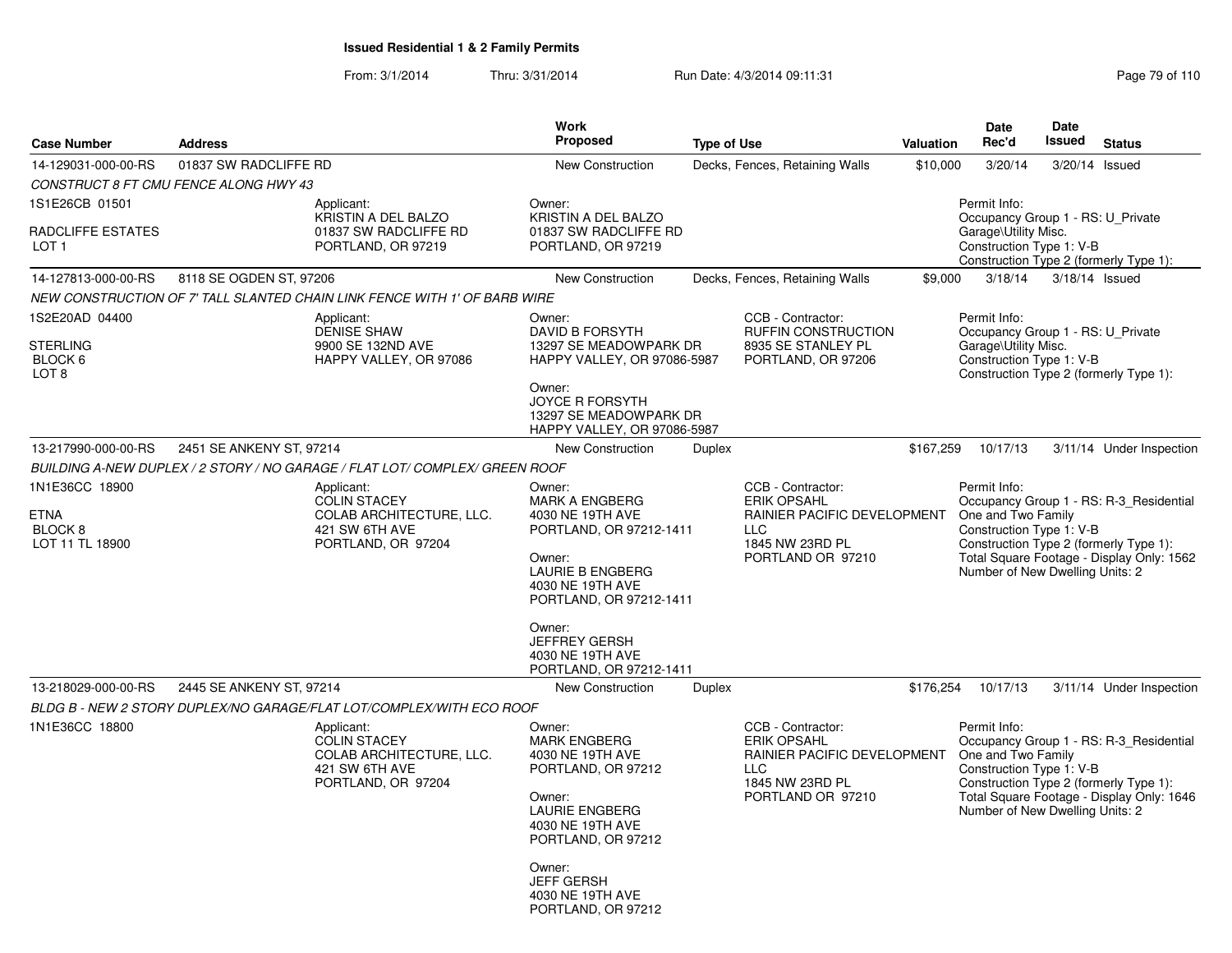From: 3/1/2014Thru: 3/31/2014 Run Date: 4/3/2014 09:11:31

| Page 80 of 110 |  |
|----------------|--|
|----------------|--|

| 2441 SE ANKENY ST, 97214<br>BLDG A - NEW 2 STORY DUPLEX/NO GARAGE/FLAT LOT/COMPLEX/WITH ECO ROOF<br>Applicant:<br><b>COLIN STACEY</b><br>COLAB ARCHITECTURE, LLC.<br>421 SW 6TH AVE<br>PORTLAND, OR 97204<br>7313 N GREENWICH AVE, 97217 | <b>New Construction</b><br>Owner:<br><b>MARK ENGBERG</b><br>4030 NE 19TH AVE<br>PORTLAND, OR 97212<br>Owner:<br><b>LAURIE ENGBERG</b><br>4030 NE 19TH AVE<br>PORTLAND, OR 97212<br>Owner:<br><b>JEFF GERSH</b><br>4030 NE 19TH AVE | <b>Duplex</b>                                                                                                         | CCB - Contractor:<br><b>ERIK OPSAHL</b><br>RAINIER PACIFIC DEVELOPMENT<br>LLC<br>1845 NW 23RD PL<br>PORTLAND OR 97210                                                | \$203,987                                    | 10/17/13<br>Permit Info:<br>One and Two Family<br>Construction Type 1: V-B<br>Number of New Dwelling Units: 2 |                              | 3/11/14 Under Inspection<br>Occupancy Group 1 - RS: R-3_Residential<br>Construction Type 2 (formerly Type 1):<br>Total Square Footage - Display Only: 1905                                                                                                                                                                                                                                                                                     |
|------------------------------------------------------------------------------------------------------------------------------------------------------------------------------------------------------------------------------------------|------------------------------------------------------------------------------------------------------------------------------------------------------------------------------------------------------------------------------------|-----------------------------------------------------------------------------------------------------------------------|----------------------------------------------------------------------------------------------------------------------------------------------------------------------|----------------------------------------------|---------------------------------------------------------------------------------------------------------------|------------------------------|------------------------------------------------------------------------------------------------------------------------------------------------------------------------------------------------------------------------------------------------------------------------------------------------------------------------------------------------------------------------------------------------------------------------------------------------|
|                                                                                                                                                                                                                                          |                                                                                                                                                                                                                                    |                                                                                                                       |                                                                                                                                                                      |                                              |                                                                                                               |                              |                                                                                                                                                                                                                                                                                                                                                                                                                                                |
|                                                                                                                                                                                                                                          |                                                                                                                                                                                                                                    |                                                                                                                       |                                                                                                                                                                      |                                              |                                                                                                               |                              |                                                                                                                                                                                                                                                                                                                                                                                                                                                |
|                                                                                                                                                                                                                                          |                                                                                                                                                                                                                                    |                                                                                                                       |                                                                                                                                                                      |                                              |                                                                                                               |                              |                                                                                                                                                                                                                                                                                                                                                                                                                                                |
|                                                                                                                                                                                                                                          | PORTLAND, OR 97212<br>New Construction                                                                                                                                                                                             | <b>Duplex</b>                                                                                                         |                                                                                                                                                                      | \$450,084                                    | 12/27/13                                                                                                      |                              | 3/4/14 Under Inspection                                                                                                                                                                                                                                                                                                                                                                                                                        |
| NEW DUPLEX / 2 STORY / ATTACHED GARAGE AND PARKING PAD / FLAT LOT / COMPLEX+++SIGNED LIMITED STRUCTURAL ENGINEERING PLAN REVIEW FORM PROVIDED+++2500gpm fireflow at                                                                      |                                                                                                                                                                                                                                    |                                                                                                                       |                                                                                                                                                                      |                                              |                                                                                                               |                              |                                                                                                                                                                                                                                                                                                                                                                                                                                                |
| Applicant:<br><b>DONNA KEOUGH</b><br>508 NW 44TH ST<br>VANCOUVER, WA 98660                                                                                                                                                               | Owner:                                                                                                                                                                                                                             |                                                                                                                       | CCB - Contractor:<br>PETER A KUSYK<br>12703 SW 67TH AVE<br><b>TIGARD, OR 97223</b>                                                                                   |                                              |                                                                                                               |                              |                                                                                                                                                                                                                                                                                                                                                                                                                                                |
| 2455 SE ANKENY ST, 97214                                                                                                                                                                                                                 | <b>New Construction</b>                                                                                                                                                                                                            | Duplex                                                                                                                |                                                                                                                                                                      |                                              | 10/17/13                                                                                                      |                              | 3/11/14 Under Inspection                                                                                                                                                                                                                                                                                                                                                                                                                       |
|                                                                                                                                                                                                                                          |                                                                                                                                                                                                                                    |                                                                                                                       |                                                                                                                                                                      |                                              |                                                                                                               |                              |                                                                                                                                                                                                                                                                                                                                                                                                                                                |
| Applicant:<br>COLIN STACEY<br>COLAB ARCHITECTURE, LLC.<br>421 SW 6TH AVE<br>PORTLAND, OR 97204                                                                                                                                           | Owner:<br><b>MARK A ENGBERG</b><br>4030 NE 19TH AVE<br>Owner:<br><b>LAURIE B ENGBERG</b><br>4030 NE 19TH AVE<br>Owner:                                                                                                             |                                                                                                                       | CCB - Contractor:<br><b>ERIK OPSAHL</b><br><b>LLC</b><br>1845 NW 23RD PL                                                                                             |                                              |                                                                                                               |                              |                                                                                                                                                                                                                                                                                                                                                                                                                                                |
|                                                                                                                                                                                                                                          |                                                                                                                                                                                                                                    | BUILDING B- NEW DUPLEX/ 3 STORY/ NO GARAGE/ FLAT LOT/ COMPLEX/ GREEN ROOF<br><b>JEFFREY GERSH</b><br>4030 NE 19TH AVE | FIRENZE DEVELOPMENT INC<br>7110 SW OLD WILSONVILLE RD<br>WILSONVILLE, OR 97070-7857<br>PORTLAND, OR 97212-1411<br>PORTLAND, OR 97212-1411<br>PORTLAND, OR 97212-1411 | FIRENZE DEVELOPMENT INC<br>PORTLAND OR 97210 | \$243,500<br>RAINIER PACIFIC DEVELOPMENT                                                                      | Permit Info:<br>Permit Info: | Occupancy Group 1 - RS: R-3_Residential<br>One and Two Family<br>Construction Type 1: V-B<br>Construction Type 2 (formerly Type 1): V-B<br>Total Square Footage - Display Only: 4346<br>Number of New Dwelling Units: 2<br>Occupancy Group 1 - RS: R-3_Residential<br>One and Two Family<br>Construction Type 1: V-B<br>Construction Type 2 (formerly Type 1):<br>Total Square Footage - Display Only: 2274<br>Number of New Dwelling Units: 2 |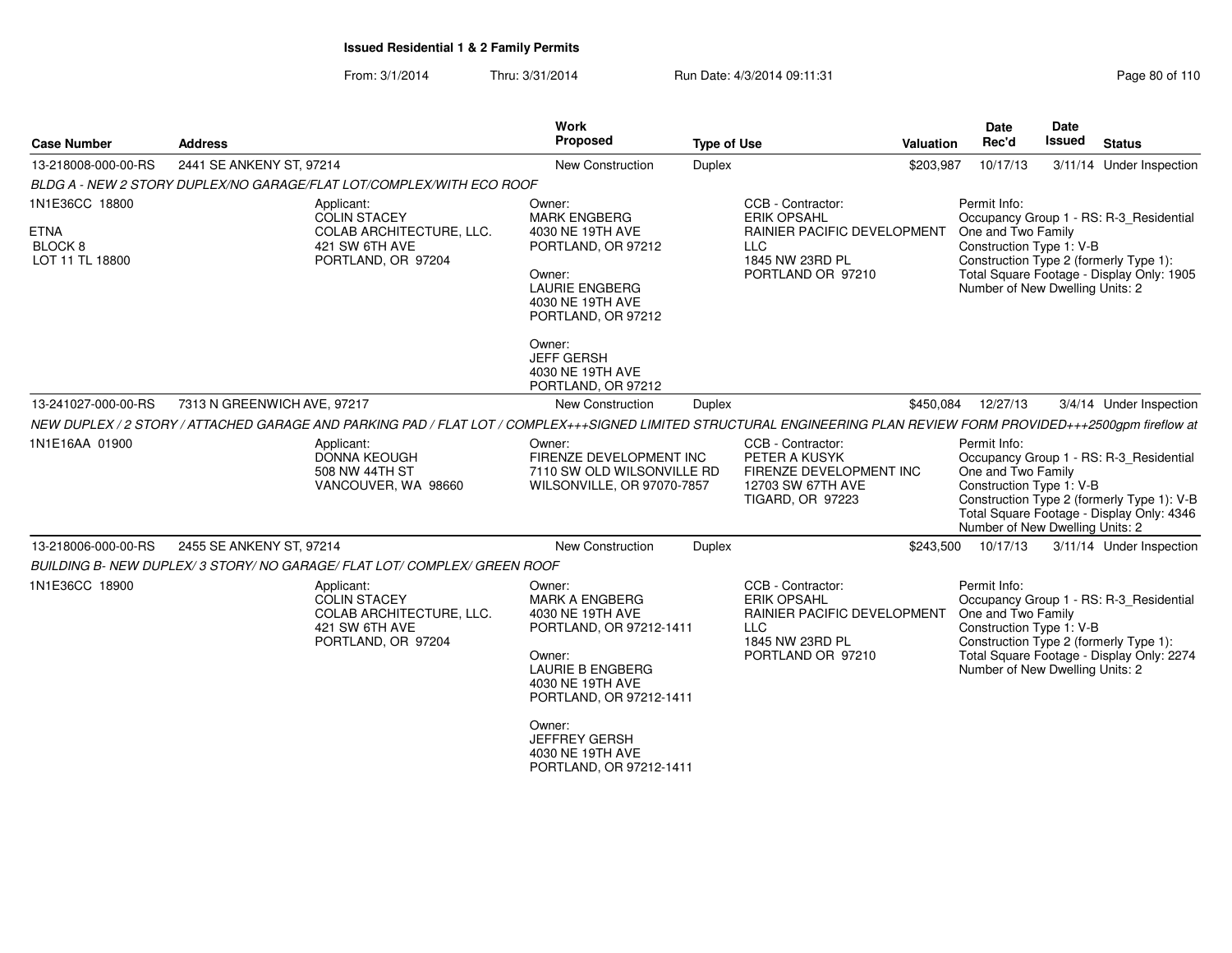From: 3/1/2014Thru: 3/31/2014 Run Date: 4/3/2014 09:11:31 Research 2010 110

| <b>Case Number</b>                                         | <b>Address</b>                           |                                                                                                     | <b>Work</b><br>Proposed                                                                                             | <b>Type of Use</b>                                                                            | <b>Valuation</b> | <b>Date</b><br>Rec'd                                                                                                                   | <b>Date</b><br>Issued | <b>Status</b>                                                                      |
|------------------------------------------------------------|------------------------------------------|-----------------------------------------------------------------------------------------------------|---------------------------------------------------------------------------------------------------------------------|-----------------------------------------------------------------------------------------------|------------------|----------------------------------------------------------------------------------------------------------------------------------------|-----------------------|------------------------------------------------------------------------------------|
| 14-118605-000-00-RS                                        | 1724 SE 51ST AVE, 97215                  |                                                                                                     | New Construction                                                                                                    | Garage/Carport                                                                                | \$9,749          | 2/20/14                                                                                                                                |                       | $3/3/14$ Issued                                                                    |
| NEW 12 X 20 DETACHED GARAGE                                |                                          |                                                                                                     |                                                                                                                     |                                                                                               |                  |                                                                                                                                        |                       |                                                                                    |
| 1S2E06DB 22600                                             |                                          | Applicant:<br>MIKE HUBBELL                                                                          | Owner:<br><b>GERALD C DOBLIE</b>                                                                                    | CCB - Contractor:<br><b>GENE</b>                                                              |                  | Permit Info:<br>Occupancy Group 1 - RS: U_Private                                                                                      |                       |                                                                                    |
| SECOND ELECTRIC ADD<br><b>BLOCK1</b><br>LOT <sub>12</sub>  |                                          | PORTLAND DEVELOPMENT<br><b>GROUP LLC</b><br>4224 NE HALSEY ST SUITE 300<br>PORTLAND OR 97213        | 1015 SW YAMHILL ST<br>PORTLAND, OR 97205<br>Owner:<br>PATRICIA K DOBLIE<br>1015 SW YAMHILL ST<br>PORTLAND, OR 97205 | PORTLAND DEVELOPMENT<br><b>GROUP LLC</b><br>11124 NE HALSEY ST. PMB 643<br>PORTLAND, OR 97220 |                  | Garage\Utility Misc.<br>Construction Type 1: V-B<br>Construction Type 2 (formerly Type 1):<br>Total Square Footage - Display Only: 240 |                       |                                                                                    |
| 14-125438-000-00-RS                                        | 1116 NE FAILING ST, 97212                |                                                                                                     | New Construction                                                                                                    | Garage/Carport                                                                                | \$8,124          | 3/11/14                                                                                                                                | 3/11/14 Final         |                                                                                    |
|                                                            | NEW DETACHED 1 CAR GARAGE (SEE COMMENTS) |                                                                                                     |                                                                                                                     |                                                                                               |                  |                                                                                                                                        |                       |                                                                                    |
| 1N1E23CD 13400                                             |                                          |                                                                                                     | Owner:<br><b>WEST COAST DEVELOPMENT</b>                                                                             |                                                                                               |                  | Permit Info:<br>Occupancy Group 1 - RS: U_Private                                                                                      |                       |                                                                                    |
| <b>NORTH IRVINGTON</b><br><b>BLOCK H</b><br>E 1/2 OF LOT 1 |                                          |                                                                                                     | 1697 19TH ST<br>WEST LINN, OR 97068                                                                                 |                                                                                               |                  | Garage\Utility Misc.<br>Construction Type 1: V-B                                                                                       |                       | Construction Type 2 (formerly Type 1):                                             |
|                                                            |                                          |                                                                                                     | Owner:<br><b>GROUP INC</b><br>1697 19TH ST<br>WEST LINN, OR 97068                                                   |                                                                                               |                  |                                                                                                                                        |                       | Total Square Footage - Display Only: 200                                           |
|                                                            |                                          |                                                                                                     | Owner:<br>METRO HOMES NORTHWEST LLC<br>1697 19TH ST<br>WEST LINN, OR 97068                                          |                                                                                               |                  |                                                                                                                                        |                       |                                                                                    |
| 14-109863-000-00-RS                                        | 6821 SE HOLGATE BLVD                     |                                                                                                     | New Construction                                                                                                    | Garage/Carport                                                                                | \$10,561         | 1/28/14                                                                                                                                |                       | 3/14/14 Under Inspection                                                           |
|                                                            |                                          | NEW ONE STORY DETACHED ONE CAR GARAGE****WITH NSFR 14-109857-RS****                                 |                                                                                                                     |                                                                                               |                  |                                                                                                                                        |                       |                                                                                    |
| 1S2E08CD 10701                                             |                                          | Applicant:<br>MIKE COYLE<br><b>FASTER PERMITS</b><br>14334 NW EAGLERIDGE LANE<br>PORTLAND, OR 97229 | Owner:<br><b>BRIAN MCMILLEN LLC</b><br>20449 SW TV HWY #210<br>BEAVERTON, OR 97006-1700                             | CCB - Contractor:<br><b>BRIAN MCMILLEN LLC</b><br>15151 SE FRYE<br>HAPPY VALLEY, OR 97086     |                  | Permit Info:<br>Occupancy Group 1 - RS: U_Private<br>Garage\Utility Misc.<br>Construction Type 1: V-B                                  |                       | Construction Type 2 (formerly Type 1):<br>Total Square Footage - Display Only: 260 |
| 14-109824-000-00-RS                                        | 6819 SE HOLGATE BLVD, 97206              |                                                                                                     | <b>New Construction</b>                                                                                             | Garage/Carport                                                                                | \$10,561         | 1/28/14                                                                                                                                |                       | 3/14/14 Under Inspection                                                           |
|                                                            |                                          | NEW ONE STORY DETACHED ONE CAR GARAGE ****WITH NSFR 14-109821-RS****                                |                                                                                                                     |                                                                                               |                  |                                                                                                                                        |                       |                                                                                    |
| 1S2E08CD 10700                                             |                                          | Applicant:<br>ROB HUMPHREY                                                                          | Owner:<br><b>BRIAN MCMILLEN LLC</b>                                                                                 | CCB - Contractor:<br><b>BRIAN MCMILLEN LLC</b>                                                |                  | Permit Info:<br>Occupancy Group 1 - RS: U_Private                                                                                      |                       |                                                                                    |
| <b>KERN PK</b>                                             |                                          | <b>FASTER PERMITS</b>                                                                               | 20449 SW TV HWY #210                                                                                                | 15151 SE FRYE                                                                                 |                  | Garage\Utility Misc.                                                                                                                   |                       |                                                                                    |
| BLOCK 10<br><b>LOT 11</b>                                  |                                          | 14334 NW EAGLERIDGE LANE<br>PORTLAND, OR 97229                                                      | BEAVERTON, OR 97006-1700                                                                                            | HAPPY VALLEY, OR 97086                                                                        |                  | Construction Type 1: V-B                                                                                                               |                       | Construction Type 2 (formerly Type 1):<br>Total Square Footage - Display Only: 260 |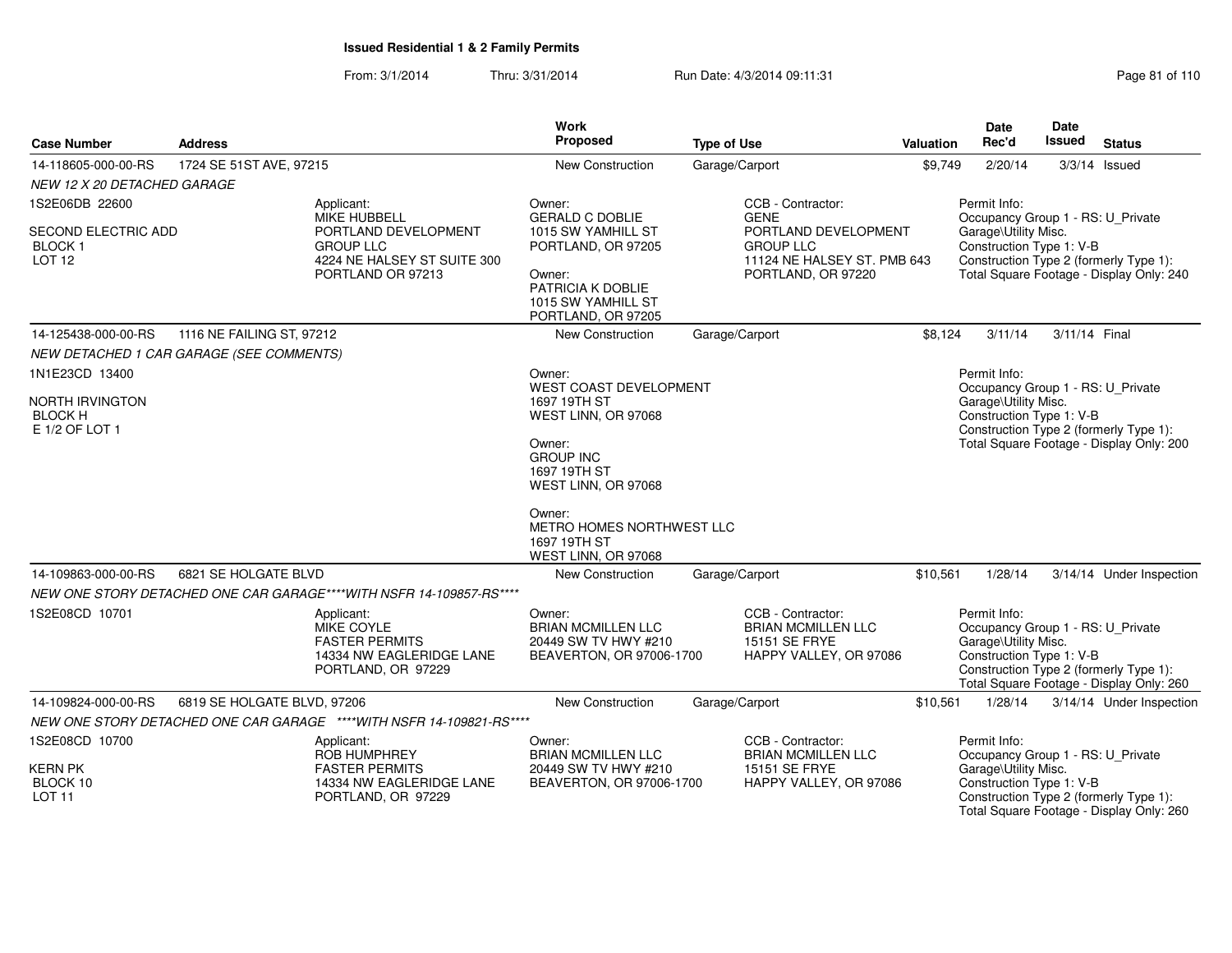From: 3/1/2014Thru: 3/31/2014 Run Date: 4/3/2014 09:11:31 Page 82 of 110

| <b>Case Number</b>                                        | <b>Address</b>                               |                                                                                                                                 | <b>Work</b><br>Proposed                             | <b>Type of Use</b> |                                                                              | <b>Valuation</b> | <b>Date</b><br>Rec'd                                                      | Date<br><b>Issued</b> | <b>Status</b>                                                                           |
|-----------------------------------------------------------|----------------------------------------------|---------------------------------------------------------------------------------------------------------------------------------|-----------------------------------------------------|--------------------|------------------------------------------------------------------------------|------------------|---------------------------------------------------------------------------|-----------------------|-----------------------------------------------------------------------------------------|
| 14-117739-DFS-01-RS                                       | 4017 NE 8TH AVE, 97212                       |                                                                                                                                 | New Construction                                    | Garage/Carport     |                                                                              | \$500            | 3/20/14                                                                   |                       | 3/20/14 Issued                                                                          |
| <b>DFS TRUSSES</b>                                        |                                              |                                                                                                                                 |                                                     |                    |                                                                              |                  |                                                                           |                       |                                                                                         |
| 1N1E23CB 16700                                            | Applicant:                                   | <b>GEOFFREY WRIGHT</b>                                                                                                          | Owner:<br><b>LIBERTY HOMES NW LLC</b>               |                    | CCB - Contractor:<br><b>ALICIA LIBERTY</b>                                   |                  | Permit Info:<br>Occupancy Group 1 - RS: U Private                         |                       |                                                                                         |
| <b>LINCOLN PK ANX</b><br>BLOCK 18<br>LOT <sub>10</sub>    |                                              | UTF CONSULTING<br>17740 SW FLORENCE STREET<br>BEAVERTON, OR 97007                                                               | 16542 SE ORCHARD VIEW LN<br>DAMASCUS, OR 97089-5810 |                    | <b>LIBERTY NW HOMES</b><br>16542 SE ORCHARD VIEW LN<br>DAMASCUS, OR 97089    |                  | Garage\Utility Misc.<br>Construction Type 1: V-B                          |                       | Construction Type 2 (formerly Type 1):<br>Total Square Footage - Display Only: 264      |
| 14-123716-000-00-RS                                       | 4515 N VANCOUVER AVE, 97217                  |                                                                                                                                 | New Construction                                    | Garage/Carport     |                                                                              | \$50,694         | 3/6/14                                                                    |                       | 3/6/14 Under Inspection                                                                 |
|                                                           |                                              | NEW 624 SF DETACHED 2 STORY GARAGE, GARAGE ON MAIN LEVEL WITH NON-HABITABLE STORAGE ROOM ABOVE; NEW CONCRETE DRIVEWAY EXTENSION |                                                     |                    |                                                                              |                  |                                                                           |                       |                                                                                         |
| 1N1E22AC 07100<br><b>CENTRAL ALBINA ADD</b>               | Applicant:<br>Scott Earl                     | Permit-It.com                                                                                                                   | Owner:<br>ALVIN C JR CAMPBELL<br>5329 E 24TH AVE    |                    | CCB - Contractor:<br>TUFF SHED INC<br>6500 NE HALSEY ST                      |                  | Permit Info:<br>Occupancy Group 1 - RS: U Private<br>Garage\Utility Misc. |                       |                                                                                         |
| BLOCK 18<br>LOT 5 TL 7100                                 |                                              | PO Box 998<br>Washougal, WA 98671                                                                                               | ANCHORAGE, AK 99508                                 |                    | PORTLAND, OR 97213                                                           |                  | Construction Type 1: V-B                                                  |                       | Construction Type 2 (formerly Type 1): V-B<br>Total Square Footage - Display Only: 1248 |
| 14-128019-000-00-RS                                       | 3611 SE HAIG ST, 97202                       |                                                                                                                                 | <b>New Construction</b>                             | Garage/Carport     |                                                                              | \$9,749          | 3/19/14                                                                   |                       | 3/19/14 Under Inspection                                                                |
|                                                           | NEW 240 SQ FT GARAGE; NEW APPROACH AND DRIVE |                                                                                                                                 |                                                     |                    |                                                                              |                  |                                                                           |                       |                                                                                         |
| 1S1E12AC 02600                                            | Applicant:                                   | <b>MIKE COYLE</b>                                                                                                               | Owner:<br><b>FULL HOUSE PROPERTIES LLC</b>          |                    | CCB - Contractor:<br><b>MIKE STOUDER</b>                                     |                  | Permit Info:<br>Occupancy Group 1 - RS: U_Private                         |                       |                                                                                         |
| <b>WAVERLEIGH HTS</b><br>BLOCK 43<br>LOT 1&2              |                                              | <b>FASTER PERMITS</b><br>14334 NW EAGLERIDGE LANE<br>PORTLAND, OR 97229                                                         | 2903 NE 8TH AVE<br>PORTLAND, OR 97212               |                    | ZIA CONSTRUCTION INC<br>10117 SE SUNNYSIDE RD F # 729<br>CLACKAMAS, OR 97015 |                  | Garage\Utility Misc.<br>Construction Type 1: V-B                          |                       | Construction Type 2 (formerly Type 1):<br>Total Square Footage - Display Only: 240      |
| 14-109765-000-00-RS                                       | 6807 SE HOLGATE BLVD, 97206                  |                                                                                                                                 | New Construction                                    | Garage/Carport     |                                                                              | \$10,561         | 1/28/14                                                                   |                       | 3/14/14 Under Inspection                                                                |
|                                                           |                                              | NEW DETACHED ONE STORY ONE CAR GARAGE/FLAT LOT/COMPLEX****WITH NSFR 14-109761-RS****                                            |                                                     |                    |                                                                              |                  |                                                                           |                       |                                                                                         |
| 1S2E08CD 10800                                            | Applicant:<br>Mike Coyle                     |                                                                                                                                 | Owner:<br><b>BRIAN MCMILLEN LLC</b>                 |                    | CCB - Contractor:<br><b>BRIAN MCMILLEN LLC</b>                               |                  | Permit Info:<br>Occupancy Group 1 - RS: U_Private                         |                       |                                                                                         |
| <b>KERN PK</b><br>BLOCK 10<br><b>LOT 13</b>               |                                              | <b>Faster Permits</b><br>14334 NW EAGLERIDGE LANE<br>PORTLAND, OR 97229                                                         | 20449 SW TV HWY #210<br>BEAVERTON, OR 97006-1700    |                    | 15151 SE FRYE<br>HAPPY VALLEY, OR 97086                                      |                  | Garage\Utility Misc.<br>Construction Type 1: V-B                          |                       | Construction Type 2 (formerly Type 1):<br>Total Square Footage - Display Only: 260      |
| 13-224386-REV-02-RS                                       | 1656 NE BELL DR, 97220                       |                                                                                                                                 | New Construction                                    | Garage/Carport     |                                                                              |                  | \$<br>3/26/14                                                             | 3/26/14 Issued        |                                                                                         |
|                                                           |                                              | REVISION TO ADD WALKWAY TO GARAGE, ADD NEW DOOR IN GARAGE, AND REMOVE WINDOW ON FRONT OF GARAGE                                 |                                                     |                    |                                                                              |                  |                                                                           |                       |                                                                                         |
| 1N2E28DD 03100                                            | Applicant:                                   | KRISTIN IRENE PULLEY                                                                                                            | Owner:<br>KRISTIN IRENE PULLEY                      |                    |                                                                              |                  | Permit Info:<br>Occupancy Group 1 - RS: U_Private                         |                       |                                                                                         |
| <b>WOODLAND PK</b><br>BLOCK <sub>2</sub><br><b>LOT 29</b> |                                              | 1656 NE BELL DR<br>PORTLAND, OR 97220-3852                                                                                      | 1656 NE BELL DR<br>PORTLAND, OR 97220-3852          |                    |                                                                              |                  | Garage\Utility Misc.<br>Construction Type 1: V-B                          |                       | Construction Type 2 (formerly Type 1):<br>Total Square Footage - Display Only: 300      |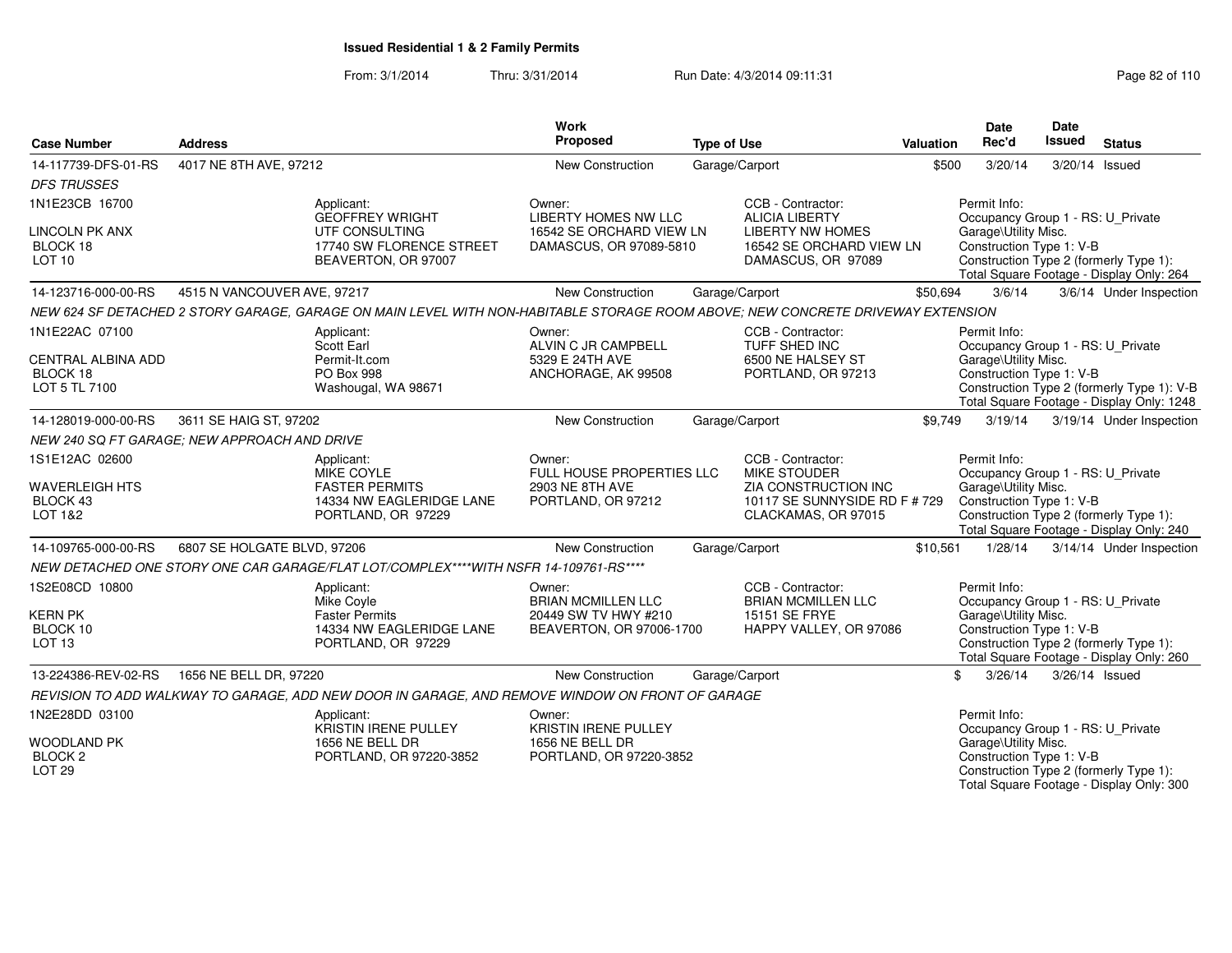From: 3/1/2014Thru: 3/31/2014 Run Date: 4/3/2014 09:11:31 Research 2010 Rage 83 of 110

|                                                                                |                                              |                                                                                                                | Work                                                                                                |                    |                                                                                                                                                                                                                 |                  | Date                                                                                                  | Date   |                                                                                    |
|--------------------------------------------------------------------------------|----------------------------------------------|----------------------------------------------------------------------------------------------------------------|-----------------------------------------------------------------------------------------------------|--------------------|-----------------------------------------------------------------------------------------------------------------------------------------------------------------------------------------------------------------|------------------|-------------------------------------------------------------------------------------------------------|--------|------------------------------------------------------------------------------------|
| <b>Case Number</b>                                                             | <b>Address</b>                               |                                                                                                                | <b>Proposed</b>                                                                                     | <b>Type of Use</b> |                                                                                                                                                                                                                 | <b>Valuation</b> | Rec'd                                                                                                 | Issued | <b>Status</b>                                                                      |
| 14-123570-DFS-01-RS                                                            | 4136 SE 63RD AVE, 97206                      |                                                                                                                | <b>New Construction</b>                                                                             |                    | Garage/Carport                                                                                                                                                                                                  | \$500            | 3/20/14                                                                                               |        | 3/20/14 Issued                                                                     |
| <b>DFS FOR TRUSSES</b>                                                         |                                              |                                                                                                                |                                                                                                     |                    |                                                                                                                                                                                                                 |                  |                                                                                                       |        |                                                                                    |
| 1S2E08CC 09800<br><b>LAURELWOOD</b><br>BLOCK <sub>2</sub><br>LOT <sub>14</sub> |                                              | Applicant:<br><b>MAJO AHRENS</b><br>MAJO AHRENS CONSTRUCTION<br>1170 SE RIVER FOREST RD<br>MILWAUKIE, OR 97267 | Owner:<br><b>SAM KOSS</b><br>4136 SE 63RD AVE<br>PORTLAND, OR 97206-3765<br>Owner:<br>ERICKA J KOSS |                    | CCB - Contractor:<br><b>MAJO AHRENS</b><br>MAJO AHRENS CONSTRUCTION<br>1170 SE RIVER FOREST RD<br>MILWAUKIE, OR 97267                                                                                           |                  | Permit Info:<br>Occupancy Group 1 - RS: U_Private<br>Garage\Utility Misc.<br>Construction Type 1: V-B |        | Construction Type 2 (formerly Type 1):<br>Total Square Footage - Display Only: 273 |
|                                                                                |                                              |                                                                                                                | 4136 SE 63RD AVE<br>PORTLAND, OR 97206-3765                                                         |                    |                                                                                                                                                                                                                 |                  |                                                                                                       |        |                                                                                    |
| 14-117739-REV-01-RS                                                            | 4017 NE 8TH AVE, 97212                       |                                                                                                                | New Construction                                                                                    |                    | Garage/Carport                                                                                                                                                                                                  |                  | $\mathbf{\$}$<br>3/20/14                                                                              |        | 3/20/14 Issued                                                                     |
|                                                                                | REVISION TO SHIFT GARAGE ON LOT TO THE SOUTH |                                                                                                                |                                                                                                     |                    |                                                                                                                                                                                                                 |                  |                                                                                                       |        |                                                                                    |
| 1N1E23CB 16700<br>LINCOLN PK ANX<br>BLOCK 18<br>LOT 10                         |                                              | Applicant:<br><b>GEOFFREY WRIGHT</b><br>UTF CONSULTING<br>17740 SW FLORENCE STREET<br>BEAVERTON, OR 97007      | Owner:<br>LIBERTY HOMES NW LLC<br>16542 SE ORCHARD VIEW LN<br>DAMASCUS, OR 97089-5810               |                    | CCB - Contractor:<br><b>ALICIA LIBERTY</b><br><b>LIBERTY NW HOMES</b><br>16542 SE ORCHARD VIEW LN<br>DAMASCUS, OR 97089                                                                                         |                  | Permit Info:<br>Occupancy Group 1 - RS: U_Private<br>Garage\Utility Misc.<br>Construction Type 1: V-B |        | Construction Type 2 (formerly Type 1):<br>Total Square Footage - Display Only: 264 |
| 13-146040-000-00-RS                                                            | 1827 N JESSUP ST, 97217                      |                                                                                                                | New Construction                                                                                    |                    | Garage/Carport                                                                                                                                                                                                  | \$9,749          | 5/10/13                                                                                               |        | $3/5/14$ Issued                                                                    |
| <b>NEW DETACHED GARAGE</b>                                                     |                                              |                                                                                                                |                                                                                                     |                    |                                                                                                                                                                                                                 |                  |                                                                                                       |        |                                                                                    |
| 1N1E16DD 11600                                                                 |                                              | Applicant:<br>MIKE COYLE<br><b>FASTER PERMITS</b><br>14334 NW EAGLERIDGE LANE<br>PORTLAND, OR 97229            |                                                                                                     |                    | CCB - Contractor:<br>K & C CUSTOM HOMES LLC<br>3720 SW BOND AVE #308<br>PORTLAND, OR 97239                                                                                                                      |                  | Permit Info:<br>Occupancy Group 1 - RS: U_Private<br>Garage\Utility Misc.<br>Construction Type 1: V-B |        | Construction Type 2 (formerly Type 1):<br>Total Square Footage - Display Only: 240 |
| 13-188301-000-00-RS<br><b>NEW DETACHED GARAGE</b>                              | 7233 SW 52ND AVE, 97219                      |                                                                                                                | <b>New Construction</b>                                                                             |                    | Garage/Carport                                                                                                                                                                                                  | \$10,724         | 8/2/13                                                                                                |        | 3/5/14 Under Inspection                                                            |
| 1S1E19AC 02500                                                                 |                                              | Applicant:<br>MIKE COYLE<br><b>FASTER PERMITS</b><br>14334 NW EAGLERIDGE LANE<br>PORTLAND, OR 97229            |                                                                                                     |                    | CCB - Contractor:<br>DBA WRIGHT 1 ELECTRIC and<br>THREE PHASE ELECTRIC<br>5618 SE 135TH<br>PORTLAND OR 97236<br>CCB - Contractor:<br><b>VIC REMMERS</b><br>EVERETT CUSTOM HOMES INC<br>735 SW 158TH AVE STE 180 |                  | Permit Info:<br>Occupancy Group 1 - RS: U_Private<br>Garage\Utility Misc.<br>Construction Type 1: V-B |        | Construction Type 2 (formerly Type 1):<br>Total Square Footage - Display Only: 264 |
|                                                                                |                                              |                                                                                                                |                                                                                                     |                    | BEAVERTON OR 97008                                                                                                                                                                                              |                  |                                                                                                       |        |                                                                                    |
| 13-193360-000-00-RS                                                            | 7223 SW 52ND AVE, 97219                      | NEW DETACHED 1 CAR GARAGE/FLAT LOT/COMPLEX***W NSFR 13-193354-RS***                                            | <b>New Construction</b>                                                                             |                    | Garage/Carport                                                                                                                                                                                                  | \$10,724         | 8/15/13                                                                                               |        | 3/13/14 Under Inspection                                                           |
| 1S1E19AC 02500                                                                 |                                              | Applicant:                                                                                                     |                                                                                                     |                    | CCB - Contractor:                                                                                                                                                                                               |                  | Permit Info:                                                                                          |        |                                                                                    |
|                                                                                |                                              | MIKE COYLE<br><b>FASTER PERMITS</b><br>14334 NW EAGLERIDGE LANE<br>PORTLAND, OR 97229                          |                                                                                                     |                    | <b>VIC REMMERS</b><br>EVERETT CUSTOM HOMES INC<br>735 SW 158TH AVE STE 180<br>BEAVERTON OR 97008                                                                                                                |                  | Occupancy Group 1 - RS: U_Private<br>Garage\Utility Misc.<br>Construction Type 1: V-B                 |        | Construction Type 2 (formerly Type 1):<br>Total Square Footage - Display Only: 264 |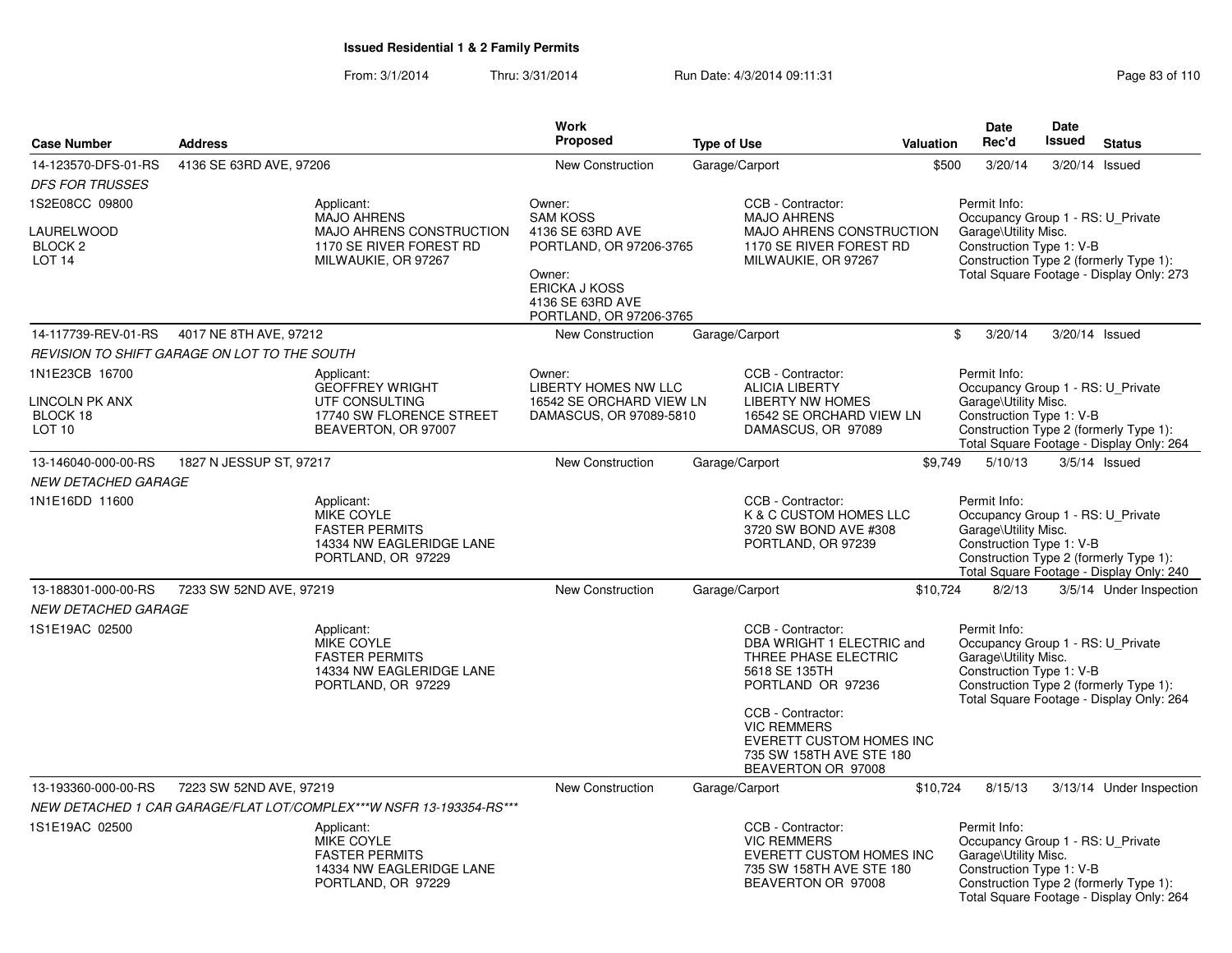From: 3/1/2014Thru: 3/31/2014 Run Date: 4/3/2014 09:11:31 Page 84 of 110

| <b>Case Number</b>                                  | <b>Address</b>                                       |                                                                                                                                            | Work<br><b>Proposed</b>                                                                                                                                               | <b>Type of Use</b> |                                                                                                                                                                                                                                            | <b>Valuation</b>                                                                                                                           | <b>Date</b><br>Rec'd                                                                                  | <b>Date</b><br><b>Issued</b> | <b>Status</b>                                                                      |  |
|-----------------------------------------------------|------------------------------------------------------|--------------------------------------------------------------------------------------------------------------------------------------------|-----------------------------------------------------------------------------------------------------------------------------------------------------------------------|--------------------|--------------------------------------------------------------------------------------------------------------------------------------------------------------------------------------------------------------------------------------------|--------------------------------------------------------------------------------------------------------------------------------------------|-------------------------------------------------------------------------------------------------------|------------------------------|------------------------------------------------------------------------------------|--|
| 14-108397-000-00-RS                                 | 715 N BLANDENA ST, 97217                             |                                                                                                                                            | New Construction                                                                                                                                                      |                    | Garage/Carport                                                                                                                                                                                                                             | \$9,261                                                                                                                                    | 1/22/14                                                                                               |                              | 3/19/14 Under Inspection                                                           |  |
|                                                     |                                                      | 2-STORY/GARAGE/FLAT LOT/COMPLEX***HOUSE PERMIT 14-108358-RS*****SEE COMMENTS*****                                                          |                                                                                                                                                                       |                    |                                                                                                                                                                                                                                            |                                                                                                                                            |                                                                                                       |                              |                                                                                    |  |
| 1N1E22BD 08100                                      |                                                      | Applicant:<br>MIKE COYLE                                                                                                                   | Owner:<br>DEZ DEVELOPMENT LLC                                                                                                                                         |                    | CCB - Contractor:<br>UKA CONSTRUCTION LLC                                                                                                                                                                                                  |                                                                                                                                            | Permit Info:<br>Occupancy Group 1 - RS: U_Private                                                     |                              |                                                                                    |  |
| <b>CLIFFORD ADD</b><br>BLOCK 11<br>W 1/2 OF LOT 7&8 |                                                      | <b>FASTER PERMITS</b><br>14334 NW EAGLERIDGE LANE<br>PORTLAND, OR 97229                                                                    | 10117 SE SUNNYSIDE RD #F1123<br>CLACKAMAS, OR 97015                                                                                                                   |                    | 11016 SE HAPPY VALLEY DR<br>PORTLAND, OR 97086                                                                                                                                                                                             | Garage\Utility Misc.<br>Construction Type 1: V-B<br>Construction Type 2 (formerly Type 1): V-B<br>Total Square Footage - Display Only: 228 |                                                                                                       |                              |                                                                                    |  |
| 14-100740-000-00-RS                                 | 6414 N BOSTON AVE, 97217                             |                                                                                                                                            | <b>New Construction</b>                                                                                                                                               |                    | Garage/Carport                                                                                                                                                                                                                             | \$9,505                                                                                                                                    | 3/25/14                                                                                               | 3/25/14 Issued               |                                                                                    |  |
|                                                     | LEGALIZE CONSTRUCTION OF DETACHED GARAGE             |                                                                                                                                            |                                                                                                                                                                       |                    |                                                                                                                                                                                                                                            |                                                                                                                                            |                                                                                                       |                              |                                                                                    |  |
| 1N1E16DB 06900<br><b>ALBION ADD</b>                 |                                                      | Applicant:<br>RICHARD J BECKMAN<br>6414 N BOSTON AVE                                                                                       | Owner:<br>RICHARD J BECKMAN<br>6414 N BOSTON AVE                                                                                                                      |                    |                                                                                                                                                                                                                                            |                                                                                                                                            | Permit Info:<br>Occupancy Group 1 - RS: U_Private<br>Garage\Utility Misc.                             |                              |                                                                                    |  |
| BLOCK 5<br>LOT <sub>8</sub>                         |                                                      | PORTLAND, OR 97217-4913                                                                                                                    | PORTLAND, OR 97217-4913                                                                                                                                               |                    |                                                                                                                                                                                                                                            |                                                                                                                                            | Construction Type 1: V-B                                                                              |                              | Construction Type 2 (formerly Type 1):<br>Total Square Footage - Display Only: 234 |  |
| 13-241493-000-00-RS                                 | 7461 N WILLAMETTE BLVD                               |                                                                                                                                            | <b>New Construction</b>                                                                                                                                               |                    | Garage/Carport                                                                                                                                                                                                                             | \$9,993                                                                                                                                    | 12/24/13                                                                                              |                              | 3/6/14 Under Inspection                                                            |  |
|                                                     | NEW DETACHED 1 CAR GARAGE *** W NSFR 13-241285-RS*** |                                                                                                                                            |                                                                                                                                                                       |                    |                                                                                                                                                                                                                                            |                                                                                                                                            |                                                                                                       |                              |                                                                                    |  |
| 1N1W12AD 18501                                      |                                                      | Applicant:<br><b>KEVIN PARTAIN</b><br><b>URBAN VISIONS</b><br>223 NE 56TH AVE<br>PORTLAND, OR 97213                                        | Owner:<br><b>BONNIE L SMITH</b><br>7421 N WILLAMETTE BLVD<br>PORTLAND, OR 97203-5079<br>Owner:<br>DANIEL J MOORE<br>7421 N WILLAMETTE BLVD<br>PORTLAND, OR 97203-5079 |                    | CCB - Contractor:<br><b>SCOTT COLLINS</b><br><b>BRIDGETOWN EQUITY</b><br><b>CONSTRUCTION</b><br>3602 NE 75TH AVE<br>PORTLAND, OR 97213<br>CCB - Contractor:<br><b>BARNEYS ELECTRIC INC</b><br>17057 SW 123RD AVE                           |                                                                                                                                            | Permit Info:<br>Occupancy Group 1 - RS: U_Private<br>Garage\Utility Misc.<br>Construction Type 1: V-B |                              | Construction Type 2 (formerly Type 1):<br>Total Square Footage - Display Only: 246 |  |
|                                                     |                                                      |                                                                                                                                            |                                                                                                                                                                       |                    | TIGARD OR 97224                                                                                                                                                                                                                            |                                                                                                                                            |                                                                                                       |                              |                                                                                    |  |
| 13-241526-000-00-RS                                 | 7439 N WILLAMETTE BLVD, 97203                        |                                                                                                                                            | New Construction                                                                                                                                                      |                    | Garage/Carport                                                                                                                                                                                                                             | \$9,993                                                                                                                                    | 12/24/13                                                                                              |                              | 3/6/14 Under Inspection                                                            |  |
|                                                     | NEW DETACHED 1 CAR GARAGE *** W NSFR 13-241509-RS*** |                                                                                                                                            |                                                                                                                                                                       |                    |                                                                                                                                                                                                                                            |                                                                                                                                            |                                                                                                       |                              |                                                                                    |  |
| 1N1W12AD 18500                                      |                                                      | Applicant:<br><b>KEVIN PARTAIN</b><br>Urban Visions Planning Services, Inc. 7421 N WILLAMETTE BLVD<br>223 NE 56TH AVE<br>PORTLAND OR 97213 | Owner:<br><b>BONNIE L SMITH</b><br>PORTLAND, OR 97203-5079<br>Owner:<br>DANIEL J MOORE<br>7421 N WILLAMETTE BLVD<br>PORTLAND, OR 97203-5079                           |                    | CCB - Contractor:<br><b>SCOTT COLLINS</b><br><b>BRIDGETOWN EQUITY</b><br><b>CONSTRUCTION</b><br>3602 NE 75TH AVE<br>PORTLAND, OR 97213<br>CCB - Contractor:<br><b>BARNEYS ELECTRIC INC</b><br>17057 SW 123RD AVE<br><b>TIGARD OR 97224</b> |                                                                                                                                            | Permit Info:<br>Occupancy Group 1 - RS: U_Private<br>Garage\Utility Misc.<br>Construction Type 1: V-B |                              | Construction Type 2 (formerly Type 1):<br>Total Square Footage - Display Only: 246 |  |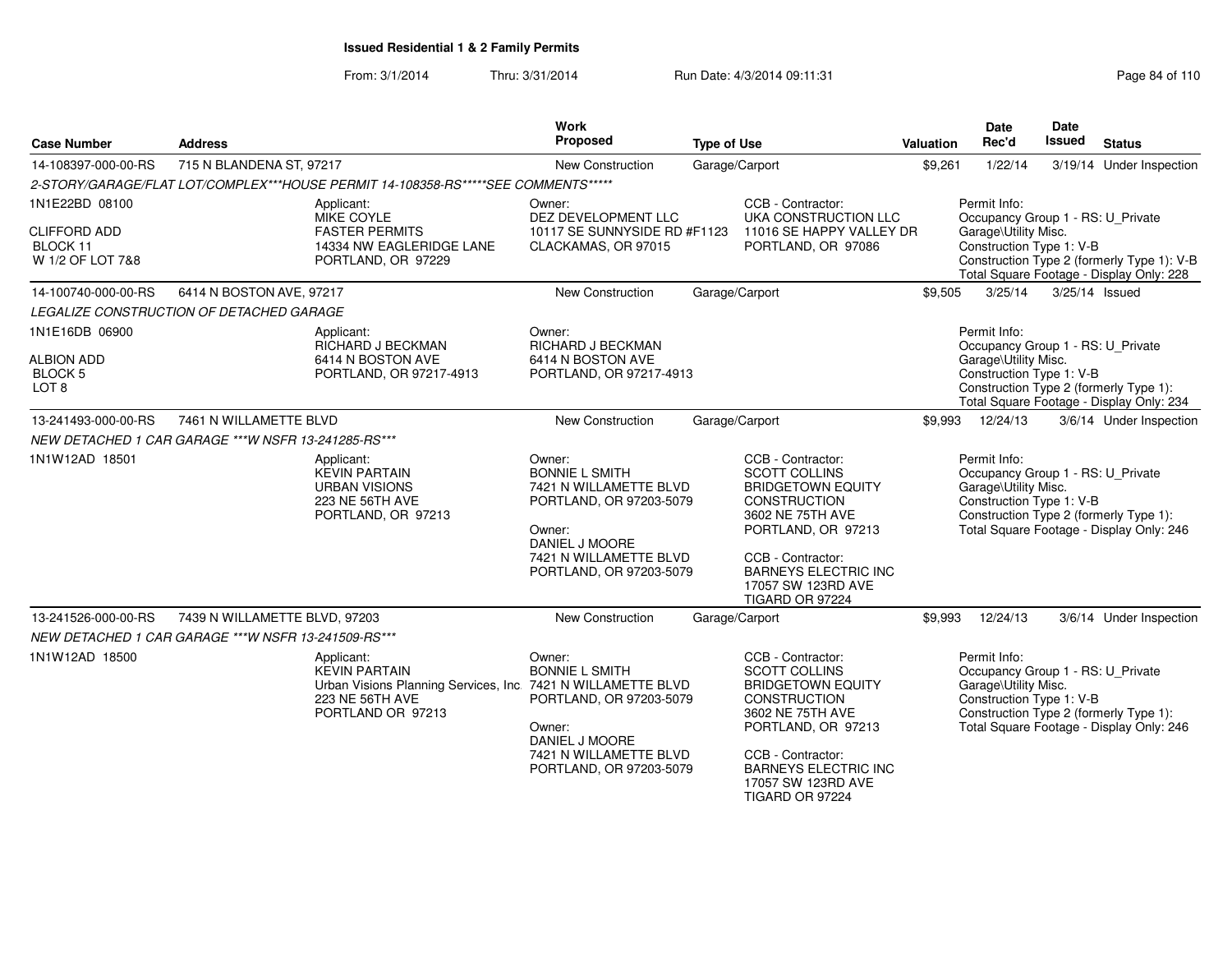#### From: 3/1/2014Thru: 3/31/2014 Run Date: 4/3/2014 09:11:31 Page 85 of 110

| <b>Case Number</b>                                                                       | <b>Address</b>                                                                                                                               |                                                                                                        | Work<br><b>Proposed</b>                                                                                                                                                              | <b>Type of Use</b>                                                                                                                                                                                                                    | <b>Valuation</b> | <b>Date</b><br>Rec'd                                                                                  | Date<br>Issued | <b>Status</b>                                                                      |
|------------------------------------------------------------------------------------------|----------------------------------------------------------------------------------------------------------------------------------------------|--------------------------------------------------------------------------------------------------------|--------------------------------------------------------------------------------------------------------------------------------------------------------------------------------------|---------------------------------------------------------------------------------------------------------------------------------------------------------------------------------------------------------------------------------------|------------------|-------------------------------------------------------------------------------------------------------|----------------|------------------------------------------------------------------------------------|
| 13-242869-000-00-RS                                                                      | 3525 SE BROOKLYN ST                                                                                                                          |                                                                                                        | <b>New Construction</b>                                                                                                                                                              | Garage/Carport                                                                                                                                                                                                                        | \$10,155         | 12/31/13                                                                                              |                | 3/21/14 Under Inspection                                                           |
|                                                                                          |                                                                                                                                              | NEW SINGLE STORY DETACHED GARAGE+++W/NEW SINGLE FAMILY RESIDENCE 13-242859 RS+++                       |                                                                                                                                                                                      |                                                                                                                                                                                                                                       |                  |                                                                                                       |                |                                                                                    |
| 1S1E12AB 22419                                                                           |                                                                                                                                              | Applicant:<br>ETHAN BECK HOMES INC<br>728 SE 71ST<br>PORTLAND, OR 97215                                |                                                                                                                                                                                      | CCB - Contractor:<br>ETHAN BECK HOMES INC<br>728 SE 71ST<br>PORTLAND, OR 97215                                                                                                                                                        |                  | Permit Info:<br>Occupancy Group 1 - RS: U_Private<br>Garage\Utility Misc.<br>Construction Type 1: V-B |                | Construction Type 2 (formerly Type 1):<br>Total Square Footage - Display Only: 250 |
| 14-103049-000-00-RS                                                                      | 7087 NE 8TH AVE, 97211                                                                                                                       |                                                                                                        | New Construction                                                                                                                                                                     | Garage/Carport                                                                                                                                                                                                                        | \$10,927         | 1/9/14                                                                                                |                | 3/18/14 Issued                                                                     |
| NEW DETACHED GARAGE/ ONE STORY/ FLAT LOT/ COMPLEX                                        |                                                                                                                                              |                                                                                                        |                                                                                                                                                                                      |                                                                                                                                                                                                                                       |                  |                                                                                                       |                |                                                                                    |
| 1N1E14BB 09900<br>SECTION 14 1N 1E<br>TL 9900 0.13 ACRES                                 |                                                                                                                                              | Applicant:<br>MIKE COYLE<br><b>FASTER PERMITS</b><br>14334 NW EAGLERIDGE LANE<br>PORTLAND, OR 97229    | Owner:<br><b>MARK RICE</b><br>780 NE MORGAN ST<br>PORTLAND, OR 97211                                                                                                                 | CCB - Contractor:<br>DBA WRIGHT 1 ELECTRIC and<br>THREE PHASE ELECTRIC<br>5618 SE 135TH<br>PORTLAND OR 97236<br>CCB - Contractor:<br><b>VIC REMMERS</b><br>EVERETT CUSTOM HOMES INC<br>735 SW 158TH AVE STE 180<br>BEAVERTON OR 97008 |                  | Permit Info:<br>Occupancy Group 1 - RS: U_Private<br>Garage\Utility Misc.<br>Construction Type 1: V-B |                | Construction Type 2 (formerly Type 1):<br>Total Square Footage - Display Only: 269 |
| 14-111581-000-00-RS                                                                      | 7409 N OLIN AVE, 97203                                                                                                                       |                                                                                                        | <b>New Construction</b>                                                                                                                                                              | Garage/Carport                                                                                                                                                                                                                        | \$10,724         | 1/31/14                                                                                               |                | 3/26/14 Issued                                                                     |
|                                                                                          |                                                                                                                                              | **** WITH NSFR 14-111566-RS****                                                                        |                                                                                                                                                                                      |                                                                                                                                                                                                                                       |                  |                                                                                                       |                |                                                                                    |
| 1N1E08CD 08100<br>SMITHSON LAND COS ADD<br>BLOCK <sub>3</sub><br>NE 52 1/2' OF LOT 45-48 | NEW ONE STORY DETACHED ONE CAR GARAGE<br>Applicant:<br>MIKE COYLE<br><b>FASTER PERMITS</b><br>14334 NW EAGLERIDGE LANE<br>PORTLAND, OR 97229 |                                                                                                        | CCB - Contractor:<br>Owner:<br><b>RED GAP HOLDINGS LLC</b><br>K & C CUSTOM HOMES LLC<br>1111 MAIN ST #107<br>3720 SW BOND AVE #308<br>VANCOUVER, WA 98660-2958<br>PORTLAND, OR 97239 |                                                                                                                                                                                                                                       |                  | Permit Info:<br>Occupancy Group 1 - RS: U_Private<br>Garage\Utility Misc.<br>Construction Type 1: V-B |                | Construction Type 2 (formerly Type 1):<br>Total Square Footage - Display Only: 264 |
| 14-116293-000-00-RS                                                                      | 7036 SE 19TH AVE, 97202                                                                                                                      |                                                                                                        | <b>New Construction</b>                                                                                                                                                              | Garage/Carport                                                                                                                                                                                                                        | \$13,648         | 3/5/14                                                                                                |                | 3/5/14 Under Inspection                                                            |
|                                                                                          |                                                                                                                                              | NEW DETACHED 336 SF GARAGE WITH INACCESSIBLE LIMITED STORAGE ABOVE A PORTION                           |                                                                                                                                                                                      |                                                                                                                                                                                                                                       |                  |                                                                                                       |                |                                                                                    |
| 1S1E23AA 14700<br>WESTMORELAND<br>BLOCK 21<br>LOT <sub>4</sub>                           |                                                                                                                                              | Applicant:<br>WILLIAM VAN OOSTRUM<br>7036 SE 19TH AVE<br>PORTLAND, OR 97202                            | Owner:<br><b>WILLIAM VAN OOSTRUM</b><br>7036 SE 19TH AVE<br>PORTLAND, OR 97202<br>Owner:<br>MOLLY VAN OOSTRUM<br>7036 SE 19TH AVE<br>PORTLAND, OR 97202                              |                                                                                                                                                                                                                                       |                  | Permit Info:<br>Occupancy Group 1 - RS: U_Private<br>Garage\Utility Misc.<br>Construction Type 1: V-B |                | Construction Type 2 (formerly Type 1):<br>Total Square Footage - Display Only: 336 |
| 14-114004-000-00-RS                                                                      | 7102 SE CORA ST, 97206                                                                                                                       |                                                                                                        | New Construction                                                                                                                                                                     | Garage/Carport                                                                                                                                                                                                                        | \$9,749          | 2/5/14                                                                                                |                | 3/26/14 Under Inspection                                                           |
|                                                                                          |                                                                                                                                              | NEW ONE STORY ONE CAR DETACHED GARAGE***WITH NSFR 113999-RS***                                         |                                                                                                                                                                                      |                                                                                                                                                                                                                                       |                  |                                                                                                       |                |                                                                                    |
| 1S2E08CD 06700                                                                           |                                                                                                                                              | Applicant:<br><b>KEVIN PARTAIN</b><br><b>URBAN VISIONS</b><br>223 NE 56TH AVENUE<br>PORTLAND, OR 97213 |                                                                                                                                                                                      | CCB - Contractor:<br><b>HIJ FLORIN</b><br>HIJ CONSTRUCTION<br>16933 SE FOSTER RD<br>GRESHAM, OR 97080                                                                                                                                 |                  | Permit Info:<br>Occupancy Group 1 - RS: U_Private<br>Garage\Utility Misc.<br>Construction Type 1: V-B |                | Construction Type 2 (formerly Type 1):<br>Total Square Footage - Display Only: 240 |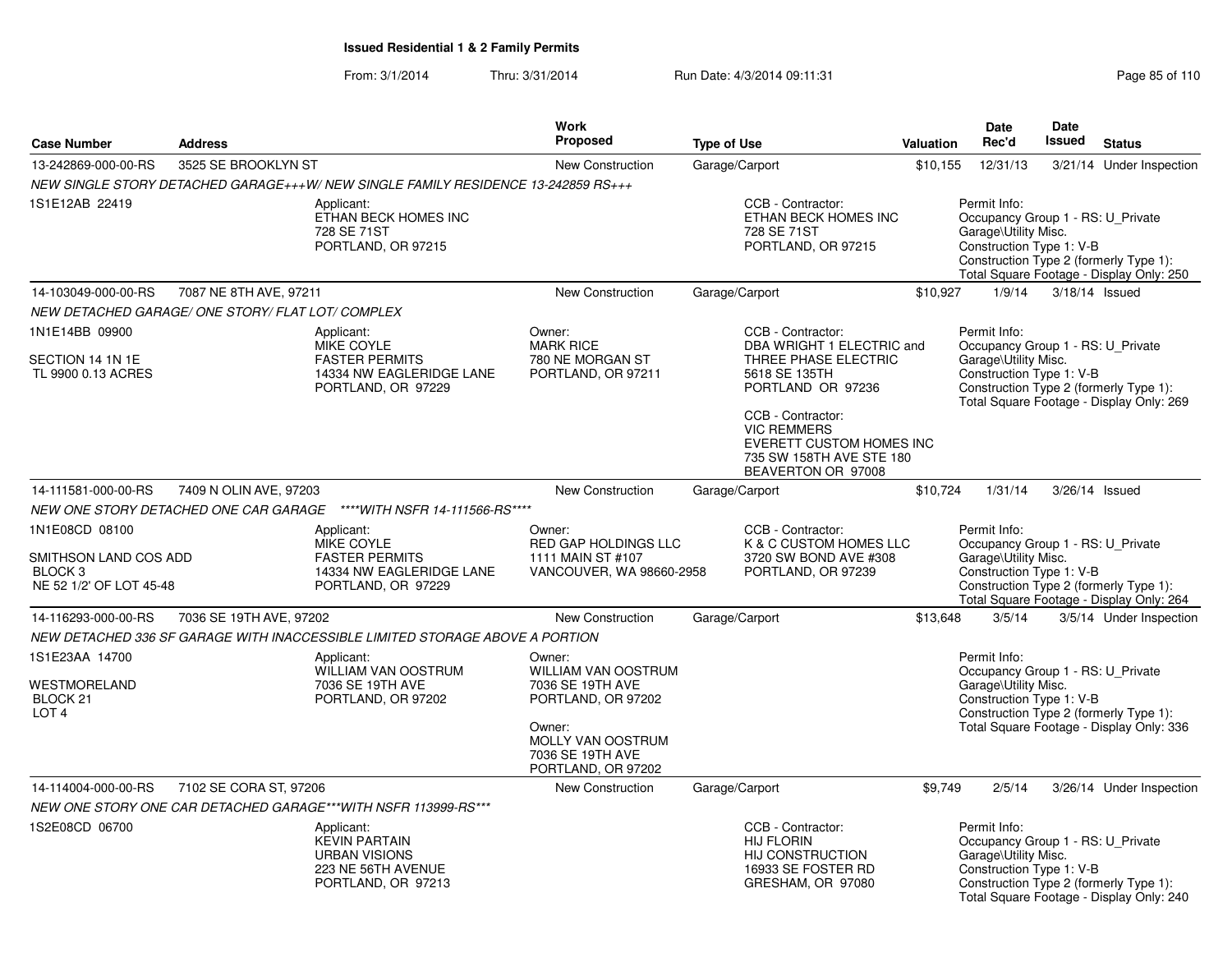#### From: 3/1/2014Thru: 3/31/2014 Run Date: 4/3/2014 09:11:31 Research 2010 Rage 86 of 110

| <b>Case Number</b>                                                               | <b>Address</b>                                                                                                 | <b>Work</b><br>Proposed                                                                                                                                       | <b>Type of Use</b>                                                                                                                                                                                          | Valuation | <b>Date</b><br>Rec'd                                                                                  | <b>Date</b><br><b>Issued</b> | <b>Status</b>                                                                                                                      |
|----------------------------------------------------------------------------------|----------------------------------------------------------------------------------------------------------------|---------------------------------------------------------------------------------------------------------------------------------------------------------------|-------------------------------------------------------------------------------------------------------------------------------------------------------------------------------------------------------------|-----------|-------------------------------------------------------------------------------------------------------|------------------------------|------------------------------------------------------------------------------------------------------------------------------------|
| 14-113946-000-00-RS                                                              | 7030 SE CORA ST, 97206                                                                                         | <b>New Construction</b>                                                                                                                                       | Garage/Carport                                                                                                                                                                                              | \$9,749   | 2/5/14                                                                                                |                              | 3/21/14 Under Inspection                                                                                                           |
|                                                                                  | NEW SINGLE STORY DETACHED ONE CAR GARAGE****WITH NSFR 14-113933-RS***                                          |                                                                                                                                                               |                                                                                                                                                                                                             |           |                                                                                                       |                              |                                                                                                                                    |
| 1S2E08CD 06700                                                                   | Applicant:<br><b>KEVIN PARTAIN</b><br><b>URBAN VISIONS</b><br>223 NE 56TH AVENUE<br>PORTLAND, OR 97213         |                                                                                                                                                               | CCB - Contractor:<br>IONEL HIJ & AUREL HIJ & DANIEL<br><b>HIJ</b><br>16933 SE FOSTER RD<br>GRESHAM, OR 97080                                                                                                |           | Permit Info:<br>Occupancy Group 1 - RS: U_Private<br>Garage\Utility Misc.<br>Construction Type 1: V-B |                              | Construction Type 2 (formerly Type 1):<br>Total Square Footage - Display Only: 240                                                 |
| 14-113440-000-00-RS                                                              | 4205 SE 16TH AVE, 97202                                                                                        | New Construction                                                                                                                                              | Garage/Carport                                                                                                                                                                                              | \$18,685  | 2/4/14                                                                                                |                              | 3/19/14 Under Inspection                                                                                                           |
|                                                                                  | NEW ONE STORY ONE CAR DETACHED GARAGE***WITH NSFR 14-113409-RS****                                             |                                                                                                                                                               |                                                                                                                                                                                                             |           |                                                                                                       |                              |                                                                                                                                    |
| 1S1E11DC 06800<br>BOISES ADD<br>BLOCK <sub>9</sub><br>LOT 35&36                  | Applicant:<br><b>WILDE PROPERTIES INC</b><br>3735 SE CLAY STE 204<br>PORTLAND, OR 97214                        |                                                                                                                                                               | CCB - Contractor:<br><b>WILDE PROPERTIES INC</b><br>3735 SE CLAY STE 204<br>PORTLAND, OR 97214                                                                                                              |           | Permit Info:<br>Occupancy Group 1 - RS: U_Private<br>Garage\Utility Misc.<br>Construction Type 1: V-B |                              | Construction Type 2 (formerly Type 1):<br>Total Square Footage - Display Only: 460                                                 |
| 14-115222-000-00-RS                                                              | 7025 N DENVER AVE, 97217                                                                                       | <b>New Construction</b>                                                                                                                                       | Garage/Carport                                                                                                                                                                                              | \$18,000  | 3/28/14                                                                                               |                              | 3/28/14 Under Inspection                                                                                                           |
|                                                                                  | DETACHED 1 CAR GARAGE - ONE HR EXTERIOR WALLS ON NORTH AND WEST SIDES WITH PROTECTED EAVES                     |                                                                                                                                                               |                                                                                                                                                                                                             |           |                                                                                                       |                              |                                                                                                                                    |
| 1N1E16AB 21100<br>FIRST ELECTRIC ADD<br><b>BLOCK 5</b><br>LOT 42&43 EXC PT IN ST | Applicant:<br><b>MIKE COYLE</b><br><b>FASTER PERMITS</b><br>14334 NW EAGLERIDGE LANE<br>PORTLAND, OR 97229     | Owner:<br>DEZ DEVELOPMENT LLC<br>14552 SE 155TH DR<br>CLACKAMAS, OR 97015-5491                                                                                | CCB - Contractor:<br>UKA CONSTRUCTION LLC<br>11016 SE HAPPY VALLEY DR<br>PORTLAND, OR 97086                                                                                                                 |           | Permit Info:<br>Occupancy Group 1 - RS: U Private<br>Garage\Utility Misc.<br>Construction Type 1: V-B |                              | Construction Type 2 (formerly Type 1):<br>Total Square Footage - Display Only: 228                                                 |
| 14-123570-000-00-RS                                                              | 4136 SE 63RD AVE, 97206                                                                                        | New Construction                                                                                                                                              | Garage/Carport                                                                                                                                                                                              | \$11,089  | 3/5/14                                                                                                |                              | 3/5/14 Under Inspection                                                                                                            |
|                                                                                  | CONSTRUCT NEW 13' X 21' DETACHED GARAGE; ELECTRICAL TO BE OBTAINED SEPARATELY                                  |                                                                                                                                                               |                                                                                                                                                                                                             |           |                                                                                                       |                              |                                                                                                                                    |
| 1S2E08CC 09800<br>LAURELWOOD<br>BLOCK <sub>2</sub><br><b>LOT 14</b>              | Applicant:<br><b>MAJO AHRENS</b><br>MAJO AHRENS CONSTRUCTION<br>1170 SE RIVER FOREST RD<br>MILWAUKIE, OR 97267 | Owner:<br><b>SAM KOSS</b><br>4136 SE 63RD AVE<br>PORTLAND, OR 97206-3765<br>Owner:<br>ERICKA J KOSS<br>4136 SE 63RD AVE<br>PORTLAND, OR 97206-3765            | CCB - Contractor:<br><b>MAJO AHRENS</b><br>MAJO AHRENS CONSTRUCTION<br>1170 SE RIVER FOREST RD<br>MILWAUKIE, OR 97267                                                                                       |           | Permit Info:<br>Occupancy Group 1 - RS: U_Private<br>Garage\Utility Misc.<br>Construction Type 1: V-B |                              | Construction Type 2 (formerly Type 1):<br>Total Square Footage - Display Only: 273                                                 |
| 13-170949-REV-03-RS                                                              | 5716 SW HAMILTON ST, 97221                                                                                     | <b>New Construction</b>                                                                                                                                       | Single Family Dwelling                                                                                                                                                                                      |           | 3/27/14<br>\$                                                                                         |                              | 3/27/14 Issued                                                                                                                     |
|                                                                                  | REVISION TO CHANGE TRUSS LAYOUT AND FOR REVISION OF SHEAR WALL CONNECTION                                      |                                                                                                                                                               |                                                                                                                                                                                                             |           |                                                                                                       |                              |                                                                                                                                    |
| 1S1E18BA 03200<br><b>B P CARDWELL TR</b><br>LOT 2 TL 3200                        | Applicant:<br>TIMUR TURSUNBAEV<br>TIMURLAND CONSTRUCTION LLC<br>17646 SE TIBBETTS ST<br>PORTLAND OR 97236      | Owner:<br>TIMUR TURSUNBAEV<br>5152 SW 49TH DR<br>PORTLAND, OR 97221-1802<br>Owner:<br><b>FARIDA TURSUNBAEVA</b><br>5152 SW 49TH DR<br>PORTLAND, OR 97221-1802 | CCB - Contractor:<br><b>GVC PLUMBING LLC</b><br>3008 NE 166TH PL<br>VANCOUVER, WA 98682<br>CCB - Contractor:<br>TIMUR TURSUNBAEV<br>TIMURLAND CONSTRUCTION LLC<br>17646 SE TIBBETTS ST<br>PORTLAND OR 97236 |           | Permit Info:<br>One and Two Family<br>Construction Type 1: V-B                                        |                              | Occupancy Group 1 - RS: R-3_Residential<br>Construction Type 2 (formerly Type 1): V-B<br>Total Square Footage - Display Only: 5129 |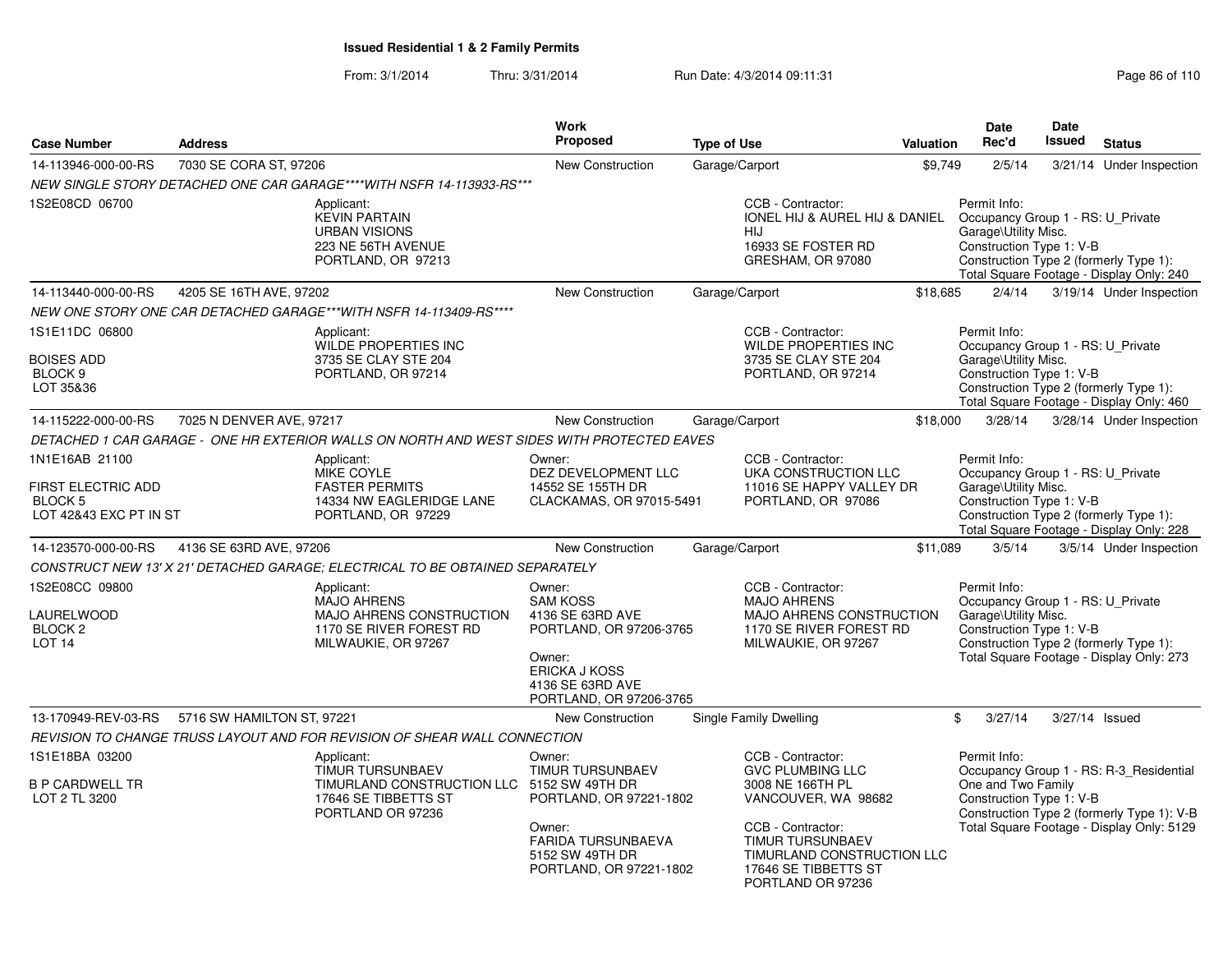From: 3/1/2014Thru: 3/31/2014 Run Date: 4/3/2014 09:11:31 Research 2010 Rage 87 of 110

| <b>Case Number</b>                                                           | <b>Address</b>              |                                                                                                                                                             | <b>Work</b><br>Proposed                                                                                                                                      | <b>Type of Use</b>     |                                                                                                                                                                                                                                                                                           | <b>Valuation</b> | Date<br>Rec'd                                                                                     | Date<br>Issued | <b>Status</b>                                                                                                                      |
|------------------------------------------------------------------------------|-----------------------------|-------------------------------------------------------------------------------------------------------------------------------------------------------------|--------------------------------------------------------------------------------------------------------------------------------------------------------------|------------------------|-------------------------------------------------------------------------------------------------------------------------------------------------------------------------------------------------------------------------------------------------------------------------------------------|------------------|---------------------------------------------------------------------------------------------------|----------------|------------------------------------------------------------------------------------------------------------------------------------|
| 14-109761-000-00-RS                                                          | 6807 SE HOLGATE BLVD, 97206 |                                                                                                                                                             | New Construction                                                                                                                                             | Single Family Dwelling |                                                                                                                                                                                                                                                                                           | \$230,757        | 1/28/14                                                                                           |                | 3/14/14 Under Inspection                                                                                                           |
|                                                                              |                             | NEW SINGLE FAMILY RESIDENCE/TWO STORY/DETACHED GARAGE/FLAT LOT/COMPLEX / KERN PK, BLOCK 10, LOT 13***DETACHED GARAGE 14-109765-RS***                        |                                                                                                                                                              |                        |                                                                                                                                                                                                                                                                                           |                  |                                                                                                   |                |                                                                                                                                    |
| 1S2E08CD 10800<br>KERN PK<br>BLOCK 10<br>LOT <sub>13</sub>                   |                             | Applicant:<br>Mike Coyle<br><b>Faster Permits</b><br>14334 NW EAGLERIDGE LANE<br>PORTLAND, OR 97229                                                         | Owner:<br><b>BRIAN MCMILLEN LLC</b><br>20449 SW TV HWY #210<br>BEAVERTON, OR 97006-1700                                                                      |                        | CCB - Contractor:<br>EDWARD MULLEN PLUMBING<br>1601 SE RIVER RD<br>HILLSBORO, OR 97123<br>CCB - Contractor:<br><b>BRIAN MCMILLEN LLC</b><br>15151 SE FRYE<br>HAPPY VALLEY, OR 97086                                                                                                       |                  | Permit Info:<br>One and Two Family<br>Construction Type 1: V-B<br>Number of New Dwelling Units: 1 |                | Occupancy Group 1 - RS: R-3_Residential<br>Construction Type 2 (formerly Type 1):<br>Total Square Footage - Display Only: 2155     |
| 14-108641-000-00-RS                                                          | 4843 NE 101ST AVE           |                                                                                                                                                             | <b>New Construction</b>                                                                                                                                      | Single Family Dwelling |                                                                                                                                                                                                                                                                                           | \$162,855        | 1/22/14                                                                                           |                | 3/14/14 Under Inspection                                                                                                           |
|                                                                              |                             | NEW SINGLE FAMILY RESIDENCE/TWO STORY/TUCK UNDER GARAGE/FLAT LOT/COMPLEX                                                                                    |                                                                                                                                                              |                        |                                                                                                                                                                                                                                                                                           |                  |                                                                                                   |                |                                                                                                                                    |
| 1N2E21AD 01802                                                               |                             | Applicant:<br>SIDERAS CONSTRUCTION<br>PO BOX 19115<br>PORTLAND, OR 97280-0115                                                                               | Owner:<br>SIDERAS CONSTRUCTION<br>PO BOX 19115<br>PORTLAND, OR 97280-0115<br>Owner:<br>LENDING INC<br>PO BOX 19115<br>PORTLAND, OR 97280-0115                |                        | CCB - Contractor:<br><b>DAVID SIDERAS</b><br><b>CAPITAL BUILDERS</b><br>PO BOX 19115<br>PORTLAND, OR 97280<br>CCB - Contractor:<br><b>BARNEYS ELECTRIC INC</b><br>17057 SW 123RD AVE<br>TIGARD OR 97224<br>CCB - Contractor:<br>MITCHELL RAYMOND KAHL<br>PO BOX 1053<br>GRESHAM, OR 97030 |                  | Permit Info:<br>One and Two Family<br>Construction Type 1: V-B<br>Number of New Dwelling Units: 1 |                | Occupancy Group 1 - RS: R-3 Residential<br>Construction Type 2 (formerly Type 1): V-B<br>Total Square Footage - Display Only: 1645 |
| 14-110643-000-00-RS                                                          | 4820 NE RODNEY AVE, 97211   |                                                                                                                                                             | <b>New Construction</b>                                                                                                                                      | Single Family Dwelling |                                                                                                                                                                                                                                                                                           | \$316,117        | 1/28/14                                                                                           |                | 3/11/14 Under Inspection                                                                                                           |
|                                                                              |                             | NEW SINGLE FAMILY RESIDENCE/TWO STORY WITH BASEMENT/TUCKUNDER GARAGE/FLAT LOT/COMPLEX                                                                       |                                                                                                                                                              |                        |                                                                                                                                                                                                                                                                                           |                  |                                                                                                   |                |                                                                                                                                    |
| 1N1E22AD 04300<br>MAEGLY HIGHLAND<br>BLOCK <sub>3</sub><br>LOT <sub>13</sub> |                             | Applicant:<br><b>KEVIN PARTAIN</b><br><b>URBAN VISIONS</b><br>223 NE 56TH AVE<br>PORTLAND, OR 97213                                                         | Owner:<br>URBAN HOUSING DEVELOPMENT<br><b>LLC</b><br>PO BOX 11930<br>PORTLAND, OR 97211-0930                                                                 |                        | CCB - Contractor:<br><b>ROMAN OZERUGA</b><br>URBAN HOUSING DEVELOPMENT<br>PO BOX 11778<br>PORTLAND, OR 97211                                                                                                                                                                              |                  | Permit Info:<br>One and Two Family<br>Construction Type 1: V-B<br>Number of New Dwelling Units: 2 |                | Occupancy Group 1 - RS: R-3_Residential<br>Construction Type 2 (formerly Type 1): V-B<br>Total Square Footage - Display Only: 3332 |
| 13-196273-REV-01-RS                                                          | 3566 SE WOODWARD ST         |                                                                                                                                                             | <b>New Construction</b>                                                                                                                                      | Single Family Dwelling |                                                                                                                                                                                                                                                                                           | \$3,500          | 1/17/14                                                                                           | 3/21/14 Issued |                                                                                                                                    |
|                                                                              |                             | ADDED VALUE REVISION TO INCREASE FOOTPRINT, REMOVE BACK DECK, CHANGES TO EXTERIOR GRADES, CHANGE CEILING HEIGHTS, SOME WINDOWS GOT SMALLER, CHANGED FROM TJ |                                                                                                                                                              |                        |                                                                                                                                                                                                                                                                                           |                  |                                                                                                   |                |                                                                                                                                    |
| 1S1E12AB 22410<br><b>WAVERLY COMMONS</b><br>LOT 6                            |                             | Applicant:<br><b>ETHAN BECK</b><br>ETHAN BECK HOMES<br>728 SE 71ST<br>PORTLAND, OR 97215                                                                    | Owner:<br><b>MICHAEL T GRENIER</b><br>2805 SE 36TH AVE<br>PORTLAND, OR 97202<br>Owner:<br><b>LINDSAY M GRENIER</b><br>2805 SE 36TH AVE<br>PORTLAND, OR 97202 |                        | CCB - Contractor:<br>ETHAN BECK HOMES INC<br>728 SE 71ST<br>PORTLAND, OR 97215                                                                                                                                                                                                            |                  | Permit Info:<br>One and Two Family<br>Construction Type 1: V-B                                    |                | Occupancy Group 1 - RS: R-3 Residential<br>Construction Type 2 (formerly Type 1): V-B<br>Total Square Footage - Display Only: 3686 |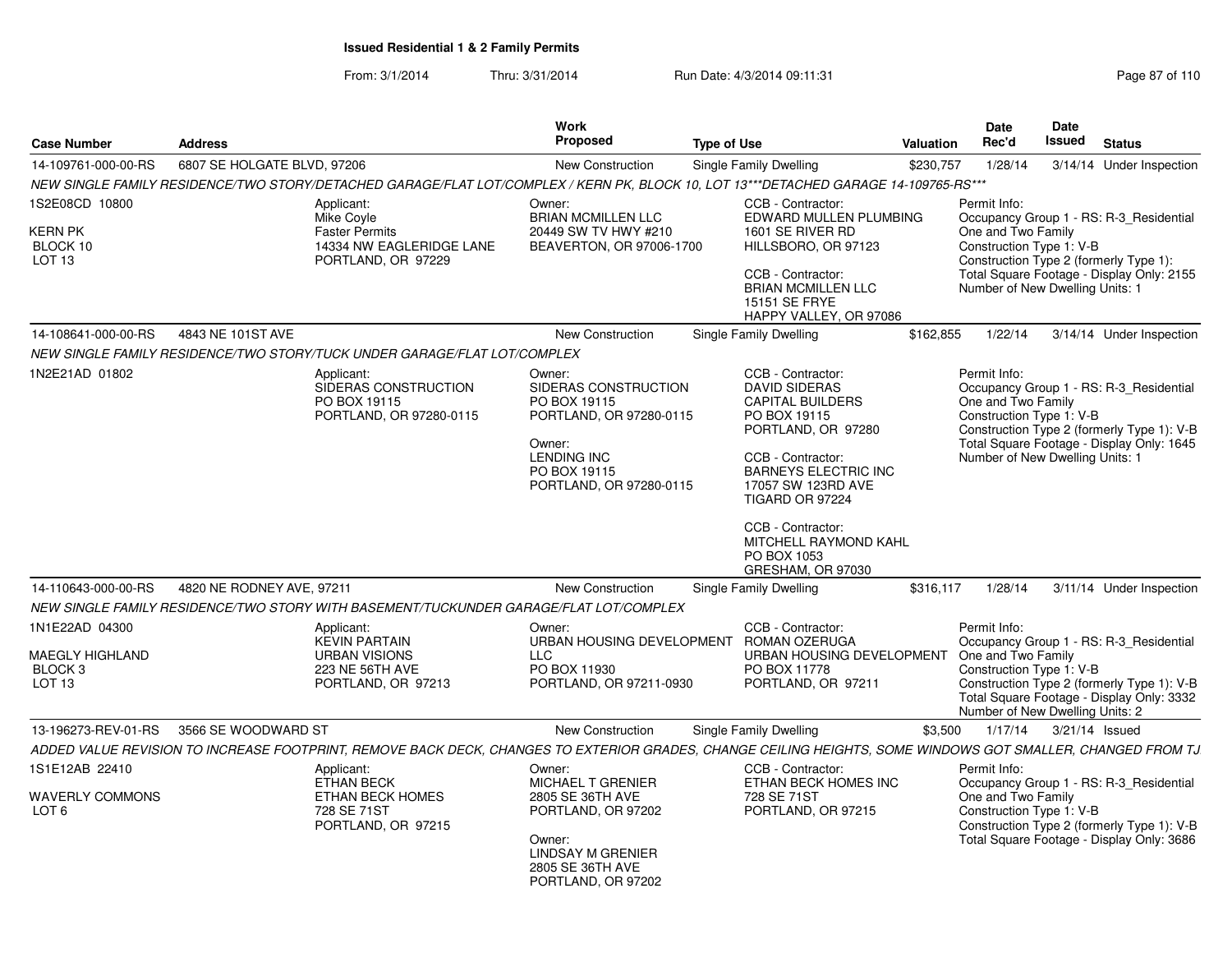From: 3/1/2014Thru: 3/31/2014 Run Date: 4/3/2014 09:11:31 Research 2010 Rage 88 of 110

| <b>Case Number</b>                                                     | <b>Address</b>                                                                                                                       | <b>Work</b><br>Proposed                                                                                                                                            | <b>Type of Use</b>                                                                                                                                                                         | Valuation | <b>Date</b><br>Rec'd                                                                              | Date<br>Issued | <b>Status</b>                                                                                                                      |
|------------------------------------------------------------------------|--------------------------------------------------------------------------------------------------------------------------------------|--------------------------------------------------------------------------------------------------------------------------------------------------------------------|--------------------------------------------------------------------------------------------------------------------------------------------------------------------------------------------|-----------|---------------------------------------------------------------------------------------------------|----------------|------------------------------------------------------------------------------------------------------------------------------------|
| 14-109821-000-00-RS                                                    | 6819 SE HOLGATE BLVD, 97206                                                                                                          | New Construction                                                                                                                                                   | Single Family Dwelling                                                                                                                                                                     | \$230,757 | 1/28/14                                                                                           |                | 3/14/14 Under Inspection                                                                                                           |
|                                                                        | NEW SINGLE FAMILY RESIDENCE/TWO STORY/DETACHED GARAGE/FLAT LOT/COMPLEX / KERN PK, BLOCK 10, LOT 11                                   |                                                                                                                                                                    |                                                                                                                                                                                            |           |                                                                                                   |                |                                                                                                                                    |
| 1S2E08CD 10700<br>KERN PK<br>BLOCK 10<br><b>LOT 11</b>                 | Applicant:<br><b>ROB HUMPHREY</b><br><b>FASTER PERMITS</b><br>14334 NW EAGLERIDGE LANE<br>PORTLAND, OR 97229                         | Owner:<br><b>BRIAN MCMILLEN LLC</b><br>20449 SW TV HWY #210<br>BEAVERTON, OR 97006-1700                                                                            | CCB - Contractor:<br>EDWARD MULLEN PLUMBING<br>1601 SE RIVER RD<br>HILLSBORO, OR 97123<br>CCB - Contractor:<br><b>BRIAN MCMILLEN LLC</b><br>15151 SE FRYE<br>HAPPY VALLEY, OR 97086        |           | Permit Info:<br>One and Two Family<br>Construction Type 1: V-B<br>Number of New Dwelling Units: 1 |                | Occupancy Group 1 - RS: R-3_Residential<br>Construction Type 2 (formerly Type 1):<br>Total Square Footage - Display Only: 2155     |
| 14-109857-000-00-RS                                                    | 6821 SE HOLGATE BLVD                                                                                                                 | New Construction                                                                                                                                                   | Single Family Dwelling                                                                                                                                                                     | \$230,757 | 1/28/14                                                                                           |                | 3/14/14 Under Inspection                                                                                                           |
|                                                                        | NEW SINGLE FAMILY RESIDENCE/TWO STORY/DETACHED GARAGE/FLAT LOT COMPLEX / KERN PK, BLOCK 10, LOT 12***DETACHED GARAGE 14-109863-RS*** |                                                                                                                                                                    |                                                                                                                                                                                            |           |                                                                                                   |                |                                                                                                                                    |
| 1S2E08CD 10701                                                         | Applicant:<br>MIKE COYLE<br><b>FASTER PERMITS</b><br>14334 NW EAGLERIDGE LANE<br>PORTLAND, OR 97229                                  | Owner:<br><b>BRIAN MCMILLEN LLC</b><br>20449 SW TV HWY #210<br>BEAVERTON, OR 97006-1700                                                                            | CCB - Contractor:<br>EDWARD MULLEN PLUMBING<br>1601 SE RIVER RD<br>HILLSBORO, OR 97123<br>CCB - Contractor:<br><b>BRIAN MCMILLEN LLC</b><br><b>15151 SE FRYE</b><br>HAPPY VALLEY, OR 97086 |           | Permit Info:<br>One and Two Family<br>Construction Type 1: V-B<br>Number of New Dwelling Units: 1 |                | Occupancy Group 1 - RS: R-3_Residential<br>Construction Type 2 (formerly Type 1):<br>Total Square Footage - Display Only: 2155     |
| 14-106712-000-00-RS                                                    | 7216 SW 28TH AVE, 97219                                                                                                              | New Construction                                                                                                                                                   | Single Family Dwelling                                                                                                                                                                     | \$330,200 | 1/17/14                                                                                           |                | 3/11/14 Under Inspection                                                                                                           |
|                                                                        | NEW SINGLE FAMILY RESIDENCE/TWO STORY WITH BASEMENT/TUCK UNDER GARAGE/FLAT LOT/COMPLEX                                               |                                                                                                                                                                    |                                                                                                                                                                                            |           |                                                                                                   |                |                                                                                                                                    |
| 1S1E20AD 05400                                                         | Applicant:<br>MIKE COYLE<br><b>FASTER PERMITS</b><br>14334 NW EAGLERIDGE LANE<br>PORTLAND, OR 97229                                  | Owner:<br>DREAMBUILDER CUSTOM HOMES Tim Walker<br>13115 SW ST JAMES LN<br>TIGARD, OR 97224-6115<br>Owner:<br>INC.<br>13115 SW ST JAMES LN<br>TIGARD, OR 97224-6115 | CCB - Contractor:<br>FIRST CHOICE CUSTOM HOMES<br><b>INC</b><br>13115 SW ST JAMES LANE<br><b>TIGARD, OR 97224</b>                                                                          |           | Permit Info:<br>One and Two Family<br>Construction Type 1: V-B<br>Number of New Dwelling Units: 1 |                | Occupancy Group 1 - RS: R-3_Residential<br>Construction Type 2 (formerly Type 1): V-B<br>Total Square Footage - Display Only: 3394 |
| 14-113409-000-00-RS                                                    | 4205 SE 16TH AVE, 97202                                                                                                              | New Construction                                                                                                                                                   | Single Family Dwelling                                                                                                                                                                     | \$277,551 | 2/4/14                                                                                            |                | 3/19/14 Under Inspection                                                                                                           |
|                                                                        | NEW SINGLE FAMILY RESIDENCE/TWO STORY WITH FURNACE IN UNFINISHED ATTIC/DETACHED GARAGE/FLAT LOT/COMPLEX                              |                                                                                                                                                                    |                                                                                                                                                                                            |           |                                                                                                   |                |                                                                                                                                    |
| 1S1E11DC 06800<br><b>BOISES ADD</b><br>BLOCK <sub>9</sub><br>LOT 35&36 | Applicant:<br>WILDE PROPERTIES INC<br>3735 SE CLAY STE 204<br>PORTLAND, OR 97214                                                     | Owner:<br>WILDE PROPERTIES INC<br>3735 SE CLAY ST<br>PORTLAND, OR 97214-5139                                                                                       | CCB - Contractor:<br>WILDE PROPERTIES INC<br>3735 SE CLAY STE 204<br>PORTLAND, OR 97214                                                                                                    |           | Permit Info:<br>One and Two Family<br>Construction Type 1: V-B<br>Number of New Dwelling Units: 1 |                | Occupancy Group 1 - RS: R-3_Residential<br>Construction Type 2 (formerly Type 1):<br>Total Square Footage - Display Only: 2592     |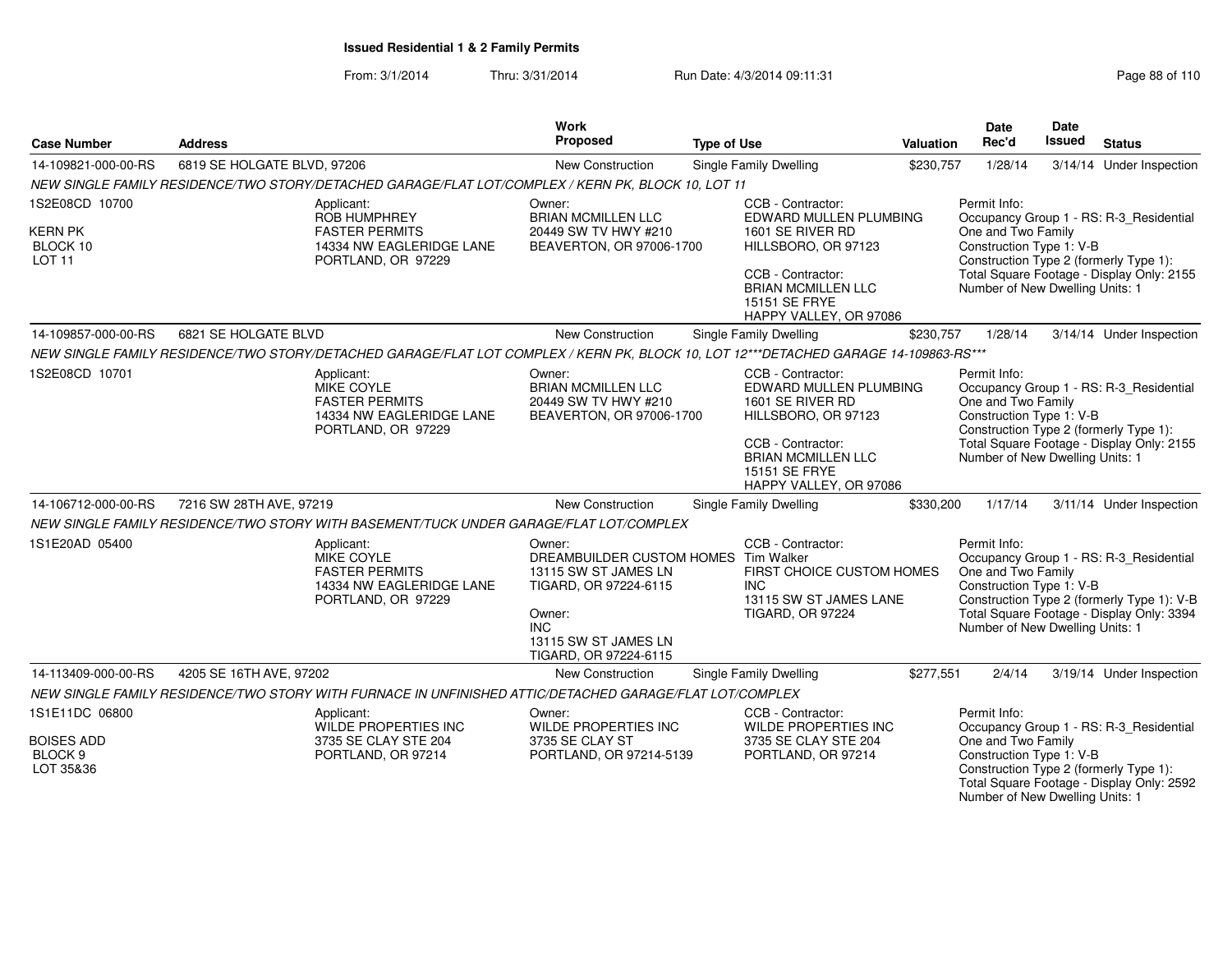From: 3/1/2014Thru: 3/31/2014 Run Date: 4/3/2014 09:11:31 Page 89 of 110

| <b>Case Number</b>                                                      | <b>Address</b>           |                                                                                                     | Work<br><b>Proposed</b>                                                      | <b>Type of Use</b>                                                                                                                                                                                                                                                                                                                                                                       | Valuation | <b>Date</b><br>Rec'd                                                                                                        | Date<br>Issued                                                                       | <b>Status</b>                                                                                                                      |
|-------------------------------------------------------------------------|--------------------------|-----------------------------------------------------------------------------------------------------|------------------------------------------------------------------------------|------------------------------------------------------------------------------------------------------------------------------------------------------------------------------------------------------------------------------------------------------------------------------------------------------------------------------------------------------------------------------------------|-----------|-----------------------------------------------------------------------------------------------------------------------------|--------------------------------------------------------------------------------------|------------------------------------------------------------------------------------------------------------------------------------|
| 7409 N OLIN AVE, 97203<br>14-111566-000-00-RS                           |                          |                                                                                                     | <b>New Construction</b>                                                      | Single Family Dwelling                                                                                                                                                                                                                                                                                                                                                                   | \$297,575 | 1/31/14                                                                                                                     | 3/26/14 Issued                                                                       |                                                                                                                                    |
|                                                                         |                          | NEW SINGLE FAMILY RESIDENCE/THREE STORY/DETACHED GARAGE/FLAT LOT/COMPLEX                            |                                                                              |                                                                                                                                                                                                                                                                                                                                                                                          |           |                                                                                                                             |                                                                                      |                                                                                                                                    |
| 1N1E08CD 08100                                                          |                          | Applicant:                                                                                          | Owner:                                                                       | CCB - Contractor:                                                                                                                                                                                                                                                                                                                                                                        |           | Permit Info:                                                                                                                |                                                                                      |                                                                                                                                    |
| SMITHSON LAND COS ADD<br>BLOCK <sub>3</sub><br>NE 52 1/2' OF LOT 45-48  |                          | MIKE COYLE<br><b>FASTER PERMITS</b><br>14334 NW EAGLERIDGE LANE<br>PORTLAND, OR 97229               | <b>RED GAP HOLDINGS LLC</b><br>1111 MAIN ST #107<br>VANCOUVER, WA 98660-2958 | K & C CUSTOM HOMES LLC<br>3720 SW BOND AVE #308<br>PORTLAND, OR 97239                                                                                                                                                                                                                                                                                                                    |           | One and Two Family<br>Construction Type 1: V-B<br>Construction Type 2 (formerly Type 1):<br>Number of New Dwelling Units: 1 | Occupancy Group 1 - RS: R-3 Residential<br>Total Square Footage - Display Only: 2779 |                                                                                                                                    |
| 13-209238-REV-02-RS                                                     | 2805 NE 35TH AVE, 97212  |                                                                                                     | <b>New Construction</b>                                                      | Single Family Dwelling                                                                                                                                                                                                                                                                                                                                                                   | \$6,000   | 2/18/14                                                                                                                     | 3/25/14 Issued                                                                       |                                                                                                                                    |
|                                                                         |                          | ADDED VALUE REVISION TO ADD DORMER AND MODIFICATIONS TO LANDSCAPING                                 |                                                                              |                                                                                                                                                                                                                                                                                                                                                                                          |           |                                                                                                                             |                                                                                      |                                                                                                                                    |
| 1N1E25AC 10300<br><b>HOLLYROOD</b><br><b>BLOCK7</b><br>LOT <sub>4</sub> |                          | Applicant:<br>MIKE COYLE<br><b>FASTER PERMITS</b><br>14334 NW EAGLERIDGE LANE<br>PORTLAND, OR 97229 | Owner:<br>DILUSSO HOMES LLC<br>PO BOX 1251<br>CLACKAMAS, OR 97015-1251       | CCB - Contractor:<br><b>ENDERS ELECTRIC INC</b><br>PO Box 1661<br>BEAVERTON, OR 97075<br>CCB - Contractor:<br><b>GARYS VACUFLO INC</b><br>9015 SE FLAVEL ST<br>PORTLAND, OR 97266-5583<br>CCB - Contractor:<br>AIR 1 PLUMBING<br>VANCOUVER<br>9012 NE 85TH CIRCLE<br>VANCOUVER WA 98662<br>CCB - Contractor:<br>DILUSSO RENOVATIONS LLC<br>4415 NE SANDY BLVD #201<br>PORTLAND, OR 97213 |           | Permit Info:<br>One and Two Family<br>Construction Type 1: V-B                                                              |                                                                                      | Occupancy Group 1 - RS: R-3 Residential<br>Construction Type 2 (formerly Type 1): V-B<br>Total Square Footage - Display Only: 3454 |
| 14-115739-000-00-RS                                                     | 8709 N DWIGHT AVE, 97203 |                                                                                                     | <b>New Construction</b>                                                      | Single Family Dwelling                                                                                                                                                                                                                                                                                                                                                                   | \$164,561 | 2/13/14                                                                                                                     | 3/31/14 Issued                                                                       |                                                                                                                                    |
|                                                                         |                          | NEW SINGLE FAMILY RESIDENCE/2-STORY/1-CAR GARAGE/FLAT LOT/COMPLEX                                   |                                                                              |                                                                                                                                                                                                                                                                                                                                                                                          |           |                                                                                                                             |                                                                                      |                                                                                                                                    |
| 1N1E08BD 02802                                                          |                          | Applicant:<br><b>KEVIN PARTAIN</b><br><b>URBAN VISIONS</b><br>223 NE 56TH AVE<br>PORTLAND, OR 97213 | Owner:<br>FISH CONSTRUCTION NW INC<br>1834 SW 58TH AVE<br>PORTLAND, OR 97221 | CCB - Contractor:<br>FISH CONSTRUCTION NW INC<br>1834 SW 58TH AVE STE #102<br>PORTLAND OR 97221                                                                                                                                                                                                                                                                                          |           | Permit Info:<br>One and Two Family<br>Construction Type 1: V-B<br>Number of New Dwelling Units: 1                           |                                                                                      | Occupancy Group 1 - RS: R-3 Residential<br>Construction Type 2 (formerly Type 1): V-B<br>Total Square Footage - Display Only: 1687 |
| 14-115747-000-00-RS                                                     | 8715 N DWIGHT AVE, 97203 |                                                                                                     | <b>New Construction</b>                                                      | Single Family Dwelling                                                                                                                                                                                                                                                                                                                                                                   | \$164,561 | 2/13/14                                                                                                                     | 3/31/14 Issued                                                                       |                                                                                                                                    |
|                                                                         |                          | NEW SINGLE FAMILY RESIDENCE/2-STORY/1-CAR GARAGE/FLAT LOT/COMPLEX                                   |                                                                              |                                                                                                                                                                                                                                                                                                                                                                                          |           |                                                                                                                             |                                                                                      |                                                                                                                                    |
| 1N1E08BD 02801                                                          |                          | Applicant:<br><b>KEVIN PARTAIN</b><br><b>URBAN VISIONS</b><br>223 NE 56TH AVE<br>PORTLAND, OR 97213 | Owner:<br>FISH CONSTRUCTION NW INC<br>1834 SW 58TH AVE<br>PORTLAND, OR 97221 | CCB - Contractor:<br>FISH CONSTRUCTION NW INC<br>1834 SW 58TH AVE STE #102<br>PORTLAND OR 97221                                                                                                                                                                                                                                                                                          |           | Permit Info:<br>One and Two Family<br>Construction Type 1: V-B<br>Number of New Dwelling Units: 1                           |                                                                                      | Occupancy Group 1 - RS: R-3_Residential<br>Construction Type 2 (formerly Type 1): V-B<br>Total Square Footage - Display Only: 1687 |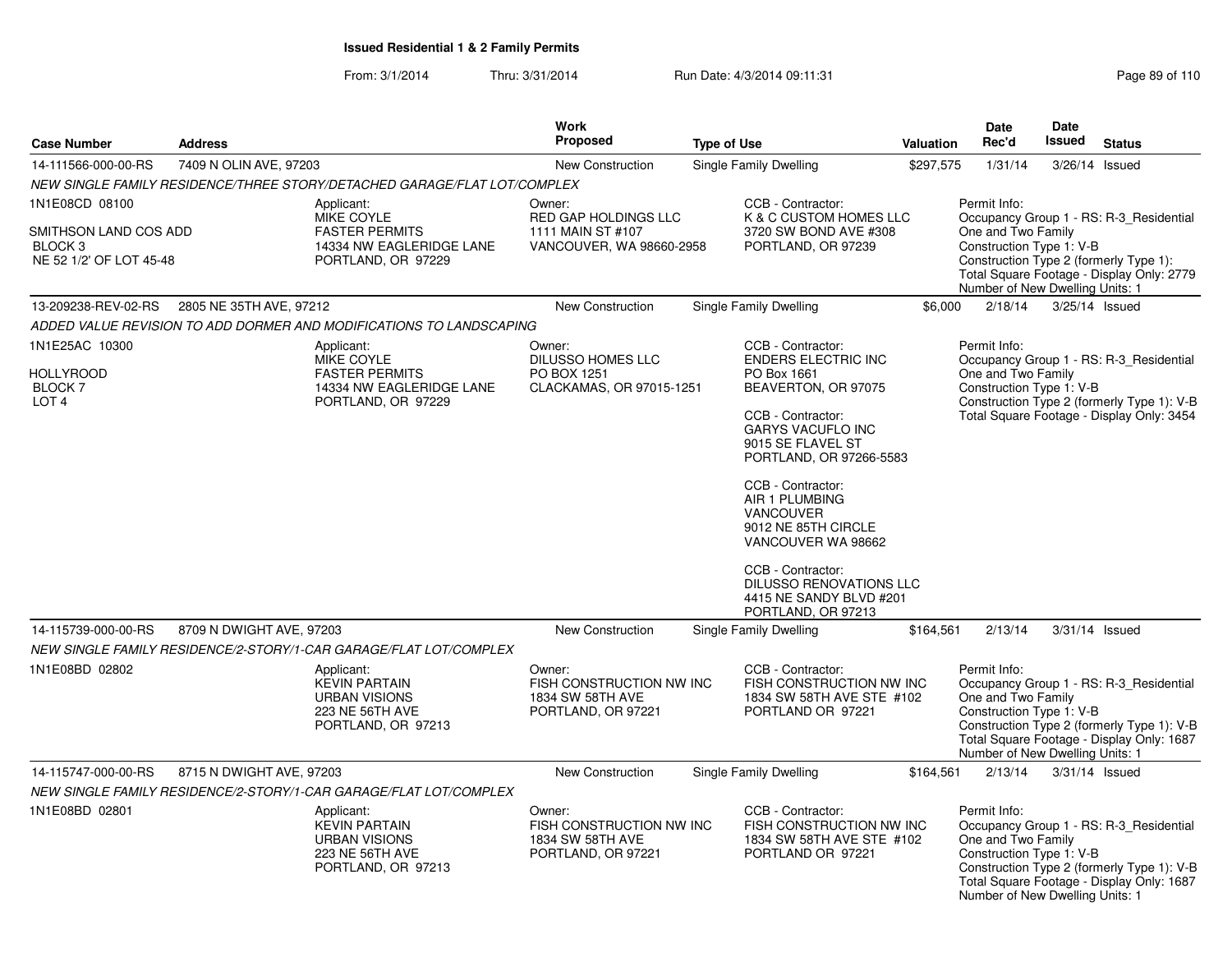From: 3/1/2014Thru: 3/31/2014 Run Date: 4/3/2014 09:11:31

| Page 90 of 110 |  |  |
|----------------|--|--|
|----------------|--|--|

| <b>Case Number</b>                                     | <b>Address</b>                                                                                                                                                    |                                                                   | Work<br>Proposed                                                                          | <b>Type of Use</b> |                                                                                                                 | <b>Valuation</b> | Date<br>Rec'd                                                                                     | Date<br><b>Issued</b> | <b>Status</b>                                                                                                                      |
|--------------------------------------------------------|-------------------------------------------------------------------------------------------------------------------------------------------------------------------|-------------------------------------------------------------------|-------------------------------------------------------------------------------------------|--------------------|-----------------------------------------------------------------------------------------------------------------|------------------|---------------------------------------------------------------------------------------------------|-----------------------|------------------------------------------------------------------------------------------------------------------------------------|
| 14-115794-000-00-RS                                    | 4419 NE 80TH AVE, 97218                                                                                                                                           |                                                                   | <b>New Construction</b>                                                                   |                    | Single Family Dwelling                                                                                          | \$164,561        | 2/13/14                                                                                           |                       | 3/31/14 Issued                                                                                                                     |
|                                                        | NEW SINGLE FAMILY RESIDENCE/2-STORY/1-CAR GARAGE/FLAG LOT/COMPLEX                                                                                                 |                                                                   |                                                                                           |                    |                                                                                                                 |                  |                                                                                                   |                       |                                                                                                                                    |
| 1N2E20DA 03900                                         | Applicant:<br><b>KEVIN PARTAIN</b><br><b>URBAN VISIONS</b><br>223 NE 56TH AVE<br>PORTLAND, OR 97213                                                               |                                                                   | Owner:<br>PHOENIX REDEVELOPMENT INC<br>516 SE MORRISON ST #700<br>PORTLAND, OR 97214-2347 |                    | CCB - Contractor:<br>FISH CONSTRUCTION NW INC<br>1834 SW 58TH AVE STE #102<br>PORTLAND OR 97221                 |                  | Permit Info:<br>One and Two Family<br>Construction Type 1: V-B<br>Number of New Dwelling Units: 1 |                       | Occupancy Group 1 - RS: R-3 Residential<br>Construction Type 2 (formerly Type 1): V-B<br>Total Square Footage - Display Only: 1687 |
| 14-112182-000-00-RS                                    | 3125 NE 29TH AVE, 97212                                                                                                                                           |                                                                   | <b>New Construction</b>                                                                   |                    | <b>Single Family Dwelling</b>                                                                                   | \$440,206        |                                                                                                   |                       | 1/31/14   3/13/14   Under Inspection                                                                                               |
|                                                        | NEW SINGLE FAMILY RESIDENCE/2-STORY WITH ATTIC AND BASEMENT/FLAT LOT/COMPLEX/ EXISTING BASEMENT TO REMAIN/                                                        |                                                                   |                                                                                           |                    |                                                                                                                 |                  |                                                                                                   |                       |                                                                                                                                    |
| 1N1E25BB 16500<br><b>IRVINDALE</b><br>BLOCK 2<br>LOT 8 | Applicant:<br>NICHOLAS KORBE<br><b>BUILD PDX</b><br><b>215 SE 47TH AVE</b><br>HILLSBORO, OR 97123                                                                 |                                                                   |                                                                                           |                    | CCB - Contractor:<br>NICHOLAS ALLEN KORBE<br>215 SE 47TH AVE<br>HILLSBORO, OR 97123                             |                  | Permit Info:<br>One and Two Family<br>Construction Type 1: V-B<br>Number of New Dwelling Units: 1 |                       | Occupancy Group 1 - RS: R-3_Residential<br>Construction Type 2 (formerly Type 1):<br>Total Square Footage - Display Only: 4111     |
| 13-189284-REV-01-RS                                    | 5321 SW CUSTER ST, 97219                                                                                                                                          |                                                                   | <b>New Construction</b>                                                                   |                    | <b>Single Family Dwelling</b>                                                                                   |                  | \$<br>2/12/14                                                                                     |                       | $3/4/14$ Issued                                                                                                                    |
|                                                        | REVISION - REMOVE PERIMETER WALL AT REAR OF HOUSE AND USE FOOTING INSTEAD, REVISED BIRD BLOCK DETAIL, REVISED FRONT PORCH DETAIL, HOLD DOWN DETAIL, COMPACTION R. |                                                                   |                                                                                           |                    |                                                                                                                 |                  |                                                                                                   |                       |                                                                                                                                    |
| 1S1E19AC 06600                                         | Applicant:<br><b>DAVID DALBEY</b>                                                                                                                                 |                                                                   | Owner:<br>DAVID J DALBEY                                                                  |                    | CCB - Contractor:<br><b>S&amp;B PLUMBING AND DRAIN</b>                                                          |                  | Permit Info:                                                                                      |                       | Occupancy Group 1 - RS: R-3_Residential                                                                                            |
| KIRCANNO<br>BLOCK 2<br>LOT 21                          | PO BOX 1689                                                                                                                                                       | MISSION HOMES NORTHWEST LL( PO BOX 80491<br>LAKE OSWEGO, OR 97035 | PORTLAND, OR 97280<br>Owner:                                                              |                    | <b>CLEANING</b><br>10601 SE EVERGREEN HWY<br>VANCOUVER, WA 98664                                                |                  | One and Two Family<br>Construction Type 1: V-B                                                    |                       | Construction Type 2 (formerly Type 1): V-B<br>Total Square Footage - Display Only: 2948                                            |
|                                                        |                                                                                                                                                                   |                                                                   | KAREN L DALBEY<br>PO BOX 80491<br>PORTLAND, OR 97280                                      |                    | CCB - Contractor:<br><b>DAVID DALBEY</b><br>MISSION HOMES NORTHWEST LLO<br>PO BOX 1689<br>LAKE OSWEGO, OR 97035 |                  |                                                                                                   |                       |                                                                                                                                    |
| 13-189284-DFS-01-RS                                    | 5321 SW CUSTER ST, 97219                                                                                                                                          |                                                                   | New Construction                                                                          |                    | Single Family Dwelling                                                                                          | \$3,000          | 2/12/14                                                                                           |                       | $3/4/14$ Issued                                                                                                                    |
|                                                        | DFS FOR TRUSSES +++LIMITED STRUCTRUAL REVIEW +++                                                                                                                  |                                                                   |                                                                                           |                    |                                                                                                                 |                  |                                                                                                   |                       |                                                                                                                                    |
| 1S1E19AC 06600                                         | Applicant:<br>DAVID DALBEY                                                                                                                                        |                                                                   | Owner:<br>DAVID J DALBEY                                                                  |                    | CCB - Contractor:<br><b>S&amp;B PLUMBING AND DRAIN</b>                                                          |                  | Permit Info:                                                                                      |                       | Occupancy Group 1 - RS: R-3 Residential                                                                                            |
| <b>KIRCANNO</b><br>BLOCK 2<br>LOT 21                   | PO BOX 1689                                                                                                                                                       | MISSION HOMES NORTHWEST LL( PO BOX 80491<br>LAKE OSWEGO, OR 97035 | PORTLAND, OR 97280<br>Owner:                                                              |                    | <b>CLEANING</b><br>10601 SE EVERGREEN HWY<br>VANCOUVER, WA 98664                                                |                  | One and Two Family<br>Construction Type 1: V-B                                                    |                       | Construction Type 2 (formerly Type 1): V-B<br>Total Square Footage - Display Only: 2948                                            |
|                                                        |                                                                                                                                                                   |                                                                   | <b>KAREN L DALBEY</b><br>PO BOX 80491<br>PORTLAND, OR 97280                               |                    | CCB - Contractor:<br><b>DAVID DALBEY</b><br>MISSION HOMES NORTHWEST LLO<br>PO BOX 1689<br>LAKE OSWEGO, OR 97035 |                  |                                                                                                   |                       |                                                                                                                                    |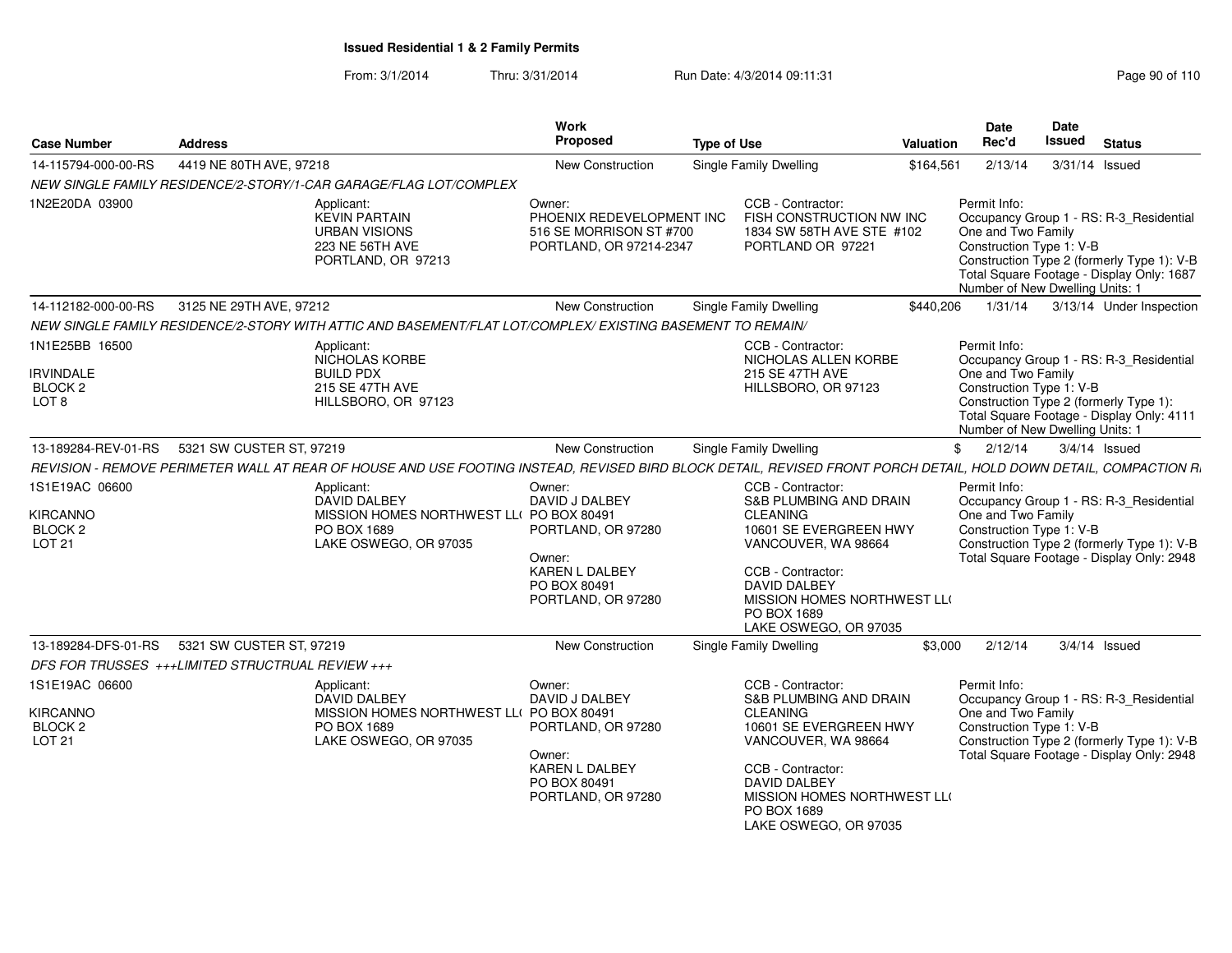From: 3/1/2014Thru: 3/31/2014 Run Date: 4/3/2014 09:11:31 Research 2010 110

| <b>Case Number</b>                                                                                      | <b>Address</b>                                                                                         | Work<br><b>Proposed</b>                                                                                                                                                       | <b>Type of Use</b>                                                                                                                                                                                       | Valuation | Date<br>Rec'd                                                                                     | Date<br>Issued | <b>Status</b>                                                                                                                      |
|---------------------------------------------------------------------------------------------------------|--------------------------------------------------------------------------------------------------------|-------------------------------------------------------------------------------------------------------------------------------------------------------------------------------|----------------------------------------------------------------------------------------------------------------------------------------------------------------------------------------------------------|-----------|---------------------------------------------------------------------------------------------------|----------------|------------------------------------------------------------------------------------------------------------------------------------|
| 14-113933-000-00-RS                                                                                     | 7030 SE CORA ST, 97206                                                                                 | <b>New Construction</b>                                                                                                                                                       | Single Family Dwelling                                                                                                                                                                                   | \$194,671 | 2/5/14                                                                                            |                | 3/21/14 Under Inspection                                                                                                           |
|                                                                                                         | NEW SINGLE FAMILY RESIDENCE/TWO STORY/DETACHED GARAGE/FLAT LOT/COMPLEX                                 |                                                                                                                                                                               |                                                                                                                                                                                                          |           |                                                                                                   |                |                                                                                                                                    |
| 1S2E08CD 06700                                                                                          | Applicant:<br><b>KEVIN PARTAIN</b><br><b>URBAN VISIONS</b><br>223 NE 56TH AVENUE<br>PORTLAND, OR 97213 | Owner:<br>MARLA T OLDHAM<br>7646 SE 119TH DR<br>PORTLAND, OR 97266-5900<br>Owner:<br><b>TANNA K LAHUE</b><br>7646 SE 119TH DR<br>PORTLAND, OR 97266-5900                      | CCB - Contractor:<br><b>IRONMAN PLUMBING</b><br>CCB - Contractor:<br><b>IONEL HIJ &amp; AUREL HIJ &amp; DANIEL</b><br><b>HIJ</b><br>16933 SE FOSTER RD<br>GRESHAM, OR 97080                              |           | Permit Info:<br>One and Two Family<br>Construction Type 1: V-B<br>Number of New Dwelling Units: 1 |                | Occupancy Group 1 - RS: R-3_Residential<br>Construction Type 2 (formerly Type 1):<br>Total Square Footage - Display Only: 1818     |
| 14-113999-000-00-RS                                                                                     | 7102 SE CORA ST, 97206                                                                                 | <b>New Construction</b>                                                                                                                                                       | Single Family Dwelling                                                                                                                                                                                   | \$194,671 | 2/5/14                                                                                            |                | 3/26/14 Under Inspection                                                                                                           |
|                                                                                                         | NEW SINGLE FAMILY RESIDENCE/TWO STORY/DETACHED GARAGE/FLAT LOT/COMPLEX                                 |                                                                                                                                                                               |                                                                                                                                                                                                          |           |                                                                                                   |                |                                                                                                                                    |
| 1S2E08CD 06700                                                                                          | Applicant:<br><b>KEVIN PARTAIN</b><br><b>URBAN VISIONS</b><br>223 NE 56TH AVENUE<br>PORTLAND, OR 97213 | Owner:<br><b>MARLA T OLDHAM</b><br>7646 SE 119TH DR<br>PORTLAND, OR 97266-5900<br>Owner:<br><b>TANNA K LAHUE</b><br>7646 SE 119TH DR<br>PORTLAND, OR 97266-5900               | CCB - Contractor:<br><b>HIJ FLORIN</b><br>HIJ CONSTRUCTION<br>16933 SE FOSTER RD<br>GRESHAM, OR 97080<br>CCB - Contractor:<br><b>IRONMAN PLUMBING</b>                                                    |           | Permit Info:<br>One and Two Family<br>Construction Type 1: V-B<br>Number of New Dwelling Units: 1 |                | Occupancy Group 1 - RS: R-3_Residential<br>Construction Type 2 (formerly Type 1):<br>Total Square Footage - Display Only: 1818     |
| 13-206510-DFS-02-RS                                                                                     | 2869 SW FAIRVIEW BLVD, 97201                                                                           | New Construction                                                                                                                                                              | Single Family Dwelling                                                                                                                                                                                   | \$1       | 2/13/14                                                                                           |                | 3/11/14 Issued                                                                                                                     |
| <b>DFS FOR FIRE SPRINKLERS</b>                                                                          |                                                                                                        |                                                                                                                                                                               |                                                                                                                                                                                                          |           |                                                                                                   |                |                                                                                                                                    |
| 1N1E32DC 04700<br><b>ARLINGTON HTS &amp; RPLT</b><br>BLOCK 10<br>NELY 20' OF LOT 9<br>LOT <sub>10</sub> | Applicant:<br><b>ERIC RYSTADT</b><br>PO BOX 91096<br>PORTLAND, OR 97291                                | Owner:<br>MAIN STREET DEVELOPMENT INC DALE BELL<br>MAIN STREET DEVELOPMENT INC 5331 SW MACADAM AVE #258<br>PORTLAND, OR 97239-3871                                            | CCB - Contractor:<br><b>SKY HEATING &amp; AIR</b><br><b>CONDITIONING INC</b><br>1635 SE NEHALEM ST<br>PORTLAND, OR 97202-6707<br>CCB - Contractor:<br><b>ERIC RYSTADT</b><br>MAIN STREET DEVELOPMENT INC |           | Permit Info:<br>One and Two Family<br>Construction Type 1: V-B                                    |                | Occupancy Group 1 - RS: R-3_Residential<br>Construction Type 2 (formerly Type 1): V-B<br>Total Square Footage - Display Only: 4963 |
|                                                                                                         |                                                                                                        |                                                                                                                                                                               | PO BOX 91096<br>PORTLAND, OR 97291                                                                                                                                                                       |           |                                                                                                   |                |                                                                                                                                    |
| 14-114016-000-00-RS                                                                                     | 1320 SE RURAL ST, 97202                                                                                | <b>New Construction</b>                                                                                                                                                       | Single Family Dwelling                                                                                                                                                                                   | \$141,346 | 2/5/14                                                                                            |                | 3/24/14 Under Inspection                                                                                                           |
|                                                                                                         | NEW SINGLE FAMILY RESIDENCE/1-STORY/NO GARAGE/FLAT LOT/COMPLEX                                         |                                                                                                                                                                               |                                                                                                                                                                                                          |           |                                                                                                   |                |                                                                                                                                    |
| 1S1E23BA 03900                                                                                          | Applicant:<br>Ryan Weeden<br>2814 NE 39th Ave.<br>Portland, OR 97212                                   | Owner:<br>PETER NEKETIN<br>FOUR SQUARE DESIGN BUILD LLC 8771 SW 71ST PL<br>PORTLAND, OR 97223-2236<br>Owner:<br>ELIZABETH JULEE<br>8771 SW 71ST PL<br>PORTLAND, OR 97223-2236 | CCB - Contractor:<br>FOUR SQUARE DESIGN BUILD.<br>LLC.<br>2814 NE CESAR CHAVEZ BLVD<br>PORTLAND OR 97212                                                                                                 |           | Permit Info:<br>One and Two Family<br>Construction Type 1: V-B<br>Number of New Dwelling Units: 1 |                | Occupancy Group 1 - RS: R-3_Residential<br>Construction Type 2 (formerly Type 1):<br>Total Square Footage - Display Only: 1320     |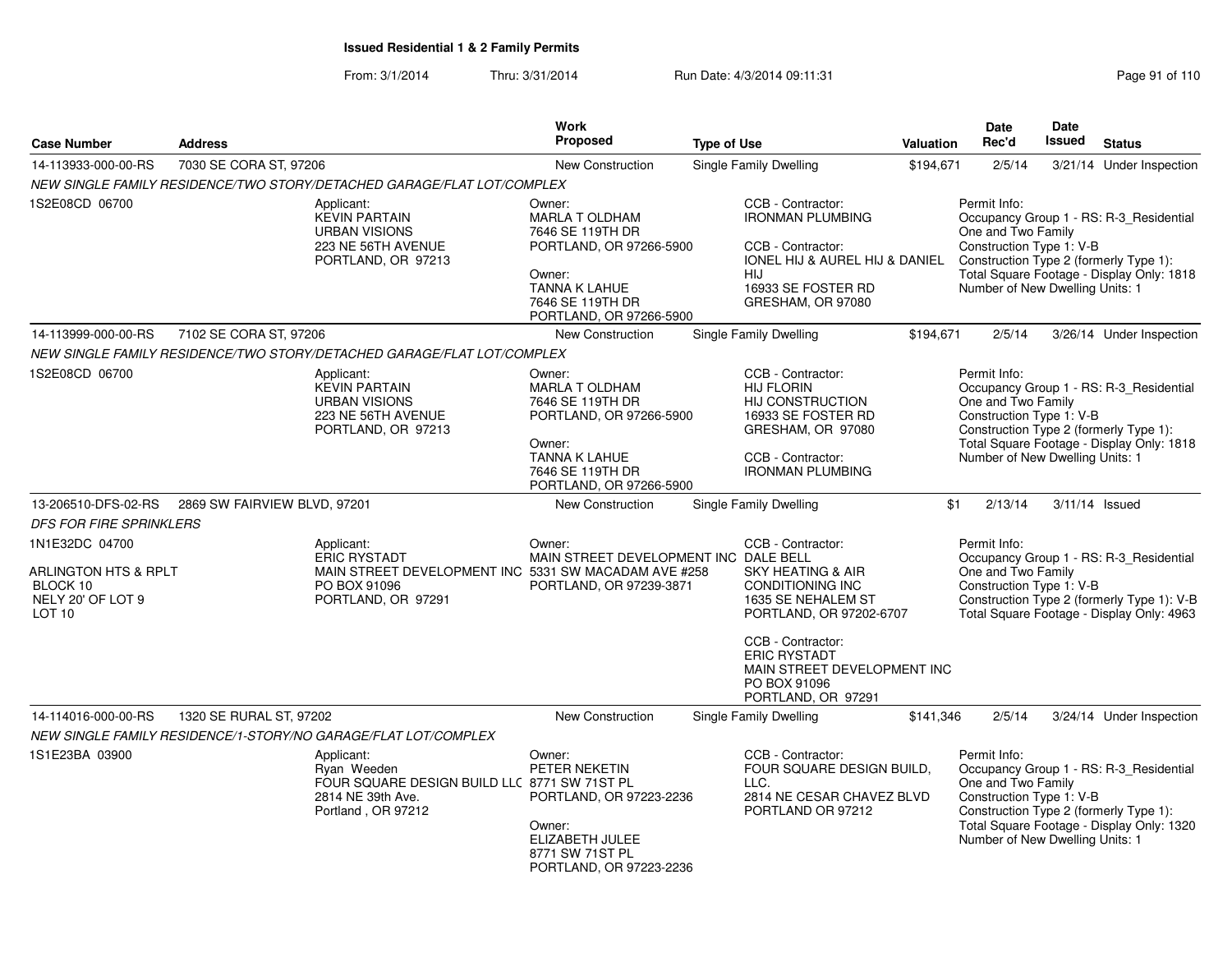From: 3/1/2014Thru: 3/31/2014 Run Date: 4/3/2014 09:11:31 Research 2010 Rage 92 of 110

| <b>Case Number</b>                                                                                 | <b>Address</b>          |                                                                                                                                                                         | <b>Type of Use</b>                                                                      |  | Valuation                                                                                                                                                                                             | Date<br>Rec'd | <b>Date</b><br><b>Issued</b>                                                                                                                                                                         | <b>Status</b>  |                                                                                                                                    |
|----------------------------------------------------------------------------------------------------|-------------------------|-------------------------------------------------------------------------------------------------------------------------------------------------------------------------|-----------------------------------------------------------------------------------------|--|-------------------------------------------------------------------------------------------------------------------------------------------------------------------------------------------------------|---------------|------------------------------------------------------------------------------------------------------------------------------------------------------------------------------------------------------|----------------|------------------------------------------------------------------------------------------------------------------------------------|
| 13-207270-REV-01-RS                                                                                | 1415 SE 16TH AVE, 97214 |                                                                                                                                                                         | <b>New Construction</b>                                                                 |  | Single Family Dwelling                                                                                                                                                                                |               | \$<br>3/12/14                                                                                                                                                                                        |                | $3/12/14$ Issued                                                                                                                   |
|                                                                                                    |                         | REVISION TO CHANGE TRUSSES TO RAISED HEEL TRUSSES. NEW WINDOW AT MASTER BEDROOM. REVISE FLOOR JOISTS AT MASTER TO RUN IN SAME DIRECTION AS REST OF FLOOR SYST.          |                                                                                         |  |                                                                                                                                                                                                       |               |                                                                                                                                                                                                      |                |                                                                                                                                    |
| 1S1E02AC 16900                                                                                     |                         | Applicant:<br>LESLIE A BUTLER<br>7556 SE 29TH AVE<br>PORTLAND, OR 97202-8827<br>Applicant:<br><b>KEVIN PARTAIN</b><br><b>223 NE 56TH AVE</b><br>PORTLAND, OR 97213-3705 | Owner:<br><b>NSI INVESTMENTS LLC</b><br>210 NW 17TH AVE #200<br>PORTLAND, OR 97209-2151 |  | CCB - Contractor:<br>ROME PLUMBING INC<br>17295 SW EDY RD<br>SHERWOOD, OR 971408709<br>CCB - Contractor:<br><b>RICHARD WHITEMAN</b><br>NSI INVESTMENTS LLC<br>PO BOX 68179<br>MILWAUKIE, OR 97268     |               | Permit Info:<br>One and Two Family<br>Construction Type 1: V-B                                                                                                                                       |                | Occupancy Group 1 - RS: R-3_Residential<br>Construction Type 2 (formerly Type 1): V-B<br>Total Square Footage - Display Only: 2898 |
|                                                                                                    |                         |                                                                                                                                                                         |                                                                                         |  | CCB - Contractor:<br>PORTLAND ELECTRIC LLC<br>1915 E 5TH ST STE D<br>VANCOUVER WA 98661                                                                                                               |               |                                                                                                                                                                                                      |                |                                                                                                                                    |
| 13-199623-DFS-01-RS                                                                                | 5432 SE 142ND PL        |                                                                                                                                                                         | New Construction                                                                        |  | Single Family Dwelling                                                                                                                                                                                | \$2,200       | 2/19/14                                                                                                                                                                                              | 3/12/14 Issued |                                                                                                                                    |
| <b>DFS - TRUSSES</b>                                                                               |                         |                                                                                                                                                                         |                                                                                         |  |                                                                                                                                                                                                       |               |                                                                                                                                                                                                      |                |                                                                                                                                    |
| 1S2E13BC 01611<br><b>SCOTT'S VIEW</b><br>LOT 10<br>INC UND INT TRACT A<br>POTENTIAL ADDITIONAL TAX |                         | Applicant:<br>MIKE COYLE<br><b>FASTER PERMITS</b><br>14334 NW EAGLERIDGE LANE<br>PORTLAND, OR 97229                                                                     | Owner:<br>GRAYHAWK DEVELOPMENT LLC<br>14523 WESTLAKE DR<br>LAKE OSWEGO, OR 97035-7700   |  | CCB - Contractor:<br>GRAYHAWK DEVELOPMENT LLC<br>14523 WESTLAKE DR<br>LAKE OSWEGO, OR 97035                                                                                                           |               | Permit Info:<br>One and Two Family<br>Construction Type 1: V-B                                                                                                                                       |                | Occupancy Group 1 - RS: R-3_Residential<br>Construction Type 2 (formerly Type 1): V-B<br>Total Square Footage - Display Only: 2660 |
| 13-240236-DFS-01-RS                                                                                | 4425 SE 55TH AVE        |                                                                                                                                                                         | New Construction                                                                        |  | Single Family Dwelling                                                                                                                                                                                | \$3,600       | 2/20/14                                                                                                                                                                                              | 3/26/14 Issued |                                                                                                                                    |
| <b>DFS FOR TRUSSES</b>                                                                             |                         |                                                                                                                                                                         |                                                                                         |  |                                                                                                                                                                                                       |               |                                                                                                                                                                                                      |                |                                                                                                                                    |
| 1S2E07DC 09502<br>PARTITION PLAT 2013-56<br>LOT <sub>2</sub>                                       |                         | Applicant:<br>LOREN BIRMINGHAM<br>TRI-COUNTY DEVELOPERS, INC.<br>2474 SE JASMINE WAY<br>GRESHAM OR 97080                                                                | Owner:<br><b>GAMMON 1 INC</b><br>10116 DRYFORK AVE<br>LAS VEGAS, NV 89129               |  | CCB - Contractor:<br>THREEFOOT PLUMBING INC<br><b>PO BOX 274</b><br>WEST LINN, OR 97068 0274<br>CCB - Contractor:<br>TRI COUNTY DEVELOPERS INC.<br>1053 NW CORPORATE DRIVE<br>TROUTDALE, OREGON 97060 |               | Permit Info:<br>Occupancy Group 1 - RS: R-3_Residential<br>One and Two Family<br>Construction Type 1: V-B<br>Construction Type 2 (formerly Type 1): V-B<br>Total Square Footage - Display Only: 2433 |                |                                                                                                                                    |
| 13-200603-DFS-01-RS                                                                                | 14120 SE STEELE ST      |                                                                                                                                                                         | New Construction                                                                        |  | Single Family Dwelling                                                                                                                                                                                | \$2,500       | 2/26/14                                                                                                                                                                                              |                | $3/5/14$ Issued                                                                                                                    |
| <b>DFS FOR TRUSSES</b>                                                                             |                         |                                                                                                                                                                         |                                                                                         |  |                                                                                                                                                                                                       |               |                                                                                                                                                                                                      |                |                                                                                                                                    |
| 1S2E14AD 03614                                                                                     |                         | Applicant:<br><b>MIKE COYLE</b>                                                                                                                                         | Owner:<br><b>ZB PROPERTIES LLC</b>                                                      |  | CCB - Contractor:<br><b>GRAYHAWK DEVELOPMENT LLC</b>                                                                                                                                                  |               | Permit Info:                                                                                                                                                                                         |                | Occupancy Group 1 - RS: R-3 Residential                                                                                            |
| <b>SCOTT'S BLUFF</b><br>LOT <sub>13</sub>                                                          |                         | <b>FASTER PERMITS</b><br>14334 NW EAGLERIDGE LANE<br>PORTLAND, OR 97229                                                                                                 | 12000 SW GARDEN PL<br>PORTLAND, OR 97223                                                |  | 14523 WESTLAKE DR<br>LAKE OSWEGO, OR 97035                                                                                                                                                            |               | One and Two Family<br>Construction Type 1: V-B                                                                                                                                                       |                | Construction Type 2 (formerly Type 1): V-B<br>Total Square Footage - Display Only: 2745                                            |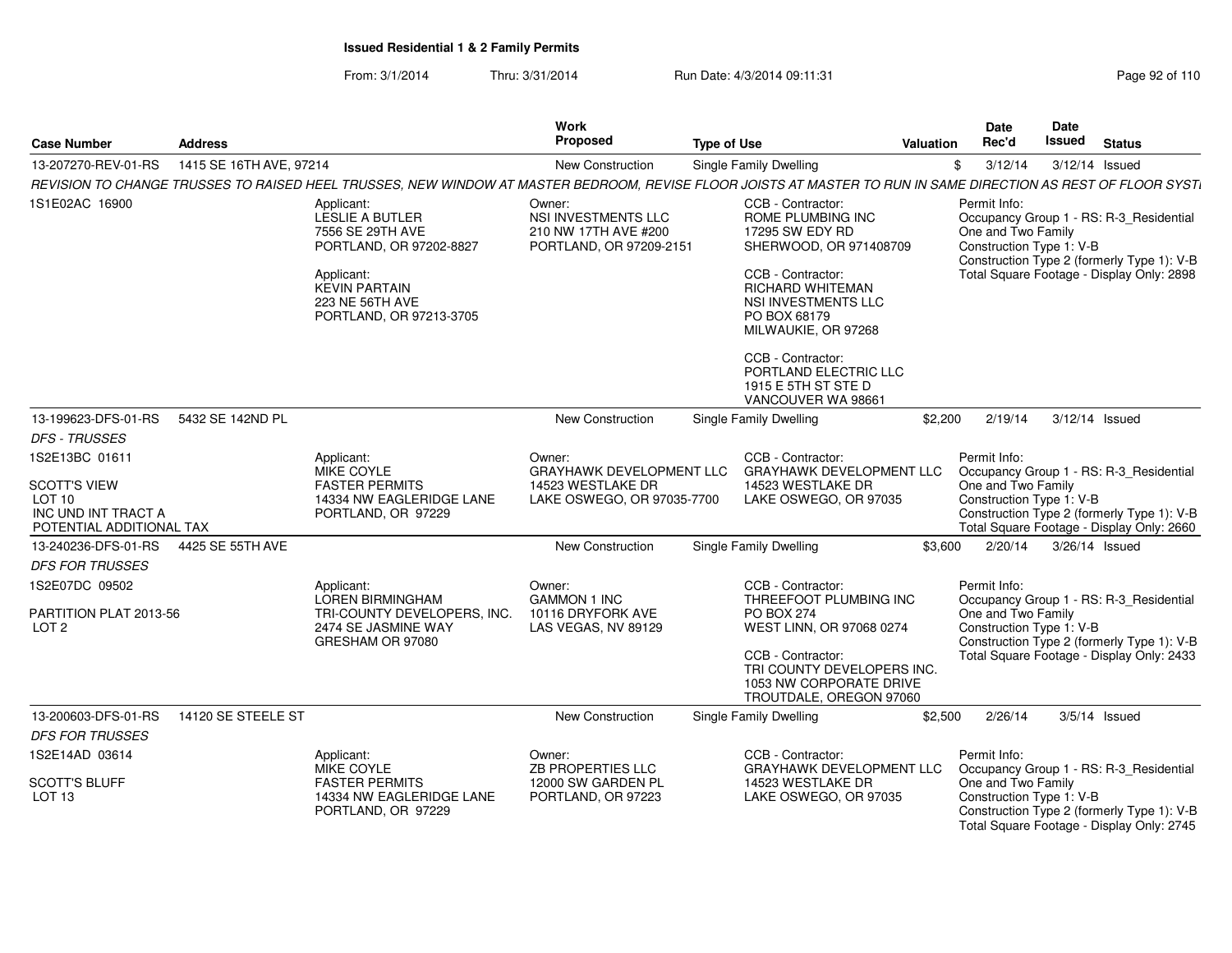#### From: 3/1/2014Thru: 3/31/2014 Run Date: 4/3/2014 09:11:31

| <b>Case Number</b>                                             | <b>Address</b>                                                                                                       |                                                                                                    | Work<br>Proposed                                                                                                                            | <b>Type of Use</b>                                                                                                                                                                                     | <b>Valuation</b>                          | <b>Date</b><br>Rec'd                                                                                                                                                                                 | Date<br>Issued | <b>Status</b>                                                                                                                      |  |
|----------------------------------------------------------------|----------------------------------------------------------------------------------------------------------------------|----------------------------------------------------------------------------------------------------|---------------------------------------------------------------------------------------------------------------------------------------------|--------------------------------------------------------------------------------------------------------------------------------------------------------------------------------------------------------|-------------------------------------------|------------------------------------------------------------------------------------------------------------------------------------------------------------------------------------------------------|----------------|------------------------------------------------------------------------------------------------------------------------------------|--|
| 13-228099-REV-01-RS                                            | 1338 SE 84TH AVE, 97216                                                                                              |                                                                                                    | <b>New Construction</b>                                                                                                                     | Single Family Dwelling                                                                                                                                                                                 | \$1,500                                   | 3/4/14                                                                                                                                                                                               |                | $3/4/14$ Issued                                                                                                                    |  |
|                                                                |                                                                                                                      | VALUE ADDED REVISION TO ADD GAS FIREPLACE TO LIVING ROOM ON MAIN FLOOR                             |                                                                                                                                             |                                                                                                                                                                                                        |                                           |                                                                                                                                                                                                      |                |                                                                                                                                    |  |
| 1S2E04BC 11300                                                 |                                                                                                                      | Applicant:<br><b>KEVIN PARTAIN</b><br><b>URBAN VISIONS</b><br>223 NE 56TH AVE<br>PORTLAND OR 97213 | Owner:<br><b>I &amp; N CONSTRUCTION INC</b><br>15137 SE 126TH AVE<br>CLACKAMAS, OR 97015-9257                                               | CCB - Contractor:<br><b>G &amp; B PLUMBING &amp; SONS INC</b><br>PO BOX 92<br>ST PAUL, OR 97137<br>CCB - Contractor:<br><b>I &amp; N CONSTRUCTION INC</b><br>15137 SE 126TH AVE<br>CLACKAMAS, OR 97015 |                                           | Permit Info:<br>One and Two Family<br>Construction Type 1: V-B                                                                                                                                       |                | Occupancy Group 1 - RS: R-3 Residential<br>Construction Type 2 (formerly Type 1): V-B<br>Total Square Footage - Display Only: 1745 |  |
| 13-227309-DFS-01-RS                                            | 825 N JESSUP ST                                                                                                      |                                                                                                    | New Construction                                                                                                                            | Single Family Dwelling                                                                                                                                                                                 | \$5,000                                   | 3/6/14                                                                                                                                                                                               | 3/20/14 Issued |                                                                                                                                    |  |
| <b>DFS FOR TRUSSES</b>                                         |                                                                                                                      |                                                                                                    |                                                                                                                                             |                                                                                                                                                                                                        |                                           |                                                                                                                                                                                                      |                |                                                                                                                                    |  |
| 1N1E15CD 06001<br>PARTITION PLAT 2008-117                      |                                                                                                                      | Applicant:<br><b>ROB HUMPHREY</b><br><b>FASTER PERMITS</b>                                         | Owner:<br><b>BTS REAL ESTATE LLC</b><br>PO BOX 2205                                                                                         | CCB - Contractor:<br>MANZHURA PLUMBING INC<br>PO BOX 820429                                                                                                                                            |                                           | Permit Info:<br>One and Two Family                                                                                                                                                                   |                | Occupancy Group 1 - RS: R-3_Residential                                                                                            |  |
| W 49.99' OF LOT 1                                              |                                                                                                                      | 14334 NW EAGLERIDGE LANE<br>PORTLAND, OR 97229                                                     | VANCOUVER, WA 98668-2205                                                                                                                    | VANCOUVER WA 98682                                                                                                                                                                                     |                                           | Construction Type 1: V-B<br>Construction Type 2 (formerly Type 1): V-B                                                                                                                               |                |                                                                                                                                    |  |
|                                                                |                                                                                                                      | Applicant:<br>DEZ DEVELOPMENT LLC<br>PO BOX 2205<br>VANCOUVER, WA 98668-2205                       |                                                                                                                                             | CCB - Contractor:<br><b>BTS HOMES INC</b><br>9604 NE 4TH ST<br>VANCOUVER, WA 98664                                                                                                                     | Total Square Footage - Display Only: 3458 |                                                                                                                                                                                                      |                |                                                                                                                                    |  |
| 13-240114-REV-01-RS                                            | 2232 SE 32ND PL, 97214                                                                                               |                                                                                                    | New Construction                                                                                                                            | <b>Single Family Dwelling</b>                                                                                                                                                                          | \$16,600                                  | 3/4/14                                                                                                                                                                                               |                | $3/4/14$ Issued                                                                                                                    |  |
|                                                                |                                                                                                                      | VALUE ADDED REVISION TO CONVERT CRAWL SPACE TO FINISHED SPACE; NEW EGRESS WINDOW ON SOUTH SIDE     |                                                                                                                                             |                                                                                                                                                                                                        |                                           |                                                                                                                                                                                                      |                |                                                                                                                                    |  |
| 1S1E01CD 19000<br>CHESTNUT HILL<br>BLOCK 4<br>N 35.9' OF LOT 4 | Applicant:<br>MAJID HABIBI<br>PORTLAND DEVELOPMENT<br>GROUP, LLC<br>11124 NE HALSEY ST PMB 643<br>PORTLAND, OR 97220 |                                                                                                    | Owner:<br>PORTLAND DEVELOPMENT<br><b>GROUP</b><br>11124 NE HALSEY ST PMB 643<br>PORTLAND, OR 97220-2021<br>Owner:<br><b>INVESTMENTS LLC</b> | CCB - Contractor:<br>SUNLIGHT ELECTRIC INC<br>2800 NE 65TH AVE SUITE B<br>VANCOUVER WA 98661<br>CCB - Contractor:<br>A1 AMERICAN CONTRACTORS INC<br>9715 SE RAMONA ST                                  |                                           | Permit Info:<br>Occupancy Group 1 - RS: R-3 Residential<br>One and Two Family<br>Construction Type 1: V-B<br>Construction Type 2 (formerly Type 1): V-B<br>Total Square Footage - Display Only: 2883 |                |                                                                                                                                    |  |
|                                                                |                                                                                                                      |                                                                                                    | 11124 NE HALSEY ST PMB 643<br>PORTLAND, OR 97220-2021                                                                                       | PORTLAND, OR 97266<br>CCB - Contractor:<br><b>GENE</b><br>PORTLAND DEVELOPMENT<br><b>GROUP LLC</b><br>11124 NE HALSEY ST. PMB 643<br>PORTLAND, OR 97220                                                |                                           |                                                                                                                                                                                                      |                |                                                                                                                                    |  |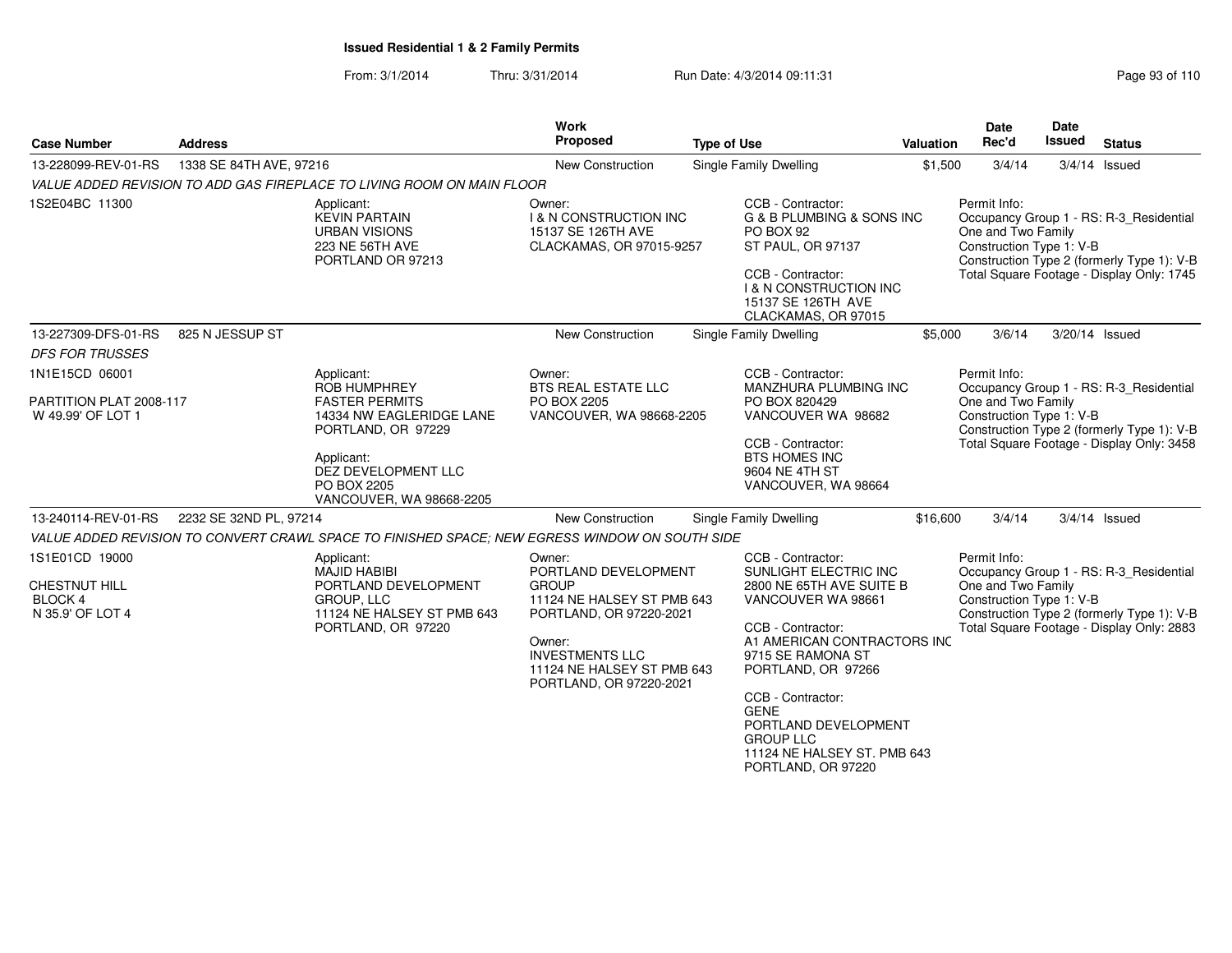From: 3/1/2014Thru: 3/31/2014 Run Date: 4/3/2014 09:11:31 Research 2010 Rage 94 of 110

|                                                                               |                               |                                                                                                              | <b>Work</b>                                                                               |                    |                                                                                                          |           | <b>Date</b>                                                                                                         | <b>Date</b>                                                                             |                                                                                         |  |  |
|-------------------------------------------------------------------------------|-------------------------------|--------------------------------------------------------------------------------------------------------------|-------------------------------------------------------------------------------------------|--------------------|----------------------------------------------------------------------------------------------------------|-----------|---------------------------------------------------------------------------------------------------------------------|-----------------------------------------------------------------------------------------|-----------------------------------------------------------------------------------------|--|--|
| <b>Case Number</b>                                                            | <b>Address</b>                |                                                                                                              | <b>Proposed</b>                                                                           | <b>Type of Use</b> |                                                                                                          | Valuation | Rec'd                                                                                                               | <b>Issued</b>                                                                           | <b>Status</b>                                                                           |  |  |
| 13-236559-DFS-01-RS                                                           | 160 NE BRYANT ST              |                                                                                                              | <b>New Construction</b>                                                                   |                    | Single Family Dwelling                                                                                   | \$500     | 3/11/14                                                                                                             |                                                                                         | 3/11/14 Issued                                                                          |  |  |
| <b>DFS FOR TRUSSES</b>                                                        |                               |                                                                                                              |                                                                                           |                    |                                                                                                          |           |                                                                                                                     |                                                                                         |                                                                                         |  |  |
| 1N1E15AD 06901<br>PIEDMONT PK                                                 |                               | Applicant:<br><b>MAJID HABIBI</b><br>PORTLAND DEVELOPMENT                                                    | Owner:<br>PORTLAND DEVELOPMENT<br><b>GROUP</b>                                            |                    | CCB - Contractor:<br><b>GENE</b><br>PORTLAND DEVELOPMENT                                                 |           | Permit Info:<br>One and Two Family                                                                                  |                                                                                         | Occupancy Group 1 - RS: R-3_Residential                                                 |  |  |
| BLOCK <sub>3</sub><br>INC PT VAC ST W 50' OF LOT 1<br>W 50' OF N 28' OF LOT 2 |                               | GROUP, LLC<br>11124 NE HALSEY ST PMB 643<br>PORTLAND, OR 97220                                               | 11124 NE HALSEY ST PMB 643<br><b>GROUP LLC</b><br>PORTLAND, OR 97220-2021                 |                    | 11124 NE HALSEY ST. PMB 643<br>PORTLAND, OR 97220                                                        |           | Construction Type 1: V-B<br>Construction Type 2 (formerly Type 1): V-B<br>Total Square Footage - Display Only: 2487 |                                                                                         |                                                                                         |  |  |
|                                                                               |                               |                                                                                                              | Owner:<br><b>INVESTMENTS LLC</b><br>11124 NE HALSEY ST PMB 643<br>PORTLAND, OR 97220-2021 |                    |                                                                                                          |           |                                                                                                                     |                                                                                         |                                                                                         |  |  |
| 13-200799-REV-03-RS                                                           | 7612 N MISSISSIPPI AVE, 97217 |                                                                                                              | New Construction                                                                          |                    | Single Family Dwelling                                                                                   |           | \$<br>3/7/14                                                                                                        |                                                                                         | $3/7/14$ Issued                                                                         |  |  |
|                                                                               |                               | REVISION-TO CHANGE FROM 16" OC-DOUBLE PLATES TO 24" OC SINGLE PLATES                                         |                                                                                           |                    |                                                                                                          |           |                                                                                                                     |                                                                                         |                                                                                         |  |  |
| 1N1E10CD 14400                                                                |                               | Applicant:<br>ANN ROMANO                                                                                     | Owner:<br><b>COLIN FREESTONE</b>                                                          |                    | CCB - Contractor:<br>ANN ROMANO CONSTRUCTION,                                                            |           | Permit Info:                                                                                                        |                                                                                         | Occupancy Group 1 - RS: R-3_Residential                                                 |  |  |
| <b>FAIRPORT</b><br>BLOCK <sub>20</sub><br>LOT <sub>6</sub>                    |                               | PO BOX 6973<br>PORTLAND OR 97228                                                                             | PO BOX 6973<br>PORTLAND, OR 97228                                                         |                    | <b>LLC</b><br>P.O. BOX 6973<br>PORTLAND, OR 97228                                                        |           | One and Two Family<br>Construction Type 1: V-B                                                                      | Construction Type 2 (formerly Type 1): V-B<br>Total Square Footage - Display Only: 1762 |                                                                                         |  |  |
| 13-148027-REV-01-RS                                                           | 7519 SW 25TH AVE, 97219       |                                                                                                              | New Construction                                                                          |                    | Single Family Dwelling                                                                                   |           | \$<br>3/4/14                                                                                                        | 3/4/14 Final                                                                            |                                                                                         |  |  |
|                                                                               |                               | REVISION TO PRESERVE ONE 10" ALDER TREE AT REAR OF LOT TO REDUCE AMOUNT OF REQUIRED PLANTINGS TO 4 NEW TREES |                                                                                           |                    |                                                                                                          |           |                                                                                                                     |                                                                                         |                                                                                         |  |  |
| 1S1E20AD 11300                                                                |                               | Applicant:<br>ROB HUMPHREY                                                                                   | Owner:<br>DREAMBUILDER CUSTOM HOMES BEAR ELECTRIC INC                                     |                    | CCB - Contractor:                                                                                        |           | Permit Info:                                                                                                        |                                                                                         | Occupancy Group 1 - RS: R-3_Residential                                                 |  |  |
| Primrose Pl<br>BLOCK 1<br>LOT <sub>2</sub>                                    |                               | <b>FASTER PERMITS</b><br>14334 NW EAGLERIDGE LANE<br>PORTLAND, OR 97229                                      | 13115 SW ST JAMES LN<br>TIGARD, OR 97224-6115                                             |                    | <b>PO BOX 389</b><br>DONALD, OR 97020-0389                                                               |           | One and Two Family<br>Construction Type 1: V-B                                                                      | Construction Type 2 (formerly Type 1): V-B                                              |                                                                                         |  |  |
|                                                                               |                               |                                                                                                              | Owner:<br><b>INC</b><br>13115 SW ST JAMES LN<br>TIGARD, OR 97224-6115                     |                    | CCB - Contractor:<br>TRI COUNTY TEMP CONTROL<br>13150 S CLACKAMAS RIVER DR<br>OREGON CITY, OR 97045-1172 |           |                                                                                                                     | Total Square Footage - Display Only: 4322                                               |                                                                                         |  |  |
|                                                                               |                               |                                                                                                              |                                                                                           |                    | CCB - Contractor:<br>Tim Walker<br>FIRST CHOICE CUSTOM HOMES                                             |           |                                                                                                                     |                                                                                         |                                                                                         |  |  |
|                                                                               |                               |                                                                                                              |                                                                                           |                    | <b>INC</b><br>13115 SW ST JAMES LANE<br><b>TIGARD, OR 97224</b>                                          |           |                                                                                                                     |                                                                                         |                                                                                         |  |  |
| 13-227309-REV-01-RS                                                           | 825 N JESSUP ST               |                                                                                                              | New Construction                                                                          |                    | Single Family Dwelling                                                                                   |           | \$<br>3/26/14                                                                                                       |                                                                                         | 3/26/14 Issued                                                                          |  |  |
|                                                                               |                               | REVISION TO REMOVE WALL IN GREAT ROOM AND REPLACE WITH POST/BEAM                                             |                                                                                           |                    |                                                                                                          |           |                                                                                                                     |                                                                                         |                                                                                         |  |  |
| 1N1E15CD 06001                                                                |                               | Applicant:<br><b>ROB HUMPHREY</b>                                                                            | Owner:<br>BTS REAL ESTATE LLC                                                             |                    | CCB - Contractor:<br>MANZHURA PLUMBING INC                                                               |           | Permit Info:                                                                                                        |                                                                                         | Occupancy Group 1 - RS: R-3 Residential                                                 |  |  |
| PARTITION PLAT 2008-117<br>W 49.99' OF LOT 1                                  |                               | <b>FASTER PERMITS</b><br>14334 NW EAGLERIDGE LANE<br>PORTLAND, OR 97229                                      | PO BOX 2205<br>VANCOUVER, WA 98668-2205                                                   |                    | PO BOX 820429<br>VANCOUVER WA 98682                                                                      |           | One and Two Family<br>Construction Type 1: V-B                                                                      |                                                                                         | Construction Type 2 (formerly Type 1): V-B<br>Total Square Footage - Display Only: 3458 |  |  |
|                                                                               |                               | Applicant:<br>DEZ DEVELOPMENT LLC<br>PO BOX 2205<br>VANCOUVER, WA 98668-2205                                 |                                                                                           |                    | CCB - Contractor:<br><b>BTS HOMES INC</b><br>9604 NE 4TH ST<br>VANCOUVER, WA 98664                       |           |                                                                                                                     |                                                                                         |                                                                                         |  |  |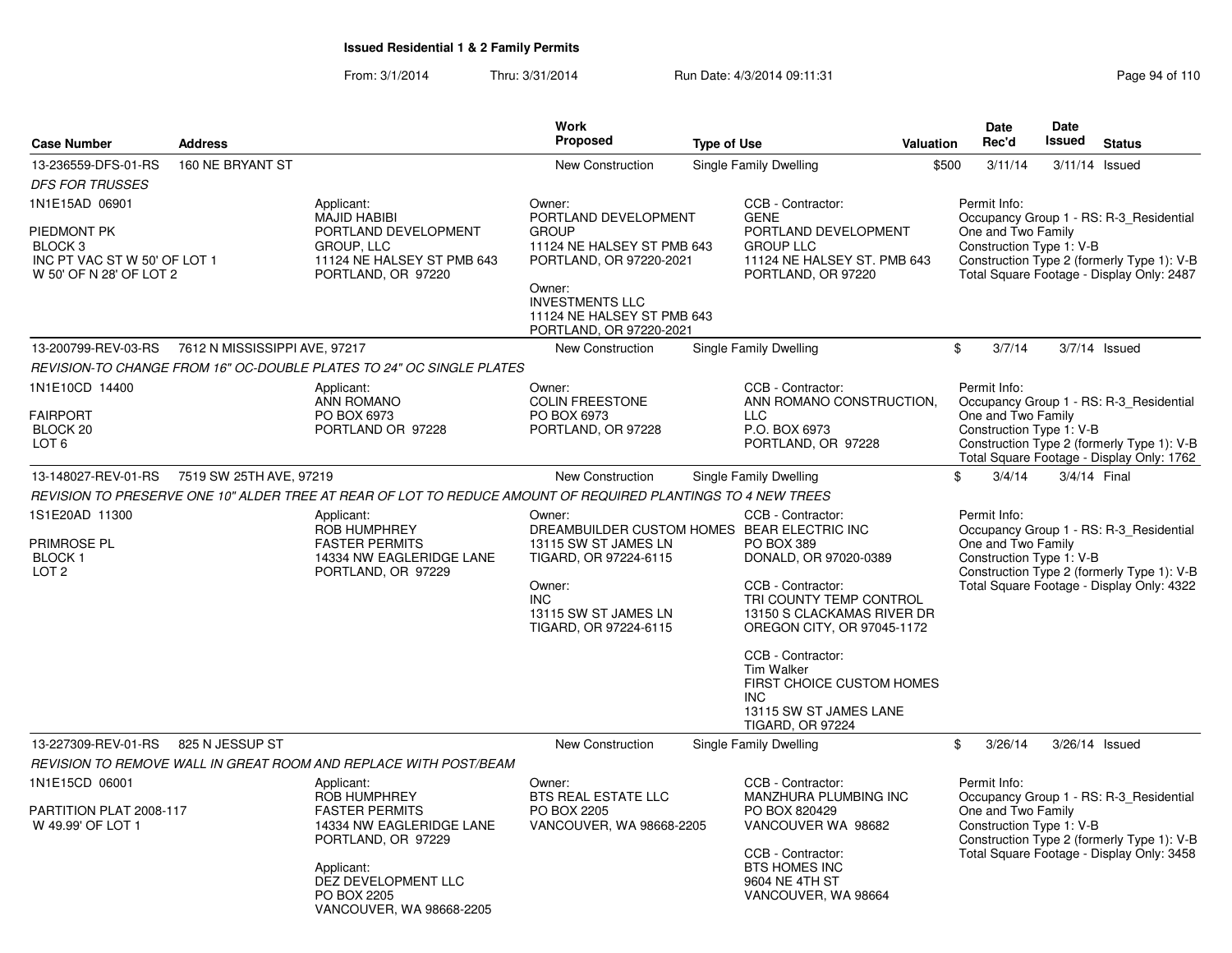From: 3/1/2014Thru: 3/31/2014 Run Date: 4/3/2014 09:11:31 Research 2010 Rage 95 of 110

| <b>Case Number</b>                                               | <b>Address</b>                                  |                                                                                                                                                                                        | <b>Work</b><br>Proposed                                                                  | <b>Type of Use</b>                                                                                                                                                                        | <b>Valuation</b> | Date<br>Rec'd                                                  | Date<br>Issued | <b>Status</b>                                                                                                                      |
|------------------------------------------------------------------|-------------------------------------------------|----------------------------------------------------------------------------------------------------------------------------------------------------------------------------------------|------------------------------------------------------------------------------------------|-------------------------------------------------------------------------------------------------------------------------------------------------------------------------------------------|------------------|----------------------------------------------------------------|----------------|------------------------------------------------------------------------------------------------------------------------------------|
| 13-151923-REV-01-RS                                              | 5701 SE LEXINGTON ST                            |                                                                                                                                                                                        | New Construction                                                                         | Single Family Dwelling                                                                                                                                                                    |                  | 3/27/14<br>\$                                                  | 3/27/14 Final  |                                                                                                                                    |
|                                                                  | <b>REVISION TO CHANGE SIZE OF MAPLE TREES</b>   |                                                                                                                                                                                        |                                                                                          |                                                                                                                                                                                           |                  |                                                                |                |                                                                                                                                    |
| 1S2E19DA 12701<br><b>DARLINGTON</b><br>BLOCK 12<br>LOT 48        | Applicant:                                      | <b>JOHN SHAMRAY</b><br><b>JS NEW WORLD</b><br>14663 SE JACKSON HILLS DR<br>HAPPY VALLEY OR 97086                                                                                       | Owner:<br><b>JS NEW WORLD INC</b><br>14663 SE JACKSON HILLS DR<br>HAPPY VALLEY, OR 97086 | CCB - Contractor:<br>JS NEW WORLD, INC.<br>14663 SE JACKSON HILLS DR<br>HAPPY VALLEY, OR 97086<br>CCB - Contractor:<br>PORTLAND ELECTRIC LLC<br>1915 E 5TH ST STE D<br>VANCOUVER WA 98661 |                  | Permit Info:<br>One and Two Family<br>Construction Type 1: V-B |                | Occupancy Group 1 - RS: R-3 Residential<br>Construction Type 2 (formerly Type 1): V-B<br>Total Square Footage - Display Only: 2113 |
| 13-151883-REV-01-RS                                              | 5715 SE LEXINGTON ST                            |                                                                                                                                                                                        | New Construction                                                                         | Single Family Dwelling                                                                                                                                                                    |                  | \$<br>3/27/14                                                  | 3/27/14 Final  |                                                                                                                                    |
|                                                                  | REVISION TO CHANGE SIZE OF PROPOSED MAPLE TREES |                                                                                                                                                                                        |                                                                                          |                                                                                                                                                                                           |                  |                                                                |                |                                                                                                                                    |
| 1S2E19DA 12702<br><b>DARLINGTON</b><br>BLOCK 12<br><b>LOT 45</b> | Applicant:<br>Applicant:                        | <b>JOHN SHAMRAY</b><br><b>JS NEW WORLD</b><br>14663 SE JACKSON HILLS DR<br>HAPPY VALLEY OR 97086<br>Greenwood Builders<br>12804 SE Cooper Street<br>Portland, OR 97236<br>503-515-9841 | Owner:<br><b>JS NEW WORLD INC</b><br>14663 SE JACKSON HILLS DR<br>HAPPY VALLEY, OR 97086 | CCB - Contractor:<br>JS NEW WORLD, INC.<br>14663 SE JACKSON HILLS DR<br>HAPPY VALLEY, OR 97086<br>CCB - Contractor:<br>PORTLAND ELECTRIC LLC<br>1915 E 5TH ST STE D<br>VANCOUVER WA 98661 |                  | Permit Info:<br>One and Two Family<br>Construction Type 1: V-B |                | Occupancy Group 1 - RS: R-3 Residential<br>Construction Type 2 (formerly Type 1): V-B<br>Total Square Footage - Display Only: 2017 |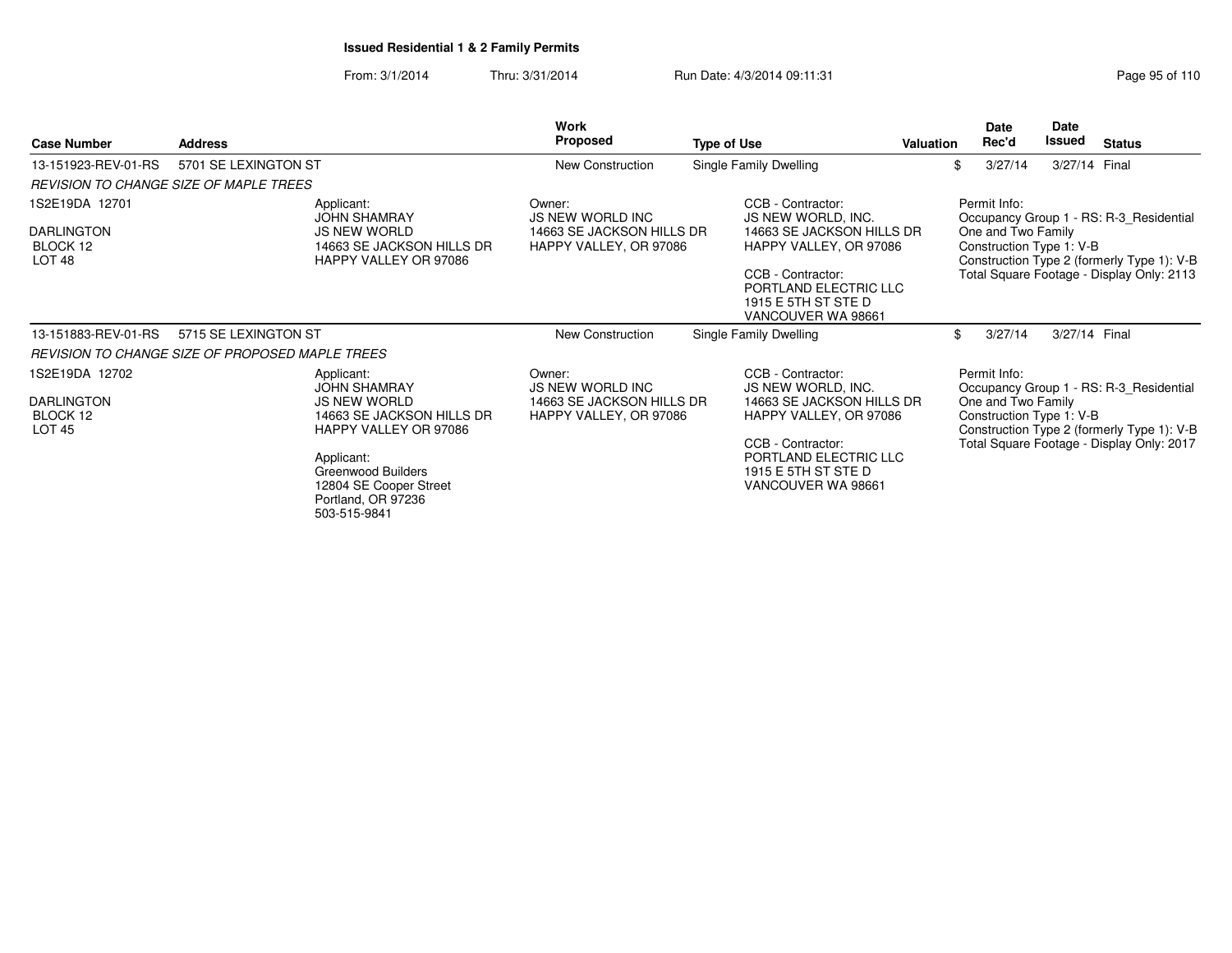From: 3/1/2014Thru: 3/31/2014 Run Date: 4/3/2014 09:11:31 Research 2010 Rage 96 of 110

|                                                                                       |                                                      |                                                                                                                   | Work                                          |  |                                                                                                                                                                                                                                                                                                                                                                                                                                                                                                                                                                                                                                          |                  | Date                                           | <b>Date</b>    |                                                                                                                                    |
|---------------------------------------------------------------------------------------|------------------------------------------------------|-------------------------------------------------------------------------------------------------------------------|-----------------------------------------------|--|------------------------------------------------------------------------------------------------------------------------------------------------------------------------------------------------------------------------------------------------------------------------------------------------------------------------------------------------------------------------------------------------------------------------------------------------------------------------------------------------------------------------------------------------------------------------------------------------------------------------------------------|------------------|------------------------------------------------|----------------|------------------------------------------------------------------------------------------------------------------------------------|
| <b>Case Number</b>                                                                    | <b>Address</b>                                       |                                                                                                                   | <b>Proposed</b><br><b>Type of Use</b>         |  |                                                                                                                                                                                                                                                                                                                                                                                                                                                                                                                                                                                                                                          | <b>Valuation</b> | Rec'd                                          | <b>Issued</b>  | <b>Status</b>                                                                                                                      |
| 13-206510-REV-01-RS                                                                   | 2869 SW FAIRVIEW BLVD, 97201                         |                                                                                                                   | New Construction                              |  | <b>Single Family Dwelling</b>                                                                                                                                                                                                                                                                                                                                                                                                                                                                                                                                                                                                            |                  | \$<br>3/20/14                                  | 3/20/14 Issued |                                                                                                                                    |
|                                                                                       | REVISION TO TRUSSES TO CHANGE FROM GABLE TO HIP ROOF |                                                                                                                   |                                               |  |                                                                                                                                                                                                                                                                                                                                                                                                                                                                                                                                                                                                                                          |                  |                                                |                |                                                                                                                                    |
| 1N1E32DC 04700                                                                        |                                                      | Applicant:                                                                                                        | Owner:                                        |  | CCB - Contractor:                                                                                                                                                                                                                                                                                                                                                                                                                                                                                                                                                                                                                        |                  | Permit Info:                                   |                |                                                                                                                                    |
| <b>ARLINGTON HTS &amp; RPLT</b><br>BLOCK 10<br>NELY 20' OF LOT 9<br>LOT <sub>10</sub> |                                                      | <b>ERIC RYSTADT</b><br>MAIN STREET DEVELOPMENT INC 5331 SW MACADAM AVE #258<br>PO BOX 91096<br>PORTLAND, OR 97291 | PORTLAND, OR 97239-3871                       |  | MAIN STREET DEVELOPMENT INC ENDERS ELECTRIC INC<br>PO Box 1661<br>BEAVERTON, OR 97075<br>CCB - Contractor:<br><b>DALE BELL</b><br><b>SKY HEATING &amp; AIR</b><br><b>CONDITIONING INC</b><br>1635 SE NEHALEM ST<br>PORTLAND, OR 97202-6707<br>CCB - Contractor:<br><b>GARYS VACUFLO INC</b><br>9015 SE FLAVEL ST<br>PORTLAND, OR 97266-5583<br>CCB - Contractor:<br><b>GARCIA PLUMBING INC</b><br>738 7TH STREET<br>INDEPENDENCE, OR 97351<br>CCB - Contractor:<br>WHISKEY HILL ELECTRIC INC<br>HUBBARD OR<br>P O BOX 206<br>HUBBARD OR 97032<br>CCB - Contractor:<br><b>ERIC RYSTADT</b><br>MAIN STREET DEVELOPMENT INC<br>PO BOX 91096 |                  | One and Two Family<br>Construction Type 1: V-B |                | Occupancy Group 1 - RS: R-3_Residential<br>Construction Type 2 (formerly Type 1): V-B<br>Total Square Footage - Display Only: 4963 |
|                                                                                       |                                                      |                                                                                                                   |                                               |  | PORTLAND, OR 97291                                                                                                                                                                                                                                                                                                                                                                                                                                                                                                                                                                                                                       |                  |                                                |                |                                                                                                                                    |
| 13-173040-REV-01-RS                                                                   | 7549 SW 33RD AVE, 97219                              |                                                                                                                   | <b>New Construction</b>                       |  | Single Family Dwelling                                                                                                                                                                                                                                                                                                                                                                                                                                                                                                                                                                                                                   | \$1,500          | 3/18/14                                        | 3/18/14 Final  |                                                                                                                                    |
|                                                                                       |                                                      | ADDED VALUE REVISION TO ADD 4FT RETAINING WALL AT SOUTH AND WEST CORNER                                           |                                               |  |                                                                                                                                                                                                                                                                                                                                                                                                                                                                                                                                                                                                                                          |                  |                                                |                |                                                                                                                                    |
| 1S1E20AC 11500                                                                        |                                                      | Applicant:<br><b>GENE PAVLENKO</b>                                                                                | Owner:<br>ANAMIC CONSTRUCTION INC             |  | CCB - Contractor:<br><b>GENE PAVLENKO</b>                                                                                                                                                                                                                                                                                                                                                                                                                                                                                                                                                                                                |                  | Permit Info:                                   |                | Occupancy Group 1 - RS: R-3_Residential                                                                                            |
| SYLVANIA TERR TR<br><b>LOT 15</b>                                                     |                                                      | ANAMIC CONSTRUCTION INC.<br>12808 SE COOPER ST<br>PORTLAND, OR 97236                                              | 12808 SE COOPER ST<br>PORTLAND, OR 97236-4979 |  | ANAMIC CONSTRUCTION INC.<br>12808 SE COOPER ST<br>PORTLAND, OR 97236                                                                                                                                                                                                                                                                                                                                                                                                                                                                                                                                                                     |                  | One and Two Family<br>Construction Type 1: V-B |                | Construction Type 2 (formerly Type 1):<br>Total Square Footage - Display Only: 3249                                                |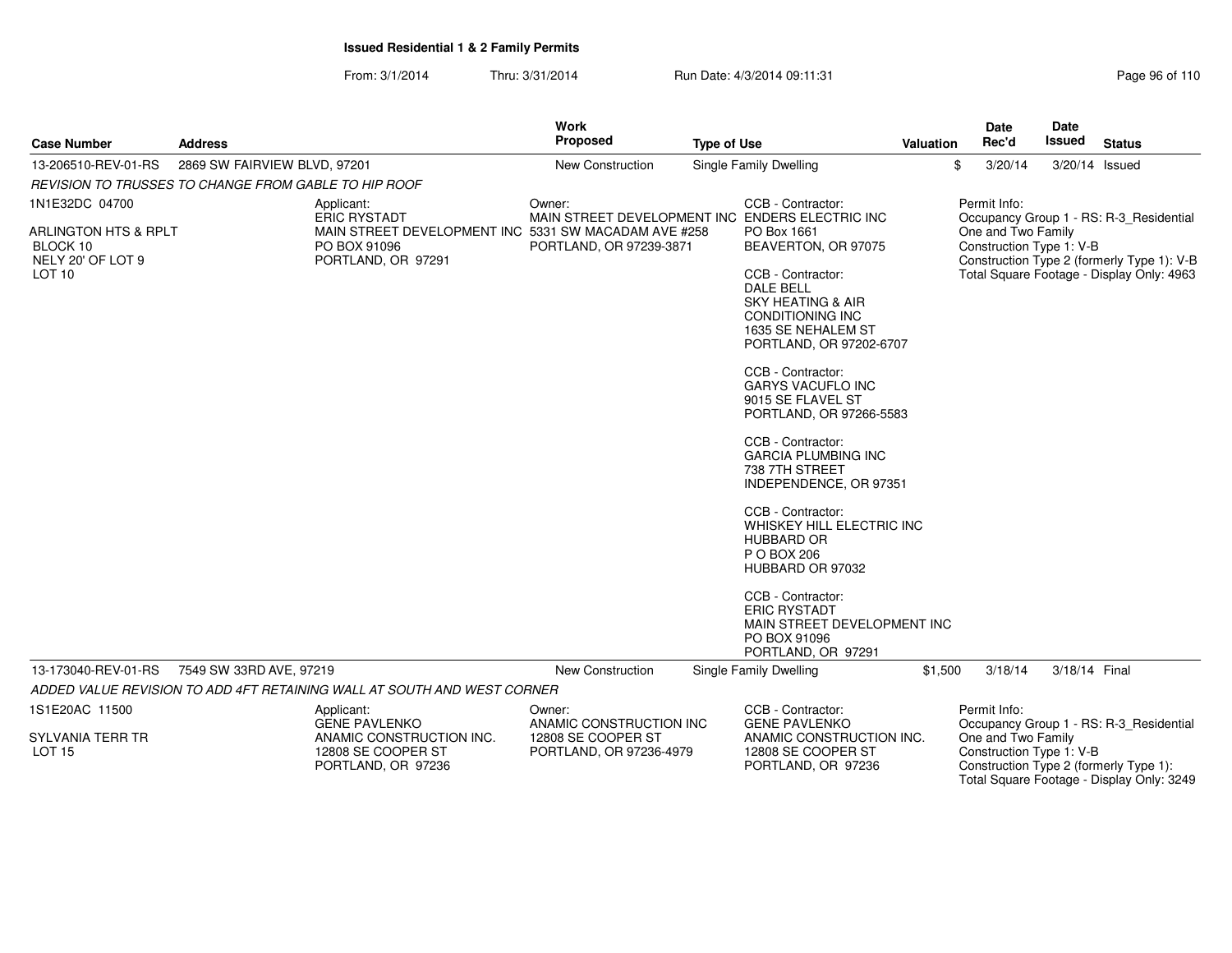From: 3/1/2014Thru: 3/31/2014 Run Date: 4/3/2014 09:11:31

| <b>Case Number</b>                                                     | <b>Address</b>          |                                                                                                                                                  | Work<br>Proposed                                                                                           | <b>Type of Use</b>                                                                                                     | <b>Valuation</b>                                                                                                                                                                                                                                            | <b>Date</b><br>Rec'd                                                                                                                        | Date<br>Issued   | <b>Status</b>                                                                                                                      |
|------------------------------------------------------------------------|-------------------------|--------------------------------------------------------------------------------------------------------------------------------------------------|------------------------------------------------------------------------------------------------------------|------------------------------------------------------------------------------------------------------------------------|-------------------------------------------------------------------------------------------------------------------------------------------------------------------------------------------------------------------------------------------------------------|---------------------------------------------------------------------------------------------------------------------------------------------|------------------|------------------------------------------------------------------------------------------------------------------------------------|
| 13-204684-REV-01-RS                                                    | 6809 SW 54TH AVE, 97219 |                                                                                                                                                  | New Construction                                                                                           | Single Family Dwelling                                                                                                 | \$290,936                                                                                                                                                                                                                                                   | 3/28/14                                                                                                                                     | $3/28/14$ Issued |                                                                                                                                    |
|                                                                        |                         | REVISION TO CHANGE BASEMENT MEDIA ROOM TO MECHANICAL ROOM AND REMOVE EGRESS WINDOW FROM ROOM. STRUCTURAL WALL HEIGHT CHANGES ON LATERAL SHEET L1 |                                                                                                            |                                                                                                                        |                                                                                                                                                                                                                                                             |                                                                                                                                             |                  |                                                                                                                                    |
| 1S1E19AB 05500                                                         |                         | Applicant:<br>MIKE COYLE<br><b>FASTER PERMITS</b><br>14334 NW EAGLERIDGE LANE<br>PORTLAND, OR 97229                                              | Owner:<br>EDEN ENTERPRISES LLC<br>5505 SW DELKER RD<br>TUALATIN, OR 97062-9710                             | CCB - Contractor:<br>5618 SE 135TH<br>CCB - Contractor:<br><b>RIVER HWY</b>                                            | DBA WRIGHT 1 ELECTRIC and<br>THREE PHASE ELECTRIC<br>PORTLAND OR 97236<br>DEVELOPMENT NORTHWEST<br>INC/dba Wolcott Plumbing<br>1075 W HISTORIC COLUMBIA<br>TROUTDALE OR 97060                                                                               | Permit Info:<br>One and Two Family<br>Construction Type 1: V-B                                                                              |                  | Occupancy Group 1 - RS: R-3_Residential<br>Construction Type 2 (formerly Type 1): V-B<br>Total Square Footage - Display Only: 2717 |
|                                                                        |                         |                                                                                                                                                  |                                                                                                            | CCB - Contractor:<br><b>VIC REMMERS</b>                                                                                | <b>EVERETT CUSTOM HOMES INC</b><br>735 SW 158TH AVE STE 180<br>BEAVERTON OR 97008                                                                                                                                                                           |                                                                                                                                             |                  |                                                                                                                                    |
| 13-174405-000-00-RS                                                    | 10318 NW LANGWORTHY TER |                                                                                                                                                  | <b>New Construction</b>                                                                                    | Single Family Dwelling                                                                                                 | \$659,904                                                                                                                                                                                                                                                   | 7/2/13                                                                                                                                      |                  | 3/24/14 Under Inspection                                                                                                           |
|                                                                        |                         | NEW SINGLE FAMILY RESIDENCE/3 STORY W/DAYLIGHT BASEMENT/ATTACHED 3 CAR GARAGE/SLOPED LOT/COMPLEX***FIRE SPRINKLERS TO BE DEFFERRED***            |                                                                                                            |                                                                                                                        |                                                                                                                                                                                                                                                             |                                                                                                                                             |                  |                                                                                                                                    |
| 1N1W23CC 01100<br><b>FOREST HEIGHTS ESTATES NO 8</b><br><b>LOT 444</b> |                         | Applicant:<br><b>JOHN DUNCAN</b><br>TIMBERRIDGE DEVELOPMENT<br>9929 NW UPTON CT<br>PORTLAND, OR 97229                                            | Owner:<br>TIMBERRIDGE DEVELOPMENT INC JOHN DUNCAN<br>1001 NW LOVEJOY ST #812<br>PORTLAND, OR 97209         | CCB - Contractor:<br>9929 NW UPTON CT<br>PORTLAND, OR 97229                                                            | TIMBERRIDGE DEVELOPMENT                                                                                                                                                                                                                                     | Permit Info:<br>One and Two Family<br>Construction Type 1: V-B<br>Number of New Dwelling Units: 1                                           |                  | Occupancy Group 1 - RS: R-3 Residential<br>Construction Type 2 (formerly Type 1): V-B<br>Total Square Footage - Display Only: 6748 |
| 13-188293-000-00-RS                                                    | 7233 SW 52ND AVE, 97219 |                                                                                                                                                  | New Construction                                                                                           | Single Family Dwelling                                                                                                 | \$240,716                                                                                                                                                                                                                                                   | 8/2/13                                                                                                                                      |                  | 3/5/14 Under Inspection                                                                                                            |
|                                                                        |                         | NEW SINGLE FAMILY RESIDENCE/2STORY/FLAT LOT/COMPLEX***NEW DETACHED GARAGE 13-188301-RS*** / LOT 37 OF 13-187204-PR                               |                                                                                                            |                                                                                                                        |                                                                                                                                                                                                                                                             |                                                                                                                                             |                  |                                                                                                                                    |
| 1S1E19AC 02500                                                         |                         | Applicant:<br><b>MIKE COYLE</b><br><b>FASTER PERMITS</b><br>14334 NW EAGLERIDGE LANE<br>PORTLAND, OR 97229                                       | Owner:<br><b>VIC REMMERS</b><br>EVERETT CUSTOM HOMES INC<br>735 SW 158TH AVE STE 180<br>BEAVERTON OR 97008 | CCB - Contractor:<br>5618 SE 135TH<br>CCB - Contractor:<br><b>RIVER HWY</b><br>CCB - Contractor:<br><b>VIC REMMERS</b> | DBA WRIGHT 1 ELECTRIC and<br>THREE PHASE ELECTRIC<br>PORTLAND OR 97236<br>DEVELOPMENT NORTHWEST<br>INC/dba Wolcott Plumbing<br>1075 W HISTORIC COLUMBIA<br>TROUTDALE OR 97060<br>EVERETT CUSTOM HOMES INC<br>735 SW 158TH AVE STE 180<br>BEAVERTON OR 97008 | Permit Info:<br>One and Two Family<br>Construction Type 1: V-B<br>Construction Type 2 (formerly Type 1):<br>Number of New Dwelling Units: 1 |                  | Occupancy Group 1 - RS: R-3 Residential<br>Total Square Footage - Display Only: 2248                                               |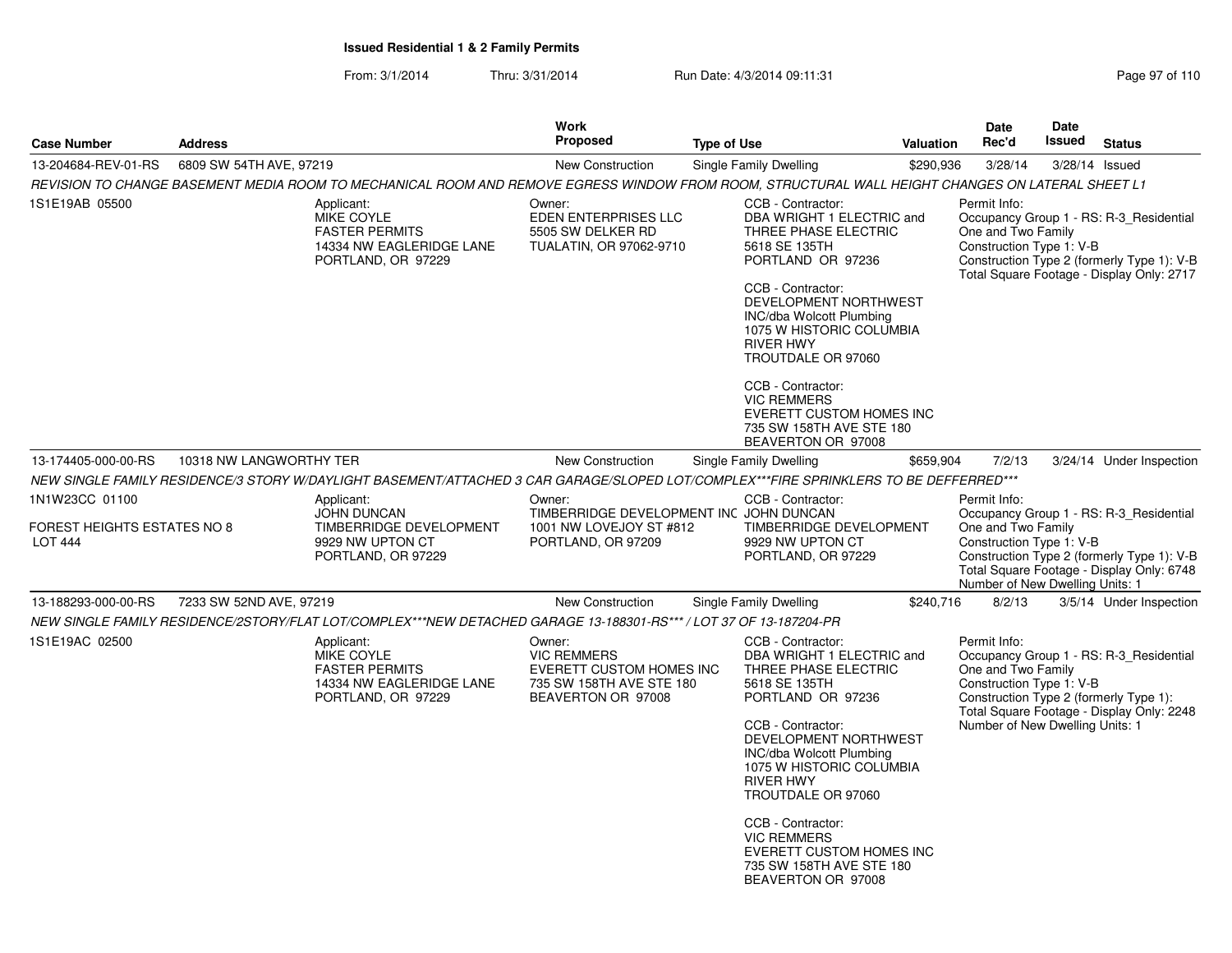From: 3/1/2014Thru: 3/31/2014 Run Date: 4/3/2014 09:11:31 Research 2010 Rage 98 of 110

| <b>Case Number</b>  | <b>Address</b>          |                                                                                                            | <b>Work</b><br><b>Proposed</b>                                                                             | <b>Type of Use</b> |                                                                                                                                                                                                                                                                                                                                                                                              | <b>Valuation</b> | Date<br>Rec'd                                                                                     | <b>Date</b><br><b>Issued</b> | <b>Status</b>                                                                                                                      |
|---------------------|-------------------------|------------------------------------------------------------------------------------------------------------|------------------------------------------------------------------------------------------------------------|--------------------|----------------------------------------------------------------------------------------------------------------------------------------------------------------------------------------------------------------------------------------------------------------------------------------------------------------------------------------------------------------------------------------------|------------------|---------------------------------------------------------------------------------------------------|------------------------------|------------------------------------------------------------------------------------------------------------------------------------|
| 13-193354-000-00-RS | 7223 SW 52ND AVE, 97219 |                                                                                                            | New Construction                                                                                           |                    | Single Family Dwelling                                                                                                                                                                                                                                                                                                                                                                       | \$240,716        | 8/15/13                                                                                           |                              | 3/13/14 Under Inspection                                                                                                           |
|                     |                         | NEW SINGLE FAMILY RESIDENCE/2 STORY/FLAT LOT/COMPLEX***W NEW DETACHED 1 CAR GARAGE 13-193360-RS***         |                                                                                                            |                    |                                                                                                                                                                                                                                                                                                                                                                                              |                  |                                                                                                   |                              |                                                                                                                                    |
| 1S1E19AC 02500      |                         | Applicant:<br>MIKE COYLE<br><b>FASTER PERMITS</b><br>14334 NW EAGLERIDGE LANE<br>PORTLAND, OR 97229        | Owner:<br><b>VIC REMMERS</b><br>EVERETT CUSTOM HOMES INC<br>735 SW 158TH AVE STE 180<br>BEAVERTON OR 97008 |                    | CCB - Contractor:<br>DBA WRIGHT 1 ELECTRIC and<br>THREE PHASE ELECTRIC<br>5618 SE 135TH<br>PORTLAND OR 97236<br>CCB - Contractor:<br>DEVELOPMENT NORTHWEST<br><b>INC/dba Wolcott Plumbing</b><br>1075 W HISTORIC COLUMBIA<br><b>RIVER HWY</b><br>TROUTDALE OR 97060                                                                                                                          |                  | Permit Info:<br>One and Two Family<br>Construction Type 1: V-B<br>Number of New Dwelling Units: 1 |                              | Occupancy Group 1 - RS: R-3 Residential<br>Construction Type 2 (formerly Type 1): V-B<br>Total Square Footage - Display Only: 2248 |
|                     |                         |                                                                                                            |                                                                                                            |                    | CCB - Contractor:<br><b>VIC REMMERS</b><br><b>EVERETT CUSTOM HOMES INC</b><br>735 SW 158TH AVE STE 180<br>BEAVERTON OR 97008                                                                                                                                                                                                                                                                 |                  |                                                                                                   |                              |                                                                                                                                    |
| 13-204684-000-00-RS | 6809 SW 54TH AVE, 97219 |                                                                                                            | New Construction                                                                                           |                    | Single Family Dwelling                                                                                                                                                                                                                                                                                                                                                                       | \$311,774        | 9/13/13                                                                                           |                              | 3/6/14 Under Inspection                                                                                                            |
|                     |                         | NEW SINGLE FAMILY RESIDENCE/3-STORY/TUCK UNDER 1 CAR GARAGE/FLAT LOT/COMPLEX / TRACT 2 OF 13-203203-PR     |                                                                                                            |                    |                                                                                                                                                                                                                                                                                                                                                                                              |                  |                                                                                                   |                              |                                                                                                                                    |
| 1S1E19AB 05500      |                         | Applicant:<br><b>MIKE COYLE</b><br><b>FASTER PERMITS</b><br>14334 NW EAGLERIDGE LANE<br>PORTLAND, OR 97229 | Owner:<br><b>VIC REMMERS</b><br>EVERETT CUSTOM HOMES INC<br>735 SW 158TH AVE STE 180<br>BEAVERTON OR 97008 |                    | CCB - Contractor:<br>DBA WRIGHT 1 ELECTRIC and<br>THREE PHASE ELECTRIC<br>5618 SE 135TH<br>PORTLAND OR 97236<br>CCB - Contractor:<br>DEVELOPMENT NORTHWEST<br><b>INC/dba Wolcott Plumbing</b><br>1075 W HISTORIC COLUMBIA<br><b>RIVER HWY</b><br>TROUTDALE OR 97060<br>CCB - Contractor:<br><b>VIC REMMERS</b><br>EVERETT CUSTOM HOMES INC<br>735 SW 158TH AVE STE 180<br>BEAVERTON OR 97008 |                  | Permit Info:<br>One and Two Family<br>Construction Type 1: V-B<br>Number of New Dwelling Units: 1 |                              | Occupancy Group 1 - RS: R-3_Residential<br>Construction Type 2 (formerly Type 1): V-B<br>Total Square Footage - Display Only: 3230 |
| 13-205803-000-00-RS | 5412 SE 142ND PL        |                                                                                                            | <b>New Construction</b>                                                                                    |                    | Single Family Dwelling                                                                                                                                                                                                                                                                                                                                                                       | \$267,819        | 9/17/13                                                                                           |                              | $3/11/14$ Issued                                                                                                                   |
|                     |                         | NEW SINGLE FAMILY RESIDENCE / 3 STORY / ATTACHED GARAGE / SLOPED LOT / COMPLEX                             |                                                                                                            |                    |                                                                                                                                                                                                                                                                                                                                                                                              |                  |                                                                                                   |                              |                                                                                                                                    |
| 1S2E13BC 01610      |                         | Applicant:<br>MIKE COYLE<br><b>FASTER PERMITS</b><br>14334 NW EAGLERIDGE LANE<br>PORTLAND, OR 97229        | Owner:<br>ZB PROPERTIES LLC<br>12006 SW GARDEN PL<br>PORTLAND, OR 97223-8263                               |                    | CCB - Contractor:<br><b>ROSS ELECTRIC INC</b><br>2870 SE 75TH AVE #203<br>HILLSBORO OR 97123<br>CCB - Contractor:<br><b>GRAYHAWK DEVELOPMENT LLC</b><br>14523 WESTLAKE DR<br>LAKE OSWEGO, OR 97035                                                                                                                                                                                           |                  | Permit Info:<br>One and Two Family<br>Construction Type 1: V-B<br>Number of New Dwelling Units: 1 |                              | Occupancy Group 1 - RS: R-3_Residential<br>Construction Type 2 (formerly Type 1): V-B<br>Total Square Footage - Display Only: 2660 |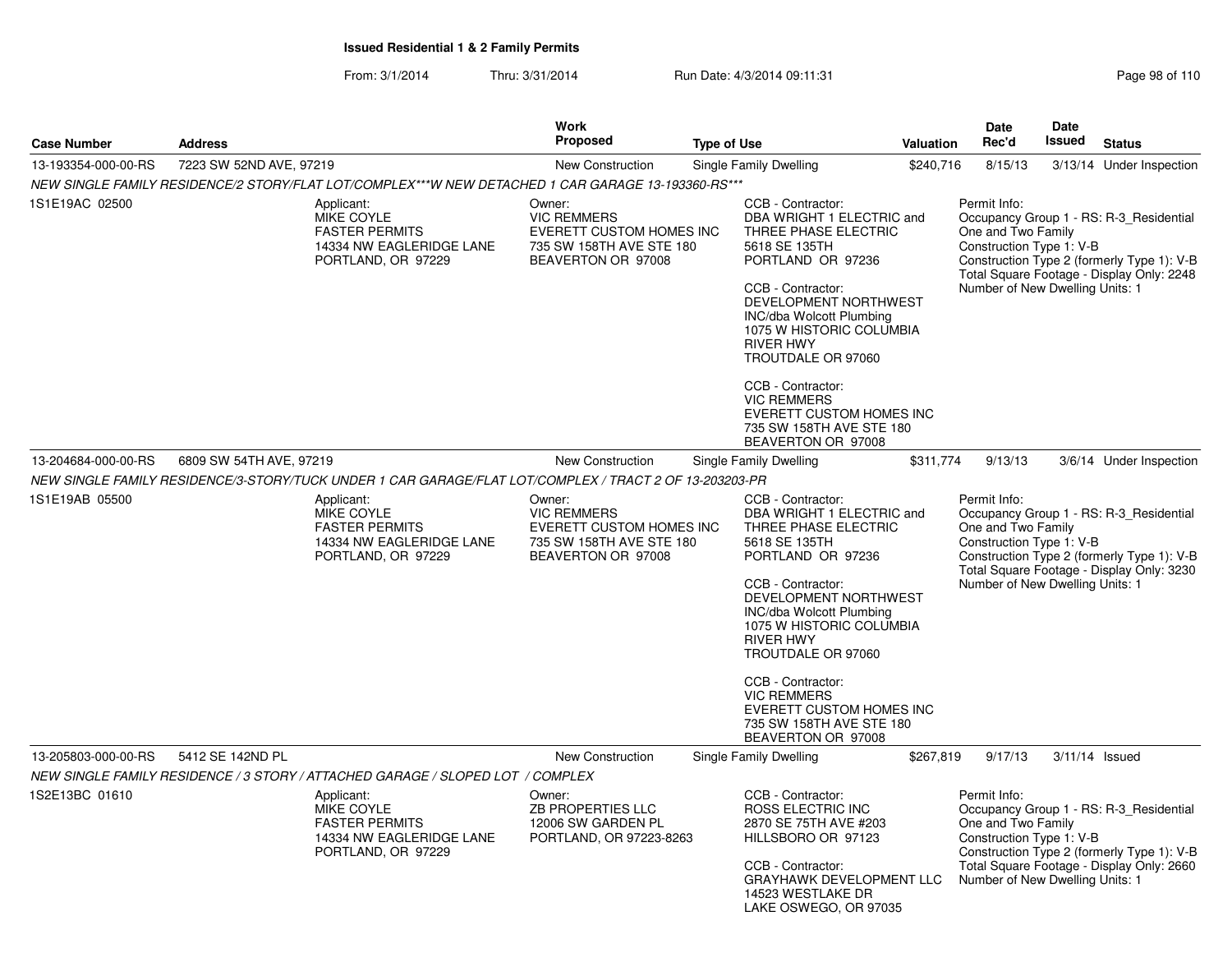From: 3/1/2014Thru: 3/31/2014 Run Date: 4/3/2014 09:11:31

|                                                                    |                         |                                                                                                            | Work<br>Proposed                                                                                                  |                    |                                                                                                                                                                                                                                                                              |           | <b>Date</b><br>Rec'd                                                                              | <b>Date</b><br><b>Issued</b> |                                                                                                                                    |
|--------------------------------------------------------------------|-------------------------|------------------------------------------------------------------------------------------------------------|-------------------------------------------------------------------------------------------------------------------|--------------------|------------------------------------------------------------------------------------------------------------------------------------------------------------------------------------------------------------------------------------------------------------------------------|-----------|---------------------------------------------------------------------------------------------------|------------------------------|------------------------------------------------------------------------------------------------------------------------------------|
| <b>Case Number</b>                                                 | <b>Address</b>          |                                                                                                            |                                                                                                                   | <b>Type of Use</b> |                                                                                                                                                                                                                                                                              | Valuation |                                                                                                   |                              | <b>Status</b>                                                                                                                      |
| 13-210244-000-00-RS                                                | 808 SW EVANS ST, 97219  |                                                                                                            | New Construction                                                                                                  |                    | <b>Single Family Dwelling</b>                                                                                                                                                                                                                                                | \$337,775 | 9/26/13                                                                                           |                              | 3/25/14 Issued                                                                                                                     |
|                                                                    |                         | NEW SINGLE FAMILY RESIDENCE / 2 STORY WITH TUCK UNDER GARAGE / FLAT LOT / COMPLEX                          |                                                                                                                   |                    |                                                                                                                                                                                                                                                                              |           |                                                                                                   |                              |                                                                                                                                    |
| 1S1E21DB                                                           |                         | Applicant:<br>MIKE COYLE<br><b>FASTER PERMITS</b><br>14334 NW EAGLERIDGE LANE<br>PORTLAND, OR 97229        | Owner:<br><b>VIC REMMERS</b><br><b>EVERETT CUSTOM HOMES INC</b><br>735 SW 158TH AVE STE 180<br>BEAVERTON OR 97008 |                    | CCB - Contractor:<br>DEVELOPMENT NORTHWEST<br><b>INC/dba Wolcott Plumbing</b><br>1075 W HISTORIC COLUMBIA<br><b>RIVER HWY</b><br>TROUTDALE OR 97060<br>CCB - Contractor:<br><b>VIC REMMERS</b><br>EVERETT CUSTOM HOMES INC<br>735 SW 158TH AVE STE 180<br>BEAVERTON OR 97008 |           | Permit Info:<br>One and Two Family<br>Construction Type 1: V-B<br>Number of New Dwelling Units: 1 |                              | Occupancy Group 1 - RS: R-3_Residential<br>Construction Type 2 (formerly Type 1): V-B<br>Total Square Footage - Display Only: 3803 |
| 13-213187-000-00-RS                                                | 8854 SE 16TH AVE        |                                                                                                            | New Construction                                                                                                  |                    | Single Family Dwelling                                                                                                                                                                                                                                                       | \$277,079 | 10/4/13                                                                                           |                              | 3/18/14 Under Inspection                                                                                                           |
|                                                                    |                         | NEW SINGLE FAMILY RESIDENCE/3 STORY/ FLAT LOT/1 CAR GARAGE/COMPLEX ***SEE 13-154118PR***                   |                                                                                                                   |                    |                                                                                                                                                                                                                                                                              |           |                                                                                                   |                              |                                                                                                                                    |
| 1S1E26AB 04100                                                     |                         | Applicant:<br><b>MIKE COYLE</b><br><b>FASTER PERMITS</b><br>14334 NW EAGLERIDGE LANE<br>PORTLAND, OR 97229 | Owner:<br>DILUSSO HOMES LLC<br>PO BOX 1251<br>CLACKAMAS, OR 97015-1251                                            |                    | CCB - Contractor:<br><b>VLAD RUDNITSKY</b><br>DILUSSO HOMES, LLC.<br>P.O. BOX 1251<br>CLACKAMAS, OR 97015<br>CCB - Contractor:<br><b>ALPHA ELECTRIC CORP</b><br>23920 NE 28TH STREET<br>CAMAS, WA 98607                                                                      |           | Permit Info:<br>One and Two Family<br>Construction Type 1: V-B<br>Number of New Dwelling Units: 1 |                              | Occupancy Group 1 - RS: R-3_Residential<br>Construction Type 2 (formerly Type 1): V-B<br>Total Square Footage - Display Only: 2690 |
| 13-215801-000-00-RS                                                | 56 NE RUSSET ST, 97211  |                                                                                                            | <b>New Construction</b>                                                                                           |                    | Single Family Dwelling                                                                                                                                                                                                                                                       | \$246,177 | 10/11/13                                                                                          |                              | $3/14/14$ Issued                                                                                                                   |
|                                                                    |                         | NEW SINGLE FAMILY RESIDENCE/2-STORY/ FLAT LOT/2-CAR GARAGE/COMPLEX / LOVELEIGH, BLOCK 17, LOT 4            |                                                                                                                   |                    |                                                                                                                                                                                                                                                                              |           |                                                                                                   |                              |                                                                                                                                    |
| 1N1E10DD 04800<br><b>LOVELEIGH</b><br>BLOCK 17<br>LOT <sub>4</sub> |                         | Applicant:<br><b>MIKE COYLE</b><br><b>FASTER PERMITS</b><br>14334 NW EAGLERIDGE LANE<br>PORTLAND, OR 97229 | Owner:<br><b>SAGE EQUITIES LLC</b><br>52 GALEN ST<br>LAKE OSWEGO, OR 97035                                        |                    | <b>Primary Contractor:</b><br><b>TO BID</b>                                                                                                                                                                                                                                  |           | Permit Info:<br>One and Two Family<br>Construction Type 1: V-B<br>Number of New Dwelling Units: 1 |                              | Occupancy Group 1 - RS: R-3_Residential<br>Construction Type 2 (formerly Type 1):<br>Total Square Footage - Display Only: 2299     |
| 13-222747-000-00-RS                                                | 5418 NE COUCH ST, 97213 |                                                                                                            | New Construction                                                                                                  |                    | Single Family Dwelling                                                                                                                                                                                                                                                       | \$186,147 | 10/30/13                                                                                          |                              | $3/7/14$ Issued                                                                                                                    |
|                                                                    |                         | NEW SINGLE FAMILY RESIDENCE / 2 STORY / TUCK UNDER GARAGE / SLOPED LOT / COMPLEX                           |                                                                                                                   |                    |                                                                                                                                                                                                                                                                              |           |                                                                                                   |                              |                                                                                                                                    |
| 1N2E31DB 15600                                                     |                         | Applicant:<br>MIKE COYLE<br><b>FASTER PERMITS</b><br>14334 NW EAGLERIDGE LANE<br>PORTLAND, OR 97229        | Owner:<br>DILUSSO HOMES LLC<br>PO BOX 1251<br>CLACKAMAS, OR 97015-1251                                            |                    | CCB - Contractor:<br>SUNLIGHT ELECTRIC INC<br>2800 NE 65TH AVE SUITE B<br>VANCOUVER WA 98661<br>CCB - Contractor:<br><b>VLAD RUDNITSKY</b><br>DILUSSO HOMES, LLC.<br>P.O. BOX 1251<br>CLACKAMAS, OR 97015                                                                    |           | Permit Info:<br>One and Two Family<br>Construction Type 1: V-B<br>Number of New Dwelling Units: 1 |                              | Occupancy Group 1 - RS: R-3_Residential<br>Construction Type 2 (formerly Type 1): V-B<br>Total Square Footage - Display Only: 1937 |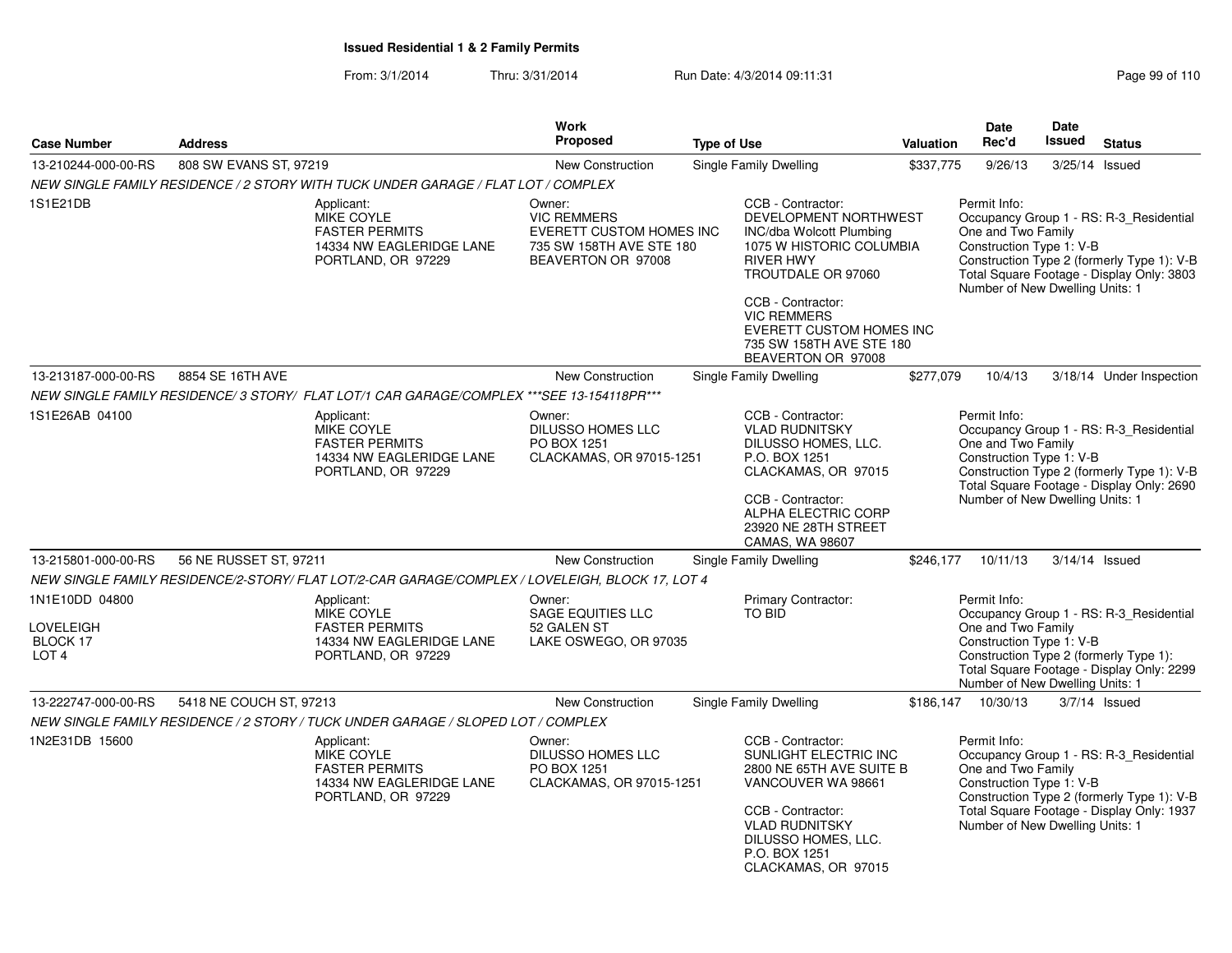From: 3/1/2014Thru: 3/31/2014 Run Date: 4/3/2014 09:11:31 Page 100 of 110

| <b>Case Number</b>  | <b>Address</b>          |                                                                                                                 | <b>Work</b><br><b>Proposed</b>                                                                                                                                                          | <b>Type of Use</b>                                                                                                                                                                                                                                     | Valuation | <b>Date</b><br>Rec'd                                                                              | Date<br>Issued | <b>Status</b>                                                                                                                      |
|---------------------|-------------------------|-----------------------------------------------------------------------------------------------------------------|-----------------------------------------------------------------------------------------------------------------------------------------------------------------------------------------|--------------------------------------------------------------------------------------------------------------------------------------------------------------------------------------------------------------------------------------------------------|-----------|---------------------------------------------------------------------------------------------------|----------------|------------------------------------------------------------------------------------------------------------------------------------|
| 13-222696-000-00-RS | 5406 NE COUCH ST, 97213 |                                                                                                                 | <b>New Construction</b>                                                                                                                                                                 | Single Family Dwelling                                                                                                                                                                                                                                 | \$215,165 | 10/30/13                                                                                          |                | 3/7/14 Under Inspection                                                                                                            |
|                     |                         | NEW SINGLE FAMILY RESIDENCE / 2 STORY / TUCK UNDER GARAGE / FLAT LOT / COMPLEX                                  |                                                                                                                                                                                         |                                                                                                                                                                                                                                                        |           |                                                                                                   |                |                                                                                                                                    |
| 1N2E31DB 15600      |                         | Applicant:<br>MIKE COYLE<br><b>FASTER PERMITS</b><br>14334 NW EAGLERIDGE LANE<br>PORTLAND, OR 97229             | Owner:<br><b>DILUSSO HOMES LLC</b><br>PO BOX 1251<br>CLACKAMAS, OR 97015-1251                                                                                                           | CCB - Contractor:<br>SUNLIGHT ELECTRIC INC<br>2800 NE 65TH AVE SUITE B<br>VANCOUVER WA 98661<br>CCB - Contractor:<br><b>VLAD RUDNITSKY</b><br>DILUSSO HOMES, LLC.<br>P.O. BOX 1251<br>CLACKAMAS, OR 97015                                              |           | Permit Info:<br>One and Two Family<br>Construction Type 1: V-B<br>Number of New Dwelling Units: 1 |                | Occupancy Group 1 - RS: R-3_Residential<br>Construction Type 2 (formerly Type 1): V-B<br>Total Square Footage - Display Only: 2208 |
| 13-219729-000-00-RS | 4622 SE 35TH AVE, 97202 |                                                                                                                 | <b>New Construction</b>                                                                                                                                                                 | Single Family Dwelling                                                                                                                                                                                                                                 | \$214,600 | 10/22/13                                                                                          | 3/14/14 Issued |                                                                                                                                    |
|                     |                         | NEW SINGLE FAMILY RESIDENCE / 2-STORY / 1-CAR GARAGE / FLAT LOT / COMPLEX                                       |                                                                                                                                                                                         |                                                                                                                                                                                                                                                        |           |                                                                                                   |                |                                                                                                                                    |
| 1S1E13AB 03700      |                         | Applicant:<br>MIKE COYLE<br><b>FASTER PERMITS</b><br>14334 NW EAGLERIDGE LANE<br>PORTLAND, OR 97229             | Owner:<br><b>EVERETT CUSTOM HOMES</b><br>735 SW 158TH AVE<br>BEAVERTON, OR 97006-4952                                                                                                   | CCB - Contractor:<br>DEVELOPMENT NORTHWEST<br>INC/dba Wolcott Plumbing<br>1075 W HISTORIC COLUMBIA<br><b>RIVER HWY</b><br>TROUTDALE OR 97060<br>CCB - Contractor:<br><b>VIC REMMERS</b><br><b>EVERETT CUSTOM HOMES INC</b><br>735 SW 158TH AVE STE 180 |           | Permit Info:<br>One and Two Family<br>Construction Type 1: V-B<br>Number of New Dwelling Units: 1 |                | Occupancy Group 1 - RS: R-3_Residential<br>Construction Type 2 (formerly Type 1): V-B<br>Total Square Footage - Display Only: 2163 |
|                     |                         |                                                                                                                 |                                                                                                                                                                                         | BEAVERTON OR 97008                                                                                                                                                                                                                                     |           |                                                                                                   |                |                                                                                                                                    |
| 13-221375-000-00-RS | 12528 SE LONG ST        |                                                                                                                 | <b>New Construction</b>                                                                                                                                                                 | Single Family Dwelling                                                                                                                                                                                                                                 | \$324,125 | 10/28/13                                                                                          | 3/26/14 Issued |                                                                                                                                    |
|                     |                         | NEW SINGLE FAMILY RESIDENCE / 2 STORY / ATTACHED GARAGE / FLAT LOT / COMPLEX / VICTOR ACRES, LOT 6              |                                                                                                                                                                                         |                                                                                                                                                                                                                                                        |           |                                                                                                   |                |                                                                                                                                    |
| 1S2E14BB 03106      |                         | Applicant:<br>MICHAEL SAVERCHENKO<br>9404 NE GLISAN ST<br>PORTLAND, OR 97220                                    | Owner:<br>MICHAEL SAVERCHENKO<br>9404 NE GLISAN ST<br>PORTLAND, OR 97220                                                                                                                |                                                                                                                                                                                                                                                        |           | Permit Info:<br>One and Two Family<br>Construction Type 1: V-B<br>Number of New Dwelling Units: 1 |                | Occupancy Group 1 - RS: R-3 Residential<br>Construction Type 2 (formerly Type 1): V-B<br>Total Square Footage - Display Only: 3233 |
| 13-218762-000-00-RS | 7908 SE 145TH CT, 97236 |                                                                                                                 | New Construction                                                                                                                                                                        | Single Family Dwelling                                                                                                                                                                                                                                 | \$339,874 | 10/18/13                                                                                          |                | 3/26/14 Under Inspection                                                                                                           |
|                     |                         | NEW SINGLE FAMILY RESIDENCE / 2-habitable STORY (3 story) / 2-CAR GARAGE / SLOPED LOT / COMPLEX                 |                                                                                                                                                                                         |                                                                                                                                                                                                                                                        |           |                                                                                                   |                |                                                                                                                                    |
| 1S2E24CB 00200      |                         | Applicant:<br>SHANNON MCDONALD<br>PAHLISCH HOMES INC<br>12725 SW 66TH AVE, SUITE 101<br><b>TIGARD, OR 97223</b> | Owner:<br>FOOTHILLS PORTLAND LIMITED<br>6060 BLINK BONNIE RD<br>W VANCOUVER, BC V7W 1V8<br>CANADA<br>Owner:<br>PARTNERSHIP<br>6060 BLINK BONNIE RD<br>W VANCOUVER, BC V7W 1V8<br>CANADA | CCB - Contractor:<br>PAHLISCH HOMES INC<br>63088 NE 18TH ST STE 100<br>BEND, OR 97701-7102                                                                                                                                                             |           | Permit Info:<br>One and Two Family<br>Construction Type 1: V-B<br>Number of New Dwelling Units: 1 |                | Occupancy Group 1 - RS: R-3_Residential<br>Construction Type 2 (formerly Type 1): V-B<br>Total Square Footage - Display Only: 3516 |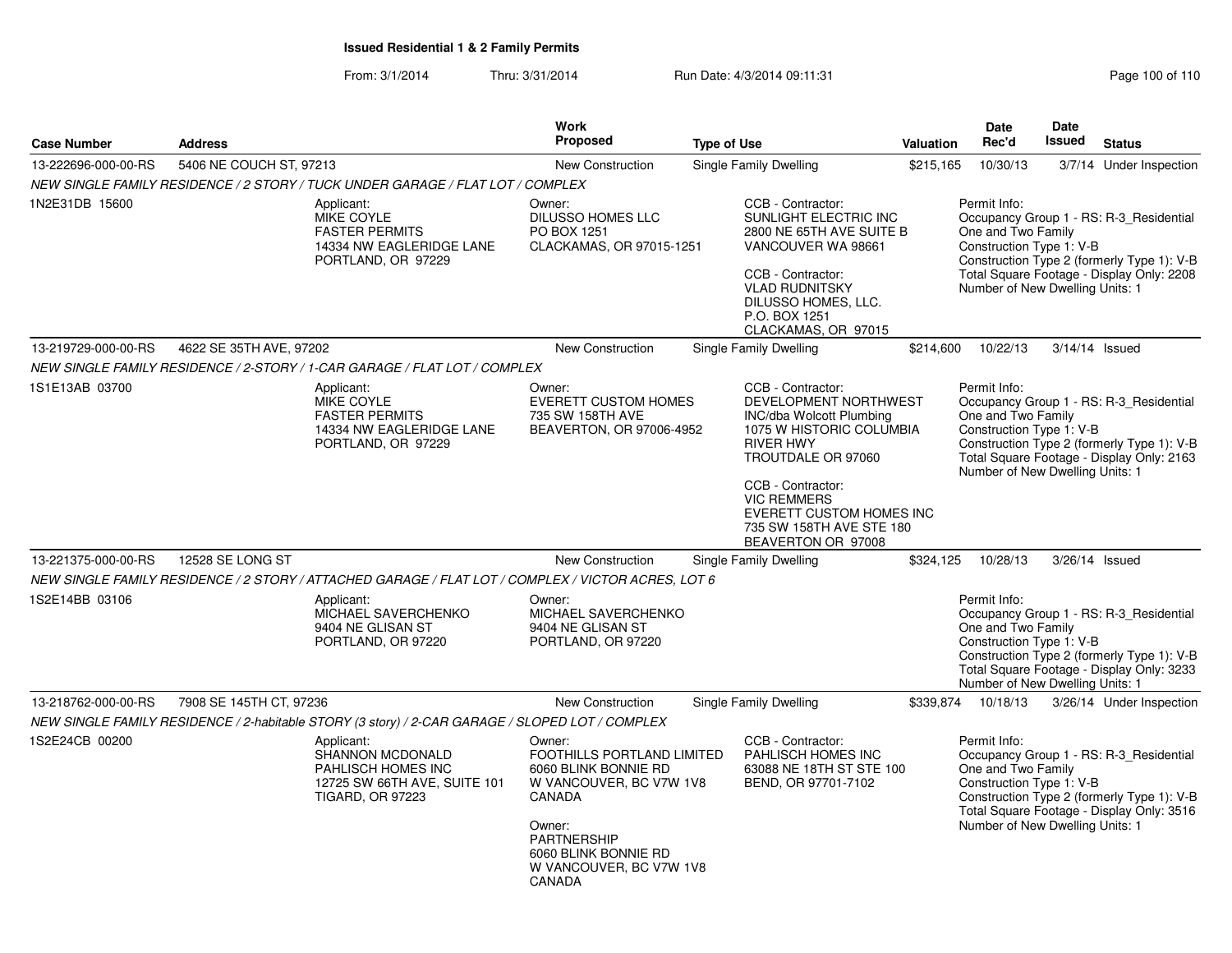From: 3/1/2014Thru: 3/31/2014 Run Date: 4/3/2014 09:11:31 Page 101 of 110

| <b>Case Number</b>  | <b>Address</b>          |                                                                                                                                          | <b>Work</b><br><b>Proposed</b>                                                                                                                                         | <b>Type of Use</b>                                                                                                                                                                                   | Valuation | <b>Date</b><br>Rec'd                                                                              | <b>Date</b><br><b>Issued</b> | <b>Status</b>                                                                                                                      |
|---------------------|-------------------------|------------------------------------------------------------------------------------------------------------------------------------------|------------------------------------------------------------------------------------------------------------------------------------------------------------------------|------------------------------------------------------------------------------------------------------------------------------------------------------------------------------------------------------|-----------|---------------------------------------------------------------------------------------------------|------------------------------|------------------------------------------------------------------------------------------------------------------------------------|
| 13-226212-000-00-RS | 409 SE 70TH AVE, 97215  |                                                                                                                                          | <b>New Construction</b>                                                                                                                                                | Single Family Dwelling                                                                                                                                                                               | \$248,269 | 11/19/13                                                                                          |                              | $3/6/14$ Issued                                                                                                                    |
|                     |                         | NEW SINGLE FAMILY RESIDENCE/2 STORY/GARAGE ATTACHED BY 4' COVERED BREEZEWAY/FLAT LOT/COMPLEX***USING LIMITED STRUCTURAL ENGINEER FORM*** |                                                                                                                                                                        |                                                                                                                                                                                                      |           |                                                                                                   |                              |                                                                                                                                    |
| 1N2E32CD 14300      |                         | Applicant:<br><b>BOB WALTON</b><br>QUAIL CONSTRUCTION LLC<br>4501 NE MINNEHAHA #200<br>VANCOUVER, WA 98661-1848                          | Owner:<br>DANNY R WILSON<br>433 SE GILHAM AVE<br>PORTLAND, OR 97215-1427<br>Owner:<br><b>DIANE J REDD</b><br>433 SE GILHAM AVE<br>PORTLAND, OR 97215-1427              | CCB - Contractor:<br><b>BOB WALTON</b><br>QUAIL CONSTRUCTION LLC<br>4501 NE MINNEHAHA #200<br>VANCOUVER, WA 98661-1848                                                                               |           | Permit Info:<br>One and Two Family<br>Construction Type 1: V-B<br>Number of New Dwelling Units: 1 |                              | Occupancy Group 1 - RS: R-3 Residential<br>Construction Type 2 (formerly Type 1): V-B<br>Total Square Footage - Display Only: 2627 |
| 13-240148-000-00-RS | 27 NE 55TH AVE          |                                                                                                                                          | New Construction                                                                                                                                                       | Single Family Dwelling                                                                                                                                                                               | \$198,992 | 12/19/13                                                                                          |                              | $3/7/14$ Issued                                                                                                                    |
|                     |                         | NEW SINGLE FAMILY RESIDENCE/TWO STORY/TUCK UNDER GARAGE/FLAT LOT/COMPLEX                                                                 |                                                                                                                                                                        |                                                                                                                                                                                                      |           |                                                                                                   |                              |                                                                                                                                    |
| 1N2E31DB 15602      |                         | Applicant:<br>MIKE COYLE<br><b>FASTER PERMITS</b><br>14334 NW EAGLERIDGE LANE<br>PORTLAND, OR 97229                                      | Owner:<br><b>STRATANCE LLC</b><br>13304 NE 93RD AVE<br>VANCOUVER, WA 98662-1193                                                                                        | CCB - Contractor:<br>SUNLIGHT ELECTRIC INC<br>2800 NE 65TH AVE SUITE B<br>VANCOUVER WA 98661<br>CCB - Contractor:<br><b>DILUSSO RENOVATIONS LLC</b><br>4415 NE SANDY BLVD #201<br>PORTLAND, OR 97213 |           | Permit Info:<br>One and Two Family<br>Construction Type 1: V-B<br>Number of New Dwelling Units: 1 |                              | Occupancy Group 1 - RS: R-3 Residential<br>Construction Type 2 (formerly Type 1): V-B<br>Total Square Footage - Display Only: 1980 |
| 13-239770-000-00-RS | 1442 NE 71ST AVE, 97213 |                                                                                                                                          | <b>New Construction</b>                                                                                                                                                | Single Family Dwelling                                                                                                                                                                               | \$230,836 | 12/18/13                                                                                          |                              | 3/24/14 Under Inspection                                                                                                           |
|                     |                         | NEW SINGLE FAMILY RESIDENCE/TWO STORY/ATTACHED GARAGE/FLAT LOT/COMPLEX                                                                   |                                                                                                                                                                        |                                                                                                                                                                                                      |           |                                                                                                   |                              |                                                                                                                                    |
| 1N2E32BA 00100      |                         | Applicant:<br><b>TAN NGUYEN</b><br><b>MODIFILLC</b><br>1641 SE 51ST AVE<br>PORTLAND, OR 97215                                            | Owner:<br><b>T&amp;T REAL ESTATE</b><br>1225 SE 60TH AVE<br>PORTLAND, OR 97215-2806<br>Owner:<br><b>INVESTMENTS LLC</b><br>1225 SE 60TH AVE<br>PORTLAND, OR 97215-2806 | CCB - Contractor:<br><b>TAN NGUYEN</b><br><b>MODIFILLC</b><br>1641 SE 51ST AVE<br>PORTLAND, OR 97215                                                                                                 |           | Permit Info:<br>One and Two Family<br>Construction Type 1: V-B<br>Number of New Dwelling Units: 1 |                              | Occupancy Group 1 - RS: R-3_Residential<br>Construction Type 2 (formerly Type 1): V-B<br>Total Square Footage - Display Only: 2332 |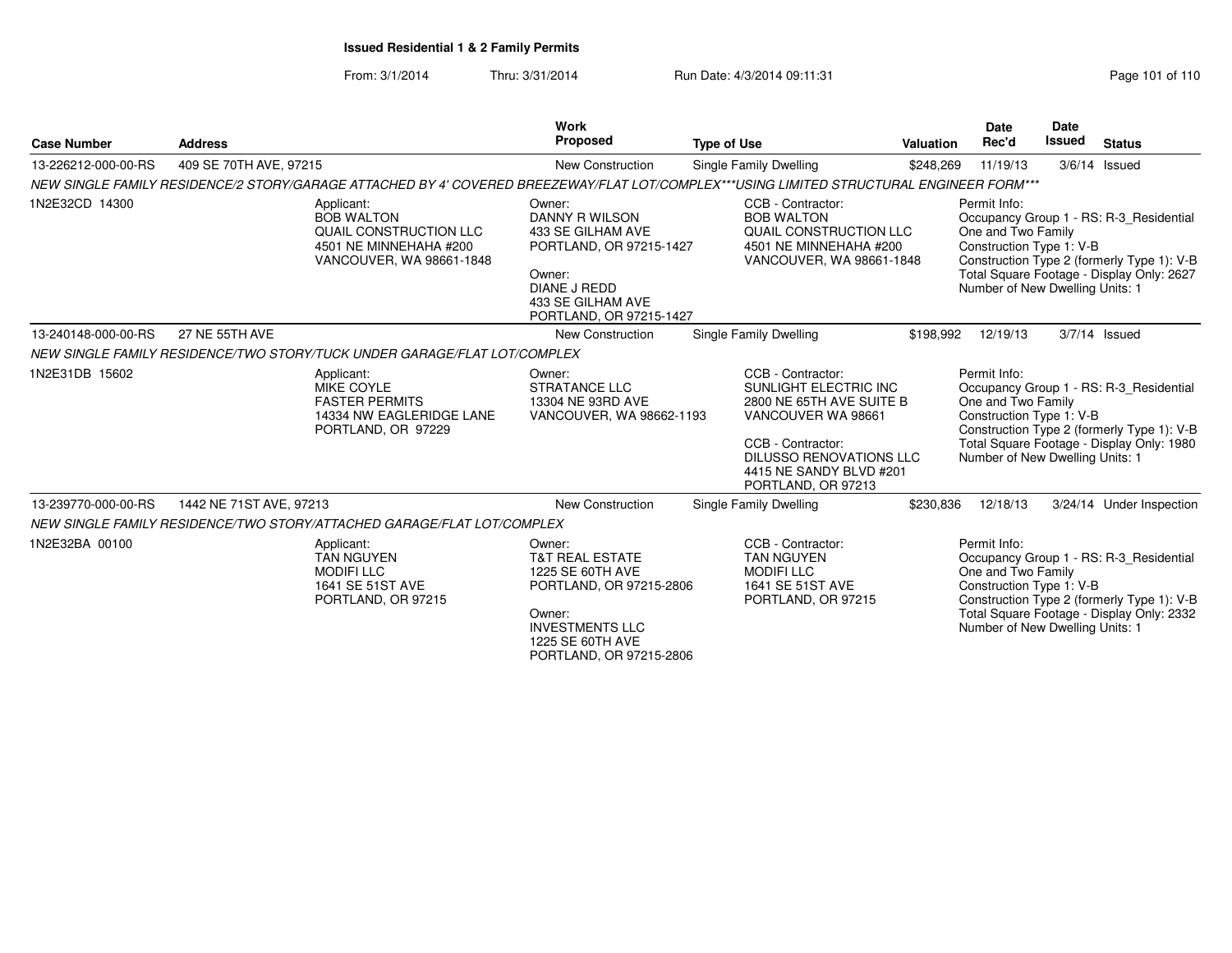From: 3/1/2014Thru: 3/31/2014 Run Date: 4/3/2014 09:11:31

| Page 102 of 110 |  |  |
|-----------------|--|--|
|-----------------|--|--|

| <b>Case Number</b>  | <b>Address</b>                                                                                                                                    | Work<br>Proposed                                                                                                                                                      | <b>Type of Use</b>                                                                                                                                                                                                                                                                                                                                          | <b>Valuation</b> | Date<br>Rec'd                                                                                     | <b>Date</b><br><b>Issued</b> | <b>Status</b>                                                                                                                  |
|---------------------|---------------------------------------------------------------------------------------------------------------------------------------------------|-----------------------------------------------------------------------------------------------------------------------------------------------------------------------|-------------------------------------------------------------------------------------------------------------------------------------------------------------------------------------------------------------------------------------------------------------------------------------------------------------------------------------------------------------|------------------|---------------------------------------------------------------------------------------------------|------------------------------|--------------------------------------------------------------------------------------------------------------------------------|
| 13-241485-000-00-RS | 7461 N WILLAMETTE BLVD                                                                                                                            | New Construction                                                                                                                                                      | Single Family Dwelling                                                                                                                                                                                                                                                                                                                                      | \$194,671        | 12/24/13                                                                                          |                              | 3/6/14 Under Inspection                                                                                                        |
|                     | NEW SINGLE FAMILY RESIDENCE/2 STORY/FLAT LOT/COMPLEX***W NEW DETACHED 1 CAR GARAGE 13--241493 RS*** / SOUTH ST JOHNS, BLOCK 20, WLY 38' OF LOT 19 |                                                                                                                                                                       |                                                                                                                                                                                                                                                                                                                                                             |                  |                                                                                                   |                              |                                                                                                                                |
| 1N1W12AD 18501      | Applicant:<br><b>KEVIN PARTAIN</b><br><b>URBAN VISIONS</b><br>223 NE 56TH AVE<br>PORTLAND, OR 97213                                               | Owner:<br><b>BONNIE L SMITH</b><br>7421 N WILLAMETTE BLVD<br>PORTLAND, OR 97203-5079<br>Owner:<br>DANIEL J MOORE<br>7421 N WILLAMETTE BLVD<br>PORTLAND, OR 97203-5079 | CCB - Contractor:<br><b>GRANT KANGISER</b><br>NW PLUMBING SPECIALTIES INC<br>PO BOX 535<br>EAGLE CREEK, OR 970220535<br>CCB - Contractor:<br><b>SCOTT COLLINS</b><br><b>BRIDGETOWN EQUITY</b><br><b>CONSTRUCTION</b><br>3602 NE 75TH AVE<br>PORTLAND, OR 97213<br>CCB - Contractor:<br><b>BARNEYS ELECTRIC INC</b><br>17057 SW 123RD AVE<br>TIGARD OR 97224 |                  | Permit Info:<br>One and Two Family<br>Construction Type 1: V-B<br>Number of New Dwelling Units: 1 |                              | Occupancy Group 1 - RS: R-3 Residential<br>Construction Type 2 (formerly Type 1):<br>Total Square Footage - Display Only: 1818 |
| 13-241509-000-00-RS | 7439 N WILLAMETTE BLVD, 97203                                                                                                                     | New Construction                                                                                                                                                      | Single Family Dwelling                                                                                                                                                                                                                                                                                                                                      | \$194,671        | 12/24/13                                                                                          |                              | 3/6/14 Under Inspection                                                                                                        |
|                     | NEW SINGLE FAMILY RESIDENCE/2 STORY/ FLAT LOT/ COMPLEX***W NEW DETACHED 1 CAR GARAGE 13-241526-RS*** / LOT 18 (CENTER WEST) OF 13-221907 PR       |                                                                                                                                                                       |                                                                                                                                                                                                                                                                                                                                                             |                  |                                                                                                   |                              |                                                                                                                                |
| 1N1W12AD 18500      | Applicant:<br><b>KEVIN PARTAIN</b><br>Urban Visions Planning Services, Inc. 7421 N WILLAMETTE BLVD<br>223 NE 56TH AVE<br>PORTLAND OR 97213        | Owner:<br><b>BONNIE L SMITH</b><br>PORTLAND, OR 97203-5079<br>Owner:<br>DANIEL J MOORE<br>7421 N WILLAMETTE BLVD<br>PORTLAND, OR 97203-5079                           | CCB - Contractor:<br><b>SCOTT COLLINS</b><br><b>BRIDGETOWN EQUITY</b><br><b>CONSTRUCTION</b><br>3602 NE 75TH AVE<br>PORTLAND, OR 97213<br>CCB - Contractor:<br><b>BARNEYS ELECTRIC INC</b><br>17057 SW 123RD AVE<br>TIGARD OR 97224<br>CCB - Contractor:<br>A L L PLUMBING LLC<br>9312 NW SKYLINE BLVD<br>PORTLAND, OR 97231                                |                  | Permit Info:<br>One and Two Family<br>Construction Type 1: V-B<br>Number of New Dwelling Units: 1 |                              | Occupancy Group 1 - RS: R-3 Residential<br>Construction Type 2 (formerly Type 1):<br>Total Square Footage - Display Only: 1818 |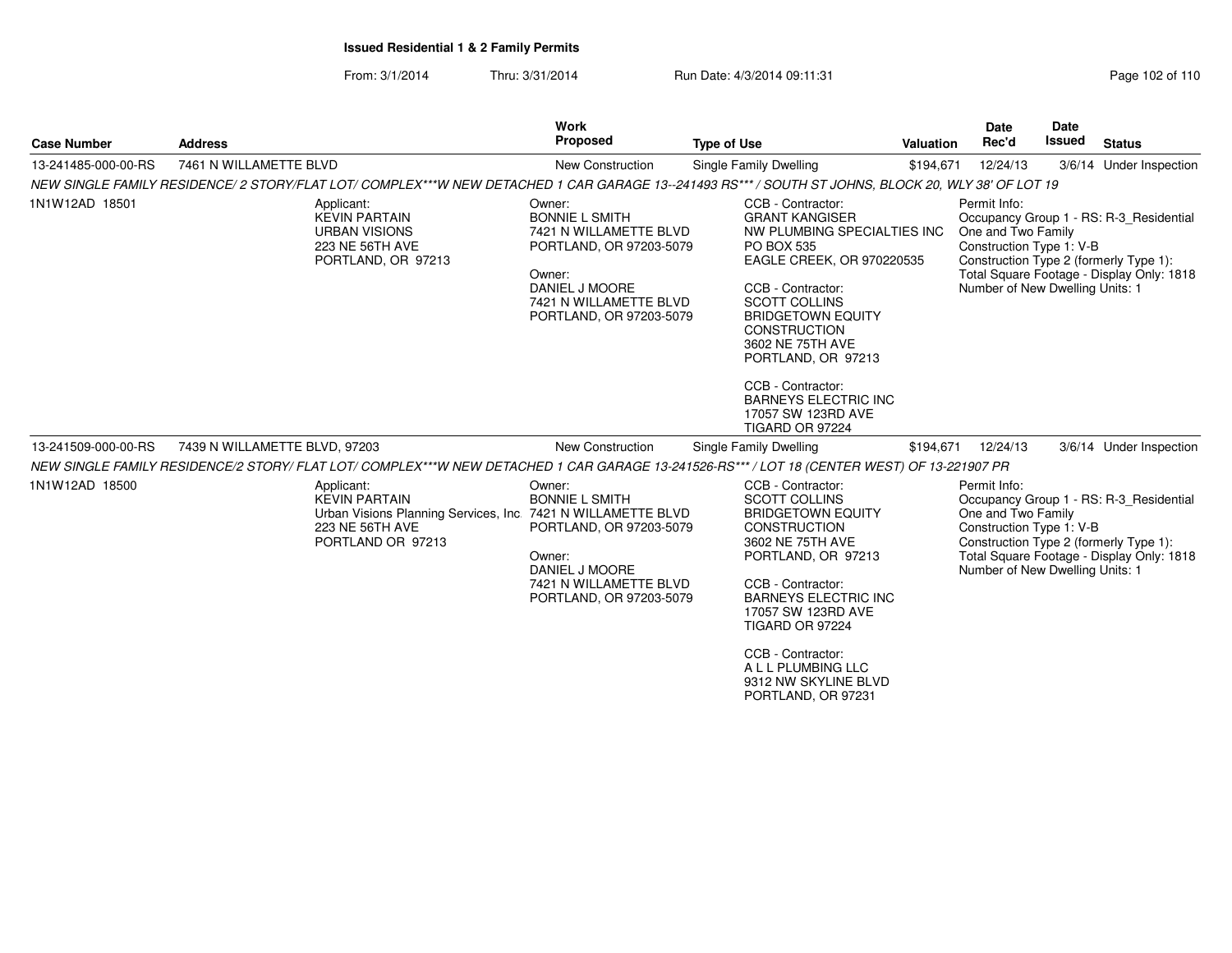From: 3/1/2014Thru: 3/31/2014 Run Date: 4/3/2014 09:11:31 Page 103 of 110

| <b>Case Number</b>                                        | <b>Address</b>      |                                                                                                                                    | <b>Work</b><br><b>Proposed</b>                                                                                                                                                                       | <b>Type of Use</b>                                                                                                                                                                                                                                                                                                                                               | Valuation | Date<br>Rec'd                                                                                     | Date<br><b>Issued</b> | <b>Status</b>                                                                                                                      |
|-----------------------------------------------------------|---------------------|------------------------------------------------------------------------------------------------------------------------------------|------------------------------------------------------------------------------------------------------------------------------------------------------------------------------------------------------|------------------------------------------------------------------------------------------------------------------------------------------------------------------------------------------------------------------------------------------------------------------------------------------------------------------------------------------------------------------|-----------|---------------------------------------------------------------------------------------------------|-----------------------|------------------------------------------------------------------------------------------------------------------------------------|
| 13-236559-000-00-RS                                       | 160 NE BRYANT ST    |                                                                                                                                    | <b>New Construction</b>                                                                                                                                                                              | Single Family Dwelling                                                                                                                                                                                                                                                                                                                                           | \$243,911 | 12/11/13                                                                                          |                       | 3/10/14 Under Inspection                                                                                                           |
|                                                           |                     | NEW SINGLE FAMILY RESIDENCE/TWO STORY/TUCK UNDER GARAGE/FLAT LOT/COMPLEX                                                           |                                                                                                                                                                                                      |                                                                                                                                                                                                                                                                                                                                                                  |           |                                                                                                   |                       |                                                                                                                                    |
| 1N1E15AD 06901                                            |                     | Applicant:<br><b>MAJID HABIBI</b><br>PORTLAND DEVELOPMENT<br><b>GROUP, LLC</b><br>11124 NE HALSEY ST PMB 643<br>PORTLAND, OR 97220 | Owner:<br>PORTLAND DEVELOPMENT<br><b>GROUP</b><br>11124 NE HALSEY ST PMB 643<br>PORTLAND, OR 97220-2021<br>Owner:<br><b>INVESTMENTS LLC</b><br>11124 NE HALSEY ST PMB 643<br>PORTLAND, OR 97220-2021 | CCB - Contractor:<br>SUNLIGHT ELECTRIC INC<br>2800 NE 65TH AVE SUITE B<br>VANCOUVER WA 98661<br>CCB - Contractor:<br>A1 AMERICAN CONTRACTORS INC Number of New Dwelling Units: 1<br>9715 SE RAMONA ST<br>PORTLAND, OR 97266<br>CCB - Contractor:<br><b>GENE</b><br>PORTLAND DEVELOPMENT<br><b>GROUP LLC</b><br>11124 NE HALSEY ST. PMB 643<br>PORTLAND, OR 97220 |           | Permit Info:<br>One and Two Family<br>Construction Type 1: V-B                                    |                       | Occupancy Group 1 - RS: R-3_Residential<br>Construction Type 2 (formerly Type 1): V-B<br>Total Square Footage - Display Only: 2487 |
| 13-242859-000-00-RS                                       | 3525 SE BROOKLYN ST |                                                                                                                                    | <b>New Construction</b>                                                                                                                                                                              | Single Family Dwelling                                                                                                                                                                                                                                                                                                                                           | \$240,180 | 12/31/13                                                                                          |                       | 3/21/14 Under Inspection                                                                                                           |
|                                                           |                     |                                                                                                                                    |                                                                                                                                                                                                      | NEW SINGLE FAMILY RESIDENCE/2 STORY/ DETACHED GARAGE/ FLAT LOT/ COMPLEX***W NEW DETACHED GARAGE 13-242869-RS** / WAVERLY COMMONS, LOT 15                                                                                                                                                                                                                         |           |                                                                                                   |                       |                                                                                                                                    |
| 1S1E12AB 22419                                            |                     | Applicant:<br>ETHAN BECK HOMES INC<br>728 SE 71ST<br>PORTLAND, OR 97215                                                            | Owner:<br>STEVEN M GOLDBERG<br>205 SE SPOKANE ST #300<br>PORTLAND, OR 97202<br>Owner:<br>LINDA BOISE<br>205 SE SPOKANE ST #300<br>PORTLAND, OR 97202                                                 | CCB - Contractor:<br>ETHAN BECK HOMES INC<br>728 SE 71ST<br>PORTLAND, OR 97215                                                                                                                                                                                                                                                                                   |           | Permit Info:<br>One and Two Family<br>Construction Type 1: V-B<br>Number of New Dwelling Units: 1 |                       | Occupancy Group 1 - RS: R-3_Residential<br>Total Square Footage - Display Only: 2243                                               |
| 14-101737-000-00-RS                                       | 10655 SW 40TH AVE   |                                                                                                                                    | New Construction                                                                                                                                                                                     | Single Family Dwelling                                                                                                                                                                                                                                                                                                                                           | \$343,958 | 1/7/14                                                                                            |                       | 3/19/14 Under Inspection                                                                                                           |
|                                                           |                     |                                                                                                                                    |                                                                                                                                                                                                      | NEW SINGLE FAMILY RESIDENCE/3-STORY/ATTACHED 3 CAR GARAGE/ SLOPED LOT/ COMPLEX+++FIRE SPRINKLERS-PLANS ATTACHED TO SETS 1 AND 2+++                                                                                                                                                                                                                               |           |                                                                                                   |                       |                                                                                                                                    |
| 1S1E29CC 09803                                            |                     | Applicant:<br>PARK PLACE HOMES INC<br>7128 SW GONZAGA SUITE 200<br>PORTLAND, OR 97223                                              | Owner:<br><b>SHAWN GENTEMANN</b><br>7606 SW FULTON PARK BLVD<br>PORTLAND, OR 97219-2926                                                                                                              | CCB - Contractor:<br>PARK PLACE HOMES INC<br>7128 SW GONZAGA SUITE 200<br>PORTLAND, OR 97223                                                                                                                                                                                                                                                                     |           | Permit Info:<br>One and Two Family<br>Construction Type 1: V-B<br>Number of New Dwelling Units: 1 |                       | Occupancy Group 1 - RS: R-3_Residential<br>Construction Type 2 (formerly Type 1): V-B<br>Total Square Footage - Display Only: 3700 |
| 14-103165-000-00-RS                                       | 8306 NW CRESAP LN   |                                                                                                                                    | New Construction                                                                                                                                                                                     | Single Family Dwelling                                                                                                                                                                                                                                                                                                                                           | \$416,540 | 1/9/14                                                                                            |                       | 3/17/14 Under Inspection                                                                                                           |
|                                                           |                     | NEW SINGLE FAMILY RESIDENCE/TWO STORY/ATTACHED GARAGE/SLIGHTLY SLOPED LOT/COMPLEX                                                  |                                                                                                                                                                                                      |                                                                                                                                                                                                                                                                                                                                                                  |           |                                                                                                   |                       |                                                                                                                                    |
| 1N1W25BB 01800                                            |                     | Applicant:<br>KAREY K CRESAP                                                                                                       | Owner:<br>CHRISTOPHER ANDERSON                                                                                                                                                                       | <b>Primary Contractor:</b><br>TO BID                                                                                                                                                                                                                                                                                                                             |           | Permit Info:                                                                                      |                       | Occupancy Group 1 - RS: R-3_Residential                                                                                            |
| <b>CRESAP SUMMIT</b><br>LOT 6<br>INC UND INT TRACTS A&B&C |                     | PO BOX 91235<br>PORTLAND, OR 97291-0004                                                                                            | PO BOX 397<br>GASTON, OR 97119                                                                                                                                                                       |                                                                                                                                                                                                                                                                                                                                                                  |           | One and Two Family<br>Construction Type 1: V-B<br>Number of New Dwelling Units: 1                 |                       | Construction Type 2 (formerly Type 1): V-B<br>Total Square Footage - Display Only: 4407                                            |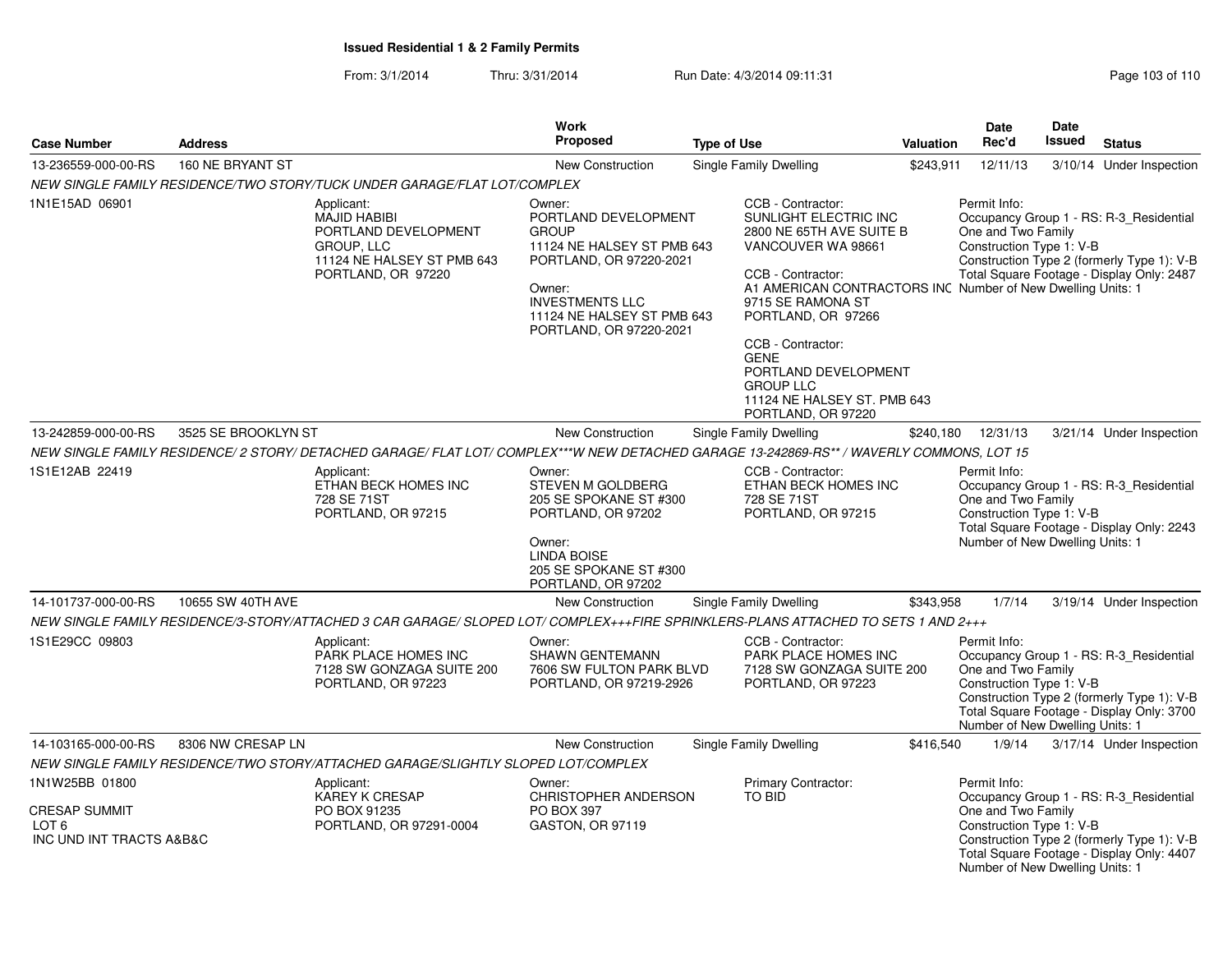From: 3/1/2014Thru: 3/31/2014 Run Date: 4/3/2014 09:11:31 Page 104 of 110

| <b>Case Number</b>                                           | <b>Address</b>            |                                                                                                        | <b>Work</b><br>Proposed                                                         | <b>Type of Use</b> |                                                                                                                                  | Valuation | <b>Date</b><br>Rec'd                                                                              | Date<br>Issued | <b>Status</b>                                                                                                                      |
|--------------------------------------------------------------|---------------------------|--------------------------------------------------------------------------------------------------------|---------------------------------------------------------------------------------|--------------------|----------------------------------------------------------------------------------------------------------------------------------|-----------|---------------------------------------------------------------------------------------------------|----------------|------------------------------------------------------------------------------------------------------------------------------------|
| 14-103704-000-00-RS                                          | 9722 N JERSEY ST, 97203   |                                                                                                        | New Construction                                                                |                    | Single Family Dwelling                                                                                                           | \$278,694 | 1/10/14                                                                                           |                | 3/6/14 Under Inspection                                                                                                            |
|                                                              |                           | NEW SINGLE FAMILY HOME / 2 STORY / ATTACHED GARAGE / FLAT LOT / COMPLEX                                |                                                                                 |                    |                                                                                                                                  |           |                                                                                                   |                |                                                                                                                                    |
| 1N1W01CB 09600                                               |                           | Applicant:<br><b>MIKE COYLE</b>                                                                        | Owner:<br><b>BRISTOL CREEK HOMES</b>                                            |                    | CCB - Contractor:<br>MALMEDAL ENTERPRISES INC                                                                                    |           | Permit Info:                                                                                      |                | Occupancy Group 1 - RS: R-3_Residential                                                                                            |
| NORTH ST JOHNS SUB<br>BLOCK <sub>2</sub><br>LOT <sub>3</sub> |                           | <b>FASTER PERMITS</b><br>14334 NW EAGLERIDGE LANE<br>PORTLAND, OR 97229                                | 3055 NW YEON AVE #81<br>PORTLAND, OR 97210-1519                                 |                    | <b>PO BOX 207</b><br><b>BANKS, OR 97106</b>                                                                                      |           | One and Two Family<br>Construction Type 1: V-B                                                    |                | Construction Type 2 (formerly Type 1): V-B                                                                                         |
|                                                              |                           |                                                                                                        | Owner:<br>DEVELOPMENT CO LLC<br>3055 NW YEON AVE #81<br>PORTLAND, OR 97210-1519 |                    | CCB - Contractor:<br><b>BRISTOL CREEK HOMES &amp;</b><br>DEVELOPMENT CO LLC<br>520 SW YAMHILL ST SUITE 600<br>PORTLAND, OR 97204 |           | Number of New Dwelling Units: 1                                                                   |                | Total Square Footage - Display Only: 2877                                                                                          |
| 14-102801-000-00-RS                                          | 10036 N MIDWAY AVE        |                                                                                                        | <b>New Construction</b>                                                         |                    | Single Family Dwelling                                                                                                           | \$185,467 | 1/9/14                                                                                            |                | 3/4/14 Under Inspection                                                                                                            |
|                                                              |                           | NEW SINGLE FAMILY RESIDENCE/3-STORY / ATTACHED GARAGE/FLAT LOT/COMPLEX                                 |                                                                                 |                    |                                                                                                                                  |           |                                                                                                   |                |                                                                                                                                    |
| 1N1E06CA 03802                                               |                           | Applicant:<br><b>JOSH PATRICK</b><br>METRO HOMES NW LLC<br>211 NE WEIDLER<br>PORTLAND, OR 97236        | Owner:<br>211 NE WEIDLER ST<br>PORTLAND, OR 97232-1155                          |                    | CCB - Contractor:<br>METRO HOMES NORTHWEST LLC AFFORDABLE NEW HOMES LLC<br>211 NE WEIDER<br>PORTLAND, OR 97232                   |           | Permit Info:<br>One and Two Family<br>Construction Type 1: V-B<br>Number of New Dwelling Units: 1 |                | Occupancy Group 1 - RS: R-3 Residential<br>Construction Type 2 (formerly Type 1): V-B<br>Total Square Footage - Display Only: 1881 |
| 14-102833-000-00-RS                                          | 4115 NE SUMNER ST         |                                                                                                        | New Construction                                                                |                    | <b>Single Family Dwelling</b>                                                                                                    | \$314,048 | 1/9/14                                                                                            |                | 3/4/14 Under Inspection                                                                                                            |
|                                                              |                           | NEW SINGLE FAMILY RESIDENCE/2-STORY W/BASEMENT/1-CAR TUCK UNDER GARAGE/FLAT LOT/COMPLEX                |                                                                                 |                    |                                                                                                                                  |           |                                                                                                   |                |                                                                                                                                    |
| 1N1E24AA 15101                                               |                           | Applicant:<br><b>JOSH PATRICK</b><br>METRO HOMES NW LLC<br>211 NE WEIDLER<br>PORTLAND, OR 97236        | Owner:<br>1495 SW CLIFTON ST<br>PORTLAND, OR 97201-3135                         |                    | CCB - Contractor:<br>METRO HOMES NORTHWEST LLC AFFORDABLE NEW HOMES LLC<br>211 NE WEIDER<br>PORTLAND, OR 97232                   |           | Permit Info:<br>One and Two Family<br>Construction Type 1: V-B<br>Number of New Dwelling Units: 1 |                | Occupancy Group 1 - RS: R-3_Residential<br>Construction Type 2 (formerly Type 1): V-B<br>Total Square Footage - Display Only: 3124 |
| 14-102902-000-00-RS                                          | 5281 N SYRACUSE ST, 97203 |                                                                                                        | New Construction                                                                |                    | Single Family Dwelling                                                                                                           | \$305,290 | 1/9/14                                                                                            |                | 3/20/14 Under Inspection                                                                                                           |
|                                                              |                           | NEW SINGLE FAMILY RESIDENCE/2-STORY WITH ATTIC AND BASEMENT/ATTACHED GARAGE/FLAT LOT/COMPLEX           |                                                                                 |                    |                                                                                                                                  |           |                                                                                                   |                |                                                                                                                                    |
| 1N1E07DD 07800                                               |                           | Applicant:<br><b>JOSH PATRICK</b><br><b>METRO HOMES NW LLC</b><br>211 NE WEIDLER<br>PORTLAND, OR 97236 | Owner:<br>211 NE WEIDLER ST<br>PORTLAND, OR 97232-1155                          |                    | CCB - Contractor:<br>METRO HOMES NORTHWEST LLC AFFORDABLE NEW HOMES LLC<br>211 NE WEIDER<br>PORTLAND, OR 97232                   |           | Permit Info:<br>One and Two Family<br>Construction Type 1: V-B<br>Number of New Dwelling Units: 1 |                | Occupancy Group 1 - RS: R-3_Residential<br>Construction Type 2 (formerly Type 1): V-B<br>Total Square Footage - Display Only: 3090 |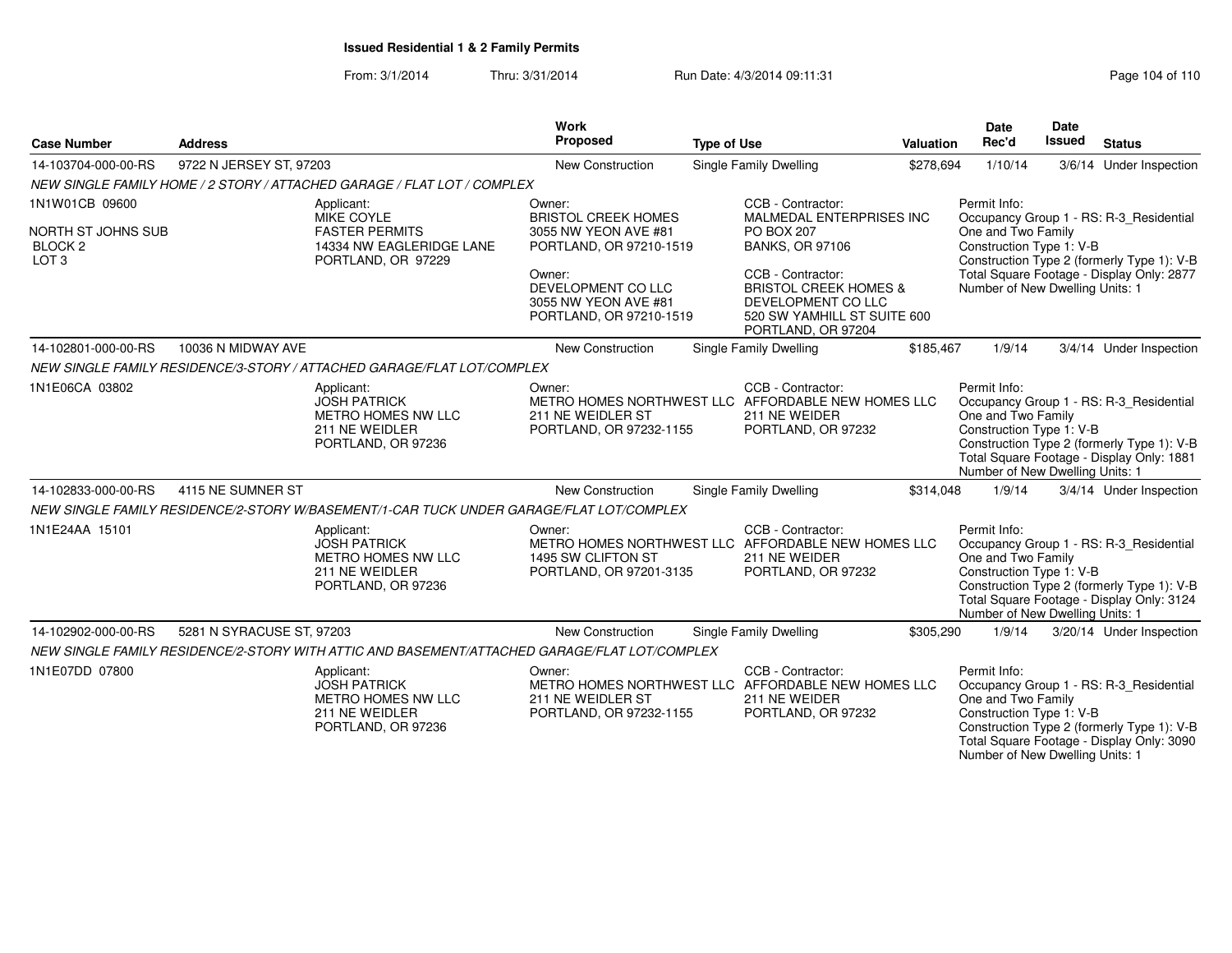From: 3/1/2014Thru: 3/31/2014 Run Date: 4/3/2014 09:11:31 Page 105 of 110

| <b>Case Number</b>                                                                  | <b>Address</b>                                  |                                                                                                                                                                 | Work<br>Proposed                                                                                           | <b>Type of Use</b> |                                                                                                                                                                                                                                                                              | <b>Valuation</b> | <b>Date</b><br>Rec'd               | Date<br>Issued<br><b>Status</b>                                                                                                                                                               |
|-------------------------------------------------------------------------------------|-------------------------------------------------|-----------------------------------------------------------------------------------------------------------------------------------------------------------------|------------------------------------------------------------------------------------------------------------|--------------------|------------------------------------------------------------------------------------------------------------------------------------------------------------------------------------------------------------------------------------------------------------------------------|------------------|------------------------------------|-----------------------------------------------------------------------------------------------------------------------------------------------------------------------------------------------|
| 14-103013-000-00-RS                                                                 | 7087 NE 8TH AVE, 97211                          |                                                                                                                                                                 | <b>New Construction</b>                                                                                    |                    | <b>Single Family Dwelling</b>                                                                                                                                                                                                                                                | \$240,716        | 1/9/14                             | 3/18/14 Under Inspection                                                                                                                                                                      |
|                                                                                     |                                                 | NEW SINGLE FAMILY RESIDENCE/TWO STORY/DETACHED GARAGE/FLAT LOT/COMPLEX                                                                                          |                                                                                                            |                    |                                                                                                                                                                                                                                                                              |                  |                                    |                                                                                                                                                                                               |
| 1N1E14BB 09900                                                                      |                                                 | Applicant:<br>MIKE COYLE<br><b>FASTER PERMITS</b><br>14334 NW EAGLERIDGE LANE<br>PORTLAND, OR 97229                                                             | Owner:<br><b>VIC REMMERS</b><br>EVERETT CUSTOM HOMES INC<br>735 SW 158TH AVE STE 180<br>BEAVERTON OR 97008 |                    | CCB - Contractor:<br>DEVELOPMENT NORTHWEST<br><b>INC/dba Wolcott Plumbing</b><br>1075 W HISTORIC COLUMBIA<br><b>RIVER HWY</b><br>TROUTDALE OR 97060<br>CCB - Contractor:<br><b>VIC REMMERS</b><br>EVERETT CUSTOM HOMES INC<br>735 SW 158TH AVE STE 180<br>BEAVERTON OR 97008 |                  | Permit Info:<br>One and Two Family | Occupancy Group 1 - RS: R-3_Residential<br>Construction Type 1: V-B<br>Construction Type 2 (formerly Type 1):<br>Total Square Footage - Display Only: 2248<br>Number of New Dwelling Units: 1 |
| 12-198522-DFS-01-RS                                                                 | 10643 SW LANCASTER RD, 97219                    |                                                                                                                                                                 | <b>New Construction</b>                                                                                    |                    | Single Family Dwelling                                                                                                                                                                                                                                                       | \$5,767          | 1/7/14                             | $3/4/14$ Issued                                                                                                                                                                               |
| DFS FOR STAND ALONE FIRE SPRINKLER SYSTEM                                           |                                                 |                                                                                                                                                                 |                                                                                                            |                    |                                                                                                                                                                                                                                                                              |                  |                                    |                                                                                                                                                                                               |
| 1S1E28CD 07900<br><b>EDGECLIFF</b><br>LOT 101 TL 7900                               |                                                 | Applicant:<br>Matt Lewis<br>Pacific Lifestyle Homes, Inc.<br>11815 NE 99th St, Ste 1200<br>Vancouver, WA 98685                                                  | Owner:<br>PACIFIC LIFESTYLE HOMES INC<br>11815 NE 99TH ST #1200<br>VANCOUVER, WA 98682-2454                |                    | CCB - Contractor:<br><b>MERRIMAN PLUMBING</b><br><b>PO BOX 246</b><br><b>BRUSH PRARIE 98606</b><br>CCB - Contractor:<br><b>RYAN STYGER</b><br>PACIFIC LIFESTYLE HOMES INC<br>11815 NE 99TH ST #1200<br>VANCOUVER, WA 98682                                                   |                  | Permit Info:<br>One and Two Family | Occupancy Group 1 - RS: R-3 Residential<br>Construction Type 1: V-B<br>Construction Type 2 (formerly Type 1): V-B<br>Total Square Footage - Display Only: 4078                                |
|                                                                                     | 13-197927-REV-01-RS 310 SW MARICARA ST - Unit B |                                                                                                                                                                 | <b>New Construction</b>                                                                                    |                    | Single Family Dwelling                                                                                                                                                                                                                                                       | \$5,000          |                                    | 3/25/14   3/25/14   Issued                                                                                                                                                                    |
|                                                                                     |                                                 | VALUE ADDED REVISION TO CREATE ACCESSORY DWELLING UNIT AT NORTH PART OF SINGLE FAMILY RESIDENCE; KITCHEN AND LIVING AREA ON MAIN FLOOR, BEDROOM AND BATHROOM AL |                                                                                                            |                    |                                                                                                                                                                                                                                                                              |                  |                                    |                                                                                                                                                                                               |
| 1S1E28DD 00804                                                                      |                                                 | Applicant:<br><b>DENNIS MYERS</b><br>10622 SW 4TH AVE<br>PORTLAND, OR 97219                                                                                     |                                                                                                            |                    | CCB - Contractor:<br><b>DENNIS MYERS</b><br>10622 SW 4TH AVE<br>PORTLAND, OR 97219<br>CCB - Contractor:<br>SILVER MOUNTAIN PLUMBING INC Number of New Dwelling Units: 1<br>14735 SW BONANZA CT<br>BEAVERTON OR 97007                                                         |                  | Permit Info:<br>One and Two Family | Occupancy Group 1 - RS: R-3_Residential<br>Construction Type 1: V-B<br>Construction Type 2 (formerly Type 1): V-B<br>Total Square Footage - Display Only: 2843                                |
| 13-227298-DFS-01-RS  815 N JESSUP ST<br><b>DFS FOR TRUSSES</b>                      |                                                 |                                                                                                                                                                 | <b>New Construction</b>                                                                                    |                    | <b>Single Family Dwelling</b>                                                                                                                                                                                                                                                | \$5.000          | 1/22/14                            | 3/13/14 Issued                                                                                                                                                                                |
| 1N1E15CD 06002<br>PARTITION PLAT 2008-117<br>LOT 1 EXC W 49.99'<br>LOT <sub>2</sub> |                                                 | Applicant:<br>ROB HUMPHREY<br><b>FASTER PERMITS</b><br>14334 NW EAGLERIDGE LANE<br>PORTLAND, OR 97229                                                           | Owner:<br>DEZ DEVELOPMENT LLC<br>14552 SE 155TH DR<br>CLACKAMAS, OR 97015-5491                             |                    | CCB - Contractor:<br>UKA CONSTRUCTION LLC<br>11016 SE HAPPY VALLEY DR<br>PORTLAND, OR 97086                                                                                                                                                                                  |                  | Permit Info:<br>One and Two Family | Occupancy Group 1 - RS: R-3 Residential<br>Construction Type 1: V-B<br>Construction Type 2 (formerly Type 1): V-B<br>Total Square Footage - Display Only: 3458                                |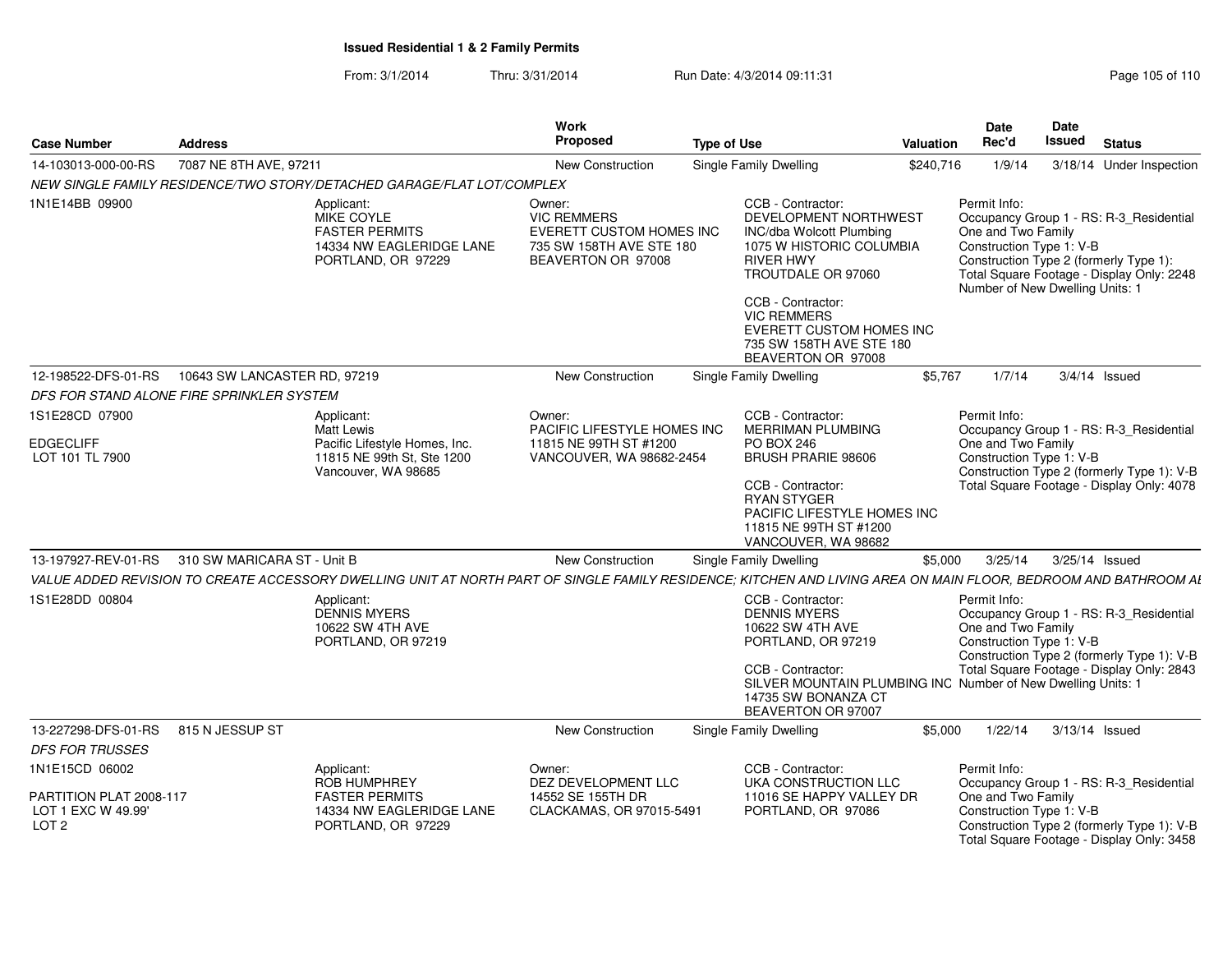From: 3/1/2014Thru: 3/31/2014 Run Date: 4/3/2014 09:11:31 Page 106 of 110

| <b>Case Number</b>                                  | <b>Address</b>                                                                                                                                                        | <b>Work</b><br><b>Proposed</b>                                                      | <b>Type of Use</b> |                                                                                                                                                                                                | <b>Valuation</b> | Date<br>Rec'd                                                                                     | Date<br>Issued | <b>Status</b>                                                                                                                      |
|-----------------------------------------------------|-----------------------------------------------------------------------------------------------------------------------------------------------------------------------|-------------------------------------------------------------------------------------|--------------------|------------------------------------------------------------------------------------------------------------------------------------------------------------------------------------------------|------------------|---------------------------------------------------------------------------------------------------|----------------|------------------------------------------------------------------------------------------------------------------------------------|
| 14-108358-000-00-RS                                 | 715 N BLANDENA ST. 97217                                                                                                                                              | <b>New Construction</b>                                                             |                    |                                                                                                                                                                                                |                  | 1/22/14                                                                                           |                | 3/19/14 Under Inspection                                                                                                           |
|                                                     |                                                                                                                                                                       |                                                                                     |                    | Single Family Dwelling                                                                                                                                                                         | \$264,381        |                                                                                                   |                |                                                                                                                                    |
|                                                     | NEW SINGLE FAMILY RESIDENCE/2-STORY/DETACHED GARAGE/FLAT LOT/COMPLEX ***GARAGE PERMIT 14-108397-RS                                                                    |                                                                                     |                    |                                                                                                                                                                                                |                  |                                                                                                   |                |                                                                                                                                    |
| 1N1E22BD 08100                                      | Applicant:<br>MIKE COYLE                                                                                                                                              | Owner:<br>DEZ DEVELOPMENT LLC                                                       |                    | CCB - Contractor:<br>UKA CONSTRUCTION LLC                                                                                                                                                      |                  | Permit Info:                                                                                      |                | Occupancy Group 1 - RS: R-3 Residential                                                                                            |
| <b>CLIFFORD ADD</b><br>BLOCK 11<br>W 1/2 OF LOT 7&8 | <b>FASTER PERMITS</b><br>14334 NW EAGLERIDGE LANE<br>PORTLAND, OR 97229                                                                                               | 10117 SE SUNNYSIDE RD #F1123<br>CLACKAMAS, OR 97015                                 |                    | 11016 SE HAPPY VALLEY DR<br>PORTLAND, OR 97086                                                                                                                                                 |                  | One and Two Family<br>Construction Type 1: V-B<br>Number of New Dwelling Units: 1                 |                | Construction Type 2 (formerly Type 1):<br>Total Square Footage - Display Only: 2469                                                |
| 13-234533-000-00-RS                                 | 3918 NE GARFIELD AVE - Unit A                                                                                                                                         | New Construction                                                                    |                    | Townhouse (2 Units)                                                                                                                                                                            | \$262,406        | 12/5/13                                                                                           |                | 3/11/14 Under Inspection                                                                                                           |
|                                                     | 1 OF TWO UNIT TOWNHOUSES ON INDIVIDUAL LOT/3 STORY/1-CAR TUCK UNDER GARAGE/SLIGHTLY SLOPED LOT/LOWER LEVEL ADU/COMPLEX                                                |                                                                                     |                    |                                                                                                                                                                                                |                  |                                                                                                   |                |                                                                                                                                    |
| 1N1E22DD 00801                                      | Applicant:<br>MIKE COYLE<br><b>FASTER PERMITS</b><br>14334 NW EAGLERIDGE LANE<br>PORTLAND, OR 97229                                                                   | Owner:<br>NIELSEN LLOYD LLC<br>PO BOX 11560<br>PORTLAND, OR 97211-0560              |                    | CCB - Contractor:<br>Garner Moody<br>LLOYD DEVELOPMENT LLC<br>PO BOX 11560<br>PORTLAND OR 97211<br>CCB - Contractor:<br>A1 AMERICAN CONTRACTORS INC<br>9715 SE RAMONA ST<br>PORTLAND, OR 97266 |                  | Permit Info:<br>One and Two Family<br>Construction Type 1: V-B<br>Number of New Dwelling Units: 2 |                | Occupancy Group 1 - RS: R-3_Residential<br>Construction Type 2 (formerly Type 1): V-B<br>Total Square Footage - Display Only: 2602 |
| 13-146032-000-00-RS                                 | 1827 N JESSUP ST, 97217                                                                                                                                               | New Construction                                                                    |                    | Townhouse (2 Units)                                                                                                                                                                            | \$314,280        | 5/10/13                                                                                           |                | 3/5/14 Under Inspection                                                                                                            |
|                                                     | UNIT 2 OF 2 2 STORY TOWNHOUSE on individual lot /2 STORY/FLAT LOT/PRESCRIPTIVE ***W/NEW DETACHED GARAGE 13-146040-RS*** ++Cesspool decommissioning must be required++ |                                                                                     |                    |                                                                                                                                                                                                |                  |                                                                                                   |                |                                                                                                                                    |
| 1N1E16DD 11600                                      | Applicant:<br>MIKE COYLE<br><b>FASTER PERMITS</b><br>14334 NW EAGLERIDGE LANE<br>PORTLAND, OR 97229                                                                   | Owner:<br>RED GAP HOLDINGS LLC<br>300 W 15TH ST #300-4<br>VANCOUVER, WA 98660-2927  |                    | CCB - Contractor:<br>K & C CUSTOM HOMES LLC<br>3720 SW BOND AVE #308<br>PORTLAND, OR 97239                                                                                                     |                  | Permit Info:<br>One and Two Family<br>Construction Type 1: V-B<br>Number of New Dwelling Units: 1 |                | Occupancy Group 1 - RS: R-3_Residential<br>Construction Type 2 (formerly Type 1):<br>Total Square Footage - Display Only: 2935     |
| 13-211713-000-00-RS                                 | 1633 SE KNIGHT ST, 97202                                                                                                                                              | <b>New Construction</b>                                                             |                    | Townhouse (2 Units)                                                                                                                                                                            | \$182,683        | 10/1/13                                                                                           |                | 3/14/14 Under Inspection                                                                                                           |
|                                                     | NEW 2 OF 2 UNITS TOWNHOUSE on individual tax lots / 3-STORY / 1-CAR TUCK-UNDER GARAGE / SLIGHTLY SLOPED LOT / COMPLEX***SEE 13-211675 RS FOR UNIT 1***                |                                                                                     |                    |                                                                                                                                                                                                |                  |                                                                                                   |                |                                                                                                                                    |
| 1S1E14DB 11402                                      | Applicant:<br><b>KEVIN PARTAIN</b><br><b>URBAN VISIONS</b><br>223 NE 56TH AVE<br>PORTLAND OR 97213                                                                    | Owner:<br><b>EXCEPTIONAL HOMES</b><br>14237 BRIDGE CT<br>LAKE OSWEGO, OR 97034-2177 |                    | CCB - Contractor:<br><b>ANDREY KOSHUBA</b><br><b>EXCEPTIONAL HOMES BY</b><br><b>ANDREY INC</b><br>14237 BRIDGE CT.<br>LAKE OSWEGO, OR 97034                                                    |                  | Permit Info:<br>One and Two Family<br>Construction Type 1: V-B<br>Number of New Dwelling Units: 1 |                | Occupancy Group 1 - RS: R-3_Residential<br>Construction Type 2 (formerly Type 1): V-B<br>Total Square Footage - Display Only: 1909 |
| 13-211675-000-00-RS                                 | 1631 SE KNIGHT ST, 97202                                                                                                                                              | <b>New Construction</b>                                                             |                    | Townhouse (2 Units)                                                                                                                                                                            | \$182,683        | 10/1/13                                                                                           |                | 3/14/14 Under Inspection                                                                                                           |
|                                                     | NEW 1 OF 2 UNITS TOWNHOUSE on individual tax lots / 3-STORY / 1-CAR TUCK-UNDER GARAGE / SLIGHTLY SLOPED LOT / COMPLEX***SEE 13-211713 RS FOR UNIT 2***                |                                                                                     |                    |                                                                                                                                                                                                |                  |                                                                                                   |                |                                                                                                                                    |
| 1S1E14DB 11401                                      | Applicant:<br><b>KEVIN PARTAIN</b><br><b>URBAN VISIONS</b><br>223 NE 56TH AVE<br>PORTLAND OR 97213                                                                    | Owner:<br><b>EXCEPTIONAL HOMES</b><br>14237 BRIDGE CT<br>LAKE OSWEGO, OR 97034-2177 |                    | CCB - Contractor:<br>ANDREY KOSHUBA<br><b>EXCEPTIONAL HOMES BY</b><br>ANDREY INC<br>14237 BRIDGE CT.<br>LAKE OSWEGO, OR 97034                                                                  |                  | Permit Info:<br>One and Two Family<br>Construction Type 1: V-B<br>Number of New Dwelling Units: 1 |                | Occupancy Group 1 - RS: R-3 Residential<br>Construction Type 2 (formerly Type 1): V-B<br>Total Square Footage - Display Only: 1909 |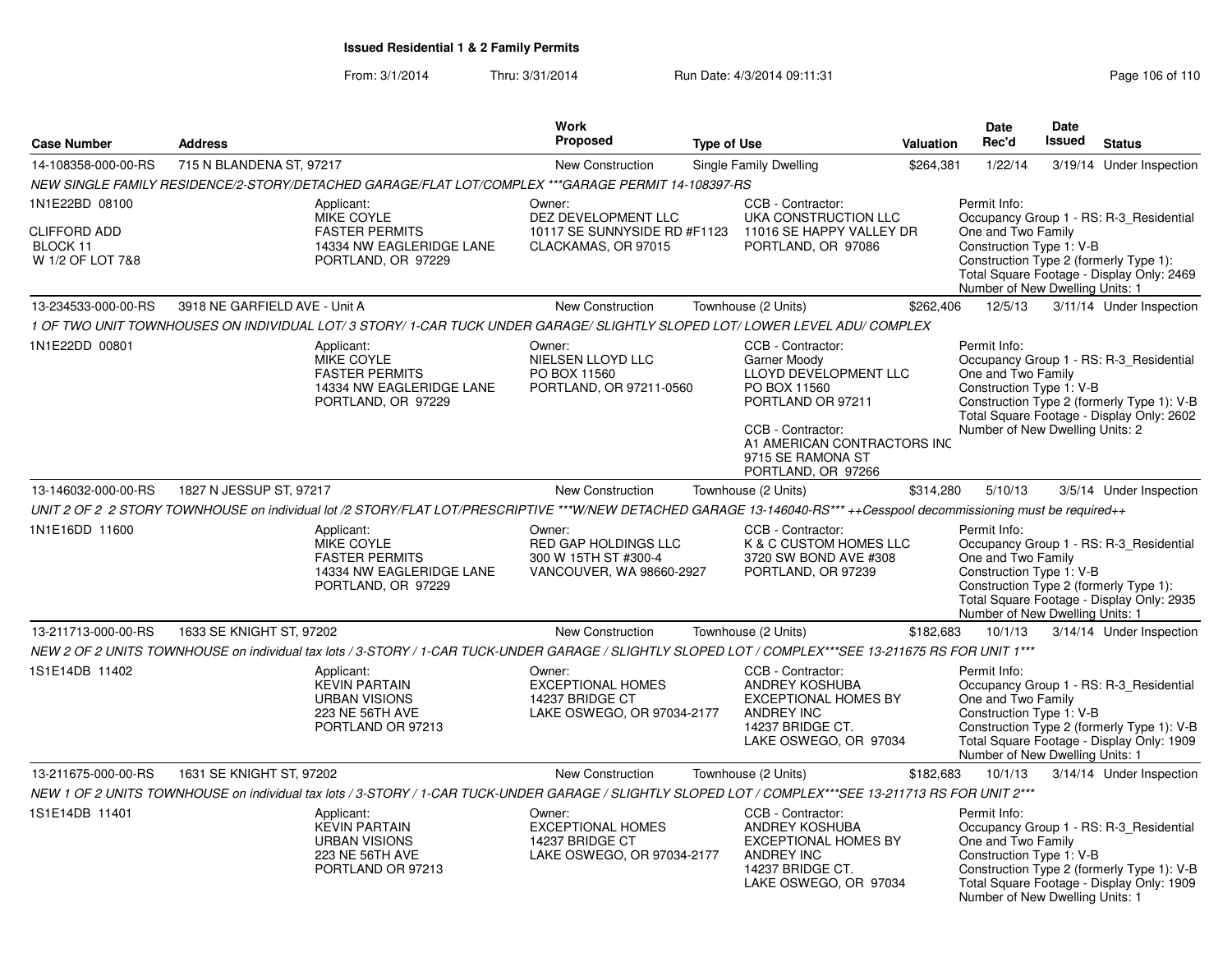From: 3/1/2014Thru: 3/31/2014 Run Date: 4/3/2014 09:11:31 Page 107 of 110

| <b>Case Number</b>  | <b>Address</b>                                                                                                                                                                  | <b>Work</b><br>Proposed                                                                                                                                    | <b>Type of Use</b>                                                                                                          | <b>Valuation</b> | <b>Date</b><br>Rec'd                                                                              | <b>Date</b><br>Issued | <b>Status</b>                                                                                                                      |
|---------------------|---------------------------------------------------------------------------------------------------------------------------------------------------------------------------------|------------------------------------------------------------------------------------------------------------------------------------------------------------|-----------------------------------------------------------------------------------------------------------------------------|------------------|---------------------------------------------------------------------------------------------------|-----------------------|------------------------------------------------------------------------------------------------------------------------------------|
| 13-234543-000-00-RS | 3914 NE GARFIELD AVE - Unit A                                                                                                                                                   | <b>New Construction</b>                                                                                                                                    | Townhouse (2 Units)                                                                                                         | \$262,406        | 12/5/13                                                                                           |                       | 3/11/14 Under Inspection                                                                                                           |
|                     | 2 OF TWO UNIT TOWNHOUSES ON INDIVIDUAL LOT/3 STORY/1-CAR TUCK UNDER GARAGE/SLIGHTLY SLOPED LOT/LOWER LEVEL ADU/COMPLEX.                                                         |                                                                                                                                                            |                                                                                                                             |                  |                                                                                                   |                       |                                                                                                                                    |
| 1N1E22DD 00802      | Applicant:<br>MIKE COYLE<br><b>FASTER PERMITS</b><br>14334 NW EAGLERIDGE LANE<br>PORTLAND, OR 97229                                                                             | Owner:<br>NIELSEN LLOYD LLC<br>PO BOX 11560<br>PORTLAND, OR 97211-0560                                                                                     | CCB - Contractor:<br>Garner Moody<br>LLOYD DEVELOPMENT LLC<br>PO BOX 11560<br>PORTLAND OR 97211                             |                  | Permit Info:<br>One and Two Family<br>Construction Type 1: V-B<br>Number of New Dwelling Units: 2 |                       | Occupancy Group 1 - RS: R-3_Residential<br>Construction Type 2 (formerly Type 1): V-B<br>Total Square Footage - Display Only: 2602 |
| 13-219940-000-00-RS | 124 N WYGANT ST, 97217                                                                                                                                                          | <b>New Construction</b>                                                                                                                                    | Townhouse (3 or more units)                                                                                                 | \$150,548        | 10/29/13                                                                                          |                       | 3/27/14 Under Inspection                                                                                                           |
|                     | NEW 1 OF 3 UNIT TOWNHOUSE ON on individual tax lot / 3-STORY / 1-CAR GARAGE / FLAT LOT / COMPLEX*** UNIT 2 = 13-219942-RS / UNIT 3 = 13-219943-RS and SITE DEV 13-168031-SD *** |                                                                                                                                                            |                                                                                                                             |                  |                                                                                                   |                       |                                                                                                                                    |
| 1N1E22AC 02900      | Applicant:<br><b>MARK LISAC</b><br><b>LISAC BROTHERS</b><br><b>CONSTRUCTION INC</b><br>PO Box 2422<br>CLACKAMAS OR 97015                                                        | Owner:<br><b>LISAC BROTHERS</b><br>PO BOX 2422<br>CLACKAMAS, OR 97015-2422                                                                                 | CCB - Contractor:<br><b>MARK LISAC</b><br><b>LISAC BROTHERS</b><br>CONSTRUCTION, INC.<br>PO BOX 2422<br>CLACKAMAS, OR 97015 |                  | Permit Info:<br>One and Two Family<br>Construction Type 1: V-B<br>Number of New Dwelling Units: 1 |                       | Occupancy Group 1 - RS: R-3_Residential<br>Construction Type 2 (formerly Type 1): V-B<br>Total Square Footage - Display Only: 1540 |
| 13-219942-000-00-RS | 120 N WYGANT ST, 97217                                                                                                                                                          | <b>New Construction</b>                                                                                                                                    | Townhouse (3 or more units)                                                                                                 | \$149,263        | 10/29/13                                                                                          |                       | 3/27/14 Under Inspection                                                                                                           |
|                     | NEW 2 OF 3 UNIT TOWNHOUSE ON on individual tax lot / 3-STORY / 1-CAR GARAGE / FLAT LOT / COMPLEX*** UNIT 1 = 13-219940-RS / UNIT 3 = 13-219943-RS and SITE DEV 13-168031-SD *** |                                                                                                                                                            |                                                                                                                             |                  |                                                                                                   |                       |                                                                                                                                    |
| 1N1E22AC 02900      | Applicant:<br><b>MARK LISAC</b><br><b>LISAC BROTHERS</b><br><b>CONSTRUCTION INC</b><br>PO Box 2422<br>CLACKAMAS OR 97015                                                        | Owner:<br><b>LISAC BROTHERS</b><br>PO BOX 2422<br>CLACKAMAS, OR 97015-2422<br>Owner:<br>CONSTRUCTION INC<br>PO BOX 2422<br>CLACKAMAS, OR 97015-2422        | CCB - Contractor:<br><b>MARK LISAC</b><br><b>LISAC BROTHERS</b><br>CONSTRUCTION, INC.<br>PO BOX 2422<br>CLACKAMAS, OR 97015 |                  | Permit Info:<br>One and Two Family<br>Construction Type 1: V-B<br>Number of New Dwelling Units: 1 |                       | Occupancy Group 1 - RS: R-3_Residential<br>Construction Type 2 (formerly Type 1): V-B<br>Total Square Footage - Display Only: 1528 |
| 13-219943-000-00-RS | 116 N WYGANT ST, 97217                                                                                                                                                          | <b>New Construction</b>                                                                                                                                    | Townhouse (3 or more units)                                                                                                 | \$146,837        | 10/29/13                                                                                          |                       | 3/27/14 Under Inspection                                                                                                           |
|                     | NEW 3 OF 3 UNIT TOWNHOUSE ON on individual tax lot / 3-STORY / 1-CAR GARAGE / FLAT LOT / COMPLEX*** UNIT 1 = 13-219940-RS / UNIT 2 = 13-219942-RS and SITE DEV 13-168031-SD *** |                                                                                                                                                            |                                                                                                                             |                  |                                                                                                   |                       |                                                                                                                                    |
| 1N1E22AC 02900      | Applicant:<br><b>MARK LISAC</b><br><b>LISAC BROTHERS</b><br><b>CONSTRUCTION INC</b><br>PO Box 2422<br>CLACKAMAS OR 97015                                                        | Owner:<br><b>LISAC BROTHERS</b><br>PO BOX 2422<br>CLACKAMAS, OR 97015-2422<br>Owner:<br><b>CONSTRUCTION INC</b><br>PO BOX 2422<br>CLACKAMAS, OR 97015-2422 | CCB - Contractor:<br><b>MARK LISAC</b><br><b>LISAC BROTHERS</b><br>CONSTRUCTION, INC.<br>PO BOX 2422<br>CLACKAMAS, OR 97015 |                  | Permit Info:<br>One and Two Family<br>Construction Type 1: V-B<br>Number of New Dwelling Units: 1 |                       | Occupancy Group 1 - RS: R-3 Residential<br>Construction Type 2 (formerly Type 1): V-B<br>Total Square Footage - Display Only: 1519 |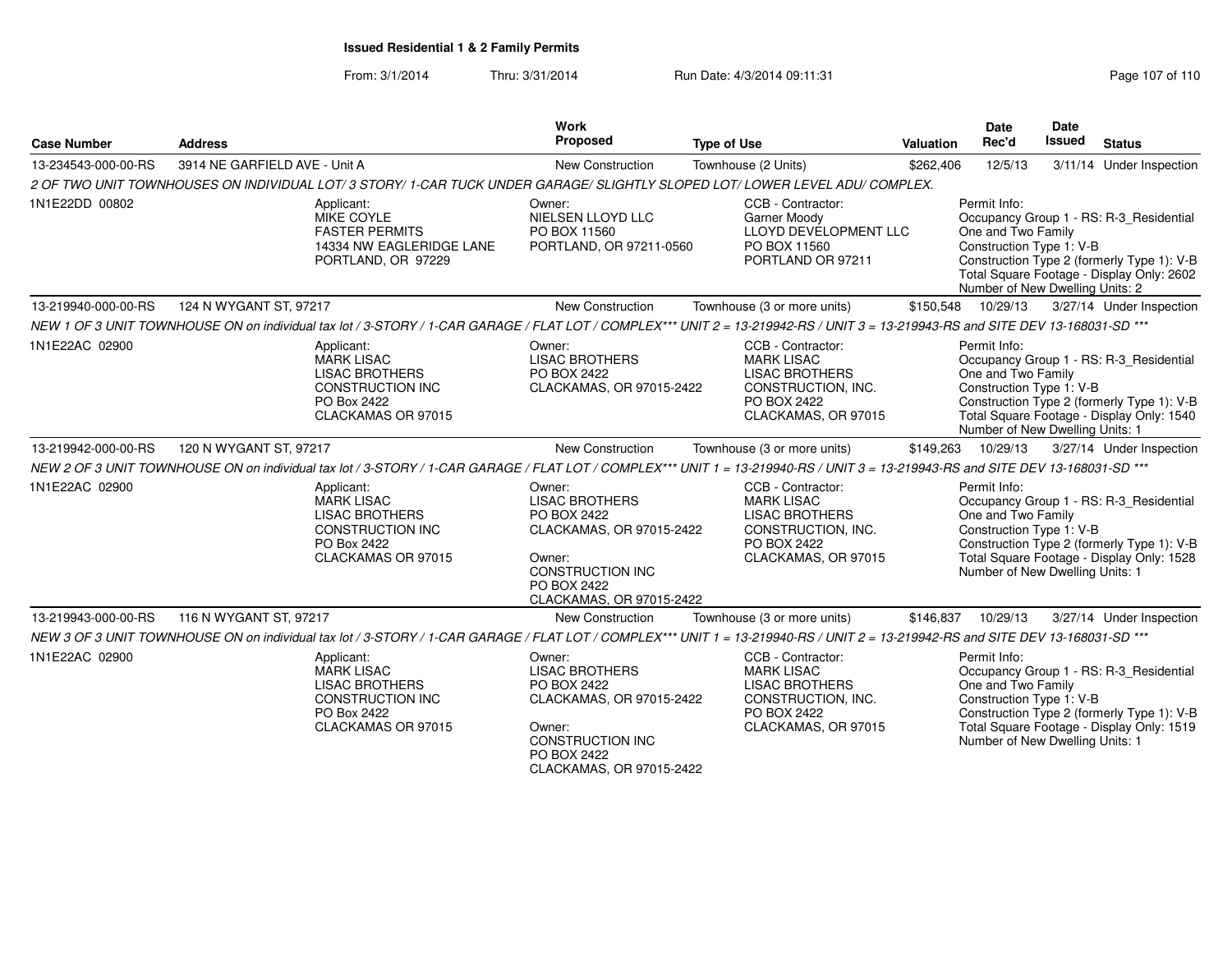From: 3/1/2014Thru: 3/31/2014 Run Date: 4/3/2014 09:11:31 Rege 108 of 110

| <b>Case Number</b>  | <b>Address</b>                                                                                                                                                                          | Work<br>Proposed                                                                                                                                           | <b>Type of Use</b>                                                                                                          | Valuation | Date<br>Rec'd                                                                                     | Date<br>Issued | <b>Status</b>                                                                                                                      |
|---------------------|-----------------------------------------------------------------------------------------------------------------------------------------------------------------------------------------|------------------------------------------------------------------------------------------------------------------------------------------------------------|-----------------------------------------------------------------------------------------------------------------------------|-----------|---------------------------------------------------------------------------------------------------|----------------|------------------------------------------------------------------------------------------------------------------------------------|
| 13-219944-000-00-RS | 112 N WYGANT ST, 97217                                                                                                                                                                  | New Construction                                                                                                                                           | Townhouse (3 or more units)                                                                                                 | \$146,837 | 10/29/13                                                                                          |                | 3/27/14 Under Inspection                                                                                                           |
|                     | NEW 1 OF 3 UNIT TOWNHOUSE ON on individual tax lot / 3-STORY / 1-CAR GARAGE / FLAT LOT / COMPLEX*** UNIT 2 = 13-219945-RS / UNIT 3 = 13-219947-RS and SITE DEV 13-168031-SD ******MIRRC |                                                                                                                                                            |                                                                                                                             |           |                                                                                                   |                |                                                                                                                                    |
| 1N1E22AC 02900      | Applicant:<br><b>MARK LISAC</b><br><b>LISAC BROTHERS</b><br>CONSTRUCTION INC<br>PO Box 2422<br>CLACKAMAS OR 97015                                                                       | Owner:<br><b>LISAC BROTHERS</b><br>PO BOX 2422<br>CLACKAMAS, OR 97015-2422<br>Owner:<br><b>CONSTRUCTION INC</b><br>PO BOX 2422<br>CLACKAMAS, OR 97015-2422 | CCB - Contractor:<br><b>MARK LISAC</b><br><b>LISAC BROTHERS</b><br>CONSTRUCTION, INC.<br>PO BOX 2422<br>CLACKAMAS, OR 97015 |           | Permit Info:<br>One and Two Family<br>Construction Type 1: V-B<br>Number of New Dwelling Units: 1 |                | Occupancy Group 1 - RS: R-3_Residential<br>Construction Type 2 (formerly Type 1): V-B<br>Total Square Footage - Display Only: 1519 |
| 13-219945-000-00-RS | 108 N WYGANT ST, 97217                                                                                                                                                                  | <b>New Construction</b>                                                                                                                                    | Townhouse (3 or more units)                                                                                                 | \$149,263 | 10/29/13                                                                                          |                | 3/27/14 Under Inspection                                                                                                           |
|                     | NEW 2 OF 3 UNIT TOWNHOUSE ON on individual tax lot / 3-STORY / 1-CAR GARAGE / FLAT LOT / COMPLEX*** UNIT 1 = 13-219944-RS / UNIT 3 = 13-219947-RS and SITE DEV 13-168031-SD ******MIRRC |                                                                                                                                                            |                                                                                                                             |           |                                                                                                   |                |                                                                                                                                    |
| 1N1E22AC 02900      | Applicant:<br><b>MARK LISAC</b><br><b>LISAC BROTHERS</b><br>CONSTRUCTION INC<br>PO Box 2422<br>CLACKAMAS OR 97015                                                                       | Owner:<br><b>LISAC BROTHERS</b><br>PO BOX 2422<br>CLACKAMAS, OR 97015-2422<br>Owner:<br>CONSTRUCTION INC<br>PO BOX 2422<br>CLACKAMAS, OR 97015-2422        | CCB - Contractor:<br><b>MARK LISAC</b><br><b>LISAC BROTHERS</b><br>CONSTRUCTION, INC.<br>PO BOX 2422<br>CLACKAMAS, OR 97015 |           | Permit Info:<br>One and Two Family<br>Construction Type 1: V-B<br>Number of New Dwelling Units: 1 |                | Occupancy Group 1 - RS: R-3_Residential<br>Construction Type 2 (formerly Type 1): V-B<br>Total Square Footage - Display Only: 1528 |
| 13-219947-000-00-RS | 104 N WYGANT ST, 97217                                                                                                                                                                  | <b>New Construction</b>                                                                                                                                    | Townhouse (3 or more units)                                                                                                 | \$150,548 | 10/29/13                                                                                          |                | 3/27/14 Under Inspection                                                                                                           |
|                     | NEW 3 OF 3 UNIT TOWNHOUSE ON on individual tax lot / 3-STORY / 1-CAR GARAGE / FLAT LOT / COMPLEX*** UNIT 1 = 13-219944-RS / UNIT 2 = 13-219945-RS and SITE DEV 13-168031-SD ******MIRRC |                                                                                                                                                            |                                                                                                                             |           |                                                                                                   |                |                                                                                                                                    |
| 1N1E22AC 02900      | Applicant:<br><b>MARK LISAC</b><br><b>LISAC BROTHERS</b><br>CONSTRUCTION INC<br>PO Box 2422<br>CLACKAMAS OR 97015                                                                       | Owner:<br><b>LISAC BROTHERS</b><br>PO BOX 2422<br>CLACKAMAS, OR 97015-2422<br>Owner:<br><b>CONSTRUCTION INC</b><br>PO BOX 2422<br>CLACKAMAS, OR 97015-2422 | CCB - Contractor:<br><b>MARK LISAC</b><br><b>LISAC BROTHERS</b><br>CONSTRUCTION, INC.<br>PO BOX 2422<br>CLACKAMAS, OR 97015 |           | Permit Info:<br>One and Two Family<br>Construction Type 1: V-B<br>Number of New Dwelling Units: 1 |                | Occupancy Group 1 - RS: R-3_Residential<br>Construction Type 2 (formerly Type 1): V-B<br>Total Square Footage - Display Only: 1540 |
| 13-219948-000-00-RS | 96 N WYGANT ST, 97217                                                                                                                                                                   | New Construction                                                                                                                                           | Townhouse (3 or more units)                                                                                                 | \$150,548 | 10/29/13                                                                                          |                | 3/27/14 Under Inspection                                                                                                           |
|                     | NEW 1 OF 3 UNIT TOWNHOUSE ON on individual tax lot / 3-STORY / 1-CAR GARAGE / FLAT LOT / COMPLEX*** UNIT 2 = 13-219949-RS / UNIT 3 = 13-219951-RS and SITE DEV 13-168031-SD ******SAME  |                                                                                                                                                            |                                                                                                                             |           |                                                                                                   |                |                                                                                                                                    |
| 1N1E22AC 02900      | Applicant:<br><b>MARK LISAC</b><br><b>LISAC BROTHERS</b><br><b>CONSTRUCTION INC</b><br>PO Box 2422<br>CLACKAMAS OR 97015                                                                | Owner:<br><b>LISAC BROTHERS</b><br>PO BOX 2422<br>CLACKAMAS, OR 97015-2422<br>Owner:<br>CONSTRUCTION INC<br>PO BOX 2422<br>CLACKAMAS, OR 97015-2422        | CCB - Contractor:<br><b>MARK LISAC</b><br><b>LISAC BROTHERS</b><br>CONSTRUCTION, INC.<br>PO BOX 2422<br>CLACKAMAS, OR 97015 |           | Permit Info:<br>One and Two Family<br>Construction Type 1: V-B<br>Number of New Dwelling Units: 1 |                | Occupancy Group 1 - RS: R-3_Residential<br>Construction Type 2 (formerly Type 1): V-B<br>Total Square Footage - Display Only: 1540 |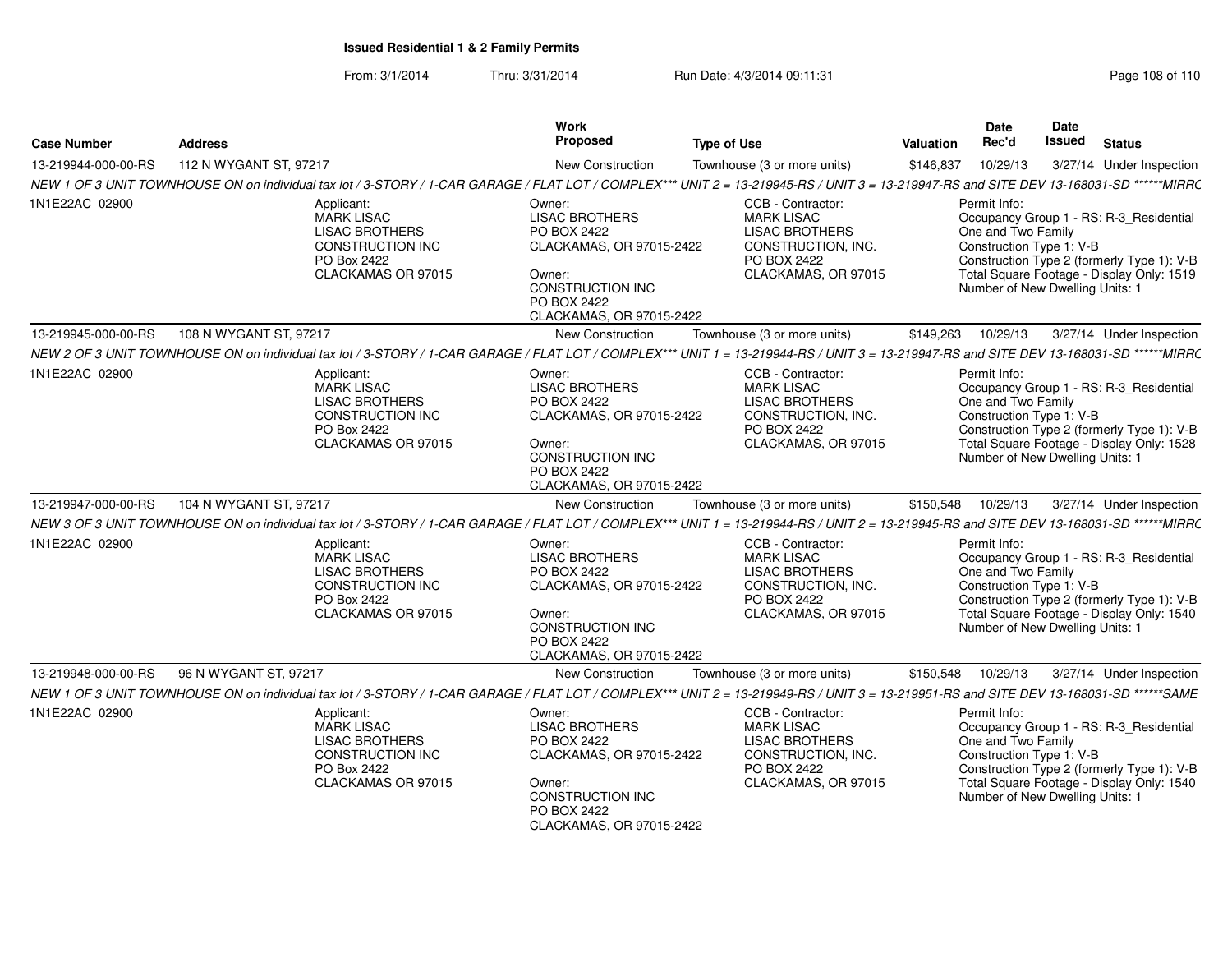## **Issued Residential 1 & 2 Family Permits**

From: 3/1/2014Thru: 3/31/2014 Run Date: 4/3/2014 09:11:31 Page 109 of 110

| <b>Case Number</b>  | <b>Address</b>            |                                                                                                                   | Work<br>Proposed                                                                                                                                    | <b>Type of Use</b>                                                                                                                                                                          | <b>Valuation</b> | <b>Date</b><br>Rec'd                                                                              | Date<br>Issued | <b>Status</b>                                                                                                                      |
|---------------------|---------------------------|-------------------------------------------------------------------------------------------------------------------|-----------------------------------------------------------------------------------------------------------------------------------------------------|---------------------------------------------------------------------------------------------------------------------------------------------------------------------------------------------|------------------|---------------------------------------------------------------------------------------------------|----------------|------------------------------------------------------------------------------------------------------------------------------------|
| 13-219949-000-00-RS | 92 N WYGANT ST, 97217     |                                                                                                                   | <b>New Construction</b>                                                                                                                             | Townhouse (3 or more units)                                                                                                                                                                 | \$149,263        | 10/29/13                                                                                          |                | 3/27/14 Under Inspection                                                                                                           |
|                     |                           |                                                                                                                   |                                                                                                                                                     | NEW 2 OF 3 UNIT TOWNHOUSE ON on individual tax lot / 3-STORY / 1-CAR GARAGE / FLAT LOT / COMPLEX*** UNIT 1 = 13-219948-RS / UNIT 3 = 13-219951-RS and SITE DEV 13-168031-SD ******SAME      |                  |                                                                                                   |                |                                                                                                                                    |
| 1N1E22AC 02900      |                           | Applicant:<br><b>MARK LISAC</b><br><b>LISAC BROTHERS</b><br>CONSTRUCTION INC<br>PO Box 2422<br>CLACKAMAS OR 97015 | Owner:<br><b>LISAC BROTHERS</b><br>PO BOX 2422<br>CLACKAMAS, OR 97015-2422<br>Owner:<br>CONSTRUCTION INC<br>PO BOX 2422<br>CLACKAMAS, OR 97015-2422 | CCB - Contractor:<br><b>MARK LISAC</b><br><b>LISAC BROTHERS</b><br>CONSTRUCTION, INC.<br>PO BOX 2422<br>CLACKAMAS, OR 97015                                                                 |                  | Permit Info:<br>One and Two Family<br>Construction Type 1: V-B<br>Number of New Dwelling Units: 1 |                | Occupancy Group 1 - RS: R-3_Residential<br>Construction Type 2 (formerly Type 1): V-B<br>Total Square Footage - Display Only: 1528 |
| 13-219951-000-00-RS | 88 N WYGANT ST, 97217     |                                                                                                                   | <b>New Construction</b>                                                                                                                             | Townhouse (3 or more units)                                                                                                                                                                 | \$146,837        | 10/29/13                                                                                          |                | 3/27/14 Under Inspection                                                                                                           |
|                     |                           |                                                                                                                   |                                                                                                                                                     | NEW 3 OF 3 UNIT TOWNHOUSE ON on individual tax lot / 3-STORY / 1-CAR GARAGE / FLAT LOT / COMPLEX*** UNIT 1 = 13-219948-RS / UNIT 2 = 13-219949-RS and SITE DEV 13-168031-SD ******SAME      |                  |                                                                                                   |                |                                                                                                                                    |
| 1N1E22AC 02900      |                           | Applicant:<br><b>MARK LISAC</b><br><b>LISAC BROTHERS</b><br>CONSTRUCTION INC<br>PO Box 2422<br>CLACKAMAS OR 97015 | Owner:<br><b>LISAC BROTHERS</b><br>PO BOX 2422<br>CLACKAMAS, OR 97015-2422<br>Owner:<br>CONSTRUCTION INC<br>PO BOX 2422<br>CLACKAMAS, OR 97015-2422 | CCB - Contractor:<br><b>MARK LISAC</b><br><b>LISAC BROTHERS</b><br>CONSTRUCTION, INC.<br>PO BOX 2422<br>CLACKAMAS, OR 97015                                                                 |                  | Permit Info:<br>One and Two Family<br>Construction Type 1: V-B<br>Number of New Dwelling Units: 1 |                | Occupancy Group 1 - RS: R-3 Residential<br>Construction Type 2 (formerly Type 1): V-B<br>Total Square Footage - Display Only: 1519 |
| 13-199283-000-00-RS | 5718 N GREELEY AVE, 97217 |                                                                                                                   | <b>New Construction</b>                                                                                                                             | Townhouse (3 or more units)                                                                                                                                                                 | \$75,160         | 8/30/13                                                                                           |                | 3/12/14 Under Inspection                                                                                                           |
|                     |                           |                                                                                                                   |                                                                                                                                                     | NEW 3 OF 3 UNIT TOWNHOUSE ON all on one tax lot / 3-STORY / NO GARAGE / FLAT LOT / SIMPLE - SEE 13-222793 CO FOR COMMERCIAL BUILDING ON SITE'S EXTERIOR WALL CHANGES. *** UNIT              |                  |                                                                                                   |                |                                                                                                                                    |
| 1N1E16CD 05700      |                           | Applicant:<br>JEFF WILLEMSEN<br>WNB DEVELOPMENT<br>P0 BOX 16967<br>PORTLAND OR 97292                              | Owner:<br>M F REYNOLDS<br>7425 N CHASE AVE<br>PORTLAND, OR 97217                                                                                    | CCB - Contractor:<br>JEFF WILLEMSEN<br>WNB DEVELOPMENT<br>P0 BOX 16967<br>PORTLAND OR 97292<br>CCB - Contractor:<br><b>BOGER SERVICES LLC</b><br>711 JEFFERY CT<br>NEWBERG, OR 97132        |                  | Permit Info:<br>One and Two Family<br>Construction Type 1: V-B<br>Number of New Dwelling Units: 1 |                | Occupancy Group 1 - RS: R-3_Residential<br>Construction Type 2 (formerly Type 1): V-B<br>Total Square Footage - Display Only: 885  |
| 13-199280-000-00-RS | 5720 N GREELEY AVE, 97217 |                                                                                                                   | <b>New Construction</b>                                                                                                                             | Townhouse (3 or more units)                                                                                                                                                                 | \$73,377         | 8/30/13                                                                                           |                | 3/12/14 Under Inspection                                                                                                           |
|                     |                           |                                                                                                                   |                                                                                                                                                     | NEW 2 OF 3 UNIT TOWNHOUSE ON all on one tax lot / 3-STORY / 1-CAR GARAGE / FLAT LOT / SIMPLE - SEE 13-222793 CO FOR COMMERCIAL BUILDING ON SITE'S EXTERIOR WALL CHANGES *** U               |                  |                                                                                                   |                |                                                                                                                                    |
| 1N1E16CD 05700      |                           | Applicant:<br><b>JEFF WILLEMSEN</b><br><b>WNB DEVELOPMENT</b><br>P0 BOX 16967<br>PORTLAND OR 97292                | Owner:<br>M F REYNOLDS<br>7425 N CHASE AVE<br>PORTLAND, OR 97217                                                                                    | CCB - Contractor:<br><b>JEFF WILLEMSEN</b><br>WNB DEVELOPMENT<br>P0 BOX 16967<br>PORTLAND OR 97292<br>CCB - Contractor:<br><b>BOGER SERVICES LLC</b><br>711 JEFFERY CT<br>NEWBERG, OR 97132 |                  | Permit Info:<br>One and Two Family<br>Construction Type 1: V-B<br>Number of New Dwelling Units: 1 |                | Occupancy Group 1 - RS: R-3_Residential<br>Construction Type 2 (formerly Type 1): V-B<br>Total Square Footage - Display Only: 864  |